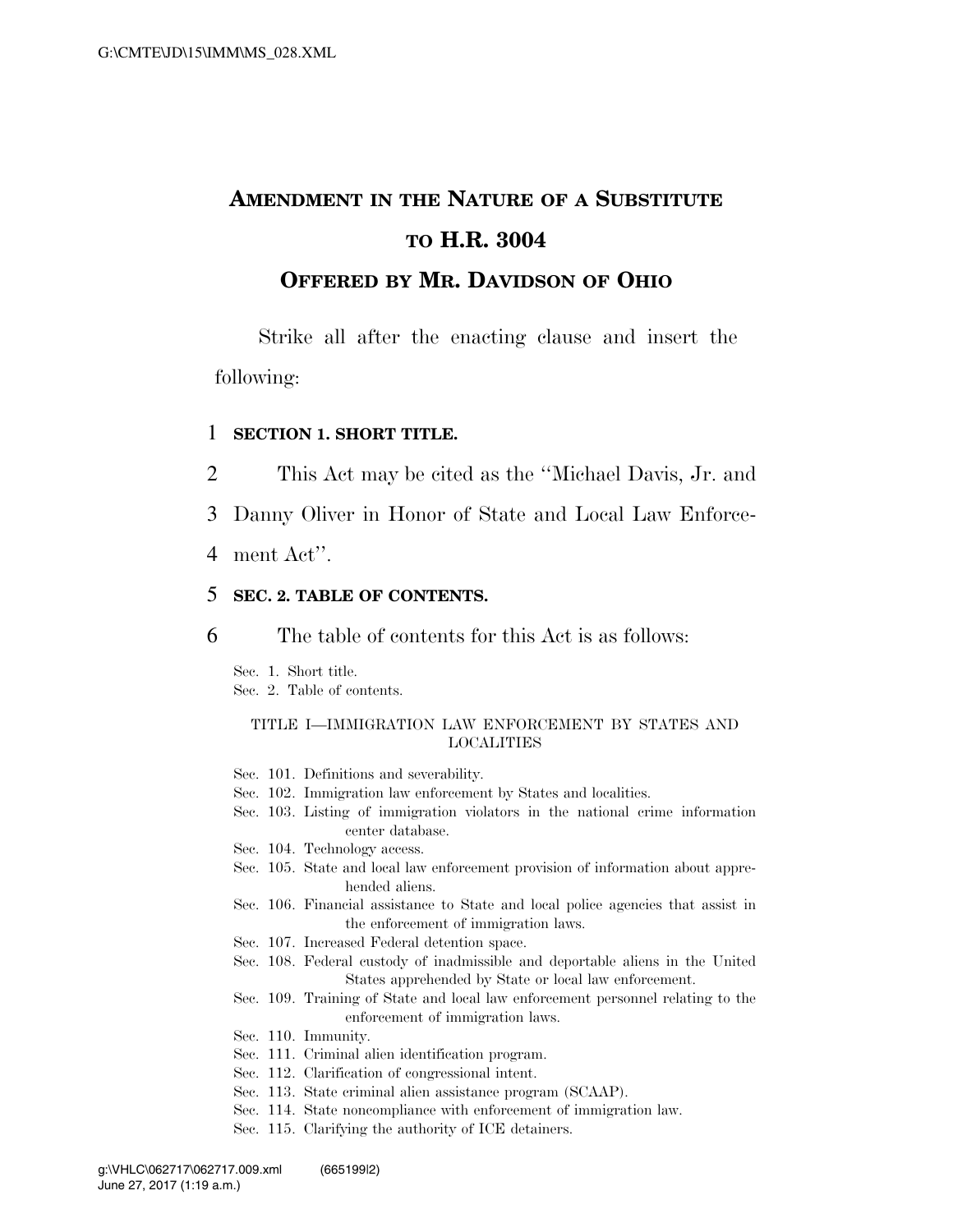#### TITLE II—NATIONAL SECURITY

- Sec. 201. Removal of, and denial of benefits to, terrorist aliens.
- Sec. 202. Terrorist bar to good moral character.
- Sec. 203. Terrorist bar to naturalization.
- Sec. 204. Denaturalization for terrorists.
- Sec. 205. Use of 1986 IRCA legalization information for national security purposes.
- Sec. 206. Background and security checks.
- Sec. 207. Technical amendments relating to the Intelligence Reform and Terrorism Prevention Act of 2004.
- Sec. 208. Revocation or denial of passports and passport cards to terrorists.
- Sec. 209. Clarification of terrorism definitions.

#### TITLE III—REMOVAL OF CRIMINAL ALIENS

- Sec. 301. Definition of aggravated felony.
- Sec. 302. Precluding admissibility of aliens convicted of aggravated felonies or other serious offenses.
- Sec. 303. Espionage clarification.
- Sec. 304. Prohibition of the sale of firearms to, or the possession of firearms by, certain aliens.
- Sec. 305. Uniform statute of limitations for certain immigration, naturalization, and peonage offenses.
- Sec. 306. Conforming amendment to the definition of racketeering activity.
- Sec. 307. Precluding asylee and refugee adjustment of status for certain grounds of inadmissibility and deportability.
- Sec. 308. Precluding withholding of removal for aggravated felons.
- Sec. 309. Inadmissibility and deportability of drunk drivers.
- Sec. 310. Detention of dangerous aliens.
- Sec. 311. Grounds of inadmissibility and deportability for alien gang members.
- Sec. 312. Extension of identity theft offenses.
- Sec. 313. Laundering of monetary instruments.
- Sec. 314. Penalties for illegal entry or presence.
- Sec. 315. Illegal reentry.
- Sec. 316. Reform of passport, visa, and immigration fraud offenses.
- Sec. 317. Forfeiture.
- Sec. 318. Expedited removal for aliens inadmissible on criminal or security grounds.
- Sec. 319. Increased penalties barring the admission of convicted sex offenders failing to register and requiring deportation of sex offenders failing to register.
- Sec. 320. Protecting immigrants from convicted sex offenders.
- Sec. 321. Clarification to crimes of violence and crimes involving moral turpitude.
- Sec. 322. Penalties for failure to obey removal orders.
- Sec. 323. Pardons.
- Sec. 324. Convictions.

#### TITLE IV—VISA SECURITY

- Sec. 401. Cancellation of additional visas.
- Sec. 402. Visa information sharing.
- Sec. 403. Restricting waiver of visa interviews.
- Sec. 404. Authorizing the Department of State to not interview certain ineligible visa applicants.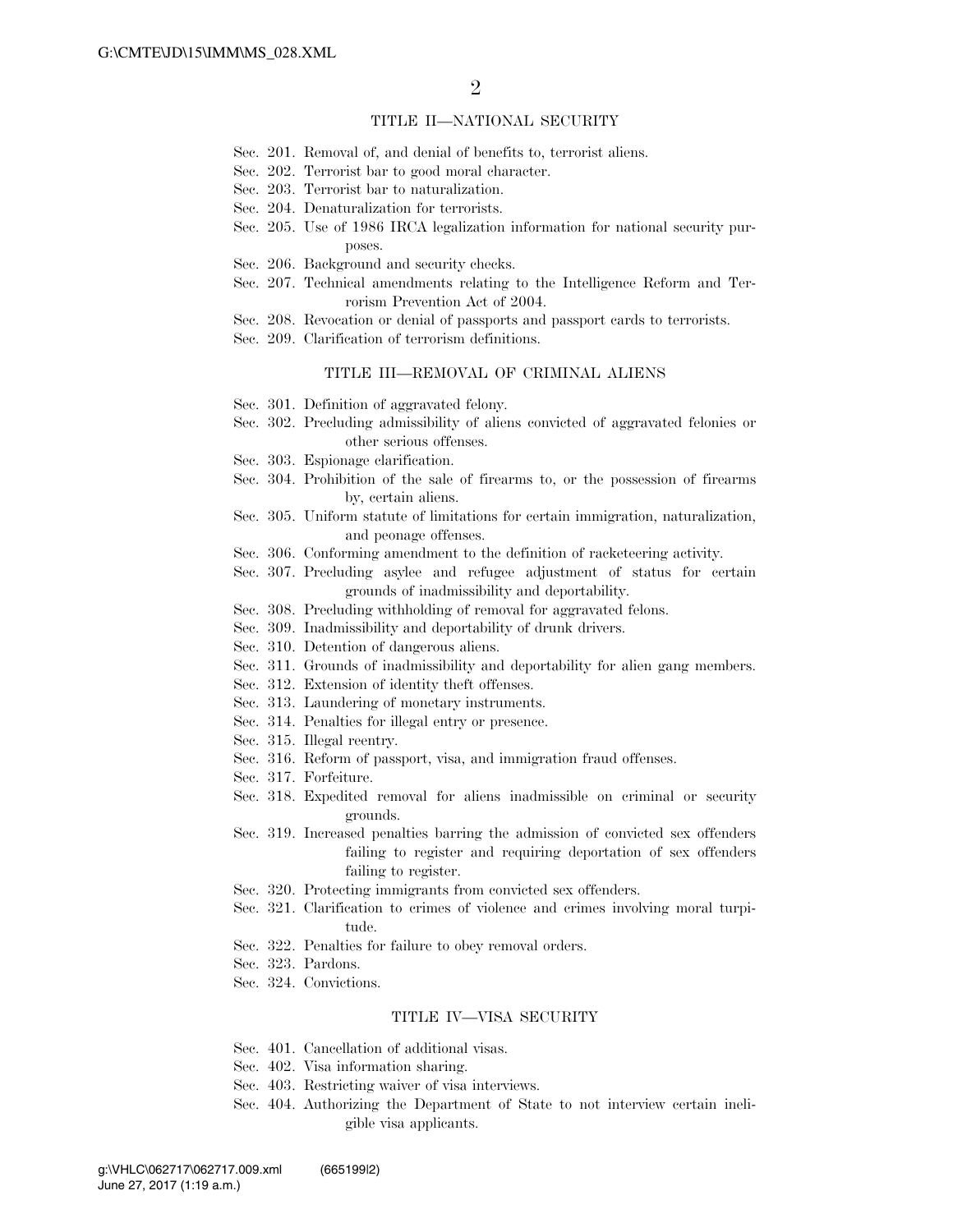- Sec. 405. Visa refusal and revocation.
- Sec. 406. Petition and application processing for visas and immigration benefits.
- Sec. 407.. Fraud prevention.

Sec. 408.. Visa security program.

#### TITLE V—AID TO IMMIGRATION AND CUSTOMS ENFORCEMENT **OFFICERS**

- Sec. 501. ICE deportation officers.
- Sec. 502. ICE detention enforcement officers.
- Sec. 503. Ensuring the safety of ICE officers.
- Sec. 504. ICE Advisory Council.
- Sec. 505. Pilot program for electronic field processing.
- Sec. 506. Additional ICE deportation officers and support staff.
- Sec. 507. Additional ICE prosecutors.

#### TITLE VI—MISCELLANEOUS ENFORCEMENT PROVISIONS

- Sec. 601. Timely repatriation.
- Sec. 602. Encouraging aliens to depart voluntarily.
- Sec. 603. Deterring aliens ordered removed from remaining in the United States unlawfully.
- Sec. 604. Reinstatement of removal orders.
- Sec. 605. Attorney General's discretion in determining countries of removal.
- Sec. 606. Statute of limitations for fraud offenses involving certain human rights violations or war crimes.
- Sec. 607. Clarification with respect to definition of admission.
- Sec. 608. Temporary protected status designation.
- Sec. 609. Information on foreign crimes.
- Sec. 610. Clarification of standards for family detention.
- Sec. 611. Reports to Congress on the exercise and abuse of prosecutorial discretion.
- Sec. 612. Clarifying rescission of adjustment of status.
- Sec. 613. GAO study on deaths in custody.
- Sec. 614. Removal proceedings.
- Sec. 615. Proper filing of income taxes required for good moral character.
- Sec. 616. Waiver of rights by B visa nonimmigrants.

# 1 **TITLE I—IMMIGRATION LAW EN-**2 **FORCEMENT BY STATES AND**

## 3 **LOCALITIES**

#### 4 **SEC. 101. DEFINITIONS AND SEVERABILITY.**

5 (a) STATE DEFINED.—For the purposes of this title,

6 the term ''State'' has the meaning given to such term in

- 7 section 101(a)(36) of the Immigration and Nationality Act
- 8 (8 U.S.C. 1101(a)(36)).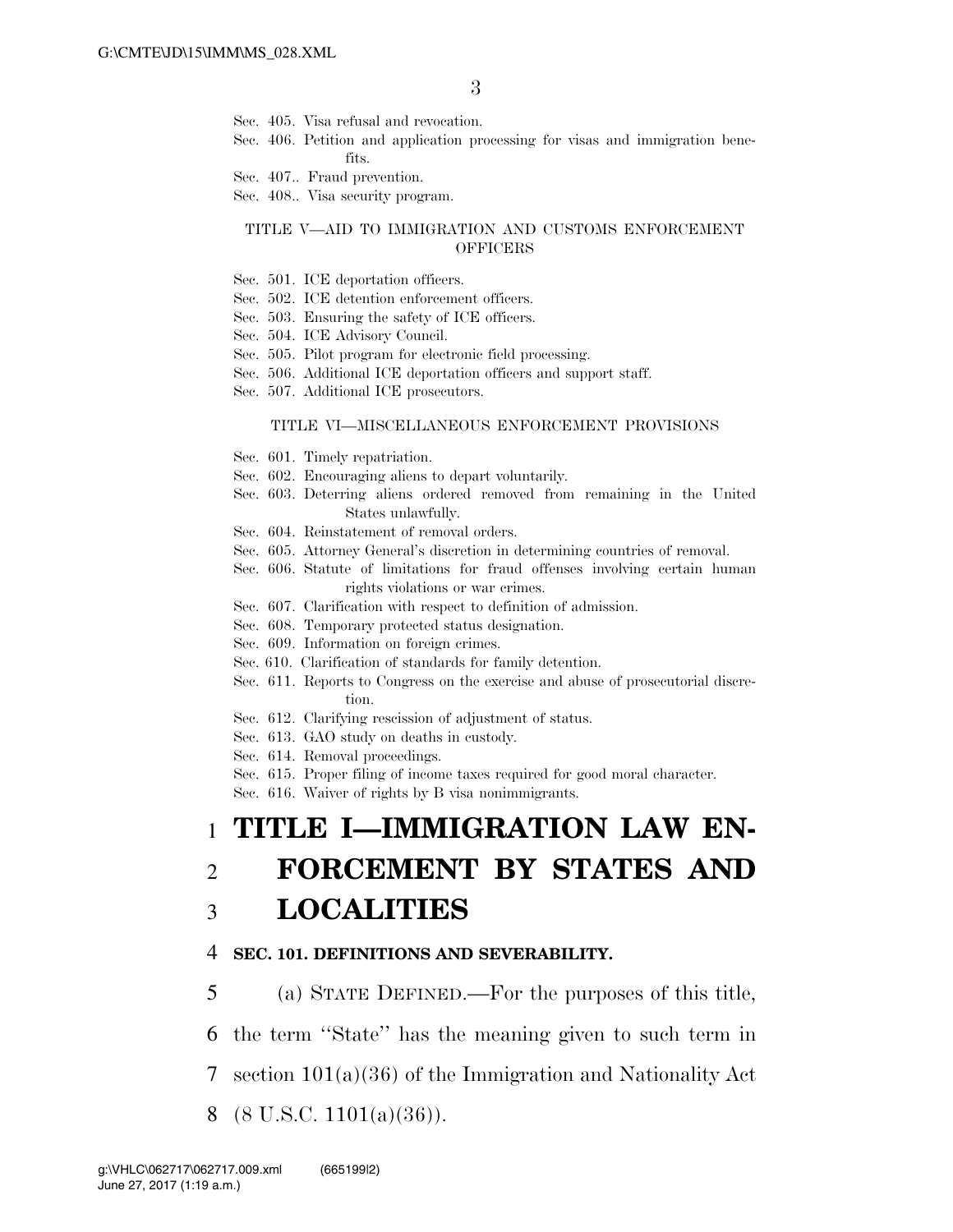(b) SECRETARY DEFINED.—For the purpose of this title, the term ''Secretary'' means the Secretary of Home-land Security.

 (c) SEVERABILITY.—If any provision of this title, or the application of such provision to any person or cir- cumstance, is held invalid, the remainder of this title, and the application of such provision to other persons not simi- larly situated or to other circumstances, shall not be af-fected by such invalidation.

## **SEC. 102. IMMIGRATION LAW ENFORCEMENT BY STATES AND LOCALITIES.**

12 (a) IN GENERAL.—Subject to section  $274A(h)(2)$  of the Immigration and Nationality Act (8 U.S.C. 1324a(h)(2)), States, or political subdivisions of States, may enact, implement and enforce criminal penalties that penalize the same conduct that is prohibited in the crimi- nal provisions of immigration laws (as defined in section 101(a)(17) of the Immigration and Nationality Act (8 19 U.S.C.  $1101(a)(17)$ , as long as the criminal penalties do not exceed the relevant Federal criminal penalties (without regard to ancillary issues such as the availability of proba- tion or pardon). States, or political subdivisions of States, may enact, implement and enforce civil penalties that pe- nalize the same conduct that is prohibited in the civil pro-visions of immigration laws (as defined in such section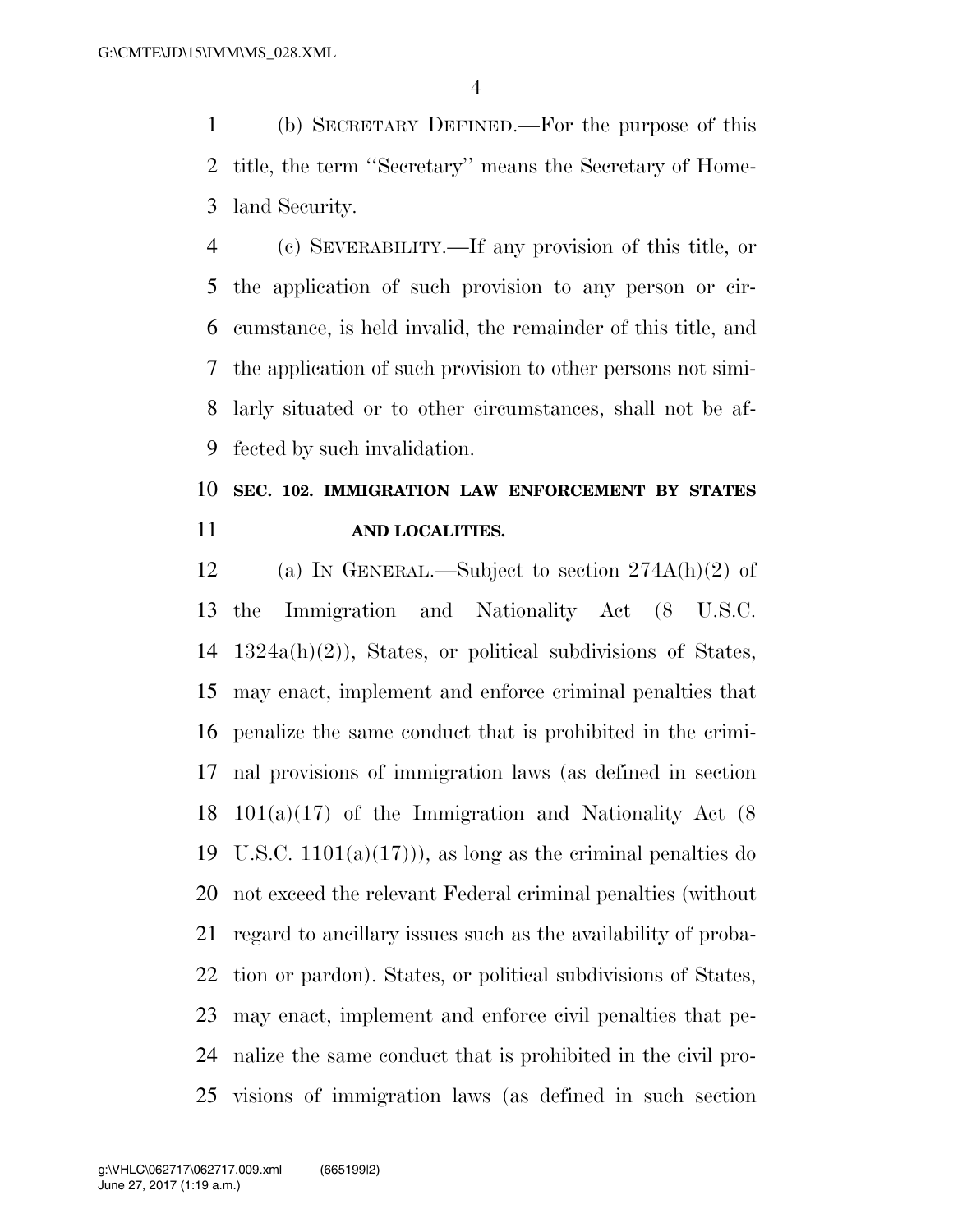1 101(a)(17)), as long as the civil penalties do not exceed the relevant Federal civil penalties.

 (b) LAW ENFORCEMENT PERSONNEL.—Subject to section 274A(h)(2) of the Immigration and Nationality Act (8 U.S.C. 1324a(h)(2)), law enforcement personnel of a State, or of a political subdivision of a State, may inves- tigate, identify, apprehend, arrest, detain, or transfer to Federal custody aliens for the purposes of enforcing the immigration laws of the United States to the same extent as Federal law enforcement personnel. Law enforcement personnel of a State, or of a political subdivision of a State, may also investigate, identify, apprehend, arrest, or detain aliens for the purposes of enforcing the immigration laws of a State or of a political subdivision of State, as long as those immigration laws are permissible under this section. Law enforcement personnel of a State, or of a po- litical subdivision of a State, may not admit aliens to or remove them from the United States.

### **SEC. 103. LISTING OF IMMIGRATION VIOLATORS IN THE NA-**

## **TIONAL CRIME INFORMATION CENTER DATA-BASE.**

22 (a) PROVISION OF INFORMATION TO THE NCIC.— Not later than 180 days after the date of the enactment of this Act and periodically thereafter as updates may re-quire, the Secretary shall provide the National Crime In-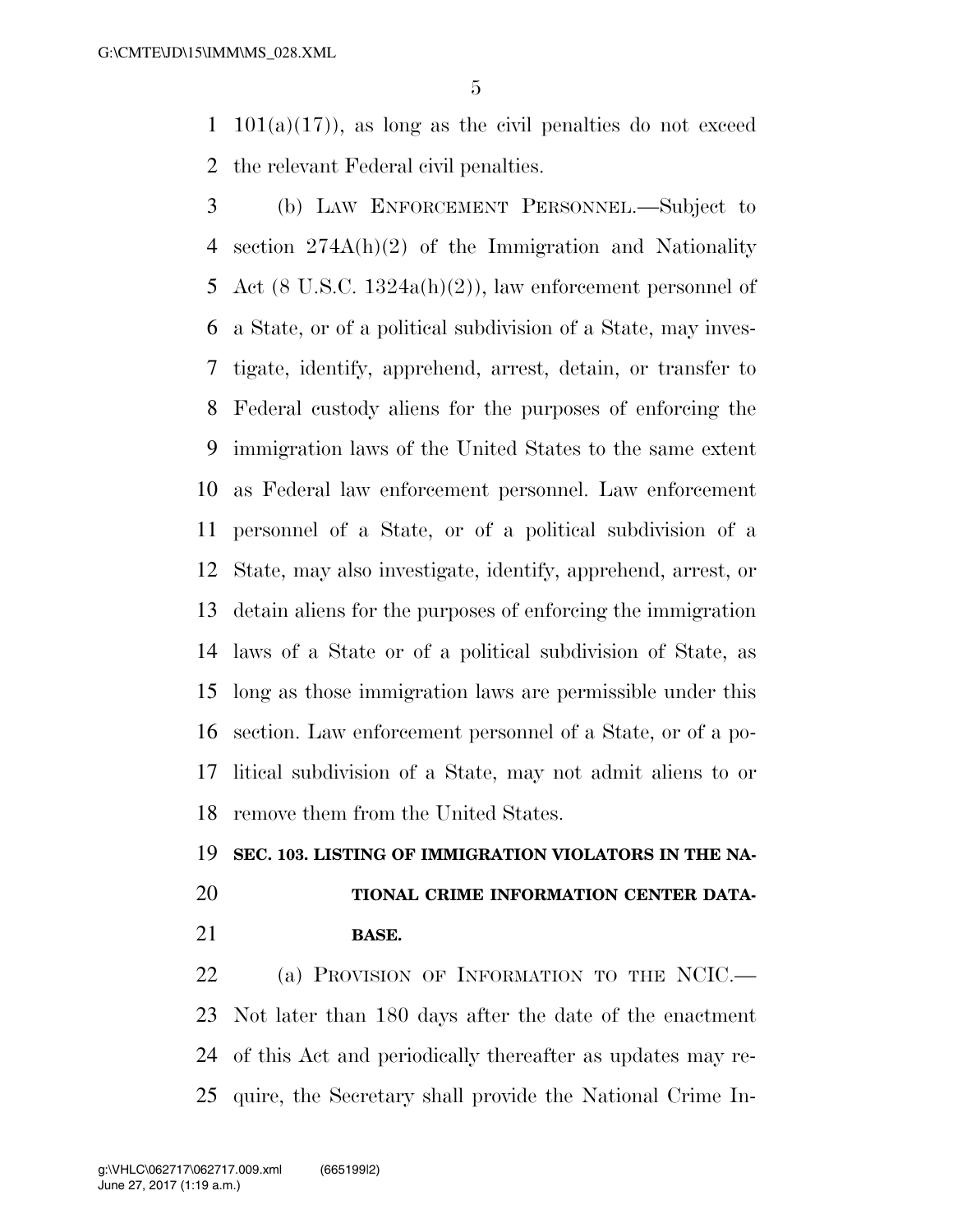formation Center of the Department of Justice with all information that the Secretary may possess regarding any alien against whom a final order of removal has been issued, any alien who has entered into a voluntary depar- ture agreement, any alien who has violated the terms or conditions of the alien's admission or parole into the United States or is unlawfully present in the United 8 States (as defined in section  $212(a)(9)(B)(ii)$  of the Immi-9 gration and Nationality Act  $(8 \text{ U.S.C. } 1182(a)(9)(B)(ii))$  subject to the exceptions set forth in section  $212(a)(9)(B)(iii)$  of the Act  $(8$  U.S.C. 12 1182(a)(9)(B)(iii))), and any alien whose visa has been revoked. The National Crime Information Center shall enter such information into the Immigration Violators File of the National Crime Information Center database, re-gardless of whether—

 (1) the alien has received notice of a final order of removal;

(2) the alien has already been removed; or

 (3) sufficient identifying information is avail-able with respect to the alien.

 (b) INCLUSION OF INFORMATION IN THE NCIC DATABASE.—

24 (1) IN GENERAL.—Section  $534(a)$  of title 28, United States Code, is amended—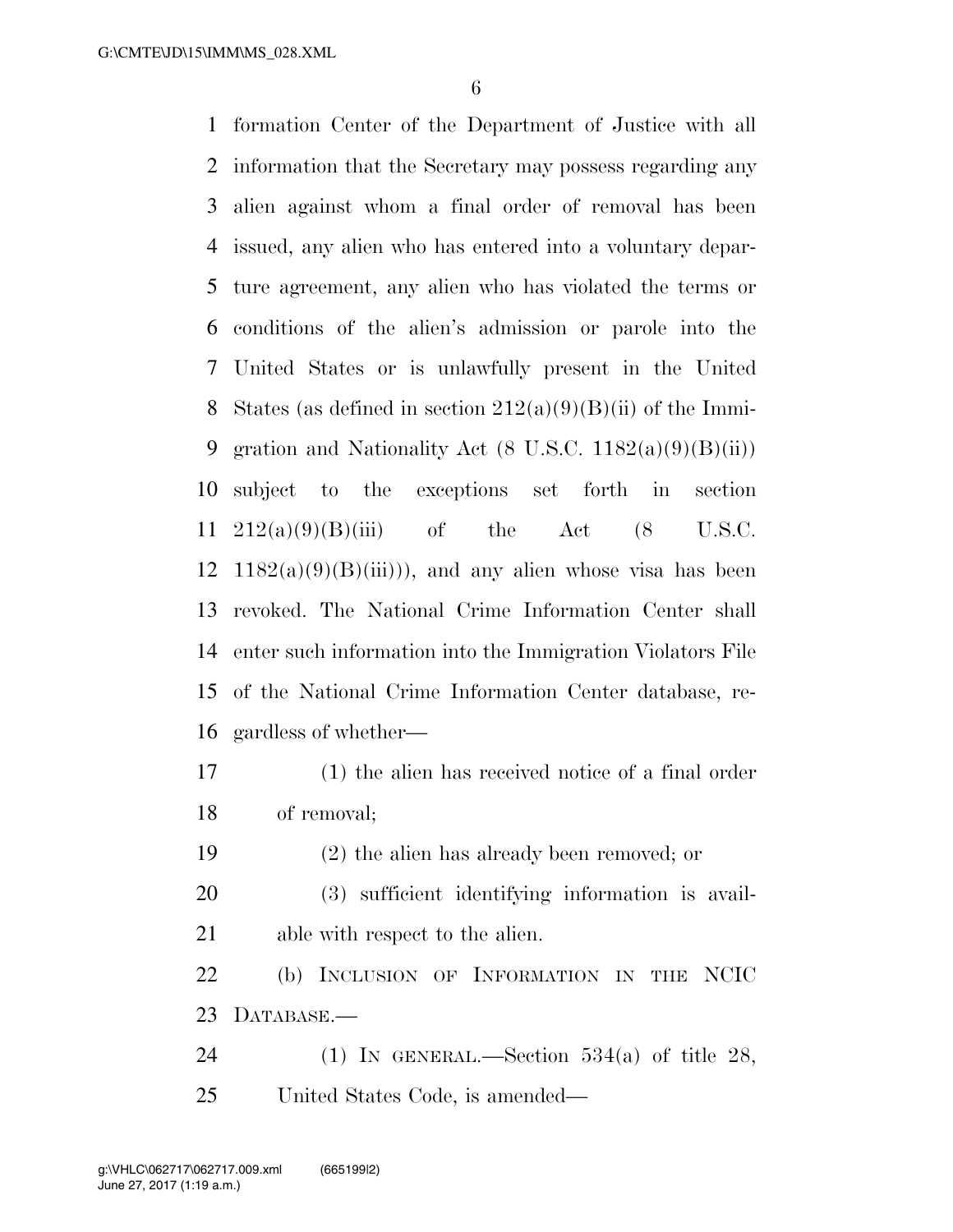| $\mathbf{1}$   | $(A)$ in paragraph $(3)$ , by striking "and" at         |
|----------------|---------------------------------------------------------|
| $\overline{2}$ | the end;                                                |
| 3              | (B) by redesignating paragraph (4)<br>as                |
| $\overline{4}$ | paragraph $(5)$ ; and                                   |
| 5              | (C) by inserting after paragraph (3) the                |
| 6              | following:                                              |
| 7              | "(4) acquire, collect, classify, and preserve           |
| 8              | records of violations by aliens of the immigration      |
| 9              | laws (as defined in section $101(a)(17)$ of the Immi-   |
| 10             | and Nationality Act (8 U.S.C.<br>gration                |
| 11             | $1101(a)(17)$ ), regardless of whether any such alien   |
| 12             | has received notice of the violations or whether suffi- |
| 13             | cient identifying information is available with respect |
| 14             | to any such alien or whether any such alien has al-     |
| 15             | ready been removed from the United States; and".        |
| 16             | (2) EFFECTIVE DATE.—The Attorney General                |
| 17             | and the Secretary shall ensure that the amendment       |
| 18             | made by paragraph (1) is implemented by not later       |
| 19             | than 6 months after the date of the enactment of        |
| 20             | this Act.                                               |
|                |                                                         |

### **SEC. 104. TECHNOLOGY ACCESS.**

 States shall have access to Federal programs or tech- nology directed broadly at identifying inadmissible or de-portable aliens.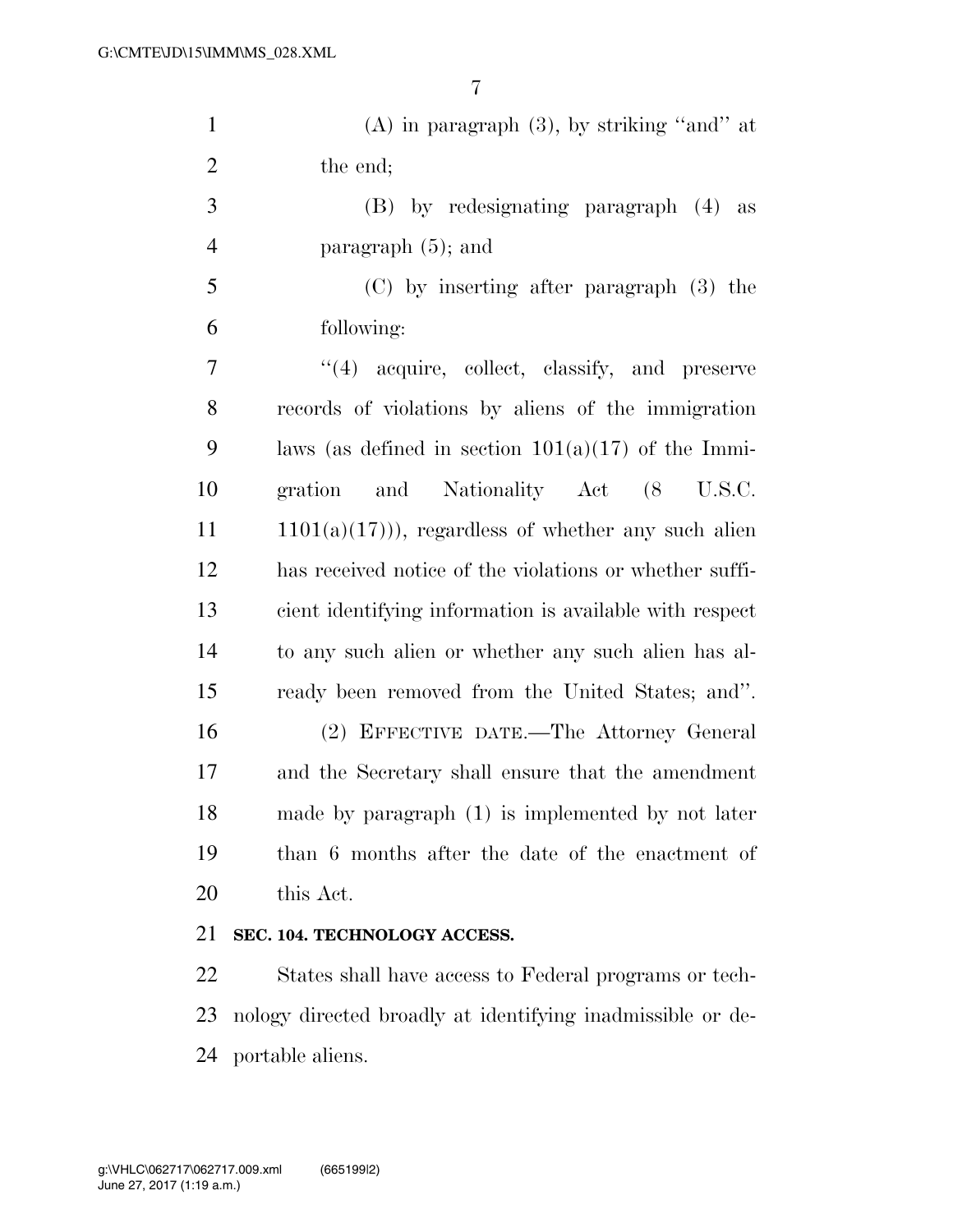## **SEC. 105. STATE AND LOCAL LAW ENFORCEMENT PROVI- SION OF INFORMATION ABOUT APPRE-HENDED ALIENS.**

 (a) PROVISION OF INFORMATION.—In compliance with section 642 of the Illegal Immigration Reform and Immigrant Responsibility Act of 1996 (8 U.S.C. 1373) and section 434 of the Personal Responsibility and Work Opportunity Reconciliation Act of 1996 (8 U.S.C. 1644), each State, and each political subdivision of a State, shall provide the Secretary of Homeland Security in a timely manner with the information specified in subsection (b) with respect to each alien apprehended in the jurisdiction of the State, or in the political subdivision of the State, who is believed to be inadmissible or deportable.

 (b) INFORMATION REQUIRED.—The information re-ferred to in subsection (a) is as follows:

- (1) The alien's name.
- (2) The alien's address or place of residence.
- (3) A physical description of the alien.
- (4) The date, time, and location of the encoun-21 ter with the alien and reason for stopping, detaining, apprehending, or arresting the alien.
- (5) If applicable, the alien's driver's license number and the State of issuance of such license.
- (6) If applicable, the type of any other identi-fication document issued to the alien, any designa-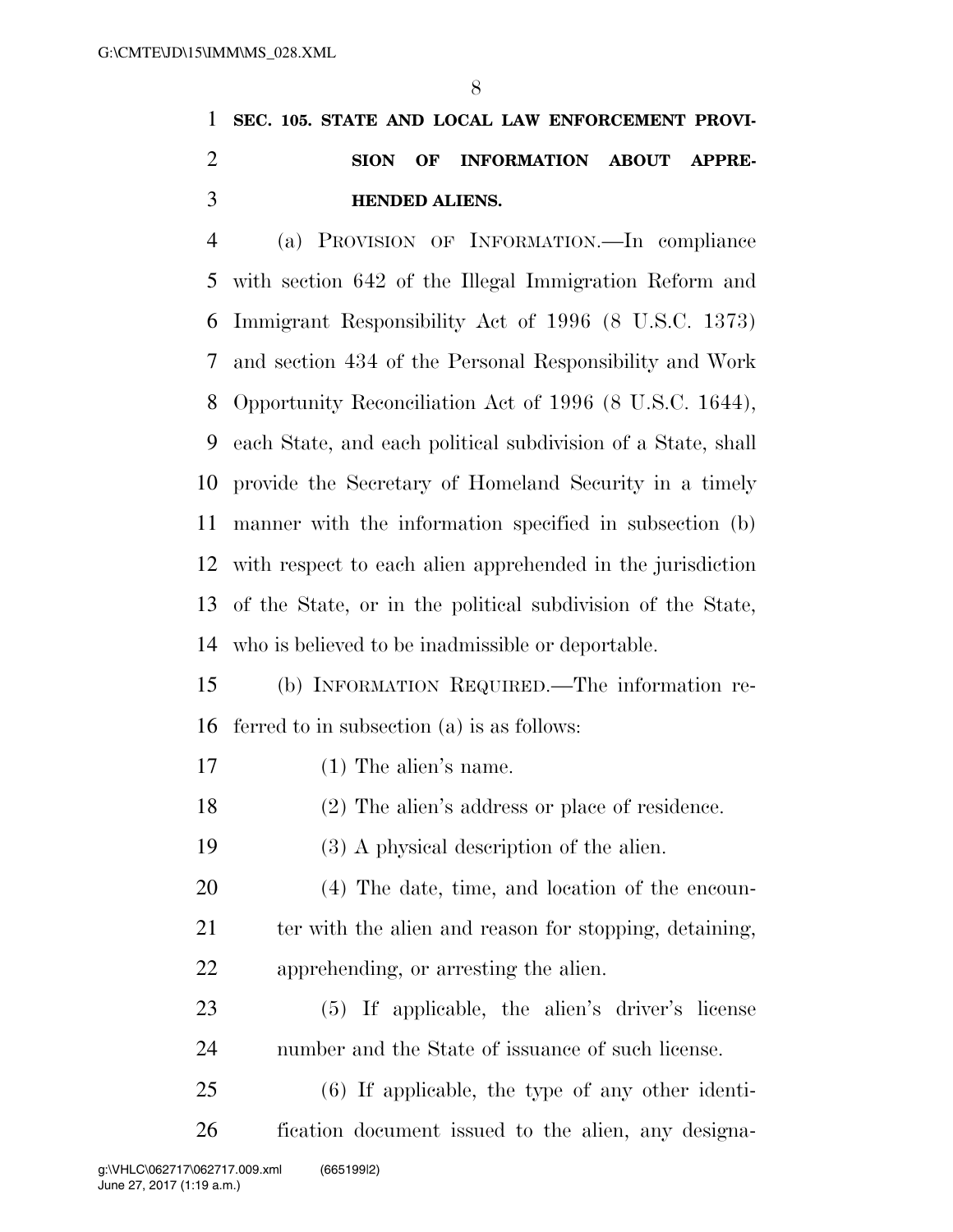tion number contained on the identification docu- ment, and the issuing entity for the identification document.

 (7) If applicable, the license plate number, make, and model of any automobile registered to, or driven by, the alien.

 (8) A photo of the alien, if available or readily obtainable.

 (9) The alien's fingerprints, if available or read-ily obtainable.

 (c) ANNUAL REPORT ON REPORTING.—The Sec- retary shall maintain and annually submit to the Congress a detailed report listing the States, or the political subdivi- sions of States, that have provided information under sub-section (a) in the preceding year.

 (d) REIMBURSEMENT.—The Secretary shall reim- burse States, and political subdivisions of a State, for all reasonable costs, as determined by the Secretary, incurred by the State, or the political subdivision of a State, as a result of providing information under subsection (a).

 (e) CONSTRUCTION.—Nothing in this section shall re- quire law enforcement officials of a State, or of a political subdivision of a State, to provide the Secretary with infor- mation related to a victim of a crime or witness to a crimi-nal offense.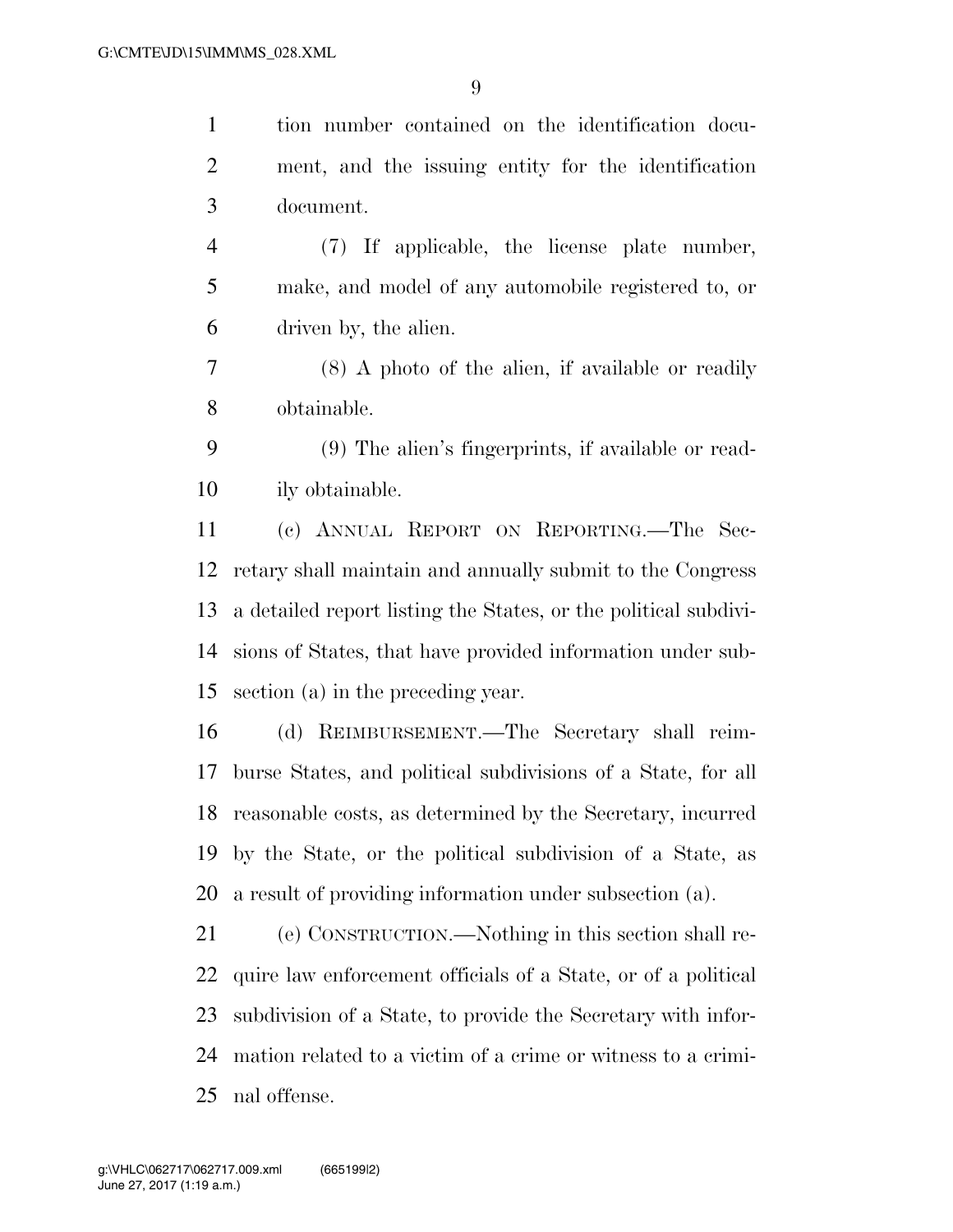(f) EFFECTIVE DATE.—This section shall take effect on the date that is 120 days after the date of the enact- ment of this Act and shall apply with respect to aliens apprehended on or after such date.

## **SEC. 106. FINANCIAL ASSISTANCE TO STATE AND LOCAL POLICE AGENCIES THAT ASSIST IN THE EN-FORCEMENT OF IMMIGRATION LAWS.**

 (a) GRANTS FOR SPECIAL EQUIPMENT FOR HOUSING AND PROCESSING CERTAIN ALIENS.—From amounts made available to make grants under this section, the Sec- retary shall make grants to States, and to political subdivi- sions of States, for procurement of equipment, technology, facilities, and other products that facilitate and are di- rectly related to investigating, apprehending, arresting, detaining, or transporting aliens who are inadmissible or deportable, including additional administrative costs in-curred under this title.

 (b) ELIGIBILITY.—To be eligible to receive a grant under this section, a State, or a political subdivision of a State shall have a written policy and a practice to assist in the enforcement of the immigration laws of the United States in the course of carrying out the routine law en- forcement duties of such State or political subdivision of a State. Entities covered under this section may not have any policy or practice that is in violation of section 642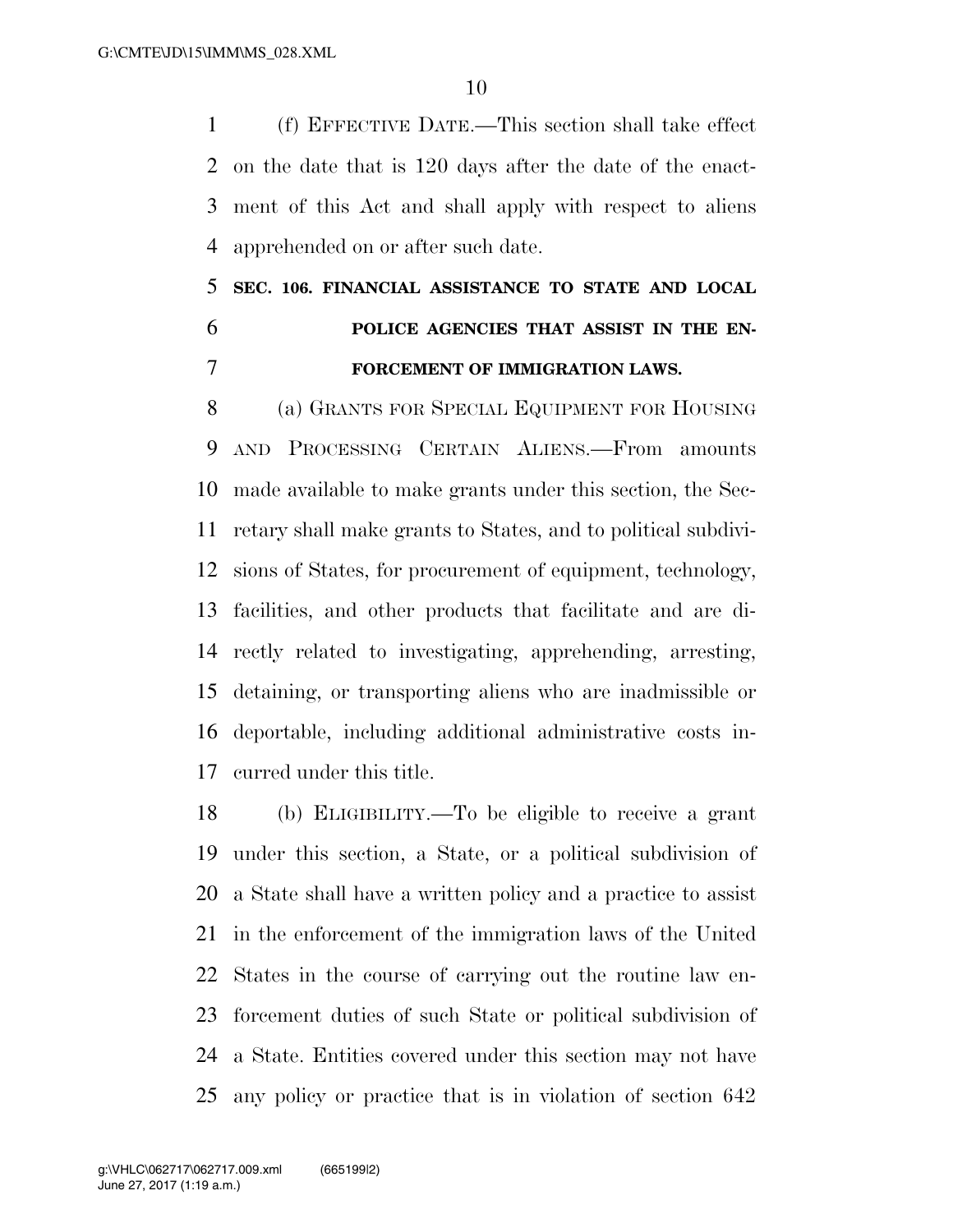of the Illegal Immigration Reform and Immigrant Respon-sibility Act of 1996 (8 U.S.C. 1373).

 (c) GAO AUDIT.—Not later than 3 years after the date of the enactment of this Act, the Comptroller General of the United States shall conduct an audit of funds dis- tributed to States, and to political subdivisions of a State, under subsection (a).

### **SEC. 107. INCREASED FEDERAL DETENTION SPACE.**

 (a) CONSTRUCTION OR ACQUISITION OF DETENTION FACILITIES.—

 (1) IN GENERAL.—The Secretary shall con- struct or acquire, in addition to existing facilities for the detention of aliens, detention facilities in the United States for aliens detained pending removal from the United States or a decision regarding such removal. Each facility shall have a number of beds necessary to effectuate the purposes of this title.

 (2) DETERMINATIONS.—The location of any de- tention facility built or acquired in accordance with this subsection shall be determined by the Secretary. 21 (b) TECHNICAL AND CONFORMING AMENDMENT.

22 Section  $241(g)(1)$  of the Immigration and Nationality Act 23 (8 U.S.C.  $1231(g)(1)$ ) is amended by striking "may ex-pend'' and inserting ''shall expend''.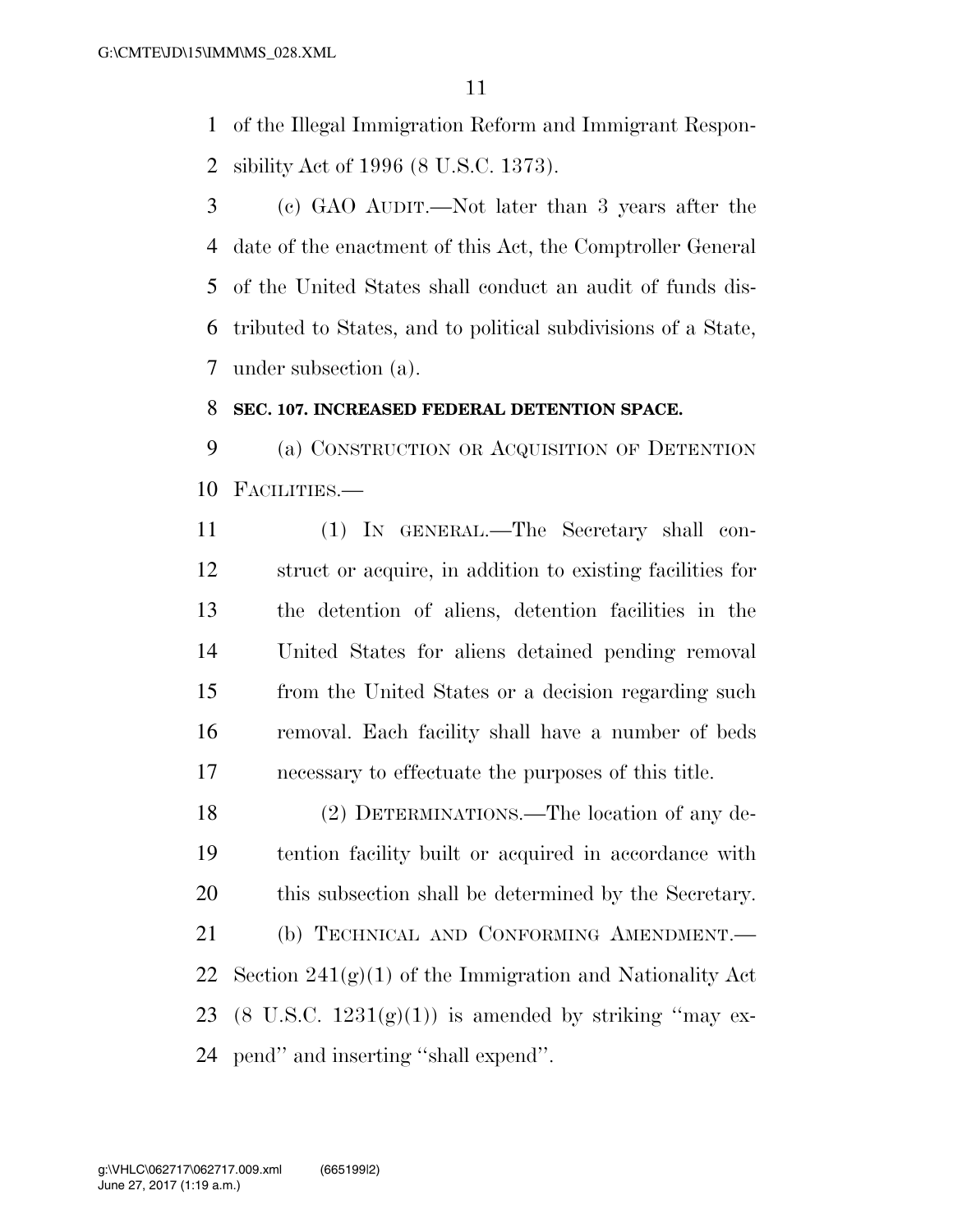| $\mathbf{1}$   | SEC. 108. FEDERAL CUSTODY OF INADMISSIBLE AND DE-               |
|----------------|-----------------------------------------------------------------|
| $\overline{2}$ | PORTABLE ALIENS IN THE UNITED STATES                            |
| 3              | APPREHENDED BY STATE OR LOCAL LAW EN-                           |
| $\overline{4}$ | FORCEMENT.                                                      |
| 5              | (a) STATE APPREHENSION.                                         |
| 6              | $(1)$ In GENERAL.—Title II of the Immigration                   |
| 7              | and Nationality Act (8 U.S.C. 1151 et seq.) is                  |
| 8              | amended by inserting after section 240C the fol-                |
| 9              | lowing:                                                         |
| 10             | "CUSTODY OF INADMISSIBLE AND DEPORTABLE ALIENS                  |
| 11             | PRESENT IN THE UNITED STATES                                    |
| 12             | "SEC. 240D. (a) TRANSFER OF CUSTODY BY STATE                    |
| 13             | AND LOCAL OFFICIALS.—If a State, or a political subdivi-        |
| 14             | sion of the State, exercising authority with respect to the     |
| 15             | apprehension or arrest of an inadmissible or deportable         |
| 16             | alien submits to the Secretary of Homeland Security a re-       |
| 17             | quest that the alien be taken into Federal custody, not-        |
|                | 18 withstanding any other provision of law, regulation, or pol- |
| 19             | icy the Secretary may take the alien into custody not later     |
| 20             | than 48 hours (excluding Saturdays, Sundays, and holi-          |
| 21             | days) after a detainer has been issued pursuant to section      |
| 22             | $111(b)(2)$ of the Michael Davis, Jr. and Danny Oliver in       |
| 23             | Honor of State and Local Law Enforcement Act following          |
| 24             | the conclusion of the State or local charging process or        |
| 25             | dismissal process, or if no State or local charging or dis-     |
| 26             | missal process is required, the Secretary may take the          |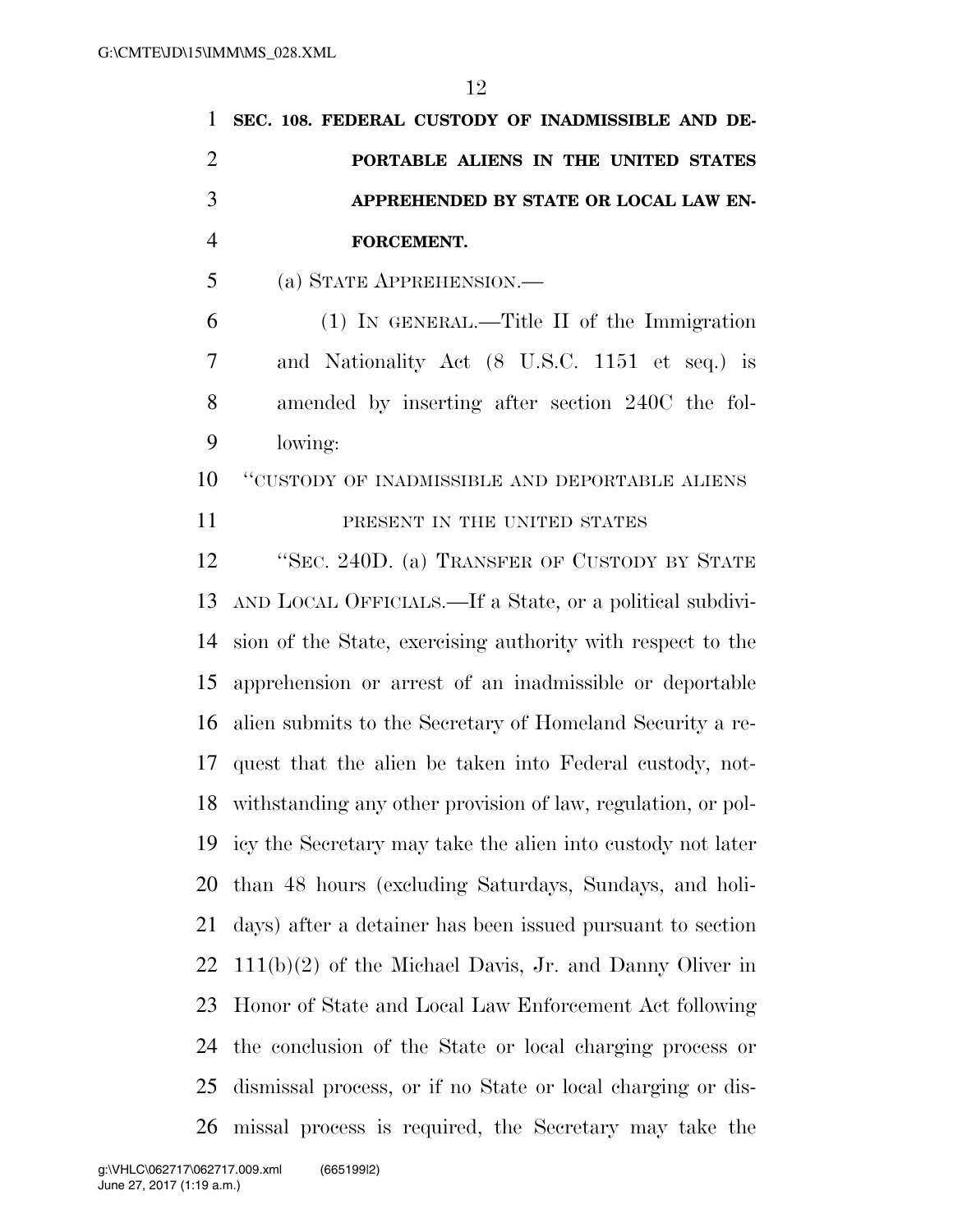alien into custody not later than 48 hours (excluding Sat- urdays, Sundays, and holidays) after a detainer has been issued pursuant to section 111(b)(2) of the Michael Davis, Jr. and Danny Oliver in Honor of State and Local Law Enforcement Act, in order to determine whether the alien should be detained, placed in removal proceedings, re-leased, or removed.

8 "(b) POLICY ON DETENTION IN FEDERAL, CON- TRACT, STATE, OR LOCAL DETENTION FACILITIES.—In 10 carrying out section  $241(g)(1)$ , Secretary of Homeland Se- curity shall ensure that an alien arrested under this title shall be held in custody, pending the alien's examination under this section, in a Federal, contract, State, or local prison, jail, detention center, or other comparable facility. Notwithstanding any other provision of law, regulation or policy, such facility is adequate for detention, if—

 $\binom{1}{1}$  such a facility is the most suitably located Federal, contract, State, or local facility available for such purpose under the circumstances;

 ''(2) an appropriate arrangement for such use of the facility can be made; and

  $\qquad$   $\qquad$   $(3)$  the facility satisfies the standards for the housing, care, and security of persons held in cus-tody by a United States Marshal.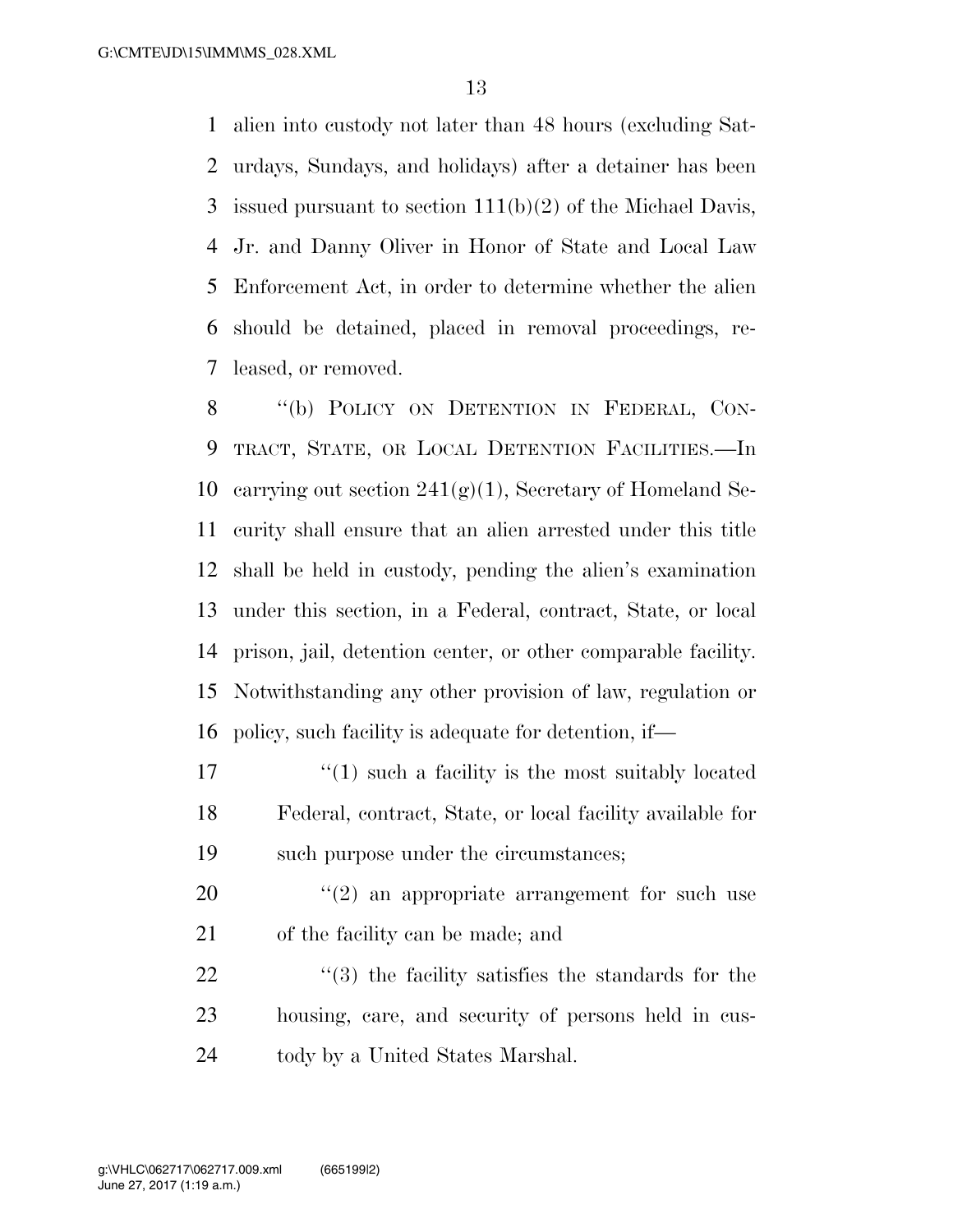''(c) REIMBURSEMENT.—The Secretary of Homeland Security shall reimburse a State, or a political subdivision of a State, for all reasonable expenses, as determined by the Secretary, incurred by the State, or political subdivi- sion, as a result of the incarceration and transportation of an alien who is inadmissible or deportable as described in subsections (a) and (b). Compensation provided for costs incurred under such subsections shall be the average cost of incarceration of a prisoner in the relevant State, as determined by the chief executive officer of a State, or of a political subdivision of a State, plus the cost of transporting the alien from the point of apprehension to the place of detention, and to the custody transfer point if the place of detention and place of custody are different. ''(d) SECURE FACILITIES.—The Secretary of Home-

 land Security shall ensure that aliens incarcerated pursu- ant to this title are held in facilities that provide an appro-priate level of security.

19 "(e) TRANSFER.—

20 "(1) In GENERAL.—In carrying out this sec- tion, the Secretary of Homeland Security shall es- tablish a regular circuit and schedule for the prompt transfer of apprehended aliens from the custody of States, and political subdivisions of a State, to Fed-eral custody.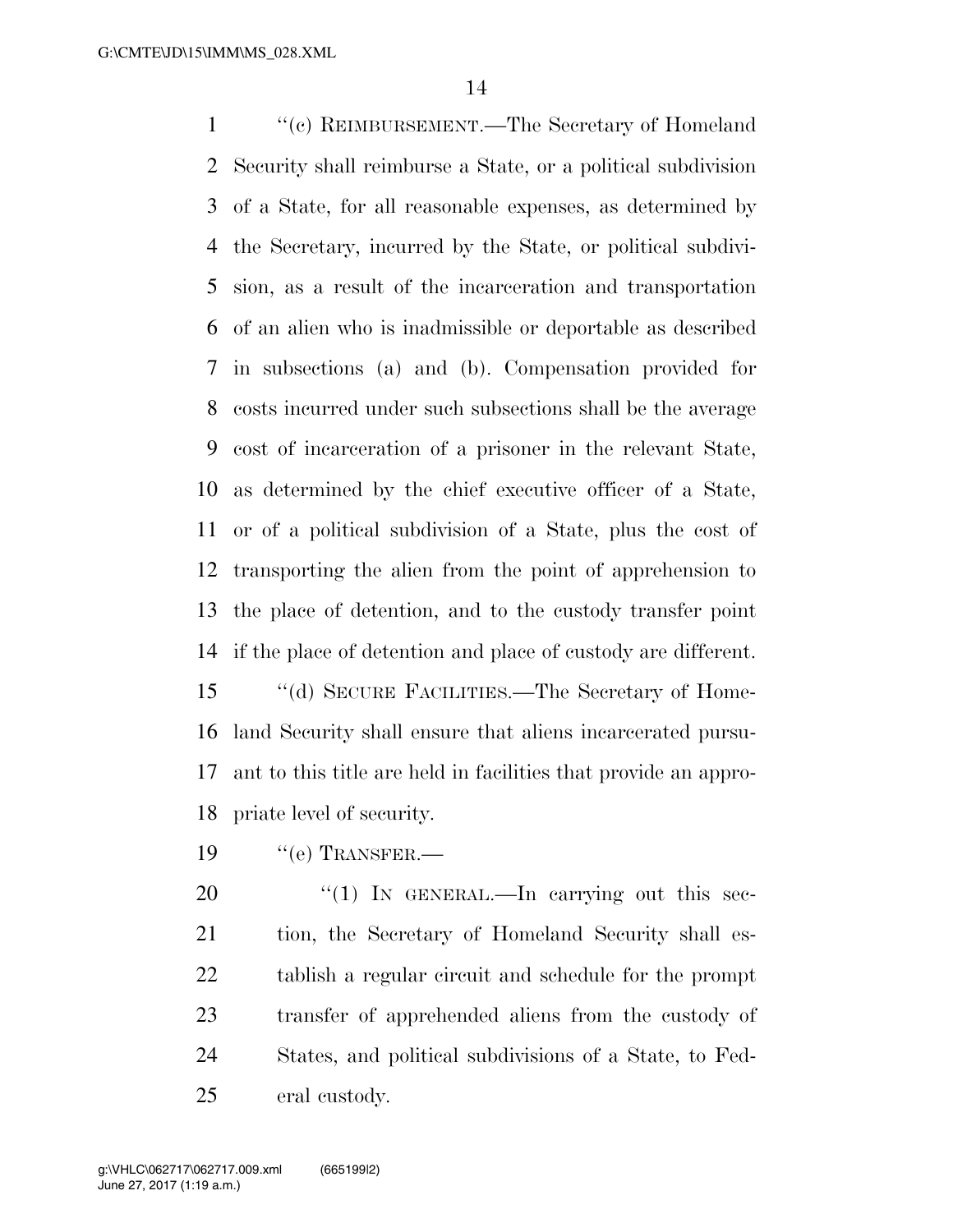1 ''(2) CONTRACTS.—The Secretary may enter into contracts, including appropriate private con-tracts, to implement this subsection.''.

 (2) CLERICAL AMENDMENT.—The table of con- tents of such Act is amended by inserting after the item relating to section 240C the following new item: ''Sec. 240D. Custody of inadmissible and deportable aliens present in the United States.''.

 (b) GAO AUDIT.—Not later than 3 years after the date of the enactment of this Act, the Comptroller General of the United States shall conduct an audit of compensa- tion to States, and to political subdivisions of a State, for the incarceration of inadmissible or deportable aliens under section 240D(a) of the Immigration and Nationality 13 Act (as added by subsection  $(a)(1)$ ).

 (c) EFFECTIVE DATE.—Section 240D of the Immi- gration and Nationality Act, as added by subsection (a), shall take effect on the date of the enactment of this Act, except that subsection (e) of such section shall take effect on the date that is 120 day after the date of the enactment of this Act.

# **SEC. 109. TRAINING OF STATE AND LOCAL LAW ENFORCE- MENT PERSONNEL RELATING TO THE EN- FORCEMENT OF IMMIGRATION LAWS.**  (a) ESTABLISHMENT OF TRAINING MANUAL AND

POCKET GUIDE.—Not later than 180 days after the date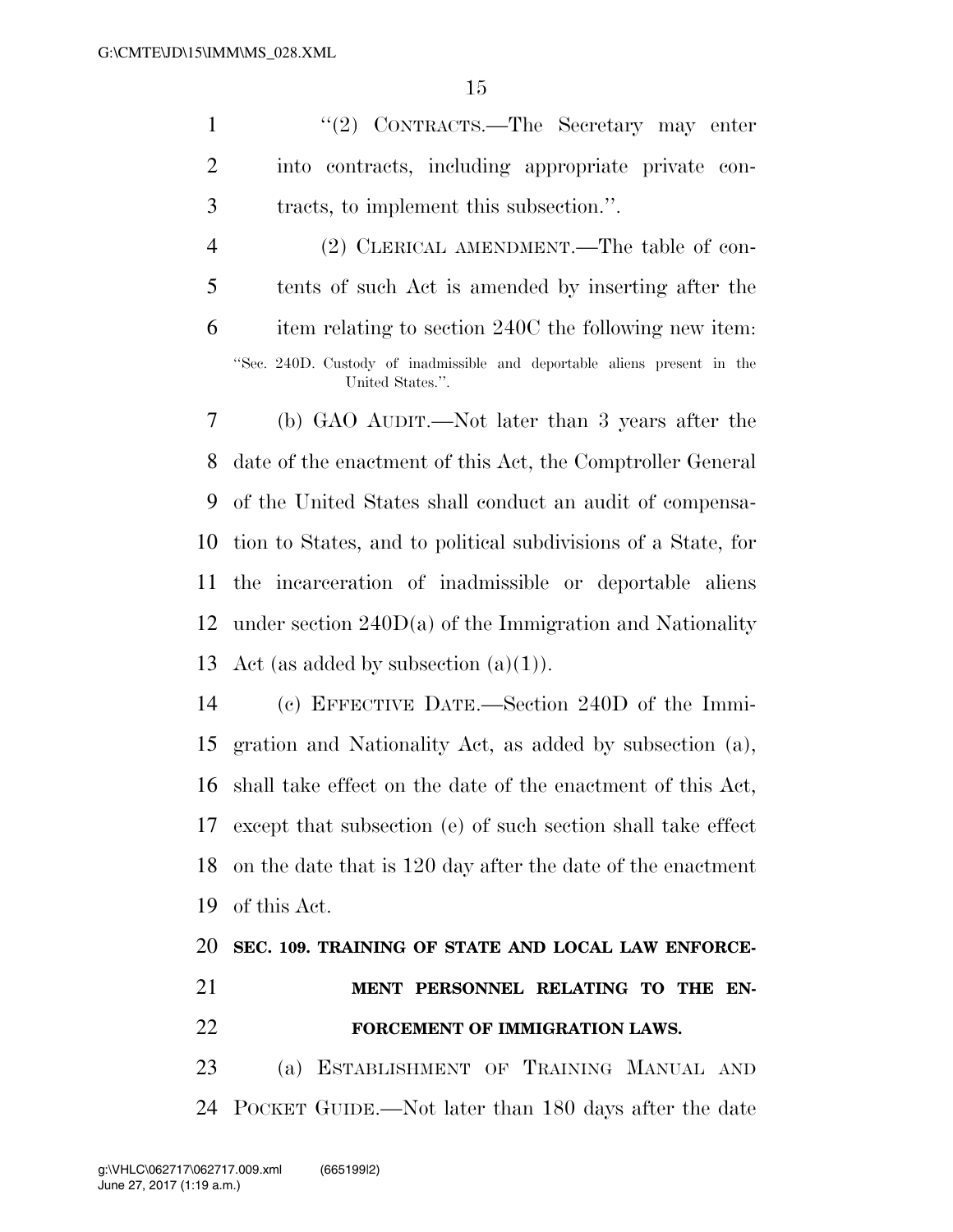of the enactment of this Act, the Secretary shall estab-lish—

 (1) a training manual for law enforcement per- sonnel of a State, and of a political subdivision of a State, to train such personnel in the investigation, identification, apprehension, arrest, detention, and transfer to Federal custody of inadmissible and de- portable aliens in the United States (including the transportation of such aliens across State lines to detention centers and the identification of fraudulent documents); and

 (2) an immigration enforcement pocket guide for law enforcement personnel of a State, and of a political subdivision of a State, to provide a quick reference for such personnel in the course of duty. (b) AVAILABILITY.—The training manual and pocket guide established in accordance with subsection (a) shall be made available to all State and local law enforcement personnel.

 (c) COSTS.—The Secretary shall be responsible for any costs incurred in establishing the training manual and pocket guide.

23 (d) TRAINING FLEXIBILITY.—

 (1) IN GENERAL.—The Secretary shall make training of State and local law enforcement officers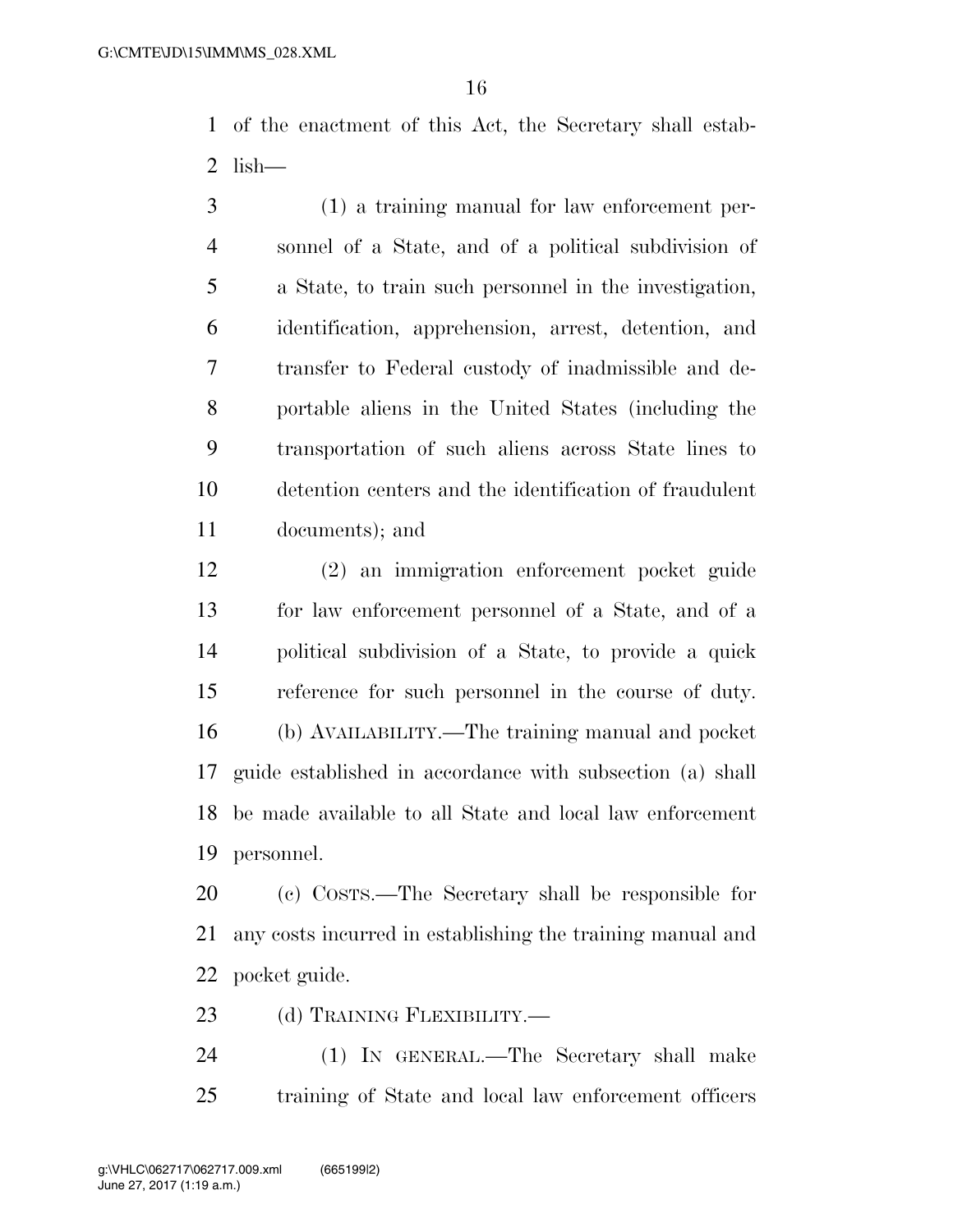available through as many means as possible, includ- ing through residential training at the Center for Domestic Preparedness, onsite training held at State and local police agencies or facilities, online training courses by computer, teleconferencing, and video- tape, or the digital video display (DVD) of a train- ing course or courses. E-learning through a secure, encrypted distributed learning system that has all its servers based in the United States, is scalable, sur- vivable, and can have a portal in place not later than 30 days after the date of the enactment of this Act, shall be made available by the Federal Law Enforce- ment Training Center Distributed Learning Pro-gram for State and local law enforcement personnel.

 (2) FEDERAL PERSONNEL TRAINING.—The training of State and local law enforcement per- sonnel under this section shall not displace the train-ing of Federal personnel.

 (3) CLARIFICATION.—Nothing in this title or any other provision of law shall be construed as making any immigration-related training a require- ment for, or prerequisite to, any State or local law enforcement officer to assist in the enforcement of Federal immigration laws.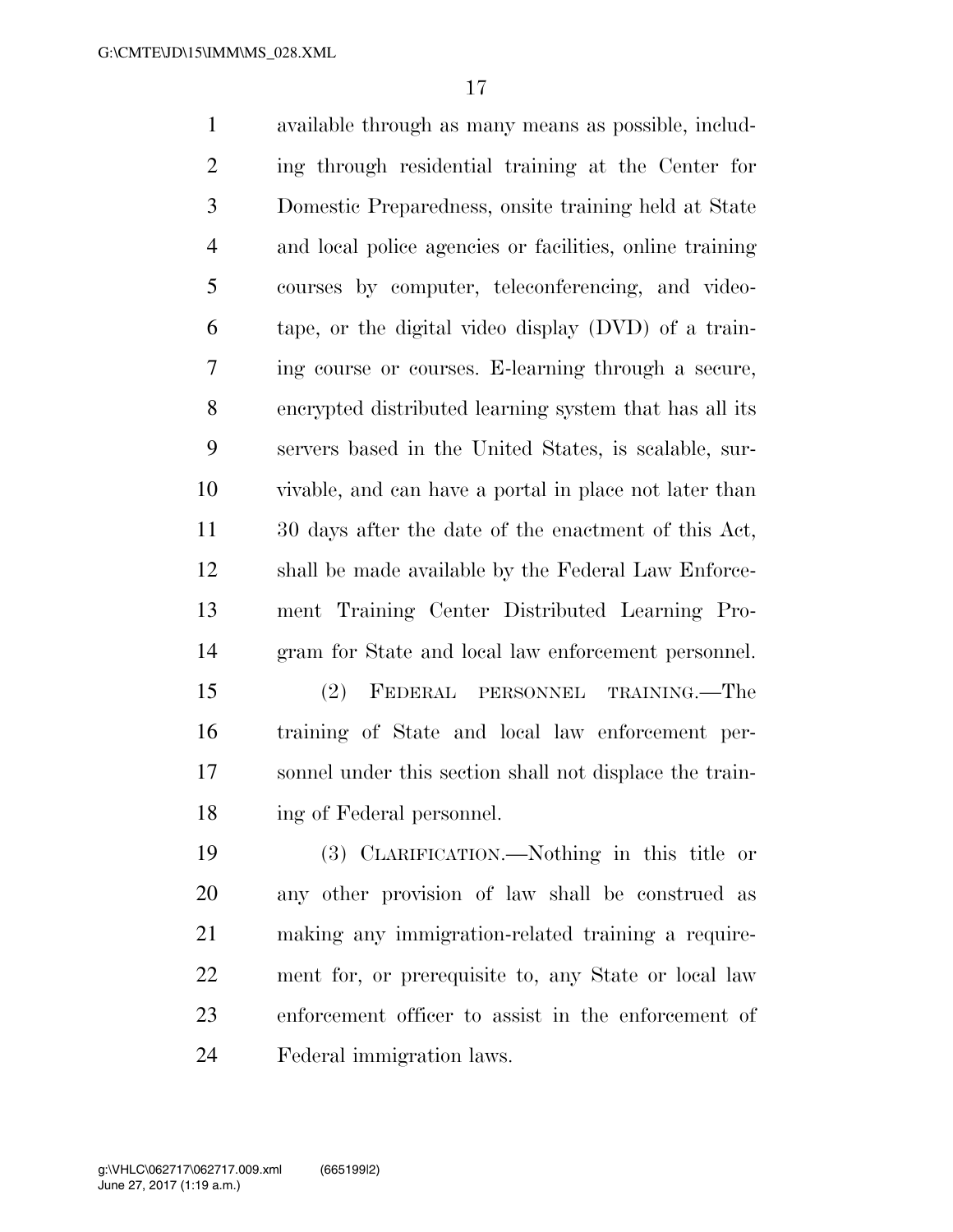(4) PRIORITY.—In carrying out this subsection, priority funding shall be given for existing web-based immigration enforcement training systems.

### **SEC. 110. IMMUNITY.**

 Notwithstanding any other provision of law, a law en- forcement officer of a State or local law enforcement agen- cy who is acting within the scope of the officer's official duties shall be immune, to the same extent as a Federal law enforcement officer, from personal liability arising out of the performance of any duty described in this title, in- cluding the authorities to investigate, identify, apprehend, arrest, detain, or transfer to Federal custody, an alien for the purposes of enforcing the immigration laws of the United States (as defined in section 101(a)(17) of the Im- migration and Nationality Act (8 U.S.C. 1101(a)(17))) or the immigration laws of a State or a political subdivision of a State.

### **SEC. 111. CRIMINAL ALIEN IDENTIFICATION PROGRAM.**

(a) CONTINUATION AND EXPANSION.—

 (1) IN GENERAL.—The Secretary shall continue to operate and implement a program designed to— (A) identify removable criminal aliens in Federal and State correctional facilities;

 (B) ensure such aliens are not released into the community; and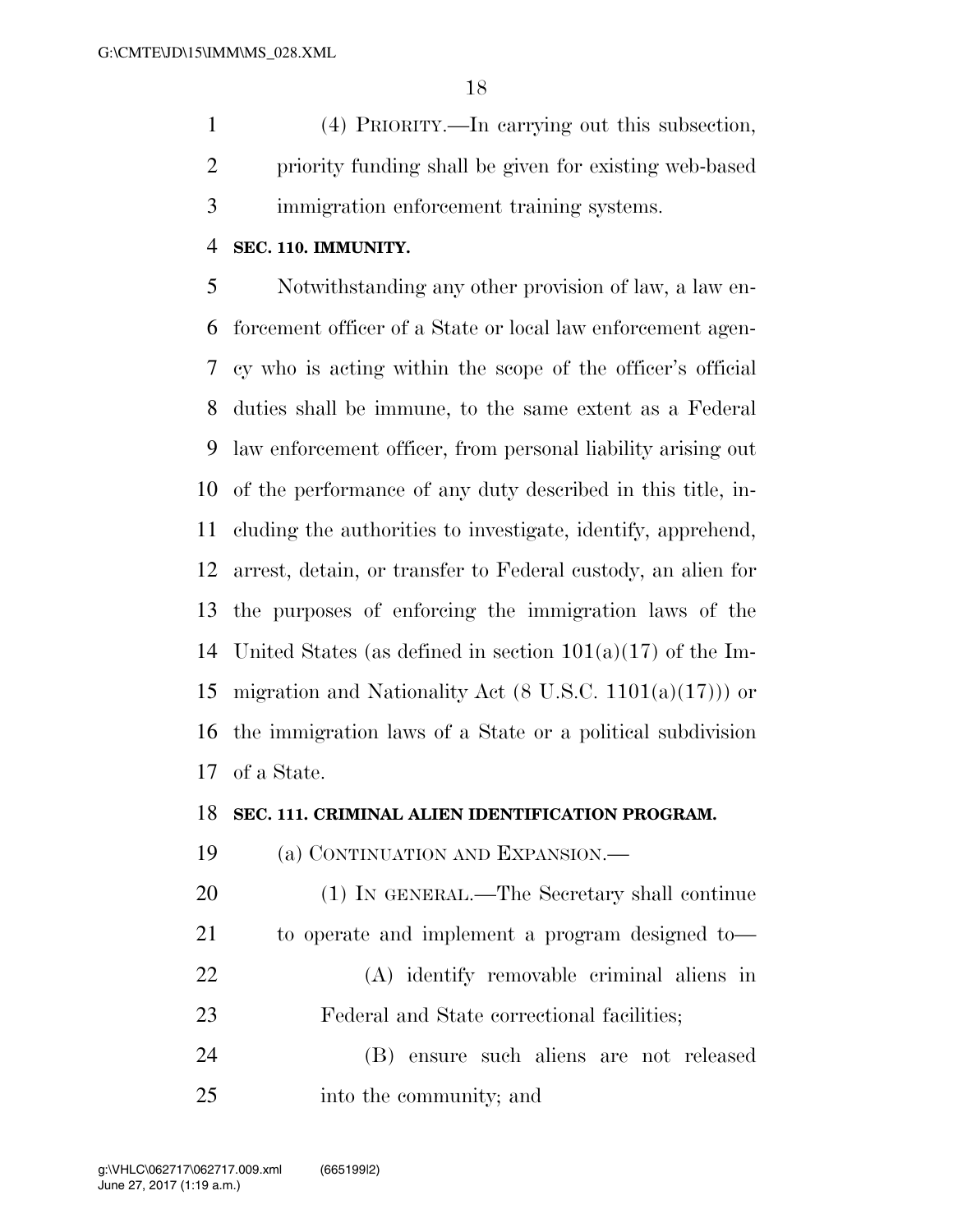| $\mathbf{1}$   | (C) remove such aliens from the United                         |
|----------------|----------------------------------------------------------------|
| $\overline{2}$ | States after the completion of their sentences.                |
| 3              | (2) EXPANSION.—The program shall be ex-                        |
| $\overline{4}$ | tended to all States. Any State that receives Federal          |
| 5              | funds for the incarceration of criminal aliens (pursu-         |
| 6              | ant to the State Criminal Alien Assistance Program             |
| 7              | authorized under section $241(i)$ of the Immigration           |
| 8              | and Nationality Act (8 U.S.C. 1231(i)) or other                |
| 9              | similar program) shall—                                        |
| 10             | (A) cooperate with officials of the program;                   |
| 11             | (B) expeditiously and systematically iden-                     |
| 12             | tify criminal aliens in its prison and jail popu-              |
| 13             | lations; and                                                   |
| 14             | (C) promptly convey such information to                        |
| 15             | officials of such program as a condition of re-                |
| 16             | ceiving such funds.                                            |
| 17             | (b) AUTHORIZATION FOR DETENTION AFTER COM-                     |
| 18             | PLETION OF STATE OR LOCAL PRISON SENTENCE.-Law                 |
| 19             | enforcement officers of a State, or of a political subdivision |
| 20             | of a State, are authorized to—                                 |
| 21             | $(1)$ hold a criminal alien for a period of up to              |
| 22             | 48 hours (excluding Saturdays, Sundays, and holi-              |
| 23             | days) after the alien has completed the alien's sen-           |
| 24             | tence under State or local law in order to effectuate          |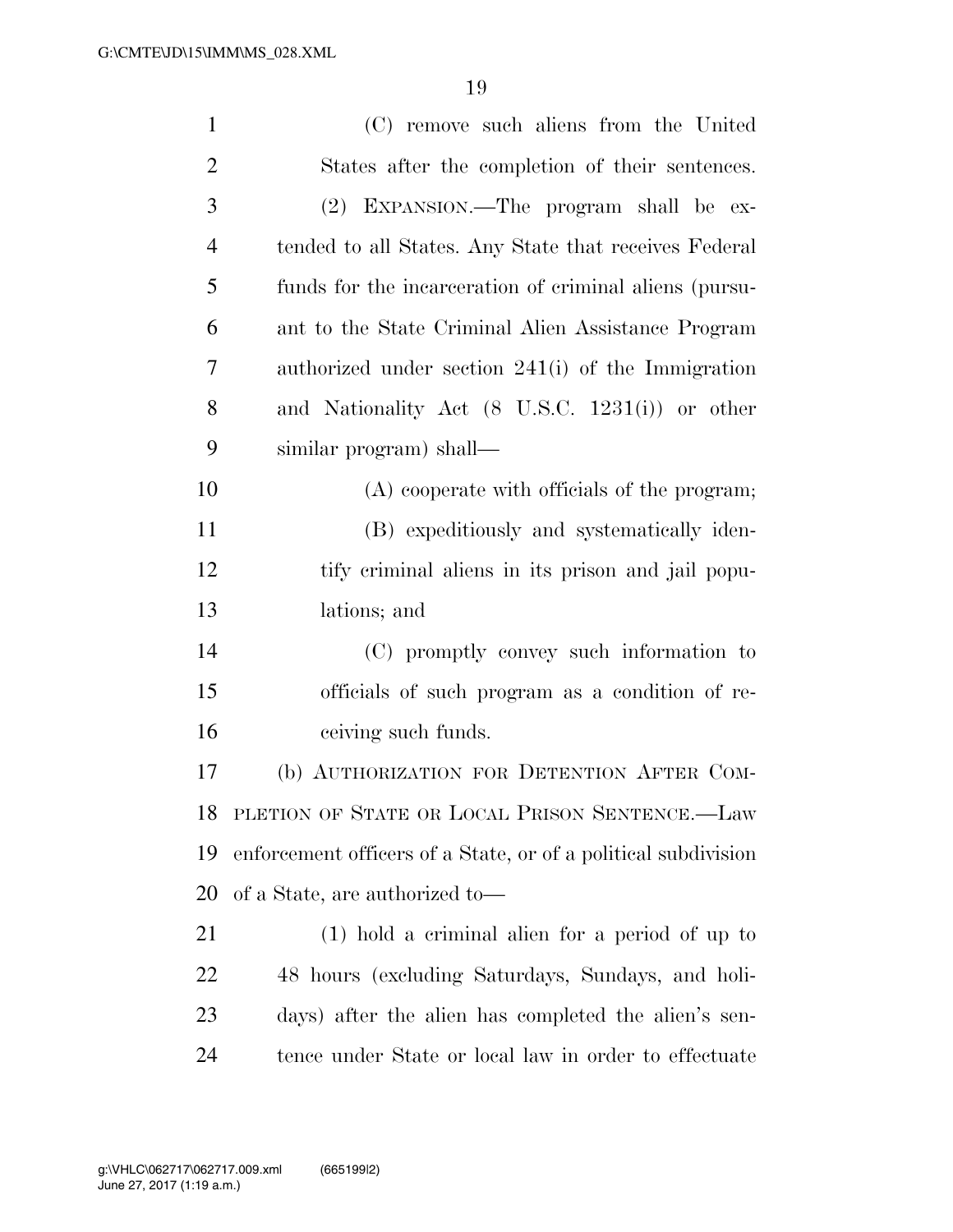the transfer of the alien to Federal custody when the alien is inadmissible or deportable; and

 (2) issue a detainer that would allow aliens who have served a prison sentence under State or local law to be detained by the State or local prison or jail until the Secretary can take the alien into custody. (c) TECHNOLOGY USAGE.—Technology, such as video conferencing, shall be used to the maximum extent prac- ticable in order to make the program available in remote locations. Mobile access to Federal databases of aliens and live scan technology shall be used to the maximum extent practicable in order to make these resources available to State and local law enforcement agencies in remote loca-tions.

 (d) EFFECTIVE DATE.—This section shall take effect of the date of the enactment of this Act, except that sub- section (a)(2) shall take effect on the date that is 180 days after such date.

#### **SEC. 112. CLARIFICATION OF CONGRESSIONAL INTENT.**

 Section 287(g) of the Immigration and Nationality Act (8 U.S.C. 1357(g)) is amended—

 (1) in paragraph (1) by striking ''may enter'' and all that follows through the period at the end and inserting the following: ''shall enter into a writ-ten agreement with a State, or any political subdivi-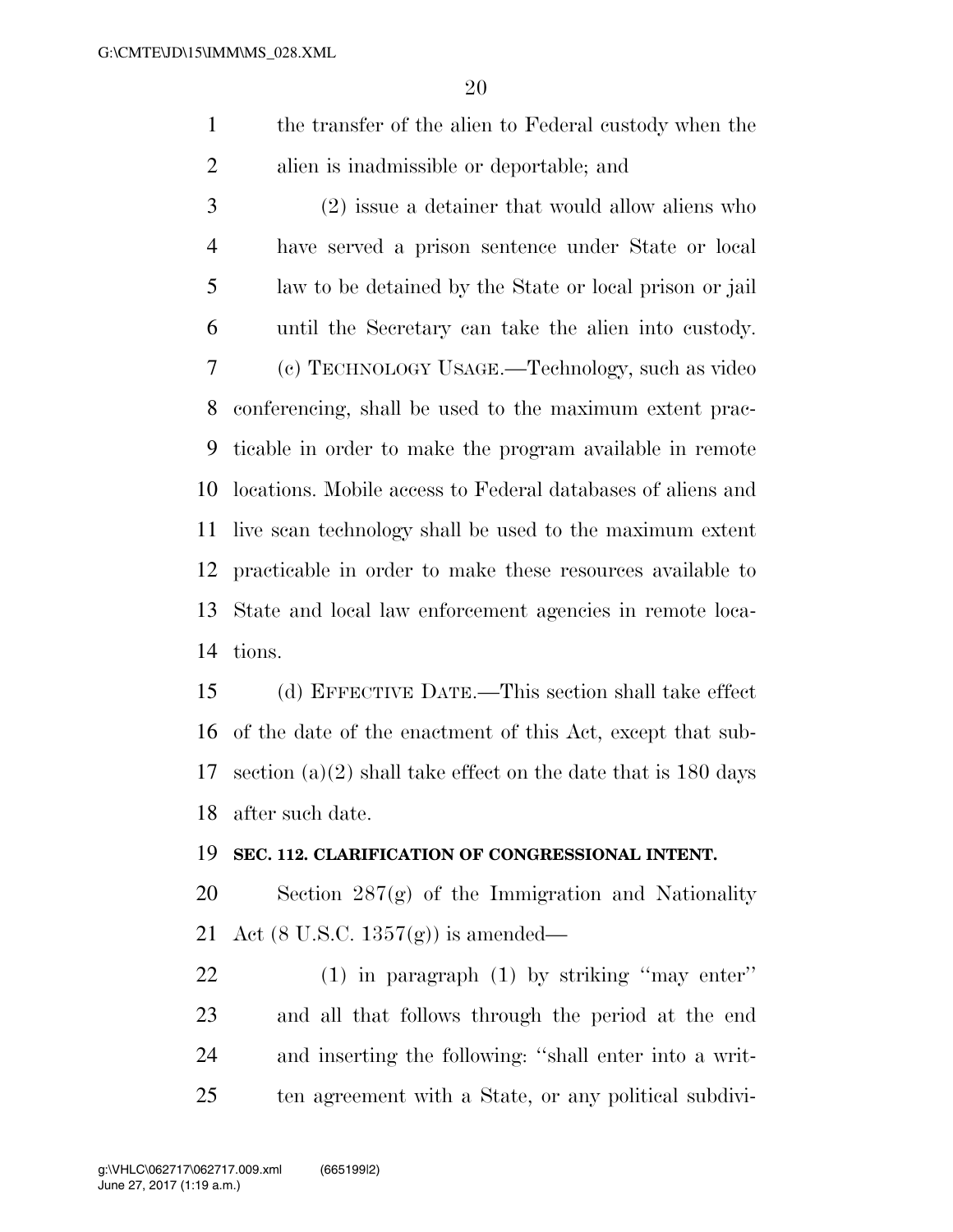sion of a State, upon request of the State or political subdivision, pursuant to which officers or employees of the State or subdivision, who are determined by the Secretary to be qualified to perform a function of an immigration officer in relation to the investiga- tion, apprehension, or detention of aliens in the United States (including the transportation of such aliens across State lines to detention centers), may carry out such function at the expense of the State or political subdivision and to extent consistent with State and local law. No request from a bona fide State or political subdivision or bona fide law en- forcement agency shall be denied absent a compel- ling reason. No limit on the number of agreements under this subsection may be imposed. The Sec- retary shall process requests for such agreements with all due haste, and in no case shall take not more than 90 days from the date the request is made until the agreement is consummated.''; (2) by redesignating paragraph (2) as para-

 graph (5) and paragraphs (3) through (10) as para-graphs (7) through (14), respectively;

 (3) by inserting after paragraph (1) the fol-lowing: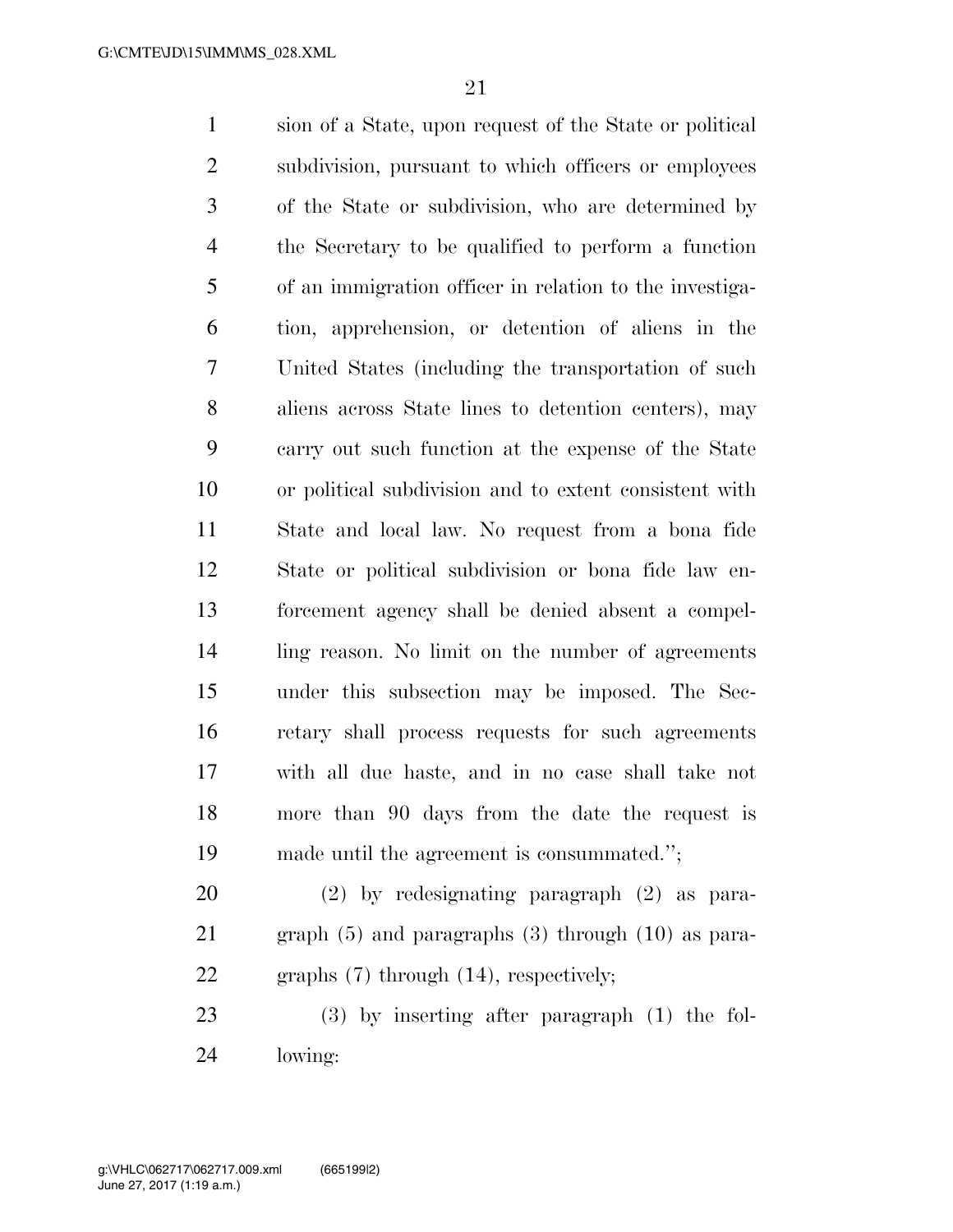''(2) An agreement under this subsection shall accom- modate a requesting State or political subdivision with re- spect to the enforcement model or combination of models, and shall accommodate a patrol model, task force model, jail model, any combination thereof, or any other reason- able model the State or political subdivision believes is best suited to the immigration enforcement needs of its juris-diction.

 ''(3) No Federal program or technology directed broadly at identifying inadmissible or deportable aliens shall substitute for such agreements, including those es- tablishing a jail model, and shall operate in addition to any agreement under this subsection.

 ''(4)(A) No agreement under this subsection shall be terminated absent a compelling reason.

 ''(B)(i) The Secretary shall provide a State or polit- ical subdivision written notice of intent to terminate at least 180 days prior to date of intended termination, and the notice shall fully explain the grounds for termination, along with providing evidence substantiating the Sec-retary's allegations.

22 ''(ii) The State or political subdivision shall have the right to a hearing before an administrative law judge and, if the ruling is against the State or political subdivision, to appeal the ruling to the Federal Circuit Court of Ap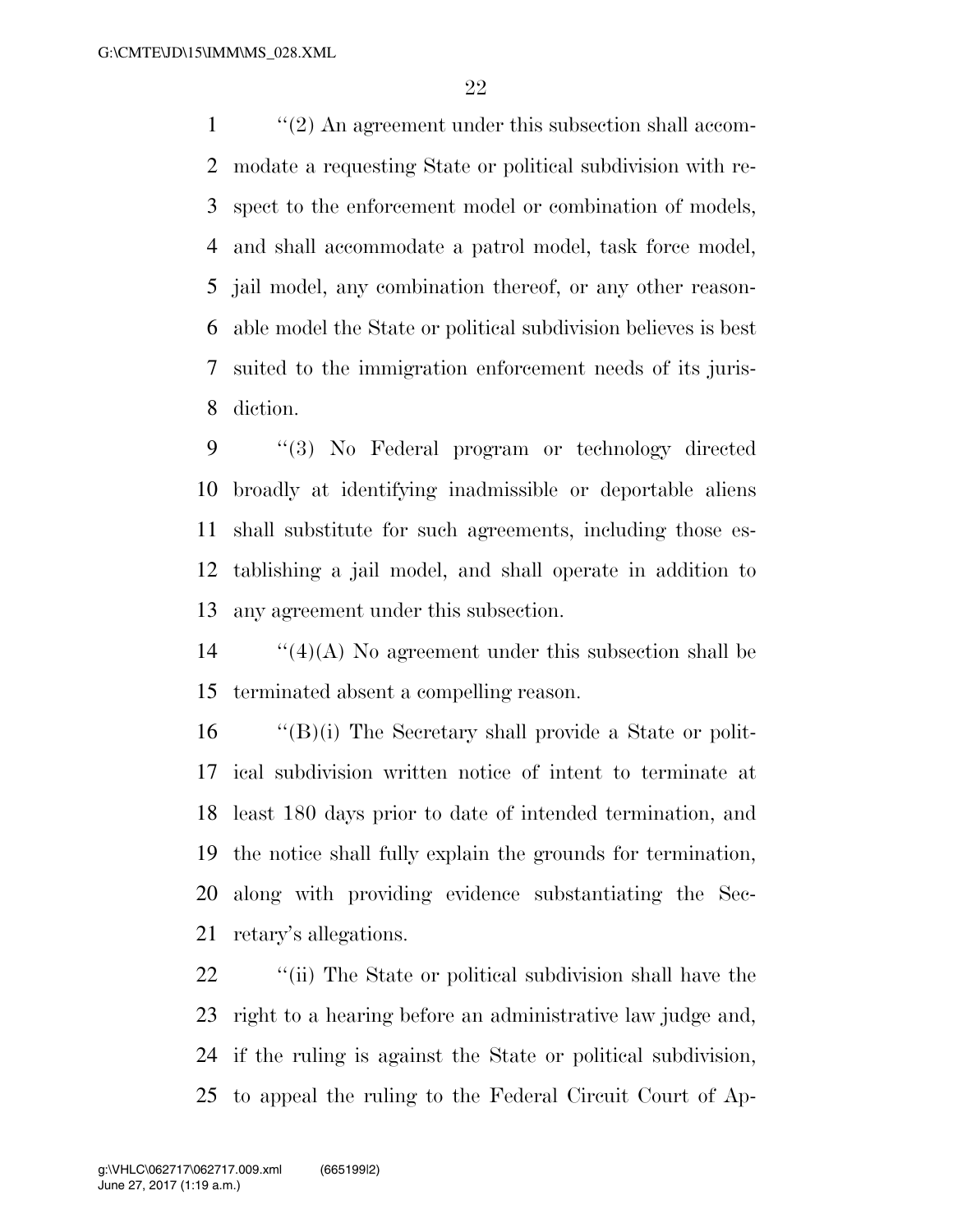peals and, if the ruling is against the State or political subdivision, to petition the Supreme Court for certeriori. ''(C) The agreement shall remain in full effect during the course of any and all legal proceedings.''; and

 (4) by inserting after paragraph (5) (as redesig-nated) the following:

 ''(6) The Secretary of Homeland Security shall make training of State and local law enforcement officers avail- able through as many means as possible, including through residential training at the Center for Domestic Preparedness and the Federal Law Enforcement Training Center, onsite training held at State or local police agen- cies or facilities, online training courses by computer, tele- conferencing, and videotape, or the digital video display (DVD) of a training course or courses. Distance learning through a secure, encrypted distributed learning system that has all its servers based in the United States, is scal- able, survivable, and can have a portal in place not later than 30 days after the date of the enactment of this Act, shall be made available by the COPS Office of the Depart- ment of Justice and the Federal Law Enforcement Train- ing Center Distributed Learning Program for State and local law enforcement personnel. Preference shall be given to private sector-based web-based immigration enforce-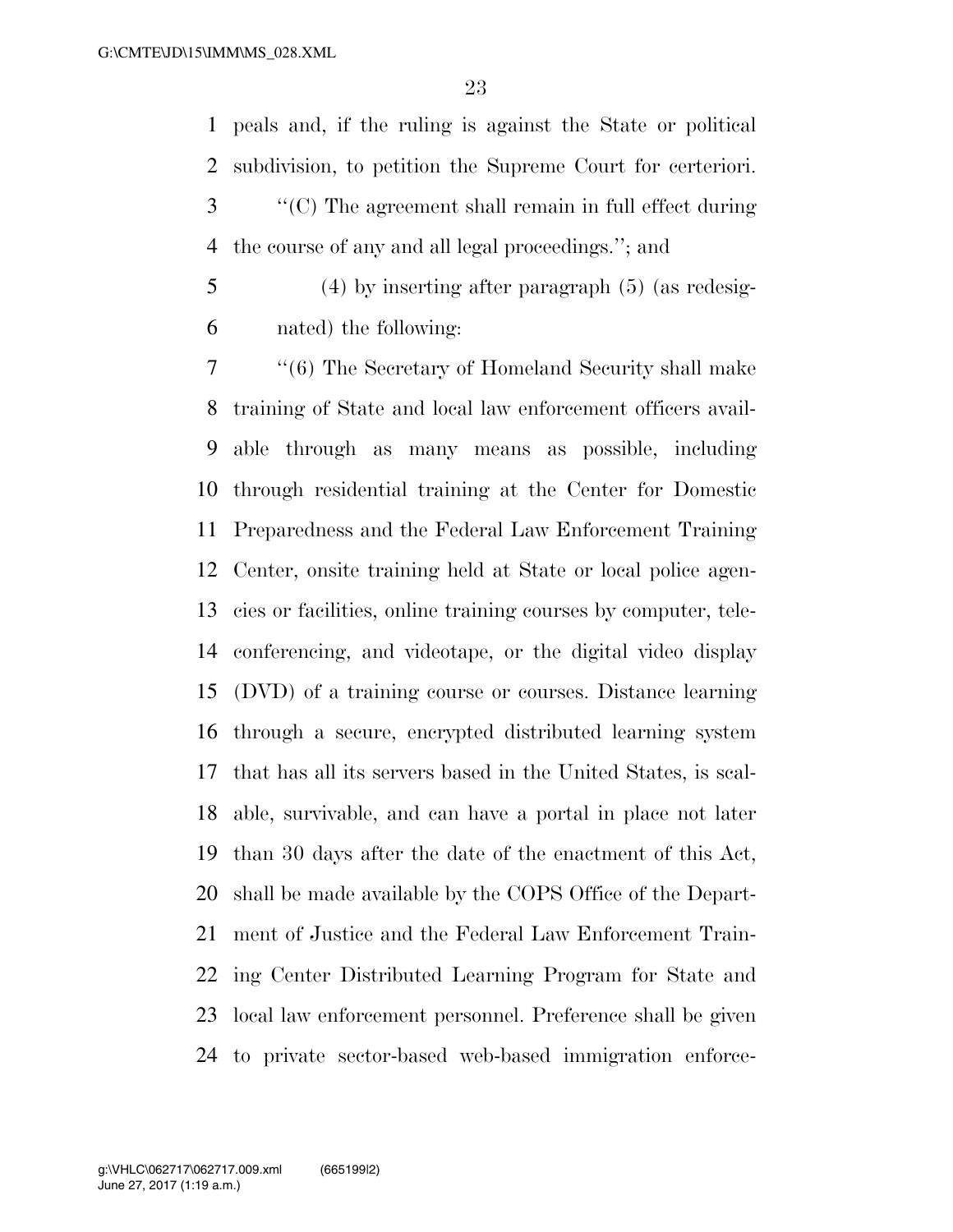| $\mathbf{1}$   | ment training programs for which the Federal Govern-        |
|----------------|-------------------------------------------------------------|
| 2              | ment has already provided support to develop.".             |
| 3              | SEC. 113. STATE CRIMINAL ALIEN ASSISTANCE PROGRAM           |
| $\overline{4}$ | (SCAAP).                                                    |
| 5              | Section 241(i) of the Immigration and Nationality           |
| 6              | Act $(8 \text{ U.S.C. } 1231(i))$ is amended—               |
| 7              | (1) by striking "Attorney General" the first                |
| 8              | place such term appears and inserting "Secretary of         |
| 9              | Homeland Security";                                         |
| 10             | (2) by striking "Attorney General" each place               |
| 11             | such term appears thereafter and inserting "Sec-            |
| 12             | retary"; and                                                |
| 13             | $(3)$ in paragraph $(3)(A)$ , by inserting "charged"        |
| 14             | with or" before "convicted".                                |
| 15             | SEC. 114. STATE NONCOMPLIANCE WITH ENFORCEMENT OF           |
| 16             | <b>IMMIGRATION LAW.</b>                                     |
| 17             | (a) IN GENERAL.—Section 642 of the Illegal Immi-            |
| 18             | gration Reform and Immigrant Responsibility Act of 1996     |
| 19             | $(8 \text{ U.S.C. } 1373)$ is amended—                      |
| 20             | (1) by striking subsection (a) and inserting the            |
| 21             | following:                                                  |
| 22             | "(a) In GENERAL.—Notwithstanding any other pro-             |
| 23             | vision of Federal, State, or local law, no Federal, State,  |
| 24             | or local government entity, and no individual, may prohibit |
| 25             | or in any way restrict, a Federal, State, or local govern-  |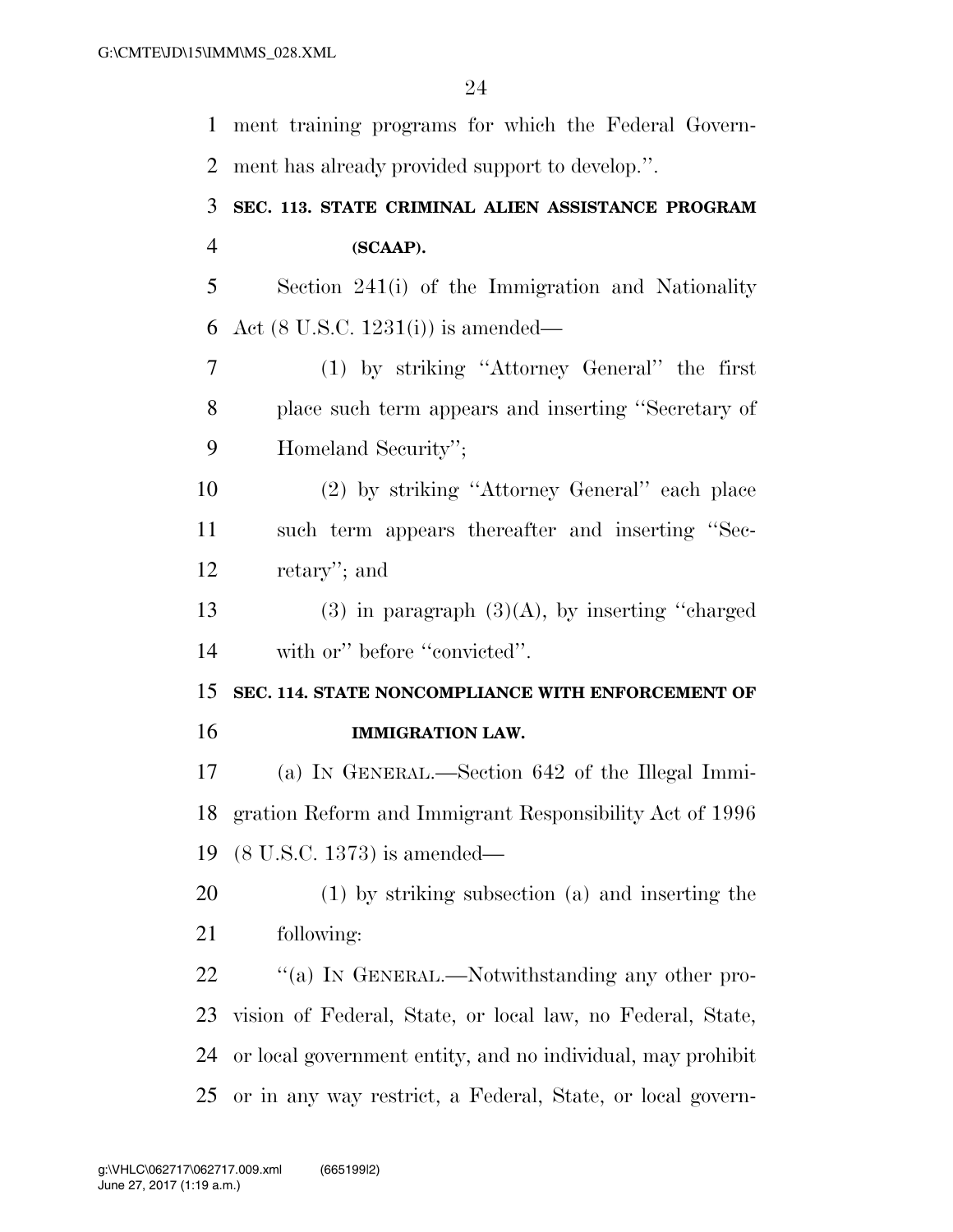ment entity, official or other personnel from complying with the immigration laws (as defined in section 101(a)(17) of the Immigration and Nationality Act (8 4 U.S.C.  $1101(a)(17)$ , or from assisting or cooperating with Federal law enforcement entities, officials or other personnel regarding the enforcement of these laws.'';

 (2) by striking subsection (b) and inserting the following:

 ''(b) LAW ENFORCEMENT ACTIVITIES.—Notwith- standing any other provision of Federal, State, or local law, no Federal, State, or local government entity, and no individual, may prohibit, or in any way restrict, a Federal, State, or local government entity, official or other per- sonnel from undertaking any of the following law enforce- ment activities as they relate to information regarding the citizenship or immigration status, lawful or unlawful, the inadmissibility or deportability, and the custody status, of any individual:

19 ''(1) Making inquiries to any individual in order to obtain such information regarding such individual or any other individuals.

22 "(2) Notifying the Federal Government regard- ing the presence of individuals who are encountered by law enforcement officials or other personnel of a State or political subdivision of a State.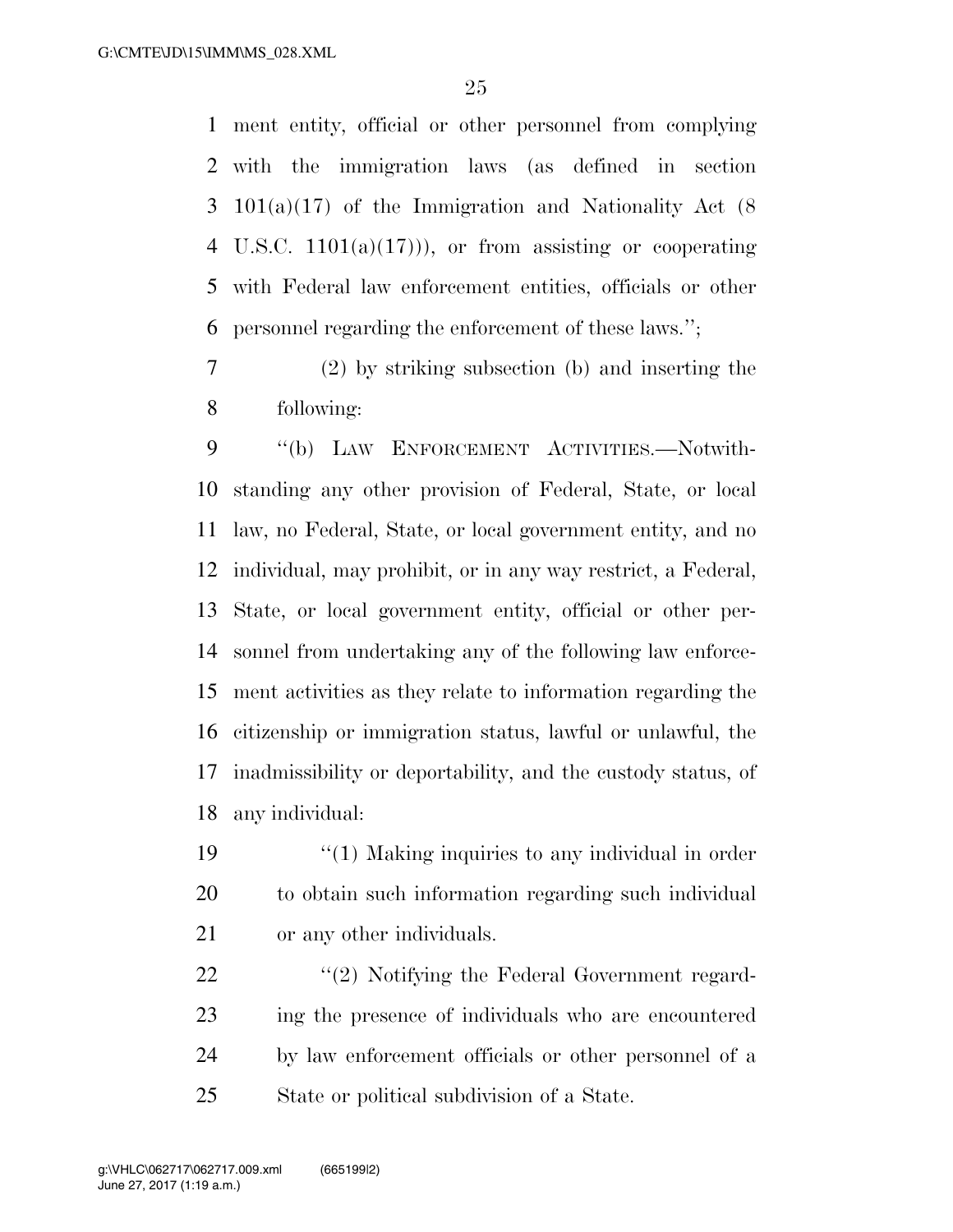| $\mathbf{1}$   | "(3) Complying with requests for such informa-             |
|----------------|------------------------------------------------------------|
| $\overline{2}$ | tion from Federal law enforcement entities, officials      |
| 3              | or other personnel.";                                      |
| $\overline{4}$ | $(3)$ by amending subsection $(e)$ by striking "Im-        |
| 5              | migration and Naturalization Service" and inserting        |
| 6              | "Department of Homeland Security"; and                     |
| 7              | (4) by adding at the end the following:                    |
| 8              | $\lq\lq$ COMPLIANCE.—                                      |
| 9              | "(1) ELIGIBILITY FOR CERTAIN GRANT PRO-                    |
| 10             | GRAMS.—A State, or a political subdivision of a            |
| 11             | State, that is found not to be in compliance with          |
| 12             | subsection (a) or (b) shall not be eligible to receive—    |
| 13             | "(A) any of the funds that would otherwise                 |
| 14             | be allocated to the State or political subdivision         |
| 15             | under section $241(i)$ of the Immigration and              |
| 16             | Nationality Act $(8 \text{ U.S.C. } 1231(i))$ , the 'Cops' |
| 17             | on the Beat' program under part $Q$ of title I of          |
| 18             | the Omnibus Crime Control and Safe Streets                 |
| 19             | Act of 1968 (42 U.S.C. 3796dd et seq.), or the             |
| 20             | Edward Byrne Memorial Justice Assistance                   |
| 21             | Grant Program (42 U.S.C. 3750–3758); or                    |
| 22             | $\lq\lq (B)$ any other grant administered by the           |
| 23             | Department of Justice or Department of Home-               |
| 24             | land Security that is substantially related to law         |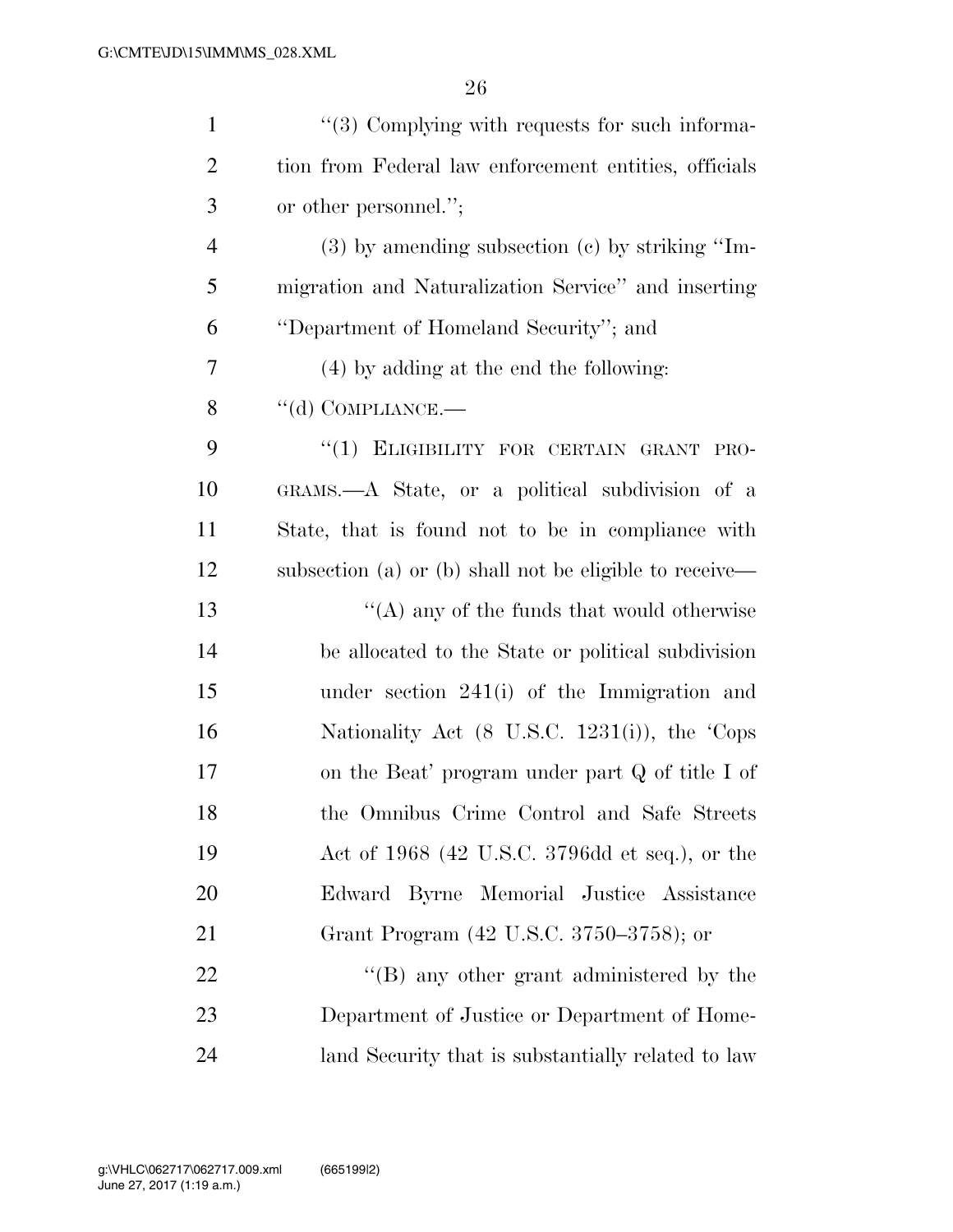enforcement, terrorism, national security, or im-migration or naturalization.

3 "(2) TRANSFER OF CUSTODY OF ALIENS PEND- ING REMOVAL PROCEEDINGS.—The Secretary, at the Secretary's discretion, may decline to transfer an alien in the custody of the Department of Homeland Security to a State or political subdivision of a State found not to be in compliance with subsection (a) or (b), regardless of whether the State or political sub-division of the State has issued a writ or warrant.

11 "(3) TRANSFER OF CUSTODY OF CERTAIN ALIENS PROHIBITED.—The Secretary shall not transfer an alien with a final order of removal pur-14 suant to paragraphs  $(1)(A)$  or  $(5)$  of section  $241(a)$  of the Immigration and Nationality Act (8 U.S.C.  $1231(a)(1)(A), (5)$  to a State or a political subdivi- sion of a State that is found not to be in compliance with subsection (a) or (b) .

 ''(4) ANNUAL DETERMINATION.—The Secretary shall determine for each calendar year which States or political subdivision of States are not in compli-22 ance with subsection (a) or (b) and shall report such determinations to Congress by March 1 of each suc-ceeding calendar year.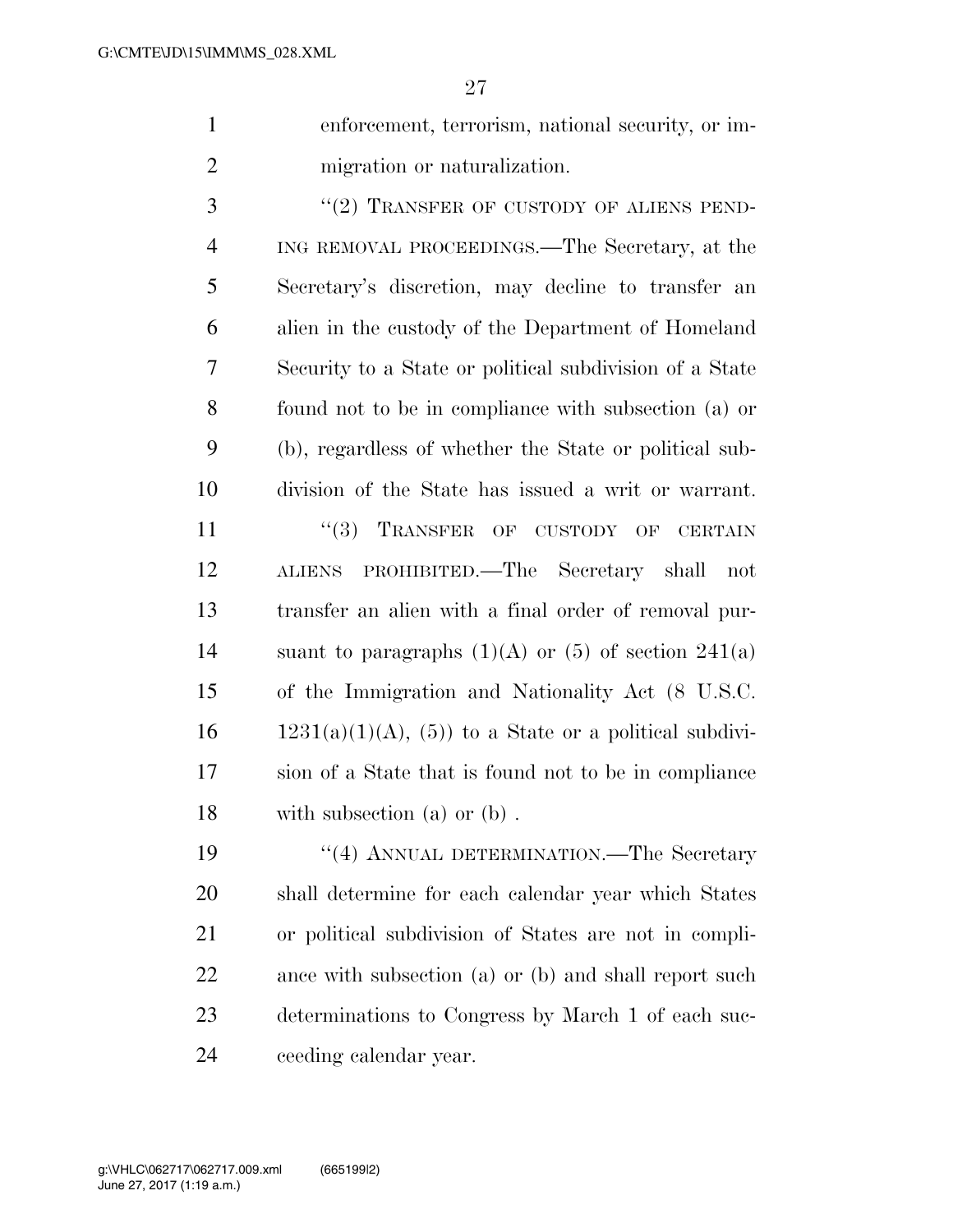''(5) REPORTS.—The Secretary of Homeland Security shall issue a report concerning the compli- ance with subsections (a) and (b) of any particular State or political subdivision of a State at the re- quest of the House or Senate Judiciary Committee. Any jurisdiction that is found not to be in compli- ance shall be ineligible to receive Federal financial assistance as provided in paragraph (1) for a min- imum period of 1 year, and shall only become eligi- ble again after the Secretary of Homeland Security certifies that the jurisdiction has come into compli-ance.

 ''(6) REALLOCATION.—Any funds that are not allocated to a State or to a political subdivision of a State due to the failure of the State or of the po- litical subdivision of the State to comply with sub- section (a) or (b) shall be reallocated to States or to political subdivisions of States that comply with both such subsections.

 ''(e) CONSTRUCTION.—Nothing in this section shall require law enforcement officials from States, or from po- litical subdivisions of States, to report or arrest victims or witnesses of a criminal offense.''.

 (b) EFFECTIVE DATE.—The amendments made by this section shall take effect on the date of the enactment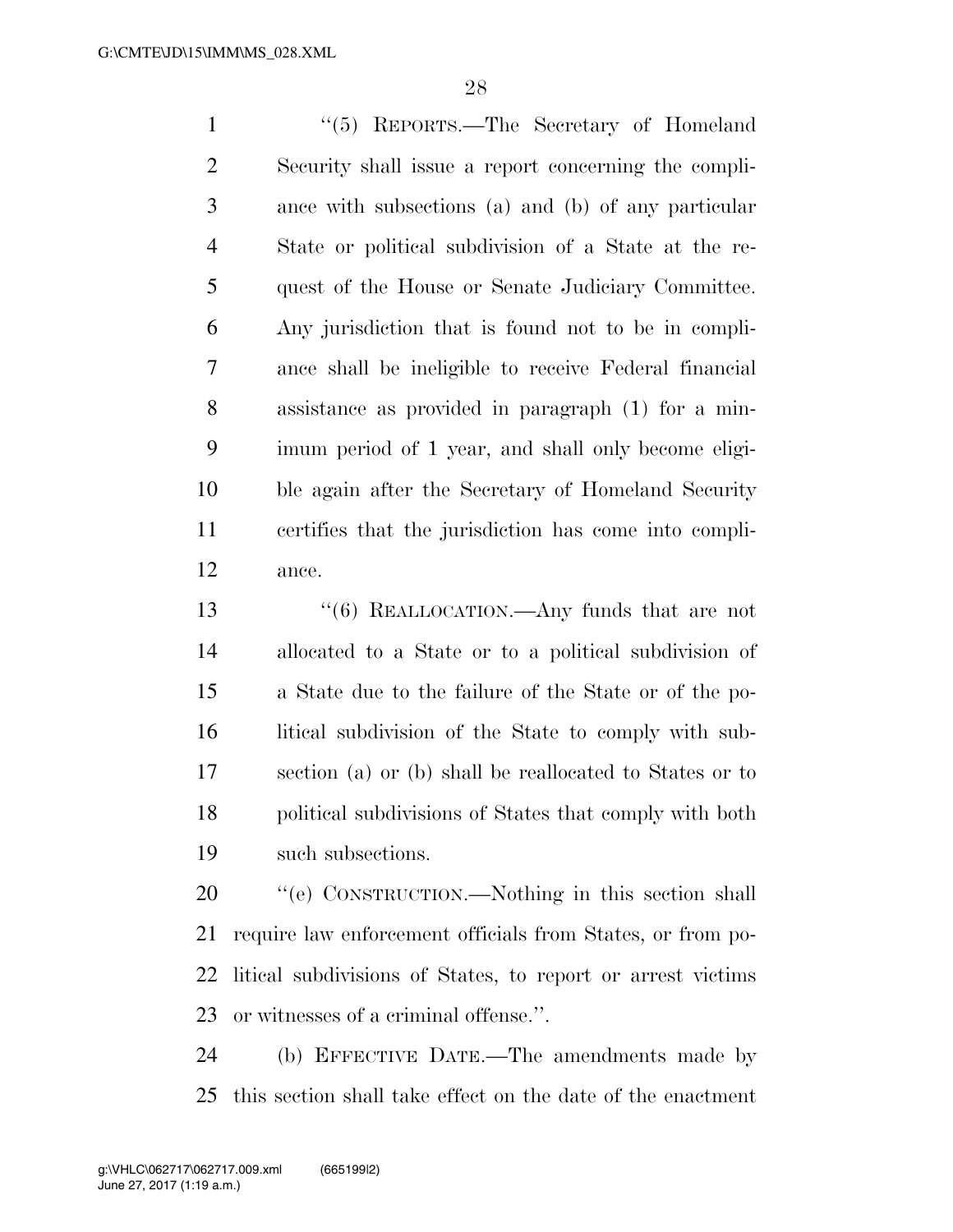of this Act, except that subsection (d) of section 642 of the Illegal Immigration Reform and Immigrant Responsi- bility Act of 1996 (8 U.S.C. 1373), as added by this sec- tion, shall apply only to prohibited acts committed on or after the date of the enactment of this Act.

### **SEC. 115. CLARIFYING THE AUTHORITY OF ICE DETAINERS.**

 (a) IN GENERAL.—Section 287(d) of the Immigra- tion and Nationality Act (8 U.S.C. 1357(d)) is amended to read as follows:

 ''(d) DETAINER OF INADMISSIBLE OR DEPORTABLE ALIENS.—

12 "(1) IN GENERAL.—In the case of an individual who is arrested by any Federal, State, or local law enforcement official or other personnel for the al- leged violation of any criminal or motor vehicle law, the Secretary may issue a detainer regarding the in- dividual to any Federal, State, or local law enforce- ment entity, official or other personnel if the Sec- retary has probable cause to believe that the indi-vidual is an inadmissible or deportable alien.

21 "(2) PROBABLE CAUSE.—Probable cause is deemed to be established if—

23 ''(A) the individual who is the subject of the detainer matches, pursuant to biometric confirmation or other Federal database records,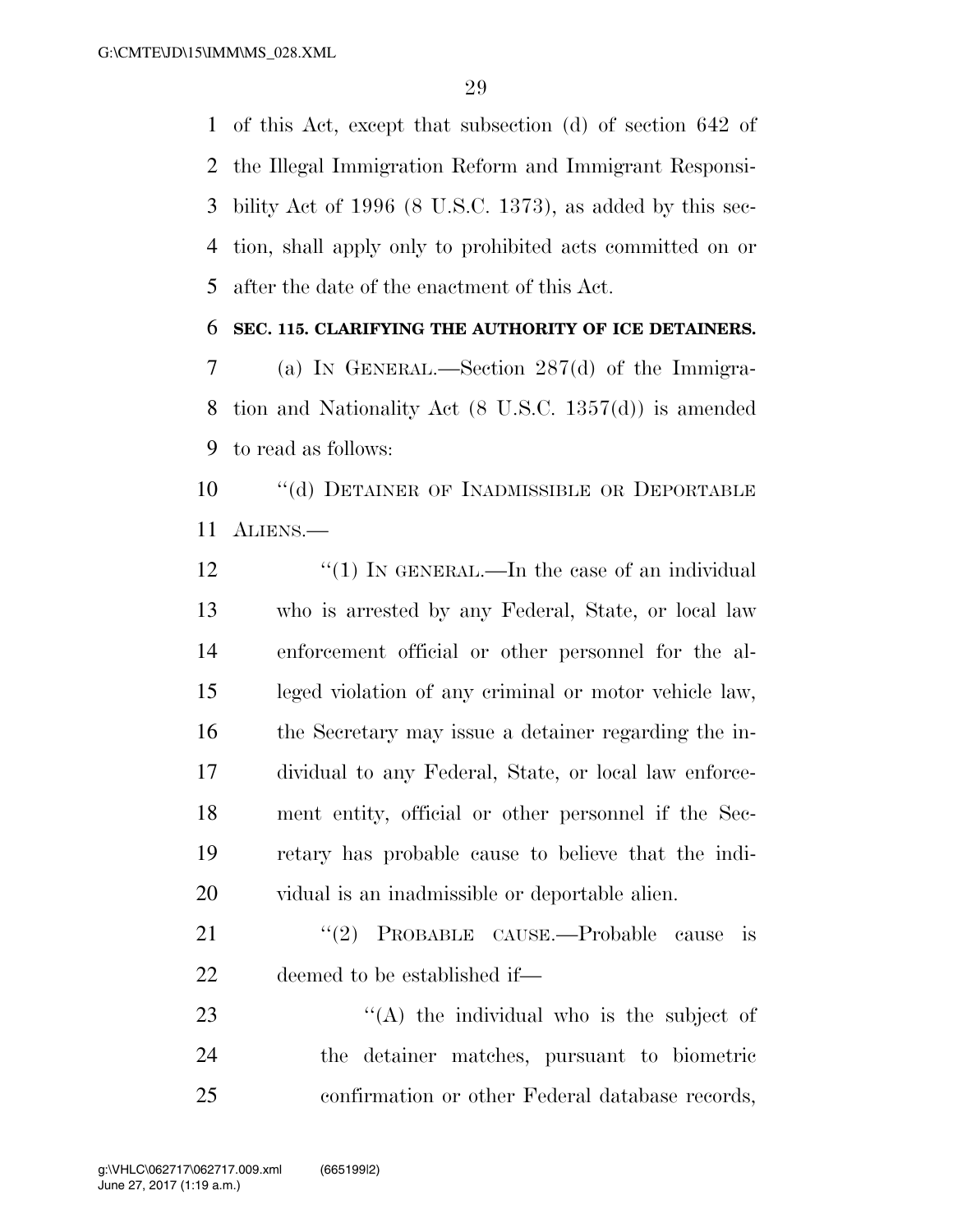| $\mathbf{1}$   | the identity of an alien who the Secretary has        |
|----------------|-------------------------------------------------------|
| $\overline{2}$ | reasonable grounds to believe to be inadmissible      |
| 3              | or deportable;                                        |
| $\overline{4}$ | $\lq\lq$ (B) the individual who is the subject of     |
| 5              | the detainer is the subject of ongoing removal        |
| 6              | proceedings, including matters where a charg-         |
| 7              | ing document has already been served;                 |
| 8              | $\cdot$ (C) the individual who is the subject of      |
| 9              | the detainer has previously been ordered re-          |
| 10             | moved from the United States and such an              |
| 11             | order is administratively final;                      |
| 12             | $\lq\lq$ the individual who is the subject of         |
| 13             | the detainer has made voluntary statements or         |
| 14             | provided reliable evidence that indicate that         |
| 15             | they are an inadmissible or deportable alien; or      |
| 16             | $\lq\lq(E)$ the Secretary otherwise has reason-       |
| 17             | able grounds to believe that the individual who       |
| 18             | is the subject of the detainer is an inadmissible     |
| 19             | or deportable alien.                                  |
| 20             | "(3) TRANSFER OF CUSTODY.—If the Federal,             |
| 21             | State, or local law enforcement entity, official or   |
| 22             | other personnel to whom a detainer is issued com-     |
| 23             | plies with the detainer and detains for purposes of   |
| 24             | transfer of custody to the Department of Homeland     |
| 25             | Security the individual who is the subject of the de- |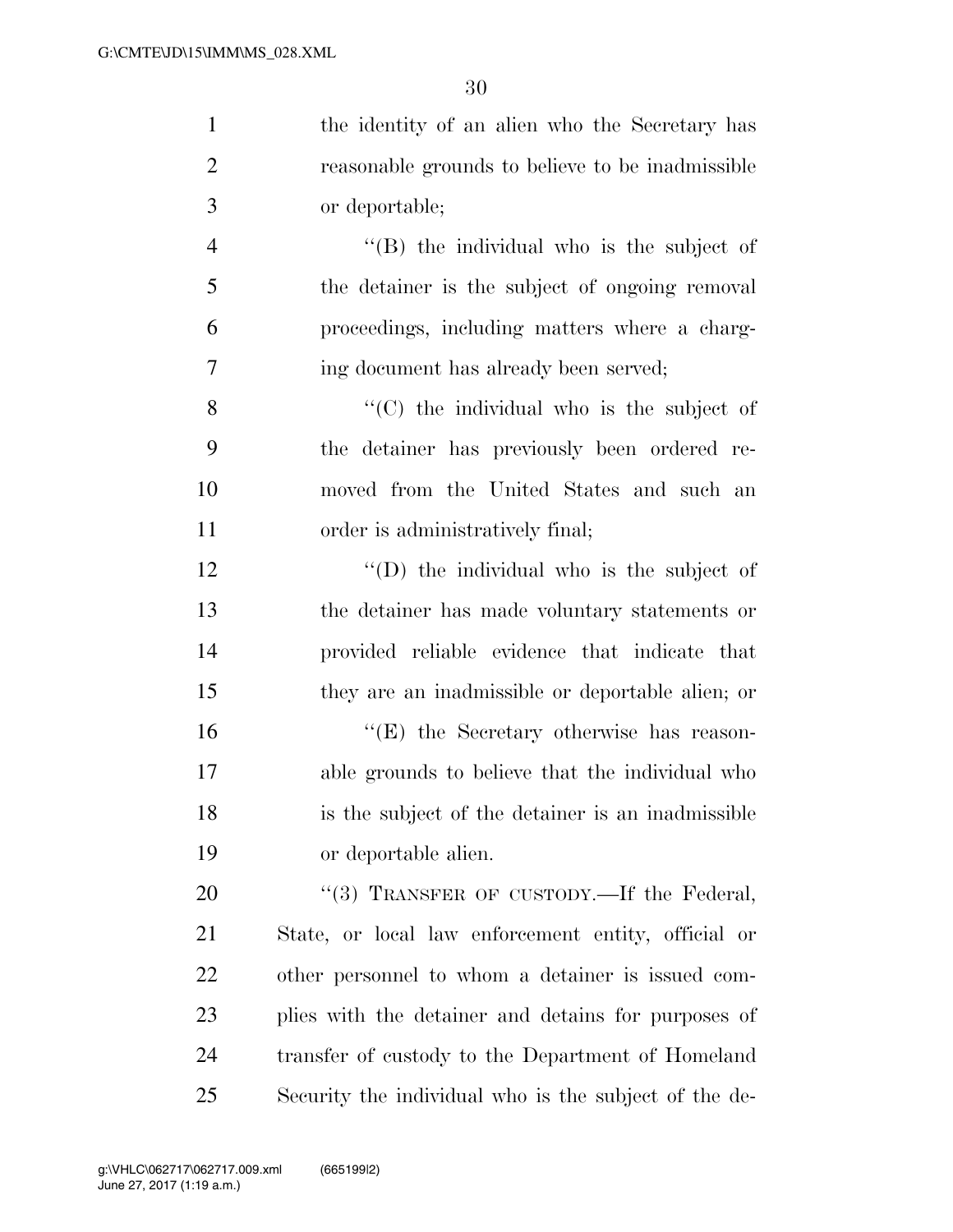tainer, the Department may take custody of the in- dividual within 48 hours (excluding weekends and holidays), but in no instance more than 96 hours, following the date that the individual is otherwise to be released from the custody of the relevant Federal, State, or local law enforcement entity.''.

(b) IMMUNITY.—

 (1) IN GENERAL.—A State or a political sub- division of a State (and the officials and personnel of the State or subdivision acting in their official ca- pacities), and a nongovernmental entity (and its per- sonnel) contracted by the State or political subdivi- sion for the purpose of providing detention, acting in compliance with a Department of Homeland Secu- rity detainer issued pursuant to this section who temporarily holds an alien in its custody pursuant to the terms of a detainer so that the alien may be taken into the custody of the Department of Home- land Security, shall be considered to be acting under color of Federal authority for purposes of deter- mining their liability and shall be held harmless for their compliance with the detainer in any suit seek- ing any punitive, compensatory, or other monetary damages.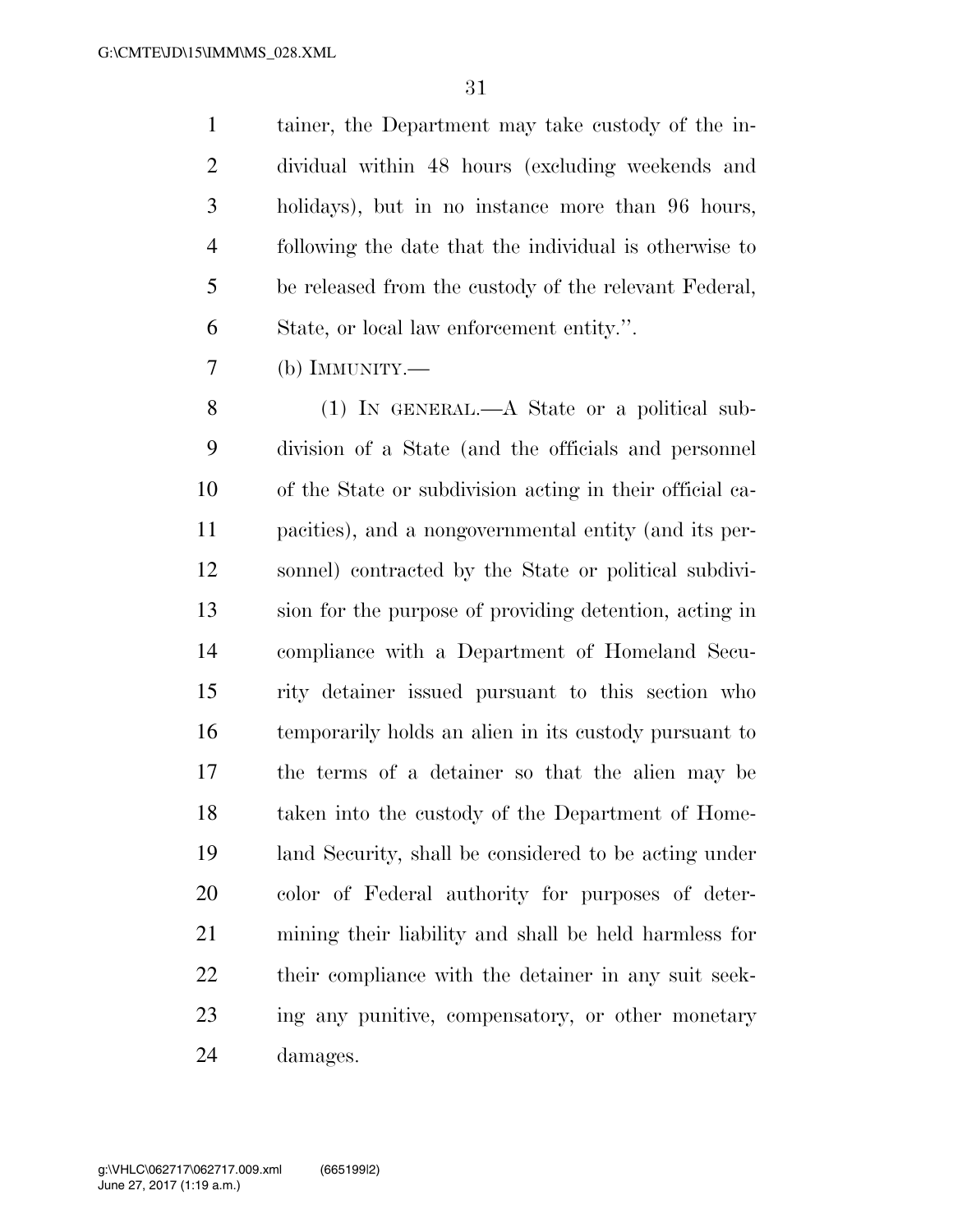(2) FEDERAL GOVERNMENT AS DEFENDANT.— In any civil action arising out of the compliance with a Department of Homeland Security detainer by a State or a political subdivision of a State (and the officials and personnel of the State or subdivision acting in their official capacities), or a nongovern- mental entity (and its personnel) contracted by the State or political subdivision for the purpose of pro- viding detention, the United States Government shall be the proper party named as the defendant in the suit in regard to the detention resulting from compliance with the detainer.

 (3) BAD FAITH EXCEPTION.—Paragraphs (1) and (2) shall not apply to any mistreatment of an individual by a State or a political subdivision of a State (and the officials and personnel of the State or subdivision acting in their official capacities), or a nongovernmental entity (and its personnel) con- tracted by the State or political subdivision for the purpose of providing detention.

21 (c) PRIVATE RIGHT OF ACTION.—

 (1) CAUSE OF ACTION.—Any individual, or their spouses, parents, or children (if the individual is deceased), who is the victim of a murder, rape, or any felony, as defined by the State, for which an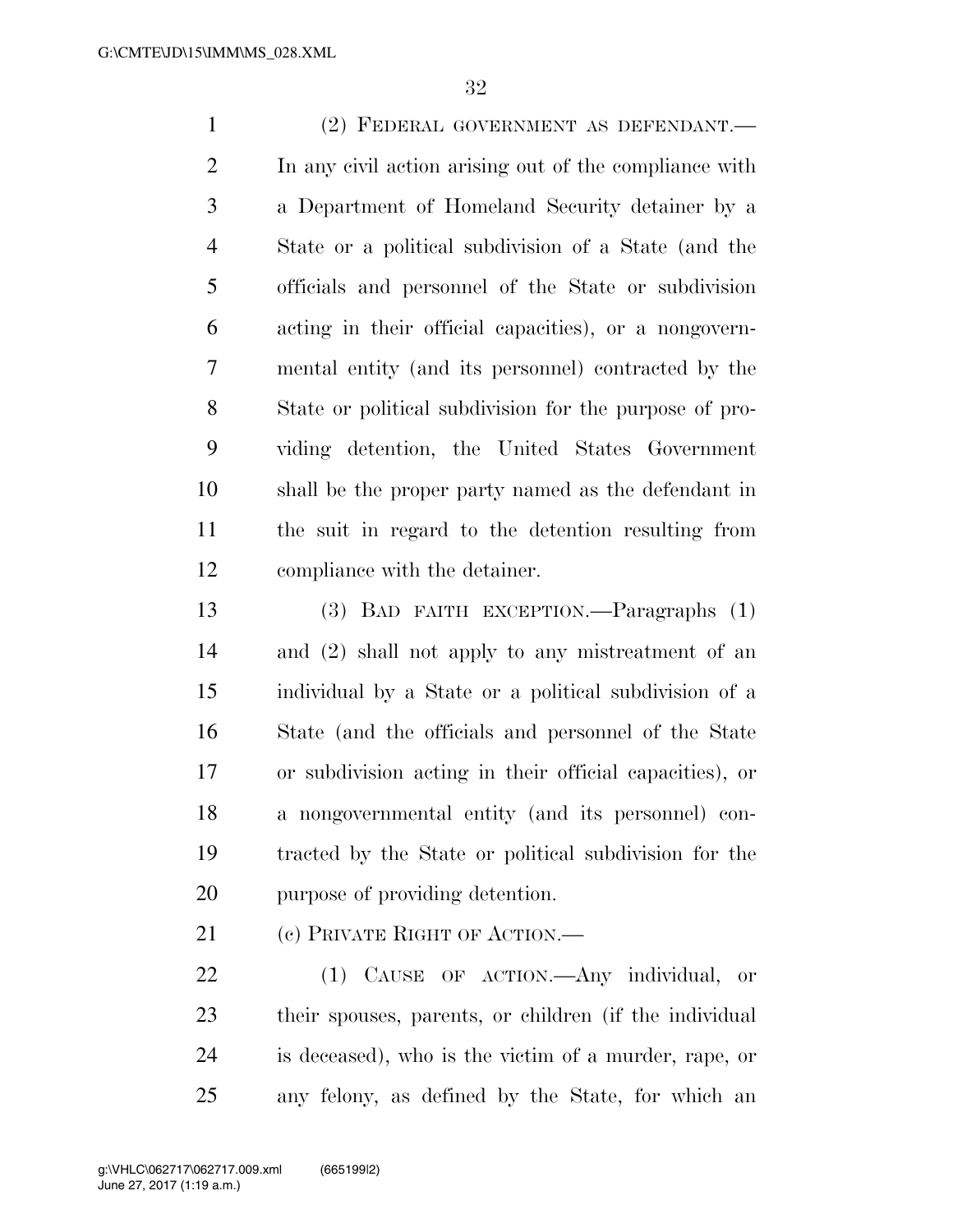1 alien (as defined in section  $101(a)(3)$  of the Immi-2 gration and Nationality Act  $(8 \text{ U.S.C. } 1101(a)(3))$  has been convicted and sentenced to a term of im- prisonment of at least one year, may bring an action against a State or political subdivision of a State in the appropriate Federal or State court if the State or political subdivision released the alien from cus- tody prior to the commission of such crime as a con- sequence of the State or political subdivision's de- clining to honor a detainer issued pursuant to sec- tion 287(d)(1) of the Immigration and Nationality 12 Act (8 U.S.C.  $1357(d)(1)$ ).

 (2) LIMITATION ON BRINGING ACTION.—An ac- tion brought under this paragraph may not be brought later than ten years following the occur- rence of the crime, or death of a person as a result of such crime, whichever occurs later.

18 (3) ATTORNEY'S FEE AND OTHER COSTS.—In any action or proceeding under this paragraph, the court shall allow a prevailing plaintiff a reasonable attorneys' fee as part of the costs, and include ex-22 pert fees as part of the attorneys' fee.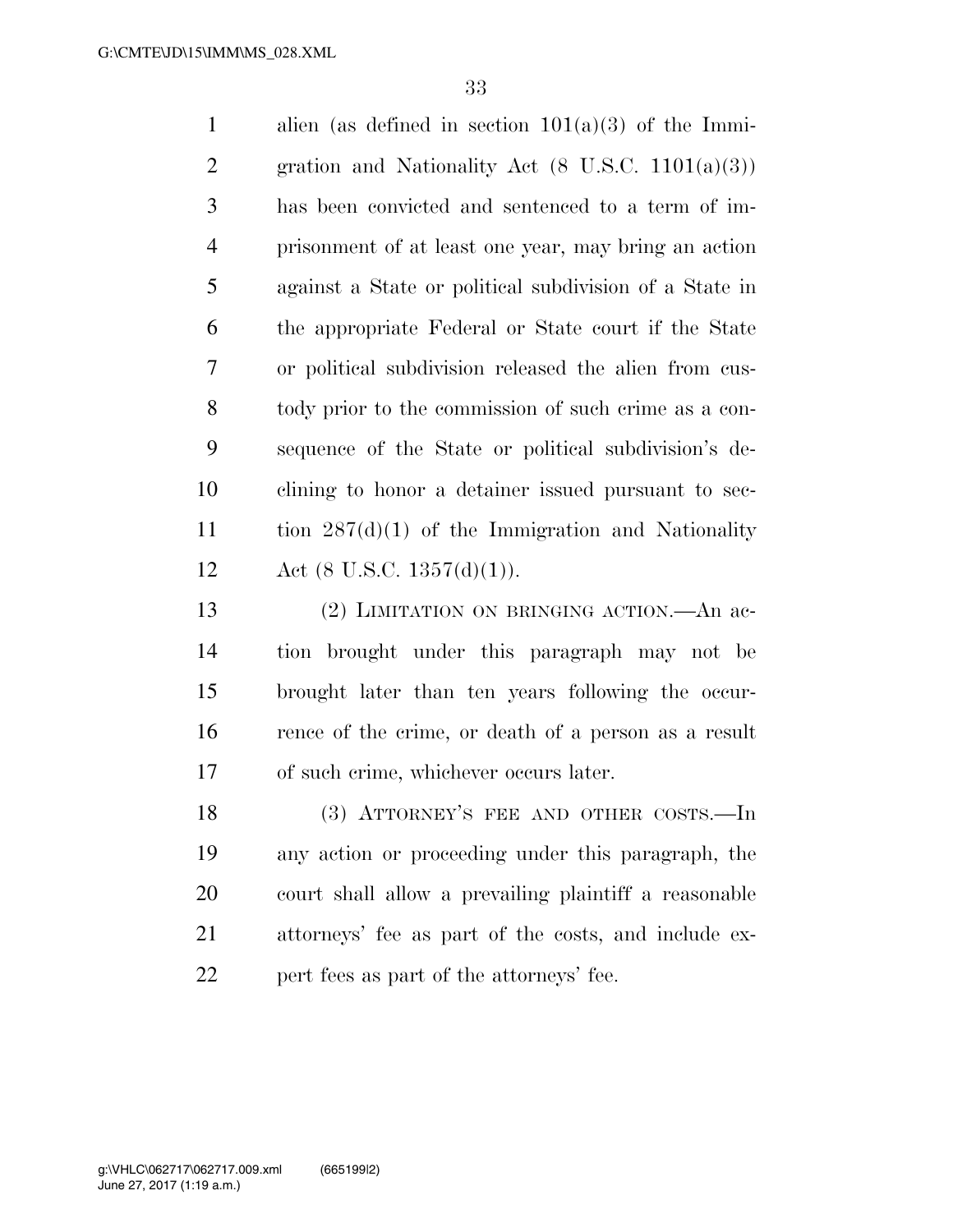## **TITLE II—NATIONAL SECURITY**

## **SEC. 201. REMOVAL OF, AND DENIAL OF BENEFITS TO, TER-RORIST ALIENS.**

 (a) ASYLUM.—Section 208(b)(2)(A) of the Immigra-5 tion and Nationality Act  $(8 \text{ U.S.C. } 1158(b)(2)(\text{A}))$  is amended—

| 7  | (1) by inserting "or the Secretary of Homeland                                      |
|----|-------------------------------------------------------------------------------------|
| 8  | Security" after "if the Attorney General"; and                                      |
| 9  | $(2)$ by amending clause $(v)$ to read as follows:                                  |
| 10 | $f'(v)$ the alien is described in subpara-                                          |
| 11 | graph $(B)(i)$ or $(F)$ of section $212(a)(3)$ ,                                    |
| 12 | unless, in the case of an alien described in                                        |
| 13 | subparagraph $(IV)$ or $(IX)$ of section                                            |
| 14 | $212(a)(3)(B)(i)$ , the Secretary of Home-                                          |
| 15 | land Security or the Attorney General de-                                           |
| 16 | termines, in the discretion of the Secretary                                        |
| 17 | or the Attorney General, that there are not                                         |
| 18 | reasonable grounds for regarding the alien                                          |
| 19 | as a danger to the security of the United                                           |
| 20 | States; or".                                                                        |
| 21 | (b)<br>CANCELLATION<br>REMOVAL.—Section<br>$\mathrm{OF}% \left( \mathcal{N}\right)$ |
| 22 | $240A(e)(4)$ of such Act (8 U.S.C. $1229b(e)(4)$ ) is amend-                        |
| 23 | $ed$ —                                                                              |
| 24 | (1) by striking "inadmissible under" and insert-                                    |
|    |                                                                                     |

ing ''described in''; and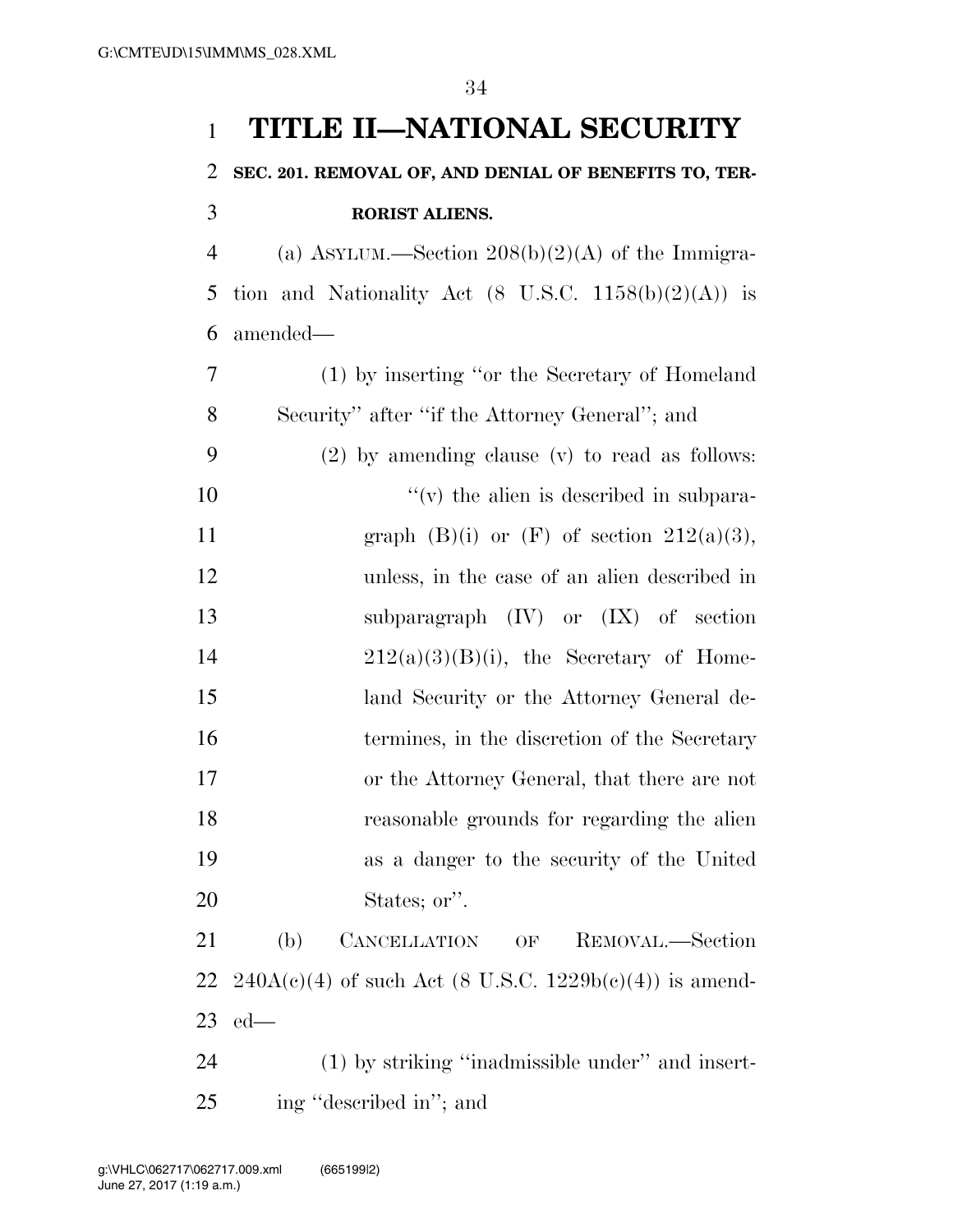(2) by striking ''deportable under'' and insert-ing ''described in''.

| 3  | $\left( \mathrm{e}\right)$<br>VOLUNTARY<br>DEPARTURE.-Section       |
|----|---------------------------------------------------------------------|
| 4  | $240B(b)(1)(C)$ of such Act (8 U.S.C. 1229c(b)(1)(C)) is            |
| 5  | amended by striking "deportable under<br>section                    |
| 6  | $237(a)(2)(A)(iii)$ or section $237(a)(4)$ ;" and inserting "de-    |
| 7  | scribed in paragraph $(2)(A)(iii)$ or $(4)$ of section $237(a)$ ;". |
| 8  | (d)<br>RESTRICTION ON<br>REMOVAL.—Section                           |
| 9  | $241(b)(3)(B)$ of such Act $(8 \text{ U.S.C. } 1231(b)(3)(B))$ is   |
| 10 | amended—                                                            |
| 11 | $(1)$ in the matter preceding clause (i), by insert-                |
| 12 | ing "or the Secretary of Homeland Security" after                   |
| 13 | "Attorney General";                                                 |
| 14 | $(2)$ in clause (iii), by striking "or" at the end;                 |
| 15 | $(3)$ in clause (iv), by striking the period at the                 |
| 16 | end and inserting a semicolon;                                      |
| 17 | (4) by striking the flush matter that follows                       |
| 18 | after clause (iv); and                                              |
| 19 | $(5)$ by inserting after clause (iv) the following:                 |
| 20 | $f'(v)$ the alien is described in subpara-                          |
| 21 | graph $(B)(i)$ or $(F)$ of section $212(a)(3)$ ,                    |
| 22 | unless, in the case of an alien described in                        |
| 23 | subparagraph $(IV)$ or $(IX)$ of section                            |
| 24 | $212(a)(3)(B)(i)$ , the Secretary of Home-                          |
| 25 | land Security or the Attorney General de-                           |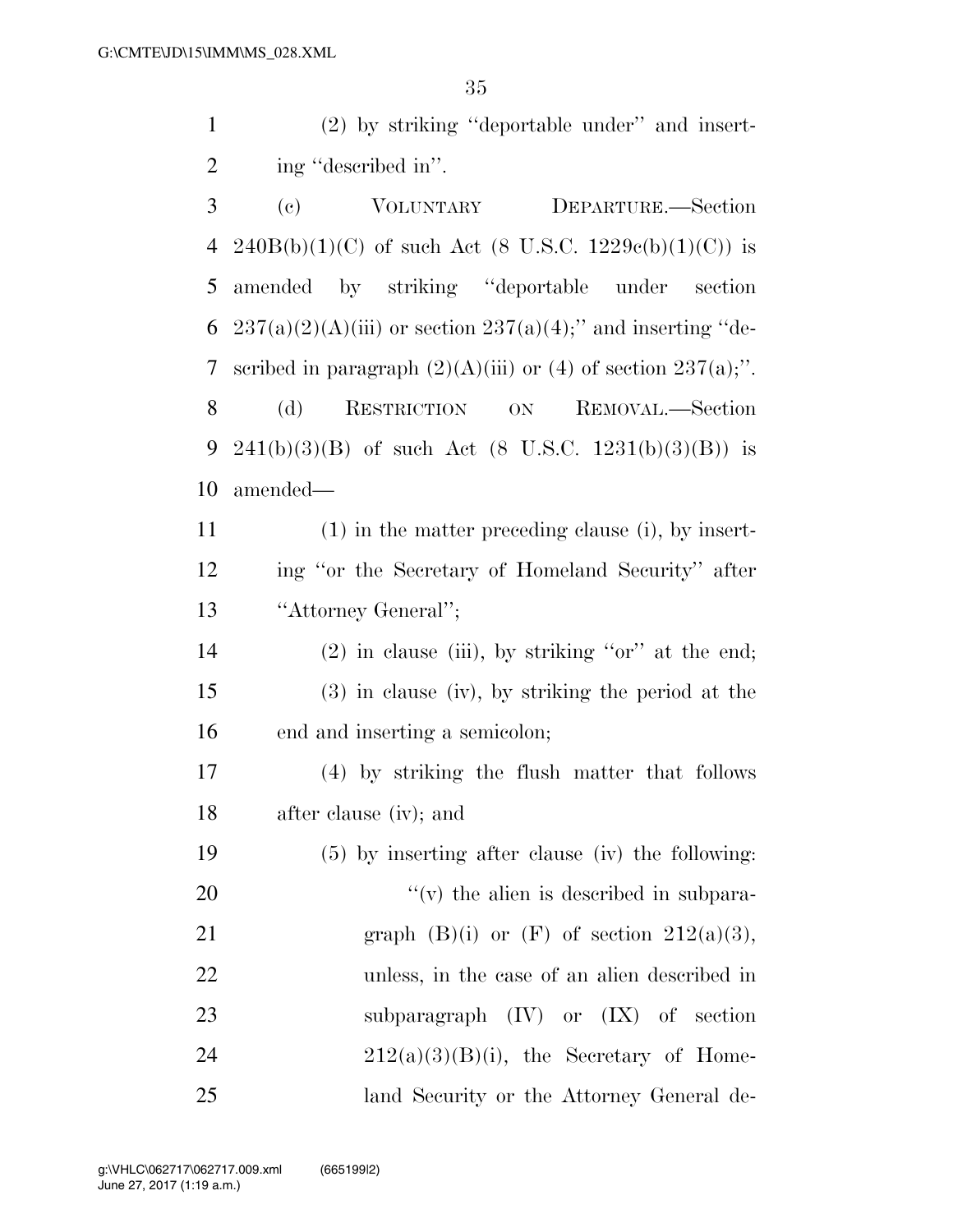| $\mathbf{1}$   | termines, in discretion of the Secretary or                    |
|----------------|----------------------------------------------------------------|
| $\overline{2}$ | the Attorney General, that there are not                       |
| 3              | reasonable grounds for regarding the alien                     |
| $\overline{4}$ | as a danger to the security of the United                      |
| 5              | States; or".                                                   |
| 6              | (e) RECORD OF ADMISSION.—                                      |
| 7              | (1) IN GENERAL.—Section 249 of such Act $(8)$                  |
| 8              | U.S.C. 1259) is amended to read as follows:                    |
| 9              | "RECORD OF ADMISSION FOR PERMANENT RESIDENCE IN                |
| 10             | THE CASE OF CERTAIN ALIENS WHO ENTERED THE                     |
| 11             | UNITED STATES PRIOR TO JANUARY 1, 1972                         |
| 12             | "SEC. 249. The Secretary of Homeland Security, in              |
| 13             | the discretion of the Secretary and under such regulations     |
| 14             | as the Secretary may prescribe, may enter a record of law-     |
| 15             | ful admission for permanent residence in the case of any       |
| 16             | alien, if no such record is otherwise available and the        |
| 17             | alien-                                                         |
| 18             | $\lq(1)$ entered the United States before January              |
| 19             | 1, 1972;                                                       |
| 20             | $\lq(2)$ has continuously resided in the United                |
| 21             | States since such entry;                                       |
| 22             | $(3)$ has been a person of good moral character                |
| 23             | since such entry;                                              |
| 24             | $\lq(4)$ is not ineligible for citizenship;                    |
| 25             | "(5) is not described in paragraph $(1)(A)(iv)$ ,              |
| 26             | $(2), (3), (6)(C), (6)(E),$ or $(8)$ of section $212(a)$ ; and |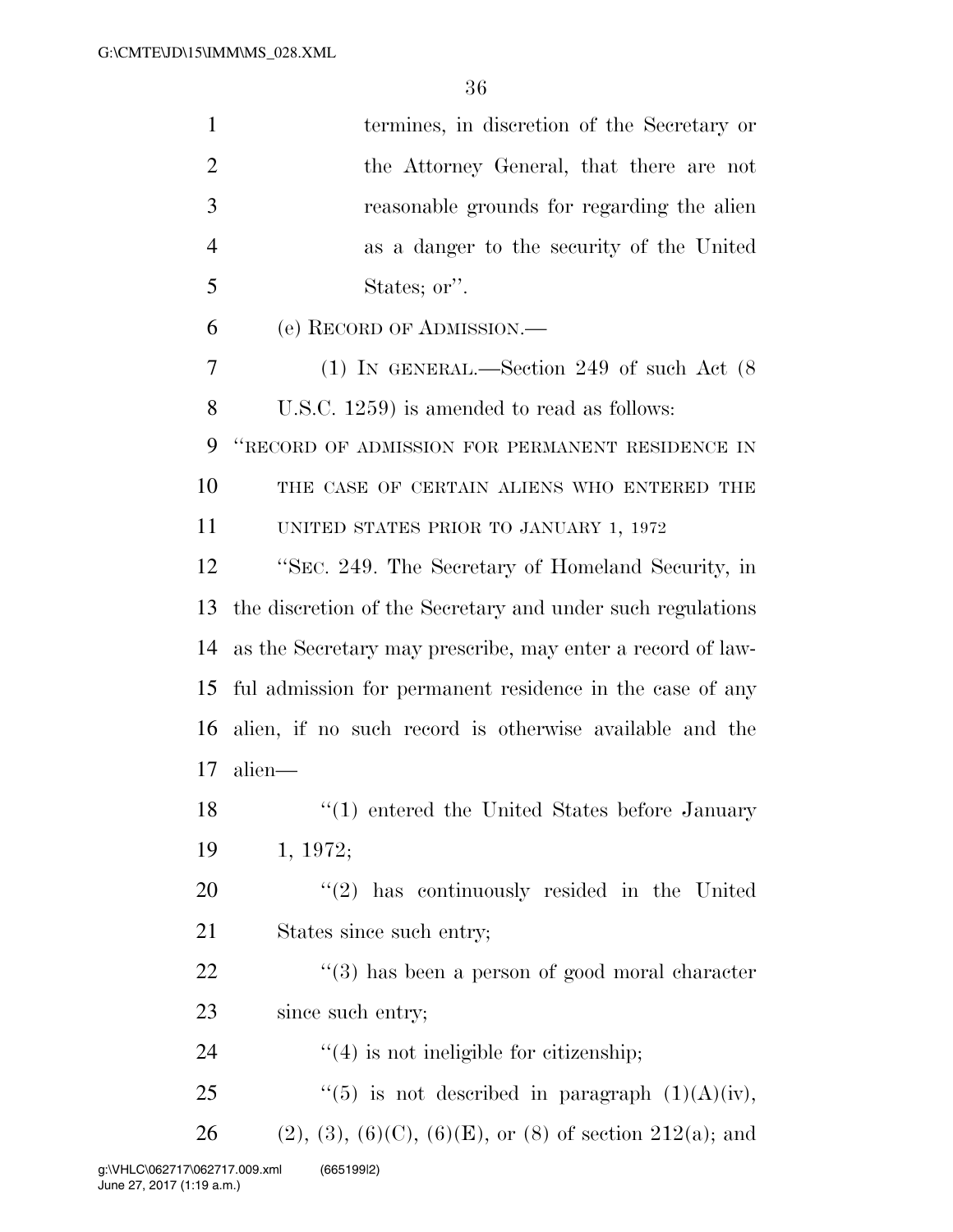1 ''(6) did not, at any time, without reasonable

 cause fail or refuse to attend or remain in attend- ance at a proceeding to determine the alien's inad- missibility or deportability. Such recordation shall be effective as of the date of ap- proval of the application or as of the date of entry if such entry occurred prior to July 1, 1924.''. (2) CLERICAL AMENDMENT.—The table of con- tents for such Act is amended by amending the item relating to section 249 to read as follows: ''Sec. 249. Record of admission for permanent residence in the case of certain aliens who entered the United States prior to January 1, 1972.''. (f) EFFECTIVE DATE.—The amendments made by this section shall take effect on the date of the enactment of this Act and sections 208(b)(2)(A), 212(a), 240A, 240B, 241(b)(3), and 249 of the Immigration and Nation- ality Act, as so amended, shall apply to— (1) all aliens in removal, deportation, or exclu- sion proceedings; (2) all applications pending on, or filed after, the date of the enactment of this Act; and (3) with respect to aliens and applications de- scribed in paragraph (1) or (2) of this subsection, acts and conditions constituting a ground for exclu-sion, deportation, or removal occurring or existing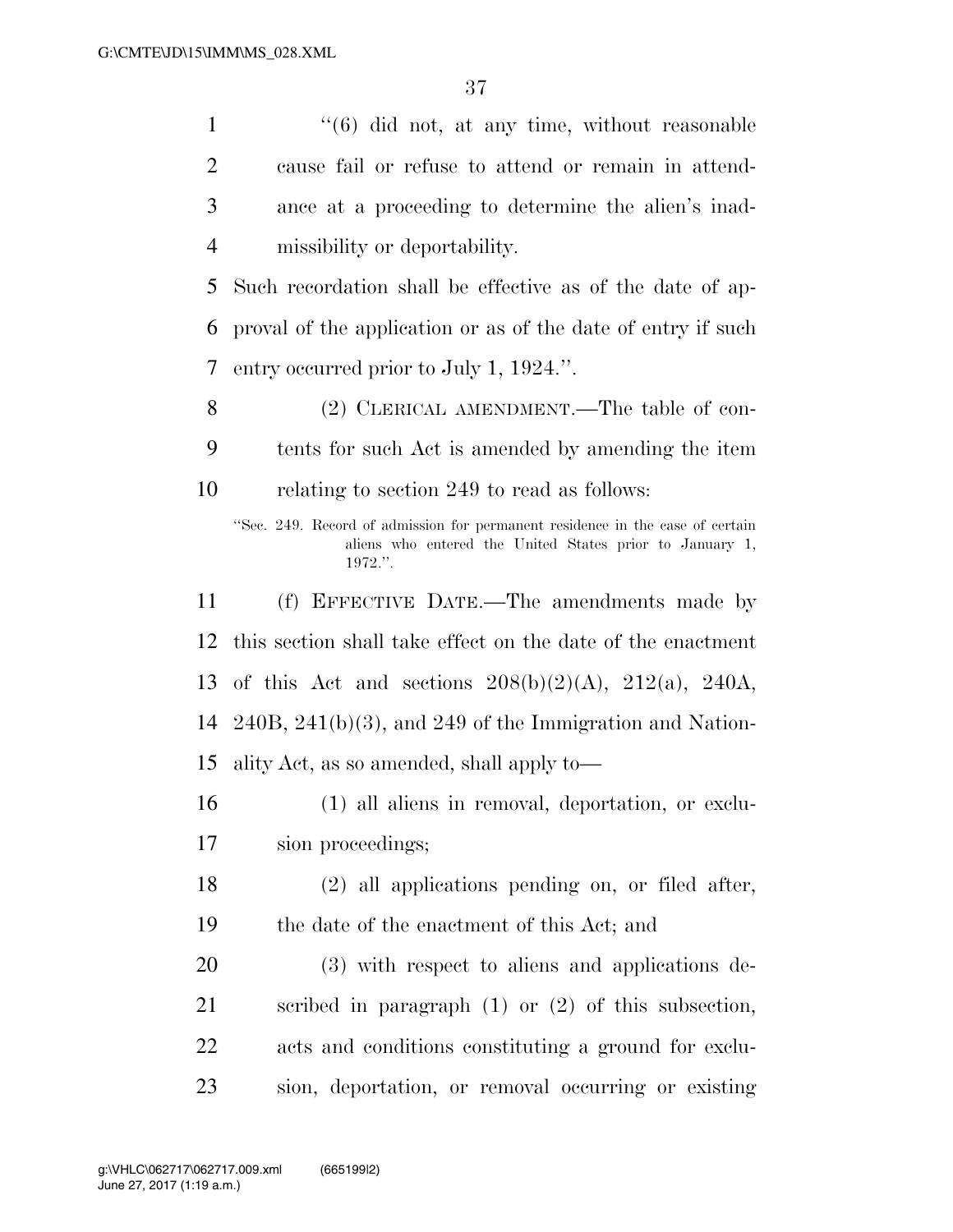before, on, or after the date of the enactment of this Act.

### **SEC. 202. TERRORIST BAR TO GOOD MORAL CHARACTER.**

 (a) DEFINITION OF GOOD MORAL CHARACTER.— Section 101(f) of the Immigration and Nationality Act (8 6 U.S.C.  $1101(f)$  is amended—

 (1) by inserting after paragraph (1) the fol-lowing:

9 "(2) one who the Secretary of Homeland Secu- rity or Attorney General determines to have been at 11 any time an alien described in section  $212(a)(3)$  or  $12 \qquad 237(a)(4)$ , which determination may be based upon any relevant information or evidence, including clas-sified, sensitive, or national security information;'';

 (2) in paragraph (8), by inserting '', regardless whether the crime was classified as an aggravated felony at the time of conviction, except that the Sec- retary of Homeland Security or Attorney General may, in the unreviewable discretion of the Secretary or Attorney General, determine that this paragraph shall not apply in the case of a single aggravated fel- ony conviction (other than murder, manslaughter, homicide, rape, or any sex offense when the victim of such sex offense was a minor) for which comple-tion of the term of imprisonment or the sentence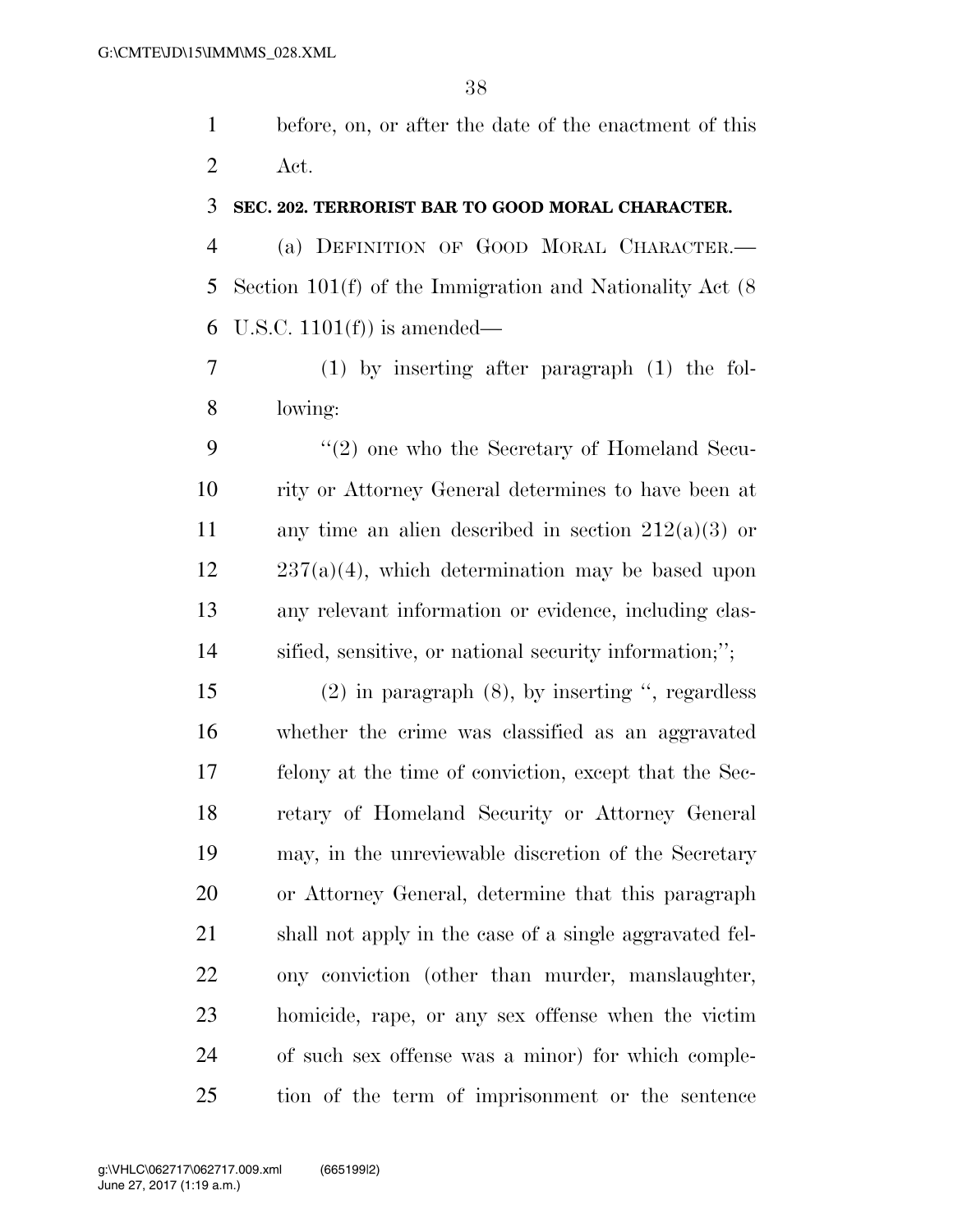(whichever is later) occurred 10 or more years prior to the date of application'' after ''(as defined in sub-3 section  $(a)(43)$ "; and

 (3) in the matter following paragraph (9), by striking the first sentence and inserting the fol- lowing: ''The fact that any person is not within any of the foregoing classes shall not preclude a discre- tionary finding for other reasons that such a person is or was not of good moral character. The Secretary or the Attorney General shall not be limited to the applicant's conduct during the period for which good moral character is required, but may take into con- sideration as a basis for determination the appli-cant's conduct and acts at any time.''.

 (b) AGGRAVATED FELONS.—Section 509(b) of the Immigration Act of 1990 (8 U.S.C. 1101 note) is amended to read as follows:

18 "(b) EFFECTIVE DATE.—The amendment made by subsection (a) shall take effect on November 29, 1990, and shall apply to convictions occurring before, on or after such date.''.

 (c) TECHNICAL CORRECTION TO THE INTELLIGENCE REFORM ACT.—Section 5504(2) of the Intelligence Re-form and Terrorism Prevention Act of 2004 (Public Law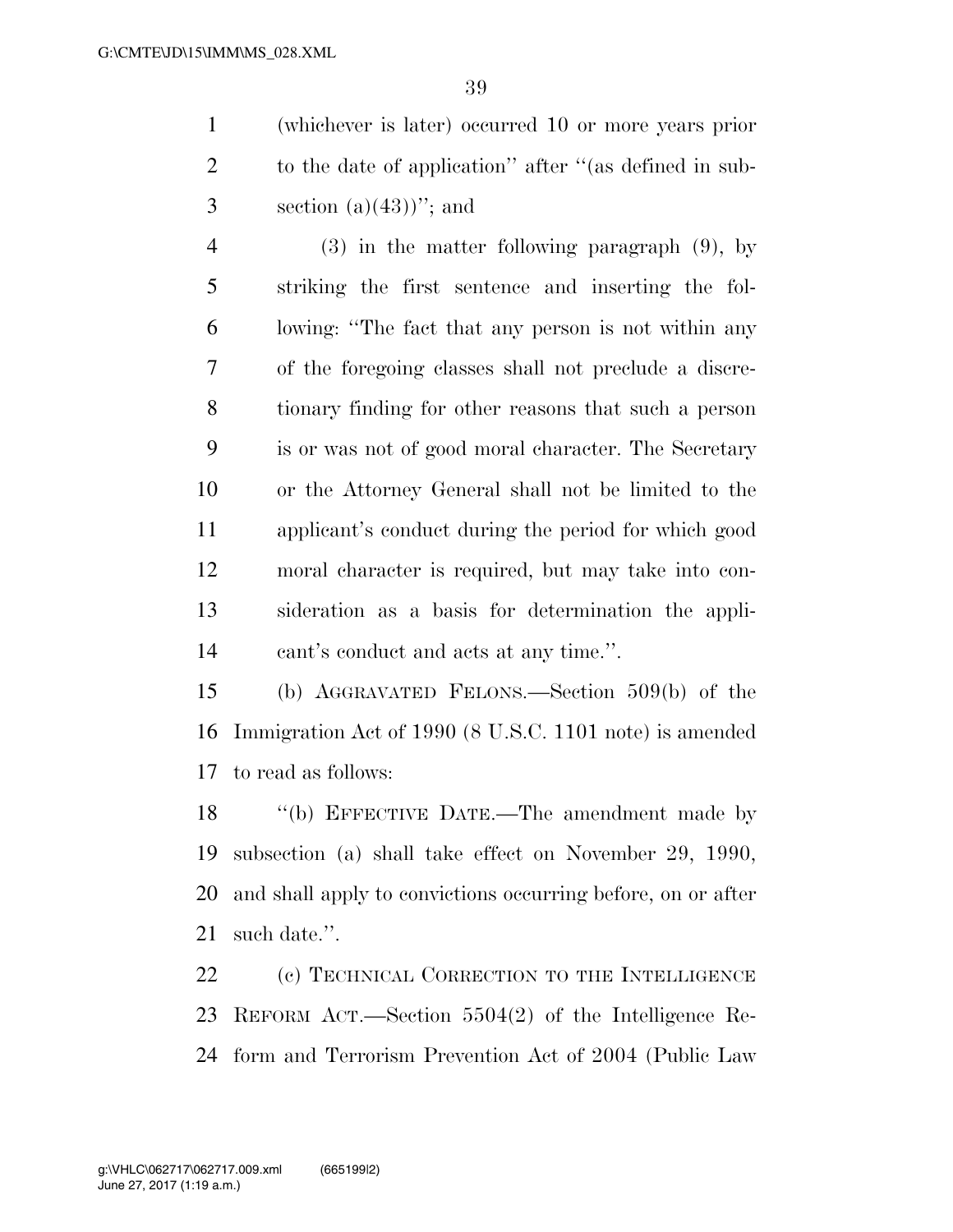108–458) is amended by striking ''adding at the end'' and inserting ''inserting after paragraph (8)''.

 (d) EFFECTIVE DATE.—The amendments made by subsections (a) and (b) shall take effect on the date of the enactment of this Act, shall apply to any act that oc- curred before, on, or after such date and shall apply to any application for naturalization or any other benefit or relief, or any other case or matter under the immigration laws pending on or filed after such date. The amendments made by subsection (c) shall take effect as if enacted in the Intelligence Reform and Terrorism Prevention Act of 2004 (Public Law 108–458).

### **SEC. 203. TERRORIST BAR TO NATURALIZATION.**

 (a) NATURALIZATION OF PERSONS ENDANGERING THE NATIONAL SECURITY.—Section 316 of the Immigra- tion and Nationality Act (8 U.S.C. 1426) is amended by adding at the end the following:

18 "(g) PERSONS ENDANGERING THE NATIONAL SECU- RITY.—No person shall be naturalized who the Secretary of Homeland Security determines to have been at any time 21 an alien described in section  $212(a)(3)$  or  $237(a)(4)$ . Such determination may be based upon any relevant informa- tion or evidence, including classified, sensitive, or national security information.''.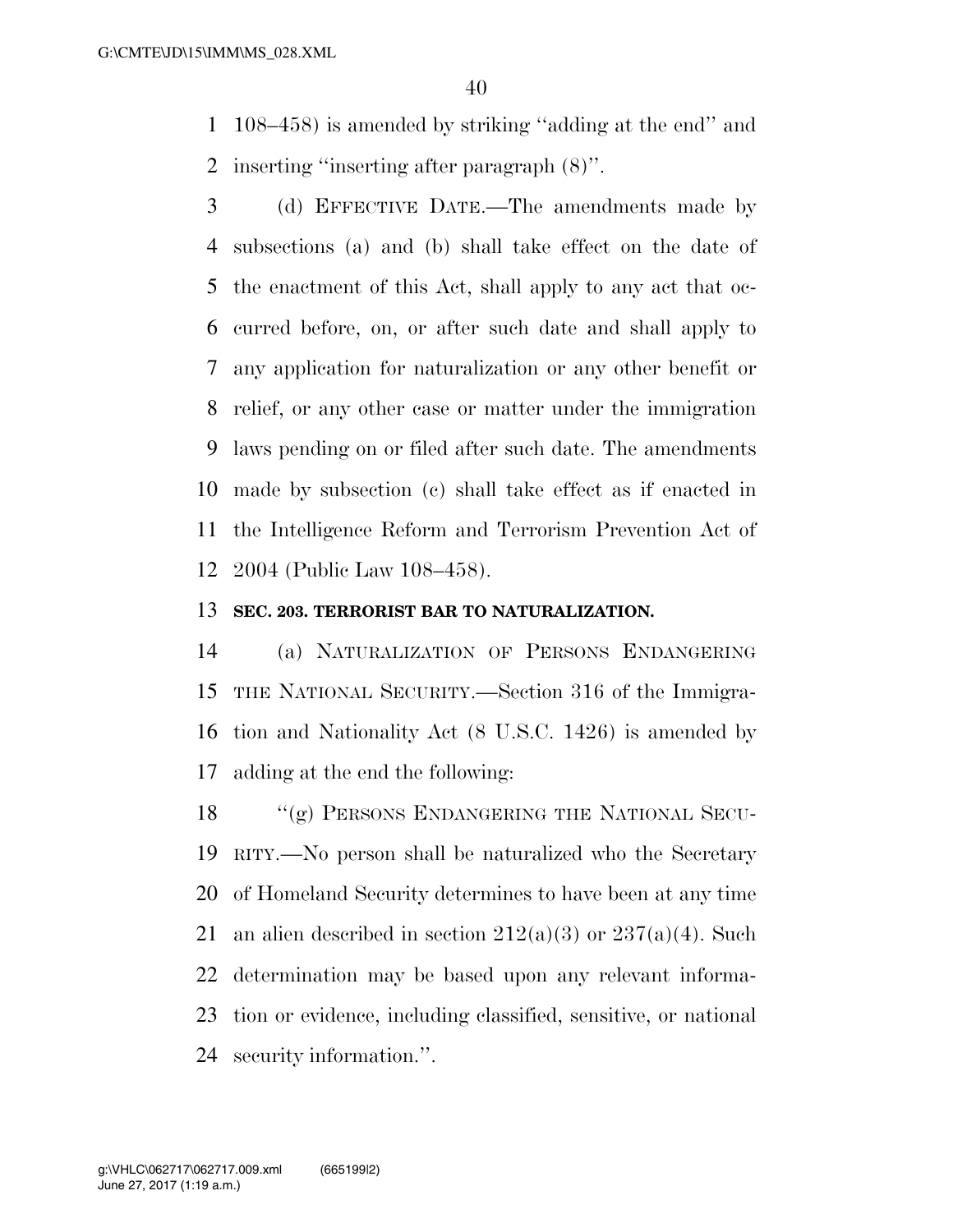(b) CONCURRENT NATURALIZATION AND REMOVAL PROCEEDINGS.—Section 318 of the Immigration and Na- tionality Act (8 U.S.C. 1429) is amended by striking ''other Act;'' and inserting ''other Act; and no application for naturalization shall be considered by the Secretary of Homeland Security or any court if there is pending against the applicant any removal proceeding or other pro- ceeding to determine the applicant's inadmissibility or de- portability, or to determine whether the applicant's lawful permanent resident status should be rescinded, regardless of when such proceeding was commenced:, except that the findings of the Secretary of Homeland Security in termi- nating removal proceedings, or in canceling the removal of an alien, pursuant to the provisions of this Act shall not be deemed binding in any way upon the Secretary of Homeland Security with respect to the question of whether such person has established his eligibility for naturaliza-tion as required by this title;''.

 (c) PENDING DENATURALIZATION OR REMOVAL PROCEEDINGS.—Section 204(b) of the Immigration and Nationality Act (8 U.S.C. 1154(b)) is amended by adding at the end the following: ''No petition shall be approved pursuant to this section if there is any administrative or judicial proceeding (whether civil or criminal) pending against the petitioner that could (whether directly or indi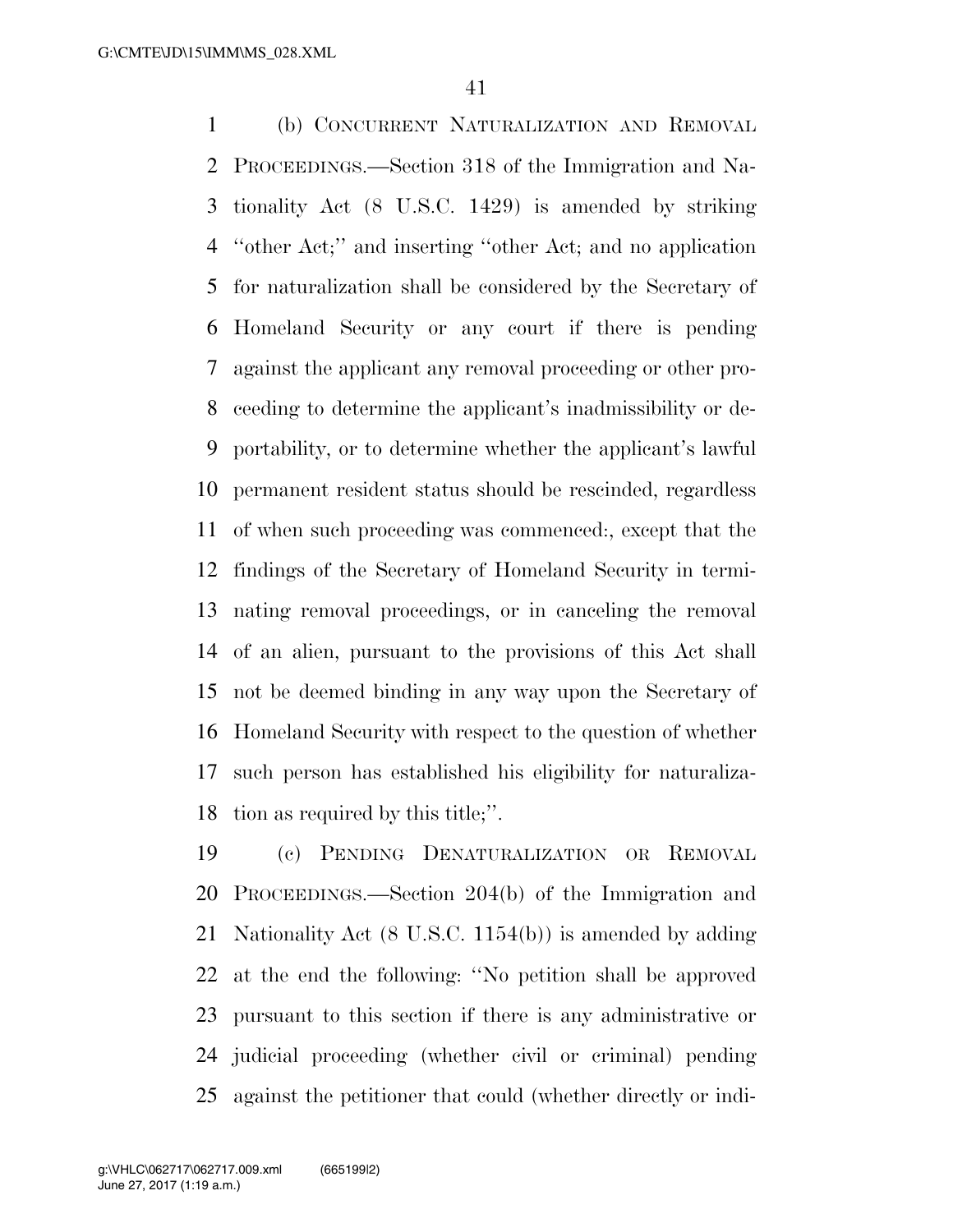rectly) result in the petitioner's denaturalization or the loss of the petitioner's lawful permanent resident status.''.

 (d) CONDITIONAL PERMANENT RESIDENTS.—Sec- tions 216(e) and section 216A(e) of the Immigration and Nationality Act (8 U.S.C. 1186a(e) and 1186b(e)) are each amended by striking the period at the end and insert- ing '', if the alien has had the conditional basis removed pursuant to this section.''.

 (e) DISTRICT COURT JURISDICTION.—Subsection 336(b) of the Immigration and Nationality Act (8 U.S.C. 1447(b)) is amended to read as follows:

 ''(b) If there is a failure to render a final administra- tive decision under section 335 before the end of the 180- day period after the date on which the Secretary of Home- land Security completes all examinations and interviews conducted under such section, as such terms are defined by the Secretary of Homeland Security pursuant to regu- lations, the applicant may apply to the district court for the district in which the applicant resides for a hearing on the matter. Such court shall only have jurisdiction to review the basis for delay and remand the matter to the Secretary of Homeland Security for the Secretary's deter-mination on the application.''.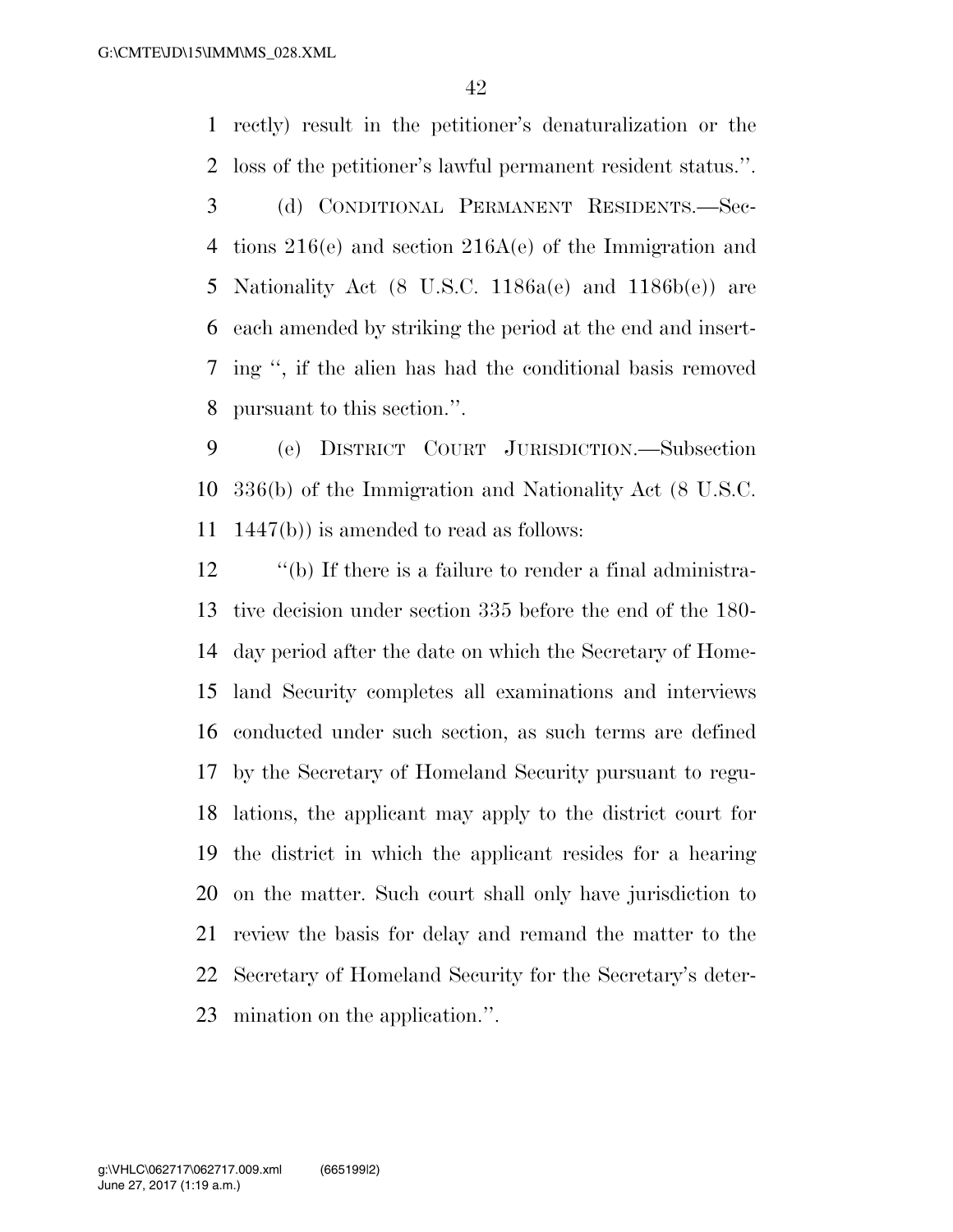(f) CONFORMING AMENDMENT.—Section 310(c) of the Immigration and Nationality Act (8 U.S.C. 1421(c)) is amended—

 (1) by inserting '', not later than the date that is 120 days after the Secretary of Homeland Secu-rity's final determination,'' after ''seek''; and

 (2) by striking the second sentence and insert- ing the following: ''The burden shall be upon the pe- titioner to show that the Secretary's denial of the application was not supported by facially legitimate and bona fide reasons. Except in a proceeding under section 340, notwithstanding any other provision of law (statutory or nonstatutory), including section 2241 of title 28, United States Code, or any other habeas corpus provision, and sections 1361 and 1651 of such title, no court shall have jurisdiction to determine, or to review a determination of the Secretary made at any time regarding, for purposes of an application for naturalization, whether an alien is a person of good moral character, whether the alien understands and is attached to the principles of the Constitution of the United States, or whether an alien is well disposed to the good order and hap-piness of the United States.''.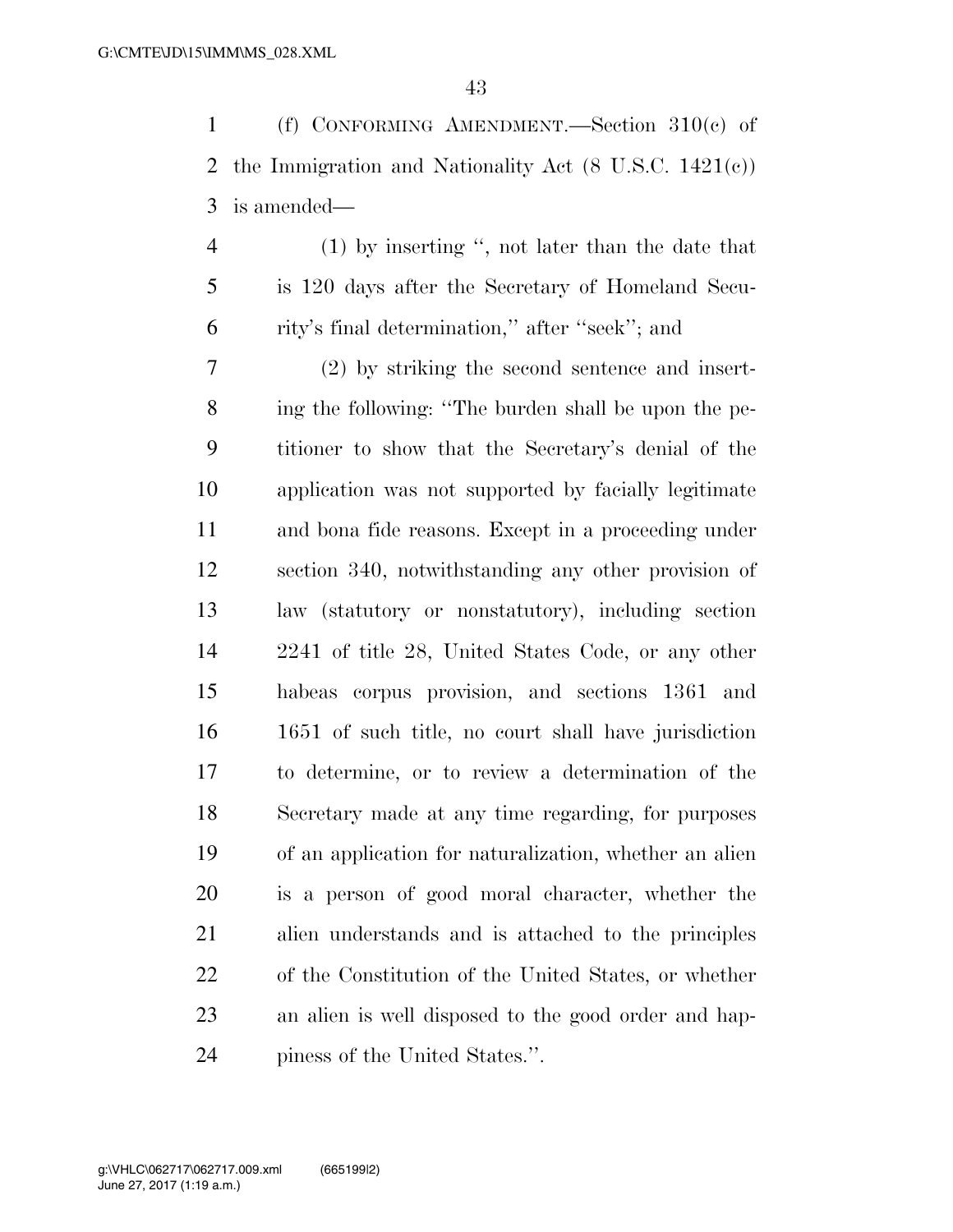(g) EFFECTIVE DATE.—The amendments made by this section shall take effect on the date of the enactment of this Act, shall apply to any act that occurred before, on, or after such date, and shall apply to any application for naturalization or any other case or matter under the immigration laws pending on, or filed after, such date.

### **SEC. 204. DENATURALIZATION FOR TERRORISTS.**

 (a) IN GENERAL.—Section 340 of the Immigration and Nationality Act is amended—

 (1) by redesignating subsections (f) through (h) as subsections (g) through (i), respectively; and

 (2) by inserting after subsection (e) the fol-lowing:

 ''(f)(1) If a person who has been naturalized partici- pates in any act described in paragraph (2), the Attorney General is authorized to find that, as of the date of such naturalization, such person was not attached to the prin- ciples of the Constitution of the United States and was not well disposed to the good order and happiness of the United States at the time of naturalization, and upon such finding shall set aside the order admitting such person to citizenship and cancel the certificate of naturalization as having been obtained by concealment of a material fact or by willful misrepresentation, and such revocation and setting aside of the order admitting such person to citizen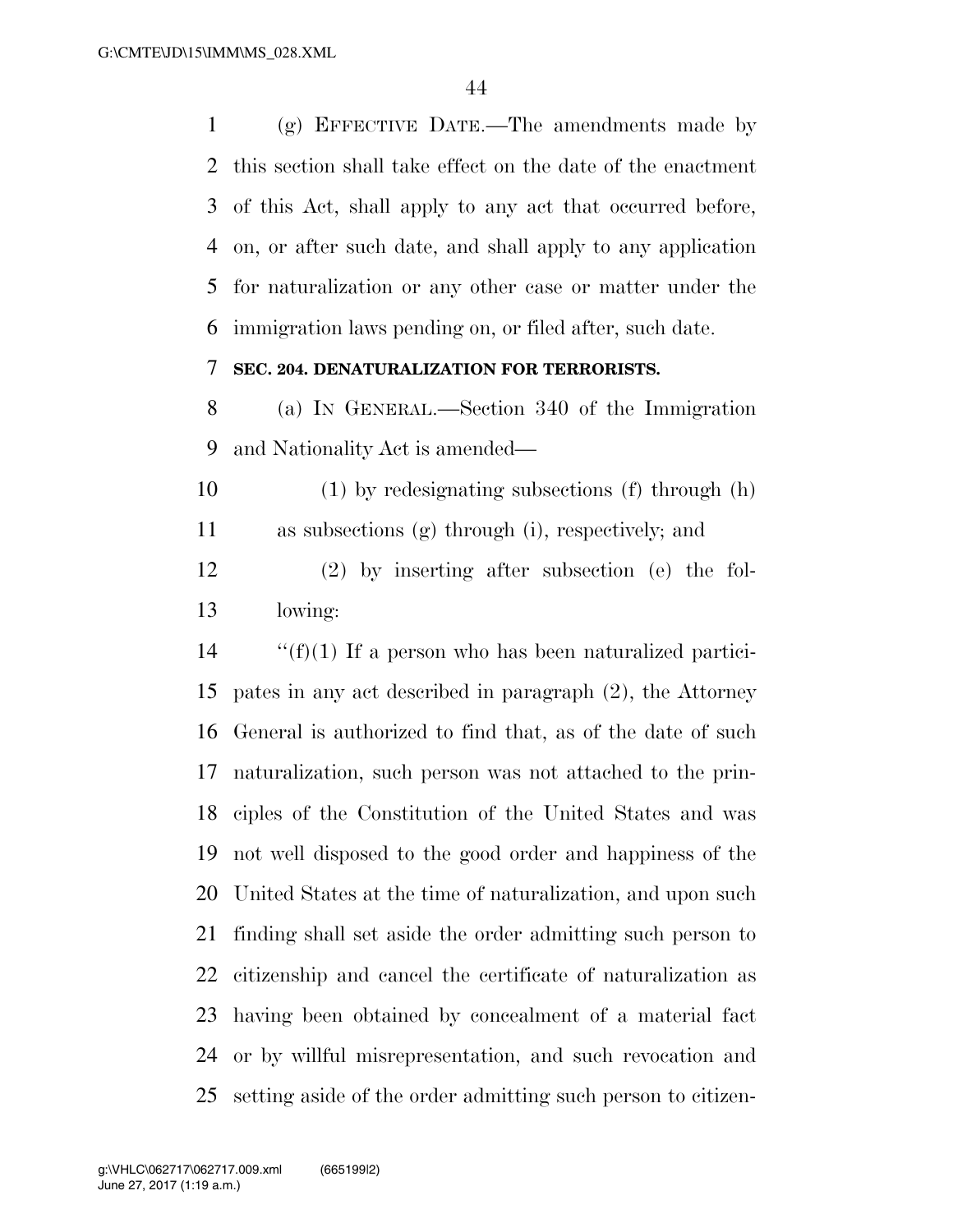ship and such canceling of certificate of naturalization shall be effective as of the original date of the order and certificate, respectively.

 ''(2) The acts described in this paragraph are the fol-lowing:

 $(4)$  Any activity a purpose of which is the op- position to, or the control or overthrow of, the Gov- ernment of the United States by force, violence, or other unlawful means.

 ''(B) Engaging in a terrorist activity (as de- fined in clauses (iii) and (iv) of section 12  $212(a)(3)(B)$ .

 ''(C) Incitement of terrorist activity under cir- cumstances indicating an intention to cause death or serious bodily harm.

 ''(D) Receiving military-type training (as de-17 fined in section  $2339D(e)(1)$  of title 18, United States Code) from or on behalf of any organization that, at the time the training was received, was a terrorist organization (as defined in section  $212(a)(3)(B)(\overline{v})$ .

 (b) EFFECTIVE DATE.—The amendments made by subsection (a) shall take effect on the date of the enact- ment of this Act and shall apply to acts that occur on or after such date.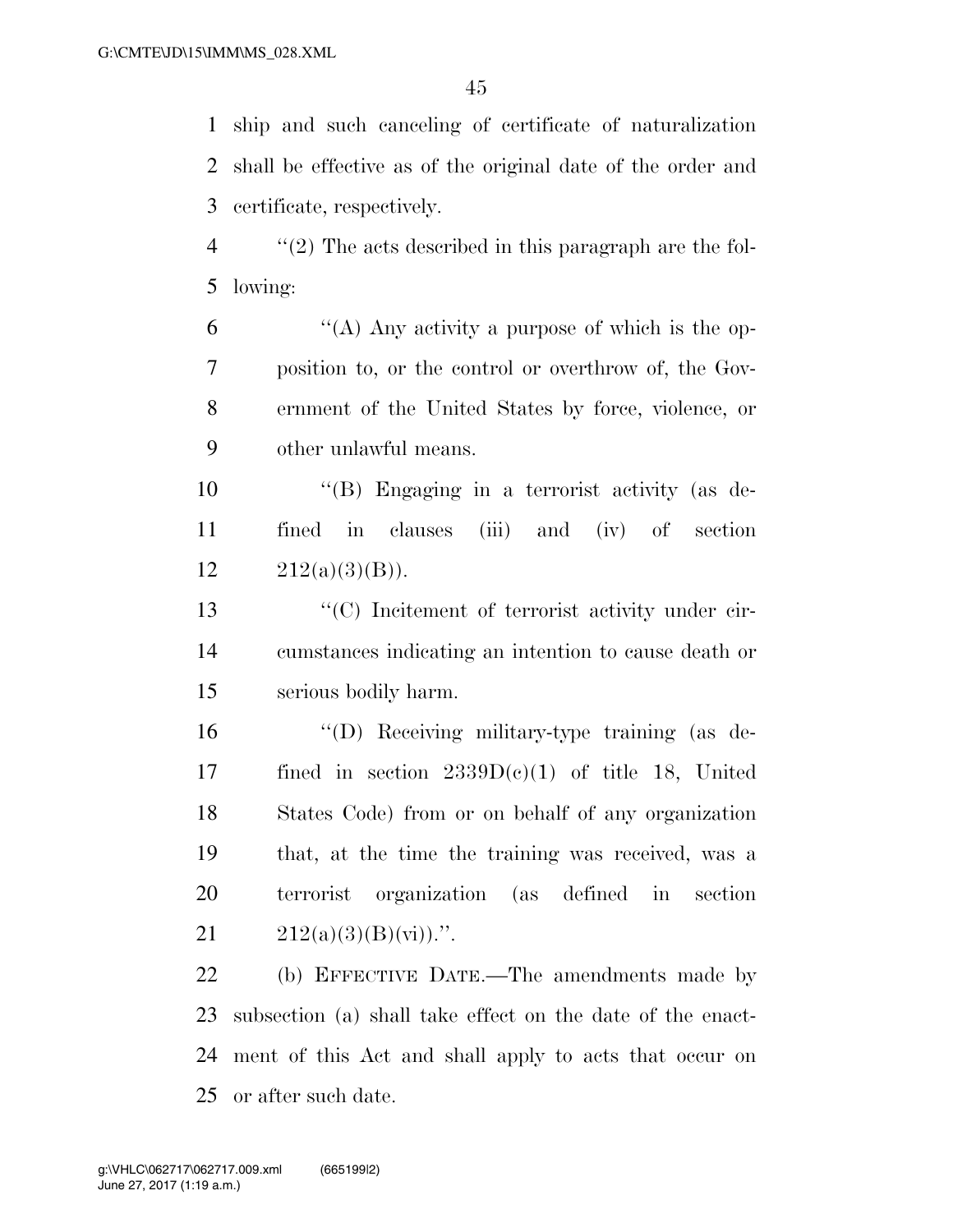| $\mathbf{1}$   | SEC. 205. USE OF 1986 IRCA LEGALIZATION INFORMATION      |
|----------------|----------------------------------------------------------|
| $\overline{2}$ | FOR NATIONAL SECURITY PURPOSES.                          |
| 3              | (a) SPECIAL AGRICULTURAL WORKERS.—Section                |
| 4              | $210(b)(6)$ of the Immigration and Nationality Act $(8)$ |
| 5              | U.S.C. $1160(b)(6)$ is amended—                          |
| 6              | (1) by striking "Attorney General" each place            |
| 7              | such term appears and inserting "Secretary of            |
| 8              | Homeland Security";                                      |
| 9              | $(2)$ in subparagraph $(A)$ , by striking "Depart-       |
| 10             | ment of Justice," and inserting "Department of           |
| 11             | Homeland Security,";                                     |
| 12             | $(3)$ by redesignating subparagraphs $(C)$ and           |
| 13             | (D) as subparagraphs (D) and (E), respectively;          |
| 14             | $(4)$ by inserting after subparagraph $(B)$ the fol-     |
| 15             | lowing:                                                  |
| 16             | $``(C)$ AUTHORIZED DISCLOSURES.—                         |
| 17             | "(i) CENSUS PURPOSE.—The<br>Sec-                         |
| 18             | retary of Homeland Security may provide,                 |
| 19             | in his discretion, for the furnishing of in-             |
| 20             | formation furnished under this section in                |
| 21             | the same manner and circumstances<br>as                  |
| 22             | census information may be disclosed under                |
| 23             | section 8 of title 13, United States Code.               |
| 24             | ``(ii)<br>NATIONAL SECURITY<br>PUR-                      |
| 25             | POSE.—The Secretary of Homeland Secu-                    |
| 26             | rity may provide, in his discretion, for the             |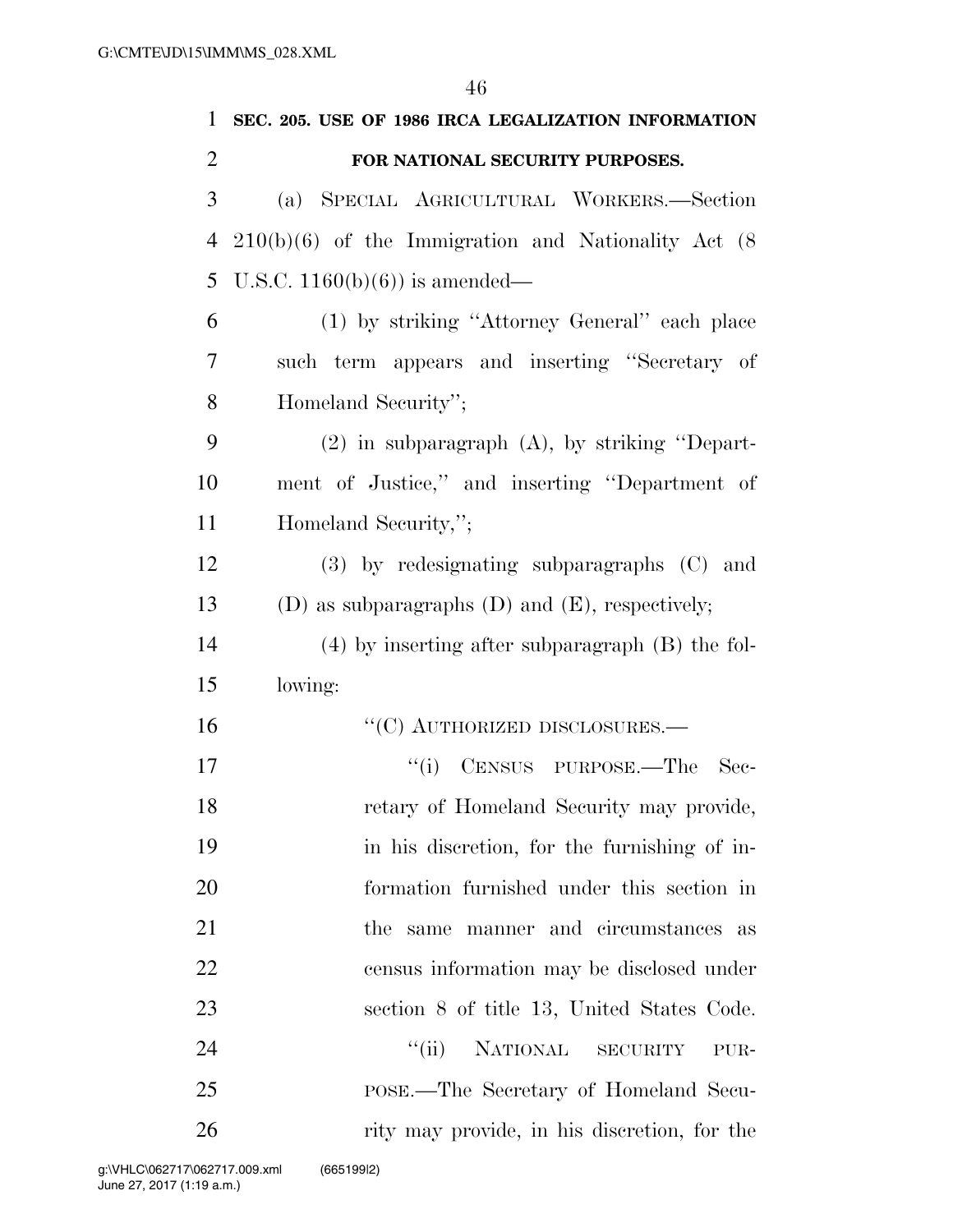| $\mathbf{1}$   | furnishing, use, publication, or release of               |
|----------------|-----------------------------------------------------------|
| $\overline{2}$ | information furnished under this section in               |
| 3              | any investigation, case, or matter, or for                |
| $\overline{4}$ | any purpose, relating to terrorism, national              |
| 5              | intelligence or the national security."; and              |
| 6              | $(5)$ in subparagraph $(D)$ , as redesignated, by         |
| 7              | striking "Service" and inserting "Department of           |
| 8              | Homeland Security".                                       |
| 9              | (b) ADJUSTMENT OF STATUS UNDER THE IMMIGRA-               |
| 10             | TION REFORM AND CONTROL ACT OF 1986. Section              |
| <sup>11</sup>  | $245A(c)(5)$ of the Immigration and Nationality Act $(8)$ |
| 12             | U.S.C. $1255a(c)(5)$ , is amended—                        |
| 13             | (1) by striking "Attorney General" each place             |
| 14             | such term appears and inserting "Secretary of             |
| 15             | Homeland Security";                                       |
| 16             | $(2)$ in subparagraph $(A)$ , by striking "Depart-        |
| 17             | ment of Justice," and inserting "Department of            |
| 18             | Homeland Security,";                                      |
| 19             | $(3)$ by amending subparagraph $(C)$ to read as           |
| 20             | follows:                                                  |
| 21             | $``$ (C) AUTHORIZED DISCLOSURES.—                         |
| 22             | CENSUS PURPOSE.—The<br>``(i)<br>Sec-                      |
| 23             | retary of Homeland Security may provide,                  |
| 24             | in his discretion, for the furnishing of in-              |
| 25             | formation furnished under this section in                 |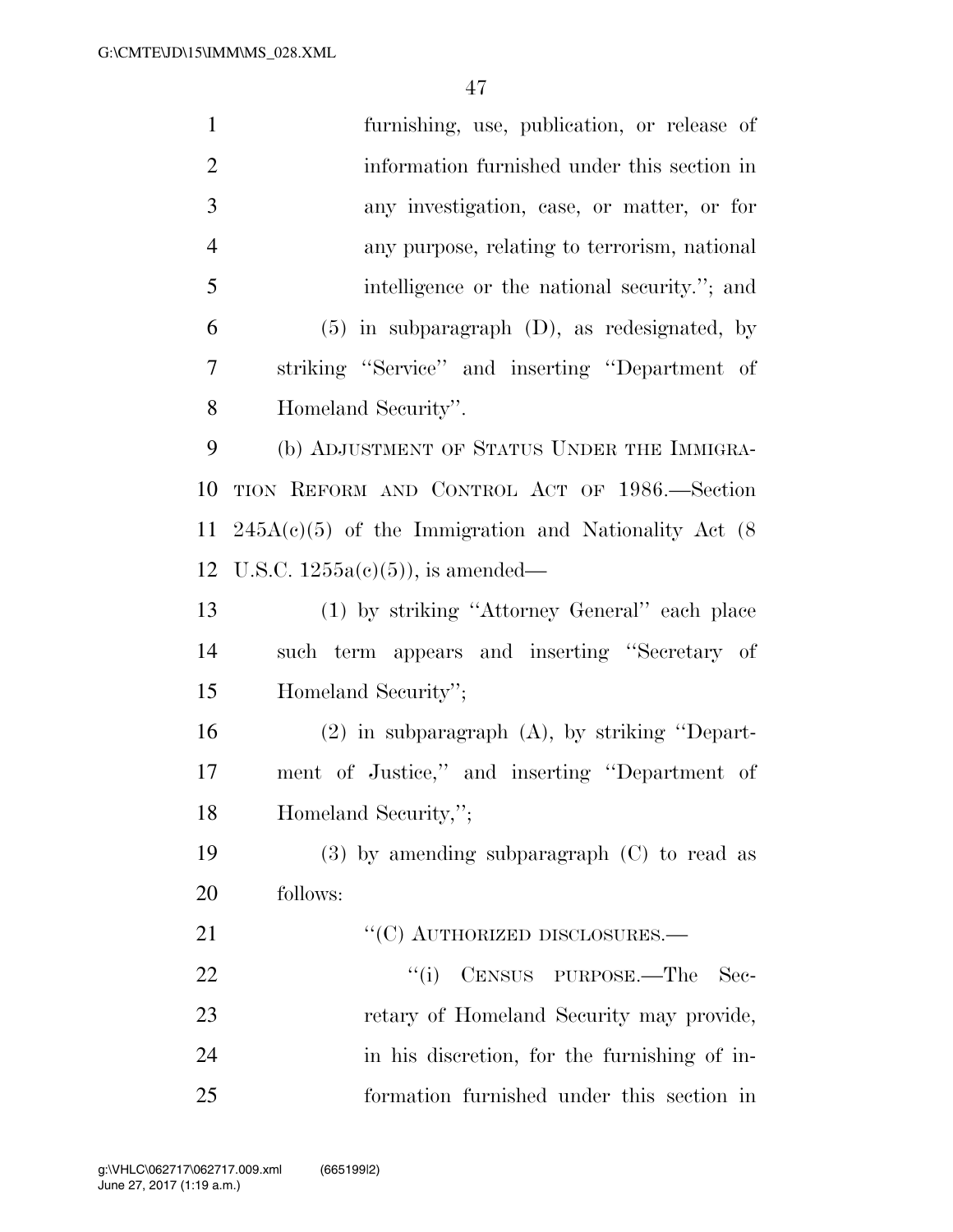| $\mathbf{1}$   | the same manner and circumstances as                       |
|----------------|------------------------------------------------------------|
| $\overline{2}$ | census information may be disclosed under                  |
| 3              | section 8 of title 13, United States Code.                 |
| $\overline{4}$ | "(ii) NATIONAL SECURITY<br>PUR-                            |
| 5              | POSE.—The Secretary of Homeland Secu-                      |
| 6              | rity may provide, in his discretion, for the               |
| 7              | furnishing, use, publication, or release of                |
| 8              | information furnished under this section in                |
| 9              | any investigation, case, or matter, or for                 |
| 10             | any purpose, relating to terrorism, national               |
| 11             | intelligence or the national security."; and               |
| 12             | $(4)$ in subparagraph $(D)(i)$ , striking "Service"        |
| 13             | and inserting "Department of Homeland Security".           |
|                |                                                            |
| 14             | SEC. 206. BACKGROUND AND SECURITY CHECKS.                  |
| 15             | (a) REQUIREMENT TO COMPLETE BACKGROUND AND                 |
| 16             | SECURITY CHECKS.—Section 103 of the Immigration and        |
| 17             | Nationality Act (8 U.S.C. 1103) is amended by adding       |
| 18             | at the end the following:                                  |
| 19             | "(h) Notwithstanding any other provision of law            |
| 20             | (statutory or nonstatutory), including but not limited to  |
| 21             | section 309 of Public Law 107–173, sections 1361 and       |
| 22             | 1651 of title 28, United States Code, and section $706(1)$ |
| 23             | of title 5, United States Code, neither the Secretary of   |

may—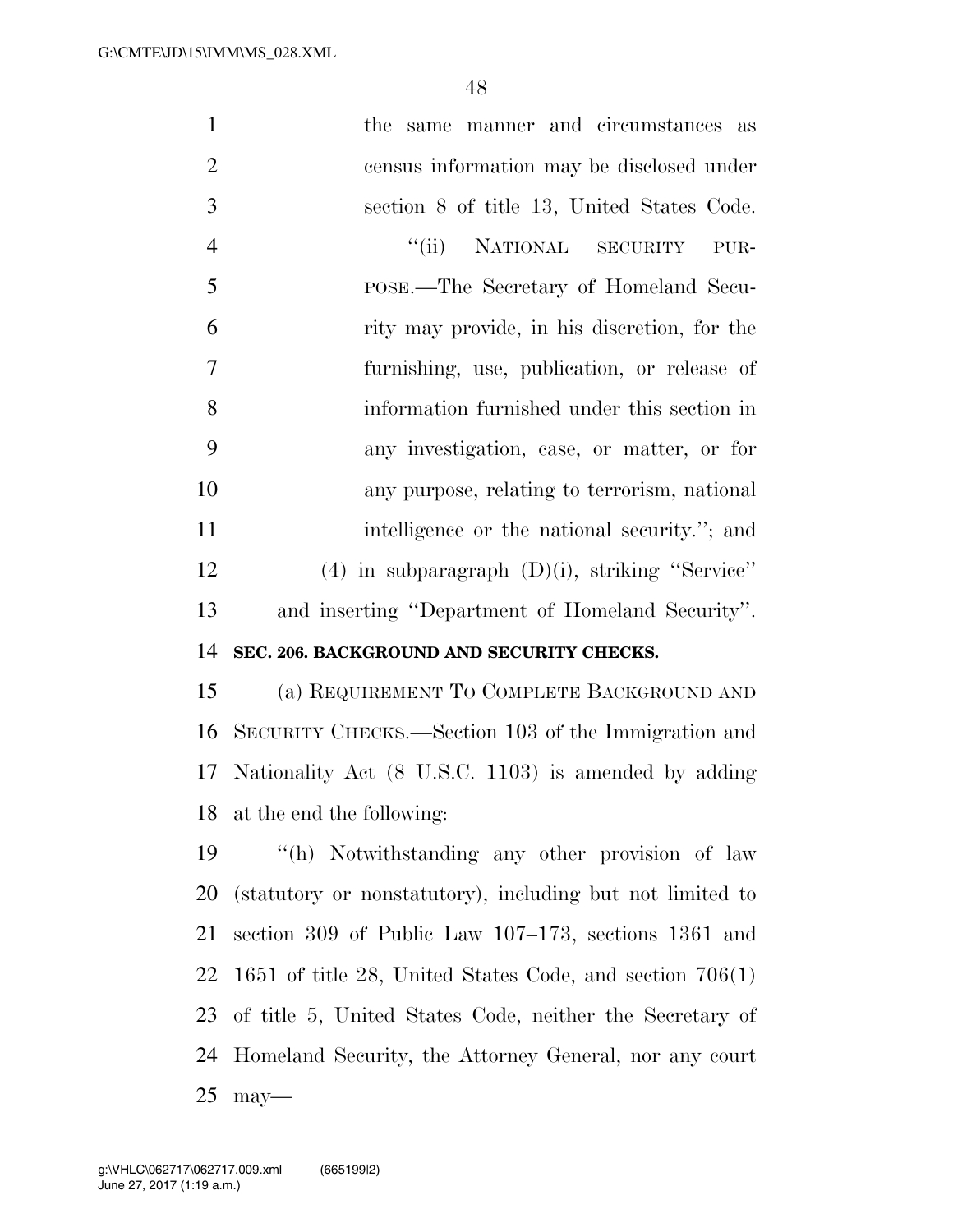| $\mathbf{1}$   | "(1) grant, or order the grant of or adjudica-        |
|----------------|-------------------------------------------------------|
| $\overline{2}$ | tion of an application for adjustment of status to    |
| 3              | that of an alien lawfully admitted for permanent res- |
| $\overline{4}$ | idence;                                               |
| 5              | $\lq(2)$ grant, or order the grant of or adjudica-    |
| 6              | tion of an application for United States citizenship  |
| 7              | or any other status, relief, protection from removal, |
| $8\,$          | employment authorization, or other benefit under      |
| 9              | the immigration laws;                                 |
| 10             | $\cdot$ (3) grant, or order the grant of or adjudica- |
| 11             | tion of, any immigrant or nonimmigrant petition; or   |
| 12             | $\cdot$ (4) issue or order the issuance of any docu-  |
| 13             | mentation evidencing or related to any such grant,    |
| 14             | until—                                                |
| 15             | $\lq\lq$ such background and security checks          |
| 16             | as the Secretary may in the Secretary's discre-       |
| 17             | tion require have been completed or updated to        |
| 18             | the satisfaction of the Secretary; and                |
| 19             | "(B) any suspected or alleged materially              |
| 20             | false information, material misrepresentation or      |
| 21             | omission, concealment of a material fact, fraud       |
| 22             | or forgery, counterfeiting, or alteration, or fal-    |
| 23             | sification of a document, as determined by the        |
| 24             | Secretary, relating to the adjudication of an ap-     |
| 25             | plication or petition for any status (including       |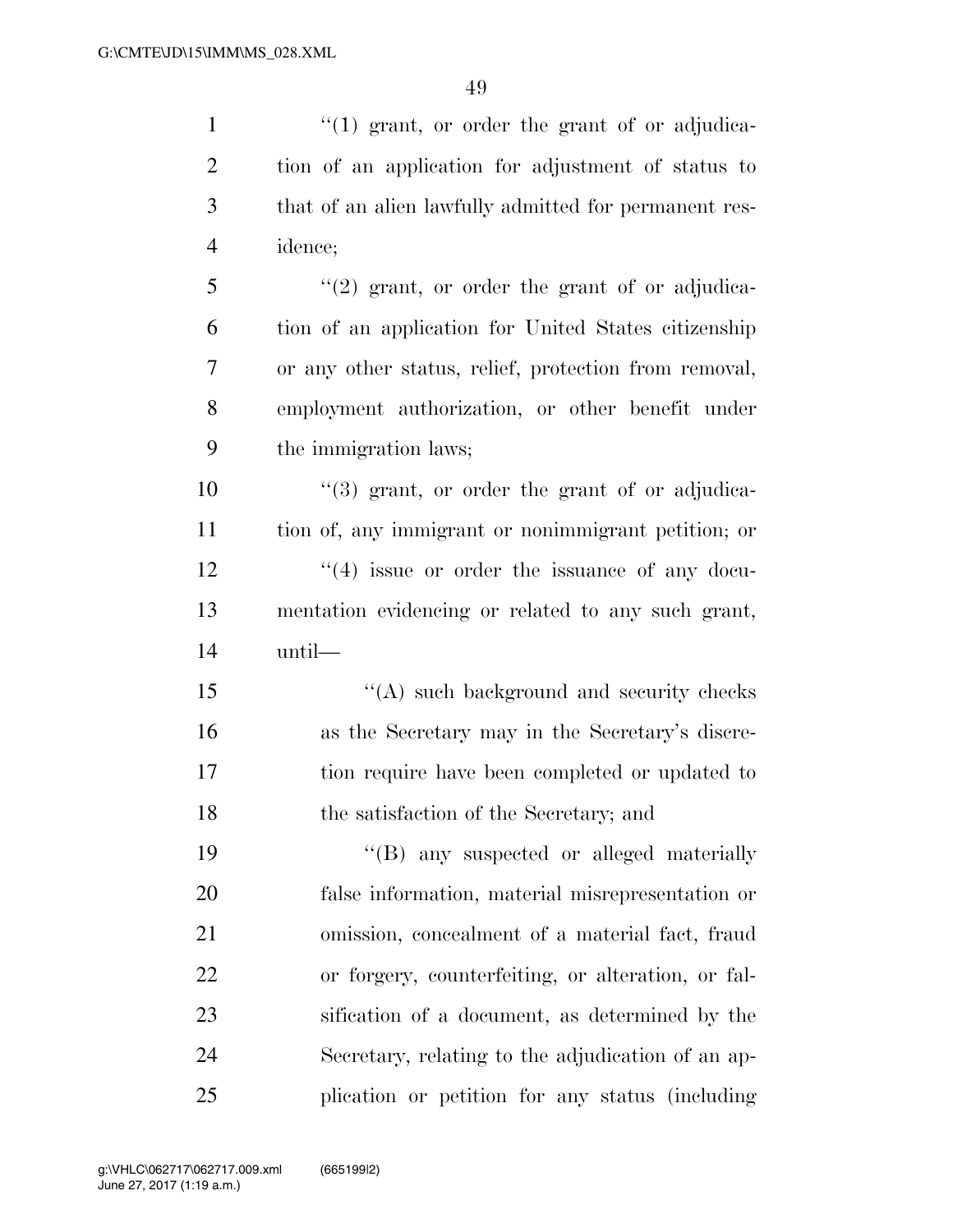the granting of adjustment of status), relief, protection from removal, or other benefit under this subsection has been investigated and re-solved to the Secretary's satisfaction.

 ''(i) Notwithstanding any other provision of law (stat- utory or nonstatutory), including section 309 of the En- hanced Border Security and Visa Entry Reform Act (8 U.S.C. 1738), sections 1361 and 1651 of title 28, United States Code, and section 706(1) of title 5, United States Code, no court shall have jurisdiction to require any of the acts in subsection (h) to be completed by a certain time or award any relief for failure to complete or delay in completing such acts.''.

(b) CONSTRUCTION.—

 (1) IN GENERAL.—Chapter 4 of title III of the Immigration and Nationality Act (8 U.S.C. 1501 et seq.) is amended by adding at the end the following: 18 "CONSTRUCTION"

 ''SEC. 362. (a) IN GENERAL.—Nothing in this Act or any other law, except as provided in subsection (d), shall be construed to require the Secretary of Homeland Security, the Attorney General, the Secretary of State, the Secretary of Labor, or a consular officer to grant any ap- plication, approve any petition, or grant or continue any relief, protection from removal, employment authorization,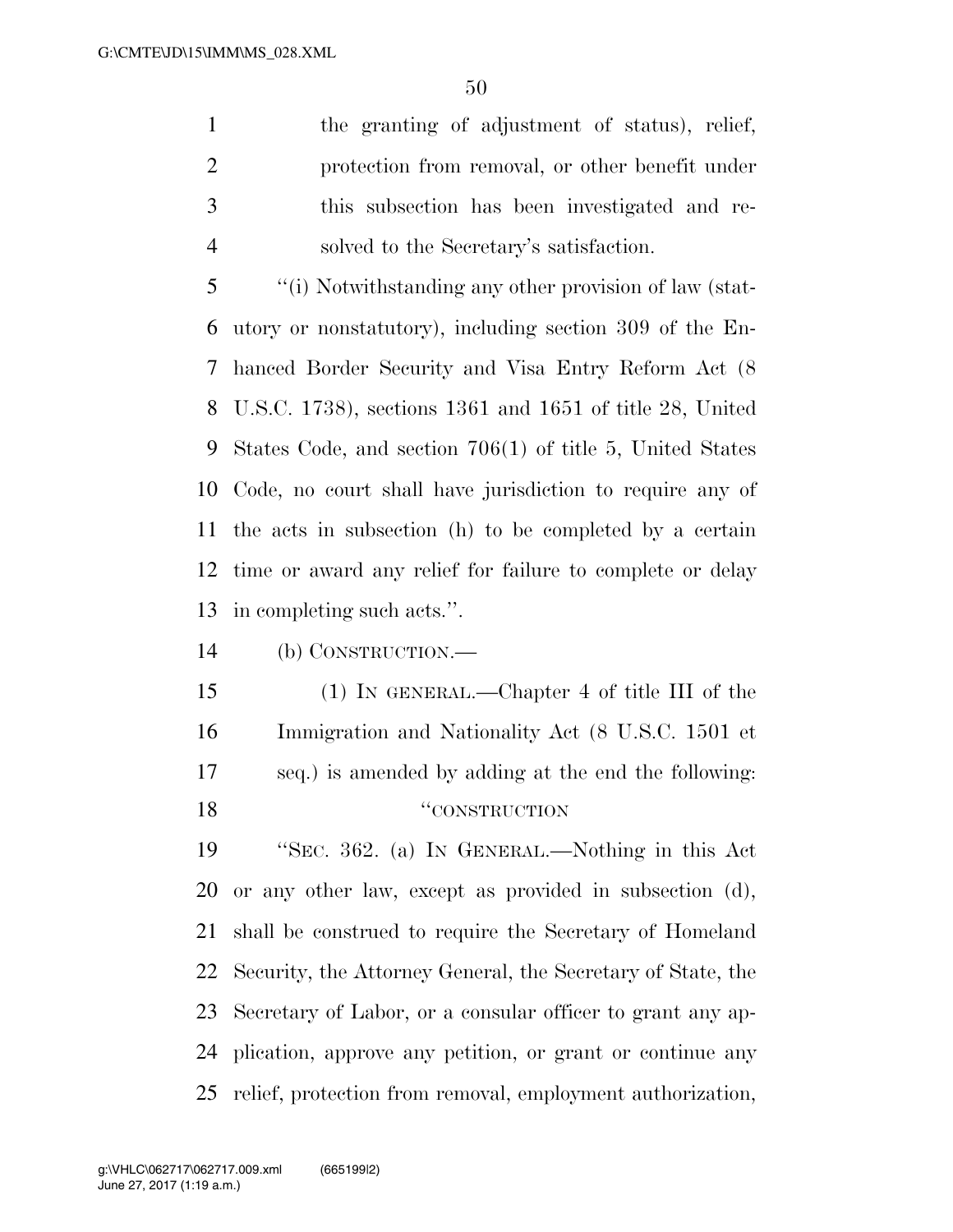or any other status or benefit under the immigration laws by, to, or on behalf of—

 ''(1) any alien deemed by the Secretary to be 4 described in section  $212(a)(3)$  or section  $237(a)(4)$ ; or

 ''(2) any alien with respect to whom a criminal or other proceeding or investigation is open or pend- ing (including, but not limited to, issuance of an ar- rest warrant, detainer, or indictment), where such proceeding or investigation is deemed by the official described in subsection (a) to be material to the alien's eligibility for the status or benefit sought.

 ''(b) DENIAL OR WITHHOLDING OF ADJUDICA- TION.—An official described in subsection (a) may, in the discretion of the official, deny (with respect to an alien described in paragraph (1) or (2) of subsection (a)) or withhold adjudication of pending resolution of the inves- tigation or case (with respect to an alien described in sub-19 section (a)(2) of this section) any application, petition, re- lief, protection from removal, employment authorization, status or benefit.

 $\cdot$  "(c) JURISDICTION.—Notwithstanding any other pro- vision of law (statutory or nonstatutory), including section 309 of the Enhanced Border Security and Visa Entry Re-form Act (8 U.S.C. 1738), sections 1361 and 1651 of title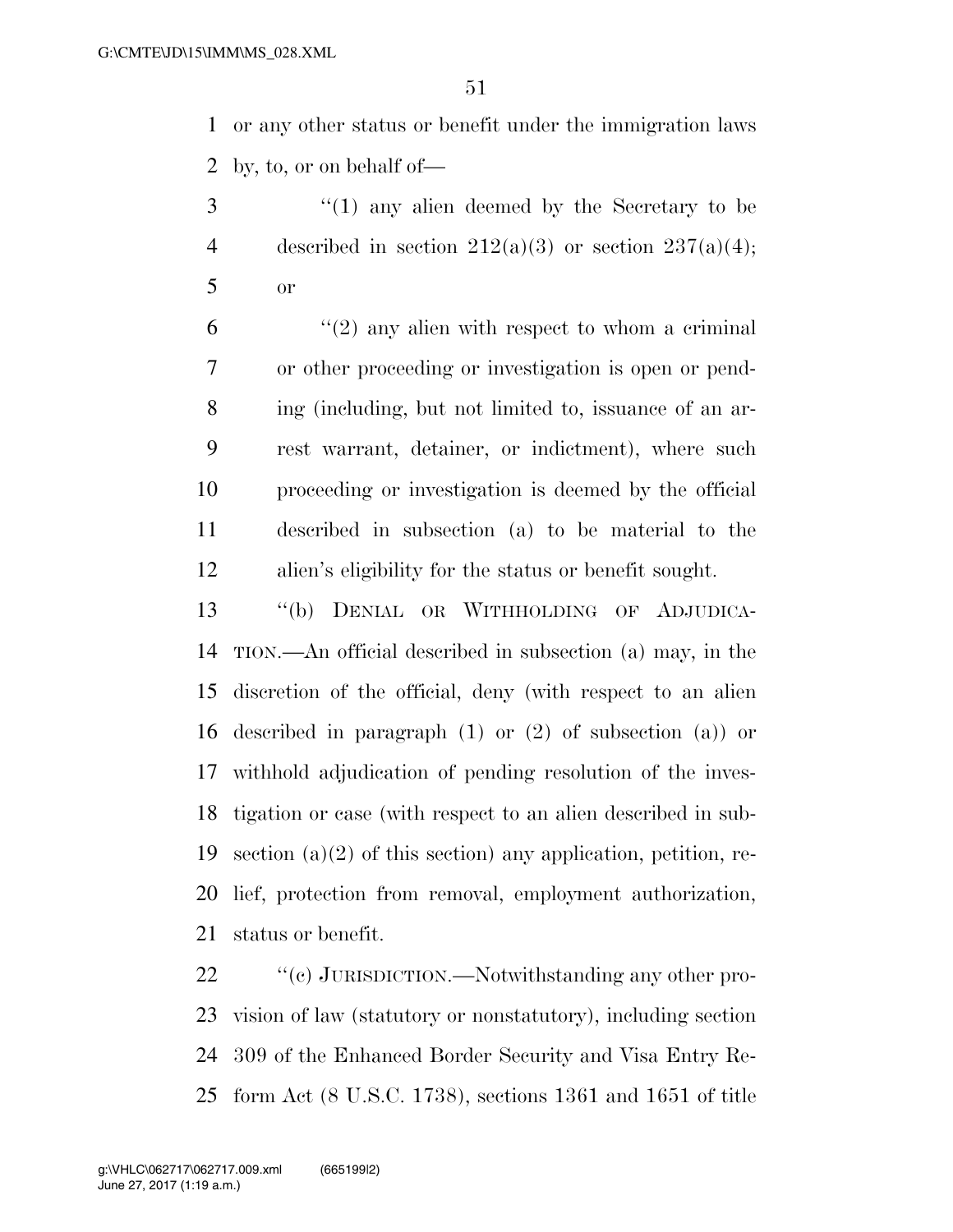28, United States Code, and section 706(1) of title 5, United States Code, no court shall have jurisdiction to re- view a decision to deny or withhold adjudication pursuant to subsection (b) of this section.

 ''(d) WITHHOLDING OF REMOVAL AND TORTURE CONVENTION.—This section does not limit or modify the applicability of section 241(b)(3) or the United Nations Convention Against Torture and Other Cruel, Inhuman or Degrading Treatment or Punishment, subject to any res- ervations, understandings, declarations and provisos con- tained in the United States Senate resolution of ratifica- tion of the Convention, as implemented by section 2242 of the Foreign Affairs Reform and Restructuring Act of 1998 (Public Law 105–277) with respect to an alien oth-erwise eligible for protection under such provisions.''.

 (2) CLERICAL AMENDMENT.—The table of con- tents for such Act is amended by inserting after the item relating to section 361 the following: ''Sec. 362. Construction.''.

 (c) EFFECTIVE DATE.—The amendments made by this section shall take effect on the date of the enactment of this Act and shall apply to applications for immigration benefits pending on or after such date.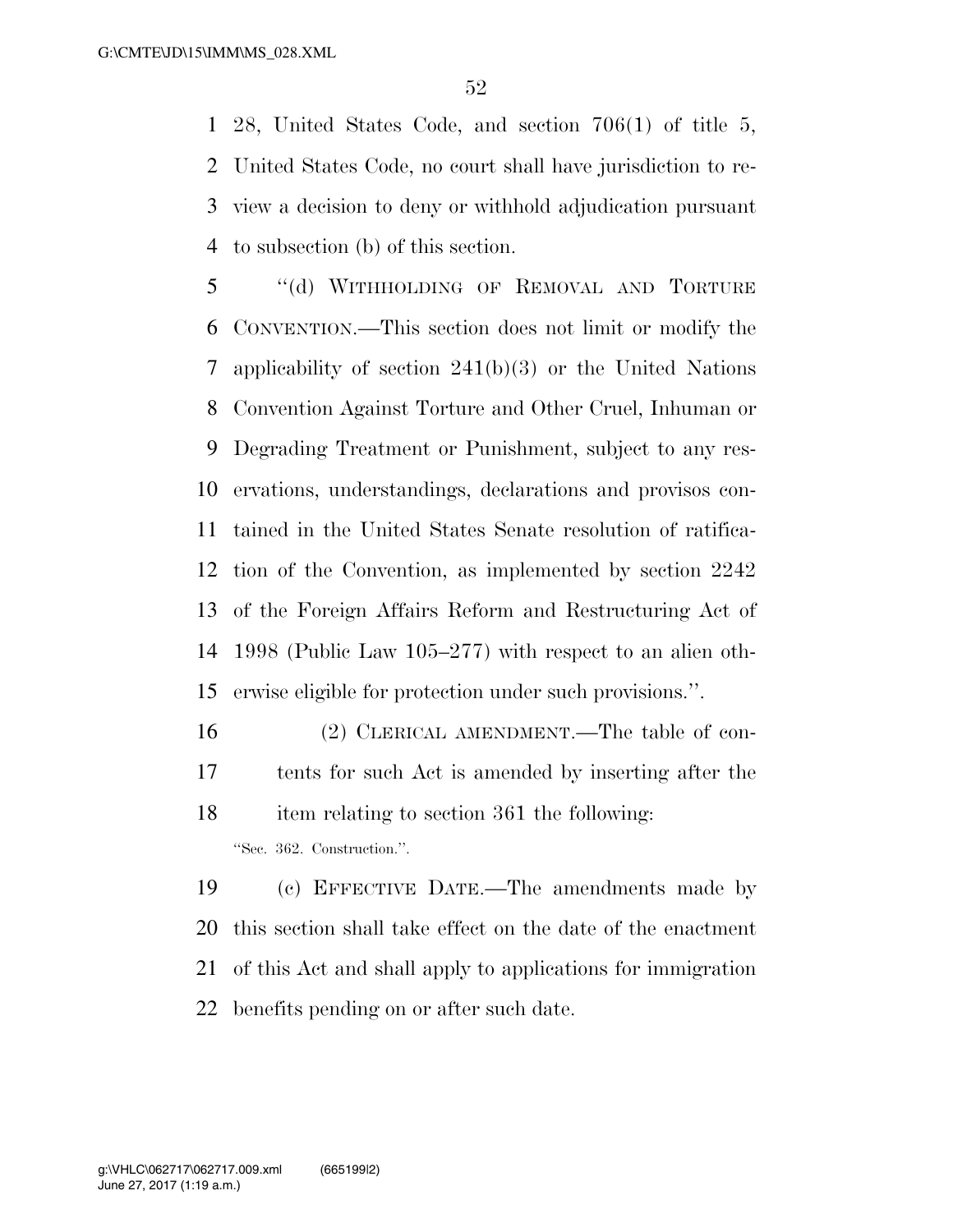## **SEC. 207. TECHNICAL AMENDMENTS RELATING TO THE IN- TELLIGENCE REFORM AND TERRORISM PRE-VENTION ACT OF 2004.**

 (a) TRANSIT WITHOUT VISA PROGRAM.—Section 7209(d) of the Intelligence Reform and Terrorism Preven- tion Act of 2004 (8 U.S.C. 1185 note) is amended by striking ''the Secretary, in conjunction with the Secretary of Homeland Security,'' and inserting ''the Secretary of Homeland Security, in consultation with the Secretary of State,''.

 (b) TECHNOLOGY ACQUISITION AND DISSEMINATION 12 PLAN.—Section  $7201(c)(1)$  of such Act is amended by in- serting ''and the Department of State'' after ''used by the Department of Homeland Security''.

## **SEC. 208. REVOCATION OR DENIAL OF PASSPORTS AND PASSPORT CARDS TO TERRORISTS.**

 The Act entitled ''An Act to regulate the issue and validity of passports, and for other purposes'', approved July 3, 1926 (22 U.S.C. 211a et seq.) (commonly known as the ''Passport Act of 1926'') is amended by adding at the end the following:

## **''SEC. 4. AUTHORITY TO DENY OR REVOKE PASSPORT AND PASSPORT CARD.**

24 "(a) ISSUANCE.—Subject to subsection (c), the Sec-retary of State, in the Secretary's discretion, may decline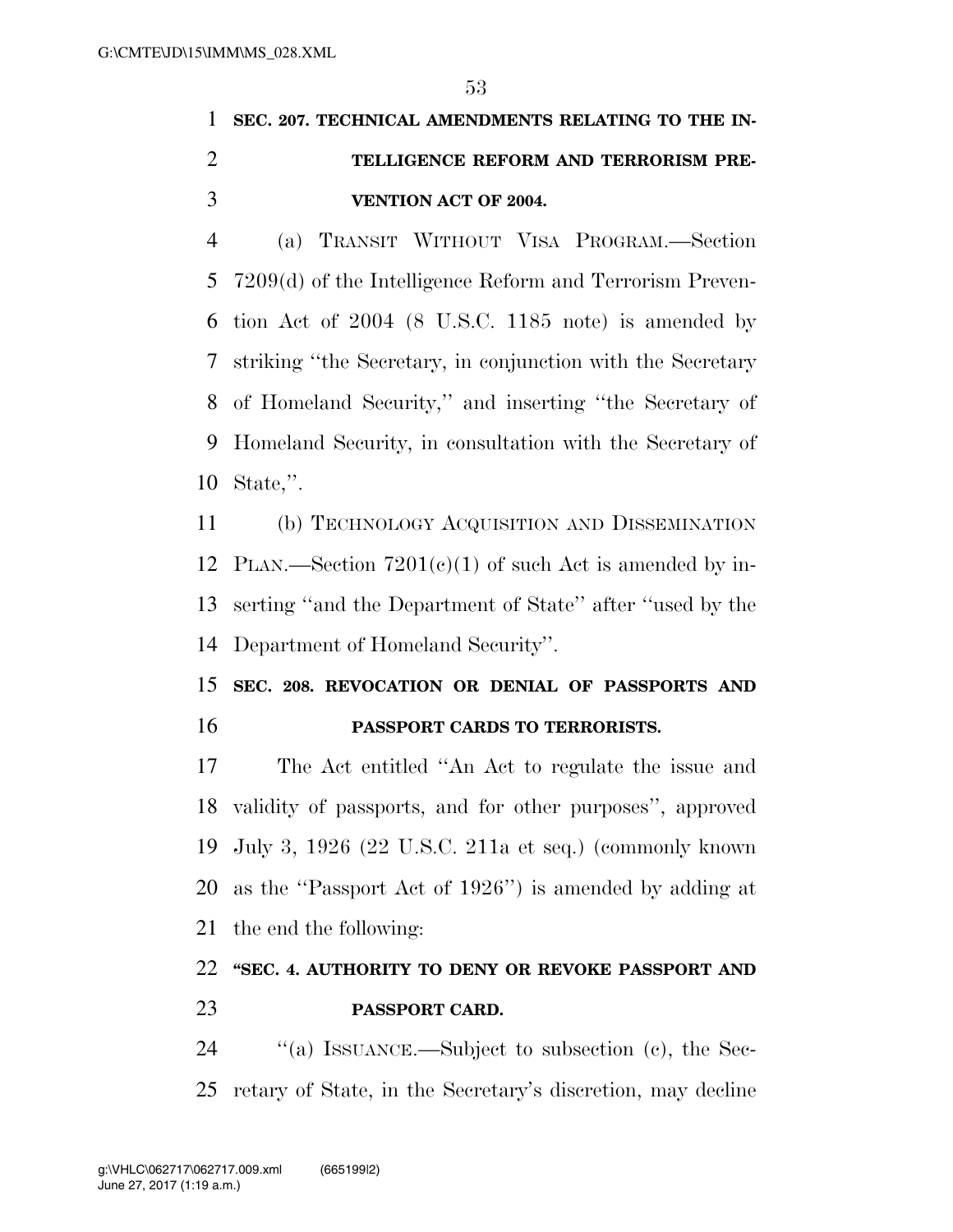| $\mathbf{1}$   | to issue a passport or passport card to any national of    |
|----------------|------------------------------------------------------------|
| 2              | the United States who—                                     |
| 3              | $\cdot$ (1) has been convicted under chapter 113B of       |
| $\overline{4}$ | title 18, United States Code; or                           |
| 5              | $\lq(2)$ the Secretary has determined would be de-         |
| 6              | scribed, if the national were an alien—                    |
| 7              | "(A) in subclause $(IV)(aa)$ or $(VIII)$ of sec-           |
| 8              | tion $212(a)(3)(B)(i)$ of the Immigration and              |
| 9              | Nationality Act $(8 \text{ U.S.C. } 1182(a)(3)(B)(i)),$    |
| 10             | but only to the extent that the relevant terrorist         |
| 11             | organization is described in subclause $(I)$ or $(II)$     |
| 12             | of section $212(a)(3)(B)(vi)$ of such Act $(8)$            |
| 13             | U.S.C. $1182(a)(3)(B)(vi)$ ;                               |
| 14             | "(B) in section $212(a)(3)(B)(i)(V)$ of such               |
| 15             | Act (8 U.S.C. 1182(a)(3)(B)(i)(V)); or                     |
| 16             | "(C) in subclause $(IV)(bb)$ , $(V)(bb)$ , or              |
| 17             | $(VI)(ce)$ of section $212(a)(3)(B)(iv)$ of such Act       |
| 18             | $(8 \text{ U.S.C. } 1182(a)(3)(B)(iv)).$                   |
| 19             | "(b) REVOCATION.—Subject to subsection (c), the            |
| 20             | Secretary of State, in the Secretary's discretion, may re- |
| 21             | voke a passport or passport card previously issued to any  |
| 22             | United States national described in subsection (a).        |
| 23             | LIMITATION FOR<br>``(e)<br>RETURN<br>UNITED<br><b>TO</b>   |
| 24             | STATES.—                                                   |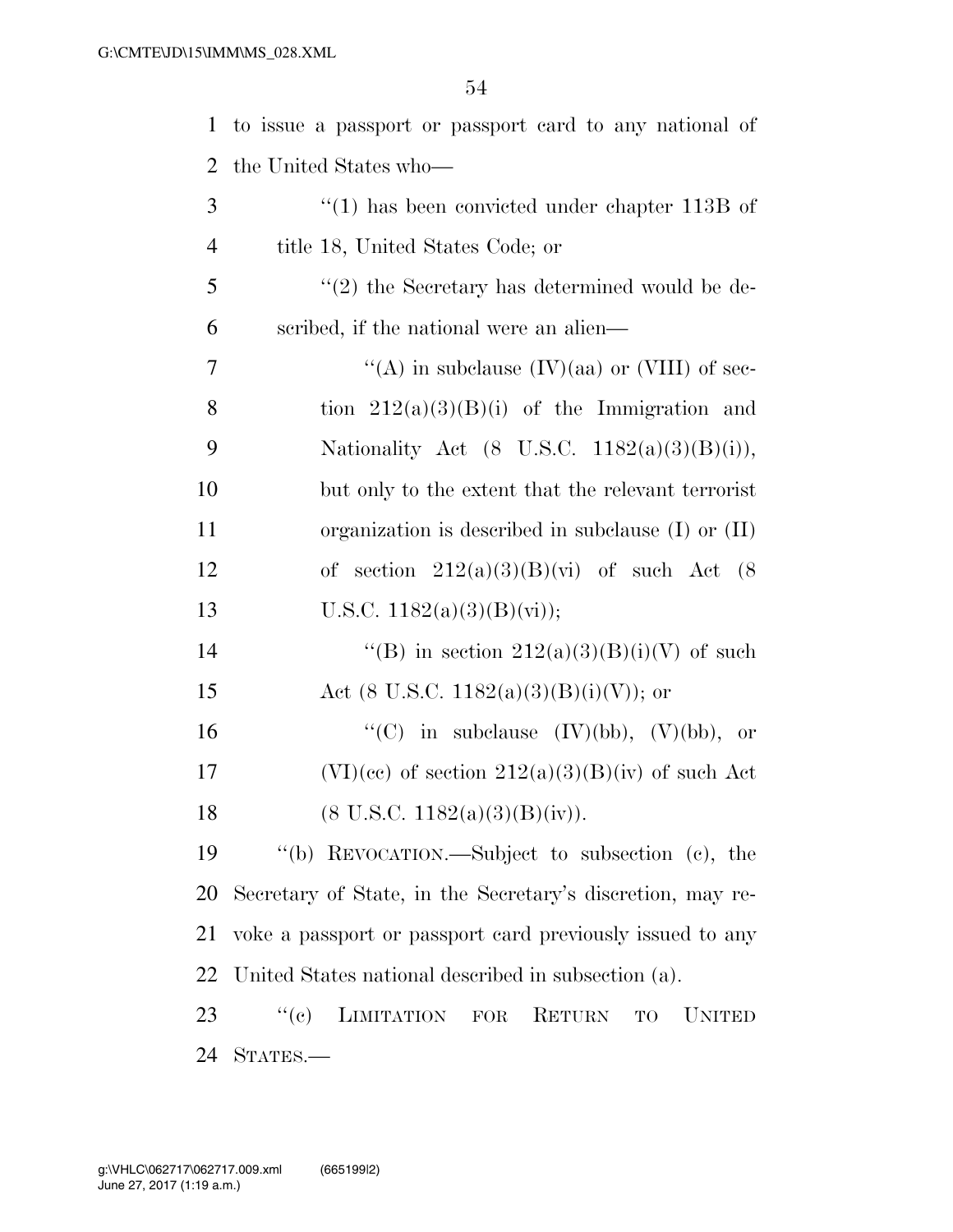1 "(1) DECLINATION OF ISSUE.—If the Secretary of State declines to issue a passport or passport card pursuant to subsection (a) to a national of the United States who is not physically present in the United States, the Secretary shall issue, at the na- tional's request, a passport or passport card only valid for direct return to the United States.

8 "(2) REVOCATION.—If the Secretary of State revokes a passport or passport card pursuant to sub- section (b) to a national of the United States who is not physically present in the United States, the Secretary shall, at the national's request, issue a passport or passport card only valid for direct return to the United States.

 ''(d) RIGHT OF REVIEW.—Any person who, in ac- cordance with this section, is denied issuance of a passport or passport card, or has their passport or passport card revoked, by the Secretary of State, may request a due process hearing not later than 60 days after receiving such notice of the nonissuance or revocation.

21 ""(e) DEFINITIONS.—For purposes of this section:

22  $\frac{1}{2}$   $\frac{1}{2}$   $\frac{1}{2}$   $\frac{1}{2}$   $\frac{1}{2}$   $\frac{1}{2}$   $\frac{1}{2}$   $\frac{1}{2}$   $\frac{1}{2}$   $\frac{1}{2}$   $\frac{1}{2}$   $\frac{1}{2}$   $\frac{1}{2}$   $\frac{1}{2}$   $\frac{1}{2}$   $\frac{1}{2}$   $\frac{1}{2}$   $\frac{1}{2}$   $\frac{1}{2}$   $\frac{1}{2}$   $\frac{1}{2}$   $\frac{1}{2}$ 23 given such term in section  $101(a)(3)$  of the Immi-24 gration and Nationality Act  $(8 \text{ U.S.C. } 1101(a)(3))$ .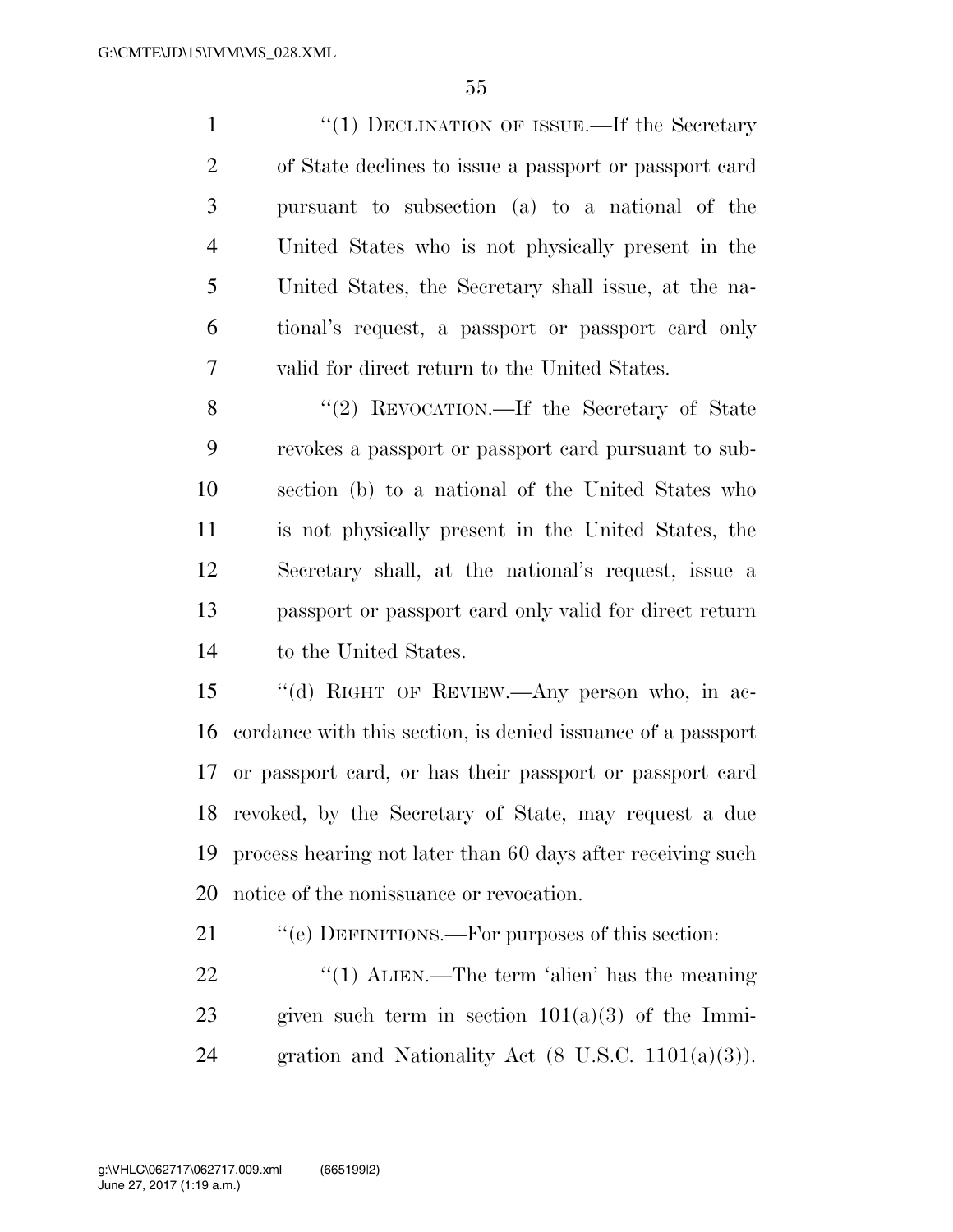| $\mathbf{1}$   | "(2) NATIONAL OF THE UNITED STATES.—The                           |
|----------------|-------------------------------------------------------------------|
| $\overline{2}$ | term 'national of the United States' has the meaning              |
| 3              | given such term in section $101(a)(22)$ of such Act               |
| $\overline{4}$ | $(8 \text{ U.S.C. } 1101(a)(22))$ .".                             |
| 5              | SEC. 209. CLARIFICATION OF TERRORISM DEFINITIONS.                 |
| 6              | Section $212(a)(3)(B)(iv)$ of the Immigration and Na-             |
| 7              | tionality Act $(8 \text{ U.S.C. } 1182(a)(3)(B)(iv))$ is amended— |
| 8              | $(1)$ in subclause $(I)$ , by striking "death or seri-            |
| 9              | ous bodily injury, a terrorist activity;" and inserting           |
| 10             | "death, serious bodily injury, or substantial damage              |
| 11             | to property, a terrorist activity";                               |
| 12             | $(2)$ in subclause $(V)(ee)$ , by striking "or" at the            |
| 13             | end;                                                              |
| 14             | $(3)$ in subclause $(VI)(dd)$ , by striking the period            |
| 15             | at the end and inserting "; or"; and                              |
| 16             | $(4)$ by adding at the end the following:                         |
| 17             | "(VII) to threaten, attempt, or                                   |
| 18             | conspire to do any of the acts de-                                |
| 19             | subclauses<br>$(I)$ through<br>scribed<br>$\operatorname{in}$     |
| 20             | $(VI)$ .".                                                        |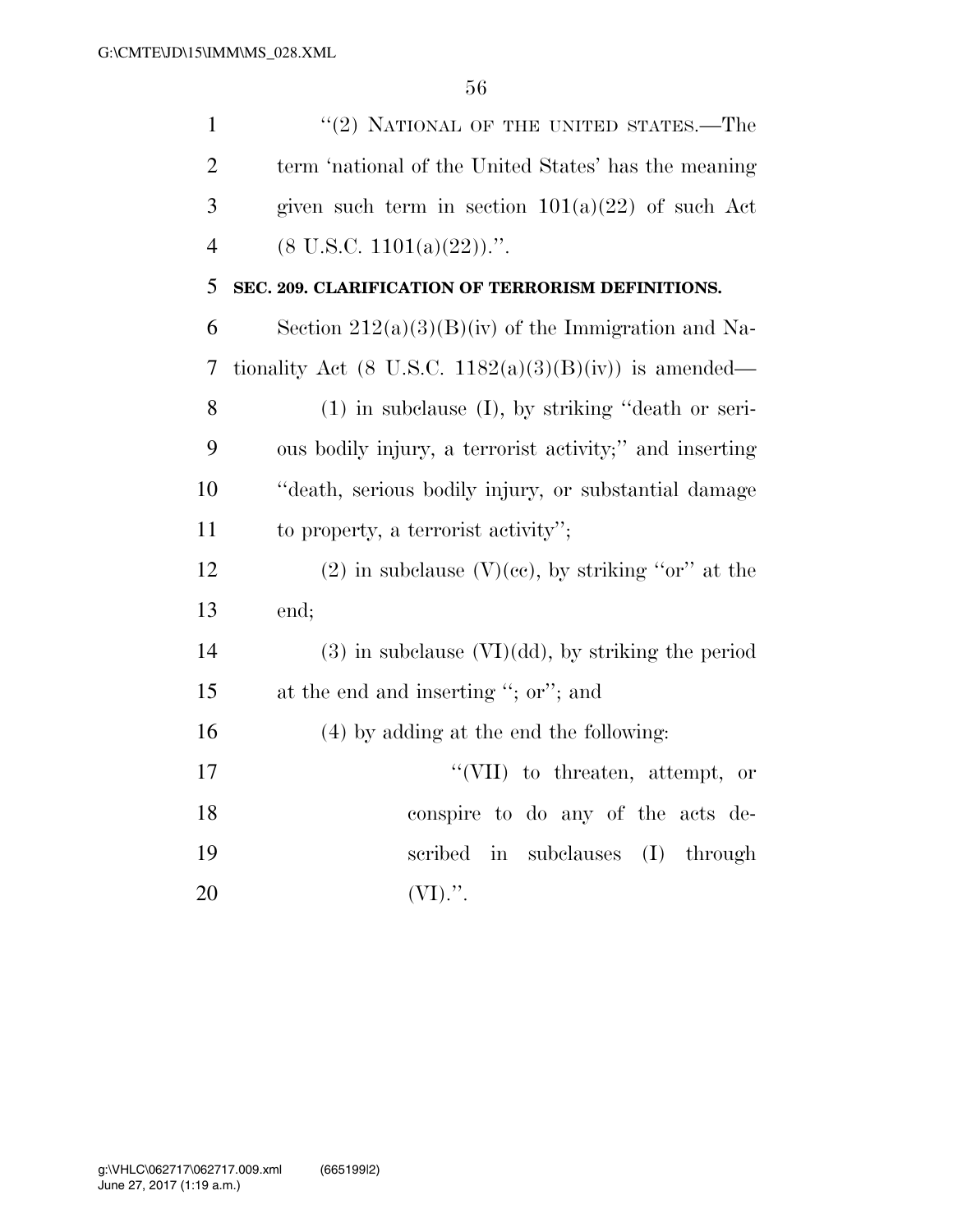# **TITLE III—REMOVAL OF CRIMINAL ALIENS**

### **SEC. 301. DEFINITION OF AGGRAVATED FELONY.**

 (a) DEFINITION OF AGGRAVATED FELONY.—Section 101(a)(43) of the Immigration and Nationality Act (8 6 U.S.C.  $1101(a)(43)$  is amended—

 (1) by striking ''The term 'aggravated felony' means—'' and inserting ''Notwithstanding any other provision of law, the term 'aggravated felony' applies to an offense described in this paragraph, whether in violation of Federal or State law, or in violation of the law of a foreign country for which the term of imprisonment was completed within the previous 15 years, even if the length of the term of imprisonment for the offense is based on recidivist or other en- hancements and regardless of whether the conviction was entered before, on, or after September 30, 1996, and means—'';

 (2) in subparagraph (A), by striking ''murder, rape, or sexual abuse of a minor;'' and inserting ''murder, manslaughter, homicide, rape (whether the victim was conscious or unconscious), or any offense of a sexual nature involving a victim under the age of 18 years;'';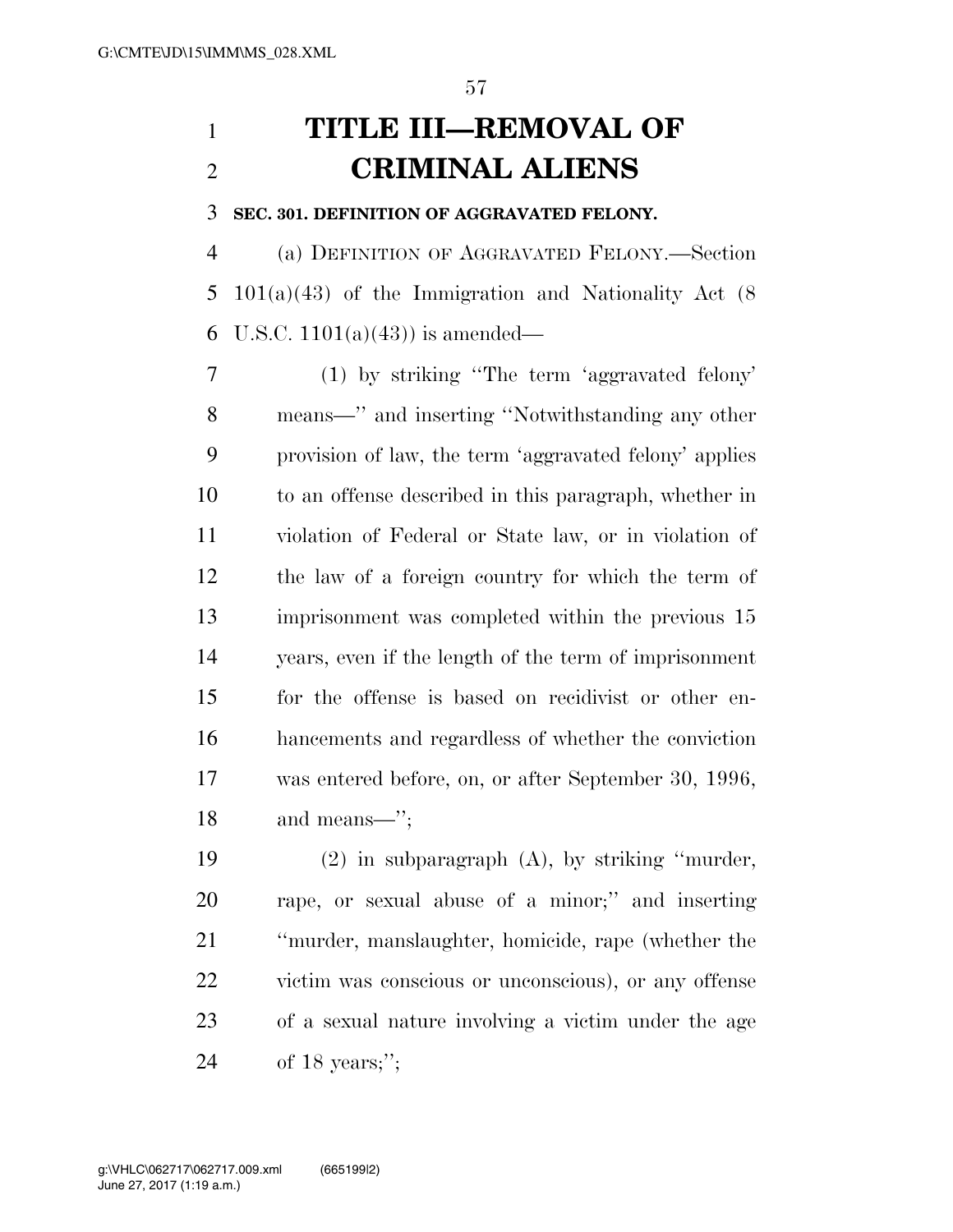1 (3) in subparagraph (I), by striking "or " 2 and inserting  $"2252$ , or  $2252A"$ ;

 (4) in subparagraph (F), by striking ''at least one year;'' and inserting ''is at least one year, except that if the conviction records do not conclusively es- tablish whether a crime constitutes a crime of vio- lence, the Attorney General may consider other evi- dence related to the conviction that clearly estab- lishes that the conduct for which the alien was en-gaged constitutes a crime of violence;'';

 (5) by striking subparagraph (G) and inserting the following:

 ''(G) a theft offense under State or Federal law (including theft by deceit, theft by fraud, and receipt of stolen property) or burglary offense under State or Federal law for which the term of imprisonment is at least one year, except that if the conviction records do not conclusively establish whether a crime constitutes a theft or burglary offense, the Secretary of Homeland Security may consider other evidence related to the conviction that clearly establishes that the conduct for which the alien was engaged con-stitutes a theft or burglary offense;'';

24 (6) in subparagraph  $(N)$ —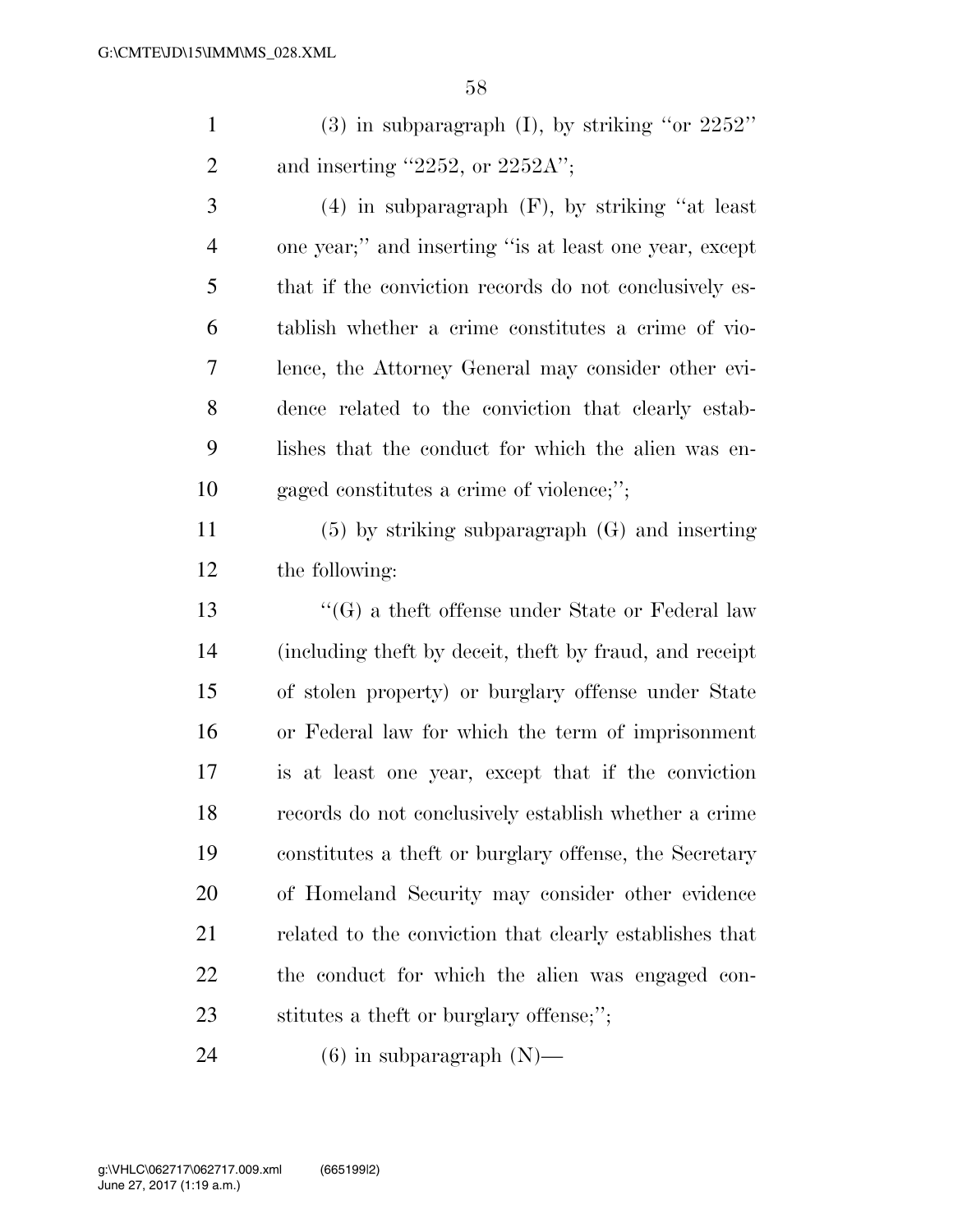| $\mathbf{1}$   | (A) by striking "paragraph $(1)(A)$ or $(2)$         |
|----------------|------------------------------------------------------|
| $\overline{2}$ | $of$ "; and                                          |
| 3              | (B) by inserting a semicolon at the end;             |
| $\overline{4}$ | $(7)$ in subparagraph $(0)$ , by striking "section   |
| 5              | $275(a)$ or 276 committed by an alien who was pre-   |
| 6              | viously deported on the basis of a conviction for an |
| 7              | offense described in another subparagraph of this    |
| 8              | paragraph" and inserting "section 275 or 276 for     |
| 9              | which the term of imprisonment is at least 1 year";  |
| 10             | $(8)$ in subparagraph $(P)$ —                        |
| 11             | $(A)$ by striking "(i) which either is falsely       |
| 12             | making, forging, counterfeiting, mutilating, or      |
| 13             | altering a passport or instrument in violation of    |
| 14             | section 1543 of title 18, United States Code, or     |
| 15             | is described in section $1546(a)$ of such title (re- |
| 16             | lating to document fraud) and (ii)" and insert-      |
| 17             | ing "which is described in any section of chap-      |
| 18             | ter 75 of title 18, United States Code, and";        |
| 19             | and                                                  |
| 20             | (B) by striking ", except in the case of a           |
| 21             | first offense for which the alien has affirma-       |
| 22             | tively shown that the alien committed the of-        |
| 23             | fense for the purpose for assisting, abetting, or    |
| 24             | aiding only the alien's spouse, child, or parent     |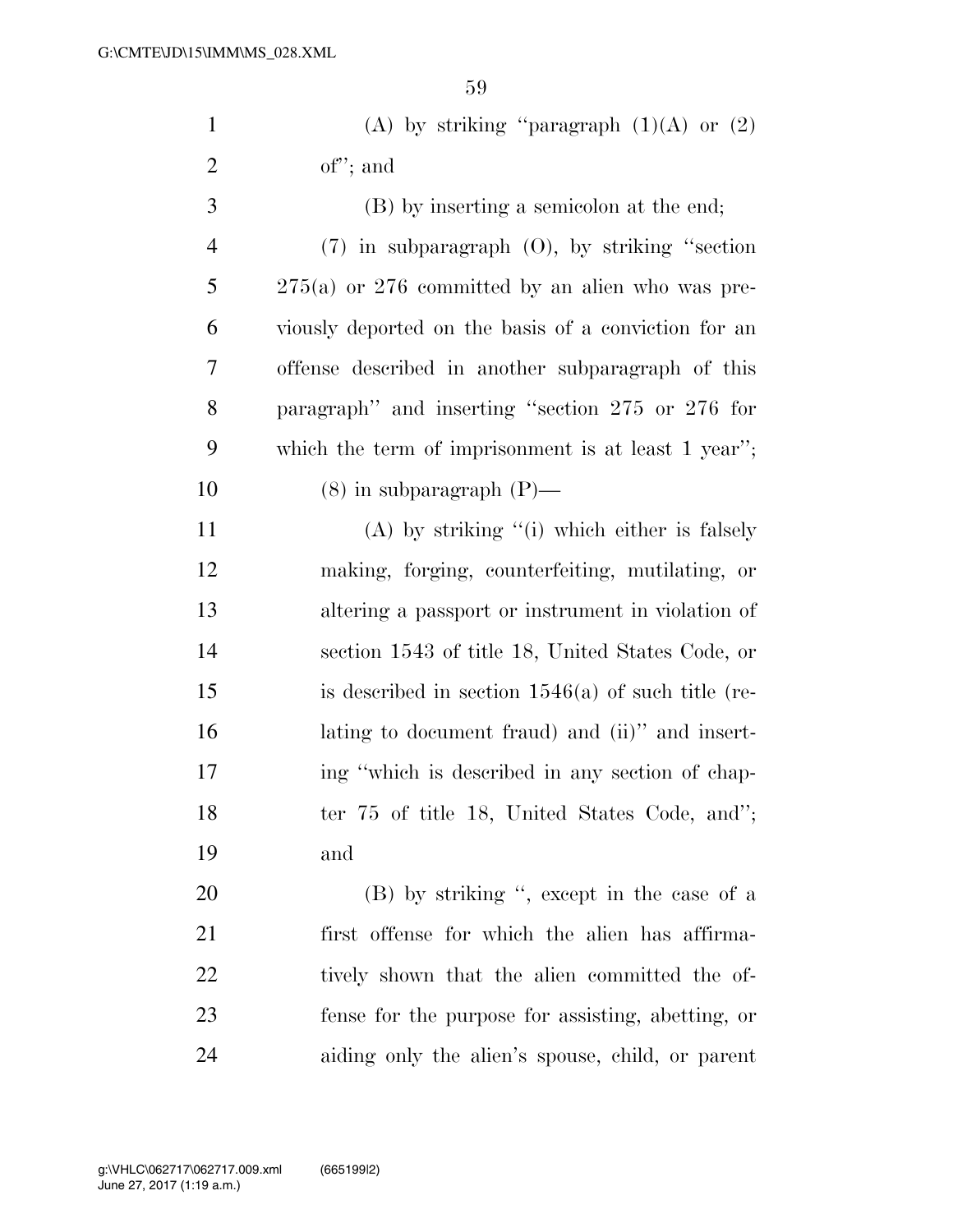| $\mathbf{1}$   | (and no other individual) to violate a provision              |
|----------------|---------------------------------------------------------------|
| $\overline{2}$ | of this Act";                                                 |
| 3              | $(9)$ in subparagraph $(U)$ , by striking "an at-             |
| $\overline{4}$ | tempt or conspiracy to commit an offense described            |
| 5              | in this paragraph" and inserting "attempting or               |
| 6              | conspiring to commit an offense described in this             |
| 7              | paragraph, or aiding, abetting, counseling, pro-              |
| 8              | curing, commanding, inducing, or soliciting the com-          |
| 9              | mission of such an offense"; and                              |
| 10             | $(10)$ by striking the undesignated matter fol-               |
| 11             | lowing subparagraph (U).                                      |
| 12             | (b) EFFECTIVE DATE; APPLICATION OF AMEND-                     |
| 13             | MENTS.-                                                       |
| 14             | (1) IN GENERAL.—The amendments made by                        |
| 15             | subsection $(a)$ —                                            |
| 16             | (A) shall take effect on the date of the en-                  |
| 17             | actment of this Act; and                                      |
| 18             | (B) shall apply to any act or conviction                      |
| 19             | that occurred before, on, or after such date.                 |
| 20             | (2) APPLICATION OF IIRIRA AMENDMENTS.                         |
| 21             | The amendments to section $101(a)(43)$ of the Immi-           |
| 22             | gration and Nationality Act $(8 \text{ U.S.C. } 1101(a)(43))$ |
| 23             | made by section 321 of the Illegal Immigration Re-            |
| 24             | form and Immigrant Responsibility Act of 1996 (di-            |
| 25             | vision C of Public Law 104–208; 110 Stat. 3009–               |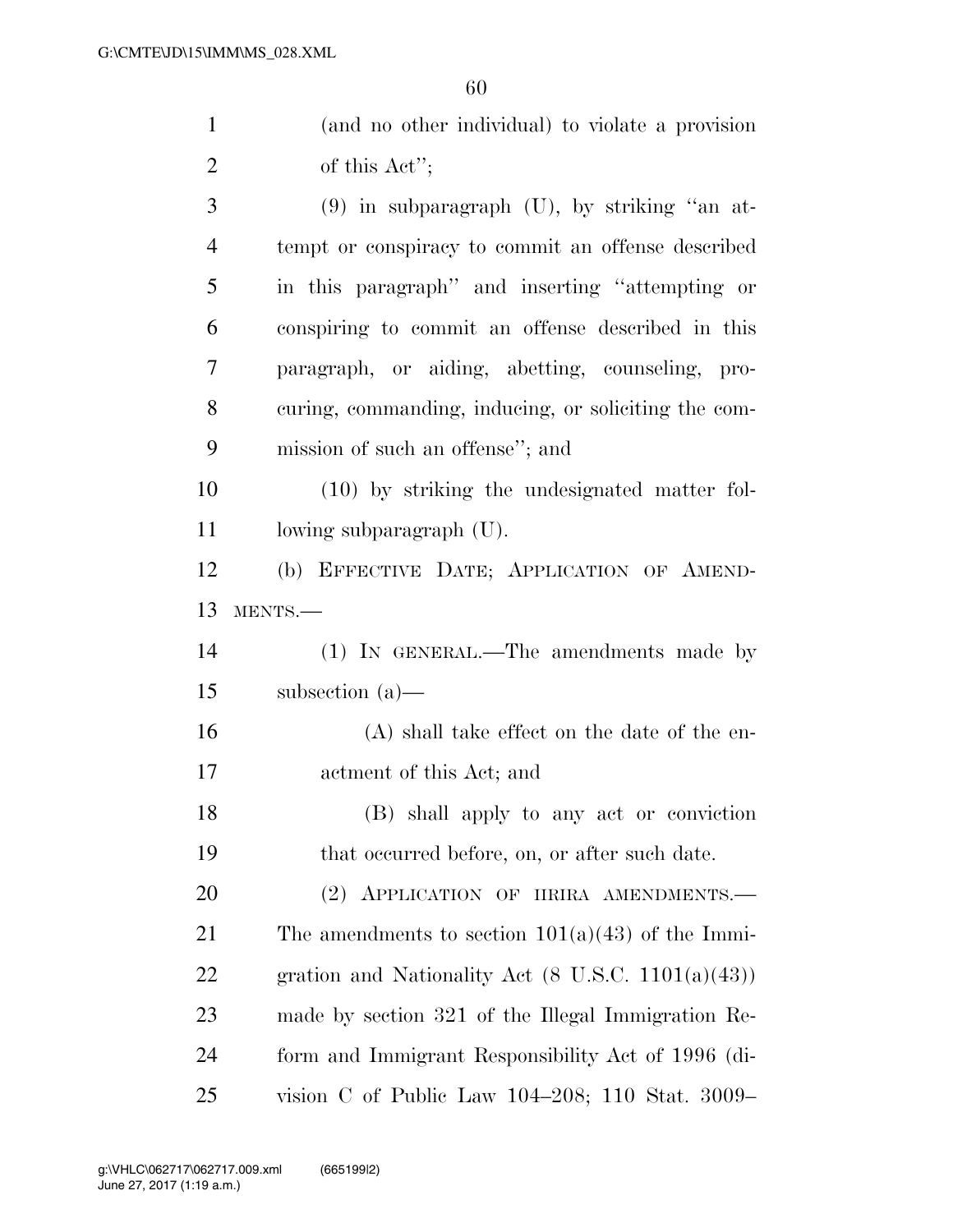| $\mathbf{1}$   | 627) shall continue to apply, whether the conviction |
|----------------|------------------------------------------------------|
| $\overline{2}$ | was entered before, on, or after September 30, 1996. |
| 3              | SEC. 302. PRECLUDING ADMISSIBILITY OF ALIENS CON-    |
| $\overline{4}$ | <b>VICTED</b><br>OF AGGRAVATED FELONIES<br><b>OR</b> |
| 5              | OTHER SERIOUS OFFENSES.                              |
| 6              | (a) INADMISSIBILITY ON CRIMINAL AND RELATED          |
| 7              | GROUNDS; WAIVERS.—Section 212 of the Immigration     |
| 8              | and Nationality Act (8 U.S.C. 1182) is amended—      |
| 9              | $(1)$ in subsection $(a)(2)(A)(i)$ —                 |
| 10             | (A) in subclause (I), by striking " $or$ " at        |
| 11             | the end;                                             |
| 12             | (B) in subclause $(II)$ , by adding "or" at          |
| 13             | the end; and                                         |
| 14             | $(C)$ by inserting after subclause $(II)$ the        |
| 15             | following:                                           |
| 16             | "(III) a violation of (or a con-                     |
| 17             | spiracy or attempt to violate) an of-                |
| 18             | fense described in section 208 of the                |
| 19             | Social Security Act (42 U.S.C. 408)                  |
| 20             | (relating to social security account                 |
| 21             | numbers or social security cards) or                 |
| 22             | section 1028 of title 18, United States              |
| 23             | Code (relating to fraud and related                  |
| 24             | activity in connection with identifica-              |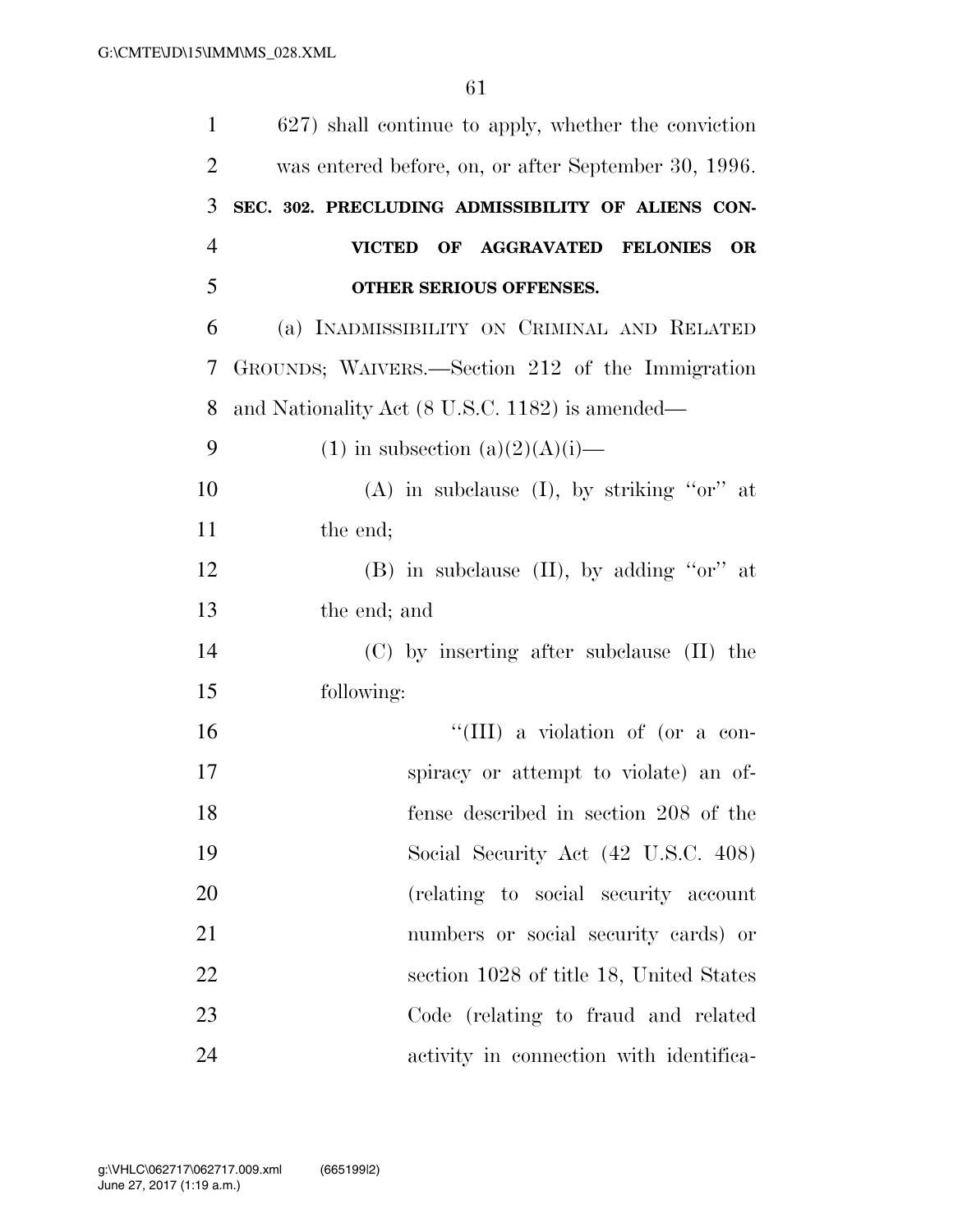| $\mathbf{1}$   | tion documents, authentication fea-                 |
|----------------|-----------------------------------------------------|
| $\overline{2}$ | tures, and information),";                          |
| 3              | $(2)$ by adding at the end of subsection $(a)(2)$   |
| $\overline{4}$ | the following:                                      |
| 5              | "(J) PROCUREMENT OF CITIZENSHIP OR                  |
| 6              | NATURALIZATION UNLAWFULLY.—Any alien                |
| $\overline{7}$ | convicted of, or who admits having committed,       |
| 8              | or who admits committing acts which constitute      |
| 9              | the essential elements of, a violation of, or an    |
| 10             | attempt or a conspiracy to violate, subsection      |
| 11             | (a) or (b) of section $1425$ of title 18, United    |
| 12             | States Code (relating to the procurement of         |
| 13             | citizenship or naturalization unlawfully) is inad-  |
| 14             | missible.                                           |
| 15             | "(K) CERTAIN FIREARM OFFENSES.—Any                  |
| 16             | alien who at any time has been convicted under      |
| 17             | any law of, or who admits having committed or       |
| 18             | admits committing acts which constitute the es-     |
| 19             | sential elements of, purchasing, selling, offering  |
| 20             | for sale, exchanging, using, owning, possessing,    |
| 21             | or carrying, or of attempting or conspiring to      |
| 22             | purchase, sell, offer for sale, exchange, use,      |
| 23             | own, possess, or carry, any weapon, part, or ac-    |
| 24             | cessory which is a firearm or destructive device    |
| 25             | (as defined in section $921(a)$ of title 18, United |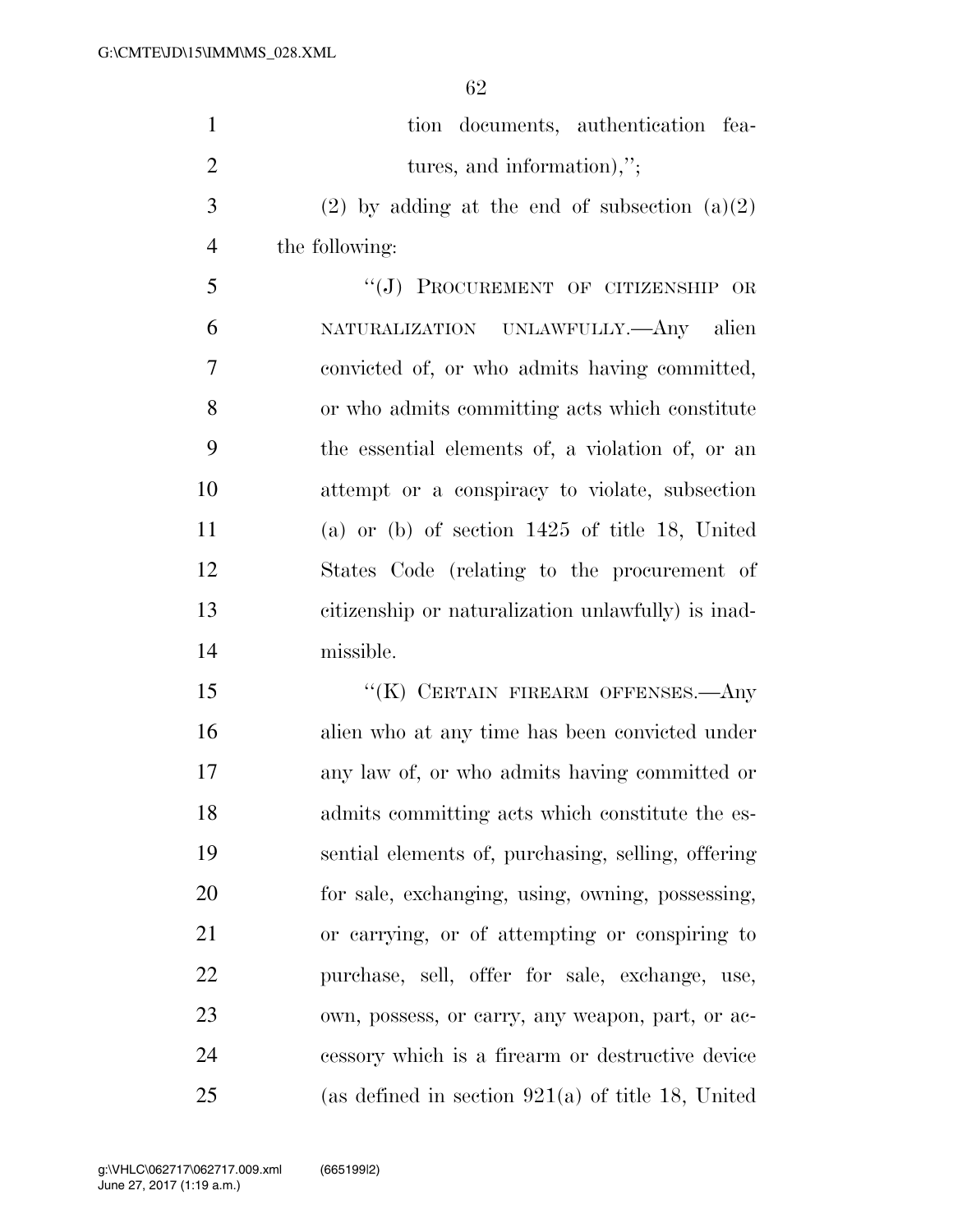| $\mathbf{1}$   | States Code) in violation of any law is inadmis- |
|----------------|--------------------------------------------------|
| $\overline{2}$ | sible.                                           |
| 3              | "(L) AGGRAVATED FELONS. Any alien                |
| $\overline{4}$ | who has been convicted of an aggravated felony   |
| 5              | at any time is inadmissible.                     |
| 6              | "(M) CRIMES OF DOMESTIC VIOLENCE,                |
| 7              | STALKING, OR VIOLATION OF PROTECTION OR-         |
| 8              | DERS, CRIMES AGAINST CHILDREN.-                  |
| 9              | "(i) DOMESTIC VIOLENCE, STALKING,                |
| 10             | AND CHILD ABUSE.—Any alien who at any            |
| 11             | time is convicted of, or who admits having       |
| 12             | committed or admits committing acts              |
| 13             | which constitute the essential elements of,      |
| 14             | a crime of domestic violence, a crime of         |
| 15             | stalking, or a crime of child abuse, child       |
| 16             | neglect, or child abandonment is inadmis-        |
| 17             | sible. For purposes of this clause, the term     |
| 18             | 'crime of domestic violence' means any           |
| 19             | crime of violence (as defined in section 16)     |
| 20             | of title 18, United States Code) against a       |
| 21             | person committed by a current or former          |
| 22             | spouse of the person, by an individual with      |
| 23             | whom the person shares a child in com-           |
| 24             | mon, by an individual who is cohabiting          |
| 25             | with or has cohabited with the person as a       |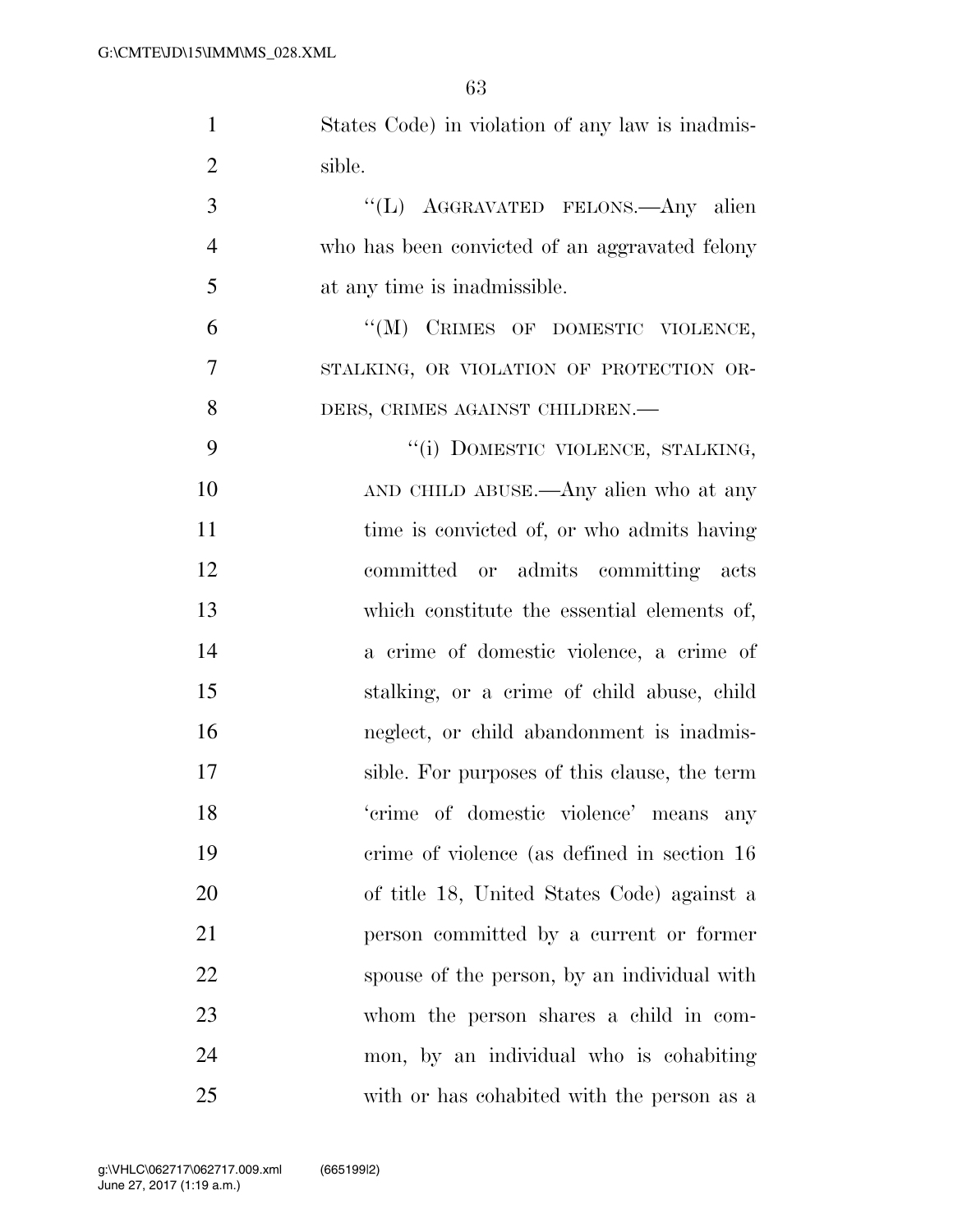| $\mathbf{1}$   | spouse, by an individual similarly situated  |
|----------------|----------------------------------------------|
| $\overline{2}$ | to a spouse of the person under the domes-   |
| 3              | tic or family violence laws of the jurisdic- |
| $\overline{4}$ | tion where the offense occurs, or by any     |
| 5              | other individual against a person who is     |
| 6              | protected from that individual's acts under  |
| $\tau$         | the domestic or family violence laws of the  |
| 8              | United States or any State, Indian tribal    |
| 9              | government, or unit of local or foreign gov- |
| 10             | ernment.                                     |
| 11             | "(ii) VIOLATORS OF PROTECTION OR-            |
| 12             | DERS.—Any alien who at any time is en-       |
| 13             | joined under a protection order issued by    |
| 14             | a court and whom the court determines        |
| 15             | has engaged in conduct that violates the     |
| 16             | portion of a protection order that involves  |
| 17             | protection against credible threats of vio-  |
| 18             | lence, repeated harassment, or bodily in-    |
| 19             | jury to the person or persons for whom the   |
| 20             | protection order was issued is inadmissible. |
| 21             | For purposes of this clause, the term 'pro-  |
| 22             | tection order' means any injunction issued   |
| 23             | for the purpose of preventing violent or     |
| 24             | threatening acts of domestic violence, in-   |
| 25             | cluding temporary or final orders issued by  |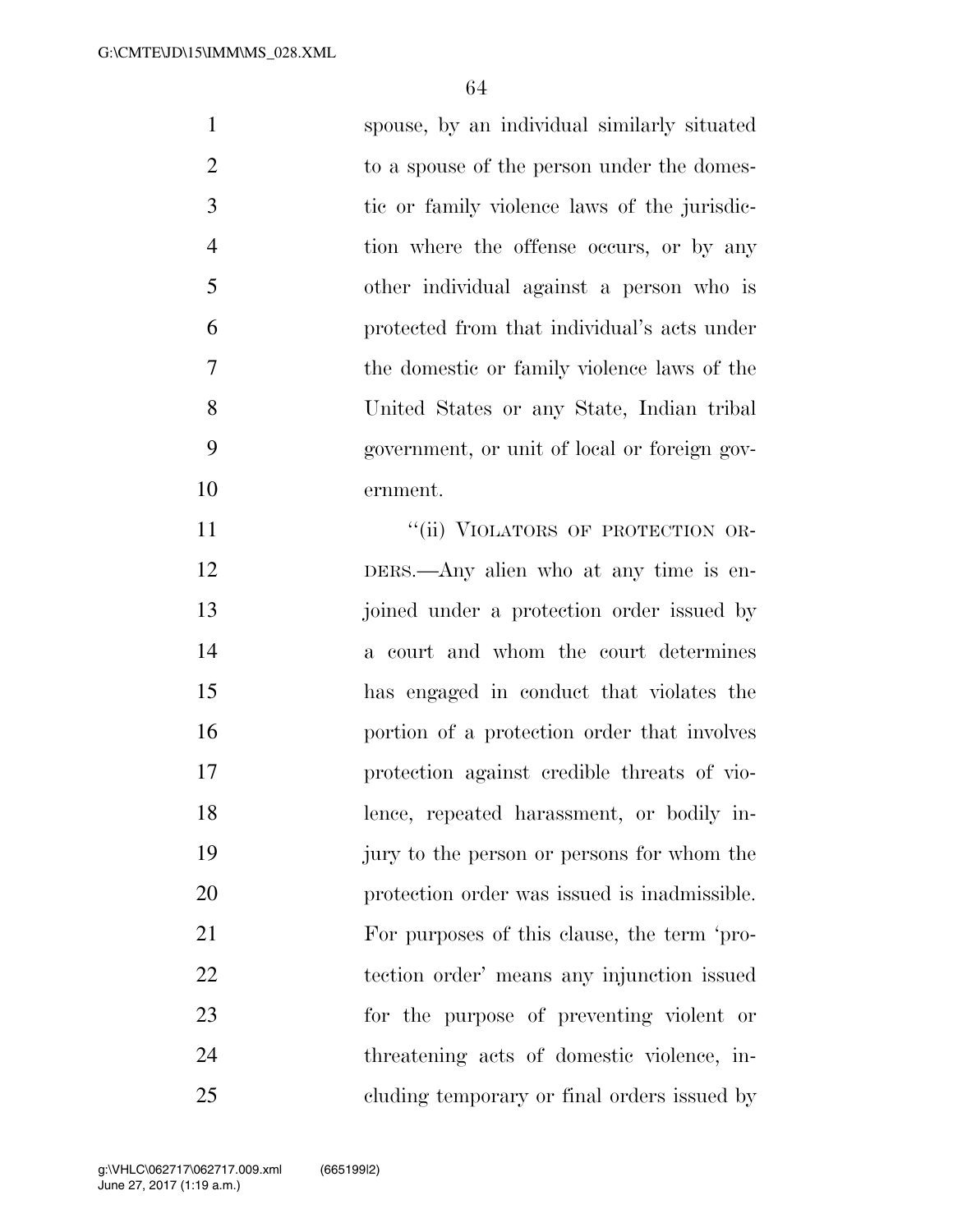| $\mathbf{1}$     | civil or criminal courts (other than support)            |
|------------------|----------------------------------------------------------|
| $\overline{2}$   | or child custody orders or provisions)                   |
| 3                | whether obtained by filing an independent                |
| $\overline{4}$   | action or as a independent order in an-                  |
| 5                | other proceeding.                                        |
| 6                | "(iii) WAIVER AUTHORIZED.—The                            |
| $\boldsymbol{7}$ | waiver authority available under section                 |
| 8                | $237(a)(7)$ with respect to section                      |
| 9                | $237(a)(2)(E)(i)$ shall be available on a                |
| 10               | comparable basis with respect to this sub-               |
| 11               | paragraph.                                               |
| 12               | "(iv) CLARIFICATION.—If the convic-                      |
| 13               | tion records do not conclusively establish               |
| 14               | whether a crime of domestic violence con-                |
| 15               | stitutes a crime of violence (as defined in              |
| 16               | section 16 of title 18, United States Code),             |
| 17               | the Attorney General may consider other                  |
| 18               | evidence related to the conviction that                  |
| 19               | clearly establishes that the conduct for                 |
| 20               | which the alien was engaged constitutes a                |
| 21               | crime of violence."; and                                 |
| 22               | $(3)$ in subsection $(h)$ —                              |
| 23               | (A) by striking "The Attorney General                    |
| 24               | may, in his discretion, waive the application of         |
| 25               | subparagraphs $(A)(i)(I)$ , $(B)$ , $(D)$ , and $(E)$ of |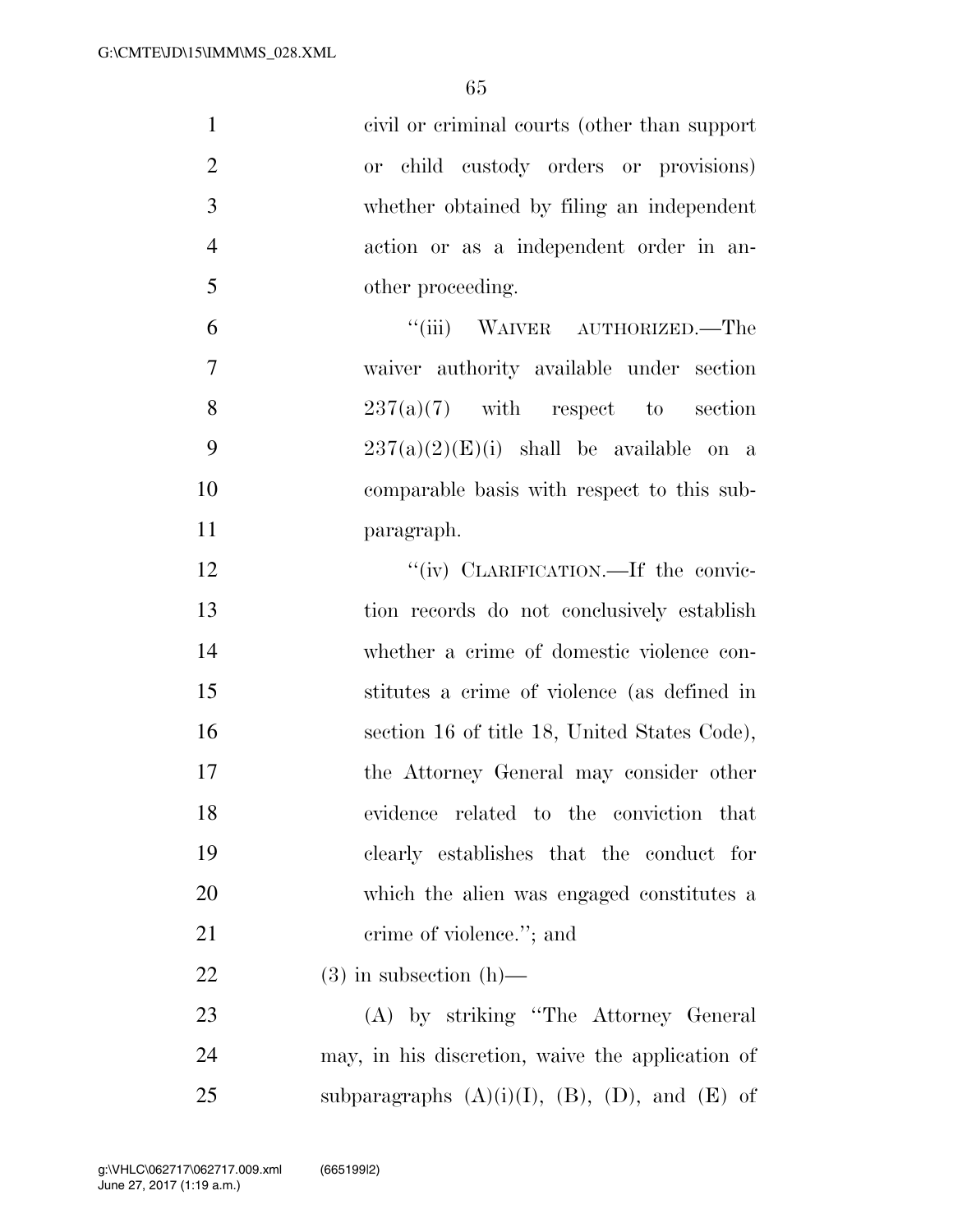| $\mathbf{1}$   | subsection $(a)(2)$ " and inserting "The Attorney"                 |
|----------------|--------------------------------------------------------------------|
| $\overline{2}$ | General or the Secretary of Homeland Security                      |
| 3              | may, in the discretion of the Attorney General                     |
| $\overline{4}$ | or the Secretary, waive the application of sub-                    |
| 5              | paragraphs $(A)(i)(I)$ , $(III)$ , $(B)$ , $(D)$ , $(E)$ , $(K)$ , |
| 6              | and (M) of subsection $(a)(2)$ ";                                  |
| 7              | (B) by striking "a criminal act involving                          |
| 8              | torture." and inserting "a criminal act involving                  |
| 9              | torture, or has been convicted of an aggravated                    |
| 10             | felony.";                                                          |
| 11             | (C) by striking "if either since the date of                       |
| 12             | such admission the alien has been convicted of                     |
| 13             | an aggravated felony or the alien" and inserting                   |
| 14             | "if since the date of such admission the alien";                   |
| 15             | and                                                                |
| 16             | (D) by inserting "or Secretary of Home-                            |
| 17             | land Security" after "the Attorney General"                        |
| 18             | each place it appears.                                             |
| 19             | (b) DEPORTABILITY; CRIMINAL OFFENSES.—Section                      |
| 20             | $237(a)(3)(B)$ of the Immigration and Nationality Act (8)          |
| 21             | U.S.C. $1227(a)(3)(B)$ is amended—                                 |
| <u>22</u>      | $(1)$ in clause (ii), by striking "or" at the end;                 |
| 23             | $(2)$ in clause (iii), by inserting "or" at the end;               |
| 24             | and                                                                |
| 25             | (3) by inserting after clause (iii) the following:                 |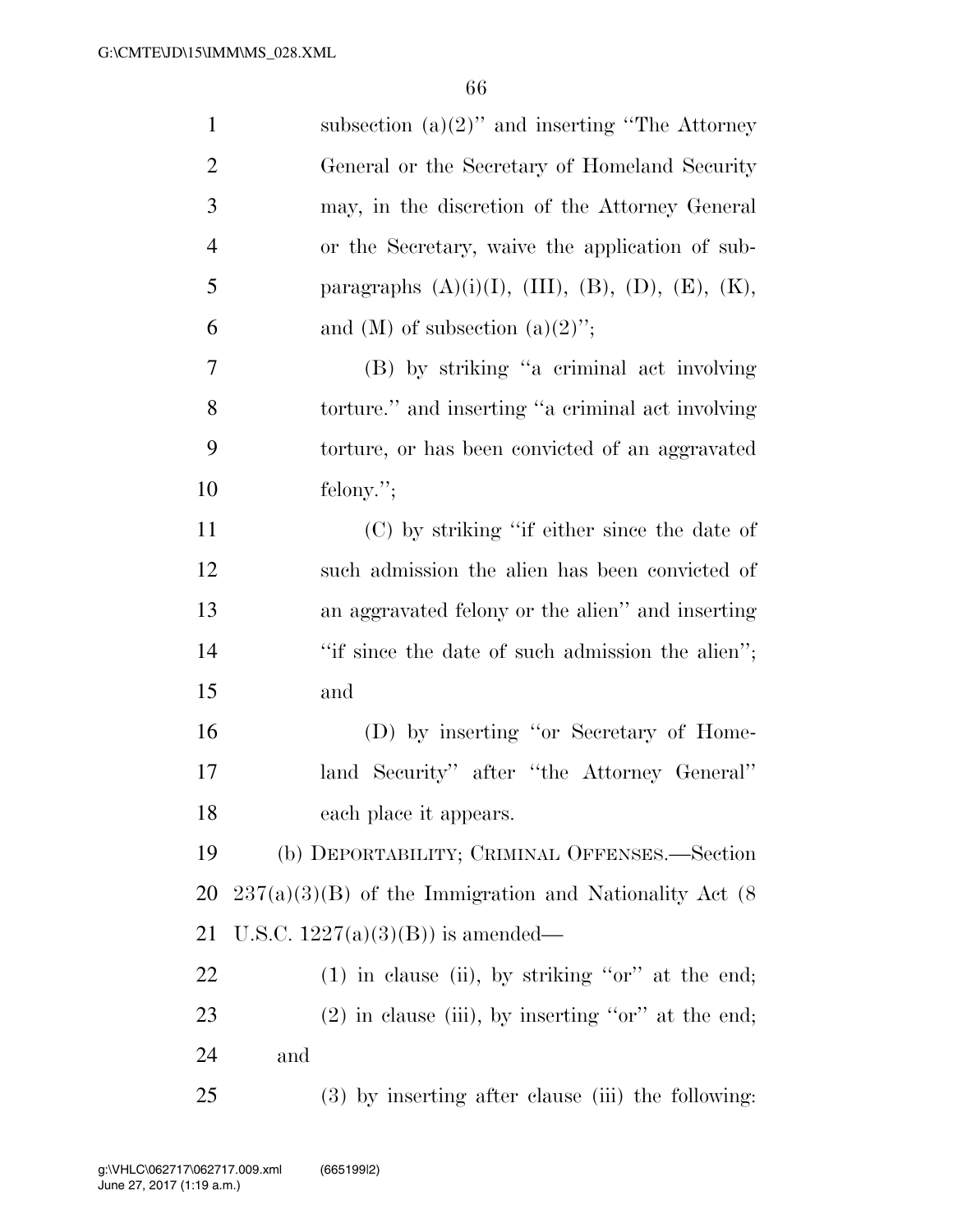| $\mathbf{1}$   | $``(iv)$ of a violation of, or an attempt                        |
|----------------|------------------------------------------------------------------|
| $\overline{2}$ | or a conspiracy to violate, section $1425(a)$                    |
| 3              | or (b) of title 18 (relating to the procure-                     |
| $\overline{4}$ | ment of citizenship or naturalization un-                        |
| 5              | $lawfully$ ,".                                                   |
| 6              | (c) DEPORTABILITY; OTHER CRIMINAL OFFENSES.—                     |
| 7              | Section $237(a)(2)$ of the Immigration and Nationality Act       |
| 8              | $(8 \text{ U.S.C. } 1227(a)(2))$ is amended by adding at the end |
| 9              | the following:                                                   |
| 10             | "(G) FRAUD AND RELATED ACTIVITY AS-                              |
| 11             | SOCIATED WITH SOCIAL SECURITY ACT BENE-                          |
| 12             | FITS AND IDENTIFICATION DOCUMENTS.- Any                          |
| 13             | alien who at any time after admission has been                   |
| 14             | convicted of a violation of (or a conspiracy or                  |
| 15             | attempt to violate) section 208 of the Social Se-                |
| 16             | curity Act (42 U.S.C. 408) (relating to social                   |
| 17             | security account numbers or social security                      |
| 18             | cards) or section 1028 of title 18, United States                |
| 19             | Code (relating to fraud and related activity in                  |
| 20             | connection with identification) is deportable.".                 |
| 21             | (d) EFFECTIVE DATE.—The amendments made by                       |
| 22             | this section shall apply—                                        |
| 23             | $(1)$ to any act that occurred before, on, or after              |
| 24             | the date of the enactment of this Act; and                       |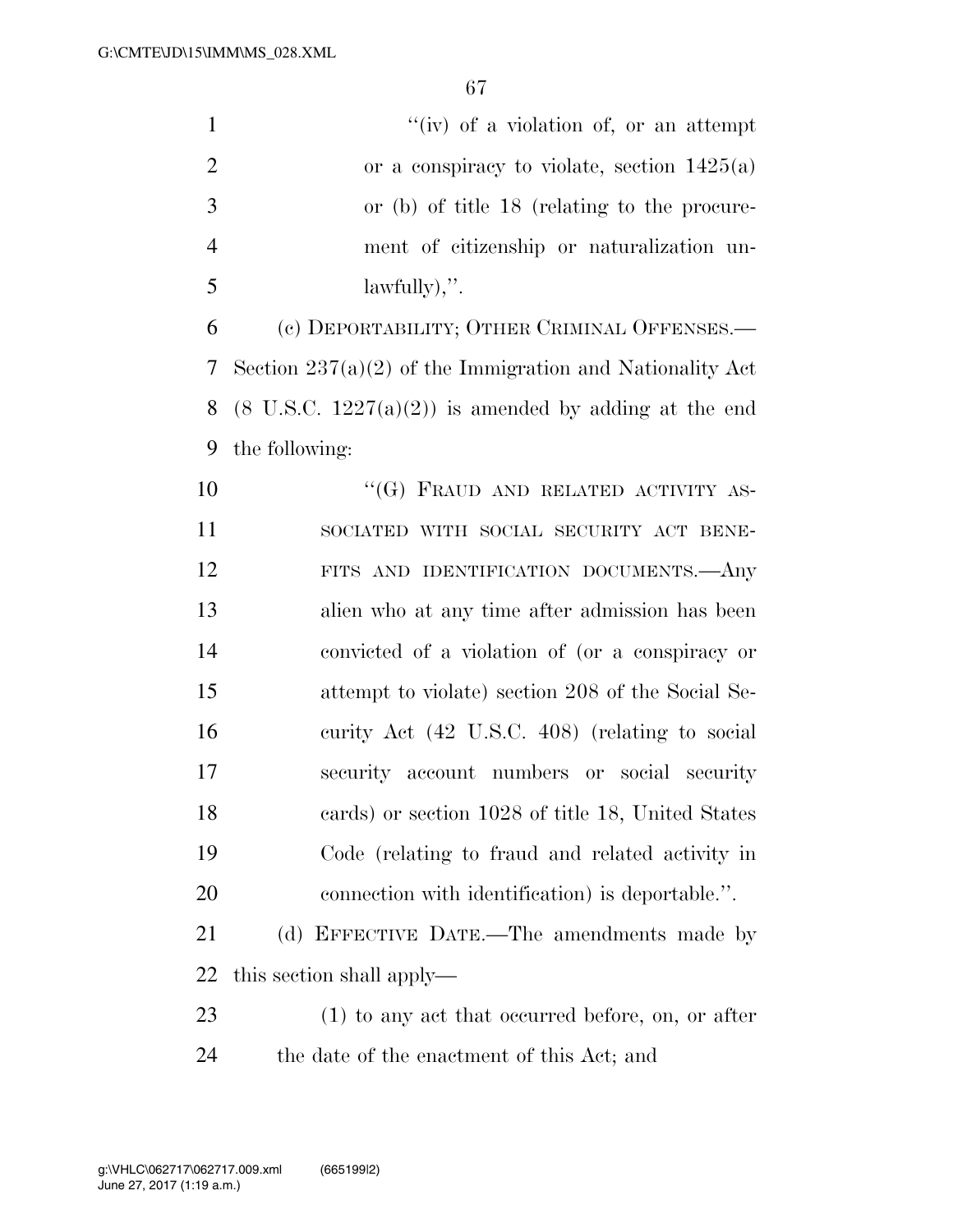(2) to all aliens who are required to establish admissibility on or after such date, and in all re- moval, deportation, or exclusion proceedings that are filed, pending, or reopened, on or after such date.

 (e) CONSTRUCTION.—The amendments made by sub- section (a) shall not be construed to create eligibility for relief from removal under former section 212(c) of the Im- migration and Nationality Act where such eligibility did not exist before these amendments became effective.

### **SEC. 303. ESPIONAGE CLARIFICATION.**

11 Section  $212(a)(3)(A)$  of the Immigration and Nation-12 ality Act  $(8 \text{ U.S.C. } 1182(a)(3)(A))$ , is amended to read as follows:

14 "(A) IN GENERAL.—Any alien who a con- sular officer, the Attorney General, or the Sec- retary of Homeland Security knows, or has rea- sonable ground to believe, seeks to enter the United States to engage solely, principally, or incidentally in, or who is engaged in, or with re- spect to clauses (i) and (iii) of this subpara- graph has engaged in—  $\qquad \qquad \text{(i) any activity}$ 

23 ''(I) to violate any law of the United States relating to espionage or sabotage; or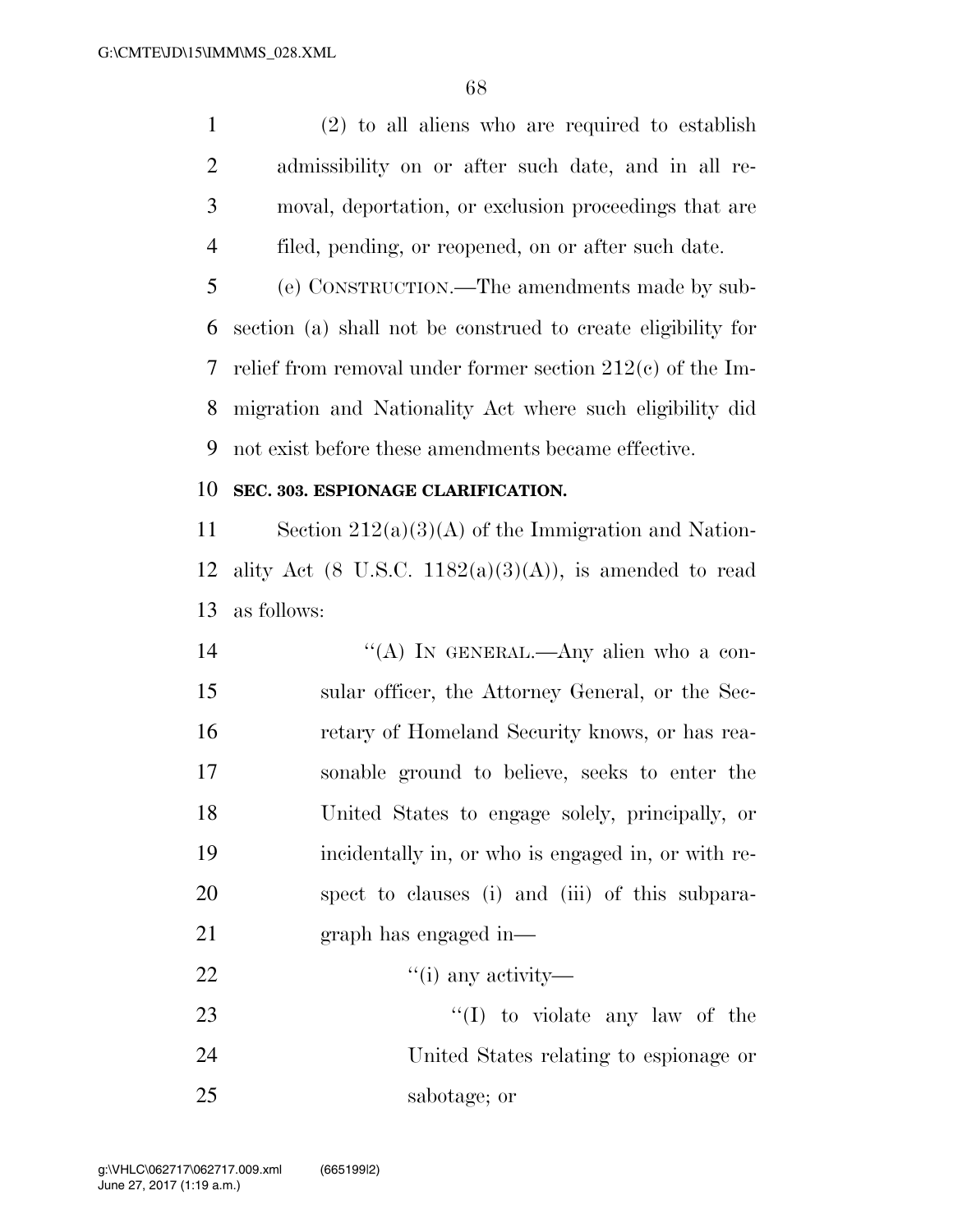| $\mathbf{1}$   | "(II) to violate or evade any law                          |
|----------------|------------------------------------------------------------|
| $\overline{2}$ | prohibiting the export from<br>the                         |
| 3              | United States of goods, technology, or                     |
| $\overline{4}$ | sensitive information;                                     |
| 5              | "(ii) any other unlawful activity; or                      |
| 6              | "(iii) any activity a purpose of which                     |
| 7              | is the opposition to, or the control or over-              |
| 8              | throw of, the Government of the United                     |
| 9              | States by force, violence, or other unlawful               |
| 10             | means;                                                     |
| 11             | is inadmissible.".                                         |
| 12             | SEC. 304. PROHIBITION OF THE SALE OF FIREARMS TO, OR       |
|                |                                                            |
| 13             | THE POSSESSION OF FIREARMS BY, CERTAIN                     |
| 14             | ALIENS.                                                    |
| 15             | Section 922 of title 18, United States Code, is            |
| 16             | amended—                                                   |
| 17             | $(1)$ in subsection $(d)(5)$ , in subparagraph $(B)$ ,     |
| 18             | by striking " $(y)(2)$ " and all that follows and insert-  |
| 19             | ing " $(y)$ , is in the United States not as an alien law- |
| <b>20</b>      | fully admitted for permanent residence;";                  |
| 21             | (2) in subsection (g)(5), in subparagraph $(B)$ ,          |
| <u>22</u>      | by striking " $(y)(2)$ " and all that follows and insert-  |
| 23             | ing "(y), is in the United States not as an alien law-     |
| 24             | fully admitted for permanent residence;"; and              |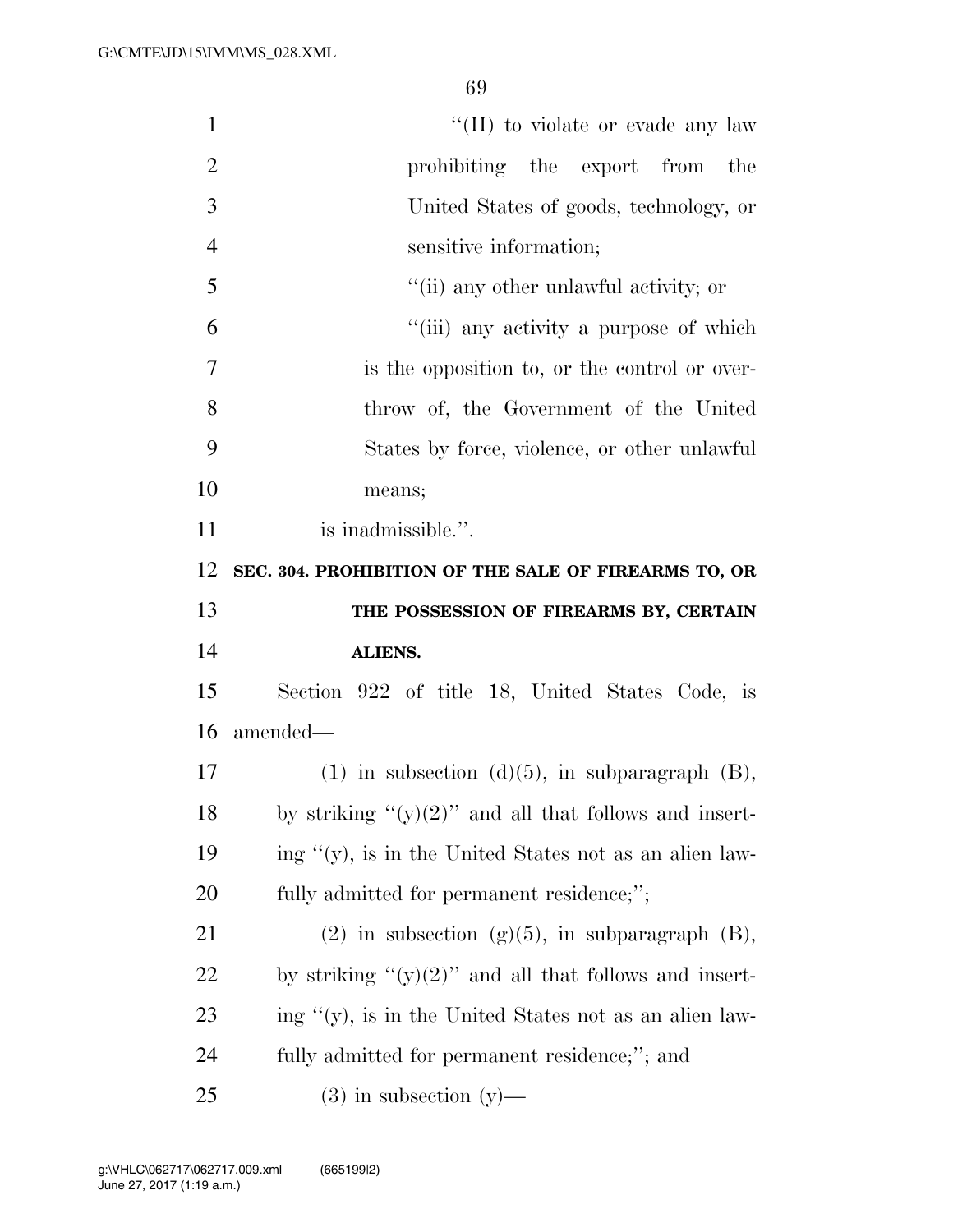| $\mathbf{1}$   | (A) in the header, by striking "ADMITTED                    |
|----------------|-------------------------------------------------------------|
| $\overline{2}$ | UNDER NONIMMIGRANT VISAS.—" and insert-                     |
| 3              | ing "NOT LAWFULLY ADMITTED FOR PERMA-                       |
| $\overline{4}$ | NENT RESIDENCE. <sup>"</sup> ;                              |
| 5              | $(B)$ in paragraph $(1)$ , by amending sub-                 |
| 6              | paragraph $(B)$ to read as follows:                         |
| $\overline{7}$ | "(B) the term 'lawfully admitted for per-                   |
| 8              | manent residence' has the same meaning as in                |
| 9              | section $101(a)(20)$ of the Immigration and Na-             |
| 10             | tionality Act $(8 \text{ U.S.C. } 1101(a)(20))$ .";         |
| 11             | $(C)$ in paragraph $(2)$ , by striking "under a             |
| 12             | nonimmigrant visa" and inserting "but not law-              |
| 13             | fully admitted for permanent residence"; and                |
| 14             | (D) in paragraph $(3)(A)$ , by striking "ad-                |
| 15             | mitted to the United States under a non-                    |
| 16             | immigrant visa" and inserting "lawfully admit-              |
| 17             | ted to the United States but not as an alien                |
| 18             | lawfully admitted for permanent residence".                 |
| 19             | SEC. 305. UNIFORM STATUTE OF LIMITATIONS FOR CER-           |
| 20             | TAIN IMMIGRATION, NATURALIZATION, AND                       |
| 21             | PEONAGE OFFENSES.                                           |
| 22             | Section 3291 of title 18, United States Code, is            |
| 23             | amended by striking "No person" and all that follows        |
| 24             | through the period at the end and inserting the following:  |
|                | 25 "No person shall be prosecuted, tried, or punished for a |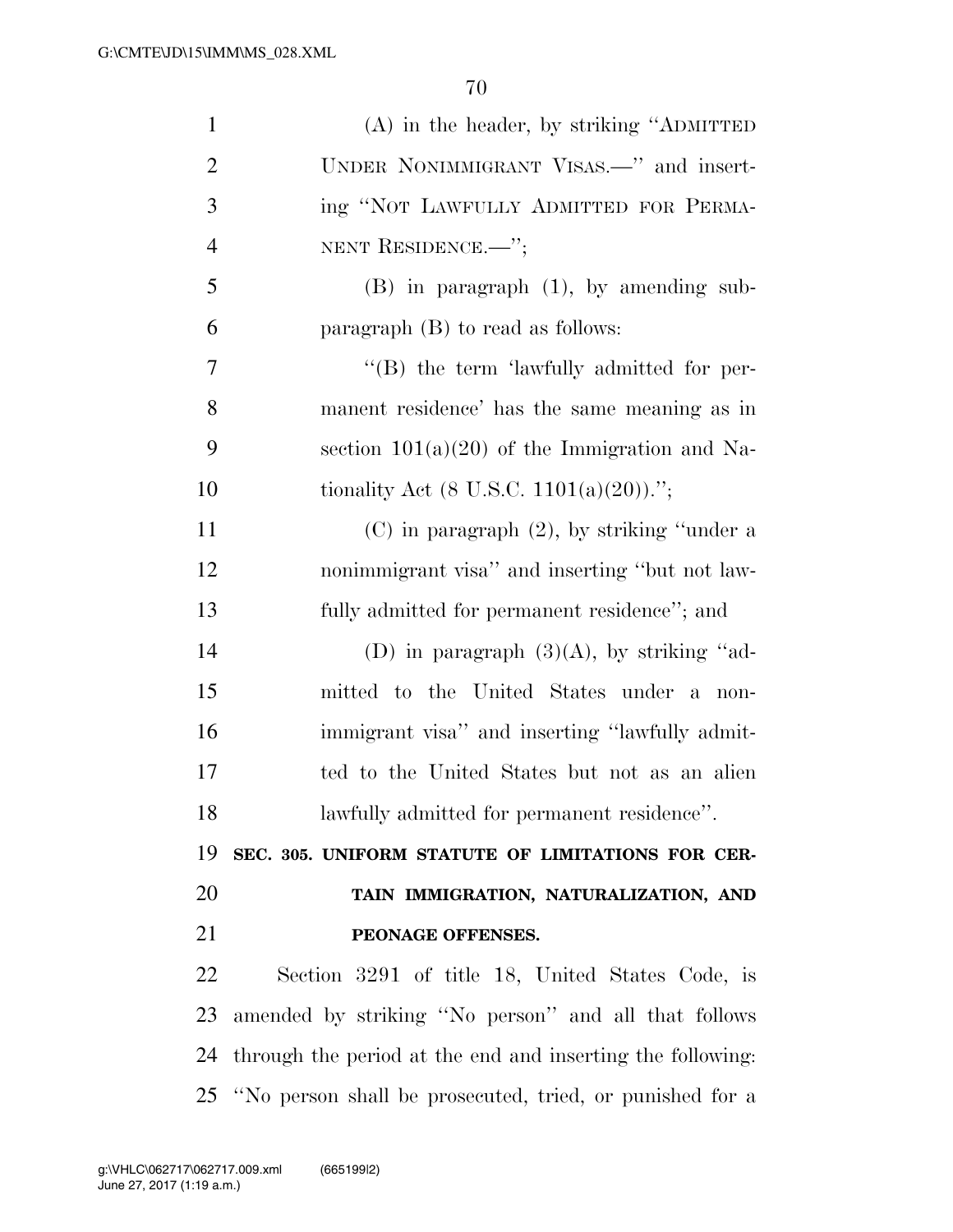G:\CMTE\JD\15\IMM\MS\_028.XML

 violation of any section of chapters 69 (relating to nation- ality and citizenship offenses) and 75 (relating to pass- port, visa, and immigration offenses), or for a violation of any criminal provision of sections 243, 266, 274, 275, 276, 277, or 278 of the Immigration and Nationality Act, or for an attempt or conspiracy to violate any such section, unless the indictment is returned or the information is filed within ten years after the commission of the of-fense.''.

## **SEC. 306. CONFORMING AMENDMENT TO THE DEFINITION OF RACKETEERING ACTIVITY.**

 Section 1961(1) of title 18, United States Code, is amended by striking ''section 1542'' and all that follows through ''section 1546 (relating to fraud and misuse of visas, permits, and other documents)'' and inserting ''sec-tions 1541–1548 (relating to passports and visas)''.

**SEC. 307. PRECLUDING ASYLEE AND REFUGEE ADJUST-**

## **MENT OF STATUS FOR CERTAIN GROUNDS OF INADMISSIBILITY AND DEPORTABILITY.**

 (a) GROUNDS FOR INADMISSIBILITY.—Section 209(c) of the Immigration and Nationality Act (8 U.S.C.  $1159(c)$  is amended by striking "any other provision of 23 such section (other than paragraph  $(2)(C)$  or subpara-24 graph  $(A)$ ,  $(B)$ ,  $(C)$ , or  $(E)$  of paragraph  $(3)$ )" and insert-ing ''paragraph (1) of such section''.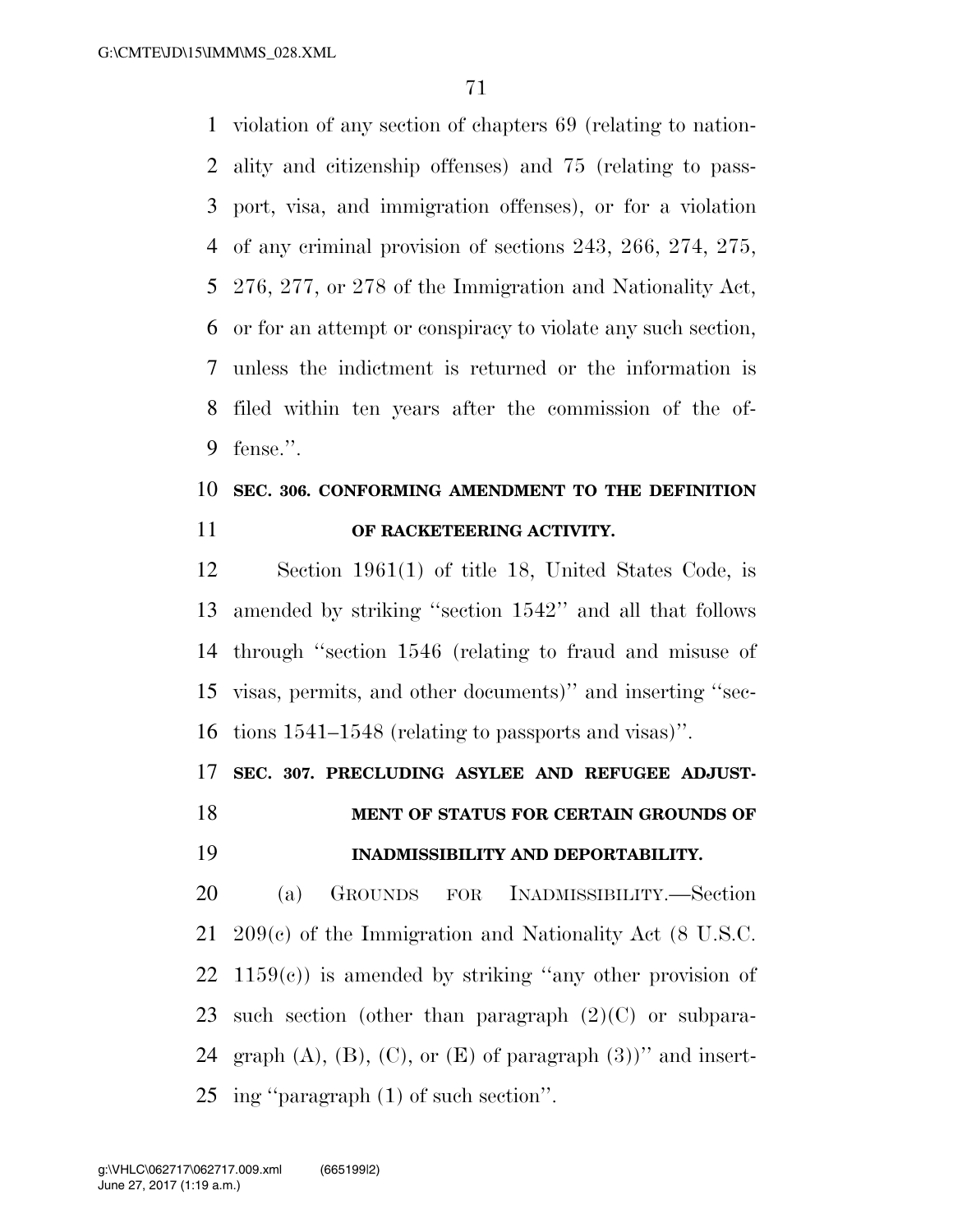(b) GROUNDS FOR DEPORTABILITY.—Section 209 of the Immigration and Nationality Act (8 U.S.C. 1159) is amended by adding at the end the following: 4 "(d) COORDINATION WITH GROUNDS FOR DEPORT- ABILITY.—An alien may not adjust status under this sec- tion if the alien is deportable under any provision of sec- tion 237 except subsection (a)(5) of such section.''. (c) EFFECTIVE DATE.—The amendments made by this section shall apply— (1) to any act that occurred before, on, or after the date of the enactment of this Act; and (2) to all aliens who are required to establish admissibility on or after such date, and in all re- moval, deportation, or exclusion proceedings that are filed, pending, or reopened, on or after such date. **SEC. 308. PRECLUDING WITHHOLDING OF REMOVAL FOR AGGRAVATED FELONS.**  18 (a) IN GENERAL.—Section  $241(b)(3)(B)$  (8 U.S.C. 19 1231(b)(3)(B)), as amended by section 201, is further amended by inserting after clause (v), as inserted by sec- tion 201, the following:  $''(\vec{v})$  the alien is convicted of an ag- gravated felony.''. (b) EFFECTIVE DATE.—The amendment made by

subsection (a) shall apply—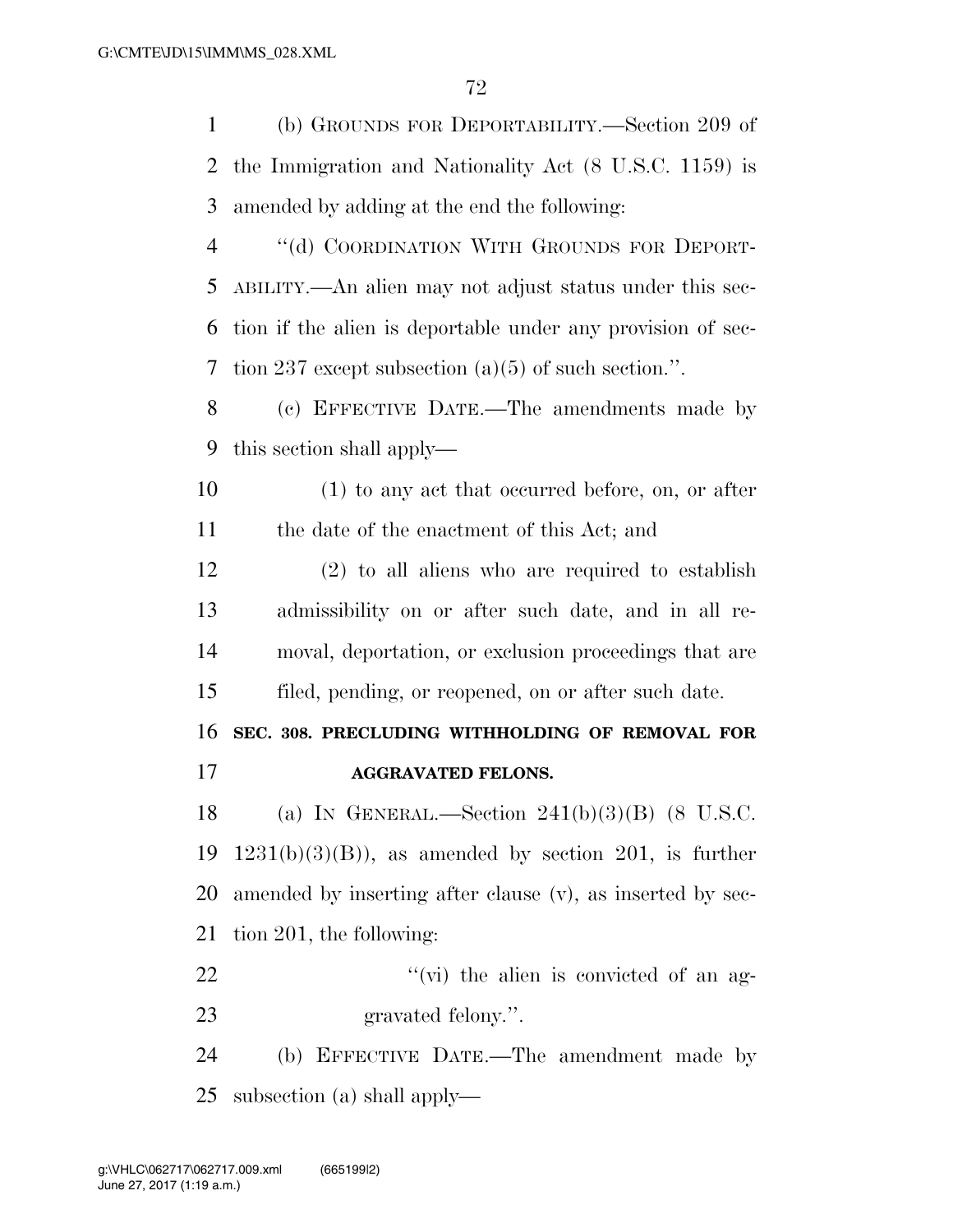| $\mathbf{1}$   | $(1)$ to any act that occurred before, on, or after                                |
|----------------|------------------------------------------------------------------------------------|
| $\overline{2}$ | the date of the enactment of this Act; and                                         |
| 3              | $(2)$ to all aliens who are required to establish                                  |
| $\overline{4}$ | admissibility on or after such date, and in all re-                                |
| 5              | moval, deportation, or exclusion proceedings that are                              |
| 6              | filed, pending, or reopened on or after such date.                                 |
| 7              | 309.<br><b>INADMISSIBILITY</b><br><b>AND</b><br>SEC.<br><b>DEPORTABILITY</b><br>OF |
| 8              | <b>DRUNK DRIVERS.</b>                                                              |
| 9              | (a) IN GENERAL.—Section $101(a)(43)$ of the Immi-                                  |
| 10             | gration and Nationality Act $(8 \text{ U.S.C. } 1101(a)(43))$ (as                  |
| 11             | amended by this Act) is further amended—                                           |
| 12             | $(1)$ in subparagraph $(T)$ , by striking "and";                                   |
| 13             | $(2)$ in subparagraph $(U)$ , by striking the period                               |
| 14             | at the end and inserting "; and"; and                                              |
| 15             | $(3)$ by inserting after subparagraph $(U)$ the fol-                               |
| 16             | lowing:                                                                            |
| 17             | $\lq\lq(V)(i)$ a single conviction for driving while                               |
| 18             | intoxicated (including a conviction for driving)                                   |
| 19             | while under the influence of or impairment by                                      |
| 20             | alcohol or drugs), when such impaired driving                                      |
| 21             | was a cause of the serious bodily injury or                                        |
| 22             | death of another person; or                                                        |
| 23             | "(ii) a second or subsequent conviction for                                        |
| 24             | driving while intoxicated (including a conviction                                  |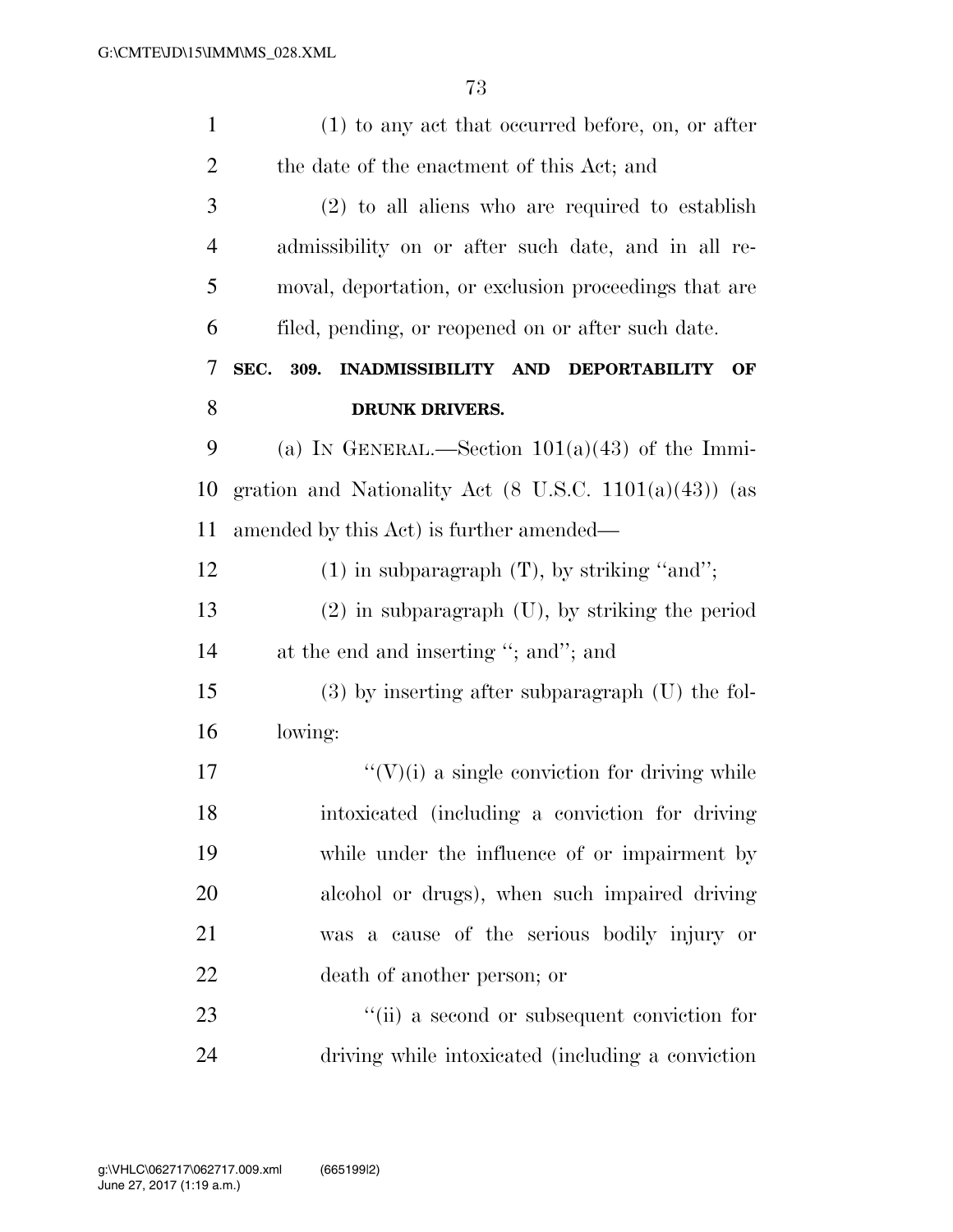for driving under the influence of or impaired 2 by alcohol or drugs).".

 (b) EFFECTIVE DATE.—The amendments made by subsection (a) shall take effect on the date of the enact- ment of this Act and apply to convictions entered on or after such date.

## **SEC. 310. DETENTION OF DANGEROUS ALIENS.**

 (a) IN GENERAL.—Section 241(a) of the Immigra- tion and Nationality Act (8 U.S.C. 1231(a)) is amended— (1) by striking ''Attorney General'' each place it appears, except for the first reference in para- graph (4)(B)(i), and inserting ''Secretary of Home-land Security'';

 (2) in paragraph (1), by amending subpara-graph (B) to read as follows:

 ''(B) BEGINNING OF PERIOD.—The re- moval period begins on the latest of the fol-lowing:

19 ''(i) The date the order of removal be-comes administratively final.

21 ''(ii) If the alien is not in the custody of the Secretary on the date the order of removal becomes administratively final, the date the alien is taken into such custody.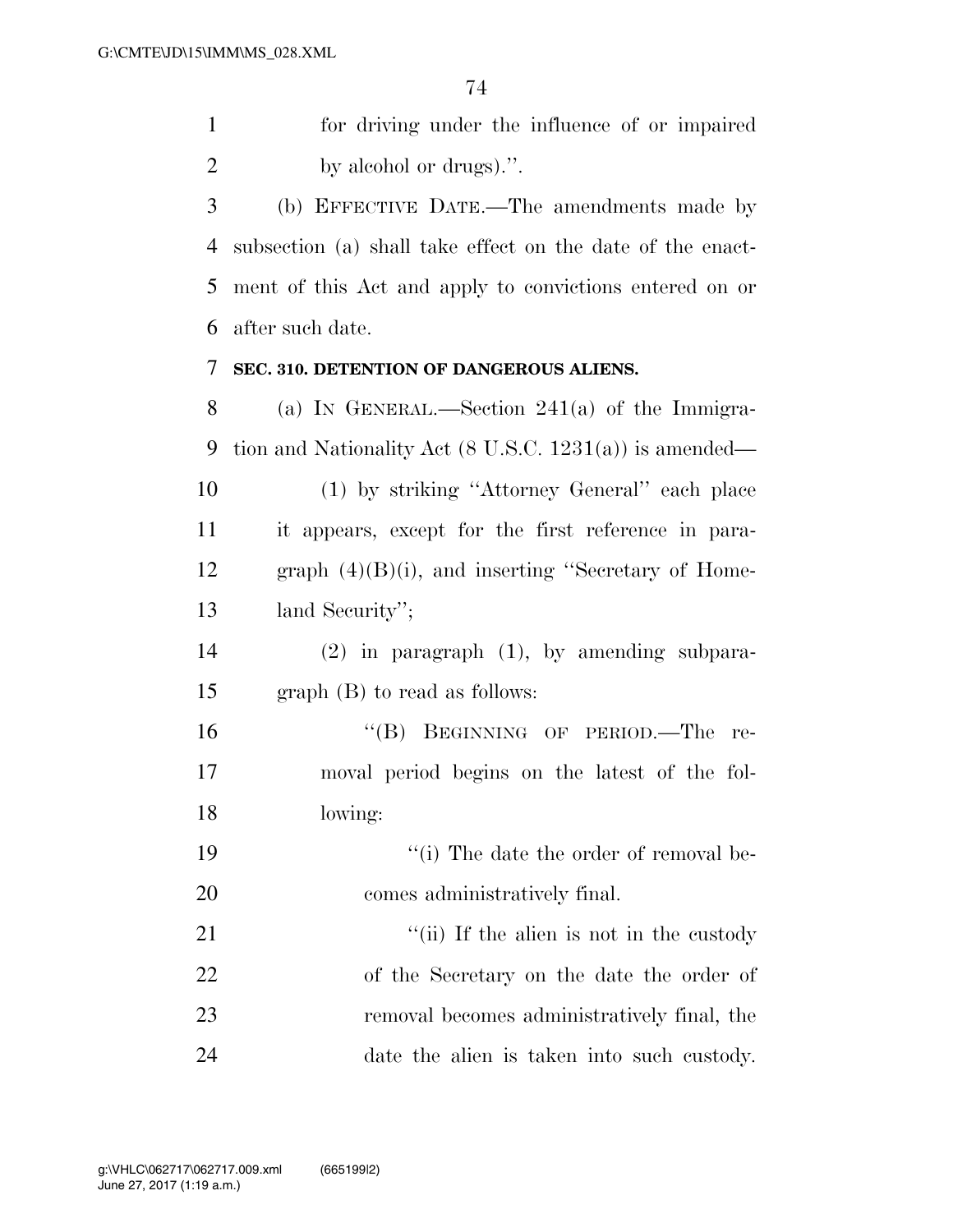| "(iii) If the alien is detained or con-<br>$\mathbf{1}$      |
|--------------------------------------------------------------|
| $\overline{2}$<br>fined (except under an immigration proc-   |
| $\mathfrak{Z}$<br>ess) on the date the order of removal be-  |
| $\overline{4}$<br>comes administratively final, the date the |
| 5<br>alien is taken into the custody of the Sec-             |
| 6<br>retary, after the alien is released from such           |
| 7<br>detention or confinement.";                             |
| 8<br>$(3)$ in paragraph $(1)$ , by amending subpara-         |
| 9<br>$graph (C)$ to read as follows:                         |
| $``(C)$ SUSPENSION OF PERIOD.—<br>10                         |
| 11<br>"(i) EXTENSION.—The removal period                     |
| 12<br>shall be extended beyond a period of 90                |
| 13<br>days and the Secretary may, in the Sec-                |
| 14<br>retary's sole discretion, keep the alien in            |
| 15<br>detention during such extended period if—              |
| 16<br>$\lq\lq$ (I) the alien fails or refuses to             |
| 17<br>make all reasonable efforts to comply                  |
| 18<br>with the removal order, or to fully co-                |
| 19<br>operate with the Secretary's efforts to                |
| 20<br>establish the alien's identity and carry               |
| 21<br>out the removal order, including mak-                  |
| 22<br>ing timely application in good faith                   |
| 23<br>for travel or other documents nec-                     |
| 24<br>essary to the alien's departure or con-                |
| 25<br>spires or acts to prevent the alien's                  |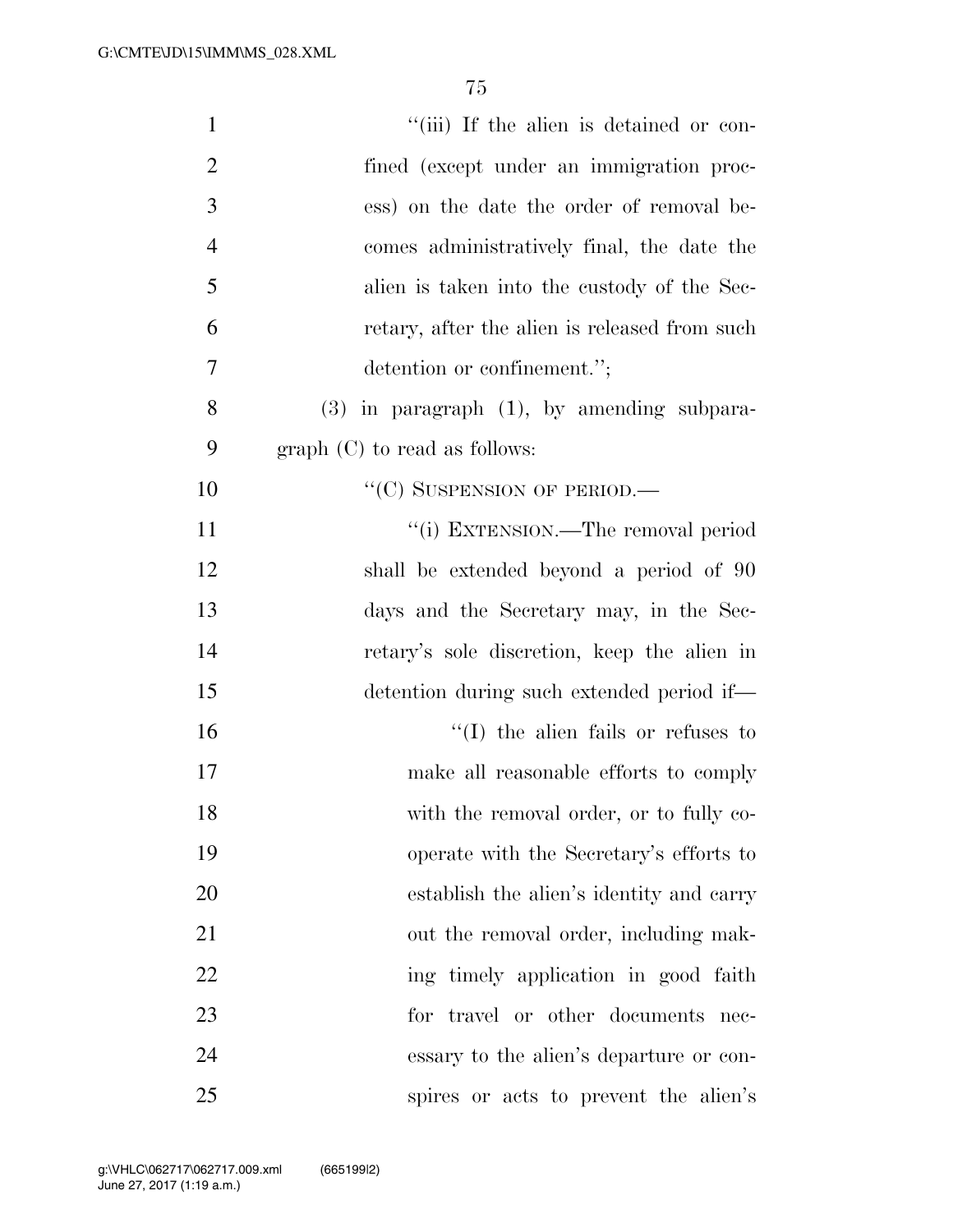1 removal that is subject to an order of

| $\overline{2}$ | removal;                                       |
|----------------|------------------------------------------------|
| 3              | $\lq\lq$ (II) a court, the Board of Immi-      |
| $\overline{4}$ | gration Appeals, or an immigration             |
| 5              | judge orders a stay of removal of an           |
| 6              | alien who is subject to an administra-         |
| 7              | tively final order of removal;                 |
| 8              | "(III) the Secretary transfers                 |
| 9              | custody of the alien pursuant to law           |
| 10             | to another Federal agency or a State           |
| 11             | or local government agency in connec-          |
| 12             | tion with the official duties of such          |
| 13             | agency; or                                     |
| 14             | "(IV) a court or the Board of                  |
| 15             | Immigration Appeals orders a remand            |
| 16             | to an immigration judge or the Board           |
| 17             | of Immigration Appeals, during the             |
| 18             | time period when the case is pending           |
| 19             | a decision on remand (with the re-             |
| 20             | moval period beginning anew on the             |
| 21             | date that the alien is ordered removed         |
| 22             | on remand).                                    |
| 23             | "(ii) RENEWAL.—If the removal pe-              |
| 24             | riod has been extended under clause $(C)(i)$ , |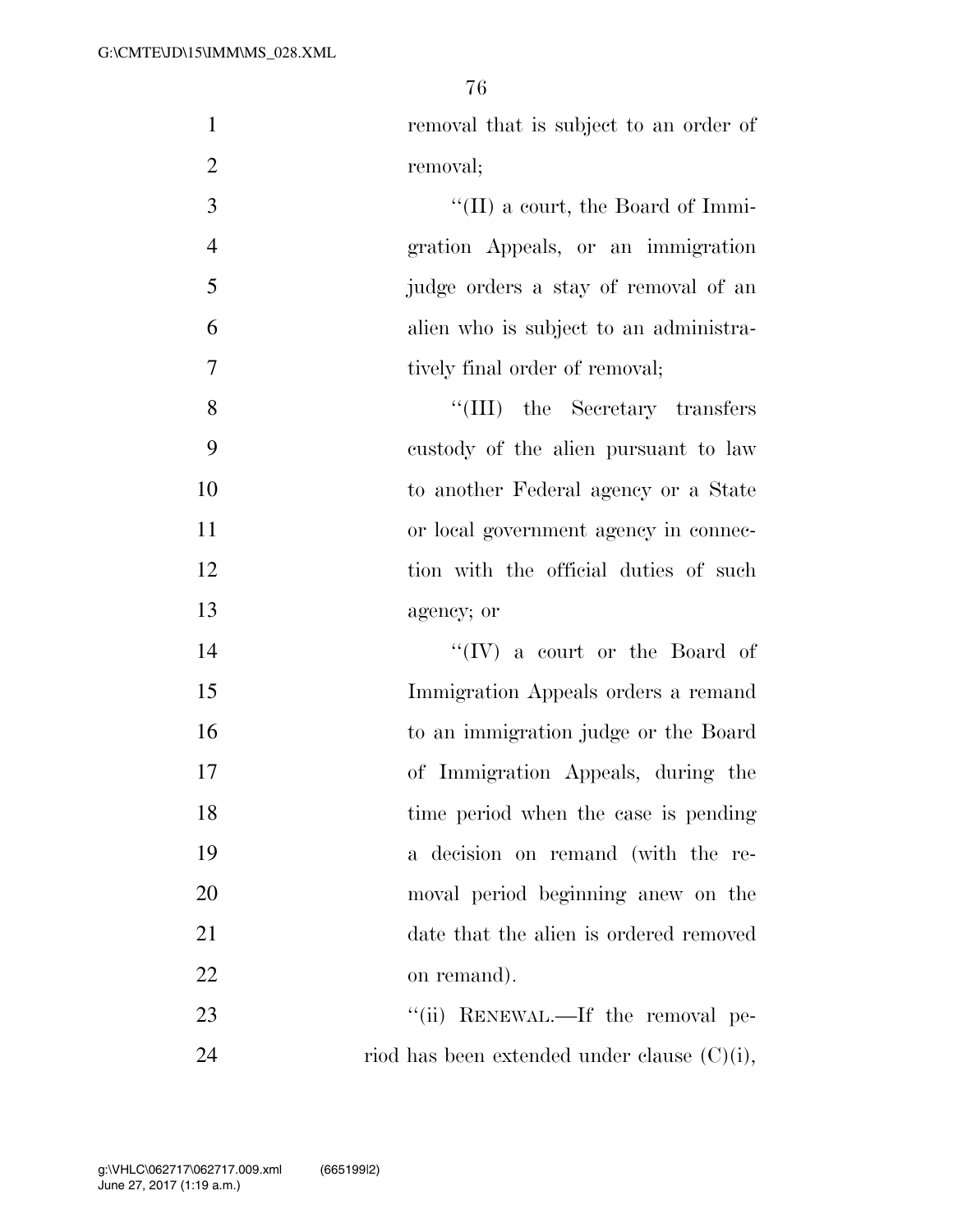| $\mathbf{1}$   | a new removal period shall be deemed to      |
|----------------|----------------------------------------------|
| $\overline{2}$ | have begun on the date—                      |
| 3              | $\lq\lq$ the alien makes all reason-         |
| $\overline{4}$ | able efforts to comply with the re-          |
| 5              | moval order, or to fully cooperate with      |
| 6              | the Secretary's efforts to establish the     |
| $\overline{7}$ | alien's identity and carry out the re-       |
| 8              | moval order;                                 |
| 9              | $\lq\lq$ (II) the stay of removal is no      |
| 10             | longer in effect; or                         |
| 11             | $\lq\lq$ (III) the alien is returned to the  |
| 12             | custody of the Secretary.                    |
| 13             | "(iii) MANDATORY DETENTION FOR               |
| 14             | CERTAIN ALIENS.—In the case of an alien      |
| 15             | described in subparagraphs (A) through       |
| 16             | (D) of section $236(e)(1)$ , the Secretary   |
| 17             | shall keep that alien in detention during    |
| 18             | the extended period described in clause (i). |
| 19             | "(iv) SOLE FORM OF RELIEF.—An                |
| 20             | alien may seek relief from detention under   |
| 21             | this subparagraph only by filing an appli-   |
| 22             | cation for a writ of habeas corpus in ac-    |
| 23             | cordance with chapter $153$ of title $28$ ,  |
| 24             | United States Code. No alien whose period    |
| 25             | of detention is extended under this sub-     |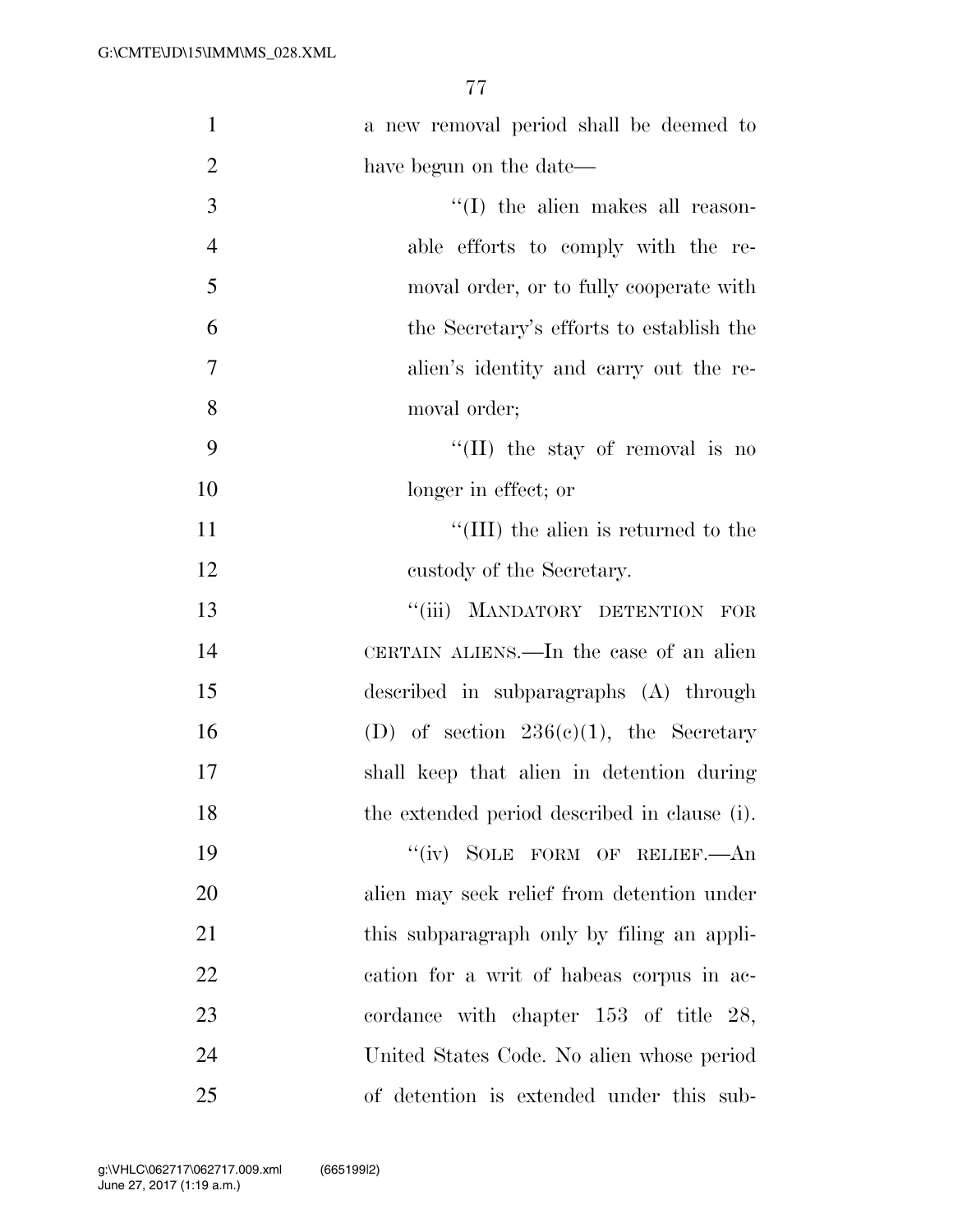| $\mathbf{1}$   | paragraph shall have the right to seek re-            |
|----------------|-------------------------------------------------------|
| $\overline{2}$ | lease on bond.";                                      |
| 3              | $(4)$ in paragraph $(3)$ —                            |
| $\overline{4}$ | $(A)$ by adding after "If the alien does not          |
| 5              | leave or is not removed within the removal pe-        |
| 6              | riod" the following: "or is not detained pursu-       |
| 7              | ant to paragraph $(6)$ of this subsection"; and       |
| 8              | $(B)$ by striking subparagraph $(D)$ and in-          |
| 9              | serting the following:                                |
| 10             | $\lq\lq$ to obey reasonable restrictions on the       |
| 11             | alien's conduct or activities that the Secretary      |
| 12             | prescribes for the alien, in order to prevent the     |
| 13             | alien from absconding, for the protection of the      |
| 14             | community, or for other purposes related to the       |
| 15             | enforcement of the immigration laws.";                |
| 16             | $(5)$ in paragraph $(4)(A)$ , by striking "paragraph" |
| 17             | $(2)$ " and inserting "subparagraph $(B)$ "; and      |
| 18             | $(6)$ by striking paragraph $(6)$ and inserting the   |
| 19             | following:                                            |
| 20             | "(6) ADDITIONAL RULES FOR DETENTION OR                |
| 21             | RELEASE OF CERTAIN ALIENS.                            |
| 22             | "(A) DETENTION REVIEW PROCESS FOR                     |
| 23             | COOPERATIVE ALIENS ESTABLISHED.—For an                |
| 24             | alien who is not otherwise subject to mandatory       |
| 25             | detention, who has made all reasonable efforts        |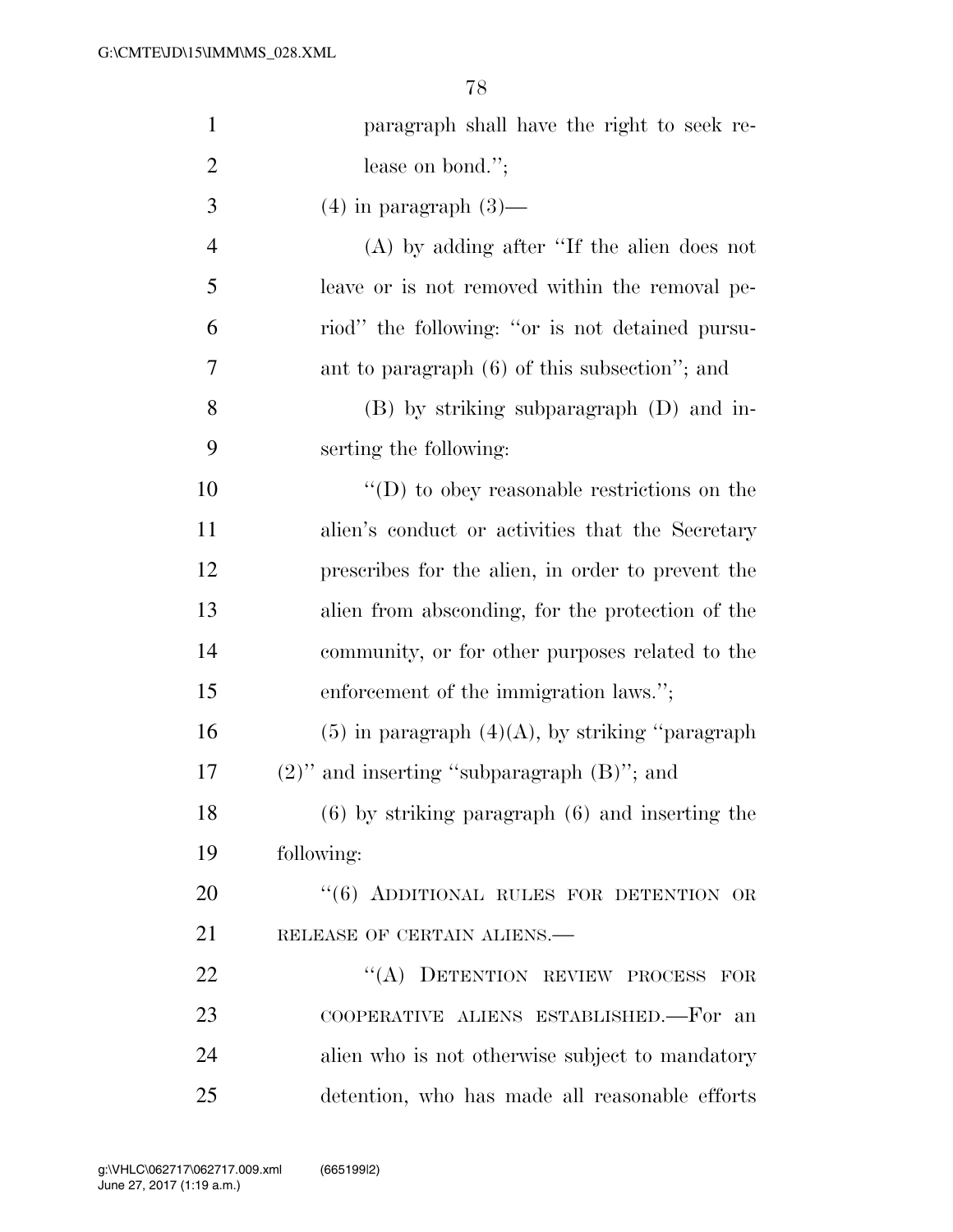to comply with a removal order and to cooper- ate fully with the Secretary of Homeland Secu- rity's efforts to establish the alien's identity and carry out the removal order, including making timely application in good faith for travel or other documents necessary to the alien's depar- ture, and who has not conspired or acted to prevent removal, the Secretary shall establish an administrative review process to determine whether the alien should be detained or released on conditions. The Secretary shall make a de- termination whether to release an alien after the removal period in accordance with subpara- graph (B). The determination shall include con- sideration of any evidence submitted by the alien, and may include consideration of any other evidence, including any information or as- sistance provided by the Secretary of State or other Federal official and any other information available to the Secretary of Homeland Security pertaining to the ability to remove the alien. 22 "(B) AUTHORITY TO DETAIN BEYOND RE-23 MOVAL PERIOD.— 24 ''(i) IN GENERAL.—The Secretary of Homeland Security, in the exercise of the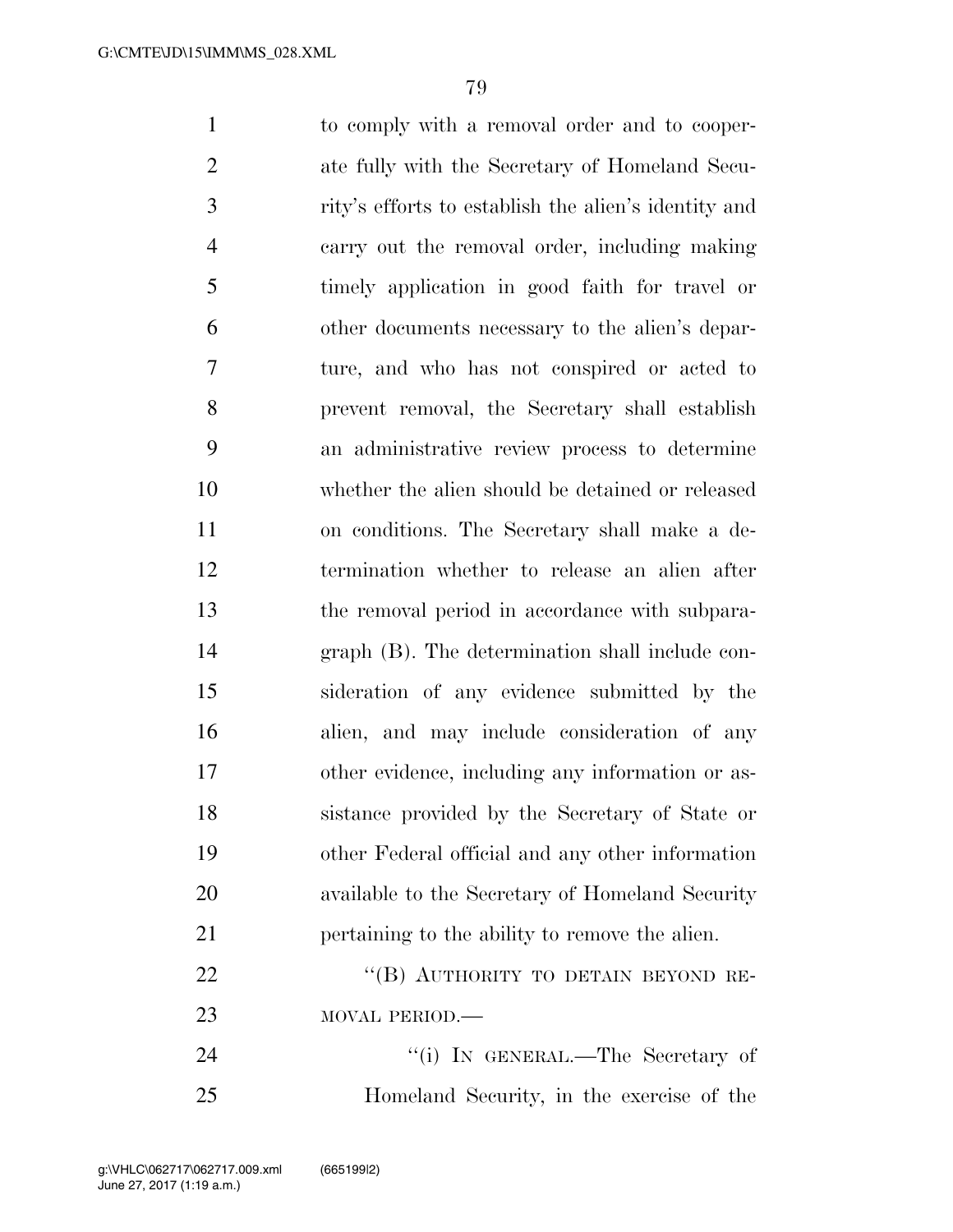| $\mathbf{1}$   | Secretary's sole discretion, may continue to  |
|----------------|-----------------------------------------------|
| $\overline{2}$ | detain an alien for 90 days beyond the re-    |
| $\mathfrak{Z}$ | moval period (including any extension of      |
| $\overline{4}$ | the removal period as provided in para-       |
| 5              | graph $(1)(C)$ ). An alien whose detention is |
| 6              | extended under this subparagraph shall        |
| 7              | have no right to seek release on bond.        |
| 8              | "(ii) SPECIFIC CIRCUMSTANCES.—The             |
| 9              | Secretary of Homeland Security, in the ex-    |
| 10             | ercise of the Secretary's sole discretion,    |
| 11             | may continue to detain an alien beyond the    |
| 12             | 90 days authorized in clause $(i)$ —          |
| 13             | "(I) until the alien is removed, if           |
| 14             | the Secretary, in the Secretary's sole        |
| 15             | discretion, determines that there is a        |
| 16             | significant likelihood that the alien—        |
| 17             | "(aa) will be removed in the                  |
| 18             | reasonably foreseeable future; or             |
| 19             | "(bb) would be removed in                     |
| 20             | the reasonably foreseeable future,            |
| 21             | or would have been removed, but               |
| 22             | for the alien's failure or refusal            |
| 23             | to make all reasonable efforts to             |
| 24             | comply with the removal order,                |
| 25             | to cooperate fully with the<br><b>or</b>      |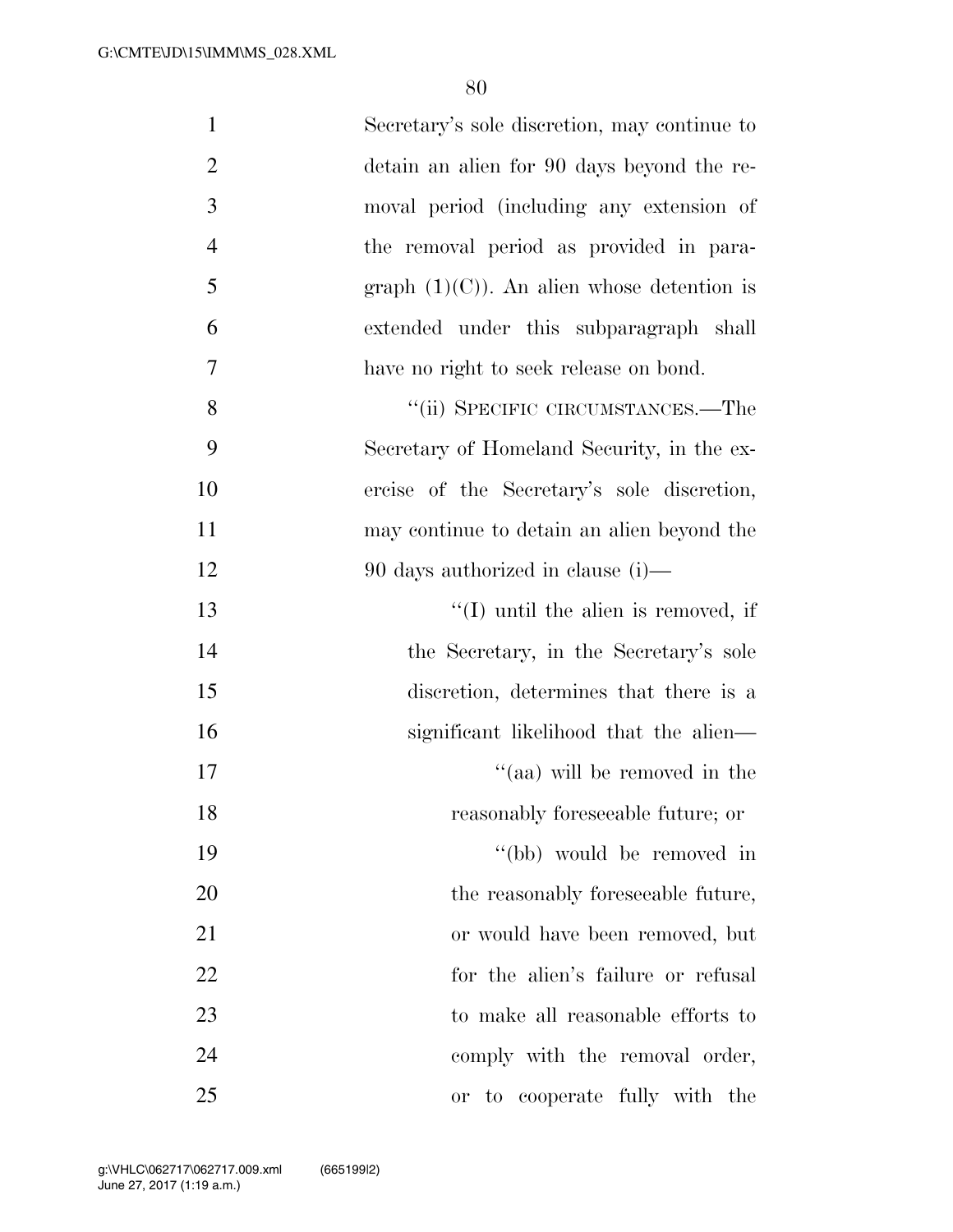| $\mathbf{1}$<br>Secretary's efforts to establish     |                        |
|------------------------------------------------------|------------------------|
| $\overline{2}$<br>the alien's identity and carry out |                        |
| 3<br>the removal order, including                    |                        |
| $\overline{4}$<br>making timely application          | $\overline{\text{in}}$ |
| 5<br>good faith for travel or other doc-             |                        |
| 6<br>uments necessary to the alien's                 |                        |
| 7<br>departure, or conspires or acts to              |                        |
| 8<br>prevent removal;                                |                        |
| 9<br>$\lq\lq$ (II) until the alien is removed,       |                        |
| 10<br>if the Secretary of Homeland Security          |                        |
| 11<br>certifies in writing—                          |                        |
| 12<br>$\lq(aa)$ in consultation with                 |                        |
| 13<br>the Secretary of Health and                    |                        |
| 14<br>Human Services, that the alien                 |                        |
| 15<br>has a highly contagious disease                |                        |
| 16<br>that poses a threat to public safe-            |                        |
| 17<br>ty;                                            |                        |
| 18<br>"(bb) after receipt of a writ-                 |                        |
| 19<br>recommendation<br>from<br>ten<br>the           |                        |
| 20<br>Secretary of State, that release               |                        |
| 21<br>of the alien is likely to have seri-           |                        |
| 22<br>ous adverse foreign policy con-                |                        |
| 23<br>sequences for the United States;               |                        |
| 24<br>"(cc) based on information                     |                        |
| 25<br>available<br>to the Secretary of               |                        |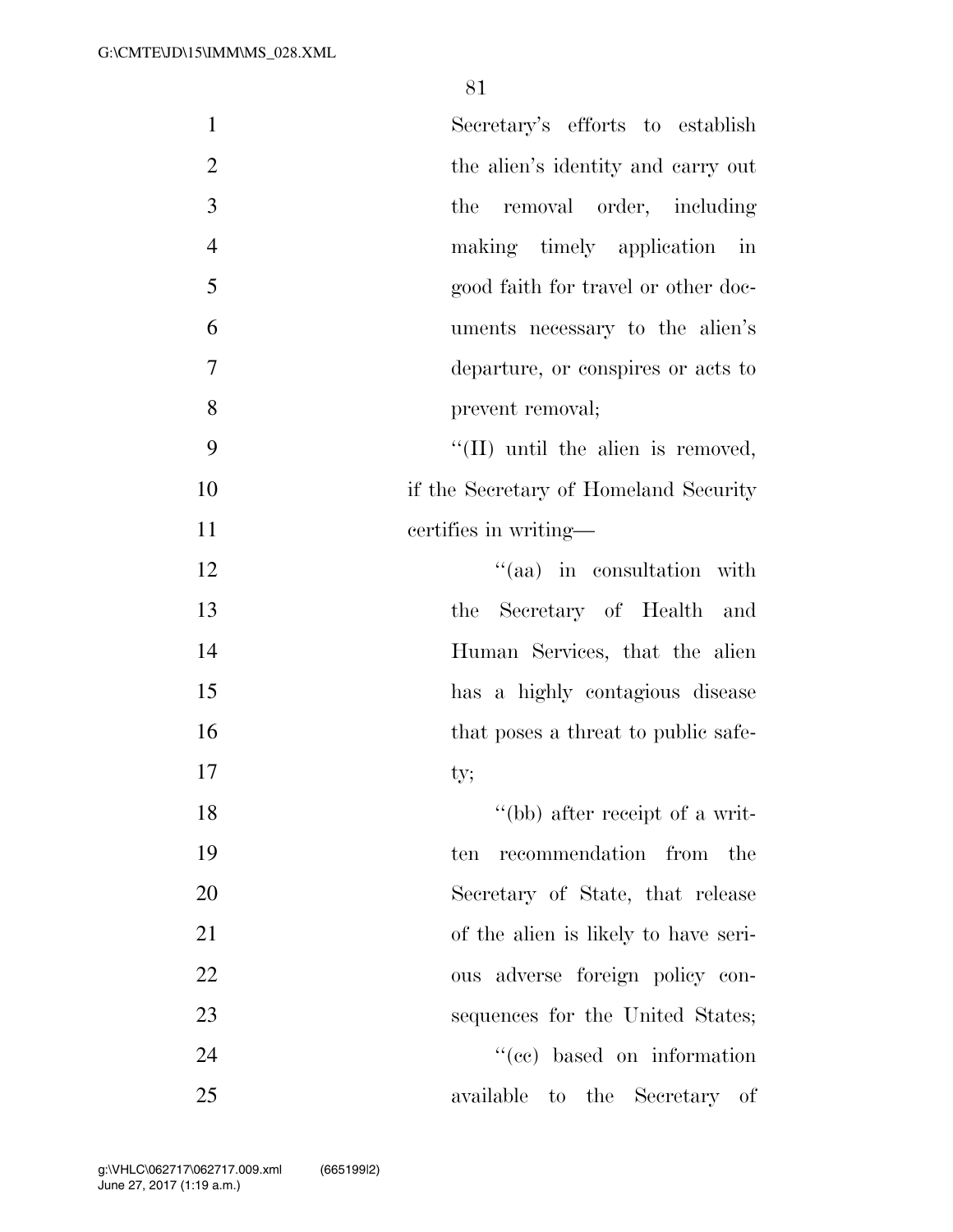| $\mathbf{1}$   | Homeland Security (including       |
|----------------|------------------------------------|
| $\overline{2}$ | classified, sensitive, or national |
| $\mathfrak{Z}$ | security information, and without  |
| $\overline{4}$ | regard to the grounds upon         |
| 5              | which the alien was ordered re-    |
| 6              | moved), that there is reason to    |
| $\tau$         | believe that the release of the    |
| 8              | alien would threaten the national  |
| 9              | security of the United States; or  |
| 10             | $"$ (dd) that the release of the   |
| 11             | alien will threaten the safety of  |
| 12             | the community or any person,       |
| 13             | conditions of release cannot rea-  |
| 14             | sonably be expected to ensure the  |
| 15             | safety of the community or any     |
| 16             | person, and either (AA) the alien  |
| 17             | has been convicted of one or       |
| 18             | more aggravated felonies (as de-   |
| 19             | fined in section $101(a)(43)(A)$   |
| 20             | or of one or more crimes identi-   |
| 21             | fied by the Secretary of Home-     |
| 22             | land Security by regulation, or of |
| 23             | one or more attempts or conspir-   |
| 24             | acies to commit any such aggra-    |
| 25             | vated felonies or such identified  |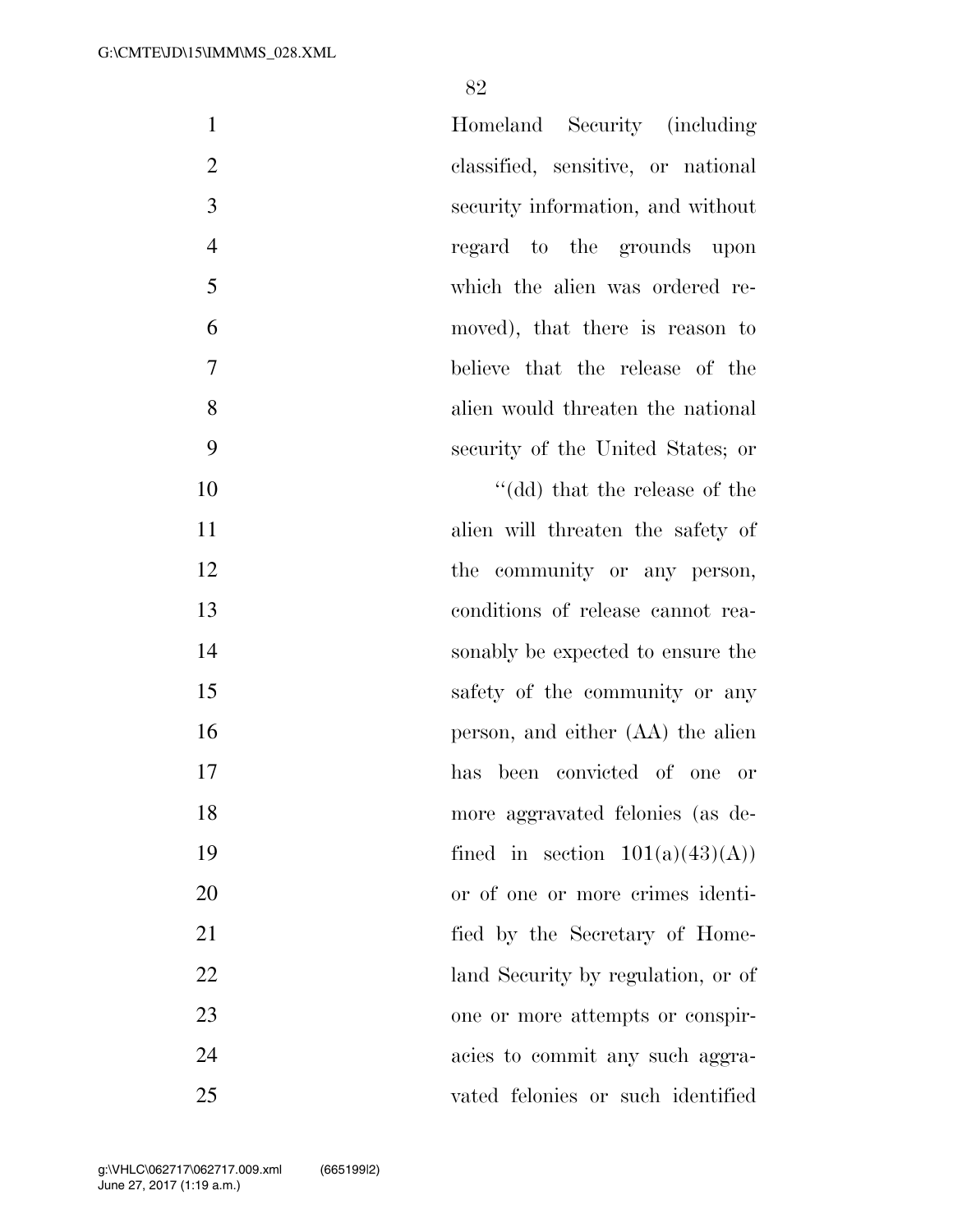| $\mathbf{1}$   | crimes, if the aggregate term of           |
|----------------|--------------------------------------------|
| $\overline{2}$ | imprisonment for such attempts             |
| 3              | or conspiracies is at least 5              |
| $\overline{4}$ | years; or (BB) the alien has com-          |
| 5              | mitted one or more crimes of vio-          |
| 6              | lence (as defined in section 16 of         |
| 7              | title 18, United States Code, but          |
| 8              | not including a purely political           |
| 9              | offense) and, because of a mental          |
| 10             | condition or personality disorder          |
| 11             | and behavior associated with that          |
| 12             | condition or disorder, the alien is        |
| 13             | likely to engage in acts of vio-           |
| 14             | lence in the future; or                    |
| 15             | $\lq\lq$ (III) pending a certification     |
| 16             | under subclause $(II)$ , so long as the    |
| 17             | Secretary of Homeland Security has         |
| 18             | initiated the administrative review        |
| 19             | process not later than 30 days after       |
| 20             | the expiration of the removal period       |
| 21             | (including any extension of the re-        |
| 22             | moval period, as provided in para-         |
| 23             | graph $(1)(C)$ ).                          |
| 24             | "(iii) NO RIGHT TO BOND HEARING.—          |
| 25             | An alien whose detention is extended under |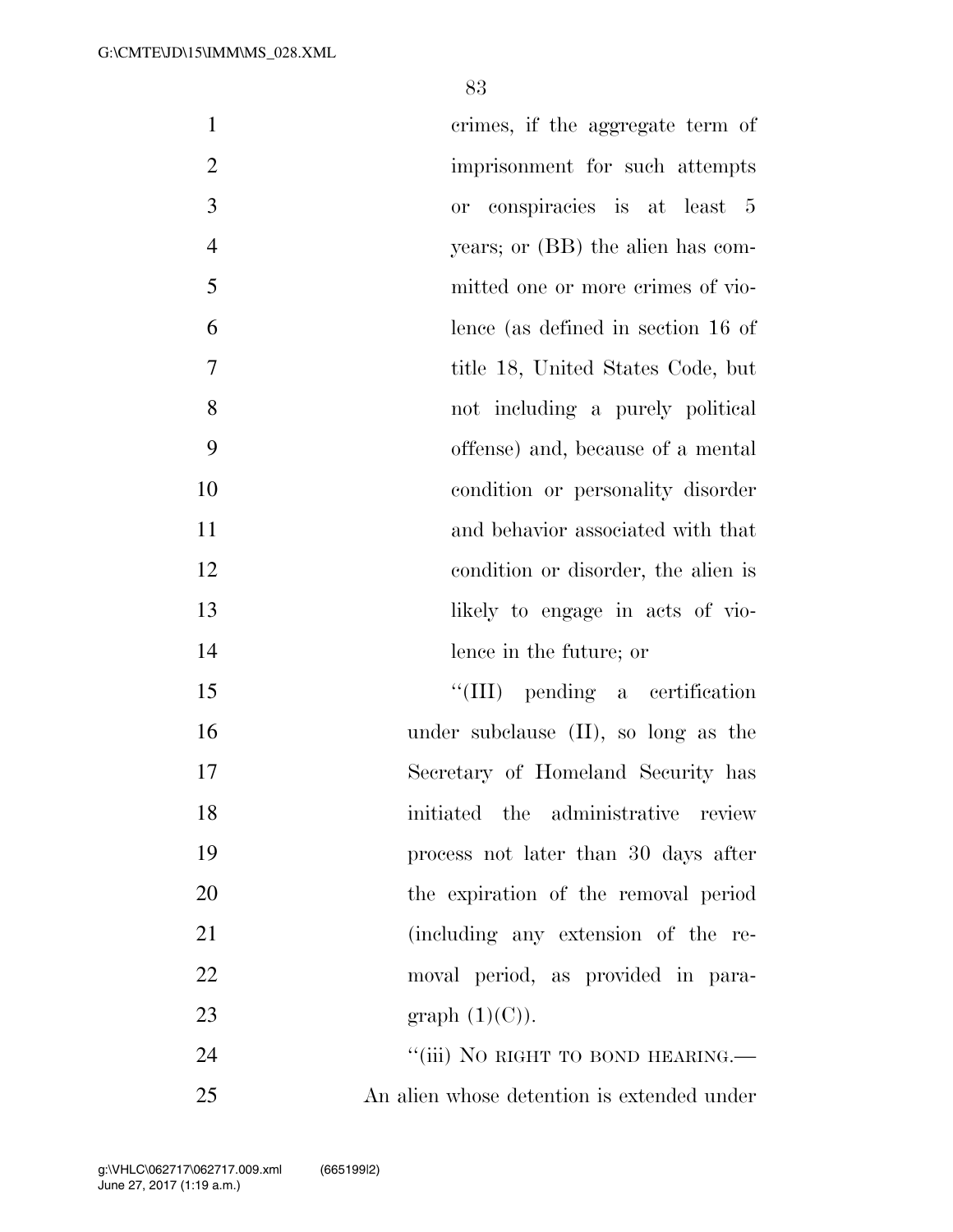| $\mathbf{1}$   | this subparagraph shall have no right to      |
|----------------|-----------------------------------------------|
| $\overline{2}$ | seek release on bond, including by reason     |
| 3              | of a certification under clause $(ii)(II)$ .  |
| $\overline{4}$ | "(C) RENEWAL AND DELEGATION OF CER-           |
| 5              | TIFICATION.-                                  |
| 6              | "(i) RENEWAL.—The Secretary of                |
| 7              | Homeland Security may renew a certifi-        |
| 8              | cation under subparagraph $(B)(ii)(II)$       |
| 9              | every 6 months, after providing an oppor-     |
| 10             | tunity for the alien to request reconsider-   |
| 11             | ation of the certification and to submit      |
| 12             | documents or other evidence in support of     |
| 13             | that request. If the Secretary does not       |
| 14             | renew a certification, the Secretary may      |
| 15             | not continue to detain the alien under sub-   |
| 16             | paragraph $(B)(ii)(II)$ .                     |
| 17             | "(ii) DELEGATION.—Notwithstanding             |
| 18             | section 103, the Secretary of Homeland        |
| 19             | Security may not delegate the authority to    |
| 20             | make or renew a certification described in    |
| 21             | item (bb), (cc), or (dd) of subparagraph      |
| 22             | $(B)(ii)(II)$ below the level of the Director |
| 23             | of Immigration and Customs Enforcement.       |
| 24             | "(iii) HEARING.—The Secretary of              |
| 25             | Homeland Security may request that the        |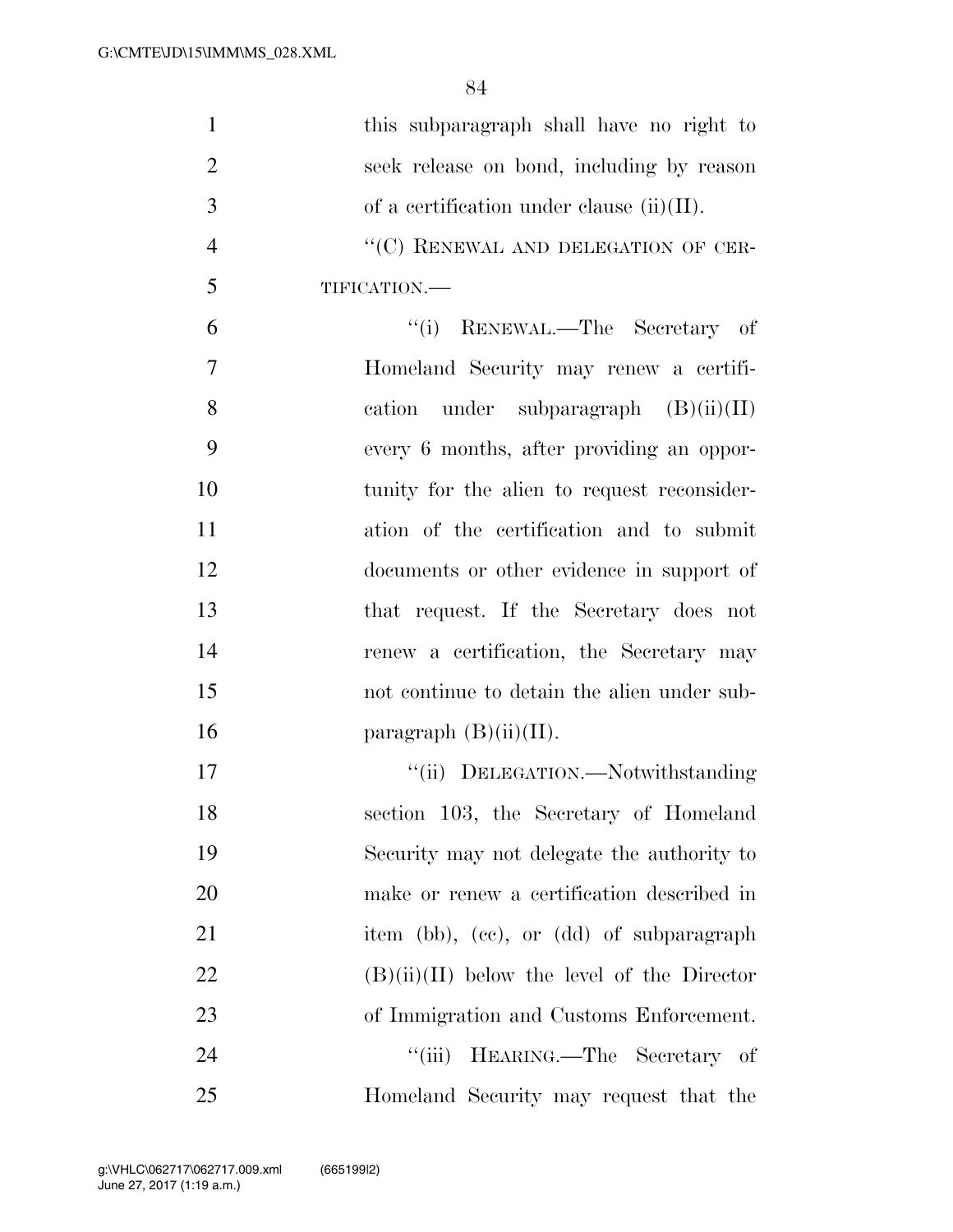Attorney General or the Attorney General's designee provide for a hearing to make the determination described in item (dd)(BB) 4 of subparagraph  $(B)(ii)(II)$ .

 ''(D) RELEASE ON CONDITIONS.—If it is determined that an alien should be released from detention by a Federal court, the Board of Immigration Appeals, or if an immigration judge orders a stay of removal, the Secretary of Homeland Security, in the exercise of the Sec- retary's discretion, may impose conditions on release as provided in paragraph (3).

 ''(E) REDETENTION.—The Secretary of Homeland Security, in the exercise of the Sec- retary's discretion, without any limitations other than those specified in this section, may again detain any alien subject to a final re- moval order who is released from custody, if re- moval becomes likely in the reasonably foresee- able future, the alien fails to comply with the conditions of release, or to continue to satisfy the conditions described in subparagraph (A), or if, upon reconsideration, the Secretary, in the Secretary's sole discretion, determines that the alien can be detained under subparagraph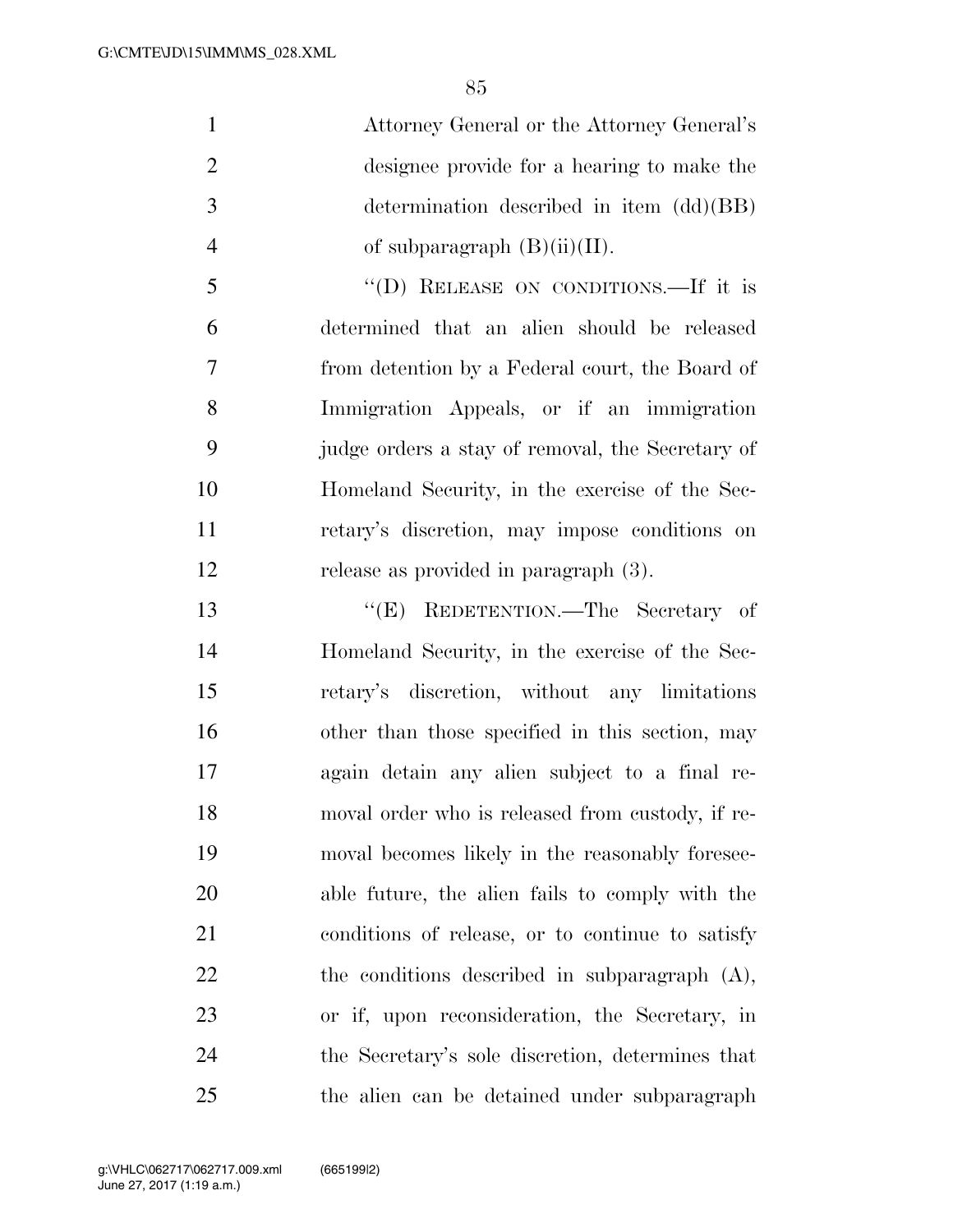| $\mathbf{1}$   | (B). This section shall apply to any alien re-        |
|----------------|-------------------------------------------------------|
| $\overline{2}$ | turned to custody pursuant to this subpara-           |
| 3              | graph, as if the removal period terminated on         |
| $\overline{4}$ | the day of the redetention.                           |
| 5              | "(F) REVIEW OF DETERMINATIONS<br>BY                   |
| 6              | SECRETARY.—A determination by the Secretary           |
| 7              | under this paragraph shall not be subject to re-      |
| 8              | view by any other agency.".                           |
| 9              | (b) DETENTION OF ALIENS DURING REMOVAL PRO-           |
| 10             | CEEDINGS.-                                            |
| 11             | (1) CLERICAL AMENDMENT. $(A)$ Section 236             |
| 12             | of the Immigration and Nationality Act (8 U.S.C.      |
| 13             | 1226) is amended by striking "Attorney General"       |
| 14             | each place it appears (except in the second place     |
| 15             | that term appears in section $236(a)$ and inserting   |
| 16             | "Secretary of Homeland Security".                     |
| 17             | $(B)$ Section 236(a) of such Act $(8 \text{ U.S.C.})$ |
| 18             | $1226(a)$ ) is amended by inserting "the Secretary of |
| 19             | Homeland Security or" before "the Attorney Gen-       |
| 20             | eral—".                                               |
| 21             | $(C)$ Section 236(e) of such Act (8 U.S.C.            |
| 22             | $1226(e)$ ) is amended by striking "Attorney Gen-     |
| 23             | eral's" and inserting "Secretary of Homeland Secu-    |
| 24             | rity's".                                              |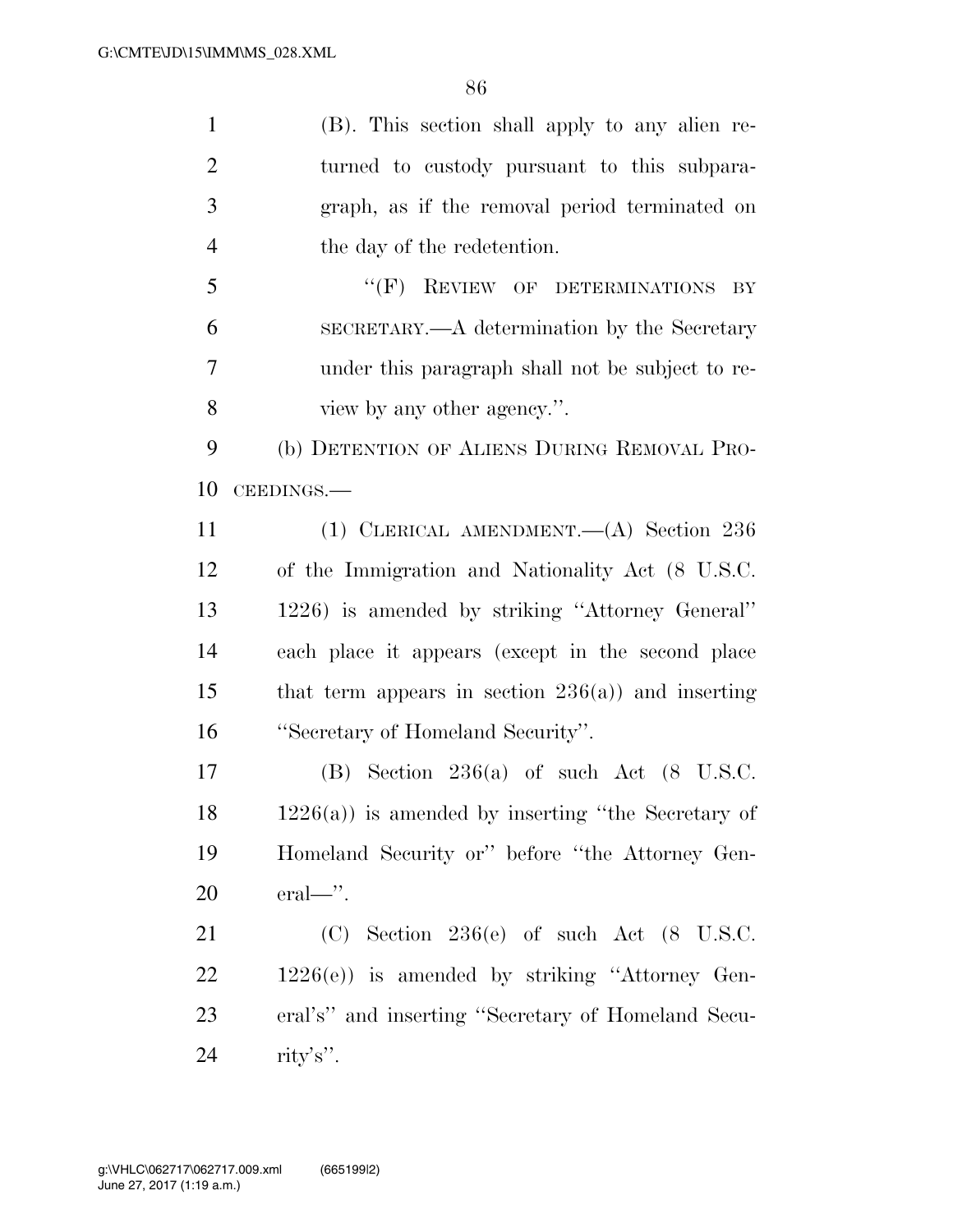| $\mathbf{1}$   | (2) LENGTH OF DETENTION.—Section 236 of                     |
|----------------|-------------------------------------------------------------|
| $\overline{2}$ | such Act $(8 \text{ U.S.C. } 1226)$ is amended by adding at |
| 3              | the end the following:                                      |
| $\overline{4}$ | "(f) LENGTH OF DETENTION.—                                  |
| 5              | " $(1)$ IN GENERAL.—Notwithstanding any other               |
| 6              | provision of this section, an alien may be detained,        |
| $\overline{7}$ | and for an alien described in subsection (c) shall be       |
| 8              | detained, under this section without time limitation,       |
| 9              | except as provided in subsection (h), during the            |
| 10             | pendency of removal proceedings.                            |
| 11             | "(2) CONSTRUCTION.—The length of detention                  |
| 12             | under this section shall not affect detention under         |
| 13             | section $241$ .".                                           |
| 14             | (3) DETENTION OF CRIMINAL ALIENS.—Section                   |
| 15             | $236(e)(1)$ of such Act $(8 \text{ U.S.C. } 1226(e)(1))$ is |
| 16             | amended—                                                    |
| 17             | (A) in subparagraph $(C)$ , by striking "or"                |
| 18             | at the end:                                                 |
| 19             | $(B)$ by inserting after subparagraph $(D)$                 |
| 20             | the following:                                              |
| 21             | $\lq\lq(E)$ is unlawfully present in the United             |
| 22             | States and has been convicted for driving while             |
| 23             | intoxicated (including a conviction for driving             |
| 24             | while under the influence or impaired by alcohol            |
| 25             | or drugs) without regard to whether the convic-             |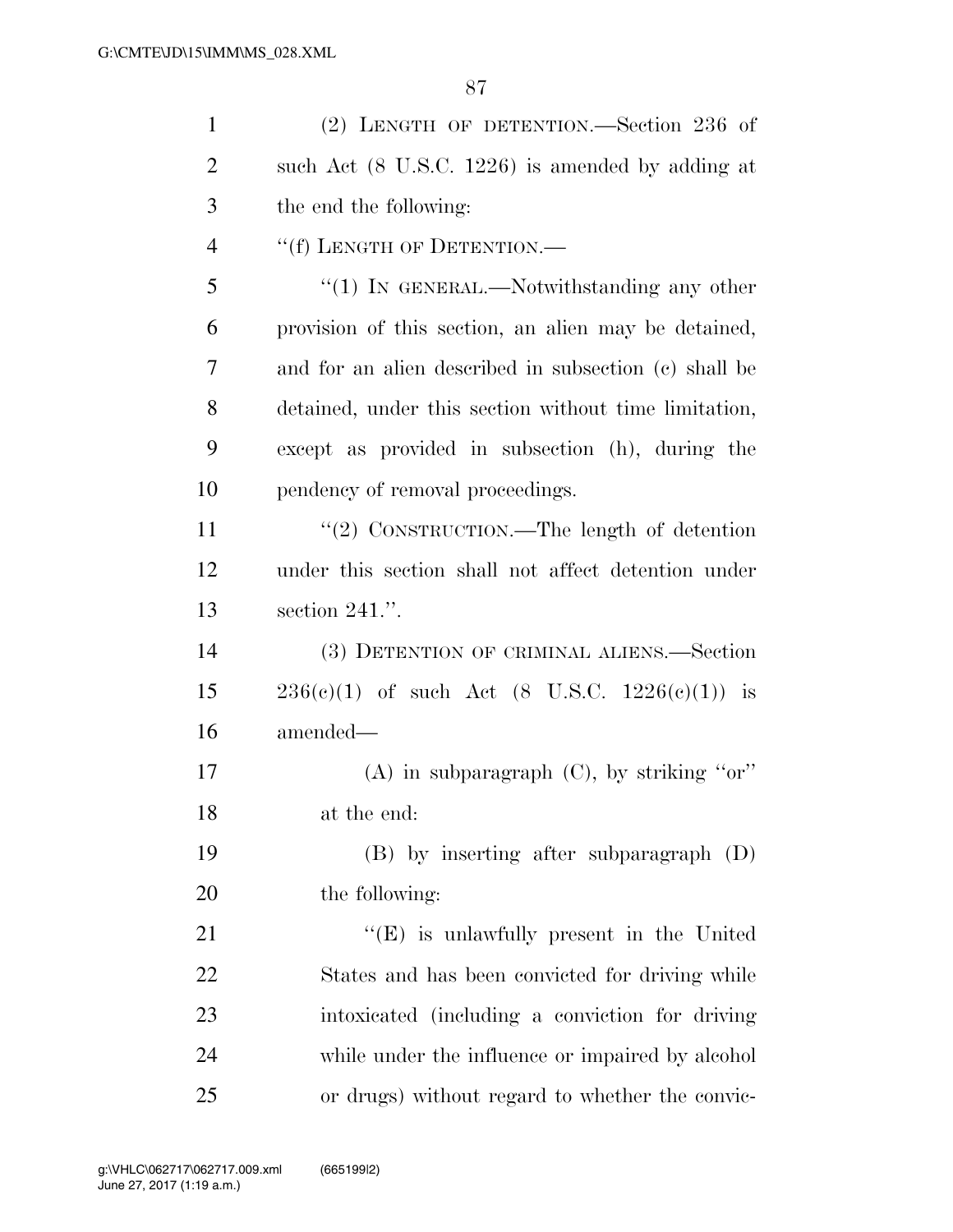| $\mathbf{1}$   | tion is classified as a misdemeanor or felony          |
|----------------|--------------------------------------------------------|
| $\overline{2}$ | under State Law, or                                    |
| 3              | " $(F)(i)(I)$ is inadmissible under section            |
| $\overline{4}$ | $212(a)(6)(i)$ ,                                       |
| 5              | $\lq\lq$ (II) is deportable by reason of a visa rev-   |
| 6              | ocation under section $221(i)$ , or                    |
| $\overline{7}$ | "(III) is deportable under section                     |
| 8              | $237(a)(1)(C)(i)$ , and                                |
| 9              | "(ii) has been arrested or charged with a              |
| 10             | particularly serious crime or a crime resulting        |
| 11             | in the death or serious bodily injury (as defined      |
| 12             | in section $1365(h)(3)$ of title 18, United States     |
| 13             | Code) of another person;"; and                         |
| 14             | (C) by amending the matter following sub-              |
| 15             | paragraph $(F)$ (as added by subparagraph $(B)$ )      |
| 16             | of this paragraph) to read as follows:                 |
| 17             | "any time after the alien is released, without regard  |
| 18             | to whether an alien is released related to any activ-  |
| 19             | ity, offense, or conviction described in this para-    |
| 20             | graph; to whether the alien is released on parole, su- |
| 21             | pervised release, or probation; or to whether the      |
| <u>22</u>      | alien may be arrested or imprisoned again for the      |
| 23             | same offense. If the activity described in this para-  |
| 24             | graph does not result in the alien being taken into    |
| 25             | custody by any person other than the Secretary,        |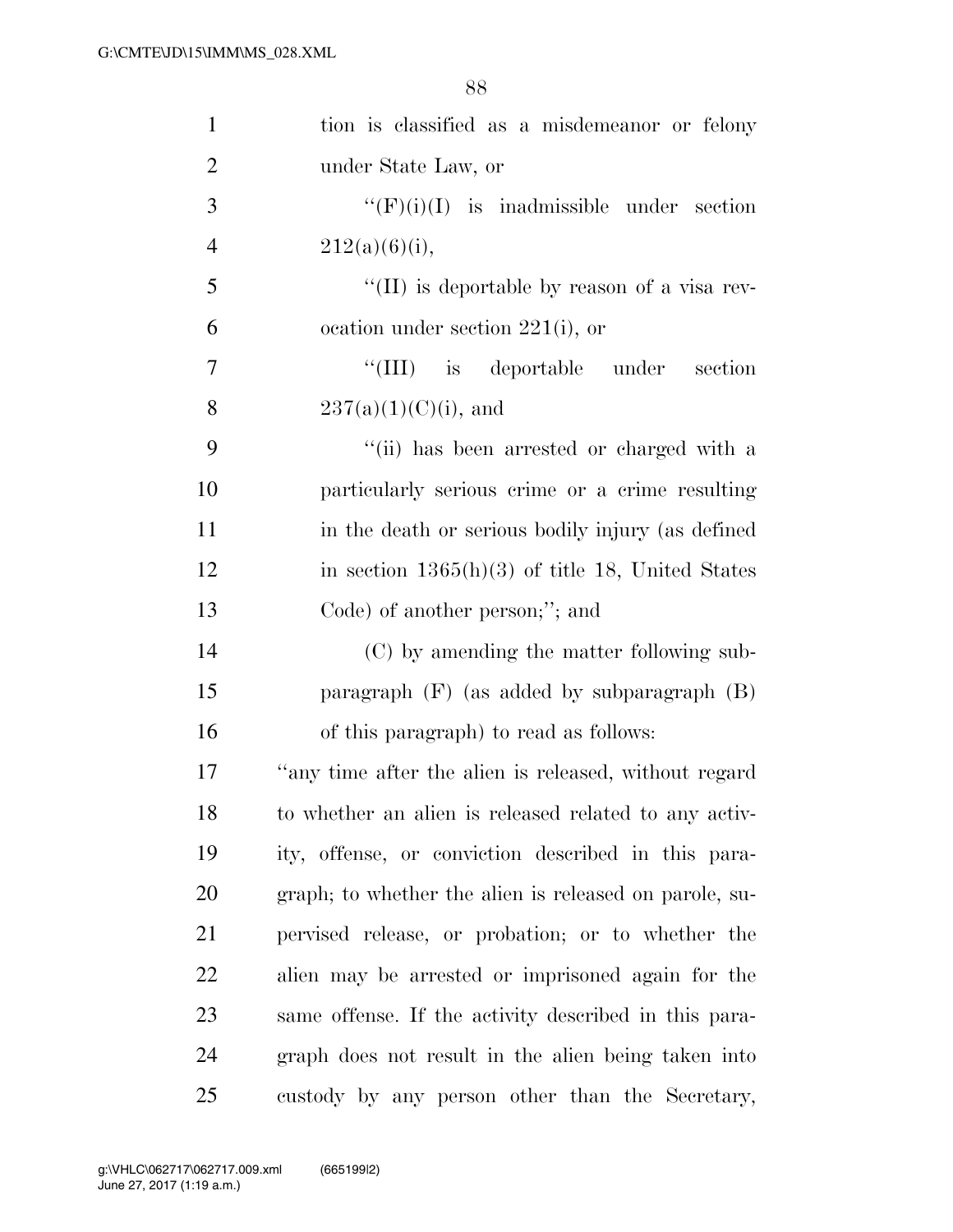then when the alien is brought to the attention of the Secretary or when the Secretary determines it is practical to take such alien into custody, the Sec- retary shall take such alien into custody.''. (4) ADMINISTRATIVE REVIEW.—Section 236 of the Immigration and Nationality Act (8 U.S.C. 1226), as amended by paragraph (2), is further amended by adding at the end the following: 9 "(g) ADMINISTRATIVE REVIEW.—The Attorney Gen- eral's review of the Secretary's custody determinations under subsection (a) for the following classes of aliens shall be limited to whether the alien may be detained, re- leased on bond (of at least \$1,500 with security approved by the Secretary), or released with no bond: ''(1) Aliens in exclusion proceedings.  $\frac{1}{2}$   $(2)$  Aliens described in section 212(a)(3) or  $237(a)(4)$ . 18 ''(3) Aliens described in subsection (c). 19 "(h) RELEASE ON BOND.— 20 "(1) In GENERAL.—An alien detained under subsection (a) may seek release on bond. No bond may be granted except to an alien who establishes by clear and convincing evidence that the alien is not a flight risk or a danger to another person or the

community.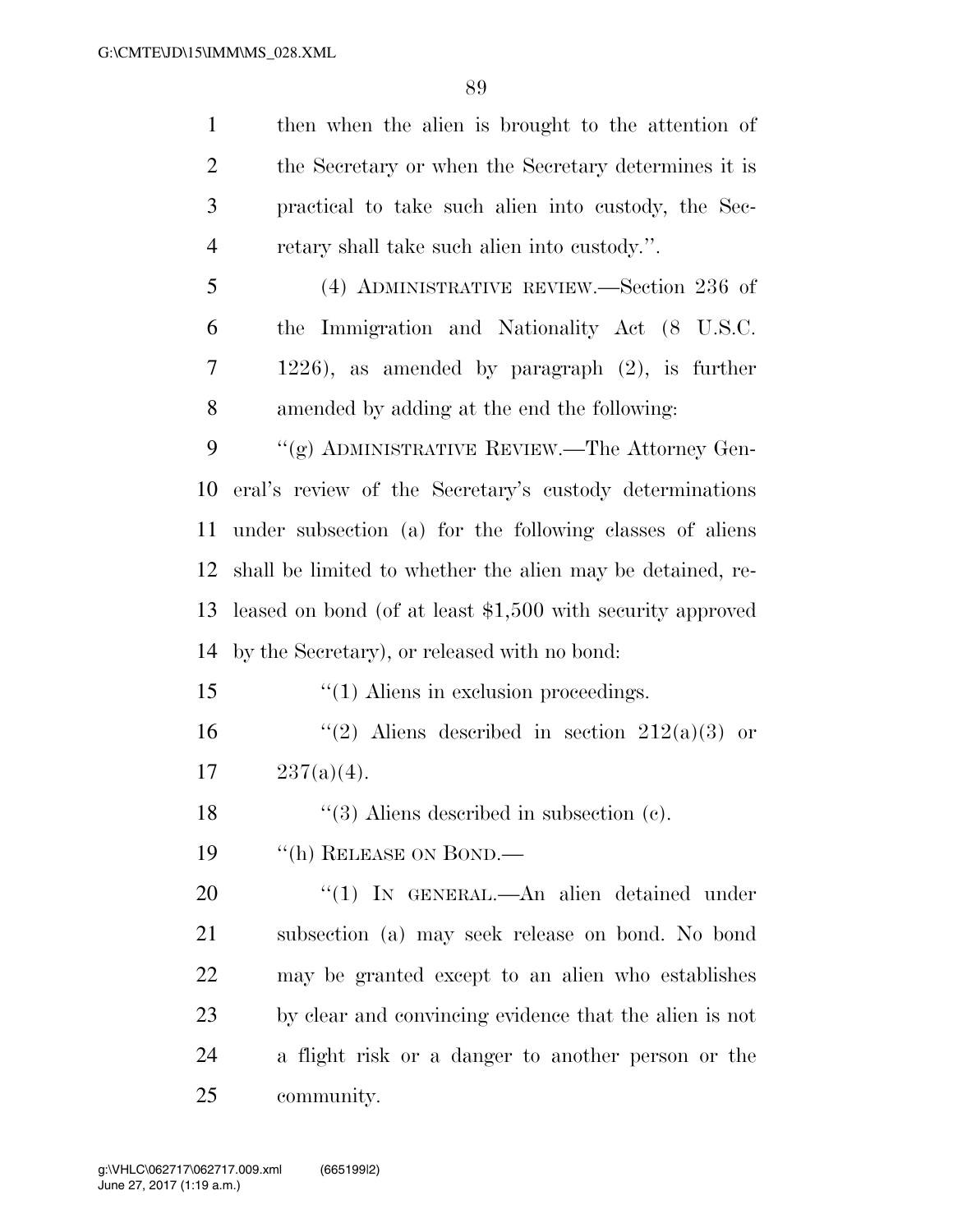''(2) CERTAIN ALIENS INELIGIBLE.—No alien detained under subsection (c) may seek release on bond.''.

 (5) CLERICAL AMENDMENTS.—(A) Section 236(a)(2)(B) of the Immigration and Nationality 6 Act (8 U.S.C.  $1226(a)(2)(B)$ ) is amended by strik- ing ''conditional parole'' and inserting ''recog-nizance''.

 (B) Section 236(b) of such Act (8 U.S.C.  $10 \qquad 1226(b)$  is amended by striking "parole" and in-serting ''recognizance''.

 (c) SEVERABILITY.—If any of the provisions of this section or any amendment by this section, or the applica- tion of any such provision to any person or circumstance, is held to be invalid for any reason, the remainder of this section and of amendments made by this section, and the application of the provisions and of the amendments made by this section to any other person or circumstance shall not be affected by such holding.

20 (d) EFFECTIVE DATES.—

 (1) The amendments made by subsection (a) shall take effect upon the date of the enactment of this Act, and section 241 of the Immigration and Nationality Act, as so amended, shall in addition apply to—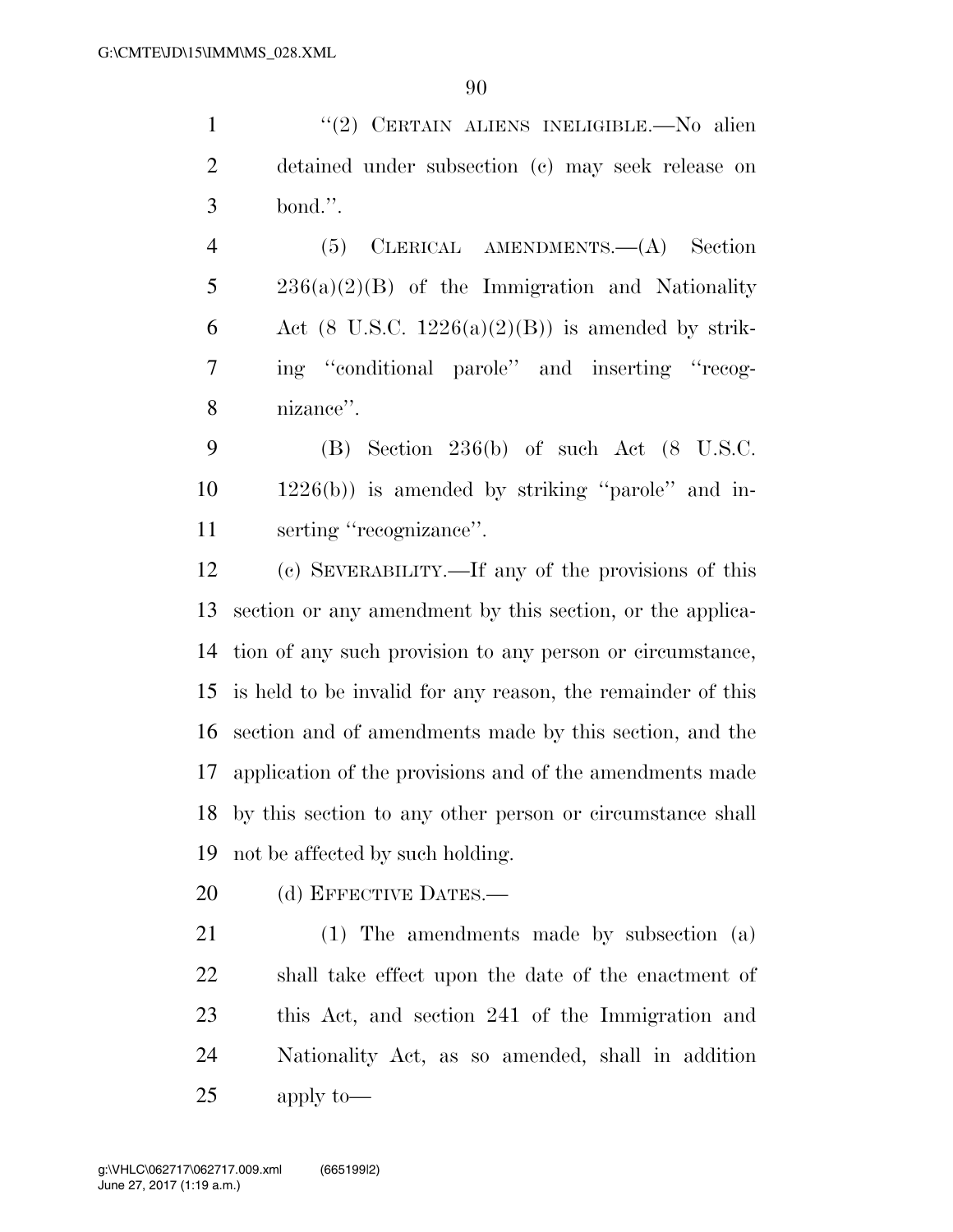| $\mathbf{1}$   | (A) all aliens subject to a final administra-               |
|----------------|-------------------------------------------------------------|
| $\mathfrak{2}$ | tive removal, deportation, or exclusion order               |
| 3              | that was issued before, on, or after the date of            |
| $\overline{4}$ | the enactment of this Act; and                              |
| 5              | (B) acts and conditions occurring or exist-                 |
| 6              | ing before, on, or after such date.                         |
| 7              | $(2)$ The amendments made by subsection $(b)$               |
| 8              | shall take effect upon the date of the enactment of         |
| 9              | this Act, and section 236 of the Immigration and            |
| 10             | Nationality Act, as so amended, shall in addition           |
| 11             | apply to any alien in detention under provisions of         |
| 12             | such section on or after such date.                         |
|                |                                                             |
| 13             | SEC. 311. GROUNDS OF INADMISSIBILITY AND DEPORT-            |
|                | ABILITY FOR ALIEN GANG MEMBERS.                             |
|                | (a) DEFINITION OF GANG MEMBER.—Section $101(a)$             |
| 14<br>15<br>16 | of the Immigration and Nationality Act (8 U.S.C.            |
|                | 17 1101(a)) is amended by adding at the end the following:  |
|                | $18$ "(53)(A) The term 'criminal gang' means an ongoing     |
| 19             | group, club, organization, or association of 5 or more per- |
| 20             | sons that has as one of its primary purposes the commis-    |
| 21             | sion of 1 or more of the following criminal offenses and    |
| 22             | the members of which engage, or have engaged within the     |
| 23             | past 5 years, in a continuing series of such offenses, or   |
| 24             | that has been designated as a criminal gang by the Sec-     |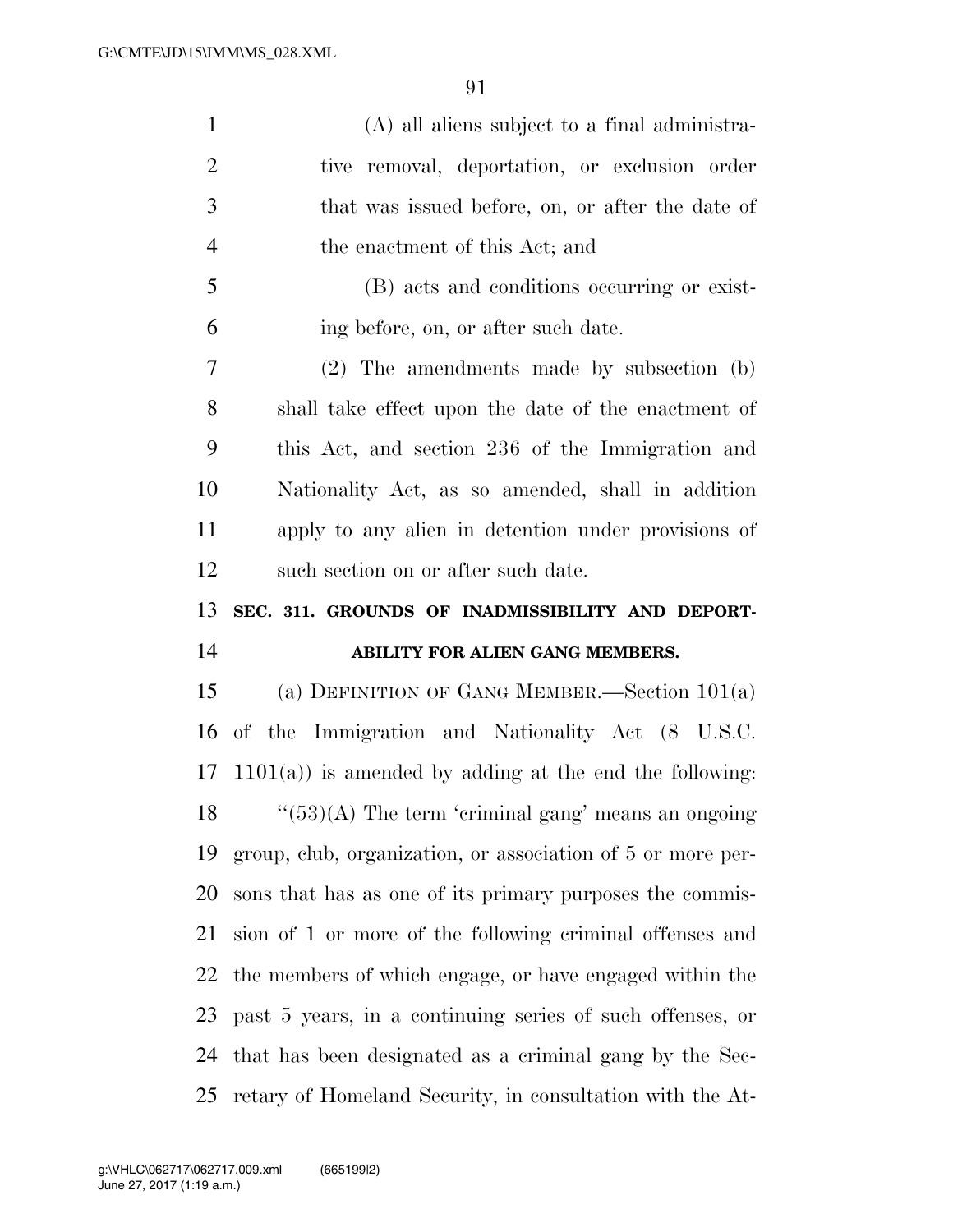torney General, as meeting these criteria. The offenses de- scribed, whether in violation of Federal or State law or foreign law and regardless of whether the offenses oc- curred before, on, or after the date of the enactment of this paragraph, are the following:

 ''(i) A 'felony drug offense' (as defined in sec- tion 102 of the Controlled Substances Act (21 U.S.C. 802)).

 ''(ii) An offense under section 274 (relating to bringing in and harboring certain aliens), section 277 (relating to aiding or assisting certain aliens to enter the United States), or section 278 (relating to importation of alien for immoral purpose).

 ''(iii) A crime of violence (as defined in section 16 of title 18, United States Code).

16  $\frac{1}{\sqrt{1-\frac{1}{\sqrt{1-\frac{1}{\sqrt{1-\frac{1}{\sqrt{1-\frac{1}{\sqrt{1-\frac{1}{\sqrt{1-\frac{1}{\sqrt{1-\frac{1}{\sqrt{1-\frac{1}{\sqrt{1-\frac{1}{\sqrt{1-\frac{1}{\sqrt{1-\frac{1}{\sqrt{1-\frac{1}{\sqrt{1-\frac{1}{\sqrt{1-\frac{1}{\sqrt{1-\frac{1}{\sqrt{1-\frac{1}{\sqrt{1-\frac{1}{\sqrt{1-\frac{1}{\sqrt{1-\frac{1}{\sqrt{1-\frac{1}{\sqrt{1-\frac{1}{\sqrt{1-\frac{1}{\sqrt{1-\frac{1}{\sqrt{1-\frac$  tampering with or retaliating against a witness, vic-18 tim, or informant, or burglary.

 ''(v) Any conduct punishable under sections 1028 and 1029 of title 18, United States Code (re- lating to fraud and related activity in connection with identification documents or access devices), sec- tions 1581 through 1594 of such title (relating to peonage, slavery and trafficking in persons), section 1952 of such title (relating to interstate and foreign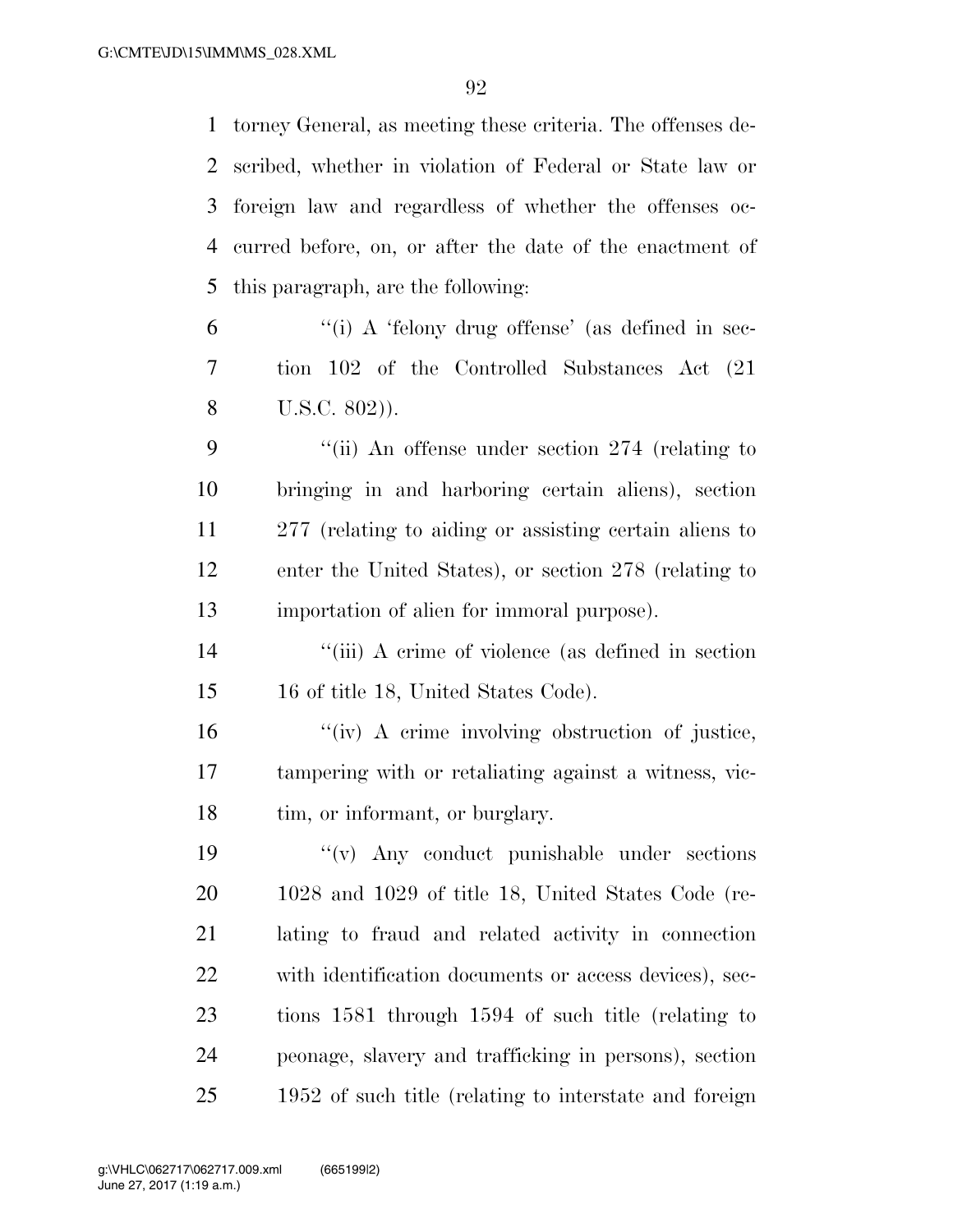| $\mathbf{1}$   | travel or transportation in aid of racketeering enter-               |
|----------------|----------------------------------------------------------------------|
| $\overline{2}$ | prises), section 1956 of such title (relating to the                 |
| 3              | laundering of monetary instruments), section 1957                    |
| $\overline{4}$ | of such title (relating to engaging in monetary trans-               |
| 5              | actions in property derived from specified unlawful                  |
| 6              | activity), or sections 2312 through 2315 of such title               |
| 7              | (relating to interstate transportation of stolen motor               |
| 8              | vehicles or stolen property).                                        |
| 9              | "(vi) A conspiracy to commit an offense de-                          |
| 10             | scribed in clauses (i) through (v).                                  |
| 11             | "(B) Notwithstanding any other provision of law (in-                 |
| 12             | cluding any effective date), the term applies regardless of          |
| 13             | whether the conduct occurred before, on, or after the date           |
| 14             | of the enactment of this paragraph.".                                |
| 15             | (b) INADMISSIBILITY.—Section $212(a)(2)$ of such Act                 |
| 16             | $(8 \text{ U.S.C. } 1182(a)(2))$ , as amended by section $302(a)(2)$ |
| 17             | of this Act, is further amended by adding at the end the             |
|                | 18 following:                                                        |
| 19             | $\lq\lq(N)$ ALIENS ASSOCIATED WITH CRIMINAL                          |
| 20             | GANGS.—Any alien is inadmissible who a con-                          |
| 21             | sular officer, the Secretary of Homeland Secu-                       |
| 22             | rity, or the Attorney General knows or has rea-                      |
| 23             | son to believe—                                                      |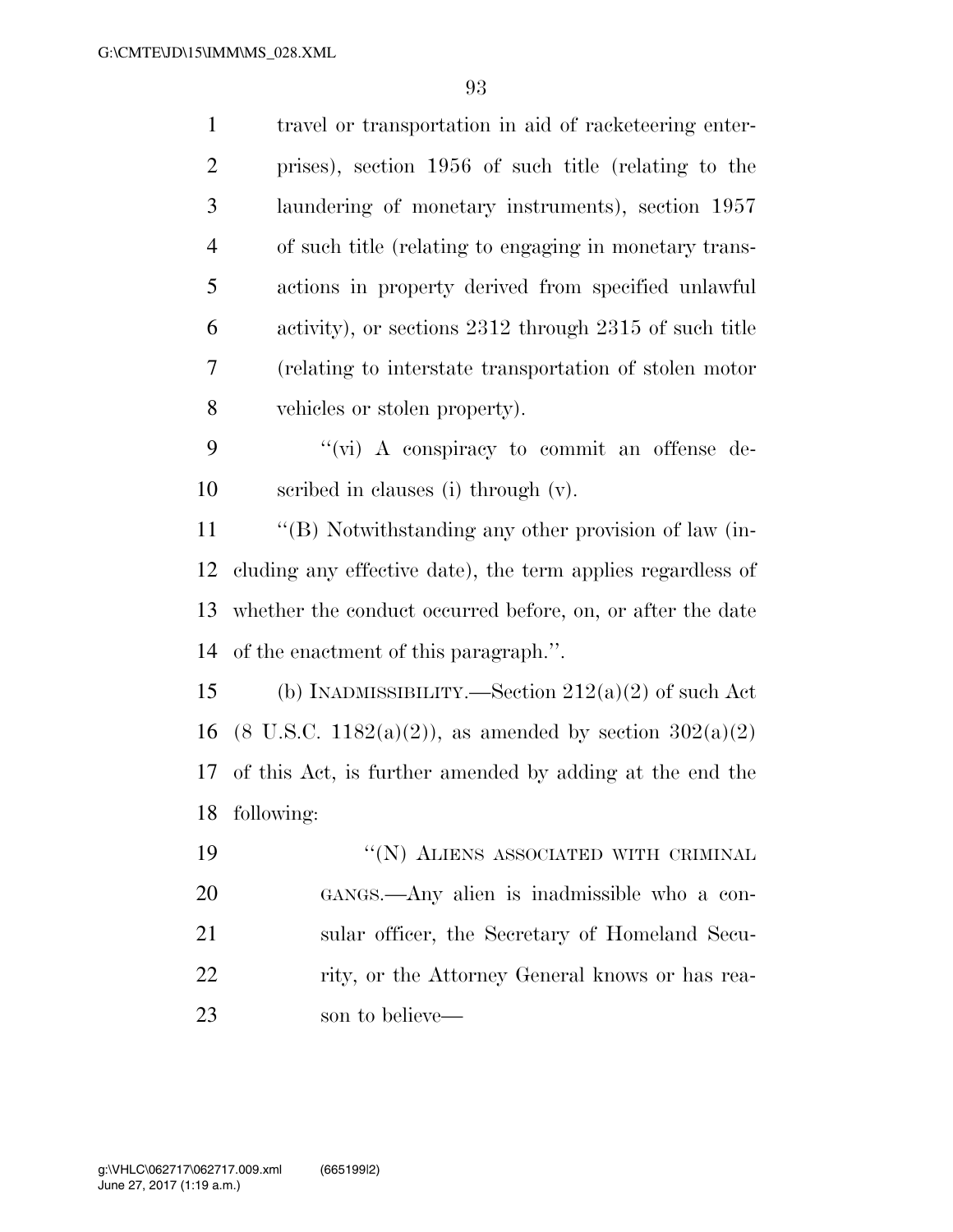| $\mathbf{1}$   | $f(i)$ to be or to have been a member                               |
|----------------|---------------------------------------------------------------------|
| $\overline{2}$ | of a criminal gang (as defined in section                           |
| 3              | $101(a)(53)$ ; or                                                   |
| $\overline{4}$ | "(ii) to have participated in the activi-                           |
| 5              | ties of a criminal gang (as defined in sec-                         |
| 6              | tion $101(a)(53)$ , knowing or having reason                        |
| $\overline{7}$ | to know that such activities will promote,                          |
| 8              | further, aid, or support the illegal activity                       |
| 9              | of the criminal gang.".                                             |
| 10             | (c) DEPORTABILITY.—Section $237(a)(2)$ of the Im-                   |
| 11             | migration and Nationality Act $(8 \text{ U.S.C. } 1227(a)(2))$ , as |
| 12             | amended by section $302(e)$ of this Act, is further amended         |
| 13             | by adding at the end the following:                                 |
| 14             | $\lq\lq (H)$ ALIENS ASSOCIATED WITH CRIMINAL                        |
| 15             | GANGS.—Any alien is deportable who the Sec-                         |
| 16             | retary of Homeland Security or the Attorney                         |
| 17             | General knows or has reason to believe—                             |
| 18             | "(i) is or has been a member of a                                   |
| 19             | criminal gang (as defined in section                                |
| 20             | $101(a)(53)$ ; or                                                   |
| 21             | "(ii) has participated in the activities                            |
| 22             | of a criminal gang (as so defined), knowing                         |
| 23             | or having reason to know that such activi-                          |
| 24             | ties will promote, further, aid, or support                         |
| $25\,$         | the illegal activity of the criminal gang.".                        |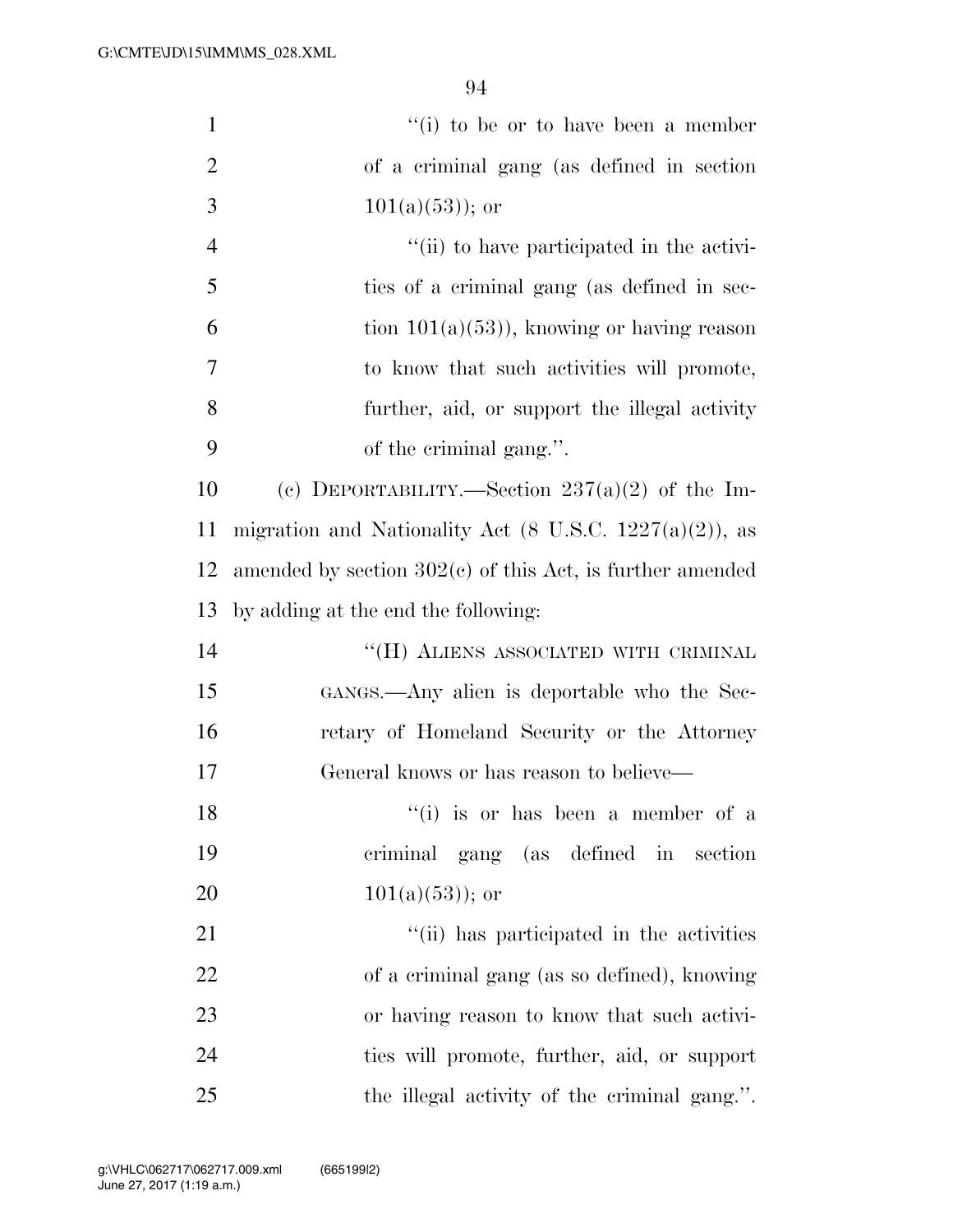(d) DESIGNATION.—

 (1) IN GENERAL.—Chapter 2 of title II of the Immigration and Nationality Act (8 U.S.C. 1182) is amended by inserting after section 219 the fol-lowing:

## ''DESIGNATION

 ''SEC. 220. (a) IN GENERAL.—The Secretary of Homeland Security, in consultation with the Attorney General, and the Secretary of State may designate a group or association as a criminal street gang if their conduct 11 is described in section  $101(a)(53)$  or if the group or asso- ciation conduct poses a significant risk that threatens the security and the public safety of United States nationals or the national security, homeland security, foreign policy, or economy of the United States.

 ''(b) EFFECTIVE DATE.—Designations under sub- section (a) shall remain in effect until the designation is revoked after consultation between the Secretary of Home- land Security, the Attorney General, and the Secretary of State or is terminated in accordance with Federal law.''.

21 (2) CLERICAL AMENDMENT.—The table of con- tents for such Act is amended by inserting after the item relating to section 219 the following:

''220. Designation.''.

 (e) MANDATORY DETENTION OF CRIMINAL STREET GANG MEMBERS.—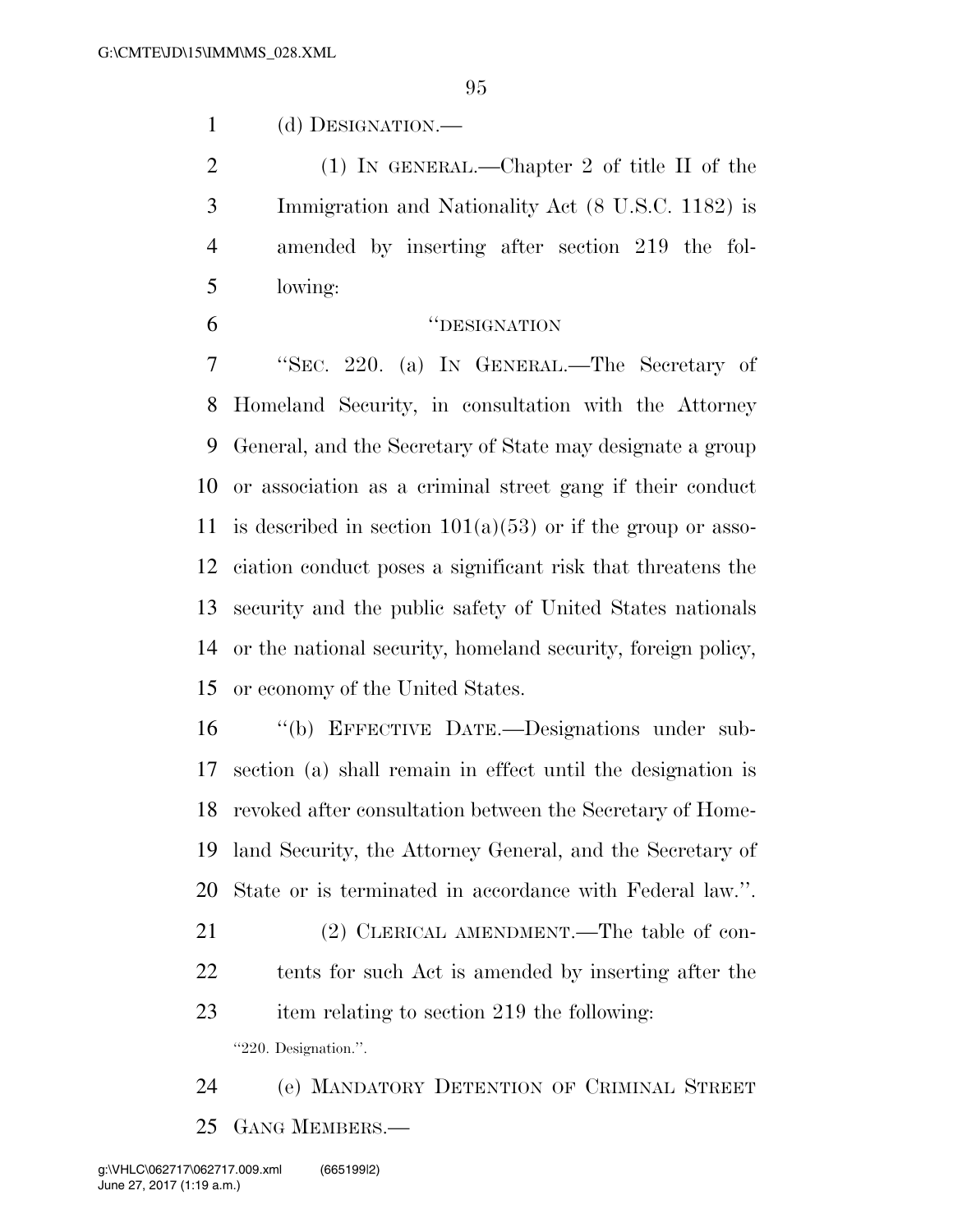| $\mathbf{1}$   | (1) IN GENERAL.—Section $236(e)(1)(D)$ of the              |
|----------------|------------------------------------------------------------|
| $\overline{2}$ | Immigration and Nationality Act (8 U.S.C.                  |
| 3              | $1226(e)(1)(D)$ is amended—                                |
| $\overline{4}$ | (A) by inserting "or $212(a)(2)(N)$ " after                |
| 5              | " $212(a)(3)(B)$ "; and                                    |
| 6              | (B) by inserting " $237(a)(2)(H)$ or" before               |
| 7              | " $237(a)(4)(B)$ ".                                        |
| 8              | (2) ANNUAL REPORT.—Not later than March 1                  |
| 9              | of each year (beginning 1 year after the date of the       |
| 10             | enactment of this Act), the Secretary of Homeland          |
| 11             | Security, after consultation with the appropriate          |
| 12             | Federal agencies, shall submit a report to the Com-        |
| 13             | mittees on the Judiciary of the House of Represent-        |
| 14             | atives and of the Senate on the number of aliens de-       |
| 15             | tained under the amendments made by paragraph              |
| 16             | (1).                                                       |
| 17             | ASYLUM CLAIMS BASED ON GANG AFFILI-<br>(f)                 |
| 18             | ATION.                                                     |
| 19             | (1) INAPPLICABILITY OF RESTRICTION ON RE-                  |
| 20             | COUNTRIES.—Section<br><b>MOVAL</b><br>TO<br><b>CERTAIN</b> |
| 21             | $241(b)(3)(B)$ of the Immigration and Nationality          |
| 22             | Act $(8 \text{ U.S.C. } 1251(b)(3)(B))$ is amended, in the |
| 23             | matter preceding clause (i), by inserting "who is de-      |
| 24             | in section $212(a)(2)(N)(i)$<br>scribed<br>or section      |
| 25             | $237(a)(2)(H)(i)$ or who is" after "to an alien".          |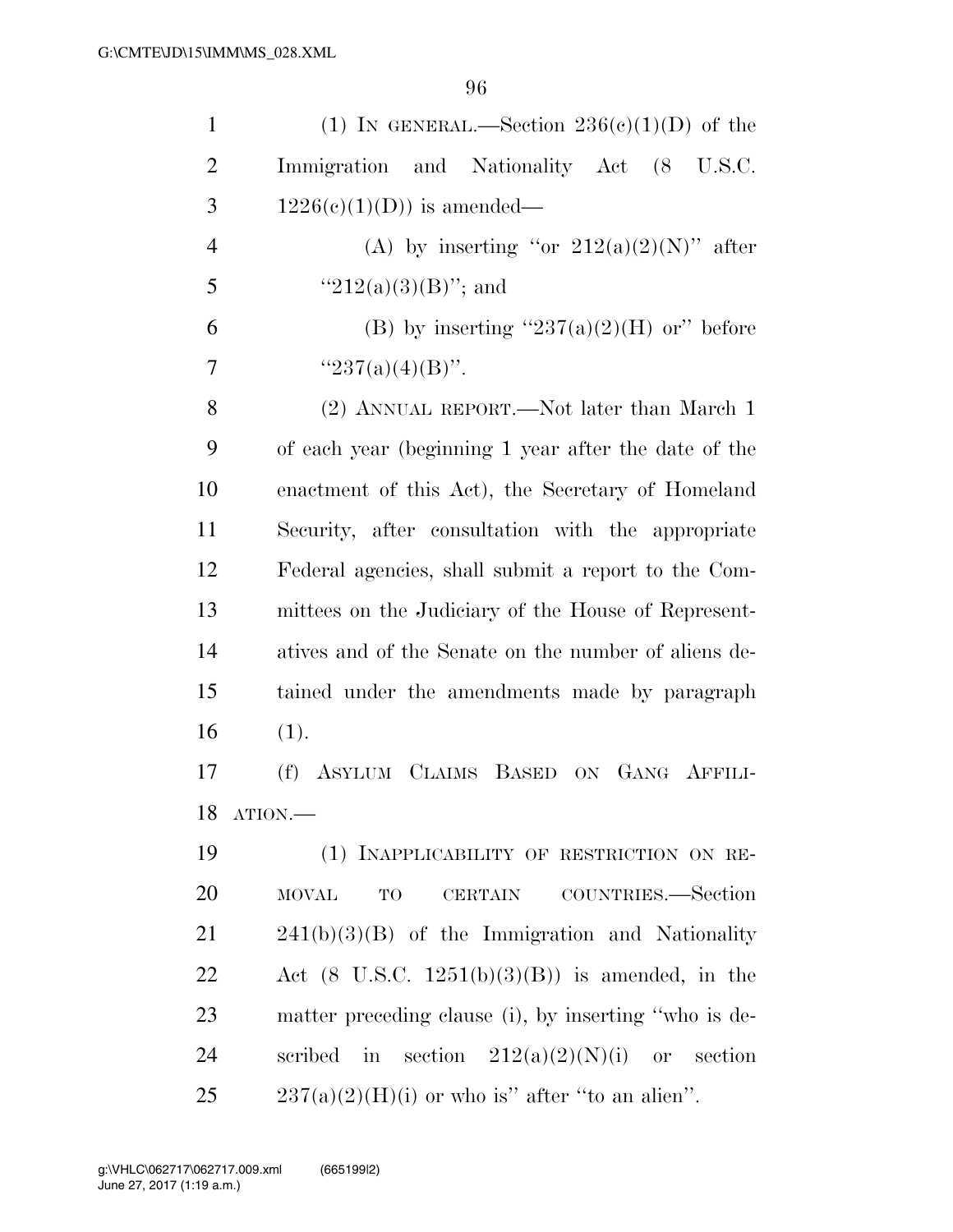| $\mathbf{1}$   | (2)<br>INELIGIBILITY FOR ASYLUM.—Section            |
|----------------|-----------------------------------------------------|
| $\overline{2}$ | $208(b)(2)(A)$ of such Act (8 U.S.C. 1158(b)(2)(A)) |
| 3              | (as amended by this Act) is further amended—        |
| $\overline{4}$ | $(A)$ in clause $(v)$ , by striking "or" at the     |
| 5              | end;                                                |
| 6              | (B) by redesignating clause (vi) as clause          |
| 7              | $(vii)$ ; and                                       |
| 8              | (C) by inserting after clause (v) the fol-          |
| 9              | lowing:                                             |
| 10             | $\lq\lq$ (vi) the alien is described in section     |
| 11             | $212(a)(2)(N)(i)$ or section $237(a)(2)(H)(i)$      |
| 12             | (relating to participation in criminal street)      |
| 13             | gangs); or".                                        |
| 14             | (g) TEMPORARY PROTECTED STATUS.—Section 244         |
| 15             | of such Act $(8 \text{ U.S.C. } 1254a)$ is amended— |
| 16             | (1) by striking "Attorney General" each place       |
| 17             | it appears and inserting "Secretary of Homeland Se- |
| 18             | curity";                                            |
| 19             | $(2)$ in subparagraph $(e)(2)(B)$ —                 |
| 20             | $(A)$ in clause (i), by striking "or" at the        |
| 21             | end;                                                |
| 22             | (B) in clause (ii), by striking the period          |
| 23             | and inserting "; or"; and                           |
| 24             | (C) by adding at the end the following:             |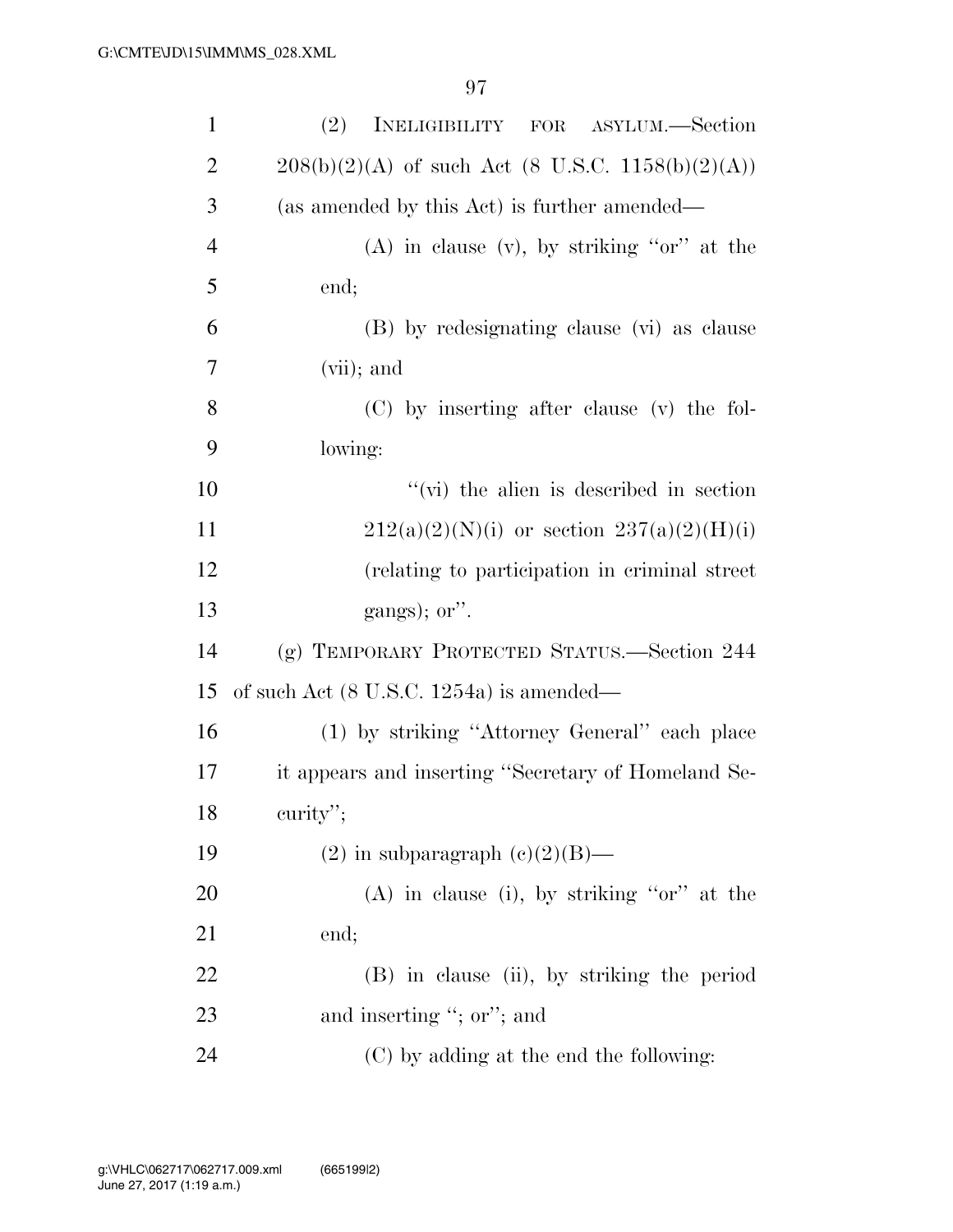| $\mathbf{1}$   | "(iii) the alien is, or at any time after                     |
|----------------|---------------------------------------------------------------|
| $\overline{2}$ | admission has been, a member of a crimi-                      |
| 3              | gang (as defined in<br>section<br>nal                         |
| $\overline{4}$ | $101(a)(53))$ ."; and                                         |
| 5              | $(3)$ in subsection $(d)$ —                                   |
| 6              | $(A)$ by striking paragraph $(3)$ ; and                       |
| 7              | $(B)$ in paragraph $(4)$ , by adding at the end               |
| 8              | the following: "The Secretary of Homeland Se-                 |
| 9              | curity may detain an alien provided temporary                 |
| 10             | protected status under this section whenever                  |
| 11             | appropriate under any other provision of law.".               |
| 12             | (h) EFFECTIVE DATE.—The amendments made by                    |
| 13             | this section shall take effect on the date of the enactment   |
| 14             | of this Act and shall apply to acts that occur before, on,    |
| 15             | or after the date of the enactment of this Act.               |
| 16             | SEC. 312. EXTENSION OF IDENTITY THEFT OFFENSES.               |
| 17             | Section 1028A of title 18, United States Code, is             |
| 18             | amended by adding at the end the following:                   |
| 19             | "(d) STATE OF MIND PROOF REQUIREMENT.—In a                    |
| 20             | prosecution for a violation of subsection $(a)(1)$ predicated |
| 21             | on a violation described in subsection (c)(2), (6), (7), (9), |
| 22             | or $(10)$ of this section, the Government need not prove      |
| 23             | that the defendant knew the means of identification was       |
| 24             | of another person.".                                          |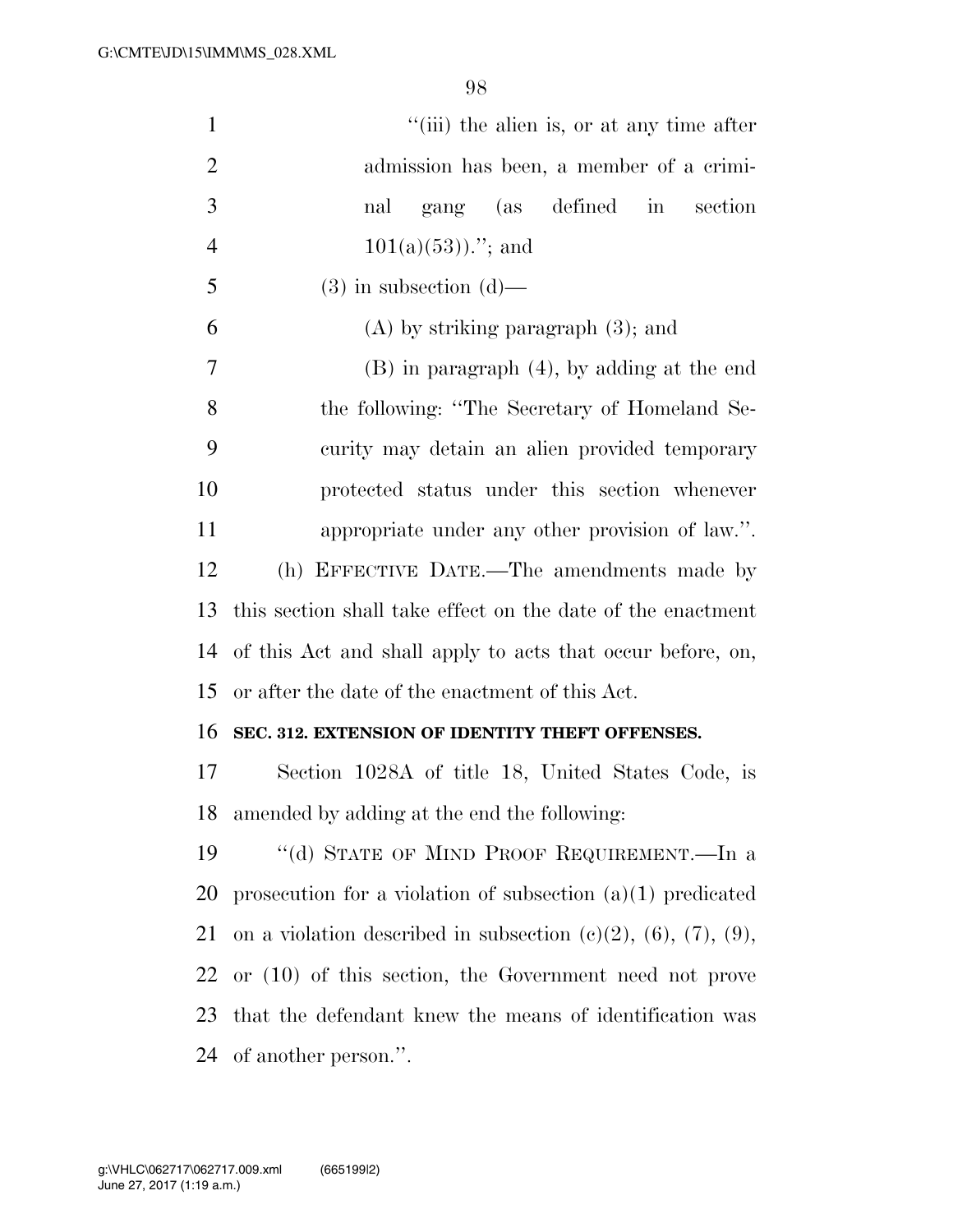## **SEC. 313. LAUNDERING OF MONETARY INSTRUMENTS.**

 (a) ADDITIONAL PREDICATE OFFENSES.—Section 1956(c)(7)(D) of title 18, United States Code, is amend-ed—

 (1) by inserting ''section 1590 (relating to traf- ficking with respect to peonage, slavery, involuntary servitude, or forced labor),'' after ''section 1363 (re- lating to destruction of property within the special maritime and territorial jurisdiction),''; and

10 (2) by inserting "section  $274(a)$  of the Immi- gration and Nationality Act (8 U.S.C.1324(a)) (re- lating to bringing in and harboring certain aliens),'' after ''section 590 of the Tariff Act of 1930 (19 U.S.C. 1590) (relating to aviation smuggling),''.

 (b) INTENT TO CONCEAL OR DISGUISE.—Section 1956(a) of title 18, United States Code, is amended—

 (1) in paragraph (1) so that subparagraph (B) reads as follows:

''(B) knowing that the transaction—

 $\frac{1}{20}$  (i) conceals or disguises, or is intended to conceal or disguise, the nature, source, location, ownership, or control of the proceeds of some form of unlawful activity; or

24 "(ii) avoids, or is intended to avoid, a transaction reporting requirement under State or Federal law,''; and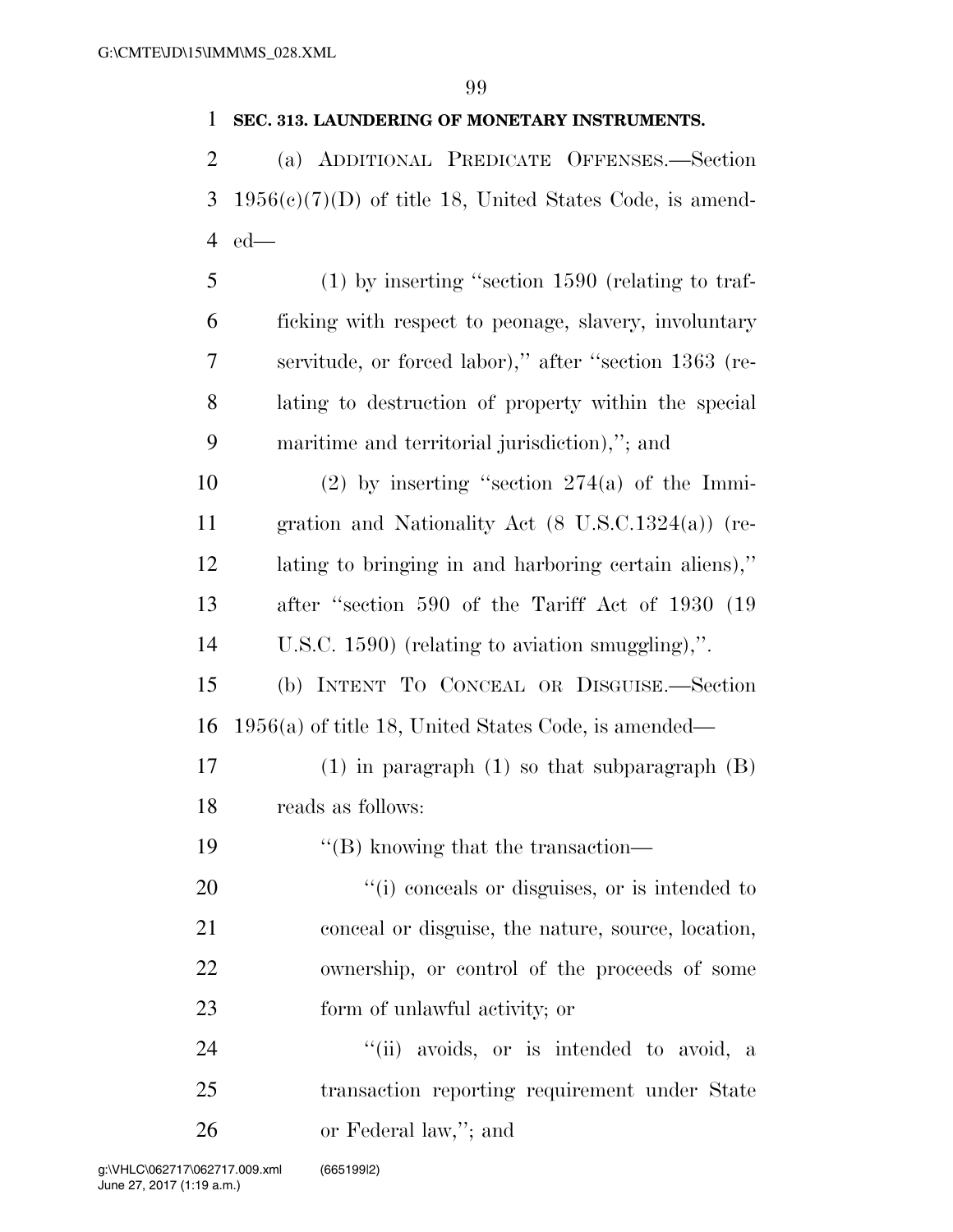| $\mathbf{1}$   | $(2)$ in paragraph $(2)$ so that subparagraph $(B)$    |
|----------------|--------------------------------------------------------|
| $\overline{2}$ | reads as follows:                                      |
| 3              | $\lq\lq$ knowing that the monetary instrument or       |
| $\overline{4}$ | funds involved in the transportation, transmission,    |
| 5              | or transfer represent the proceeds of some form of     |
| 6              | unlawful activity, and knowing that such transpor-     |
| 7              | tation, transmission, or transfer—                     |
| 8              | "(i) conceals or disguises, or is intended to          |
| 9              | conceal or disguise, the nature, source, location,     |
| 10             | ownership, or control of the proceeds of some          |
| 11             | form of unlawful activity; or                          |
| 12             | "(ii) avoids, or is intended to avoid, a               |
| 13             | transaction reporting requirement under State          |
| 14             | or Federal law,".                                      |
| 15             | SEC. 314. PENALTIES FOR ILLEGAL ENTRY OR PRESENCE.     |
| 16             | (a) IN GENERAL.—Section 275 of the Immigration         |
| 17             | and Nationality Act (8 U.S.C. 1325) is amended to read |
|                | 18 as follows:                                         |
| 19             | "ILLEGAL ENTRY OR PRESENCE                             |
| 20             | "SEC. 275. (a) IN GENERAL.—                            |
| 21             | "(1) ILLEGAL ENTRY OR PRESENCE.—An alien               |
| 22             | shall be subject to the penalties set forth in para-   |
| 23             | graph $(2)$ if the alien—                              |

24 ''(A) knowingly enters or crosses the bor-der into the United States at any time or place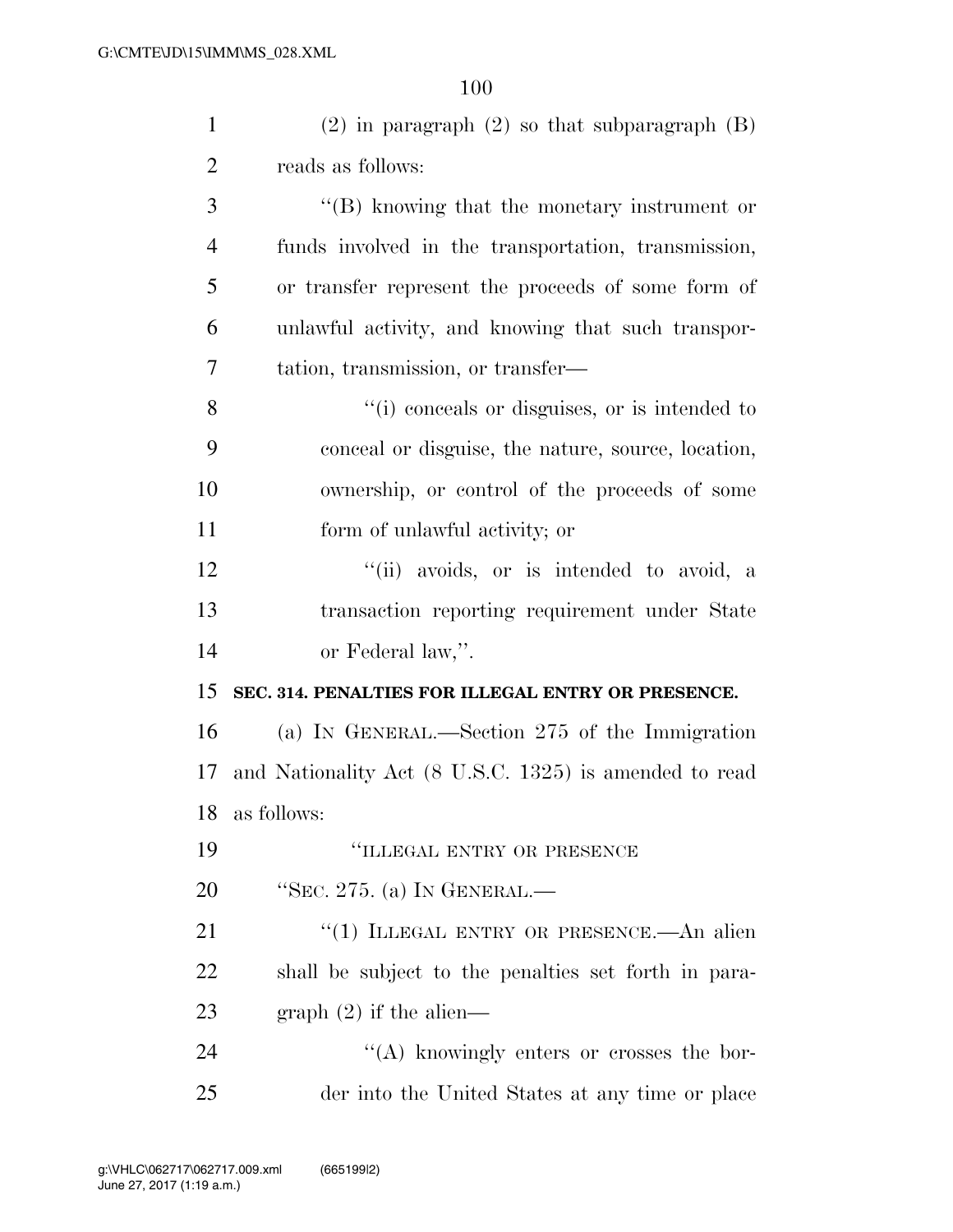| other than as designated by the Secretary of  |
|-----------------------------------------------|
| Homeland Security;                            |
| $\lq\lq$ (B) knowingly eludes, at any time or |

 place, examination or inspection by an author- ized immigration, customs, or agriculture offi- cer (including by failing to stop at the com-7 mand of such officer);

8 ''(C) knowingly enters or crosses the bor- der to the United States and, upon examination or inspection, knowingly makes a false or mis- leading representation or the knowing conceal- ment of a material fact (including such rep- resentation or concealment in the context of ar- rival, reporting, entry, or clearance require- ments of the customs laws, immigration laws, agriculture laws, or shipping laws);

17  $\langle \text{`}(D) \rangle$  knowingly violates the terms or con- ditions of the alien's admission or parole into the United States; or

 ''(E) knowingly is unlawfully present in the United States (as defined in section 22 212(a)(9)(B)(ii) subject to the exceptions set 23 forth in section  $212(a)(9)(B)(iii)$ .

24 "(2) CRIMINAL PENALTIES.—Any alien who violates any provision under paragraph (1)—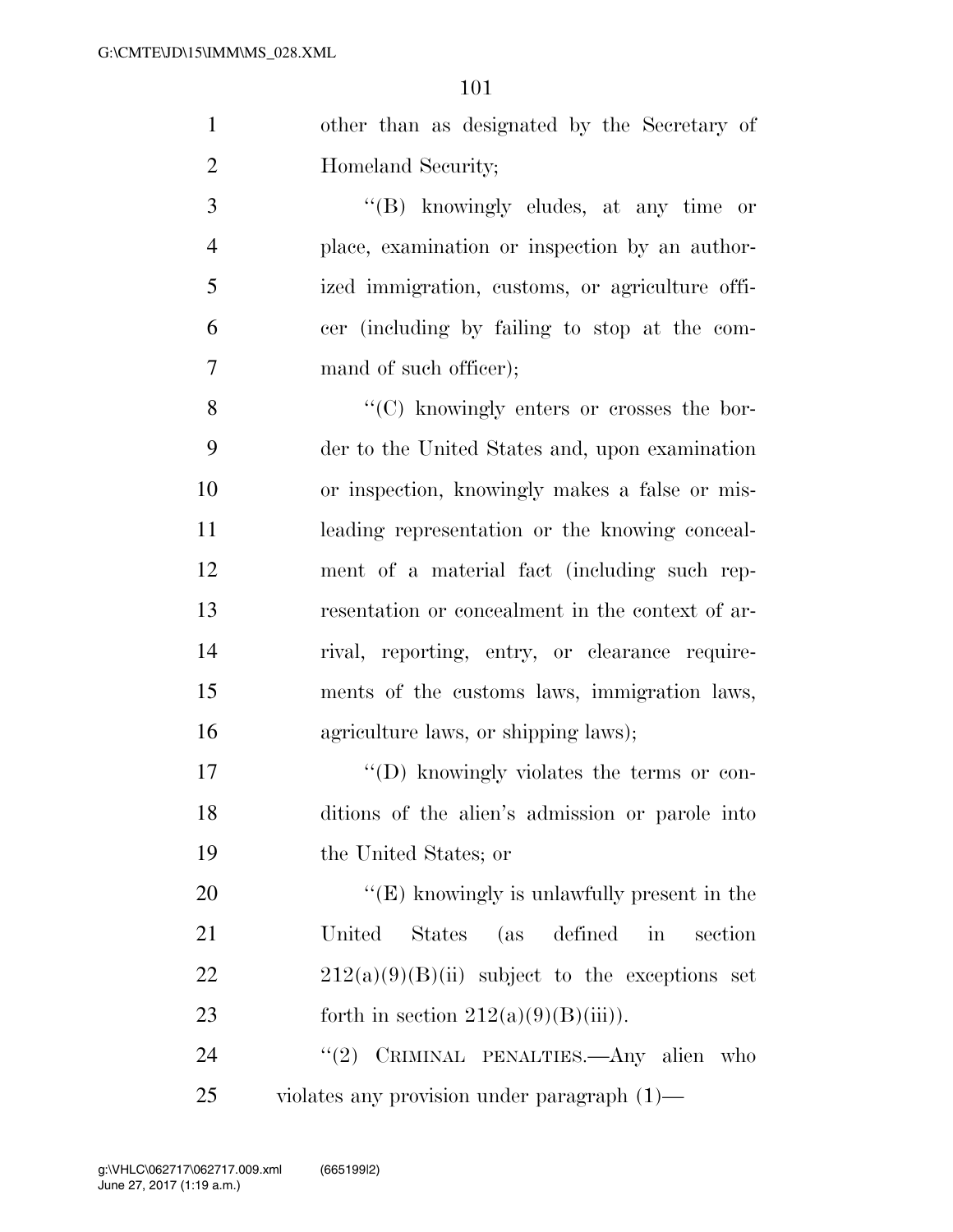| $\mathbf{1}$   | $\lq\lq$ shall, for the first violation, be fined   |
|----------------|-----------------------------------------------------|
| $\overline{2}$ | under title 18, United States Code, imprisoned      |
| 3              | not more than 6 months, or both;                    |
| $\overline{4}$ | $\lq\lq (B)$ shall, for a second or subsequent vio- |
| 5              | lation, or following an order of voluntary depar-   |
| 6              | ture, be fined under such title, imprisoned not     |
| $\overline{7}$ | more than 2 years (or not more than 6 months)       |
| 8              | in the case of a second or subsequent violation     |
| 9              | of paragraph $(1)(E)$ , or both;                    |
| 10             | $\lq\lq$ (C) if the violation occurred after the    |
| 11             | alien had been convicted of 3 or more mis-          |
| 12             | demeanors or for a felony, shall be fined under     |
| 13             | such title, imprisoned not more than 10 years,      |
| 14             | or both;                                            |
| 15             | $\lq\lq$ (D) if the violation occurred after the    |
| 16             | alien had been convicted of a felony for which      |
| 17             | the alien received a term of imprisonment of        |
| 18             | not less than 30 months, shall be fined under       |
| 19             | such title, imprisoned not more than 15 years,      |
| 20             | or both; and                                        |
| 21             | $\lq\lq(E)$ if the violation occurred after the     |
| 22             | alien had been convicted of a felony for which      |
| 23             | the alien received a term of imprisonment of        |
| 24             | not less than 60 months, such alien shall be        |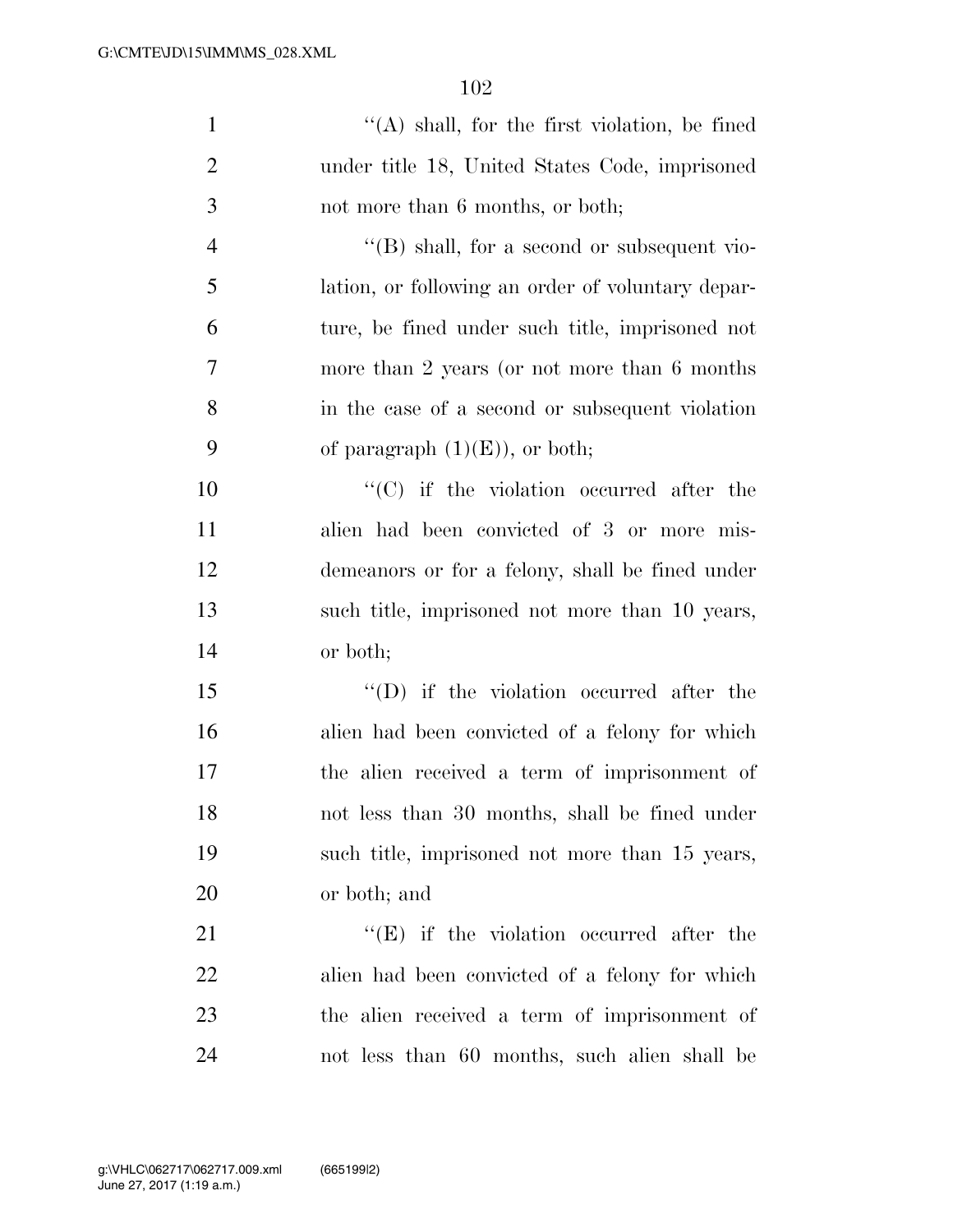| $\mathbf{1}$   | fined under such title, imprisoned not more               |
|----------------|-----------------------------------------------------------|
| $\overline{2}$ | than 20 years, or both.                                   |
| 3              | "(3) PRIOR CONVICTIONS.—The prior convic-                 |
| $\overline{4}$ | tions described in subparagraphs $(C)$ through $(E)$ of   |
| 5              | paragraph $(2)$ are elements of the offenses described    |
| 6              | and the penalties in such subparagraphs shall apply       |
| 7              | only in cases in which the conviction or convictions      |
| 8              | that form the basis for the additional penalty are—       |
| 9              | $\lq\lq$ alleged in the indictment or informa-            |
| 10             | tion; and                                                 |
| 11             | $``(B)$ proven beyond a reasonable doubt at               |
| 12             | trial or admitted by the defendant.                       |
| 13             | "(4) DURATION OF OFFENSE.—An offense                      |
| 14             | under this subsection continues until the alien is dis-   |
| 15             | covered within the United States by an immigration,       |
| 16             | customs, or agriculture officer.                          |
| 17             | "(5) ATTEMPT.—Whoever attempts to commit                  |
| 18             | any offense under this section shall be punished in       |
| 19             | the same manner as for a completion of such of-           |
| 20             | fense.                                                    |
| 21             | "(b) IMPROPER TIME OR PLACE; CIVIL PEN-                   |
| 22             | ALTIES.—Any alien who is apprehended while entering, at-  |
| 23             | tempting to enter, or knowingly crossing or attempting to |
| 24             | cross the border to the United States at a time or place  |
| 25             | other than as designated by immigration officers shall be |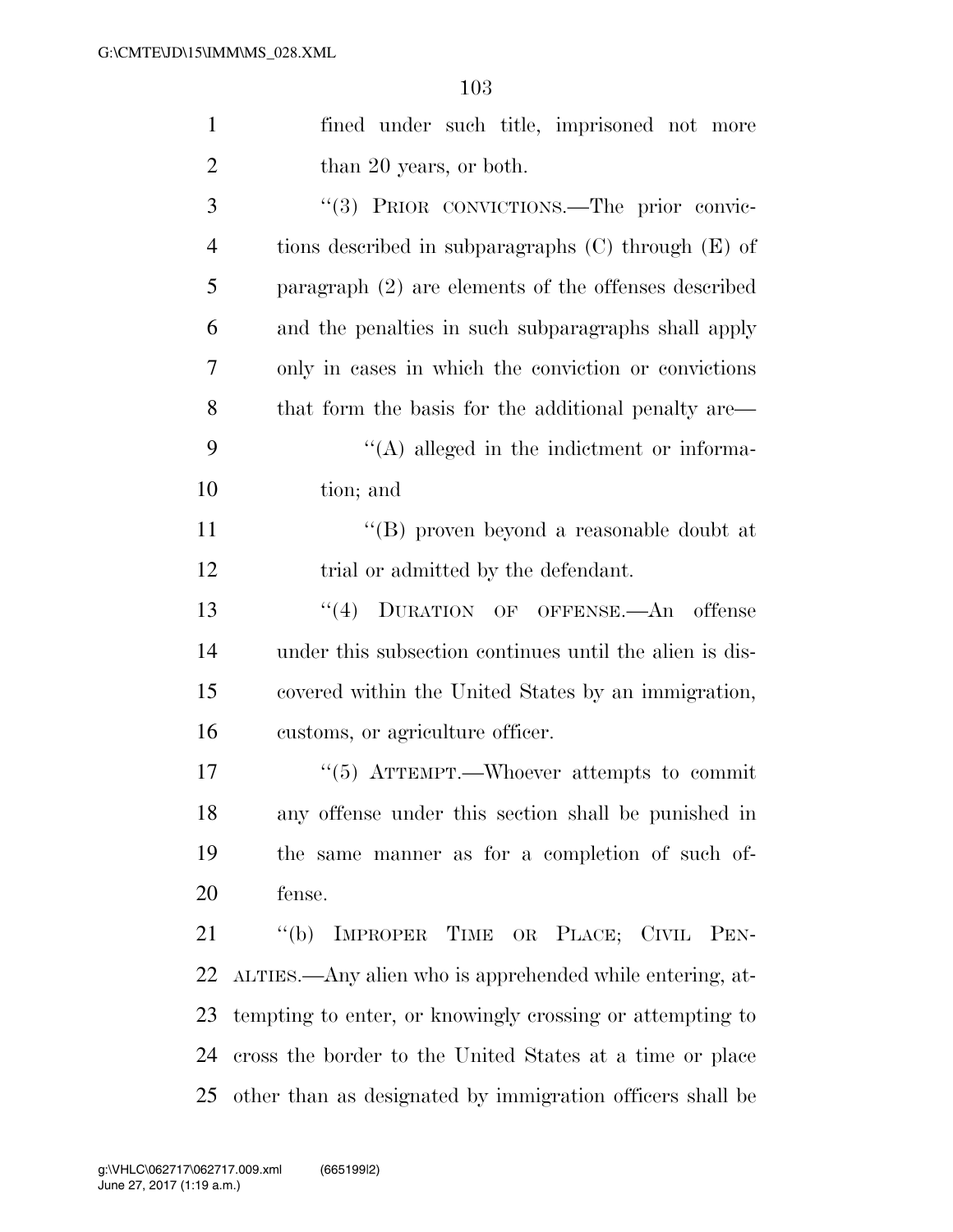subject to a civil penalty, in addition to any criminal or other civil penalties that may be imposed under any other provision of law, in an amount equal to—

- 4  $\frac{4}{1}$  not less than \$50 or more than \$250 for each such entry, crossing, attempted entry, or at-tempted crossing; or
- $7 \t$  ''(2) twice the amount specified in paragraph (1) if the alien had previously been subject to a civil penalty under this subsection.''.

 (b) CLERICAL AMENDMENT.—The table of contents for the Immigration and Nationality Act is amended by striking the item relating to section 275 and inserting the following:

''Sec. 275. Illegal entry or presence.''.

## **SEC. 315. ILLEGAL REENTRY.**

 Section 276 of the Immigration and Nationality Act (8 U.S.C. 1326) is amended to read as follows:

*''REENTRY OF REMOVED ALIEN* 

 ''SEC. 276. (a) REENTRY AFTER REMOVAL.—Any alien who has been denied admission, excluded, deported, or removed, or who has departed the United States while an order of exclusion, deportation, or removal is out- standing, and subsequently enters, attempts to enter, crosses the border to, attempts to cross the border to, or is at any time found in the United States, shall be fined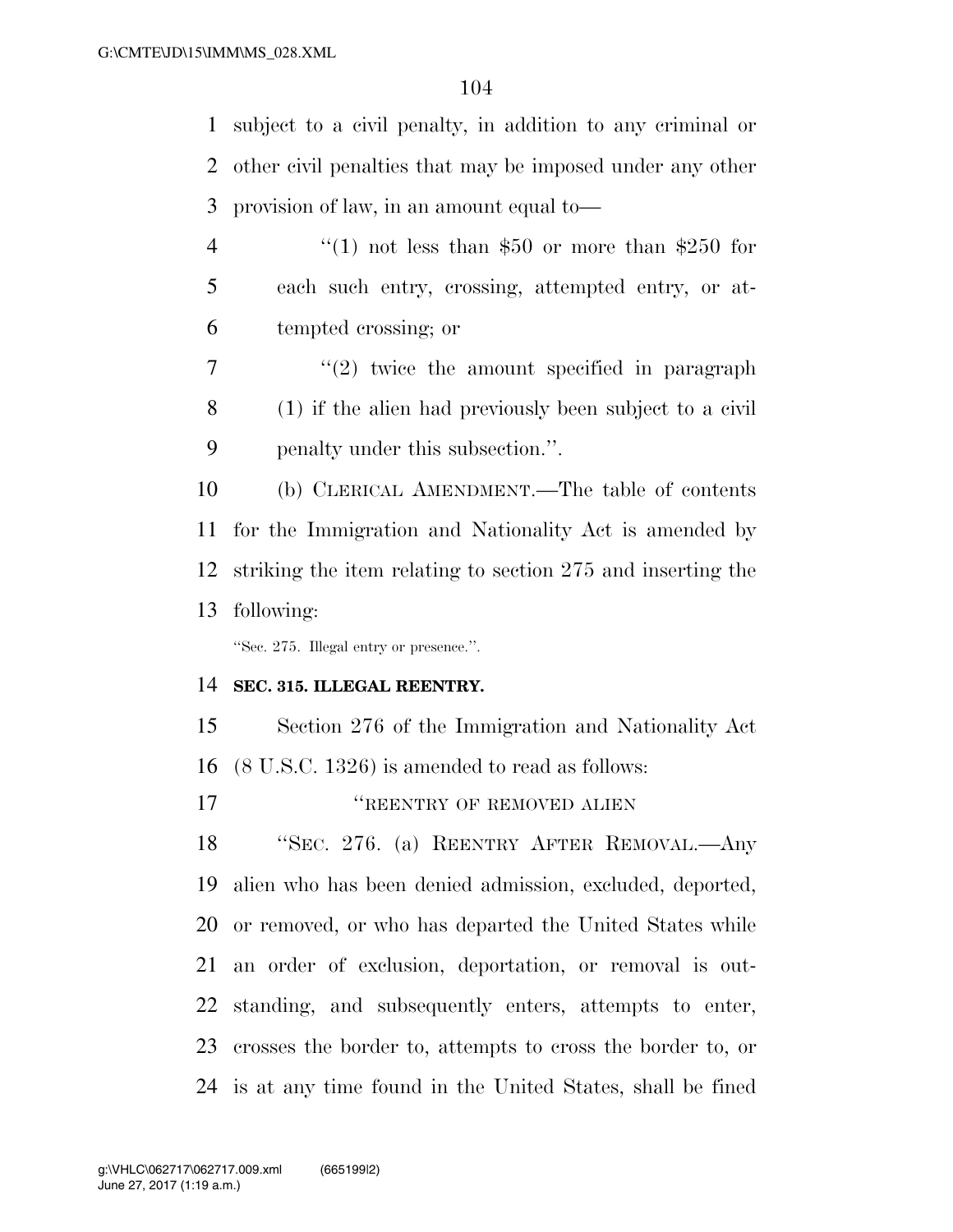under title 18, United States Code, imprisoned not more than 2 years, or both.

 ''(b) REENTRY OF CRIMINAL OFFENDERS.—Not- withstanding the penalty provided in subsection (a), if an alien described in that subsection was convicted before such removal or departure—

 $\frac{1}{1}$  for 3 or more misdemeanors or for a fel- ony, the alien shall be fined under title 18, United States Code, imprisoned not more than 10 years, or both;

 $\frac{1}{2}$  for a felony for which the alien was sen- tenced to a term of imprisonment of not less than 30 months, the alien shall be fined under such title, imprisoned not more than 15 years, or both;

15 ''(3) for a felony for which the alien was sen- tenced to a term of imprisonment of not less than 60 months, the alien shall be fined under such title, imprisoned not more than 20 years, or both; or

 $\frac{1}{2}$  (4) for murder, rape, kidnapping, or a felony offense described in chapter 77 (relating to peonage and slavery) or 113B (relating to terrorism) of such 22 title, or for 3 or more felonies of any kind, the alien shall be fined under such title, imprisoned not more 24 than 25 years, or both.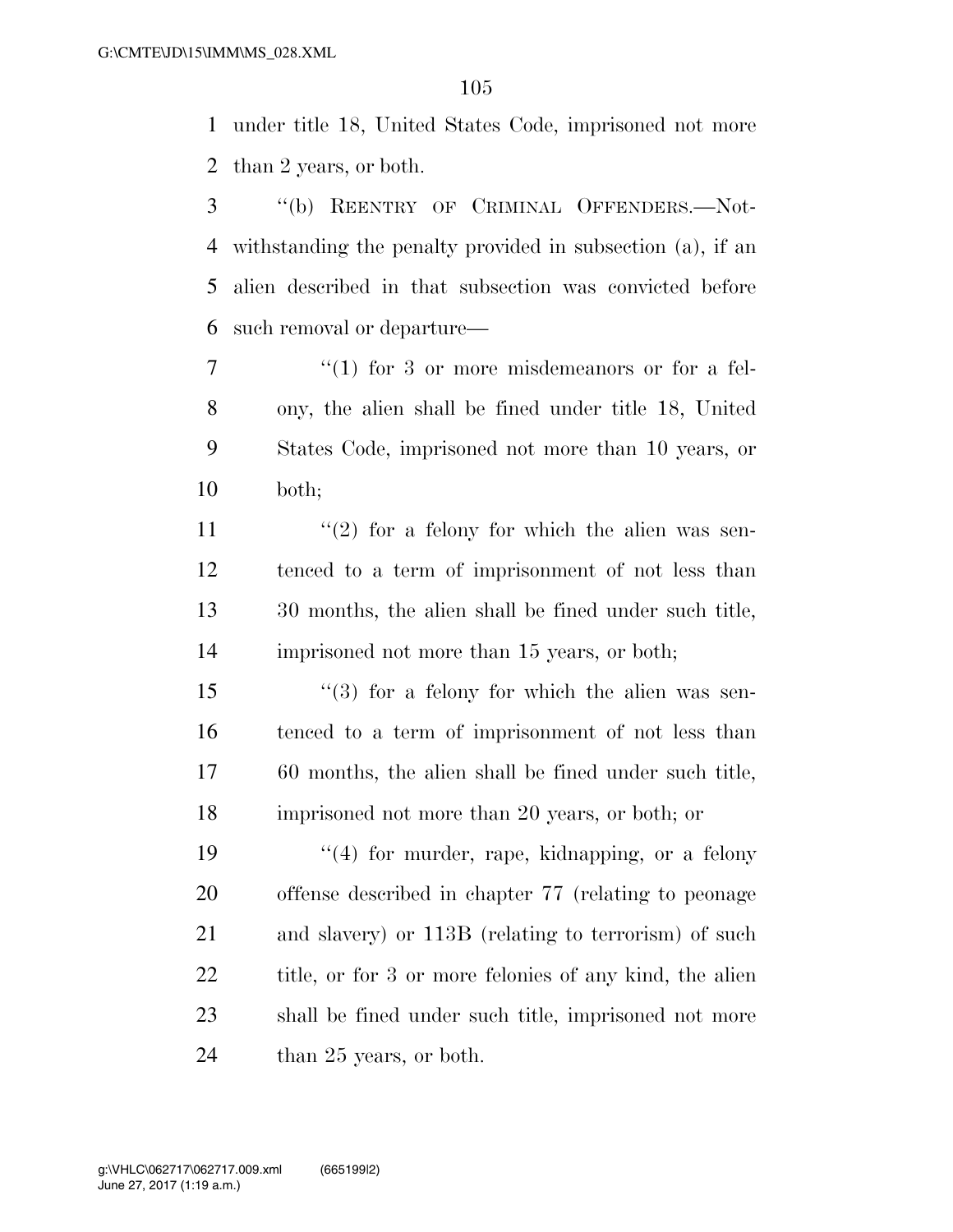''(c) REENTRY AFTER REPEATED REMOVAL.—Any alien who has been denied admission, excluded, deported, or removed 3 or more times and thereafter enters, at- tempts to enter, crosses the border to, attempts to cross the border to, or is at any time found in the United States, shall be fined under title 18, United States Code, impris-oned not more than 10 years, or both.

8 "(d) PROOF OF PRIOR CONVICTIONS.—The prior convictions described in subsection (b) are elements of the crimes described, and the penalties in that subsection shall apply only in cases in which the conviction or convictions that form the basis for the additional penalty are—

 ''(1) alleged in the indictment or information; and

 ''(2) proven beyond a reasonable doubt at trial or admitted by the defendant.

 ''(e) AFFIRMATIVE DEFENSES.—It shall be an af-firmative defense to a violation of this section that—

 $\frac{1}{2}$  (1) prior to the alleged violation, the alien had sought and received the express consent of the Sec- retary of Homeland Security to reapply for admis-sion into the United States; or

23 ''(2) with respect to an alien previously denied admission and removed, the alien—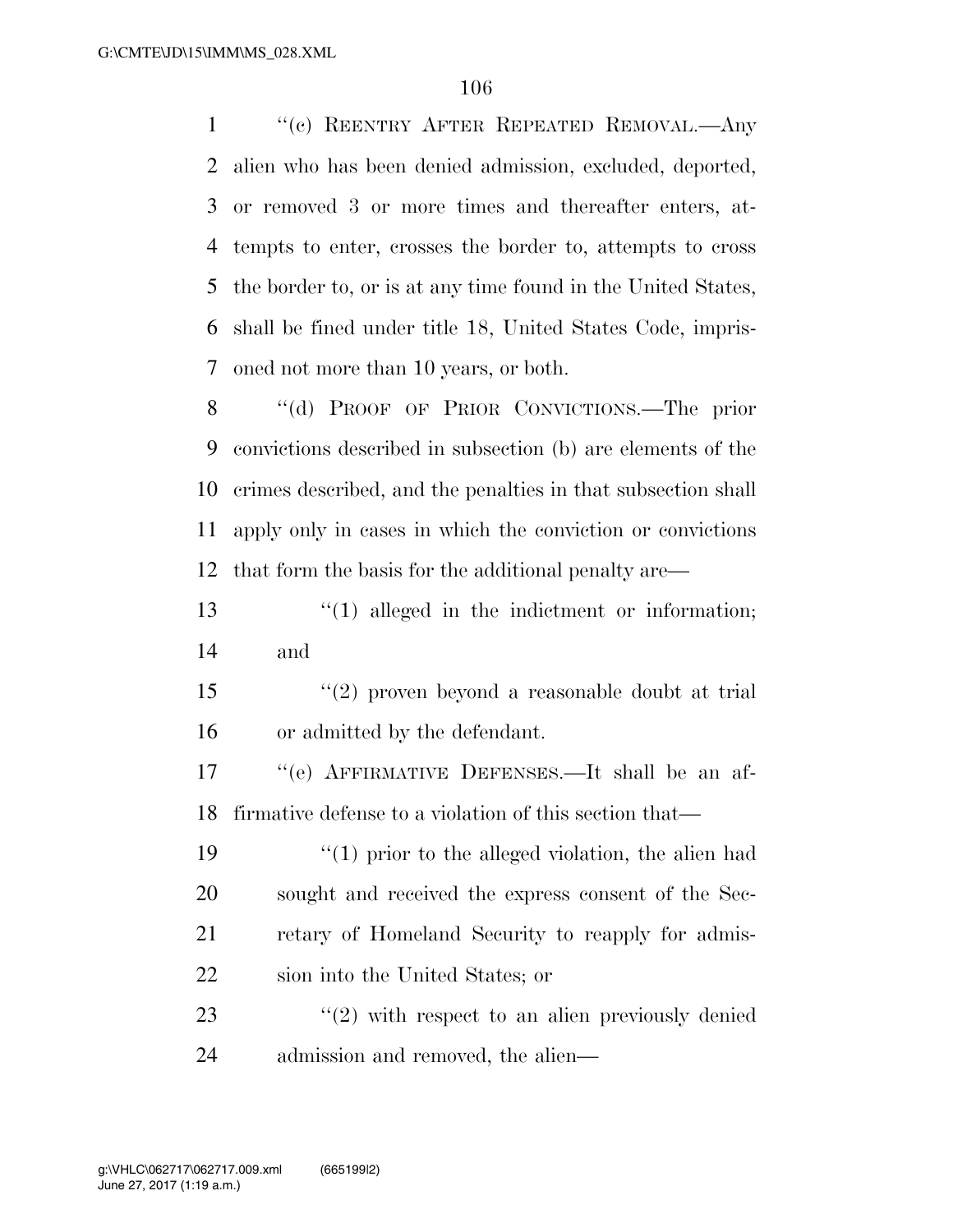| $\mathbf{1}$   | "(A) was not required to obtain such ad-                      |
|----------------|---------------------------------------------------------------|
| $\overline{2}$ | vance consent under the Immigration and Na-                   |
| 3              | tionality Act or any prior Act; and                           |
| $\overline{4}$ | "(B) had complied with all other laws and                     |
| 5              | regulations governing the alien's admission into              |
| 6              | the United States.                                            |
| 7              | "(f) LIMITATION ON COLLATERAL ATTACK ON UN-                   |
| 8              | DERLYING REMOVAL ORDER.—In a criminal proceeding              |
| 9              | under this section, an alien may not challenge the validity   |
| 10             | of any prior removal order concerning the alien.              |
| 11             | "(g) REENTRY OF ALIEN REMOVED PRIOR TO COM-                   |
| 12             | PLETION OF TERM OF IMPRISONMENT. Any alien re-                |
| 13             | moved pursuant to section $241(a)(4)$ who enters, attempts    |
| 14             | to enter, crosses the border to, attempts to cross the bor-   |
| 15             | der to, or is at any time found in, the United States shall   |
| 16             | be incarcerated for the remainder of the sentence of im-      |
| 17             | prisonment which was pending at the time of deportation       |
|                | 18 without any reduction for parole or supervised release un- |
| 19             | less the alien affirmatively demonstrates that the Sec-       |
| 20             | retary of Homeland Security has expressly consented to        |
| 21             | the alien's reentry. Such alien shall be subject to such      |
| 22             | other penalties relating to the reentry of removed aliens     |

as may be available under this section or any other provi-

sion of law.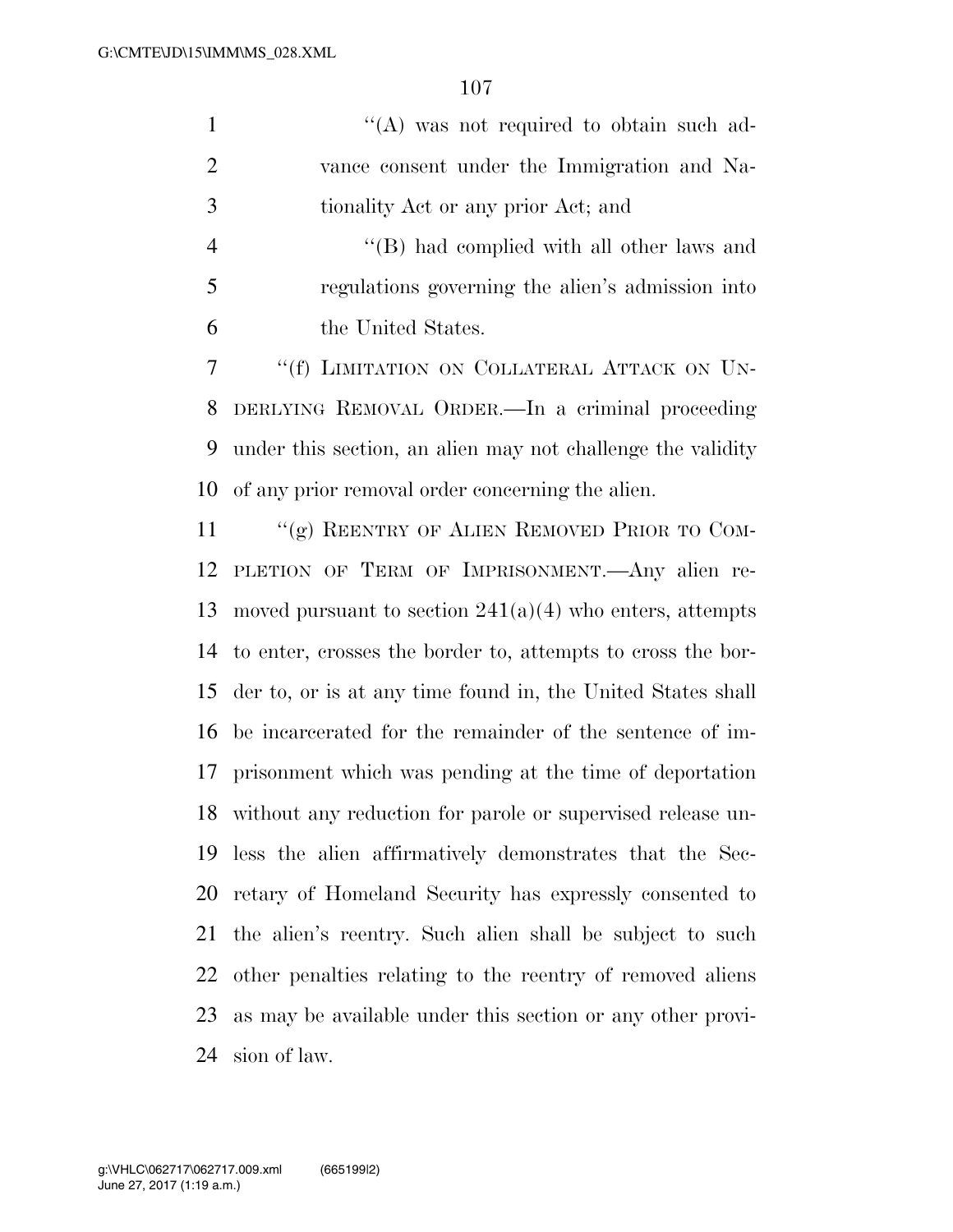''(h) DEFINITIONS.—For purposes of this section and section 275, the following definitions shall apply:

3 "(1) CROSSES THE BORDER TO THE UNITED STATES.—The term 'crosses the border' refers to the physical act of crossing the border, regardless of whether the alien is free from official restraint.

7 "'(2) FELONY.—The term 'felony' means any criminal offense punishable by a term of imprison- ment of more than 1 year under the laws of the United States, any State, or a foreign government.

11 ''(3) MISDEMEANOR.—The term 'misdemeanor' means any criminal offense punishable by a term of imprisonment of not more than 1 year under the ap- plicable laws of the United States, any State, or a foreign government.

16 ''(4) REMOVAL.—The term 'removal' includes any denial of admission, exclusion, deportation, or removal, or any agreement by which an alien stipu- lates or agrees to exclusion, deportation, or removal. 20 "(5) STATE.—The term 'State' means a State

 of the United States, the District of Columbia, and any commonwealth, territory, or possession of the United States.''.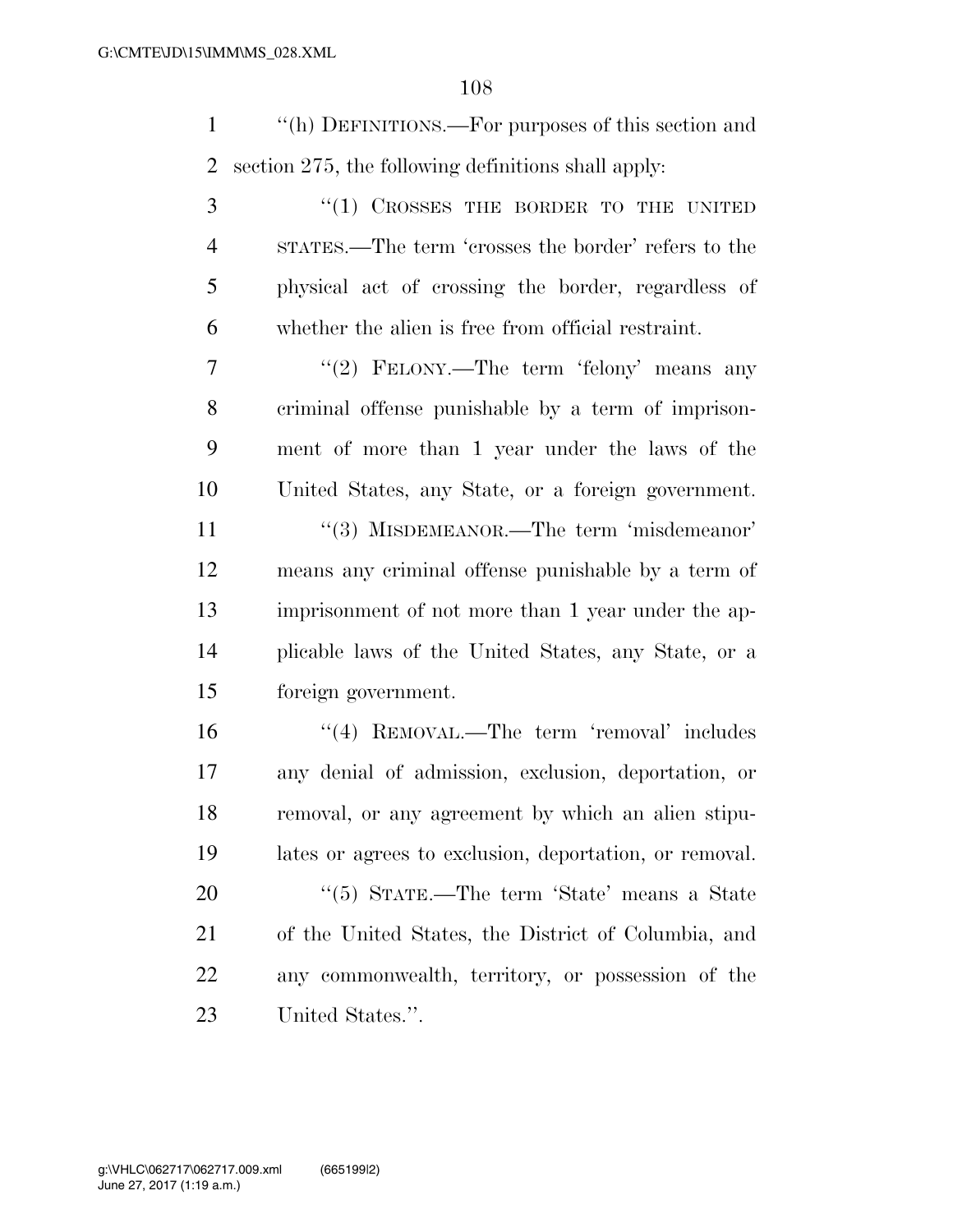# 1 **SEC. 316. REFORM OF PASSPORT, VISA, AND IMMIGRATION**

### 2 **FRAUD OFFENSES.**

3 Chapter 75 of title 18, United States Code, is amend-

4 ed to read as follows:

# 5 **''CHAPTER 75—PASSPORTS AND VISAS**

''Sec.

''1541. Issuance without authority.

- ''1542. False statement in application and use of passport.
- ''1543. Forgery or false use of passport.
- ''1544. Misuse of a passport.
- ''1545. Schemes to defraud aliens.
- ''1546. Immigration and visa fraud.
- ''1547. Attempts and conspiracies.
- ''1548. Alternative penalties for certain offenses.
- ''1549. Definitions.

### 6 **''§ 1541. Issuance without authority**

| 7 |  |  | "(a) IN GENERAL.—Whoever— |
|---|--|--|---------------------------|
|---|--|--|---------------------------|

8 ''(1) acting or claiming to act in any office or capacity under the United States, or a State, with- out lawful authority grants, issues, or verifies any passport or other instrument in the nature of a passport to or for any person; or

 ''(2) being a consular officer authorized to grant, issue, or verify passports, knowingly grants, issues, or verifies any such passport to or for any person not owing allegiance, to the United States, whether a citizen or not;

18 shall be fined under this title or imprisoned not more than

19 15 years, or both.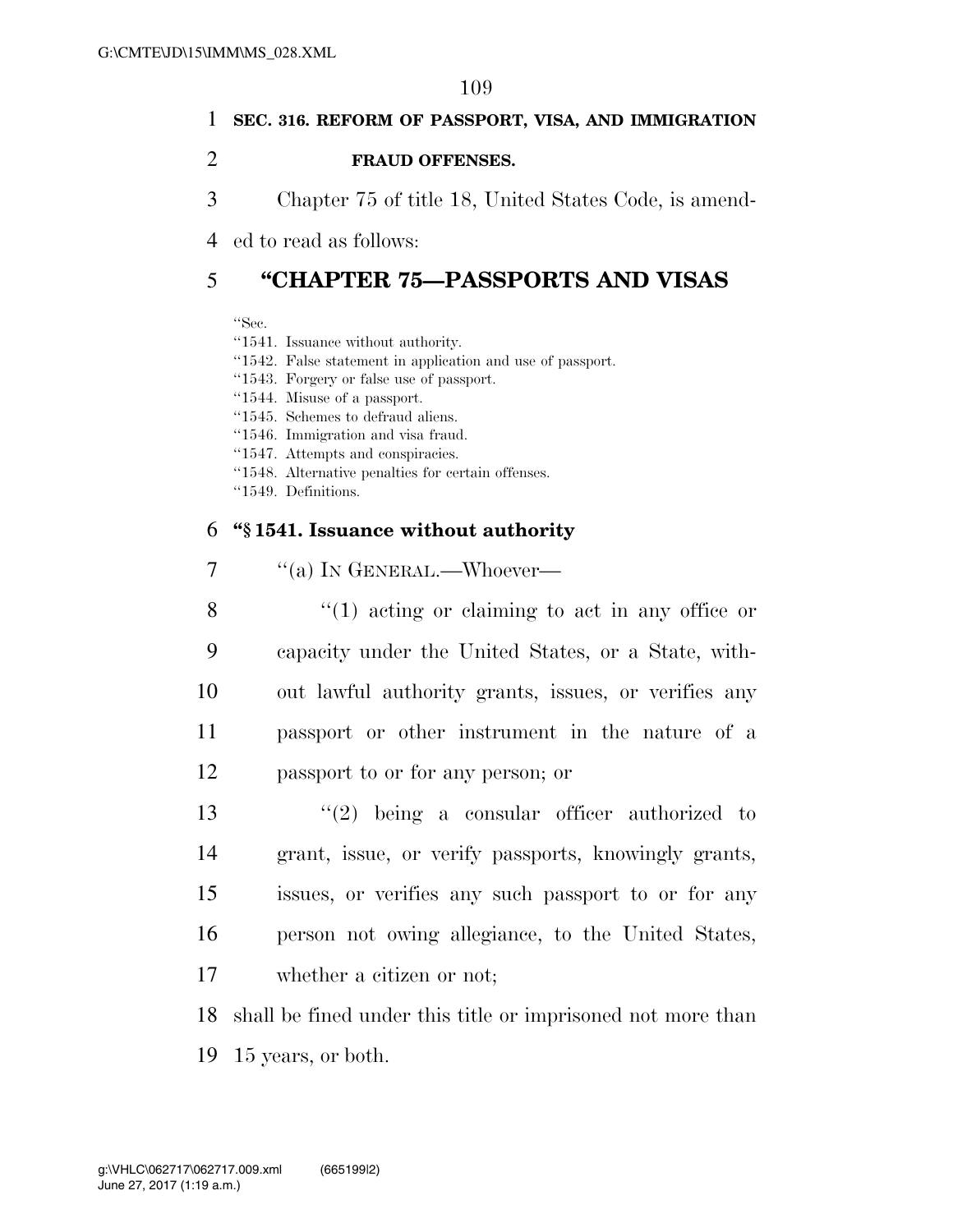''(b) DEFINITION.—In this section, the term 'State' means a State of the United States, the District of Colum- bia, and any commonwealth, territory, or possession of the United States.

# **''§ 1542. False statement in application and use of passport**

''Whoever knowingly—

8 ''(1) makes any false statement in an applica- tion for passport with intent to induce or secure the issuance of a passport under the authority of the United States, either for his own use or the use of another, contrary to the laws regulating the issuance of passports or the rules prescribed pursuant to such laws; or

 ''(2) uses or attempts to use, or furnishes to another for use any passport the issue of which was secured in any way by reason of any false statement; shall be fined under this title or imprisoned not more than 15 years, or both.

### **''§ 1543. Forgery or false use of passport**

''Whoever—

 $\frac{1}{2}$  (1) falsely makes, forges, counterfeits, muti- lates, or alters any passport or instrument pur- porting to be a passport, with intent that the same may be used; or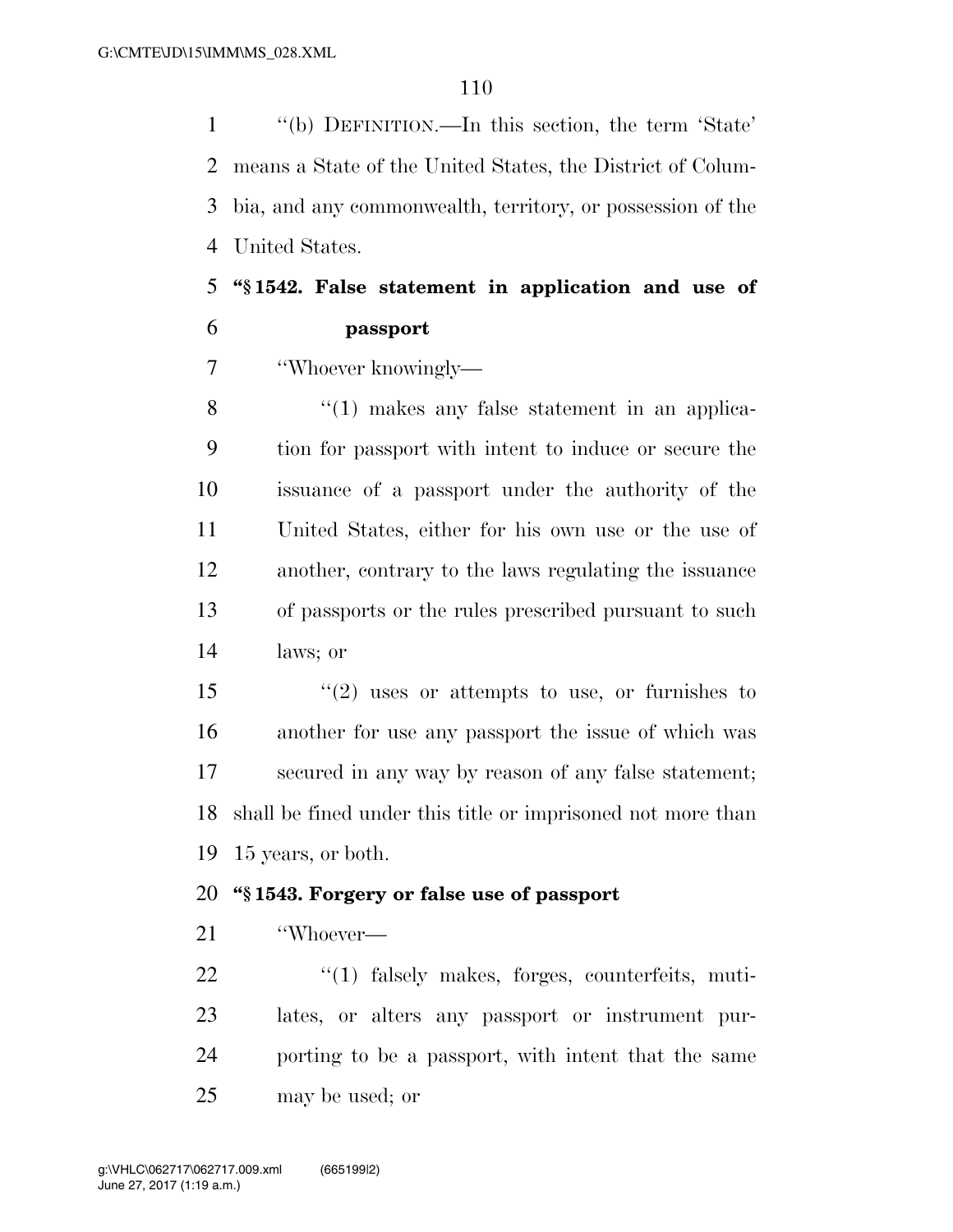$\mathcal{L}(2)$  knowingly uses, or attempts to use, or fur- nishes to another for use any such false, forged, counterfeited, mutilated, or altered passport or in- strument purporting to be a passport, or any pass- port validly issued which has become void by the oc- currence of any condition therein prescribed invali- dating the same; shall be fined under this title or imprisoned not more than 15 years, or both.

# **''§ 1544. Misuse of a passport**

''Whoever knowingly—

12  $\frac{1}{2}$  (1) uses any passport issued or designed for the use of another;

 $\frac{14}{2}$  ''(2) uses any passport in violation of the condi- tions or restrictions therein contained, or in violation of the laws, regulations, or rules governing the issuance and use of the passport;

18 ''(3) secures, possesses, uses, receives, buys, sells, or distributes any passport knowing it to be forged, counterfeited, altered, falsely made, procured by fraud, stolen, or produced or issued without law-ful authority; or

 ''(4) violates the terms and conditions of any safe conduct duly obtained and issued under the au-thority of the United States;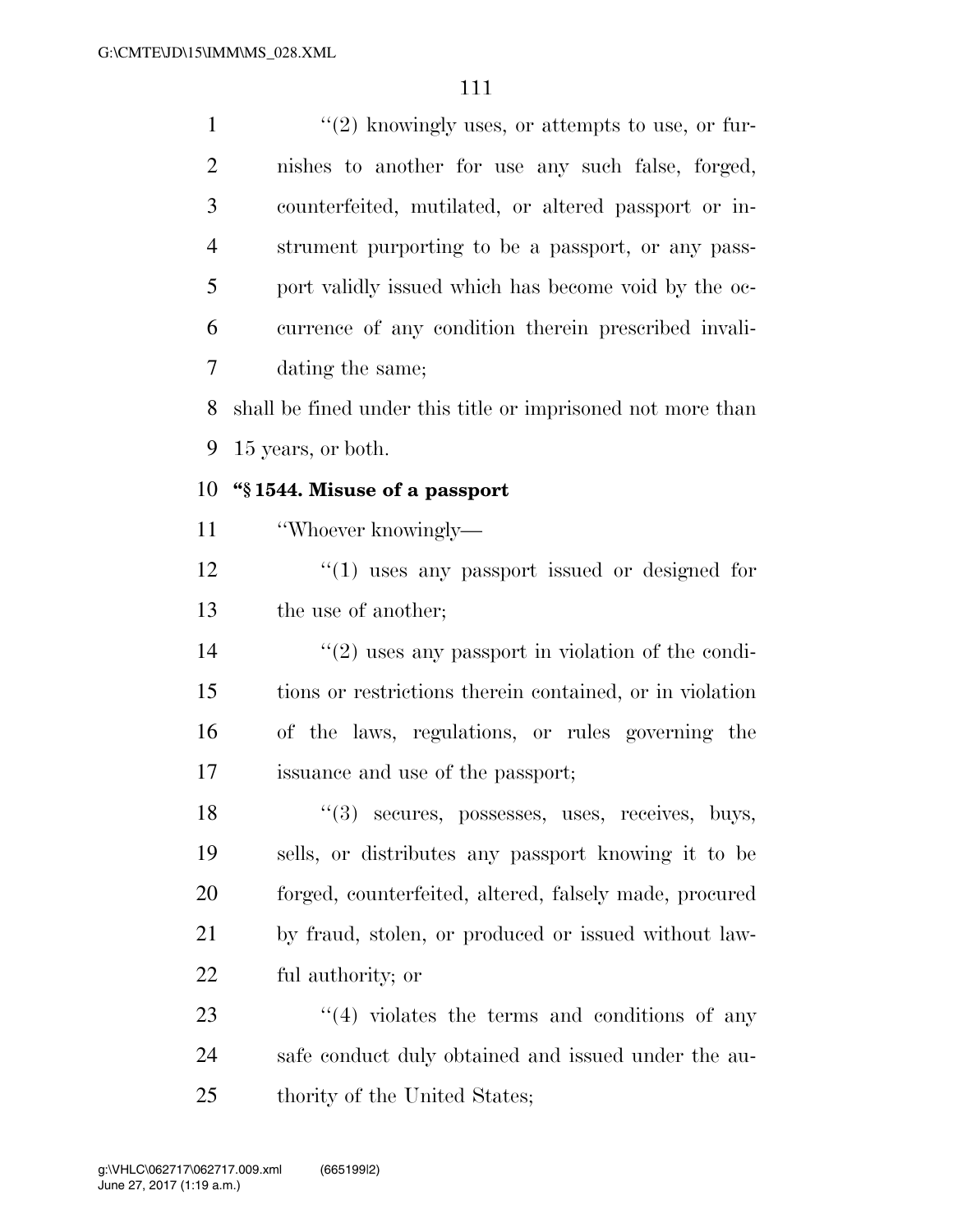shall be fined under this title, imprisoned not more than 15 years, or both.

### **''§ 1545. Schemes to defraud aliens**

 ''Whoever inside the United States, or in or affecting interstate or foreign commerce, in connection with any matter that is authorized by or arises under the immigra-7 tion laws (as defined in section  $101(a)(17)$  of the Immi-8 gration and Nationality Act  $(8 \text{ U.S.C. } 1101(a)(17))$  or any matter the offender claims or represents is authorized by or arises under the immigration laws of the United States, knowingly executes a scheme or artifice—

12  $\frac{1}{2}$  (1) to defraud any person, or

 $\frac{13}{2}$  ''(2) to obtain or receive money or anything else of value from any person by means of false or fraud-ulent pretenses, representations, or promises;

 shall be fined under this title, imprisoned not more than 15 years, or both.

## **''§ 1546. Immigration and visa fraud**

- ''Whoever knowingly—
- 20  $\frac{1}{20}$  (1) uses any immigration document issued or designed for the use of another;
- 22 "(2) forges, counterfeits, alters, or falsely makes any immigration document;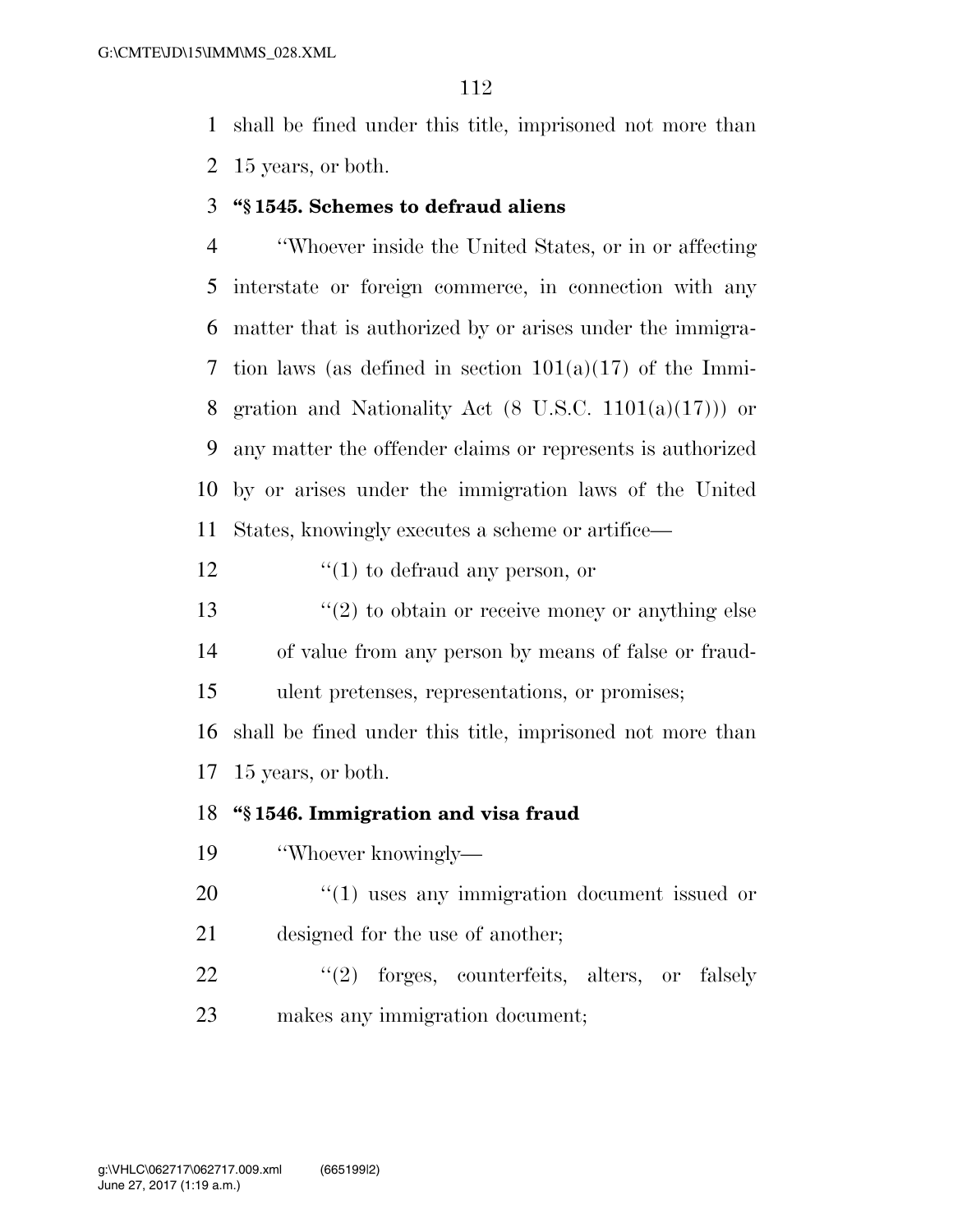|   | $\lq(3)$ mails, prepares, presents, or signs any im- |
|---|------------------------------------------------------|
| 2 | migration document knowing it to contain any mate-   |
| 3 | rially false statement or representation;            |
| 4 | $(4)$ secures, possesses, uses, transfers, re-       |
| 5 | ceives, buys, sells, or distributes any immigration  |
| 6 | document knowing it to be forged, counterfeited, al- |
| 7 | tered, falsely made, stolen, procured by fraud, or   |
| 8 | produced or issued without lawful authority;         |

 ''(5) adopts or uses a false or fictitious name to evade or to attempt to evade the immigration laws; 11 ''(6) transfers or furnishes, without lawful au- thority, an immigration document to another person for use by a person other than the person for whom the immigration document was issued or designed; or

 $(7)$  produces, issues, authorizes, or verifies, without lawful authority, an immigration document; shall be fined under this title, imprisoned not more than 15 years, or both.

## **''§ 1547. Attempts and conspiracies**

 ''Whoever attempts or conspires to violate this chap- ter shall be punished in the same manner as a person who completes that violation.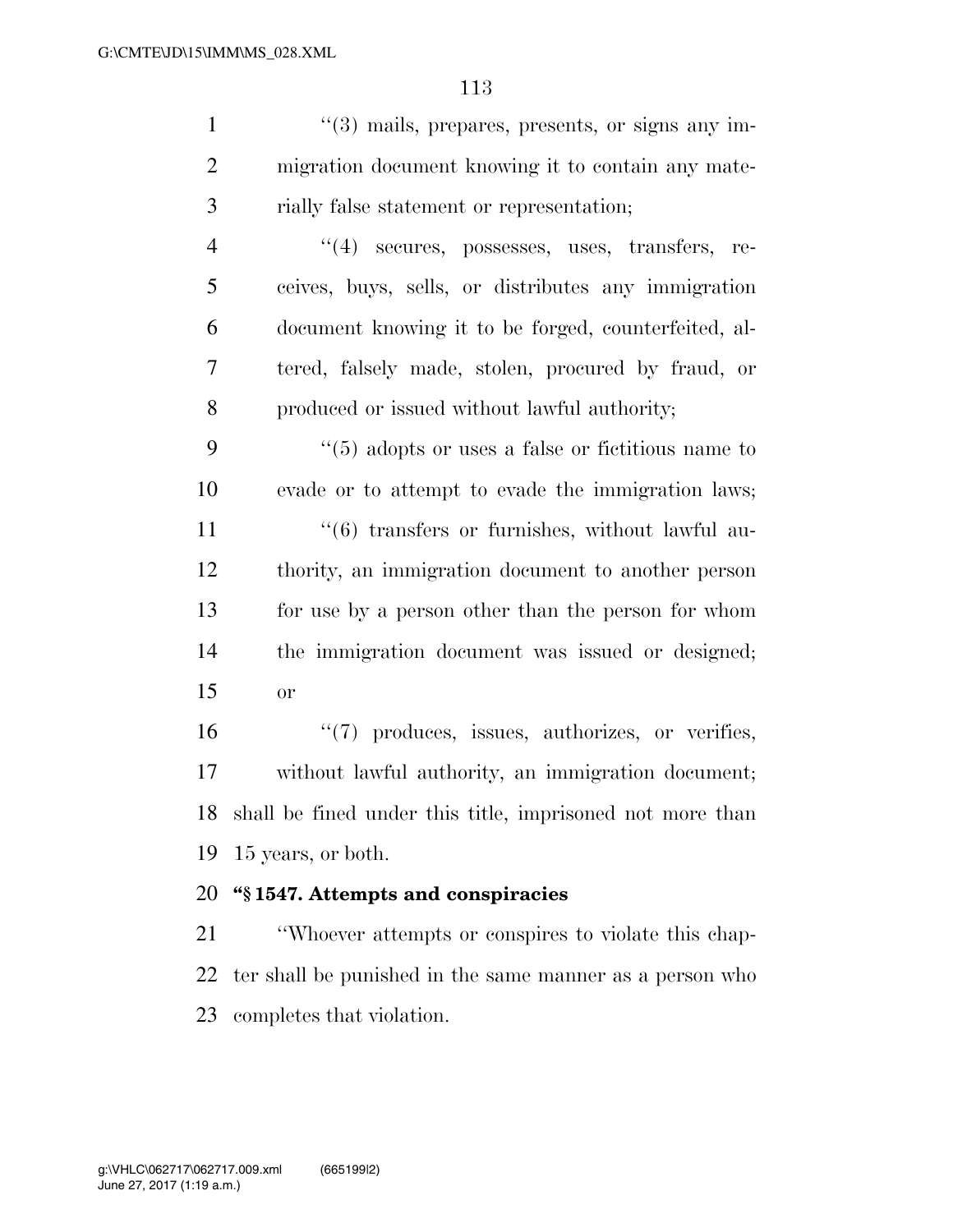# **''§ 1548. Alternative penalties for certain offenses**

 ''(a) TERRORISM.—Whoever violates any section in this chapter to facilitate an act of international terrorism or domestic terrorism (as such terms are defined in section 2331), shall be fined under this title or imprisoned not more than 25 years, or both.

 ''(b) DRUG TRAFFICKING OFFENSES.—Whoever vio- lates any section in this chapter to facilitate a drug traf- ficking crime (as defined in section 929(a)) shall be fined under this title or imprisoned not more than 20 years, or both.

### **''§ 1549. Definitions**

''In this chapter:

14 ''(1) An 'application for a United States pass- port' includes any document, photograph, or other piece of evidence attached to or submitted in support of the application.

18 ''(2) The term 'immigration document' means any instrument on which is recorded, by means of letters, figures, or marks, matters which may be used to fulfill any requirement of the Immigration and Nationality Act.''.

### **SEC. 317. FORFEITURE.**

 Section 981(a)(1) of title 18, United States Code, is amended by adding at the end the following: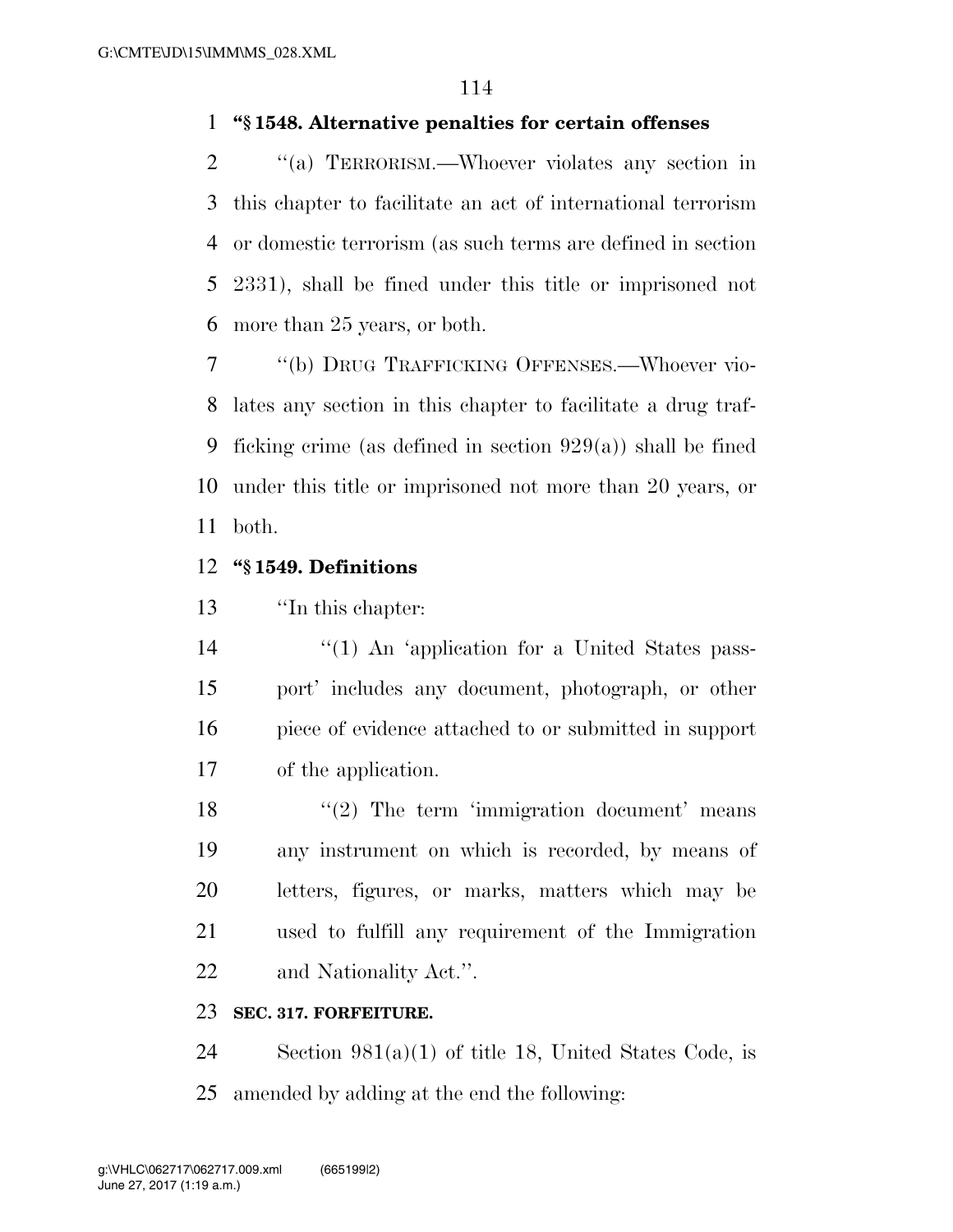| $\mathbf{1}$   | "(I) Any property, real or personal, that has         |
|----------------|-------------------------------------------------------|
| $\overline{2}$ | been used to commit or facilitate the commission of   |
| 3              | a violation of chapter 75, the gross proceeds of such |
| $\overline{4}$ | violation, and any property traceable to any such     |
| 5              | property or proceeds.".                               |
| 6              | SEC. 318. EXPEDITED REMOVAL FOR ALIENS INADMISSIBLE   |
| $\overline{7}$ | ON CRIMINAL OR SECURITY GROUNDS.                      |
| 8              | (a) IN GENERAL.—Section 238 of the Immigration        |
| 9              | and Nationality Act (8 U.S.C. 1228) is amended—       |
| 10             | $(1)$ by adding at the end of the section heading     |
| 11             | the following: "OR WHO ARE SUBJECT TO<br>TER-         |
| 12             | RORISM-RELATED GROUNDS FOR REMOVAL";                  |
| 13             | $(2)$ in subsection $(b)$ —                           |
| 14             | $(A)$ in paragraph $(1)$ —                            |
| 15             | (i) by striking "Attorney General"                    |
| 16             | and inserting "Secretary of Homeland Se-              |
| 17             | curity in the exercise of discretion"; and            |
| 18             | (ii) by striking "set forth in this sub-              |
| 19             | section or" and inserting "set forth in this          |
| 20             | subsection, in lieu of removal proceedings            |
| 21             | under";                                               |
| 22             | $(B)$ in paragraphs $(3)$ and $(4)$ , by striking     |
| 23             | "Attorney General" each place the term ap-            |
| 24             | pears and inserting "Secretary of Homeland            |
| 25             | Security";                                            |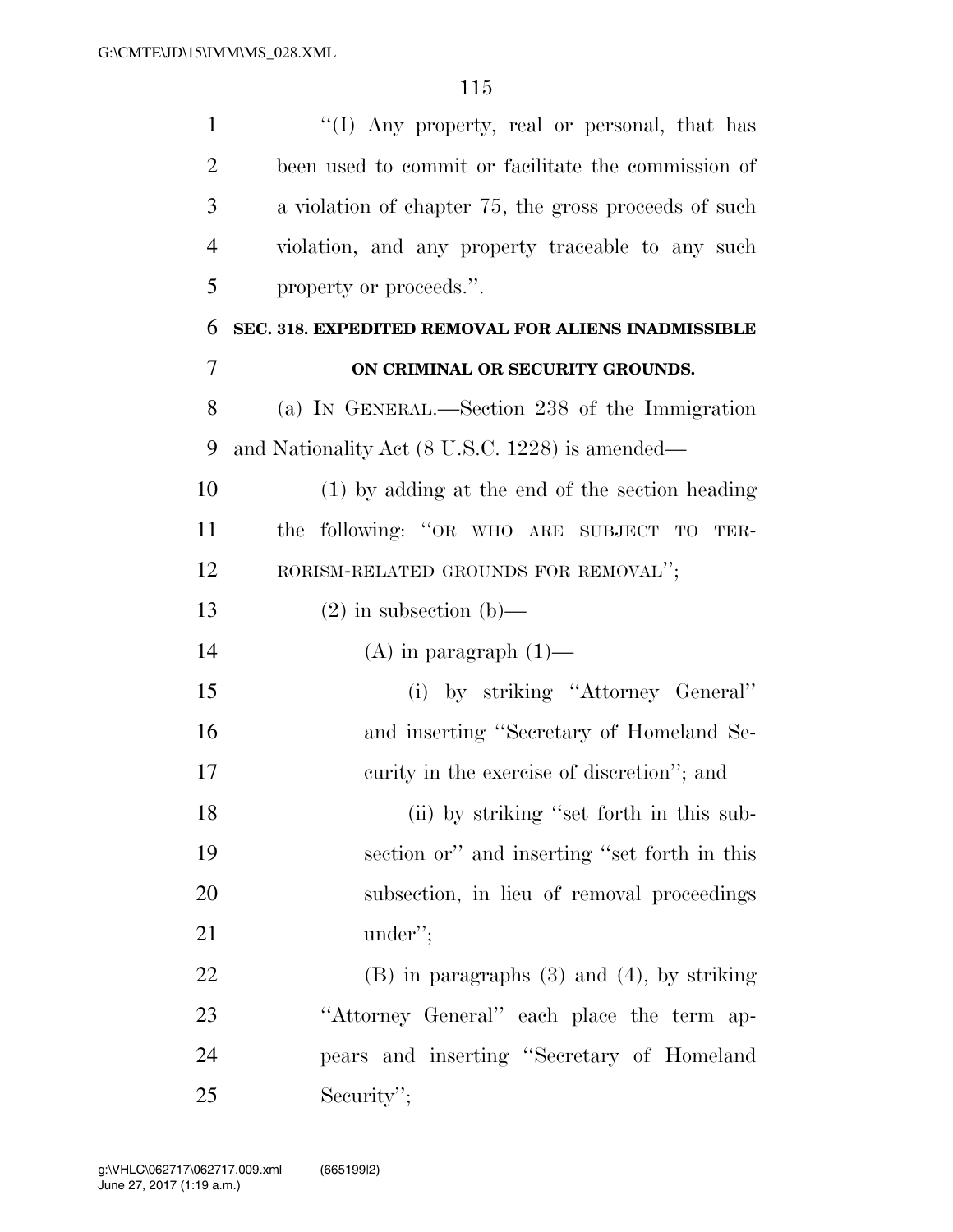| $\mathbf{1}$   | $(C)$ in paragraph $(5)$ —                                |
|----------------|-----------------------------------------------------------|
| $\overline{2}$ | (i) by striking "described in this sec-                   |
| 3              | tion" and inserting "described in para-                   |
| $\overline{4}$ | graph $(1)$ or $(2)$ "; and                               |
| 5              | (ii) by striking "the Attorney General                    |
| 6              | may grant in the Attorney General's dis-                  |
| 7              | cretion." and inserting "the Secretary of                 |
| 8              | Homeland Security or the Attorney Gen-                    |
| 9              | eral may grant, in the discretion of the                  |
| 10             | Secretary or the Attorney General, in any                 |
| 11             | proceeding.";                                             |
| 12             | (D) by redesignating paragraphs $(3)$ , $(4)$ ,           |
| 13             | and $(5)$ as paragraphs $(4)$ , $(5)$ , and $(6)$ respec- |
| 14             | tively; and                                               |
| 15             | $(E)$ by inserting after paragraph $(2)$ the              |
| 16             | following:                                                |
| 17             | "(3) The Secretary of Homeland Security, in               |
| 18             | the exercise of discretion, may determine inadmis-        |
| 19             | sibility under section $212(a)(2)$ and issue an order     |
| 20             | of removal pursuant to the procedures set forth in        |
| 21             | this subsection, in lieu of removal proceedings under     |
| 22             | section 240, with respect to an alien who-                |
| 23             | $\lq\lq$ has not been admitted or paroled;                |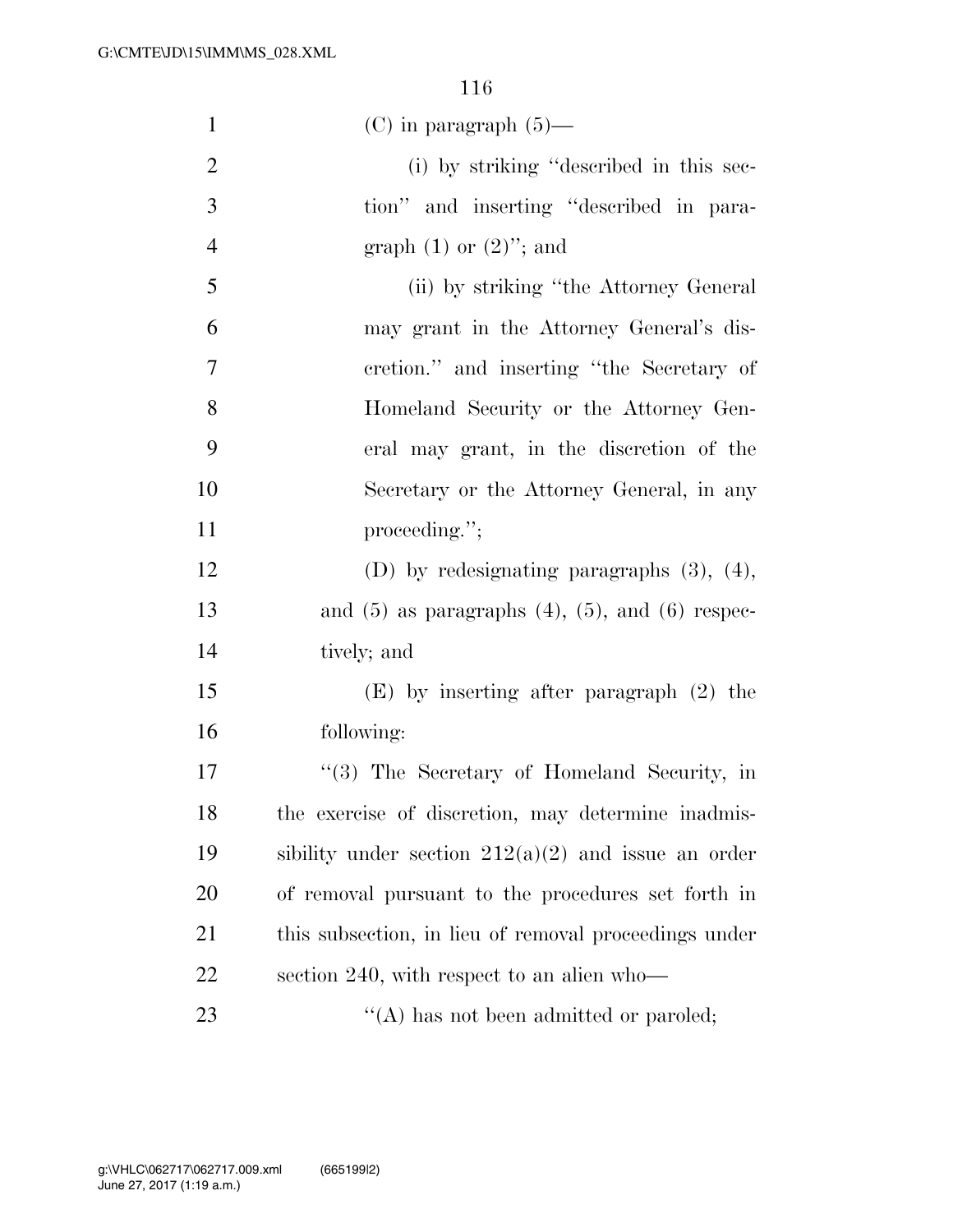| $\mathbf{1}$   | "(B) has not been found to have a credible                |
|----------------|-----------------------------------------------------------|
| $\overline{2}$ | fear of persecution pursuant to the procedures            |
| 3              | set forth in $235(b)(1)(B)$ ; and                         |
| $\overline{4}$ | $\lq\lq$ (C) is not eligible for a waiver of inadmis-     |
| 5              | sibility or relief from removal."; and                    |
| 6              | $(3)$ by resdesignating the 2 subsections after           |
| 7              | subsection (b) as subsections (d) and (e), respec-        |
| 8              | tively, and inserting after subsection (b) the fol-       |
| 9              | lowing:                                                   |
| 10             | "(c) REMOVAL ALIENS WHO ARE SUBJECT TO TER-               |
| 11             | RORISM-RELATED GROUNDS FOR REMOVAL.—                      |
| 12             | $\lq(1)$ The Secretary of Homeland Security—              |
| 13             | "(A) shall, notwithstanding section $240$ , in            |
| 14             | the case of every alien, determine the inadmis-           |
| 15             | sibility of the alien under subclause $(I)$ , $(II)$ , or |
| 16             | (III) of section $212(a)(3)(B)(i)$ , or the deport-       |
| 17             | ability of the alien under section $237(a)(4)(B)$         |
| 18             | as consequence of being described in one of               |
| 19             | such subclauses, and issue an order of removal            |
| 20             | pursuant to the procedures set forth in this              |
| 21             | subsection to every alien determined to be inad-          |
| 22             | missible or deportable on such a ground; and              |
| 23             | $\lq\lq$ (B) may, in the case of any alien, deter-        |
| 24             | mine the inadmissibility of the alien under sub-          |
| 25             | paragraph (A) or (B) of section $212(a)(3)$               |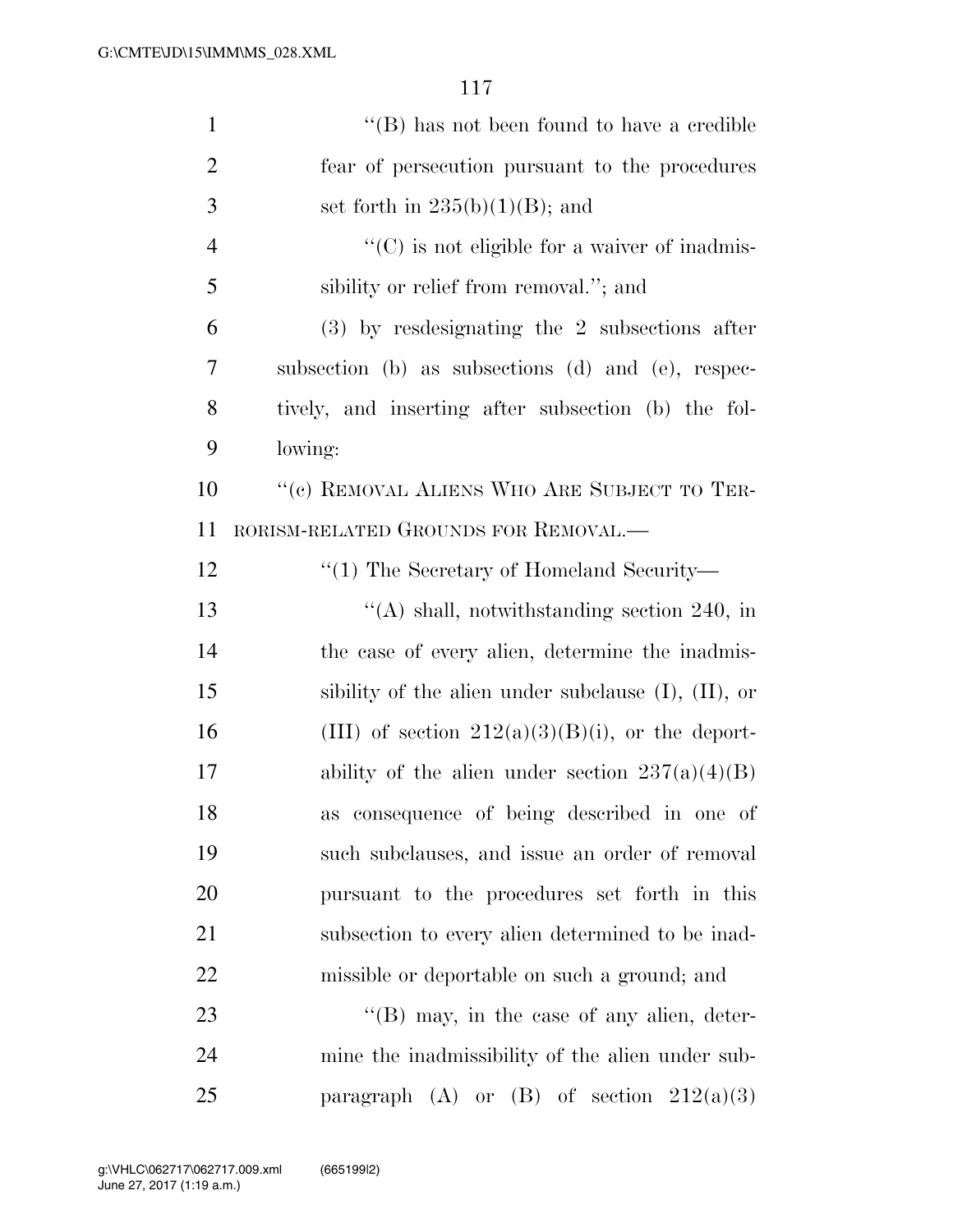| $\mathbf{1}$   | (other than subclauses $(I)$ , $(II)$ , and $(III)$ of      |
|----------------|-------------------------------------------------------------|
| $\overline{2}$ | section $212(a)(3)(B)$ , or the deportability of            |
| 3              | the alien under subparagraph $(A)$ or $(B)$ of sec-         |
| 4              | tion $237(a)(4)$ (as a consequence of being de-             |
| 5              | scribed in subclause $(I)$ , $(II)$ , or $(III)$ of section |
| 6              | $212(a)(3)(B)$ , and issue an order of removal              |
| 7              | pursuant to the procedures set forth in this                |
| 8              | subsection or section 240 to every alien deter-             |
| 9              | mined to be inadmissible or deportable on such              |
| 10             | a ground.                                                   |
| 11             | $\lq(2)$ The Secretary of Homeland Security may             |
| 12             | not execute any order described in paragraph (1)            |
| 13             | until 14 calendar days have passed from the date            |
| 14             | that such order was issued, unless waived by the            |
| 15             | alien, in order that the alien has an opportunity to        |
| 16             | apply for judicial review under section 242.                |
| 17             | "(3) Proceedings before the Secretary of Home-              |
| 18             | land Security under this subsection shall be in ac-         |
| 19             | cordance with such regulations as the Secretary             |
| 20             | shall prescribe. The Secretary shall provide that—          |
| 21             | $\lq\lq$ the alien is given reasonable notice of            |
| 22             | the charges and of the opportunity described in             |
| 23             | subparagraph $(C)$ ;                                        |
| 24             | $\lq\lq$ (B) the alien shall have the privilege of          |

being represented (at no expense to the Govern-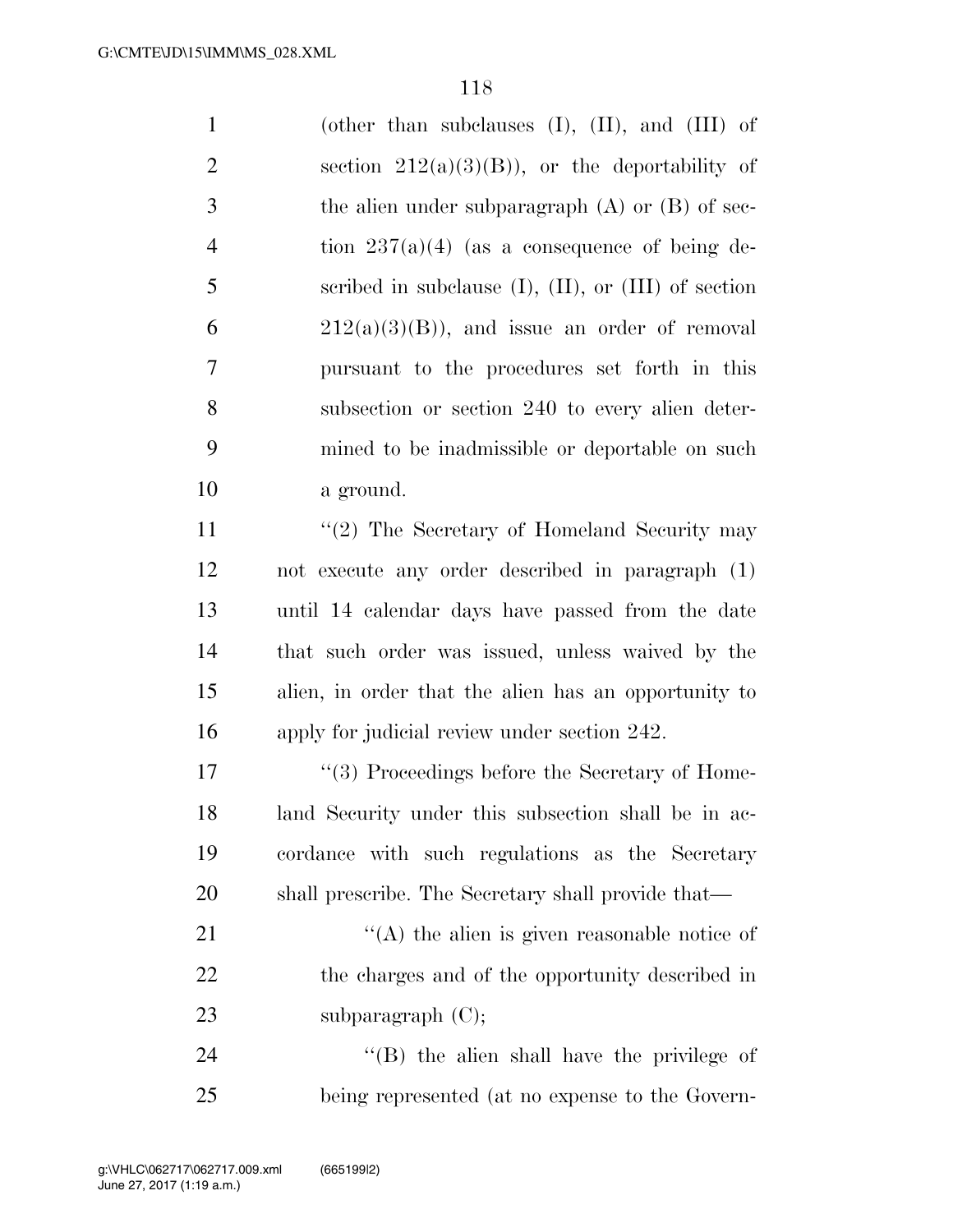| $\mathbf{1}$   | ment) by such counsel, authorized to practice in                               |
|----------------|--------------------------------------------------------------------------------|
| $\overline{2}$ | such proceedings, as the alien shall choose;                                   |
| 3              | "(C) the alien has a reasonable oppor-                                         |
| $\overline{4}$ | tunity to inspect the evidence and rebut the                                   |
| 5              | charges;                                                                       |
| 6              | $\lq\lq$ (D) a determination is made on the                                    |
| 7              | record that the individual upon whom the notice                                |
| 8              | for the proceeding under this section is served                                |
| 9              | (either in person or by mail) is, in fact, the                                 |
| 10             | alien named in such notice;                                                    |
| 11             | $\lq\lq(E)$ a record is maintained for judicial re-                            |
| 12             | view; and                                                                      |
| 13             | $\lq\lq(F)$ the final order of removal is not adju-                            |
| 14             | dicated by the same person who issues the                                      |
| 15             | charges.                                                                       |
| 16             | $\lq(4)$ No alien described in this subsection shall                           |
| 17             | be eligible for any relief from removal that the Sec-                          |
| 18             | retary of Homeland Security may grant in the Sec-                              |
| 19             | retary's discretion.".                                                         |
| <b>20</b>      | (b) CONFORMING AMENDMENT.—The table of con-                                    |
| 21             | tents of the Immigration and Nationality Act (8 U.S.C.                         |
| 22             | 1101 et seq.) is amended by striking the item relating to                      |
| 23             | section 238 and inserting the following:                                       |
|                | "Sec. 238. Expedited removal of aliens convicted of aggravated felonies or who |

are subject to terrorism-related grounds for removal.''.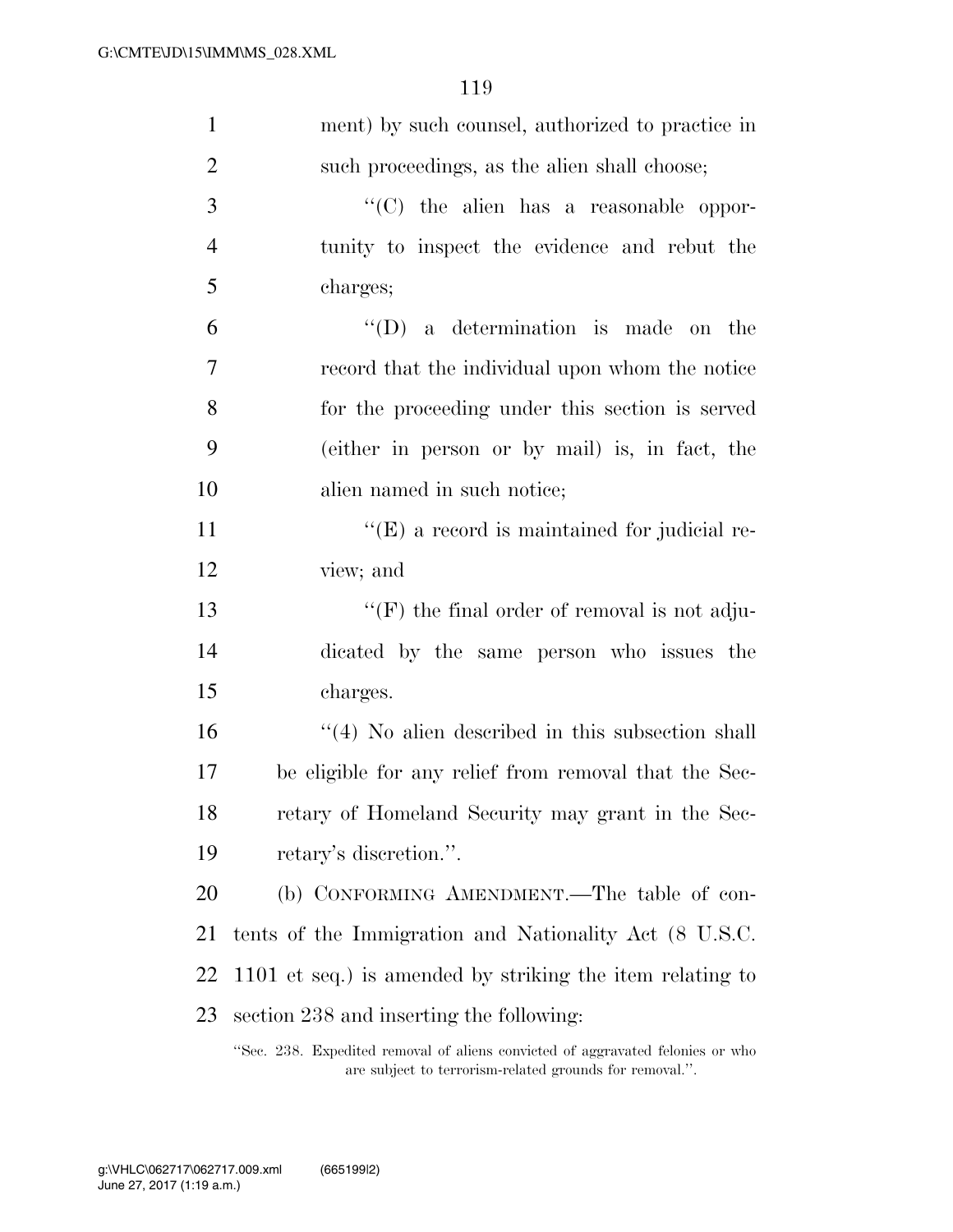(c) EFFECTIVE DATE.—The amendments made by this section shall take effect on the date of the enactment of this Act but shall not apply to aliens who are in removal proceedings under section 240 of the Immigration and Na- tionality Act (8 U.S.C. 1229a) on such date. **SEC. 319. INCREASED PENALTIES BARRING THE ADMIS- SION OF CONVICTED SEX OFFENDERS FAIL- ING TO REGISTER AND REQUIRING DEPORTA- TION OF SEX OFFENDERS FAILING TO REG- ISTER.**  11 (a) INADMISSIBILITY.—Section  $212(a)(2)(A)(i)$  of the Immigration and Nationality Act (8 U.S.C. 13 1182(a)(2)(A)(i)), as amended by section 302(a) of this Act, is further amended— (1) in subclause (II), by striking ''or'' at the end; 17 (2) in subclause  $(III)$ , by adding "or" at the end; and (3) by inserting after subclause (III) the fol- lowing:  $\text{``(IV)}$  a violation of section 2250 of title 18, United States Code (relat- ing to failure to register as a sex of-fender),''.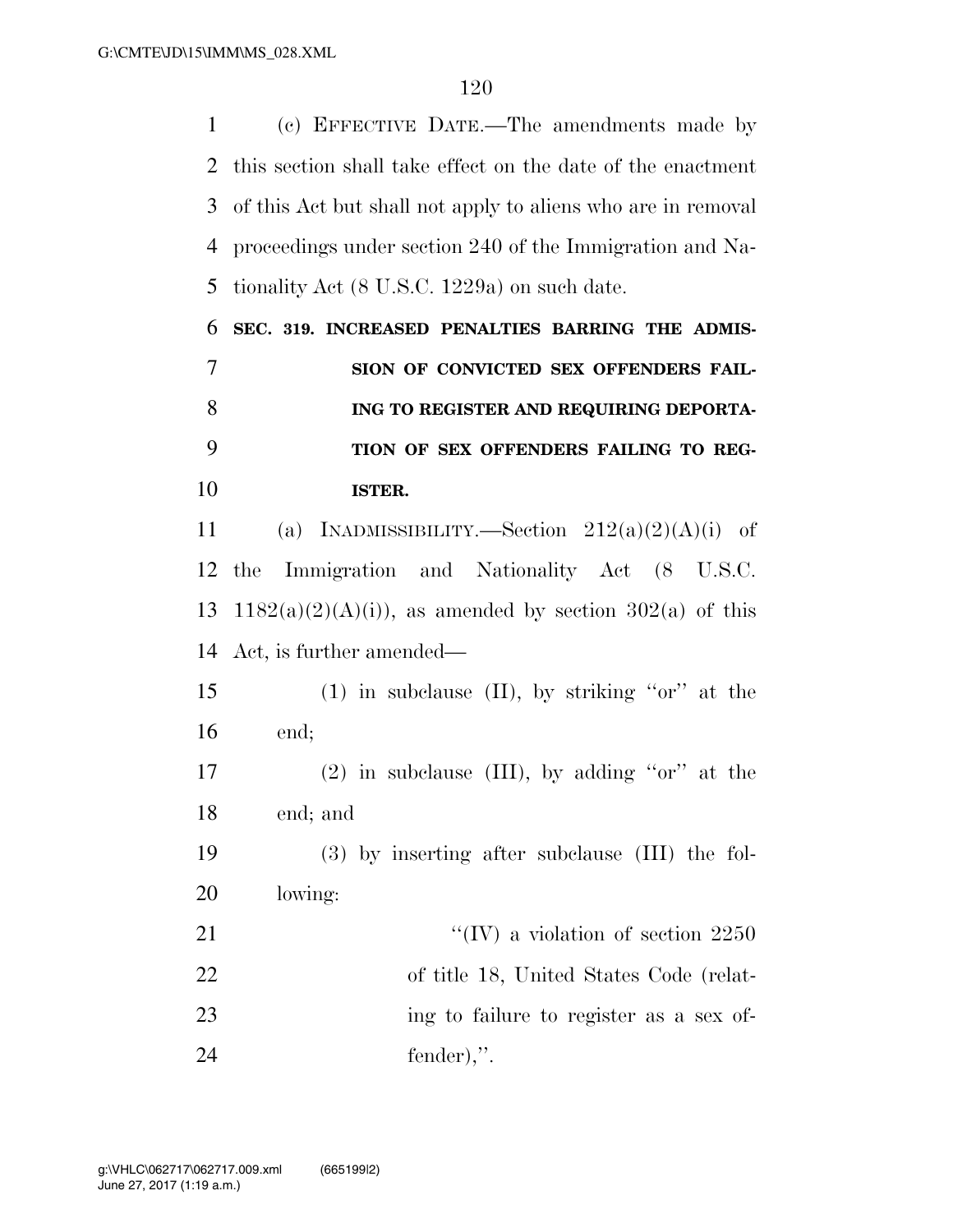| $\mathbf{1}$         | (b) DEPORTABILITY.—Section $237(a)(2)$ of such Act                     |
|----------------------|------------------------------------------------------------------------|
| 2                    | $(8 \text{ U.S.C. } 1227(a)(2))$ , as amended by sections $302(c)$ and |
| 3                    | $311(c)$ of this Act, is further amended—                              |
| $\overline{4}$       | $(1)$ in subparagraph $(A)$ , by striking clause $(v)$ ;               |
| 5                    | and                                                                    |
| 6                    | $(2)$ by adding at the end the following:                              |
| 7                    | "(I) FAILURE TO REGISTER AS A SEX OF-                                  |
| 8                    | FENDER.—Any alien convicted of, or who ad-                             |
| 9                    | mits having committed, or who admits commit-                           |
| 10                   | ting acts which constitute the essential elements                      |
| 11                   | of a violation of section 2250 of title 18, United                     |
| 12                   | States Code (relating to failure to register as a                      |
| 13                   | sex offender) is deportable.".                                         |
| 14                   | (c) EFFECTIVE DATE.—The amendments made by                             |
|                      |                                                                        |
| 15                   | this section shall take effect on the date of the enactment            |
| 16                   | of this Act and shall apply to acts that occur before, on,             |
|                      | or after the date of the enactment of this Act.                        |
|                      | SEC. 320. PROTECTING IMMIGRANTS FROM CONVICTED                         |
|                      | <b>SEX OFFENDERS.</b>                                                  |
| 17<br>18<br>19<br>20 | (a) IMMIGRANTS.—Section $204(a)(1)$ of the Immigra-                    |
| 21                   | tion and Nationality Act $(8 \text{ U.S.C. } 1154(a)(1))$ , is amend-  |
| 22                   | $ed$ —                                                                 |
| 23                   | $(1)$ in subparagraph $(A)$ , by amending clause                       |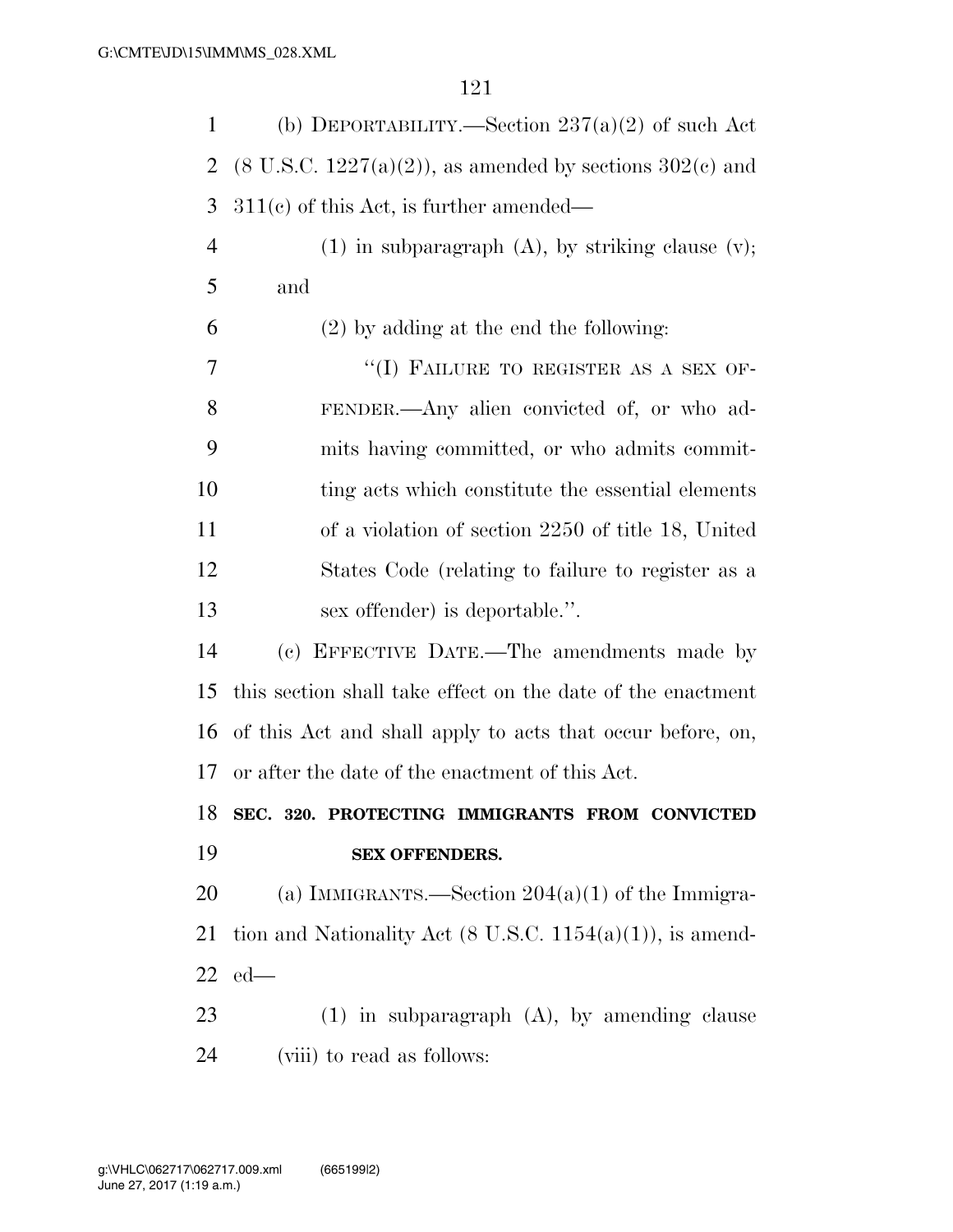| 1  | "(viii) Clause (i) shall not apply to a citizen of the         |
|----|----------------------------------------------------------------|
| 2  | United States who has been convicted of an offense de-         |
| 3  | scribed in subparagraph $(A)$ , $(I)$ , or $(K)$ of section    |
| 4  | $101(a)(43)$ , unless the Secretary of Homeland Security,      |
| 5  | in the Secretary's sole and unreviewable discretion, deter-    |
| 6  | mines that the citizen poses no risk to the alien with re-     |
| 7  | spect to whom a petition described in clause (i) is filed.";   |
| 8  | and                                                            |
| 9  | $(2)$ in subparagraph $(B)(i)$ —                               |
| 10 | (A) by redesignating the second subclause                      |
| 11 | $(I)$ as subclause $(II)$ ; and                                |
| 12 | $(B)$ by amending such subclause $(II)$ to                     |
| 13 | read as follows:                                               |
| 14 | "(II) Subclause (I) shall not apply in the case of an          |
| 15 | alien admitted for permanent residence who has been con-       |
| 16 | victed of an offense described in subparagraph $(A)$ , $(I)$ , |
| 17 | or $(K)$ of section 101(a)(43), unless the Secretary of        |
|    | 18 Homeland Security, in the Secretary's sole<br>and           |
| 19 | unreviewable discretion, determines that the alien lawfully    |
| 20 | admitted for permanent residence poses no risk to the          |
| 21 | alien with respect to whom a petition described in sub-        |
| 22 | clause $(I)$ is filed.".                                       |
| 23 | NONIMMIGRANTS.-Section $101(a)(15)(K)$<br>(b)<br>οf            |

24 such Act  $(8 \text{ U.S.C. } 1101(a)(15)(\text{K}))$ , is amended by strik-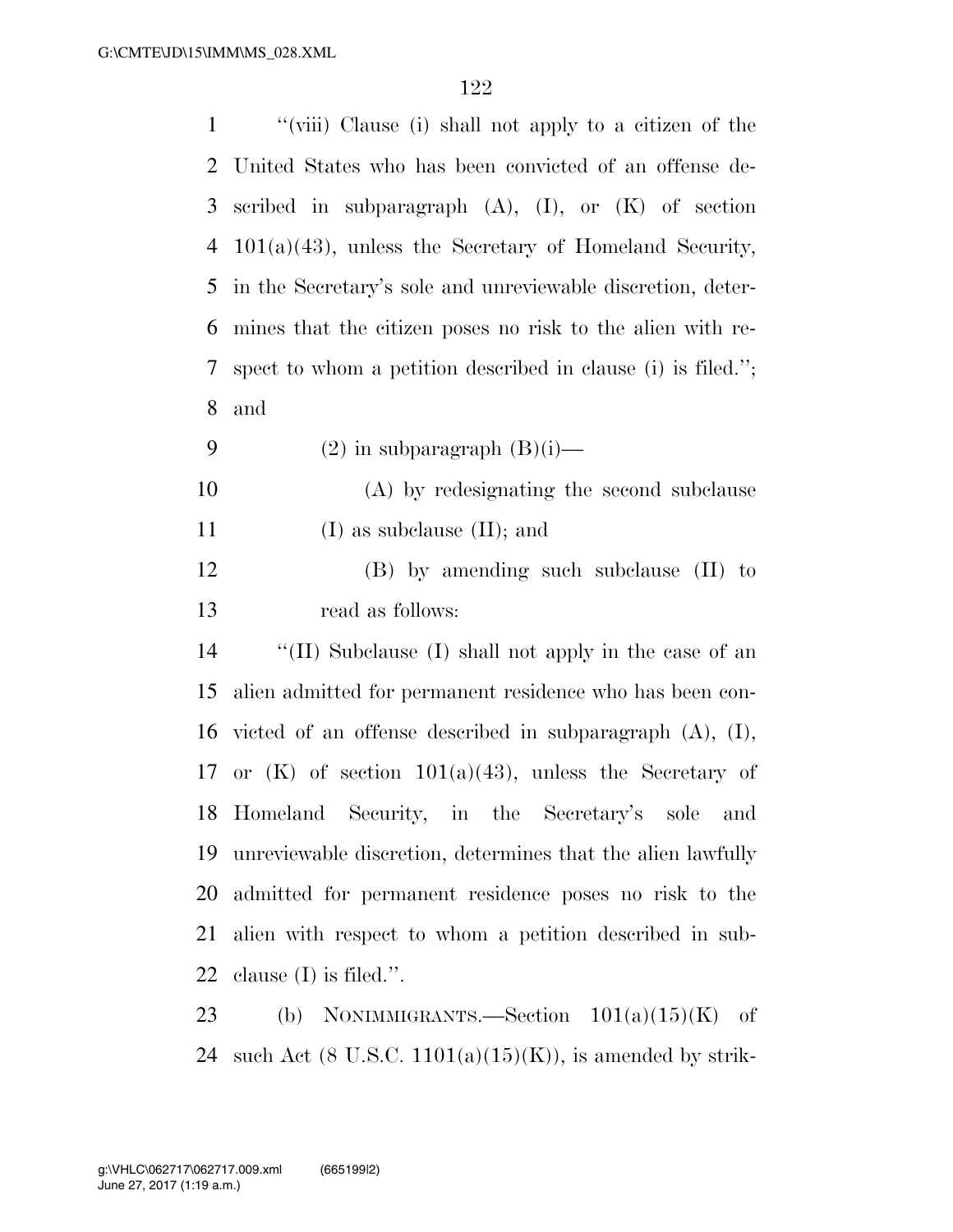1 ing  $"204(a)(1)(A)(viii)(I))"$  each place such term appears 2 and inserting  $"204(a)(1)(A)(viii))"$ .

 (c) EFFECTIVE DATE.—The amendments made by this section shall take effect on the date of the enactment of this Act and shall apply to petitions filed on or after such date.

# **SEC. 321. CLARIFICATION TO CRIMES OF VIOLENCE AND CRIMES INVOLVING MORAL TURPITUDE.**

9 (a) INADMISSIBLE ALIENS.—Section  $212(a)(2)(A)$  of the Immigration and Nationality Act (8 U.S.C. 11 1182(a)(2)(A)) is amended by adding at the end the fol-lowing:

 $"$ (iii) CLARIFICATION.—If the convic- tion records do not conclusively establish whether a crime constitutes a crime involv- ing moral turpitude, the Secretary of Homeland Security may consider other evi- dence related to the conviction that clearly establishes that the conduct for which the alien was engaged constitutes a crime in-21 volving moral turpitude.". (b) DEPORTABLE ALIENS.—

23 (1) GENERAL CRIMES.—Section  $237(a)(2)(A)$ 24 of such Act  $(8 \text{ U.S.C. } 1227(a)(2)(A))$ , as amended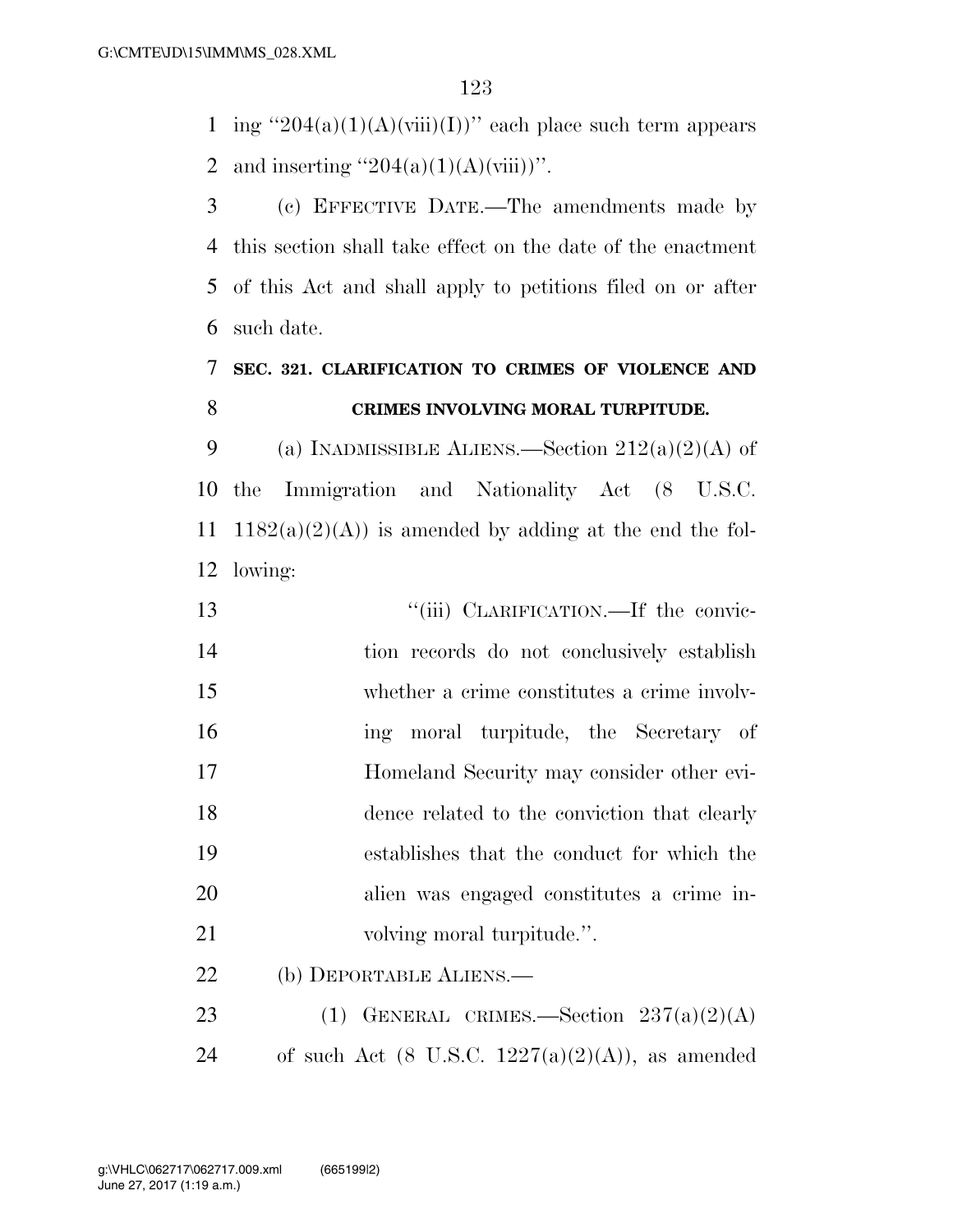|                | 124                                                    |
|----------------|--------------------------------------------------------|
| $\mathbf{1}$   | by section $320(b)$ of this Act, is further amended by |
| $\overline{2}$ | inserting after clause (iv) the following:             |
| 3              | "(v) CRIMES INVOLVING MORAL TUR-                       |
| $\overline{4}$ | PITUDE.—If the conviction records do not               |
| 5              | conclusively establish whether a crime con-            |
| 6              | stitutes a crime involving moral turpitude,            |
| 7              | the Secretary of Homeland Security may                 |
| 8              | consider other evidence related to the con-            |
| 9              | viction that clearly establishes that the              |
| 10             | conduct for which the alien was engaged                |
| 11             | constitutes a crime involving moral turpi-             |
| 12             | tude.".                                                |
| 13             | (2)<br>DOMESTIC VIOLENCE.—Section                      |
| 14             | $237(a)(2)(E)$ of such Act (8 U.S.C. 1227(a)(2)(E))    |
| 15             | is amended by adding at the end the following:         |
| 16             | "(iii) CRIMES OF VIOLENCE.—If the                      |
| $\overline{ }$ |                                                        |

 conviction records do not conclusively es- tablish whether a crime of domestic vio- lence constitutes a crime of violence (as de- fined in section 16 of title 18, United States Code), the Secretary of Homeland Security may consider other evidence re- lated to the conviction that clearly estab-24 lishes that the conduct for which the alien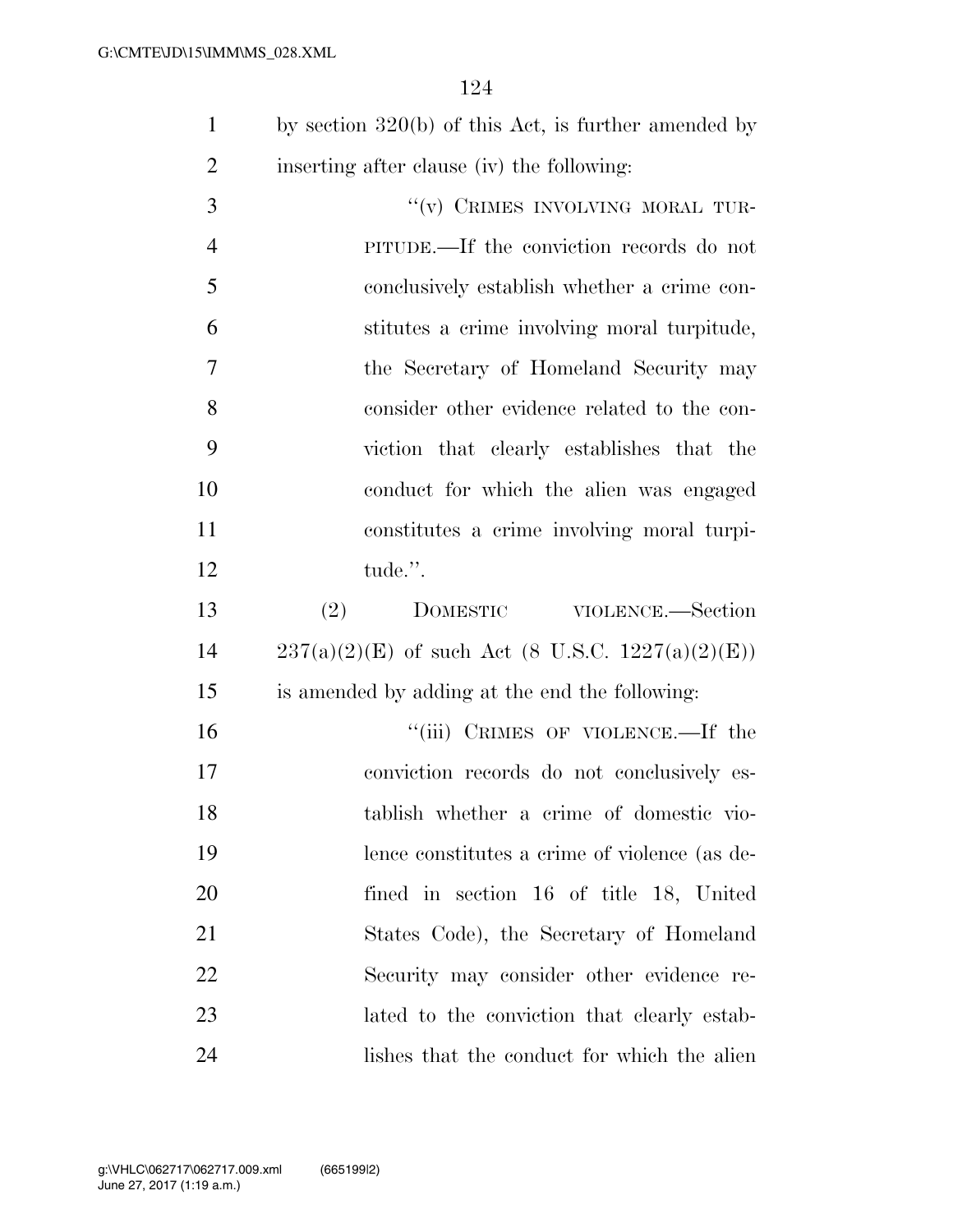was engaged constitutes a crime of vio-2 lence.".

 (c) EFFECTIVE DATE.—The amendments made by this section shall take effect on the date of the enactment of this Act and shall apply to acts that occur before, on, or after the date of the enactment of this Act.

 **SEC. 322. PENALTIES FOR FAILURE TO OBEY REMOVAL OR-DERS.** 

 (a) IN GENERAL.—Section 243(a) of the Immigra-tion and Nationality Act (8 U.S.C. 1253(a)) is amended—

 (1) in the matter preceding subparagraph (A) 12 of paragraph  $(1)$ , by inserting "212 $(a)$  or" before 13  $"237(a),"$ ; and

(2) by striking paragraph (3).

 (b) EFFECTIVE DATE.—The amendments made by subsection (a) shall take effect on the date of the enact- ment of this Act and shall apply to acts that are described 18 in subparagraphs (A) through (D) of section  $243(a)(1)$  of the Immigration and Nationality Act (8 U.S.C.  $1253(a)(1)$  that occur on or after the date of the enact-ment of this Act.

**SEC. 323. PARDONS.** 

 (a) DEFINITION.—Section 101(a) of the Immigration 24 and Nationality Act  $(8 \text{ U.S.C. } 1101(a))$ , as amended by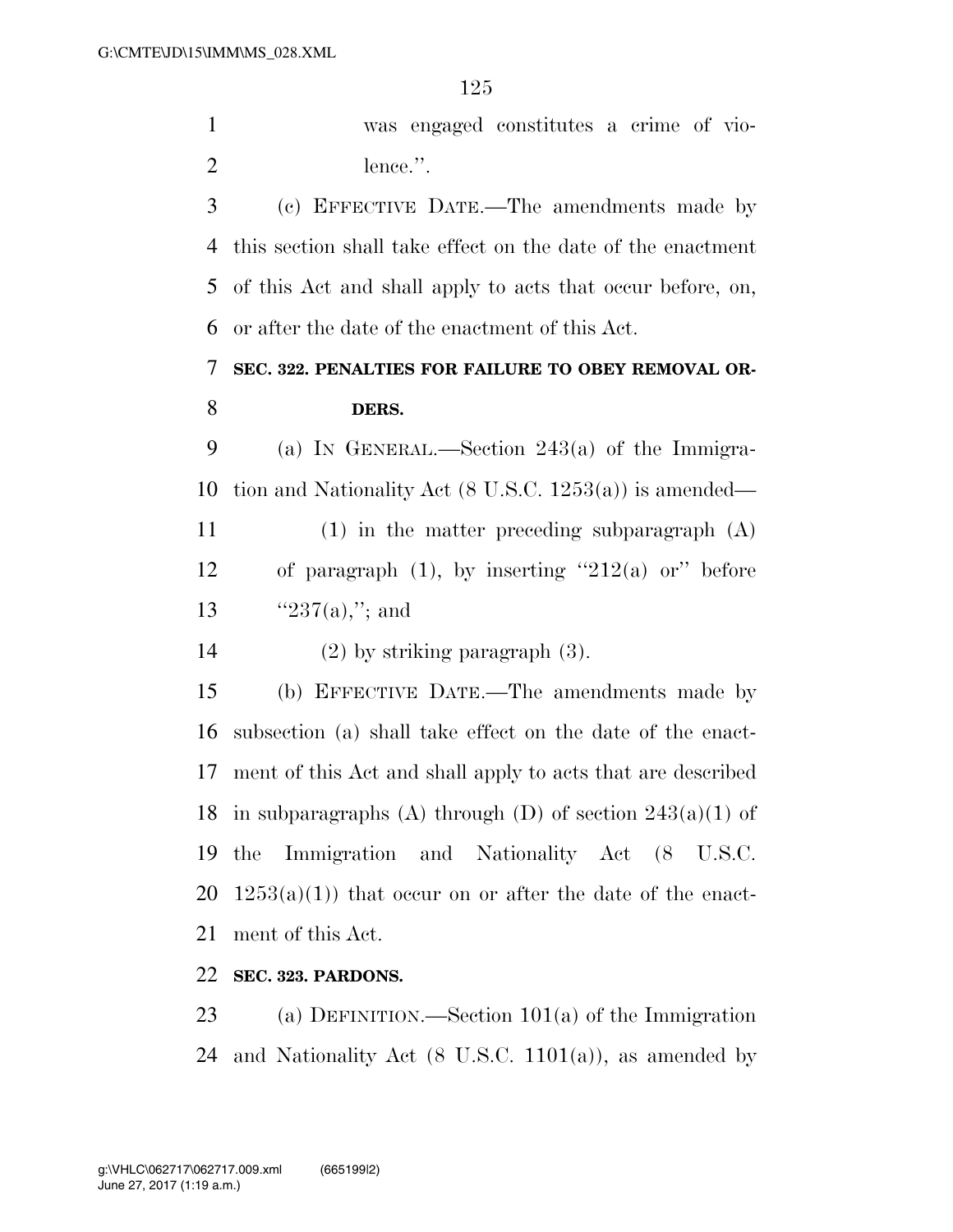section 312(a) of this Act, is further amended by adding at the end the following:

 ''(54) The term 'pardon' means a full and uncondi- tional pardon granted by the President of the United States, Governor of any of the several States or constitu-tionally recognized body.''.

 (b) DEPORTABILITY.—Section 237(a) of such Act (8 U.S.C. 1227(a)) is amended—

9 (1) in paragraph  $(2)(A)$ , by striking clause (vi); and

(2) by adding at the end the following:

12 "(8) PARDONS.—In the case of an alien who has been convicted of a crime and is subject to re- moval due to that conviction, if the alien, subsequent to receiving the criminal conviction, is granted a pardon, the alien shall not be deportable by reason of that criminal conviction.''.

 (c) EFFECTIVE DATE.—The amendments made by this section shall take effect on the date of the enactment of this Act and shall apply to a pardon granted before, on, or after such date.

# **SEC. 324. CONVICTIONS.**

23 (a) Section  $212(a)(2)$  of the Immigration and Nation-24 ality Act  $(8 \text{ U.S.C. } 1182(a)(2))$  is amended by adding at the end the following subparagraph: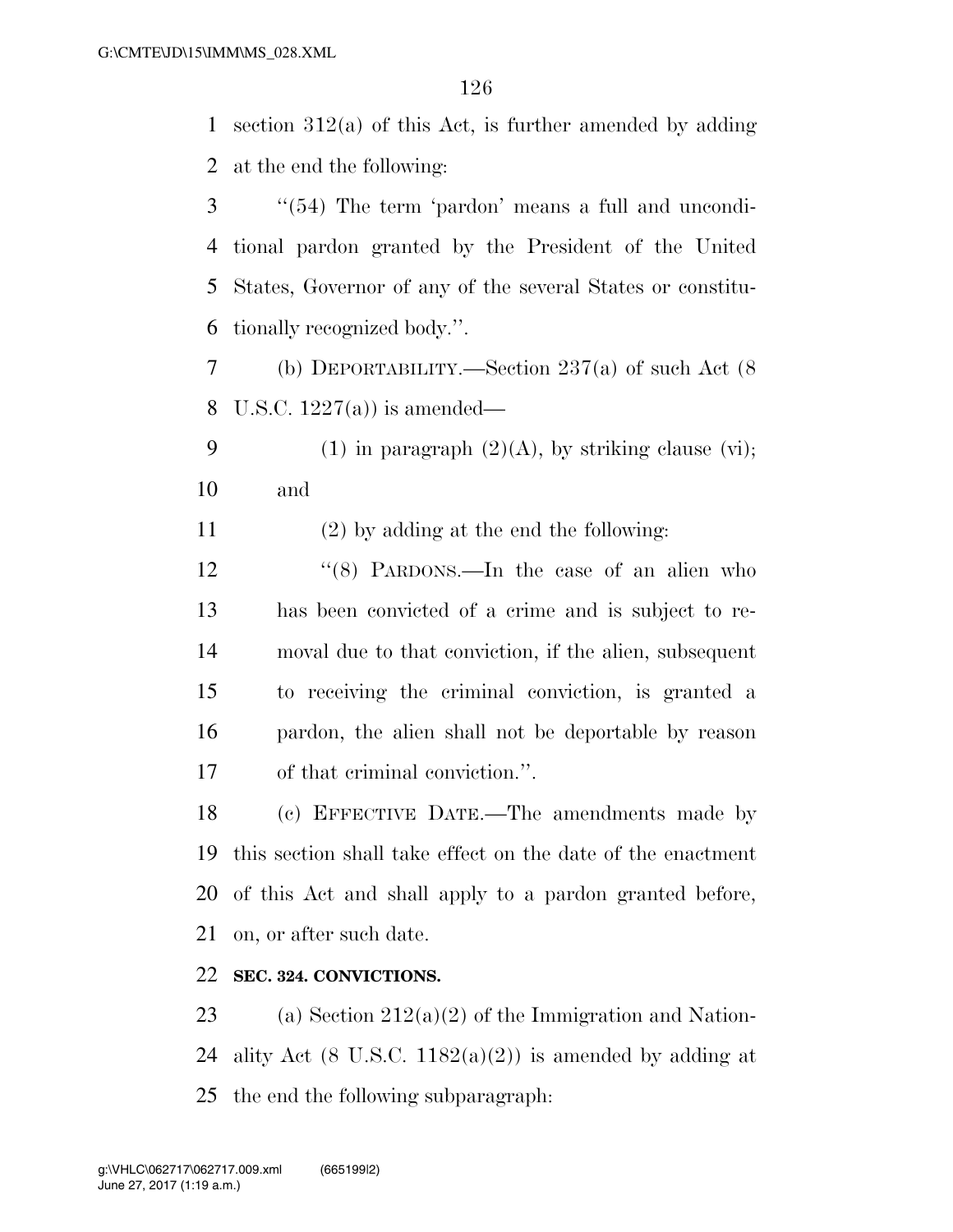1 "'(0) CONVICTIONS.

2 "(i) IN GENERAL.—For purposes of determining whether an underlying crimi- nal offense constitutes a ground of inad- missibility under this subsection, all stat- utes or common law offenses are divisible so long as any of the conduct encompassed by the statute constitutes an offense that is a ground of inadmissibility.

 $"$ (ii) OTHER EVIDENCE.—If the con- viction records do not conclusively establish whether a crime constitutes a ground of in- admissibility, the Attorney General or the Secretary of Homeland Security may con- sider other evidence related to the convic- tion that clearly establishes that the con- duct for which the alien was engaged con-stitutes a ground of inadmissibility.''.

19 (b) Section  $237(a)(2)$  of the Immigration and Nation-20 ality Act (8 U.S.C.  $1227(a)(2)$ ) is amended by adding at the end the following subparagraph:

22 "(J) CRIMINAL OFFENSES.—  $\frac{1}{1}$  In GENERAL.—For purposes of determining whether an underlying crimi-nal offense constitutes a ground of deport-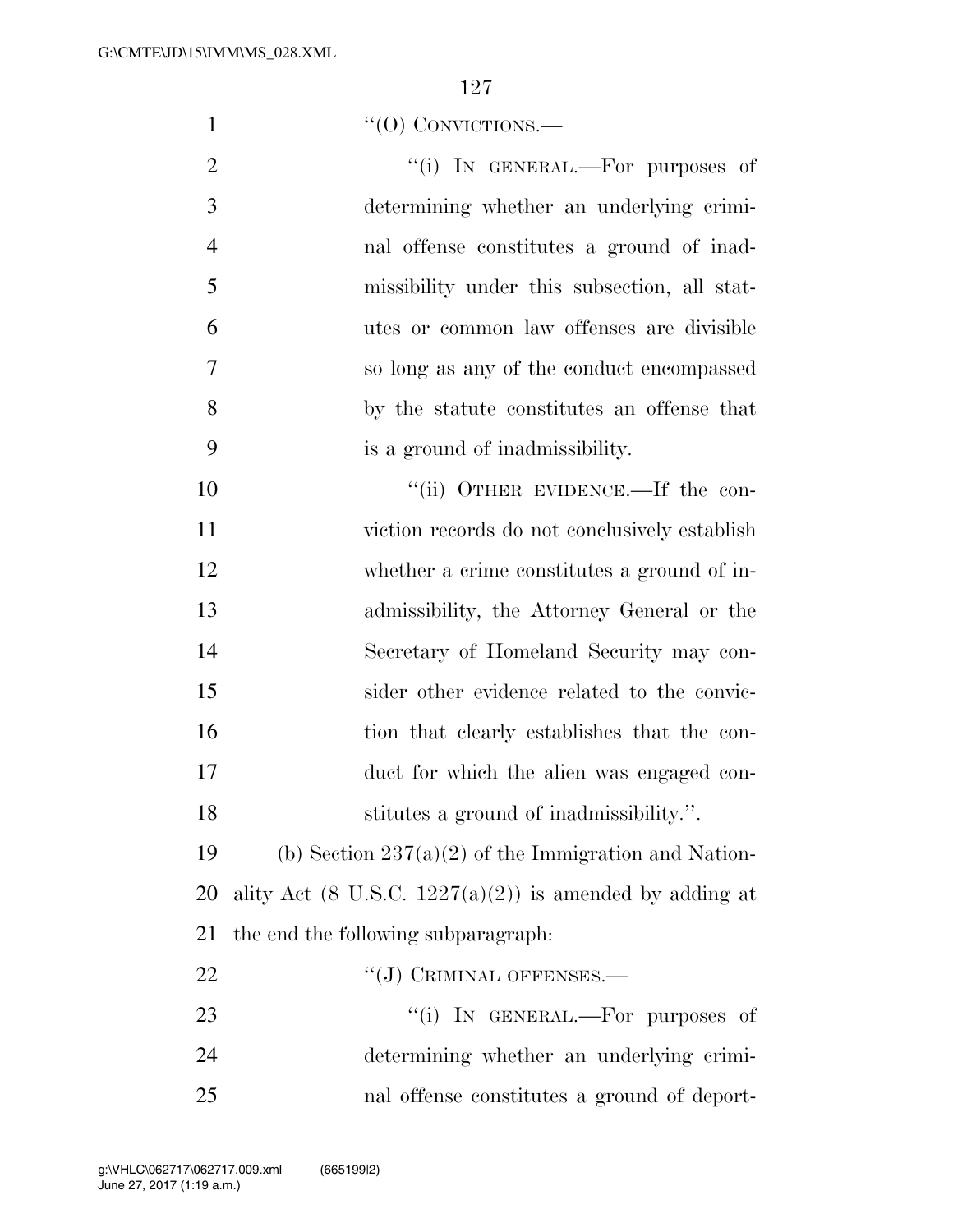| $\mathbf{1}$   | ability under this subsection, all statutes or                     |
|----------------|--------------------------------------------------------------------|
| $\overline{2}$ | common law offenses are divisible so long                          |
| 3              | as any of the conduct encompassed by the                           |
| $\overline{4}$ | statute constitutes an offense that is a                           |
| 5              | ground of deportability.                                           |
| 6              | "(ii) OTHER EVIDENCE.—If the con-                                  |
| 7              | viction records do not conclusively establish                      |
| 8              | whether a crime constitutes a ground of                            |
| 9              | deportability, the Attorney General or the                         |
| 10             | Secretary of Homeland Security may con-                            |
| 11             | sider other evidence related to the convic-                        |
| 12             | tion that clearly establishes that the con-                        |
| 13             | duct for which the alien was engaged con-                          |
| 14             | stitutes a ground of deportability.".                              |
| 15             | <b>TITLE IV–VISA SECURITY</b>                                      |
| 16             | SEC. 401. CANCELLATION OF ADDITIONAL VISAS.                        |
| 17             | (a) IN GENERAL.—Section $222(g)$ of the Immigra-                   |
| 18             | tion and Nationality Act $(8 \text{ U.S.C. } 1202(g))$ is amended— |
| 19             | $(1)$ in paragraph $(1)$ —                                         |
| 20             | (A) by striking "Attorney General" and in-                         |
| 21             | serting "Secretary"; and                                           |
| 22             | (B) by inserting "and any other non-                               |
| 23             | immigrant visa issued by the United States that                    |
| 24             | is in the possession of the alien" after "such"                    |
| 25             | visa"; and                                                         |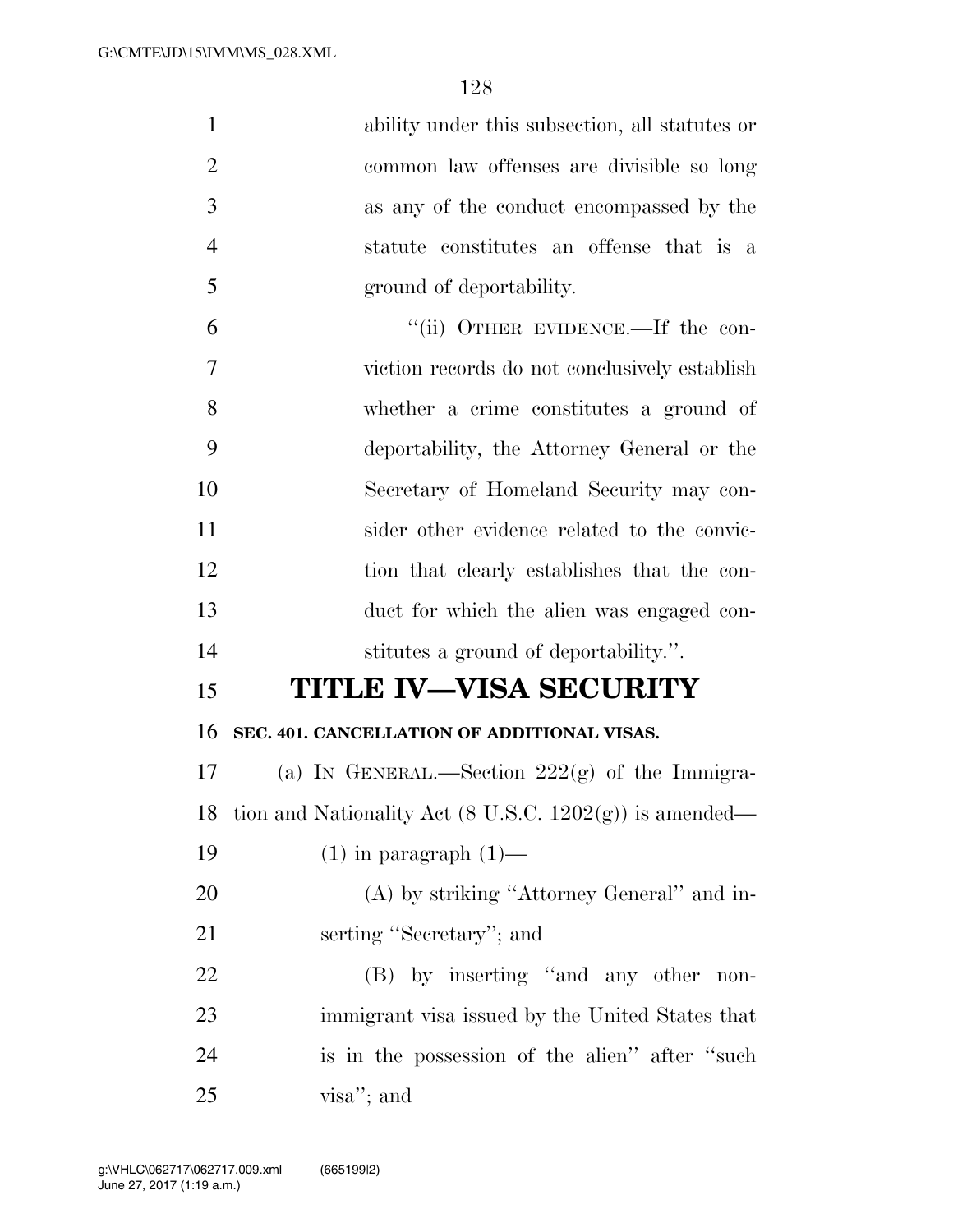1 (2) in paragraph  $(2)(A)$ , by striking "(other than the visa described in paragraph (1)) issued in a consular office located in the country of the alien's nationality'' and inserting ''(other than a visa de- scribed in paragraph (1)) issued in a consular office located in the country of the alien's nationality or foreign residence''.

 (b) EFFECTIVE DATE.—The amendment made by subsection (a) shall take effect on the date of the enact- ment of this Act and shall apply to a visa issued before, on, or after such date.

#### **SEC. 402. VISA INFORMATION SHARING.**

 (a) IN GENERAL.—Section 222(f) of the Immigration and Nationality Act (8 U.S.C. 1202(f)(2)) is amended— (1) by striking ''issuance or refusal'' and insert-16 ing "issuance, refusal, or revocation";

 (2) in paragraph (2), in the matter preceding subparagraph (A), by striking ''and on the basis of reciprocity'';

20 (3) in paragraph  $(2)(A)$ —

21 (A) by inserting "(i)" after "for the pur-pose of''; and

 (B) by striking ''illicit weapons; or'' and inserting ''illicit weapons, or (ii) determining a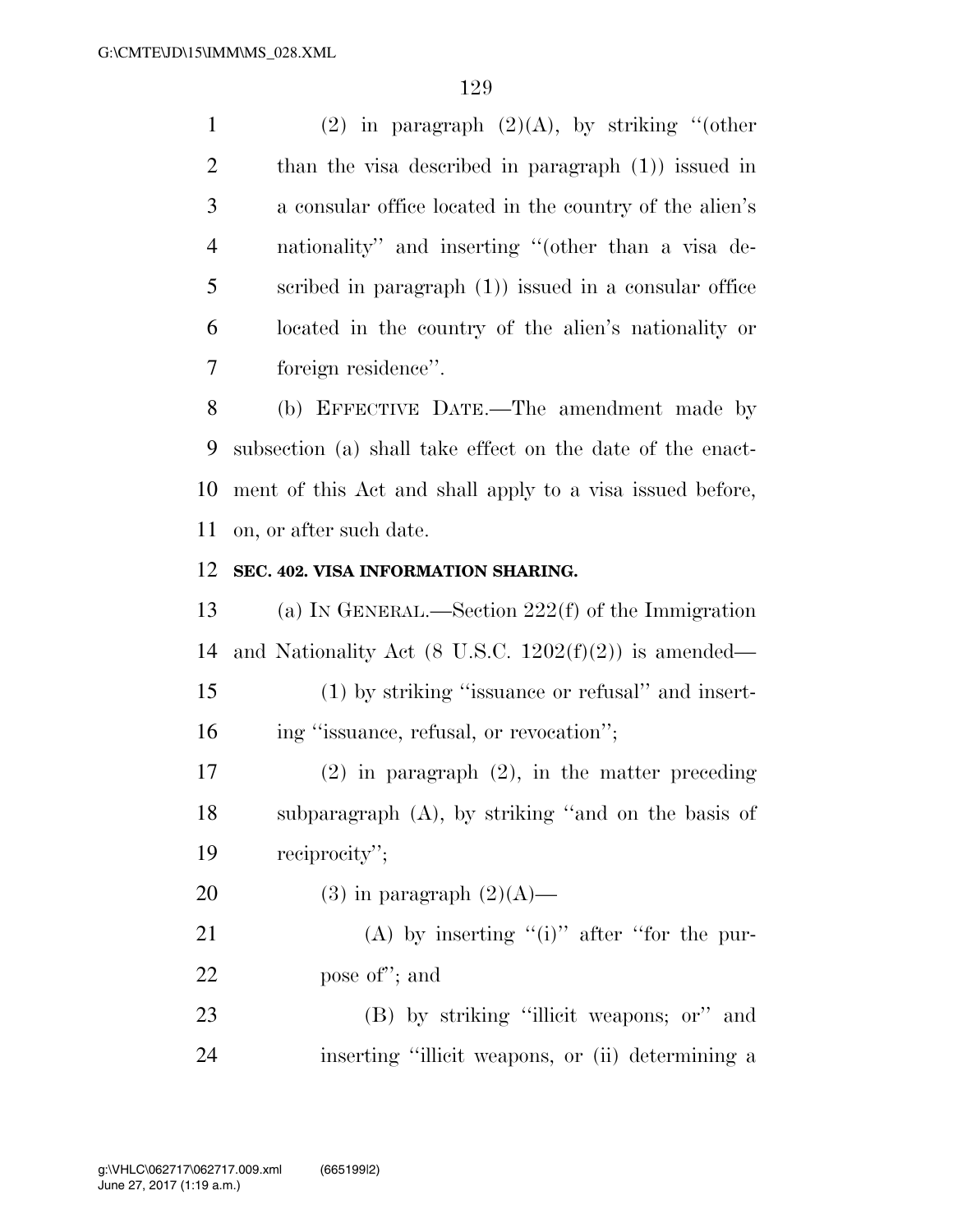| $\mathbf{1}$   | person's deportability or eligibility for a visa,                 |
|----------------|-------------------------------------------------------------------|
| $\overline{2}$ | admission, or other immigration benefit;";                        |
| 3              | $(4)$ in paragraph $(2)(B)$ —                                     |
| $\overline{4}$ | $(A)$ by striking "for the purposes" and in-                      |
| 5              | serting "for one of the purposes"; and                            |
| 6              | (B) by striking "or to deny visas to per-                         |
| 7              | sons who would be inadmissible to the United                      |
| 8              | States." and inserting "; or"; and                                |
| 9              | $(5)$ in paragraph $(2)$ , by adding at the end the               |
| 10             | following:                                                        |
| 11             | $\lq\lq$ <sup>c</sup> (C) with regard to any or all aliens in the |
| 12             | database specified data elements from each                        |
| 13             | record, if the Secretary of State determines that                 |
| 14             | it is in the national interest to provide such in-                |
| 15             | formation to a foreign government.".                              |
| 16             | (b) EFFECTIVE DATE.—The amendments made by                        |
| 17             | subsection (a) shall take effect 60 days after the date of        |
|                | 18 the enactment of the Act.                                      |
| 19             | SEC. 403. RESTRICTING WAIVER OF VISA INTERVIEWS.                  |
| 20             | Section 222(h) of the Immigration and Nationality                 |
| 21             | Act (8 U.S.C. $1202(h)(1)(B)$ ) is amended—                       |
| 22             | (1) in paragraph $(1)(C)$ , by inserting ", in con-               |
| 23             | sultation with the Secretary of Homeland Security,"               |
| 24             | after "if the Secretary";                                         |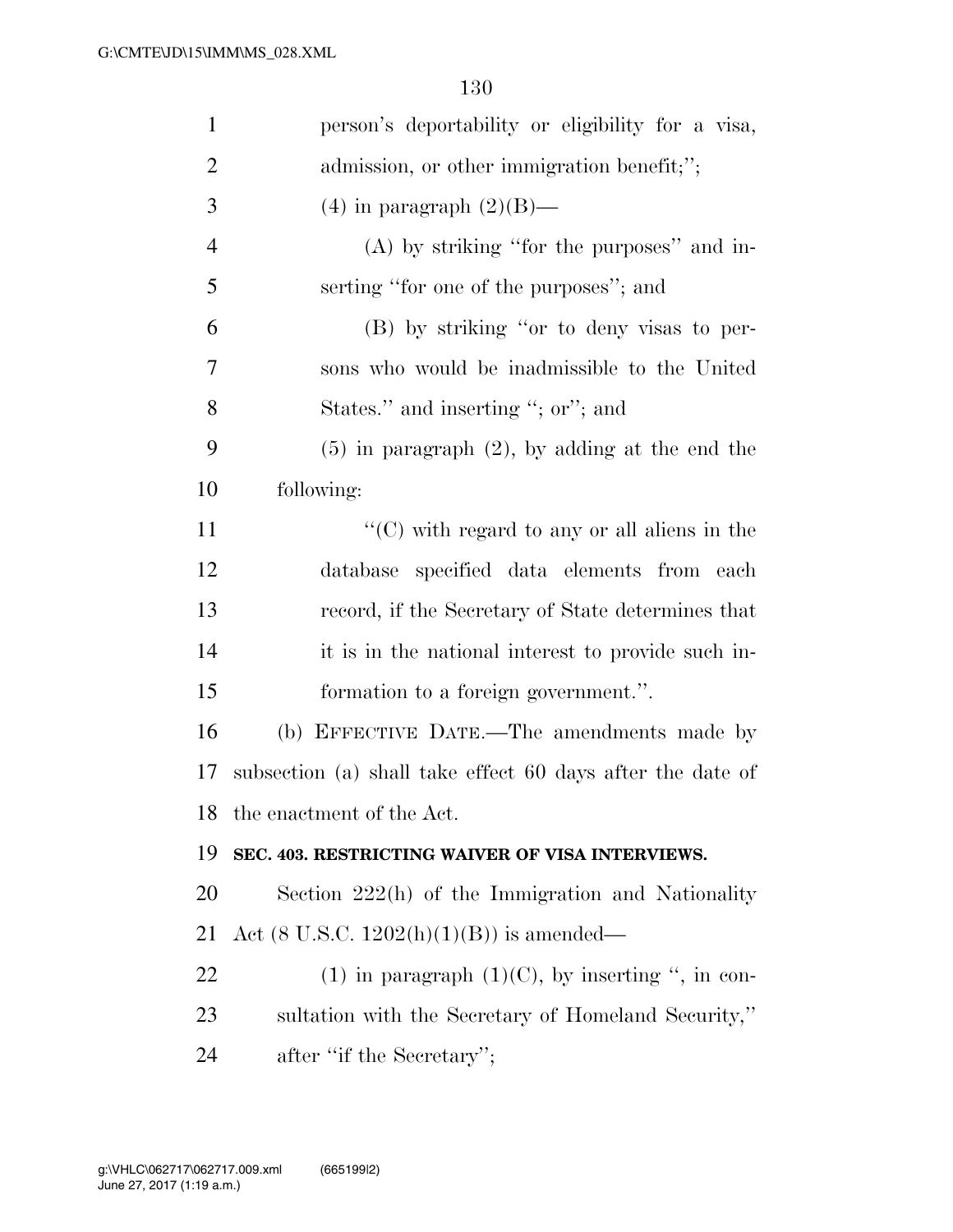| $\mathbf{1}$   | (2) in paragraph $(1)(C)(i)$ , by inserting ",         |
|----------------|--------------------------------------------------------|
| $\overline{2}$ | where such national interest shall not include facili- |
| 3              | tation of travel of foreign nationals to the United    |
| $\overline{4}$ | States, reduction of visa application processing       |
| 5              | times, or the allocation of consular resources" before |
| 6              | the semicolon at the end; and                          |
| 7              | $(3)$ in paragraph $(2)$ —                             |
| 8              | $(A)$ by striking "or" at the end of subpara-          |
| 9              | graph(E);                                              |
| 10             | (B) by striking the period at the end of               |
| 11             | subparagraph $(F)$ and inserting "; or"; and           |
| 12             | (C) by adding at the end the following:                |
| 13             | $\lq\lq (G)$ is an individual—                         |
| 14             | "(i) determined to be in a class of                    |
| 15             | aliens determined by the Secretary of                  |
| 16             | Homeland Security to be threats to na-                 |
| 17             | tional security;                                       |
| 18             | "(ii) identified by the Secretary of                   |
| 19             | Homeland Security as a person of concern;              |
| 20             | or                                                     |
| 21             | "(iii) applying for a visa in a visa cat-              |
| 22             | egory with respect to which the Secretary              |
| 23             | of Homeland Security has determined that               |
| 24             | a waiver of the visa interview would create            |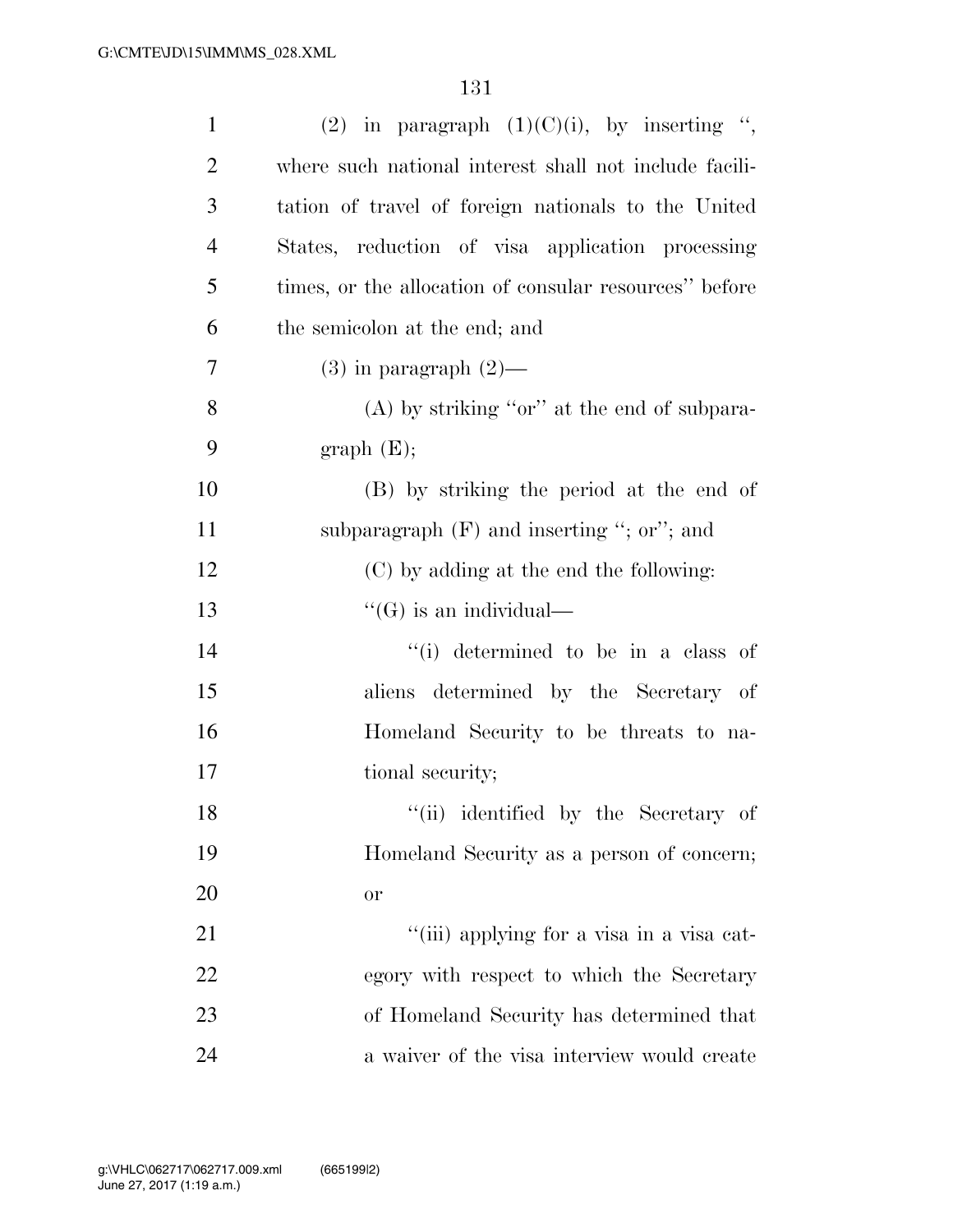a high risk of degradation of visa program 2 integrity.".

# **SEC. 404. AUTHORIZING THE DEPARTMENT OF STATE TO NOT INTERVIEW CERTAIN INELIGIBLE VISA APPLICANTS.**

6 (a) IN GENERAL.—Section  $222(h)(1)$  of the Immi- gration and Nationality Act (8 U.S.C. 1202(h)(1)) is amended by inserting ''the alien is determined by the Sec- retary of State to be ineligible for a visa based upon review of the application or'' after ''unless''.

 (b) GUIDANCE.—Not later than 90 days after the date of the enactment of this Act, the Secretary of State shall issue guidance to consular officers on the standards and processes for implementing the authority to deny visa applications without interview in cases where the alien is determined by the Secretary of State to be ineligible for a visa based upon review of the application.

 (c) REPORTS.—Not less frequently than once each quarter, the Secretary of State shall submit to the Con- gress a report on the denial of visa applications without interview, including—

- (1) the number of such denials; and
- (2) a post-by-post breakdown of such denials.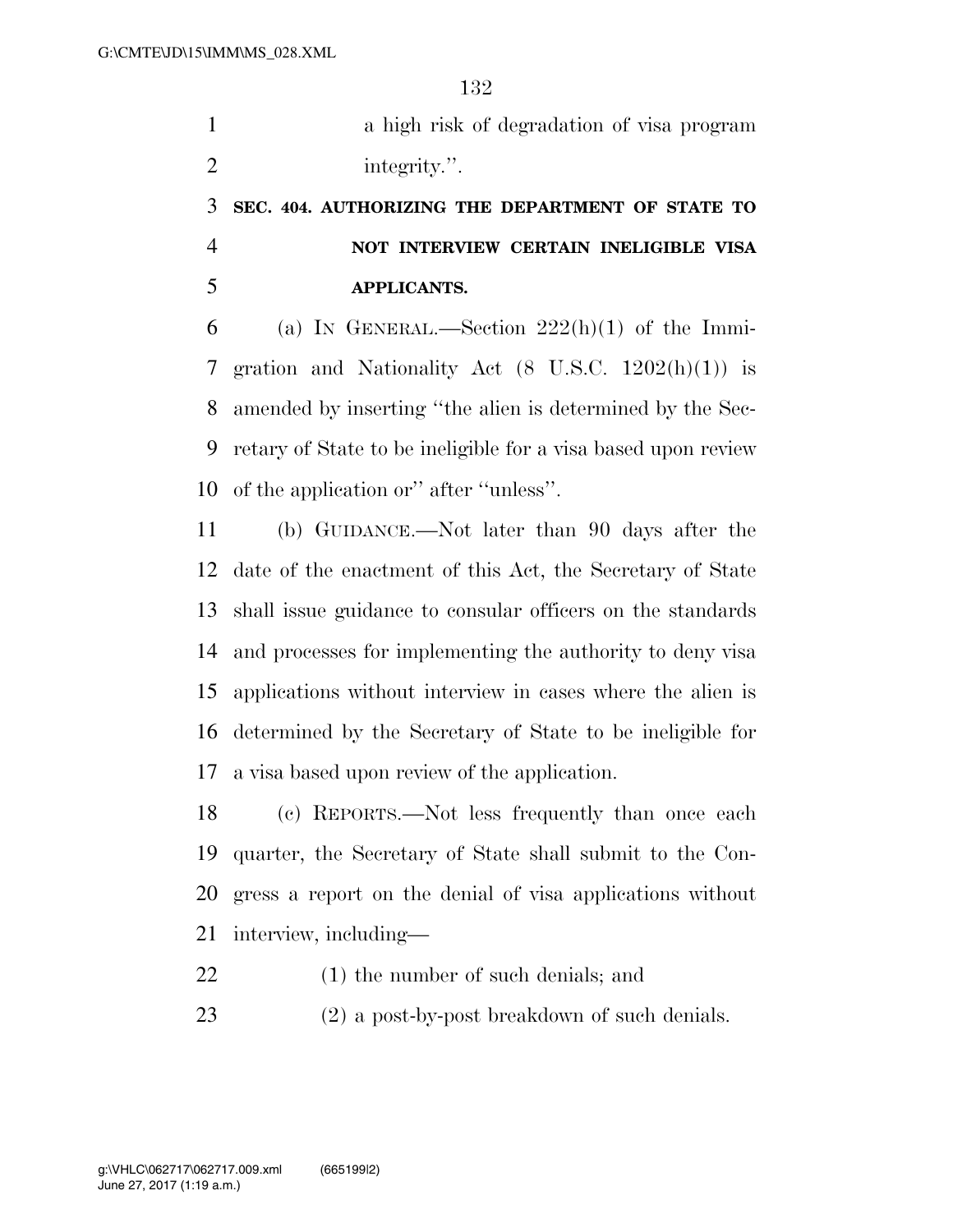#### **SEC. 405. VISA REFUSAL AND REVOCATION.**

 (a) AUTHORITY OF THE SECRETARY OF HOMELAND SECURITY AND THE SECRETARY OF STATE.—

 (1) IN GENERAL.—Section 428 of the Home- land Security Act of 2002 (6 U.S.C. 236) is amend- ed by striking subsections (b) and (c) and inserting the following:

8 "(b) AUTHORITY OF THE SECRETARY OF HOMELAND SECURITY.—

10 "(1) IN GENERAL.—Notwithstanding section 104(a) of the Immigration and Nationality Act (8 U.S.C. 1104(a)) or any other provision of law, and except as provided in subsection (c) and except for the authority of the Secretary of State under sub-15 paragraphs (A) and (G) of section  $101(a)(15)$  of the Immigration and Nationality Act (8 U.S.C.  $1101(a)(15)$ , the Secretary—

18 ''(A) shall have exclusive authority to issue regulations, establish policy, and administer and enforce the provisions of the Immigration and 21 Nationality Act (8 U.S.C. 1101 et seq.) and all other immigration or nationality laws relating to the functions of consular officers of the United States in connection with the granting and refusal of a visa; and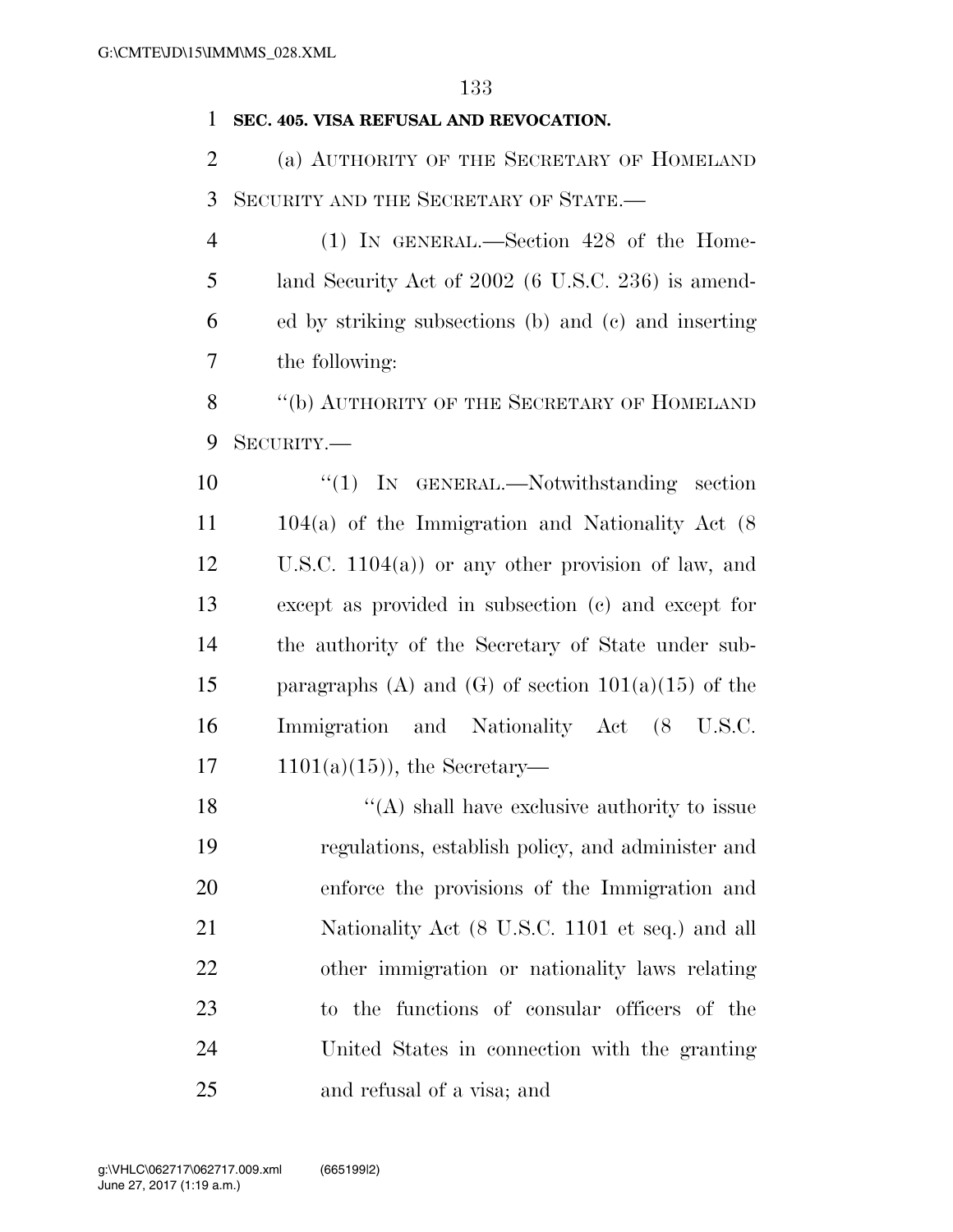| $\mathbf{1}$   | "(B) may refuse or revoke any visa to any               |
|----------------|---------------------------------------------------------|
| $\overline{2}$ | alien or class of aliens if the Secretary, or des-      |
| 3              | ignee, determines that such refusal or revoca-          |
| $\overline{4}$ | tion is necessary or advisable in the security or       |
| 5              | foreign policy interests of the United States.          |
| 6              | "(2) EFFECT OF REVOCATION.—The revocation               |
| 7              | of any visa under paragraph $(1)(B)$ —                  |
| 8              | $\lq\lq$ shall take effect immediately; and             |
| 9              | "(B) shall automatically cancel any other               |
| 10             | valid visa that is in the alien's possession.           |
| 11             | "(3) JUDICIAL REVIEW.—Notwithstanding any               |
| 12             | other provision of law, including section 2241 of title |
| 13             | 28, United States Code, or any other habeas corpus      |
| 14             | provision, and sections 1361 and 1651 of such title,    |
| 15             | no court shall have jurisdiction to review a decision   |
| 16             | by the Secretary of Homeland Security to refuse or      |
| 17             | revoke a visa, and no court shall have jurisdiction to  |
| 18             | hear any claim arising from, or any challenge to,       |
| 19             | such a refusal or revocation.                           |
| 20             | "(c) AUTHORITY OF THE SECRETARY OF STATE.-              |
| 21             | " $(1)$ In GENERAL.—The Secretary of State may          |
| 22             | direct a consular officer to refuse a visa requested    |
| 23             | by an alien if the Secretary of State determines such   |
| 24             | refusal to be necessary or advisable in the security    |
| 25             | or foreign policy interests of the United States.       |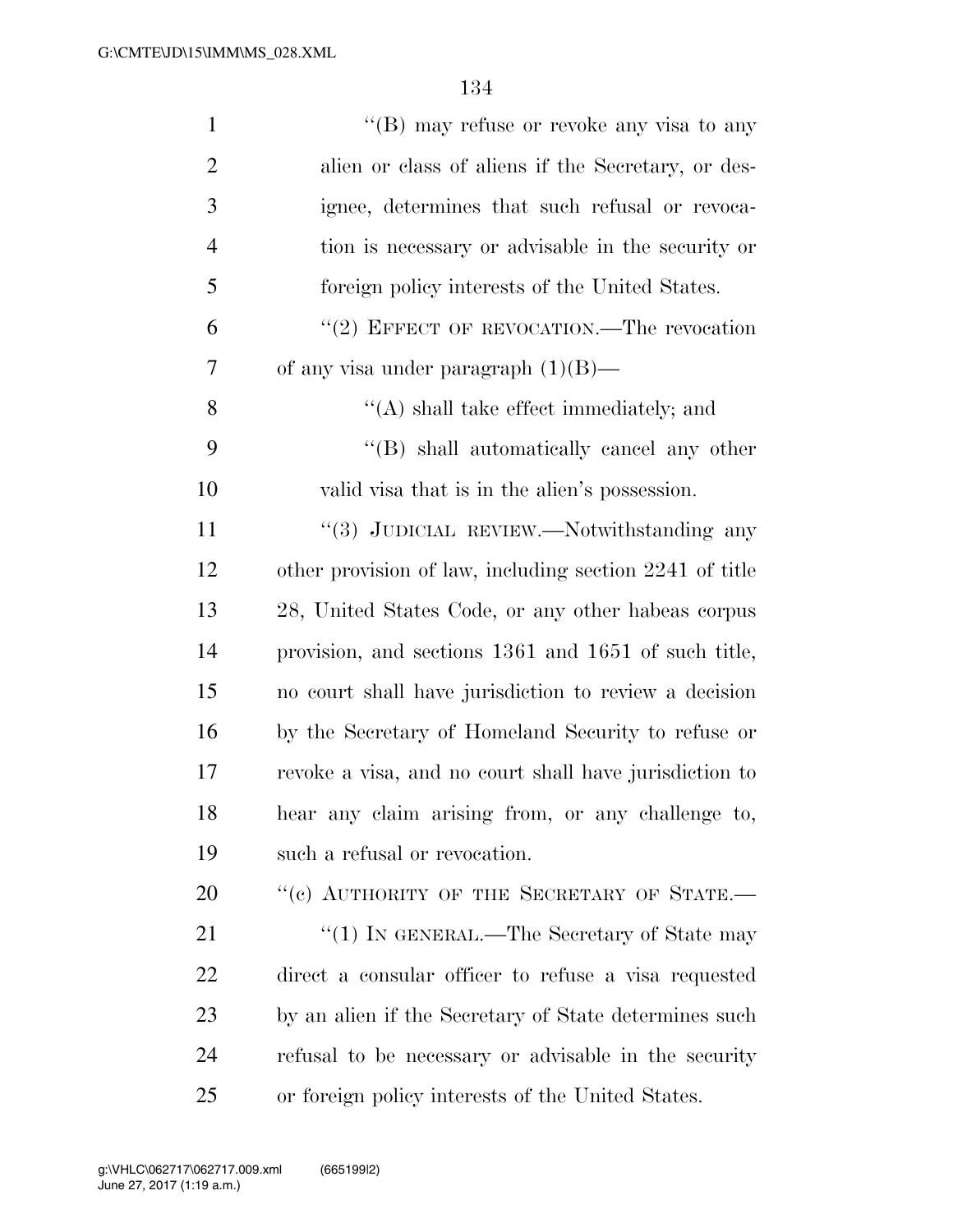1 ''(2) LIMITATION.—No decision by the Sec- retary of State to approve a visa may override a de- cision by the Secretary of Homeland Security under subsection (b).''.

 (2) AUTHORITY OF THE SECRETARY OF STATE.—Section 221(i) of the Immigration and Na- tionality Act (8 U.S.C. 1201(i)) is amended by strik- ing ''section, except in the context of a removal pro- ceeding if such revocation provides the sole ground 10 for removal under section  $1227(a)(1)(B)$ ." and in-11 serting "section.".

 (3) CONFORMING AMENDMENT.—Section 237(a)(1)(B) of the Immigration and Nationality 14 Act (8 U.S.C.  $1227(a)(1)(B)$ ) is amended by strik-15 ing "under section  $221(i)$ ".

 (4) EFFECTIVE DATE.—The amendment made by paragraph (1) shall take effect on the date of the enactment of this Act and shall apply to visa refus- als and revocations occurring before, on, or after such date.

 (b) TECHNICAL CORRECTIONS TO THE HOMELAND SECURITY ACT.—Section 428(a) of the Homeland Secu-rity Act of 2002 (6 U.S.C. 236(a)) is amended—

24 (1) by striking "subsection" and inserting "sec-tion''; and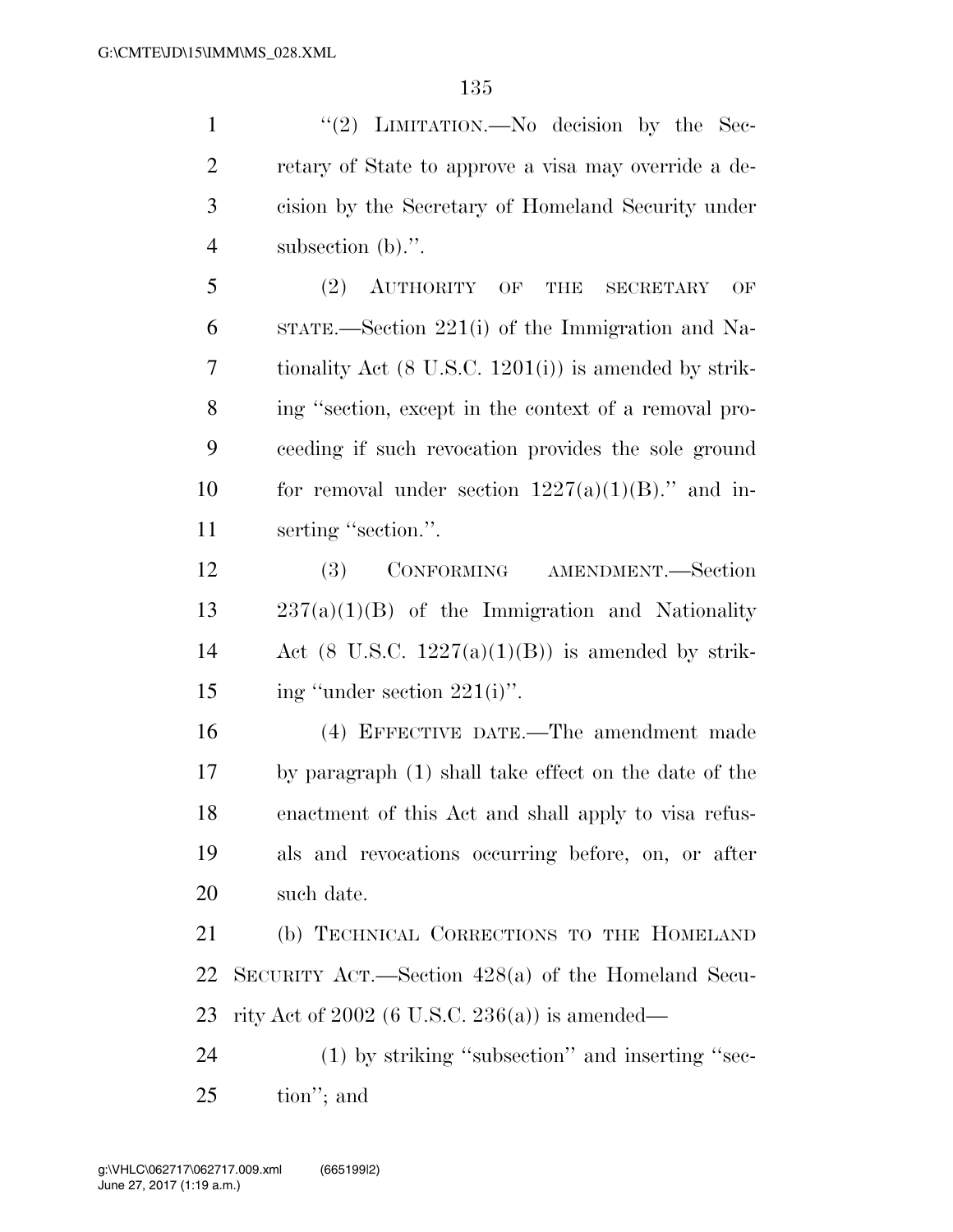(2) by striking ''consular office'' and inserting 2 "consular officer".

# **SEC. 406. PETITION AND APPLICATION PROCESSING FOR VISAS AND IMMIGRATION BENEFITS.**

 (a) IN GENERAL.—Chapter 2 of title II of the Immi- gration and Nationality Act (8 U.S.C. 1181 et seq.) is amended by inserting after section 211 the following:

# **''SEC. 211A. PETITION AND APPLICATION PROCESSING.**

9 "(a) SIGNATURE REQUIREMENT.—

 $\frac{10}{10}$  IN GENERAL.—No petition or application filed with the Secretary of Homeland Security or with a consular officer relating to the issuance of a visa or to the admission of an alien to the United States as an immigrant or as a nonimmigrant may be approved unless the petition or application is signed by each party required to sign such petition or application.

18 "(2) APPLICATIONS FOR IMMIGRANT VISAS. Except as may be otherwise prescribed by regula- tions, each application for an immigrant visa shall be signed by the applicant in the presence of the consular officer, and verified by the oath of the ap-plicant administered by the consular officer.

 ''(b) COMPLETION REQUIREMENT.—No petition or application filed with the Secretary of Homeland Security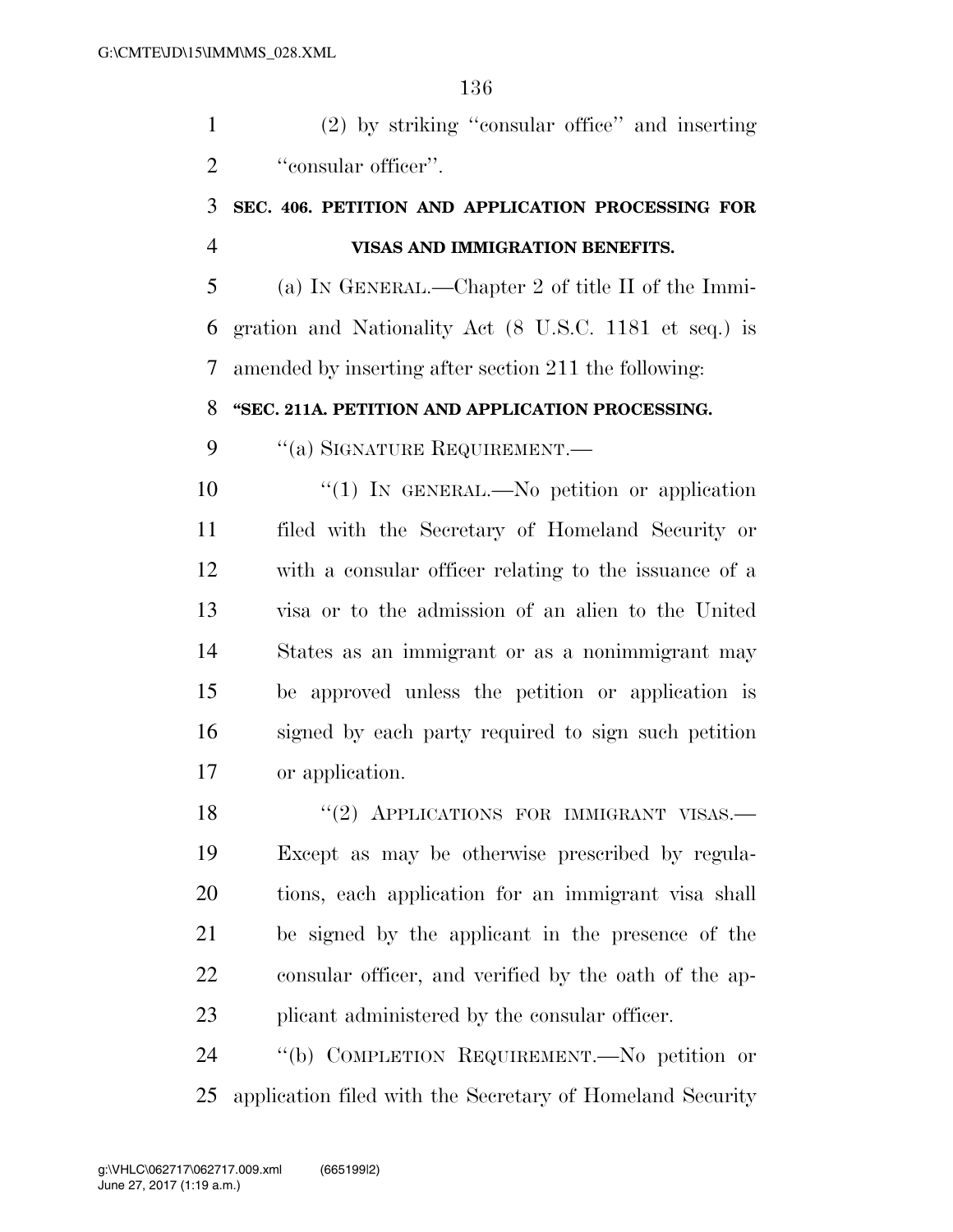or with a consular officer relating to the issuance of a visa or to the admission of an alien to the United States as an immigrant or as a nonimmigrant may be approved un- less each applicable portion of the petition or application has been completed.

 ''(c) TRANSLATION REQUIREMENT.—No document submitted in support of a petition or application for a non- immigrant or immigrant visa may be accepted by a con- sular officer if such document contains information in a foreign language, unless such document is accompanied by a full English translation, which the translator has cer- tified as complete and accurate, and by the translator's certification that he or she is competent to translate from the foreign language into English.

15 "(d) REQUESTS FOR ADDITIONAL INFORMATION.— In an instance where the Secretary of Homeland Security or a consular officer requests any additional information relating to a petition or application filed with the Sec- retary or consular officer relating to the issuance of a visa or to the admission of an alien to the United States as an immigrant or as a nonimmigrant, such petition or ap- plication may not be approved unless all of the additional information requested is provided in complete form and is provided on or before any deadline included in the re-quest.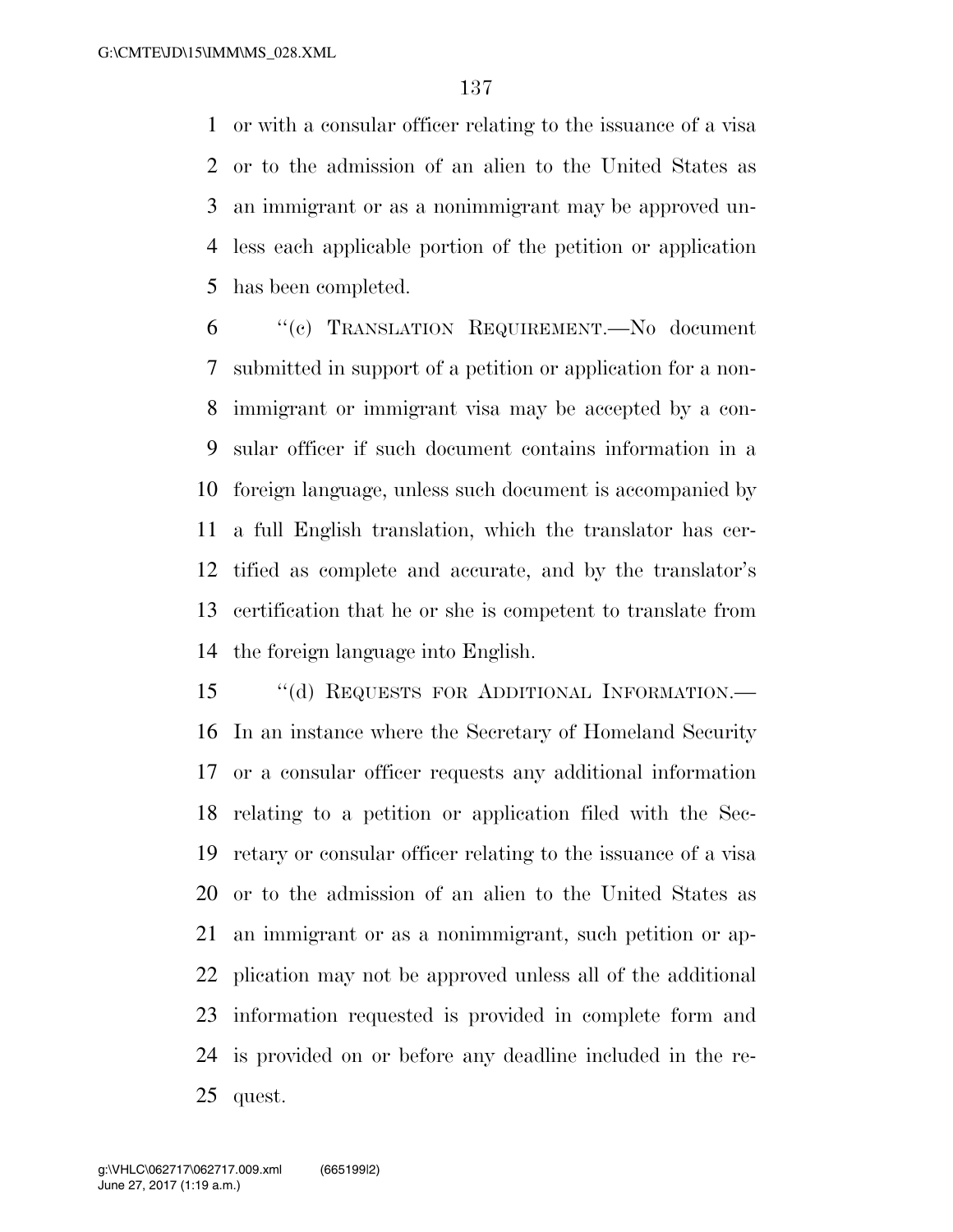# **''SEC. 211B. BACKGROUND CHECKS AND OTHER SCREEN-ING REQUIREMENTS.**

 ''(a) COMPREHENSIVE SECURITY AND BACKGROUND CHECK.—No petition or application filed with the Sec- retary of Homeland Security or with a consular officer re- lating to the issuance of a visa to or to the admission of an alien to the United States as an immigrant or as a nonimmigrant may be approved unless a background check to determine whether or not the alien is a national security threat and or is otherwise ineligible for such visa or admission is completed for—

''(1) the petitioner or applicant; and

 ''(2) each beneficiary or derivative of the peti-tion or application.

 ''(b) REVIEW OF SOCIAL MEDIA ACTIVITY.—The background check under subsection (a) shall include a re- view of the alien's publicly available interactions on and posting of material to the Internet (including social media services).

 $\degree$  (c) DNA TESTING.—No petition or application filed with the Secretary of Homeland Security or with a con- sular officer relating to the issuance of an immigrant visa to an alien or to the admission of an alien to the United States as an immigrant, if the eligibility for the immigra- tion benefit is predicated on the fact that a biological rela-tionship exists between the petitioner or applicant and the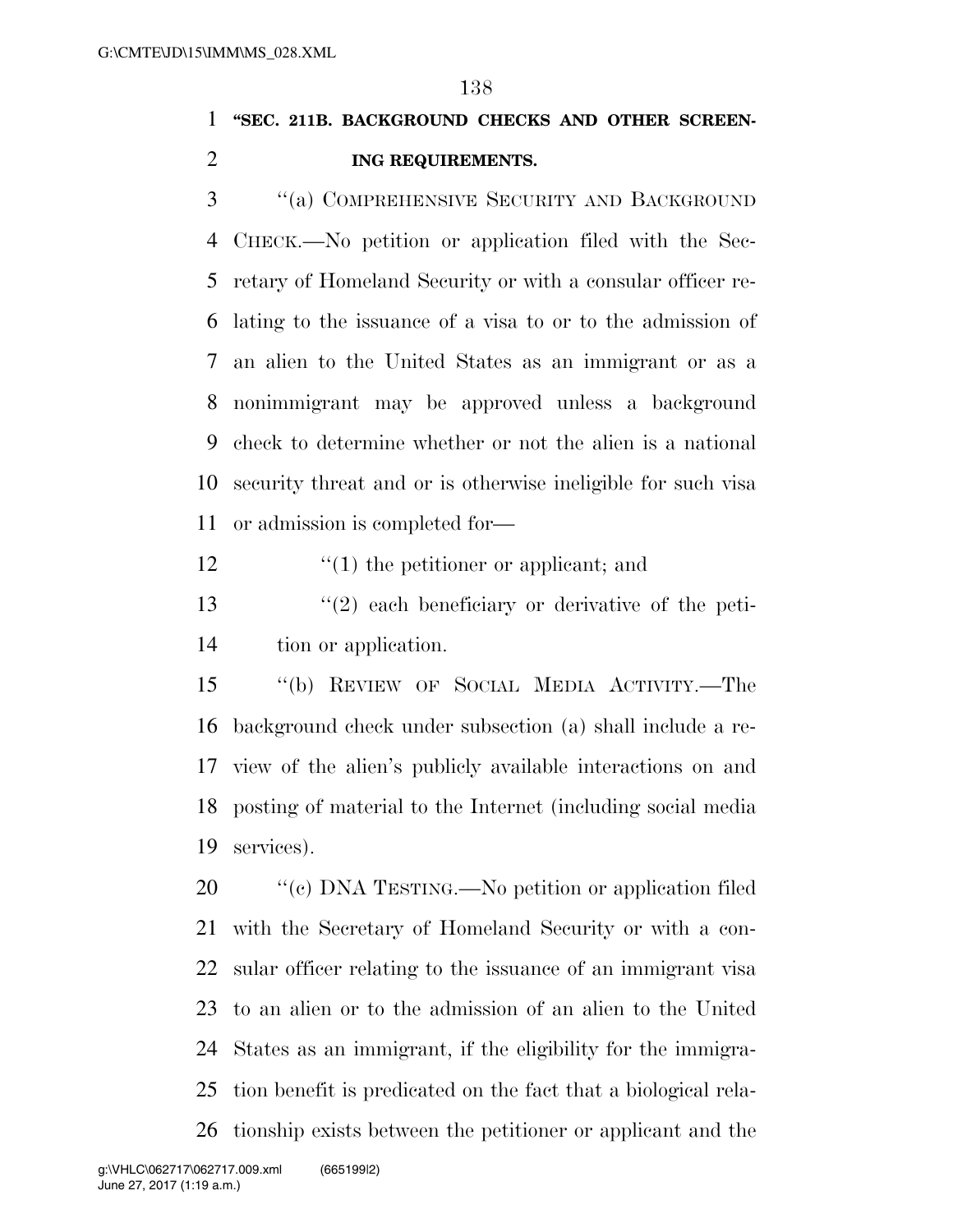beneficiary or derivative, may be approved, unless a ge- netic test is conducted to confirm such biological relation- ship and the results of such test are submitted as part of the petition or application. Any such genetic test shall be conducted at the expense of the petitioner or applicant. Evidence of a biological relationship, as submitted under this subsection, shall not in itself be determinative of such biological relationship.''.

 (b) CLERICAL AMENDMENT.—The table of contents for the Immigration and Nationality Act (8 U.S.C. 1101 et seq.) is amended by inserting after the item pertaining to section 211 the following:

''211A. Petition and application processing. ''211B. Background checks and other screening requirements.''.

 (c) CONFORMING AMENDMENT.—Section 222(e) of the Immigration and Nationality Act (8 U.S.C. 1201(e)) is amended by striking the following: ''Except as may be otherwise prescribed by regulations, each application for an immigrant visa shall be signed by the applicant in the presence of the consular officer, and verified by the oath of the applicant administered by the consular officer.''.

 (d) APPLICATION.—The amendments made by this section shall apply with respect to applications and peti-tions filed after the date of the enactment of this Act.

#### **SEC. 407. FRAUD PREVENTION.**

(a) PROSPECTIVE ANALYTICS TECHNOLOGY.—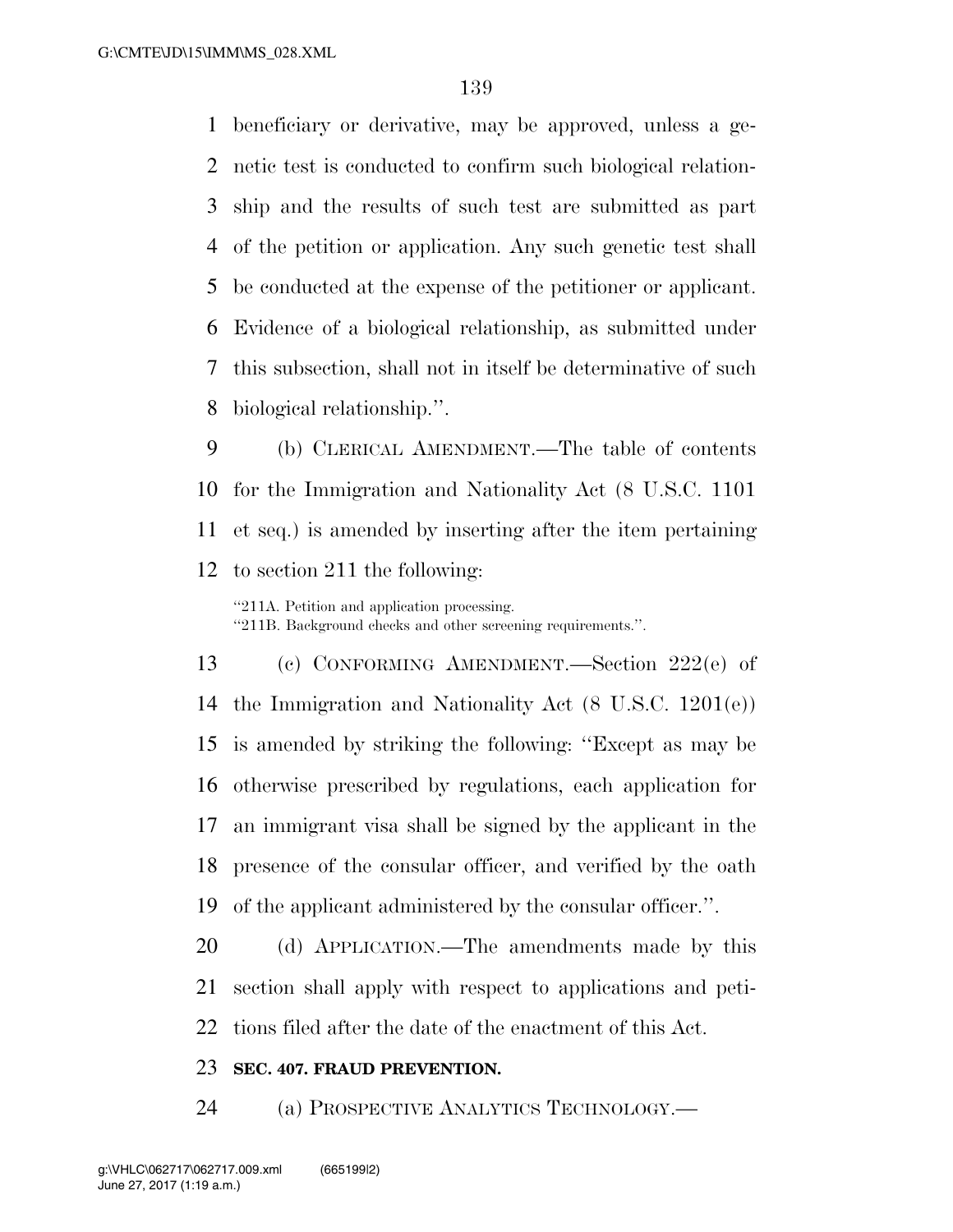(1) PLAN FOR IMPLEMENTATION.—Not later than 180 days after the date of the enactment of this Act, the Secretary of Homeland Security shall submit to the Committee on the Judiciary of the House of Representatives and the Committee on the Judiciary of the Senate a plan for the use of ad- vanced analytics software to ensure the proactive de- tection of fraud in immigration benefits applications and petitions and to ensure that any such applicant or petitioner does not pose a threat to national secu-rity.

 (2) IMPLEMENTATION OF PLAN.—Not later than 1 year after the date of the submission of the plan under paragraph (1), the Secretary of Home- land Security shall begin implementation of the plan. (b) BENEFITS FRAUD ASSESSMENT.—

 (1) IN GENERAL.—The Secretary of Homeland Security, acting through the Fraud Detection and Nationality Security Directorate, shall complete a benefit fraud assessment by fiscal year 2021 on each of the following:

 (A) Petitions by VAWA self-petitioners (as 23 such term is defined in section  $101(a)(51)$  of the Immigration and Nationality Act).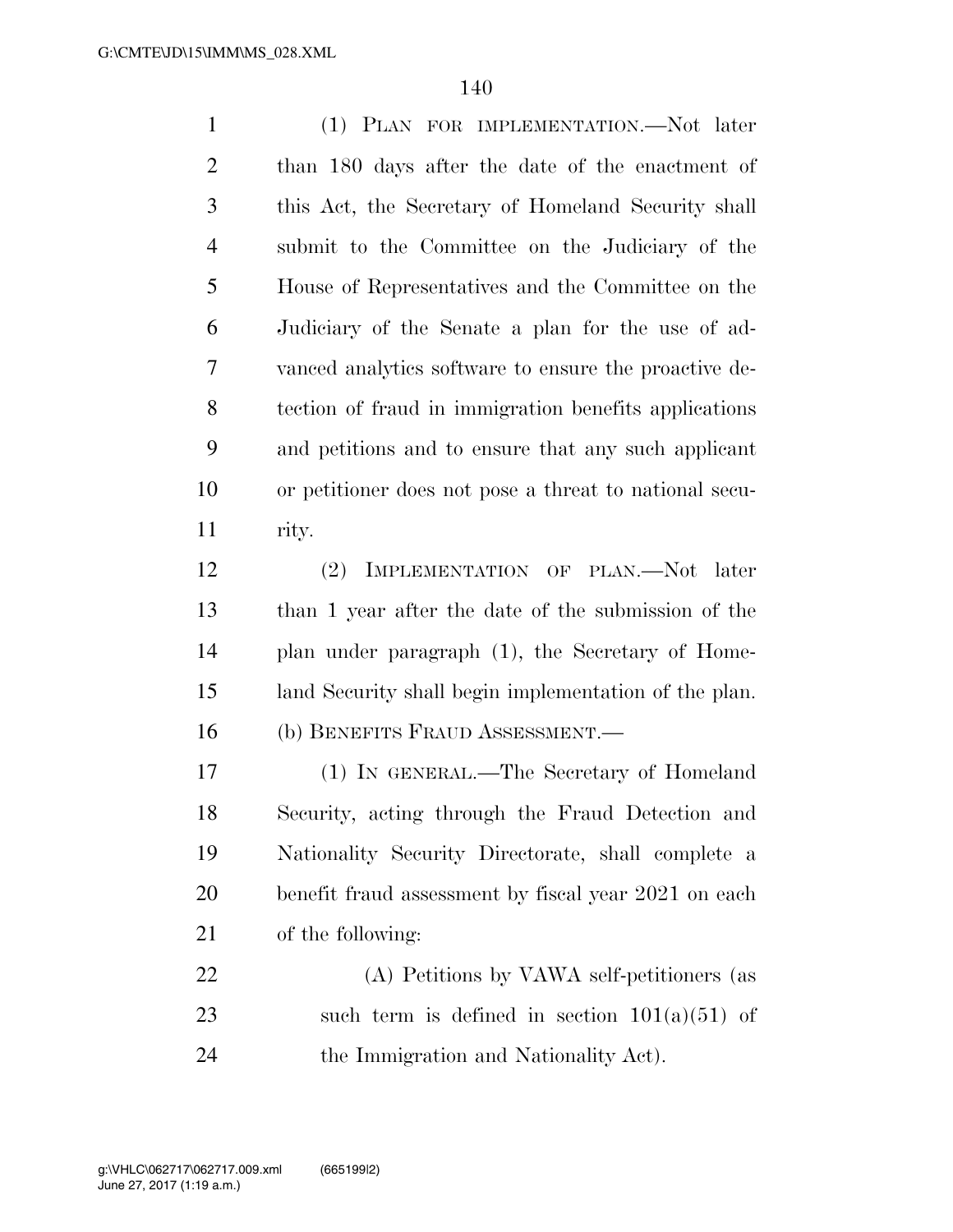| $\mathbf{1}$   | (B) Applications or petitions for visas or          |
|----------------|-----------------------------------------------------|
| $\overline{2}$ | status under section $101(a)(15)(K)$ of such Act    |
| 3              | or under section $201(b)(2)$ of such Act, in the    |
| $\overline{4}$ | case of spouses.                                    |
| 5              | (C) Applications for visas or status under          |
| 6              | section $101(a)(27)(J)$ of such Act.                |
| 7              | (D) Applications for visas or status under          |
| 8              | section $101(a)(15)(U)$ of such Act.                |
| 9              | (E) Petitions for visas or status under sec-        |
| 10             | tion $101(a)(27)(C)$ of such Act.                   |
| 11             | (F) Applications for asylum under section           |
| 12             | 208 of such Act.                                    |
| 13             | (G) Applications for adjustment of status           |
| 14             | under section 209 of such Act.                      |
| 15             | (H) Petitions for visas or status under sec-        |
| 16             | tion $201(b)$ of such Act.                          |
| 17             | (2) REPORTING ON FINDINGS.—Not later than           |
| 18             | 30 days after the completion of each benefit fraud  |
| 19             | assessment under paragraph (1), the Secretary shall |
| 20             | submit to the Committee on the Judiciary of the     |
| 21             | House of Representatives and the Committee on the   |
| 22             | Judiciary of the Senate such assessment and rec-    |
| 23             | ommendations on how to reduce the occurrence of     |
| 24             | instances of fraud identified by the assessment.    |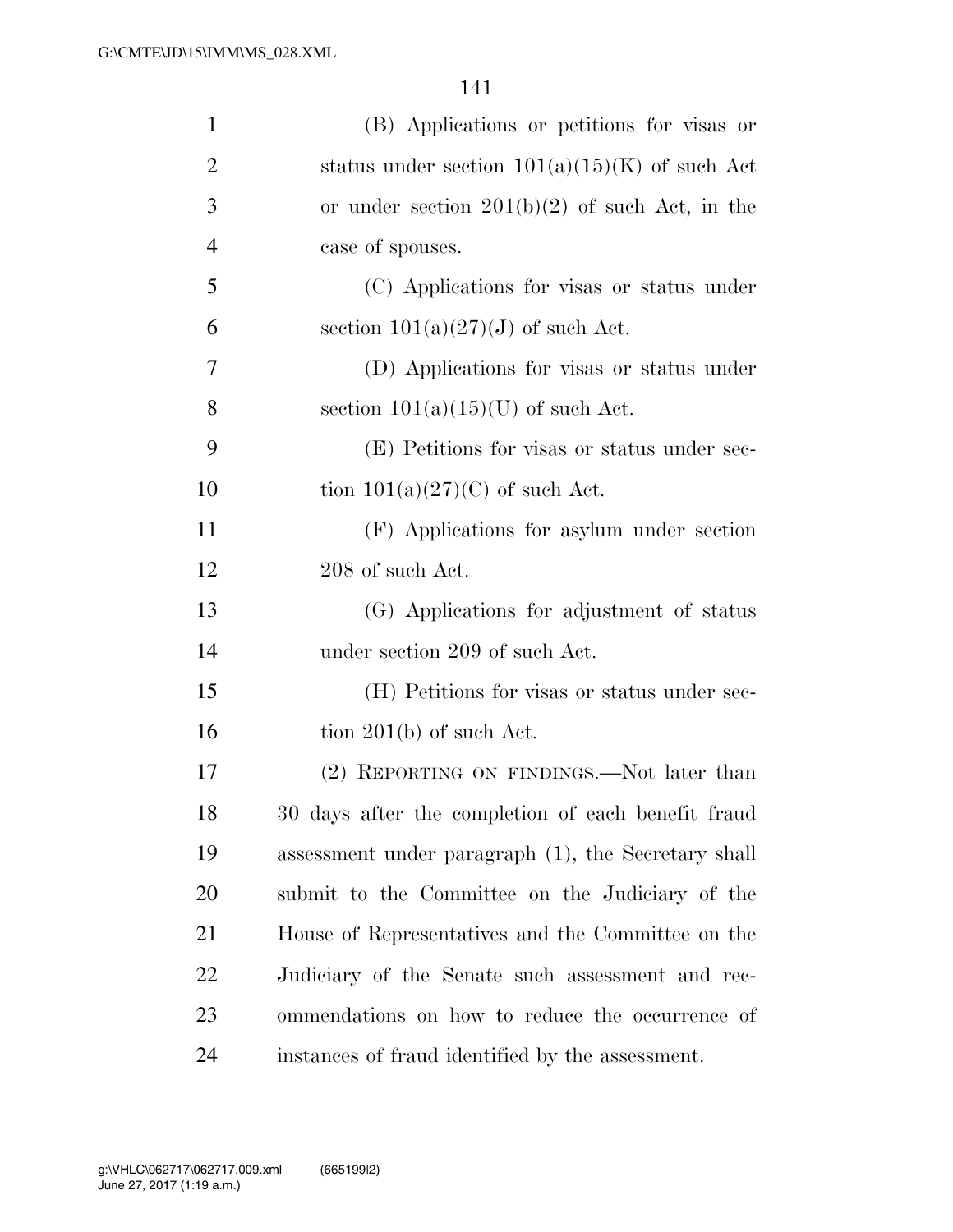### **SEC. 408. VISA SECURITY PROGRAM.**

 (a) FUNDING.—Notwithstanding any other provision of law, Beginning in fiscal year 2017 and thereafter, the Secretary of State shall charge surcharges in support of visa security that are in addition to the passport and im- migrant visa fees in effect on January 1, 2004, and any other fees collected pursuant to the fourth paragraph under the heading ''Diplomatic and Consular Programs'' in the Department of State and Related Agency Appro- priations Act, 2005 (title IV of division B of Public Law 108-447): *Provided*, that funds collected pursuant to this authority shall be credited to the appropriation for U.S. Immigration and Customs Enforcement for the fiscal year in which the fees were collected, and shall be available until expended for the funding of the Visa Security Pro- gram established by the Secretary of Homeland Security under section 428(e) of the Homeland Security Act of 2002 (Public Law 107-296): *Provided further*, that such surcharges shall total the amount sufficient annually to cover the Visa Security Program costs.

 (b) EXPEDITIOUS EXPANSION OF ASSIGNMENT OF HOMELAND SECURITY EMPLOYEES TO DIPLOMATIC AND CONSULAR POSTS.—

 (1) IN GENERAL.—Section 428 of the Home- land Security Act of 2002 (6 U.S.C. 236) is amend-ed—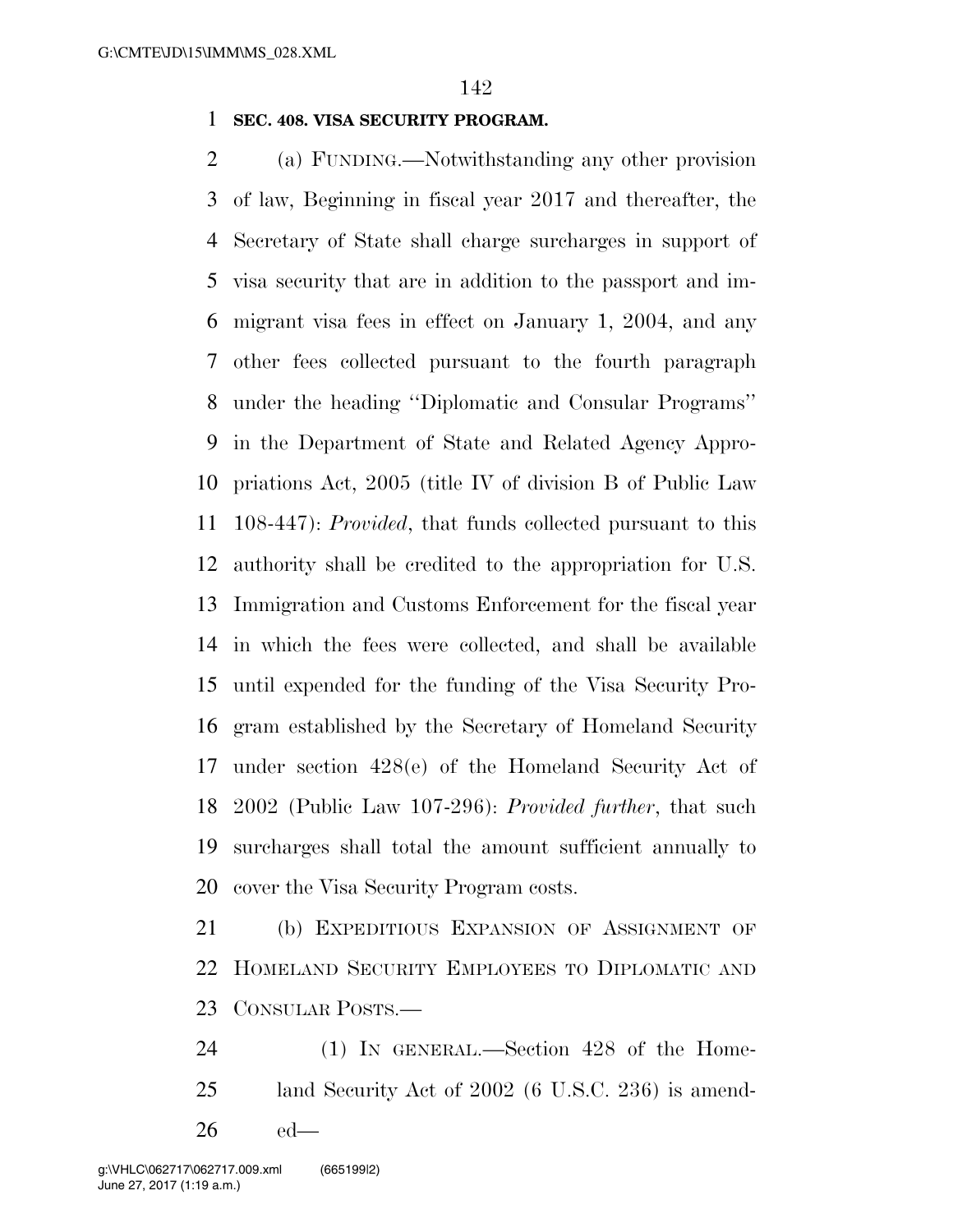| $\mathbf{1}$   | $(A)$ in subsection $(e)$ —                           |
|----------------|-------------------------------------------------------|
| $\overline{2}$ | (i) by amending paragraph (1) to read                 |
| 3              | as follows:                                           |
| 4              | "(1) IN GENERAL.—Not later than $4$ years             |
| 5              | after the date of the enactment of the Visa Integrity |
| 6              | and Security Act of 2016, the Secretary shall assign  |
| 7              | employees of the Department to each diplomatic and    |
| 8              | consular post at which visas are issued, and shall    |
| 9              | communicate such assignments to the Secretary of      |
| 10             | State."; and                                          |
| 11             | (ii) by amending paragraph $(2)(B)$ to                |
| 12             | read as follows:                                      |
| 13             | $\lq\lq$ (B) Review all such applications and sup-    |
| 14             | porting documentation prior to the adjudication       |
| 15             | of such an application."; and                         |
| 16             | (B) by striking subsection (i).                       |
| 17             | EXPEDITED CLEARANCE AND PLACEMENT<br>$(2)^{-}$        |
| 18             | OF DHS PERSONNEL.-Notwithstanding any other           |
| 19             | provision of law, and the processes set forth in Na-  |
| 20             | tional Security Defense Directive 38 (dated June 2,   |
| 21             | 1982) or any successor Directive, not later than one  |
| <u>22</u>      | year after the date on which the Secretary of Home-   |
| 23             | land Security communicates to the Secretary of        |
| 24             | State the assignment of personnel to a diplomatic or  |
| 25             | consular post under section $428(e)$ of the Homeland  |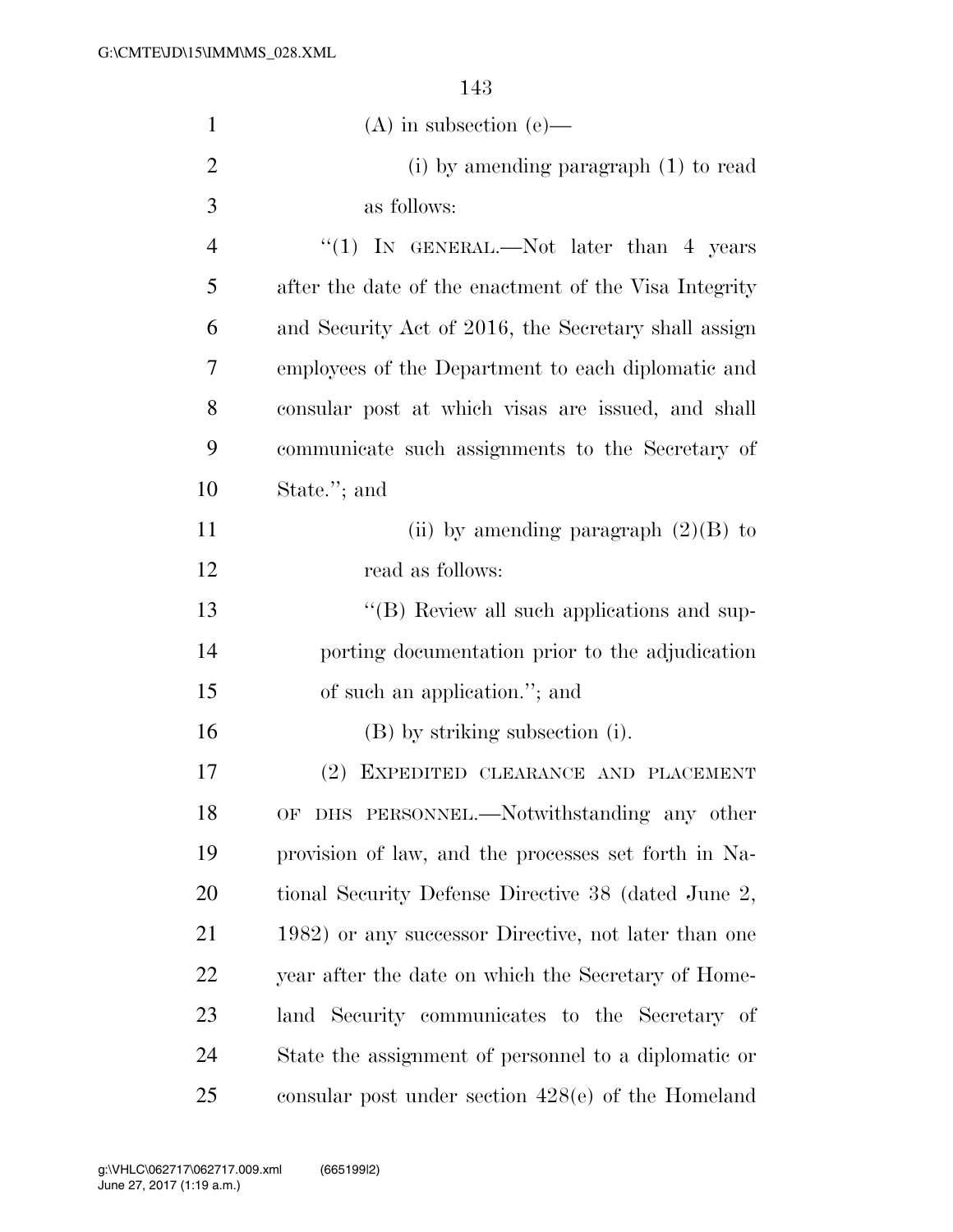Security Act of 2002 (6 U.S.C. 236(e)), as amended by this Act, the Chief of Mission of such a post shall ensure that such personnel have been stationed and accommodated at that post and are able to carry out their duties.

# **TITLE V—AID TO IMMIGRATION AND CUSTOMS ENFORCE-MENT OFFICERS**

#### **SEC. 501. ICE DEPORTATION OFFICERS.**

 (a) IN GENERAL.—The Secretary of Homeland Secu- rity shall authorize all deportation officers of the Depart- ment of Homeland Security who have successfully com- pleted basic immigration law enforcement training to exer-cise the powers conferred by—

15 (1) section  $287(a)(5)(A)$  of the Immigration 16 and Nationality Act (8 U.S.C.  $1357(a)(5)(A)$ ) to ar-rest for any offense against the United States;

18 (2) section  $287(a)(5)(B)$  of such Act (8 U.S.C. 19  $1357(a)(5)(B)$  to arrest for any felony;

 (3) section 274(a) of such Act (8 U.S.C. 1324(a)) to arrest for bringing in, transporting, or harboring certain aliens, or inducing them to enter; (4) section 287(a) of such Act (8 U.S.C. 1357(a)) to execute warrants of arrest for adminis-trative immigration violations issued under section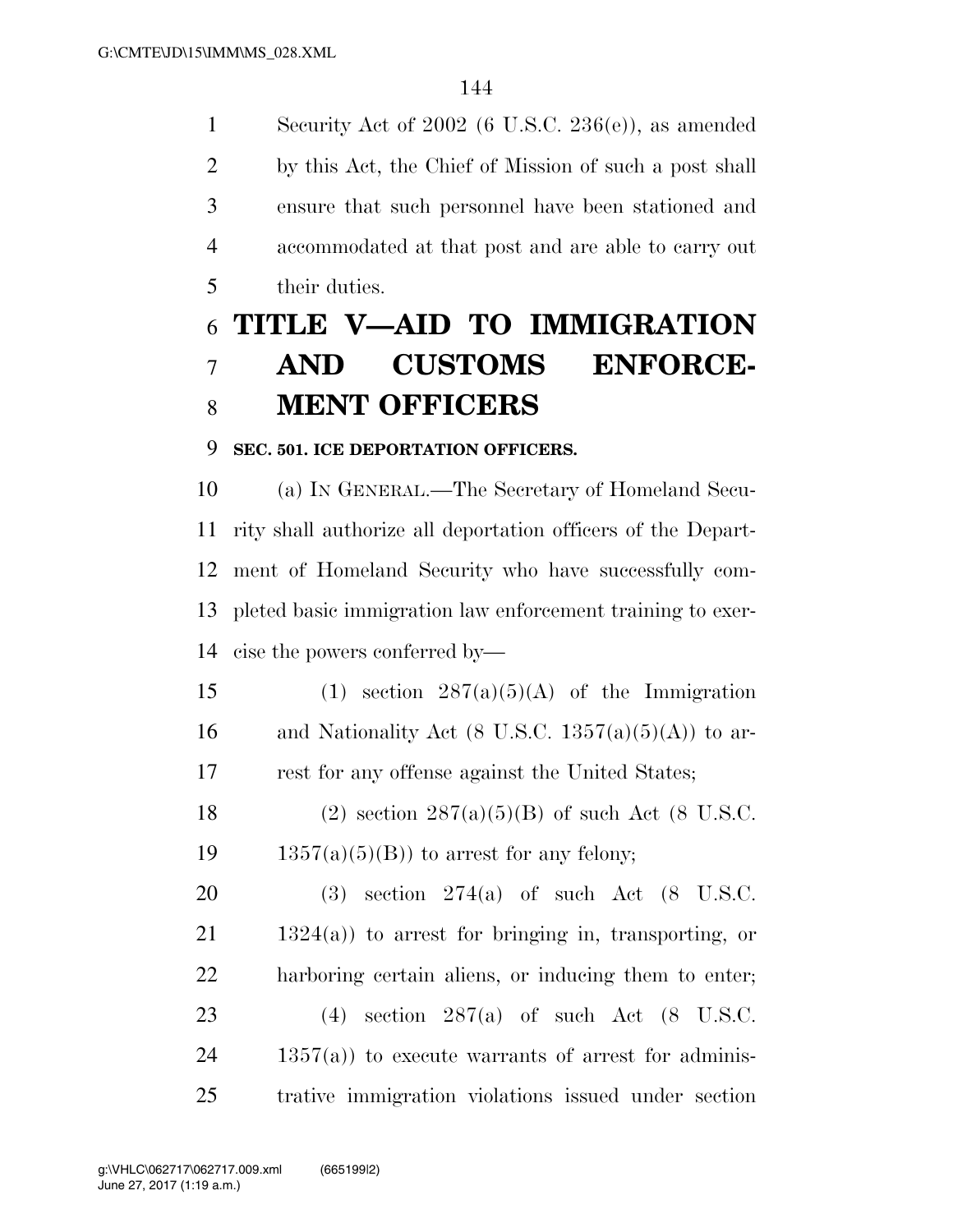236 of such Act (8 U.S.C. 1226) or to execute war- rants of criminal arrest issued under the authority of the United States; and

 (5) section 287(a) of such Act (8 U.S.C. 1357(a)) to carry firearms, if they are individually qualified by training and experience to handle and safely operate the firearms they are permitted to carry, maintain proficiency in the use of such fire- arms, and adhere to the provisions of the enforce-ment standard governing the use of force.

 (b) ARREST POWERS.—Section 287(a)(2) of the Im-12 migration and Nationality Act  $(8 \text{ U.S.C. } 1357(a)(2))$  is amended by striking ''regulation and is likely to escape before a warrant can be obtained for his arrest,'' and in-serting ''regulation,''.

#### **SEC. 502. ICE DETENTION ENFORCEMENT OFFICERS.**

 (a) AUTHORIZATION.—The Secretary of Homeland Security shall, subject to the availability of appropriations for such purpose, increase the number of positions for full- time active duty United States Immigration and Customs Enforcement detention enforcement officers by 2,500 above the number of full-time positions for which funds were appropriated for fiscal year 2017. The Secretary will determine the rate at which the additional officers will be added with due regard to filling positions as expeditiously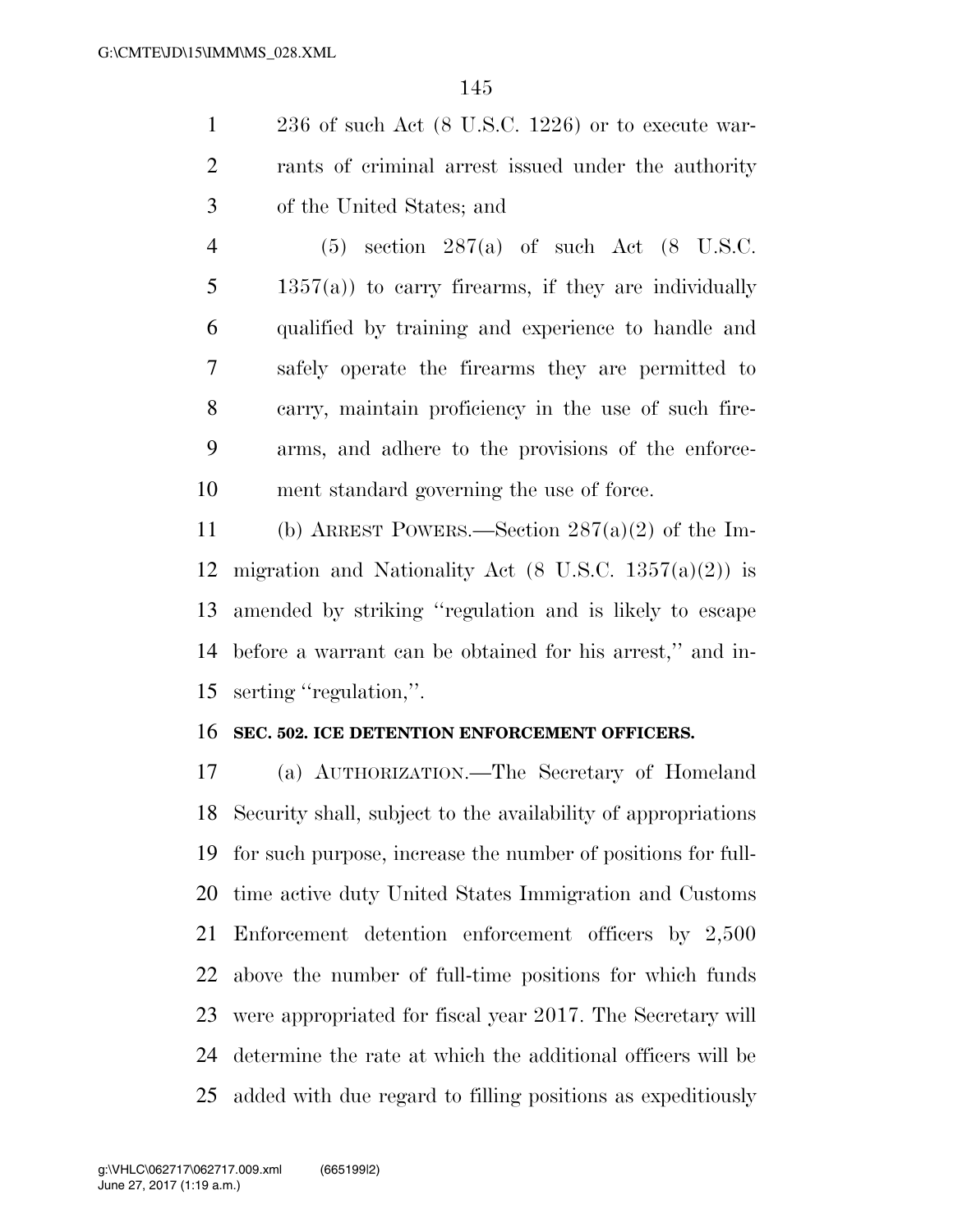as possible without making any compromises in the selec- tion or the training of the additional officers. (b) DUTIES.—U.S. Immigration and Customs En- forcement detention enforcement officers who have suc- cessfully completed detention enforcement officers' basic training shall be responsible for— (1) taking and maintaining custody of any per- son who has been arrested by an immigration offi- cer; (2) transporting and guarding immigration de- tainees; (3) securing Department of Homeland Security detention facilities; and (4) assisting in the processing of detainees. **SEC. 503. ENSURING THE SAFETY OF ICE OFFICERS.**  (a) BODY ARMOR.—The Secretary of Homeland Se- curity shall ensure that every U.S. Immigration and Cus- toms Enforcement deportation officer on duty is issued high-quality body armor that is appropriate for the climate

be purchased to cover every agent in the field.

 (b) WEAPONS.—Such Secretary shall ensure that U.S. Immigration and Customs Enforcement deportation officers are equipped with weapons that are reliable and effective to protect themselves, their fellow agents, and in-

and risks faced by the agent. Enough body armor must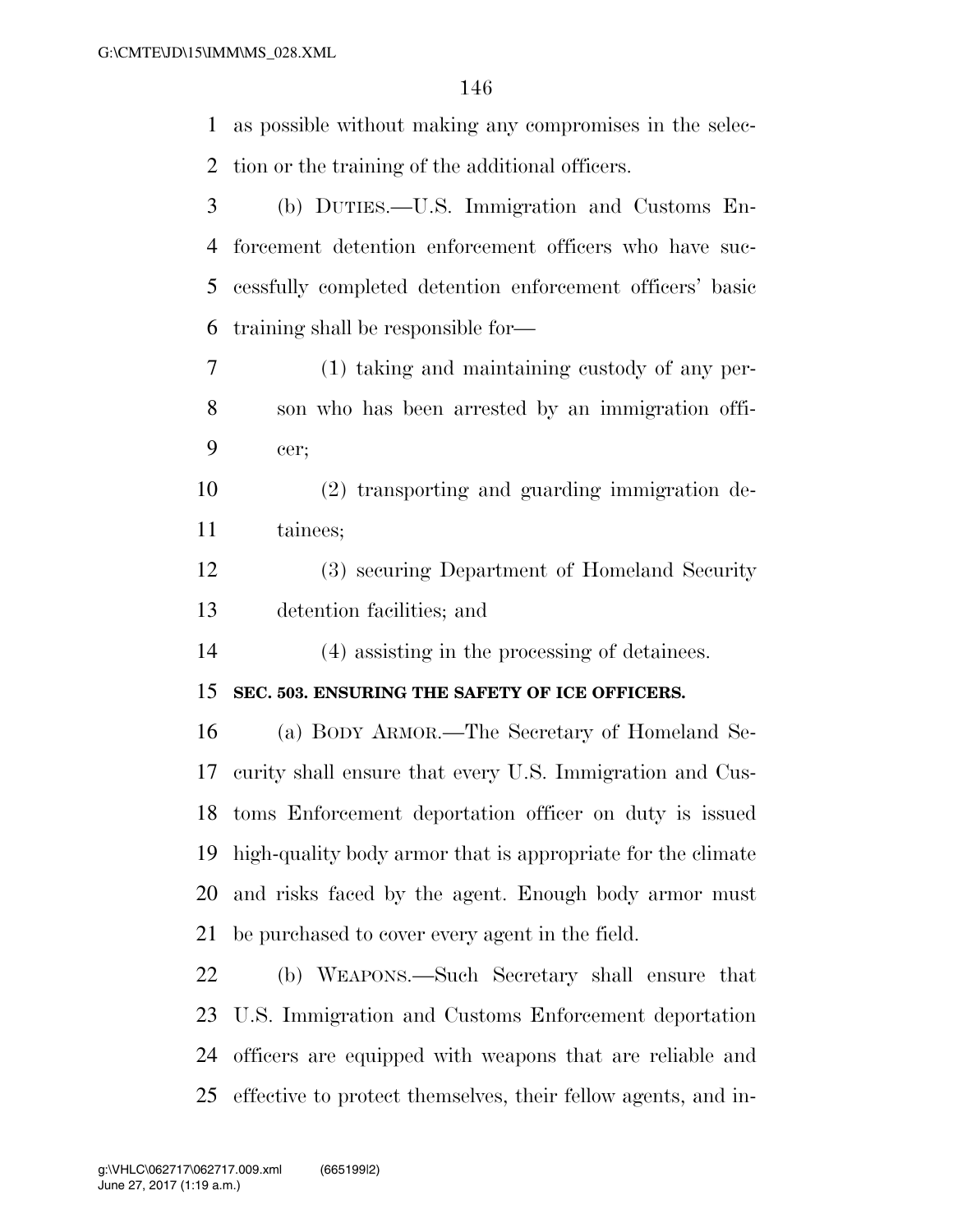nocent third parties from the threats posed by armed criminals. Such weapons shall include, at a minimum, standard-issue handguns, M–4 (or equivalent) rifles, and Tasers.

 (c) SPECIAL TRAINING FOR HIGH-RISK ENFORCE- MENT OPERATIONS.—Such Secretary shall provide appro- priate training and certification to selected U.S. Immigra- tion and Customs Enforcement deportation officers, at each field office, to conduct high-risk enforcement oper- ations requiring enhanced tactical capabilities effectively to combat known dangers, to assist in high-risk trans- ports, or to participate in other special assignments as designated by the Secretary and consistent with law, ex- cept that nothing in this subsection shall be construed to impose a requirement that such training be completed, or such certification be obtained, in order to participate in such a high-risk enforcement operation.

 (d) EFFECTIVE DATE.—This section shall take effect 90 days after the date of the enactment of this Act.

#### **SEC. 504. ICE ADVISORY COUNCIL.**

 (a) ESTABLISHMENT.—An ICE Advisory Council shall be established not later than 3 months after the date of the enactment of this Act.

 (b) MEMBERSHIP.—The ICE Advisor Council shall be comprised of 7 members.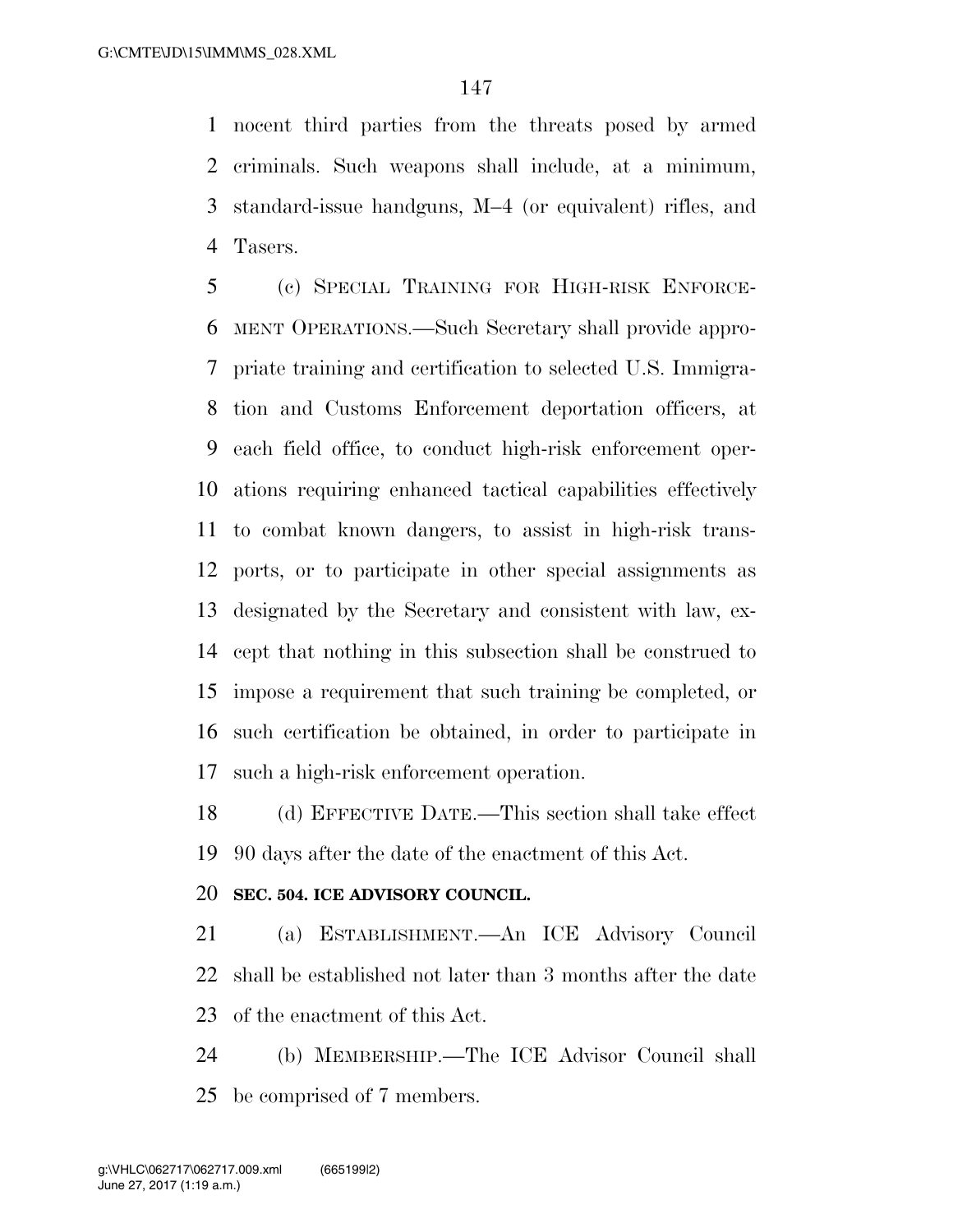(c) APPOINTMENT.—Members shall to be appointed in the following manner:

- (1) One member shall be appointed by the President.
- (2) One member shall be appointed by the Chairman of the Judiciary Committee of the House of Representatives.

 (3) One member shall be appointed by the Chairman of the Judiciary Committee of the Senate. (4) One member shall be appointed by the

Local 511, the ICE prosecutor's union.

 (5) Three members shall be appointed by the National Immigration and Customs Enforcement Council.

 (d) TERM.—Members shall serve renewable, 2-year terms.

 (e) VOLUNTARY.—Membership shall be voluntary and non-remunerated, except that members will receive reim- bursement from the Secretary of Homeland Security for travel and other related expenses.

 (f) RETALIATION PROTECTION.—Members who are employed by the Secretary of Homeland Security shall be protected from retaliation by their supervisors, managers, and other Department of Homeland Security employees for their participation on the Council.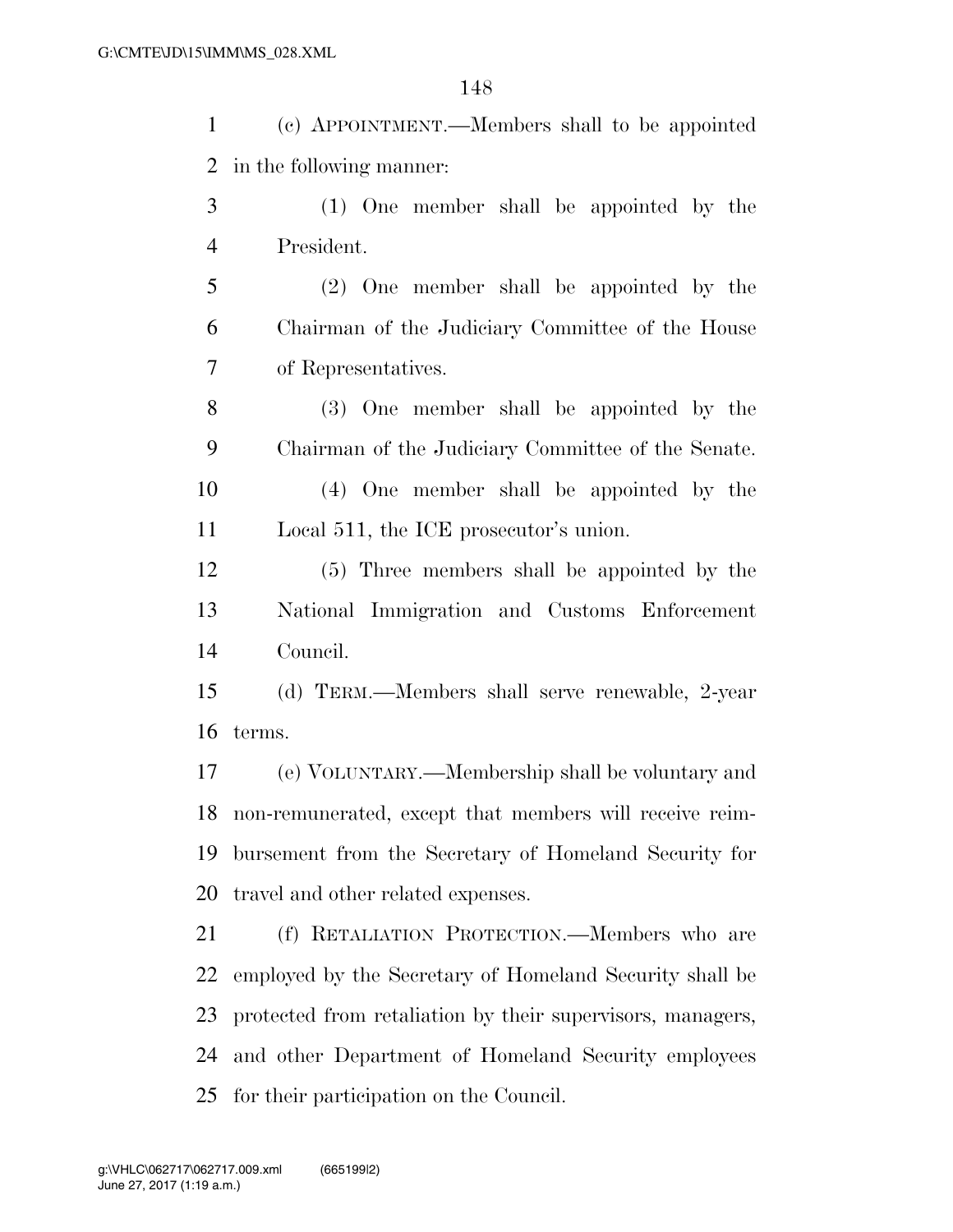(g) PURPOSE.—The purpose of the Council is to ad- vise the Congress and the Secretary of Homeland Security on issues including the following:

 (1) The current status of immigration enforce- ment efforts, including prosecutions and removals, the effectiveness of such efforts, and how enforce-ment could be improved.

 (2) The effectiveness of cooperative efforts be- tween the Secretary of Homeland Security and other law enforcement agencies, including additional types of enforcement activities that the Secretary should be engaged in, such as State and local criminal task forces.

 (3) Personnel, equipment, and other resource needs of field personnel.

 (4) Improvements that should be made to the organizational structure of the Department of Homeland Security, including whether the position of immigration enforcement agent should be merged into the deportation officer position.

 (5) The effectiveness of specific enforcement policies and regulations promulgated by the Sec- retary of Homeland Security, and whether other en-forcement priorities should be considered.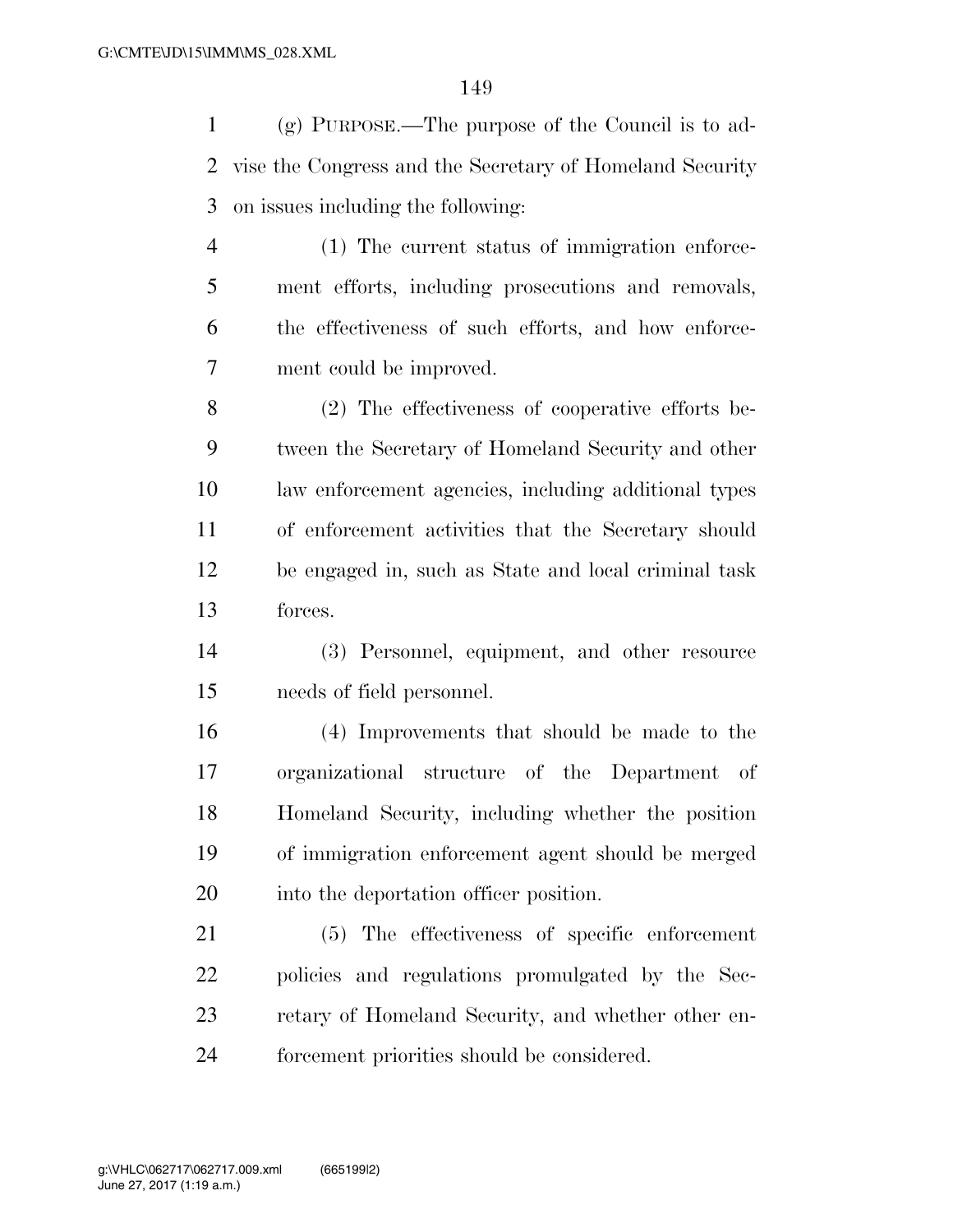(h) REPORTS.—The Council shall provide quarterly reports to the Chairmen and Ranking Members of the Committees on the Judiciary of the Senate and the House of Representatives and to the Secretary of Homeland Se- curity. The Council members shall meet directly with the Chairmen and Ranking Members (or their designated rep- resentatives) and with the Secretary to discuss their re-ports every 6 months.

# **SEC. 505. PILOT PROGRAM FOR ELECTRONIC FIELD PROC-ESSING.**

 (a) IN GENERAL.—The Secretary of Homeland Secu- rity shall establish a pilot program in at least 5 of the 10 U.S. Immigration and Customs Enforcement field of- fices with the largest removal caseloads to allow U.S. Im- migration and Customs Enforcement deportation officers to—

 (1) electronically process and serve charging documents, including notices to appear, while in the field;

 (2) electronically process and place detainers while in the field; and

 (3) electronically collect biometric data for the purpose of identifying an alien and establishing both immigration status and criminal history while in the field.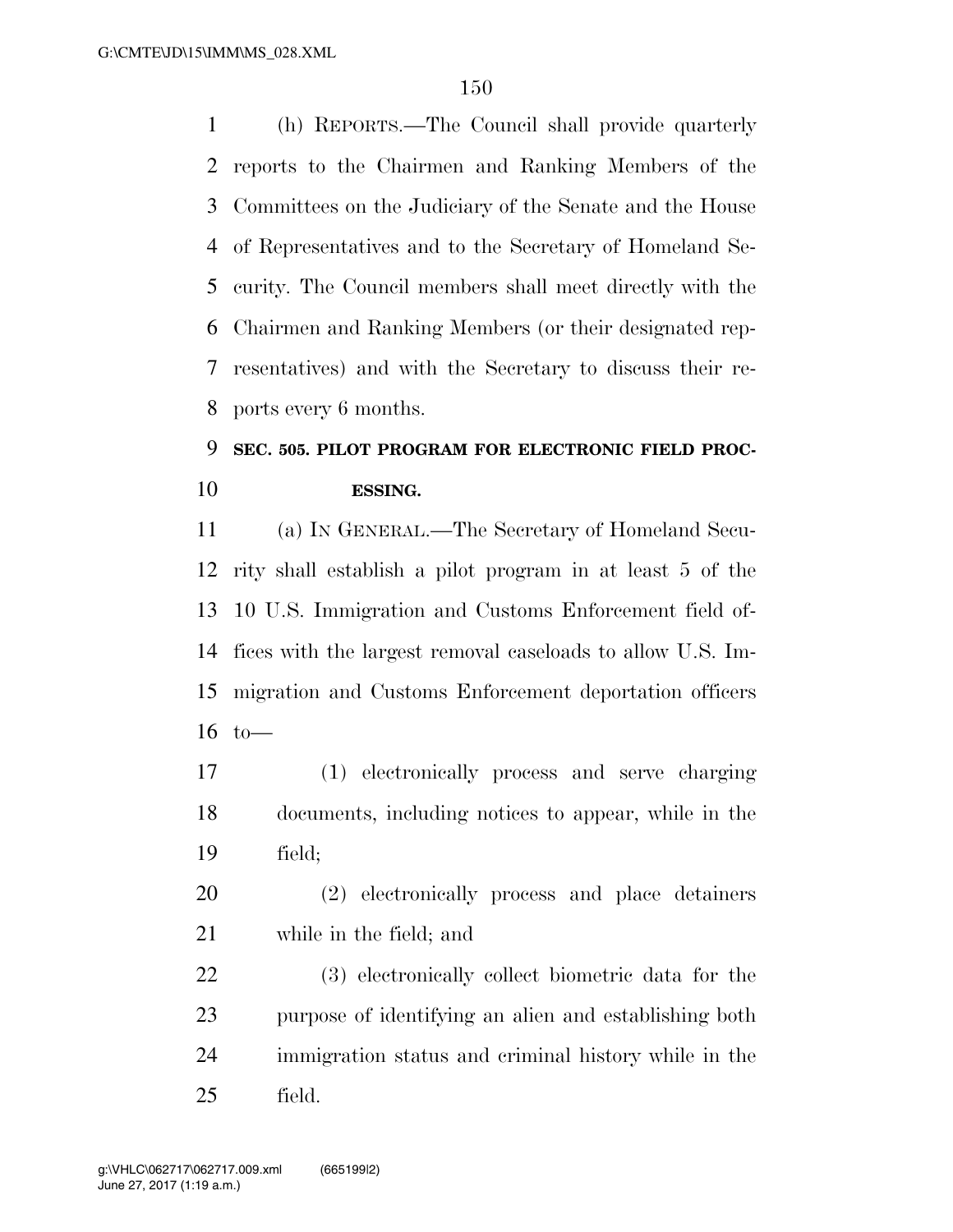| $\mathbf{1}$   | (b) DUTIES.—The pilot program described in sub-               |
|----------------|---------------------------------------------------------------|
| $\overline{2}$ | section (a) shall be designed to allow deportation officers   |
| 3              | to use handheld or vehicle-mounted computers to-              |
| $\overline{4}$ | (1) enter any required data, including personal               |
| 5              | information about the alien subject and the reason            |
| 6              | for issuing the document;                                     |
| 7              | (2) apply the electronic signature of the issuing             |
| 8              | officer or agent;                                             |
| 9              | $(3)$ set the date the alien is required to appear            |
| 10             | before an immigration judge, in the case of notices           |
| 11             | to appear;                                                    |
| 12             | (4) print any documents the alien subject may                 |
| 13             | be required to sign, along with additional copies of          |
| 14             | documents to be served on the alien; and                      |
| 15             | (5) interface with the ENFORCE database so                    |
| 16             | that all data is stored and retrievable.                      |
| 17             | (c) CONSTRUCTION.—The pilot program described in              |
|                | 18 subsection (a) shall be designed to replace, to the extent |
|                | 19 possible, the current paperwork and data-entry process     |
| 20             | used for issuing such charging documents and detainers.       |
| 21             | (d) DEADLINE.—The Secretary shall initiate the pilot          |
| 22             | program described in subsection (a) not later than 6          |
| 23             | months after the date of the enactment of this Act.           |
| 24             | (e) REPORT.—The Government Accountability Office              |
| 25             | shall report to the Judiciary Committee of the Senate and     |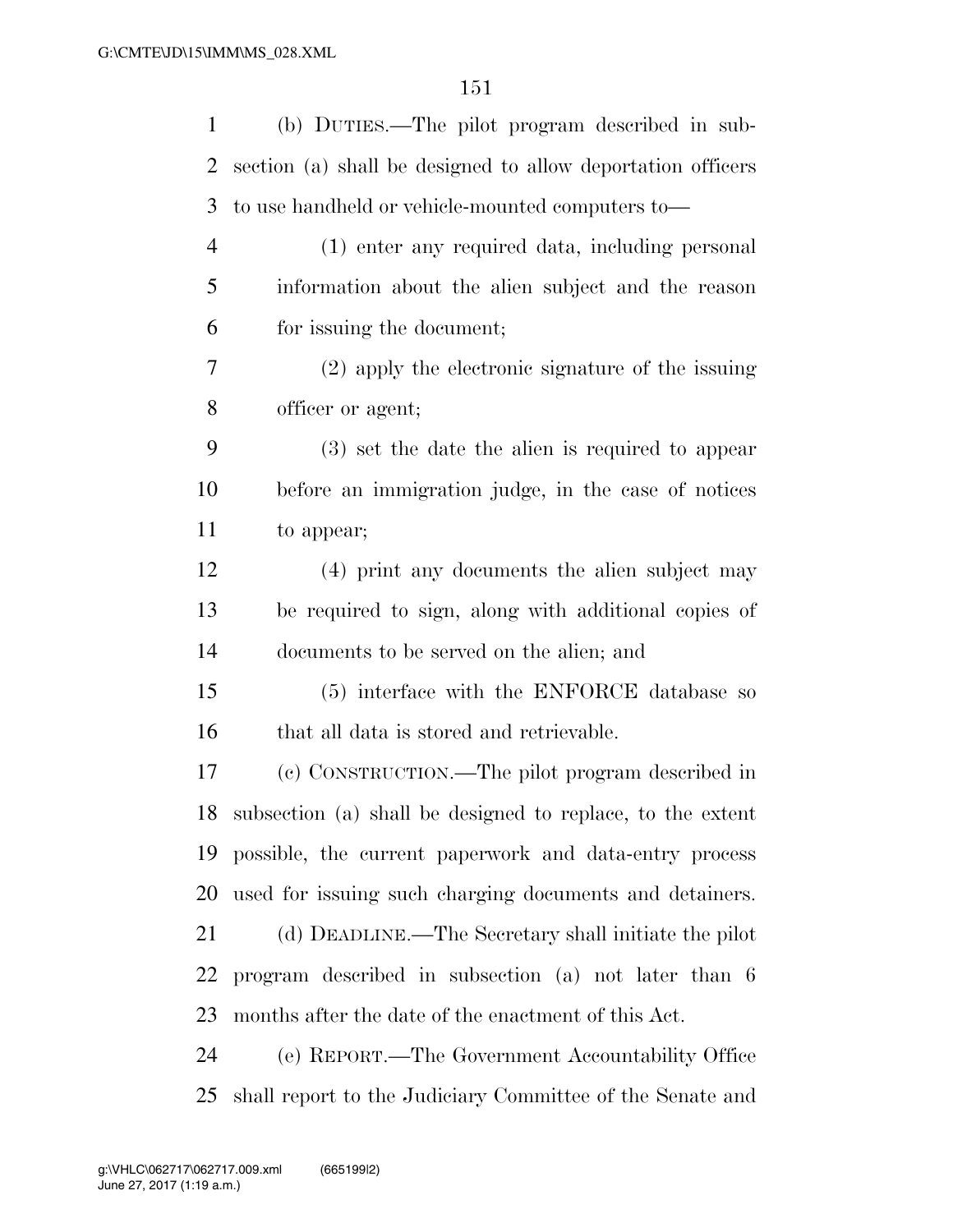the House of Representatives no later than 18 months after the date of the enactment of this Act on the effective- ness of the pilot program and provide recommendations for improving it.

 (f) ADVISORY COUNCIL.—The ICE Advisory Council established by section 504 shall include recommendations on how the pilot program should work in the first quar- terly report of the Council, and shall include assessments of the program and recommendations for improvement in each subsequent report.

 (g) EFFECTIVE DATE.—This section shall take effect 180 days after the date of the enactment of this Act.

# **SEC. 506. ADDITIONAL ICE DEPORTATION OFFICERS AND SUPPORT STAFF.**

 (a) IN GENERAL.—The Secretary of Homeland Secu- rity shall, subject to the availability of appropriations for such purpose, increase the number of positions for full- time active-duty U.S. Immigration and Customs Enforce- ment deportation officers by 10,000 above the number of full-time positions for which funds were appropriated for fiscal year 2017. The Secretary will determine the rate at which the additional officers will be added with due re- gard to filling the positions as expeditiously as possible without making any compromises in the selection or the training of the additional officers.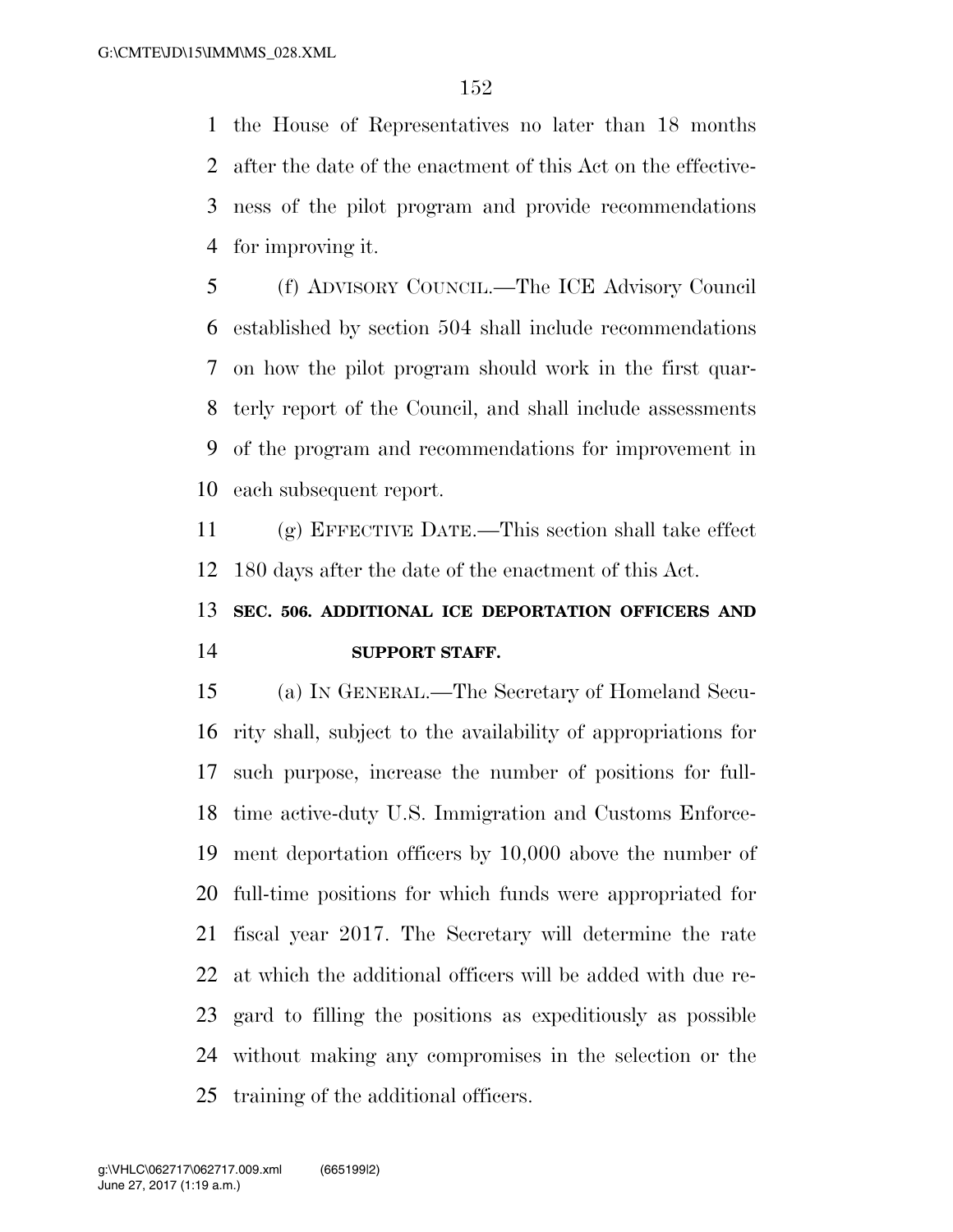(b) SUPPORT STAFF.—The Secretary shall, subject to the availability of appropriations for such purpose, in- crease the number of positions for full-time support staff for U.S. Immigration and Customs Enforcement deporta- tion officers by 700 above the number of full-time posi- tions for which funds were appropriated for fiscal year 2017.

#### **SEC. 507. ADDITIONAL ICE PROSECUTORS.**

 The Secretary of Homeland Security shall increase, subject to the availability of appropriations for such pur- pose, increase the number of positions for full-time trial attorneys working for United States Immigration and Customs Enforcement by 60 above the number of full-time positions for which funds were appropriated for fiscal year 2017. The Secretary will determine the rate at which the additional trial attorneys will be added with due regard to filling positions as expeditiously as possible without making any compromises in the selection or the training of the additional attorneys.

## **TITLE VI—MISCELLANEOUS**

### **ENFORCEMENT PROVISIONS**

#### **SEC. 601. TIMELY REPATRIATION.**

 (a) LISTING OF COUNTRIES.—Beginning on the date that is 6 months after the date of the enactment of this Act, and every 6 months thereafter, the Secretary of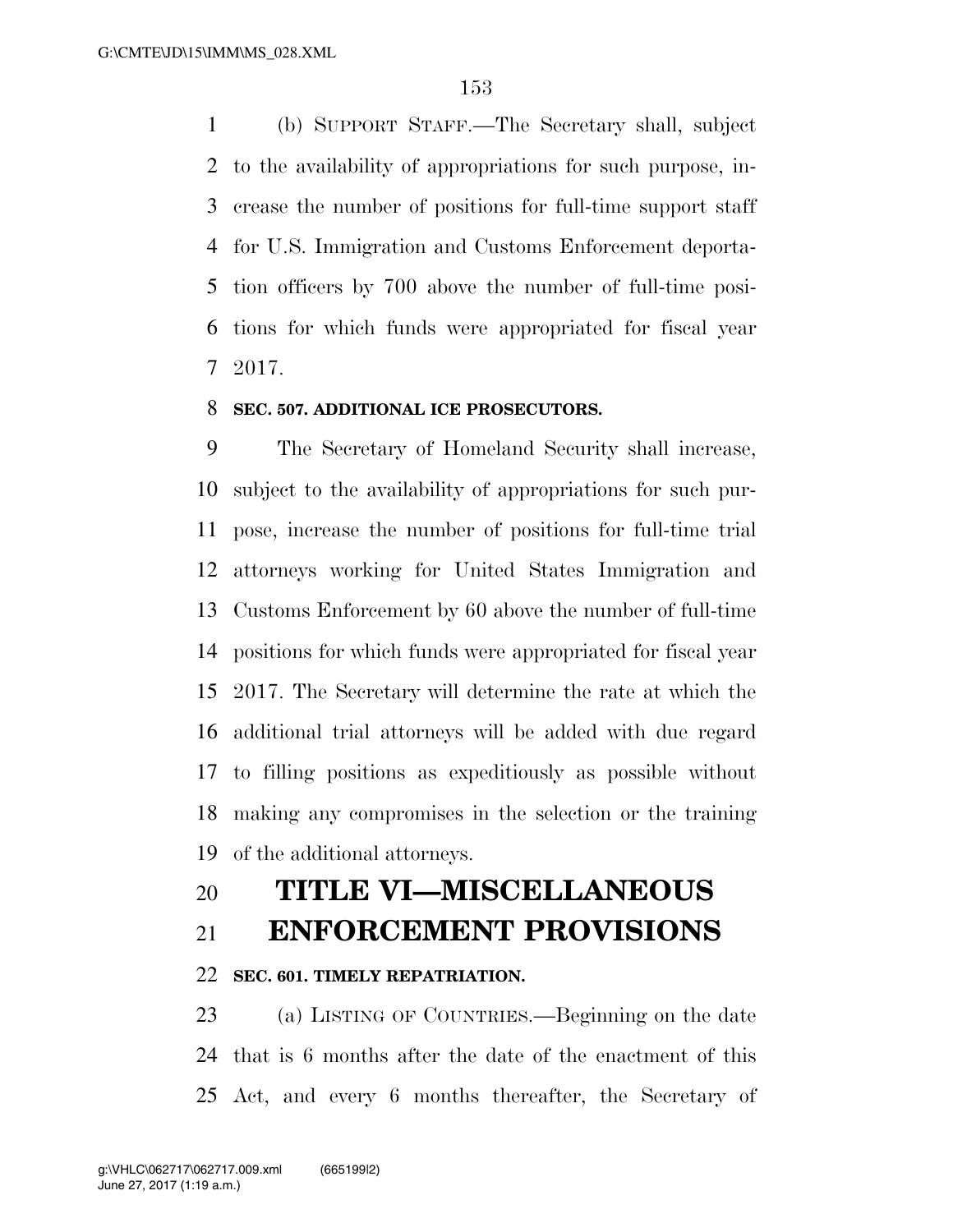Homeland Security shall publish a report including the following:

(1) A list of the following:

 (A) Countries that have refused or unrea- sonably delayed repatriation of an alien who is a national of that country since the date of the enactment of this Act and the total number of such aliens, disaggregated by nationality.

 (B) Countries that have an excessive repa-10 triation failure rate.

 (2) A list of each country that was included under subparagraph (B) or (C) of paragraph (1) in both the report preceding the current report and the current report.

 (b) SANCTIONS.—Beginning on the date that a coun-16 try is included in a list under subsection  $(a)(2)$  and ending on the date that that country is not included in such list, that country shall be subject to the following:

 (1) The Secretary of State may not issue visas 20 under section  $101(a)(15)(A)(iii)$  of the Immigration 21 and Nationality Act (8 U.S.C.  $1101(a)(15)(A)(iii)$ ) to attendants, servants, personal employees, and members of their immediate families, of the officials and employees of that country who receive non-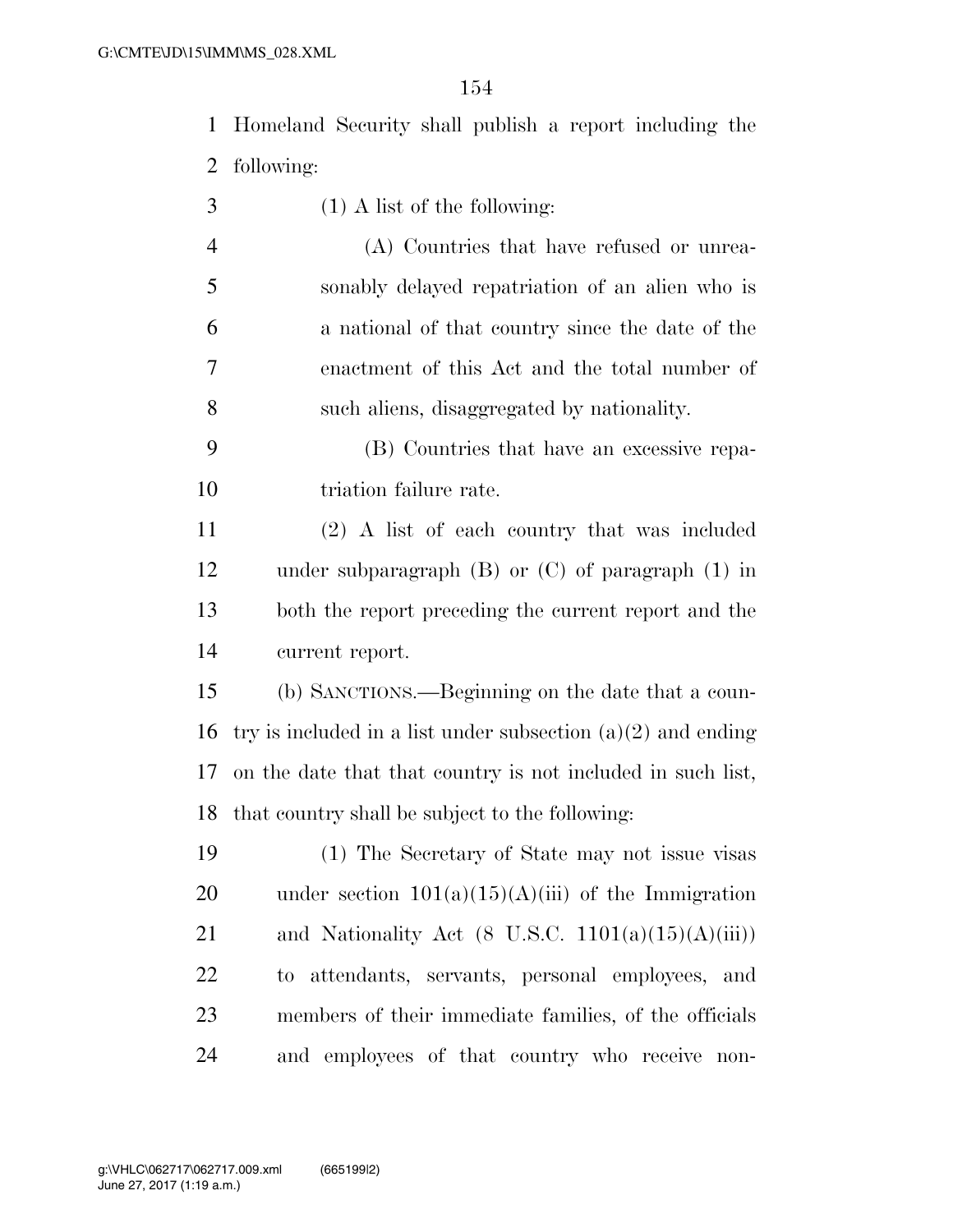immigrant status under clause (i) or (ii) of section 2  $101(a)(15)(A)$  of such Act.

 (2) Each 6 months thereafter that the country is included in that list, the Secretary of State shall reduce the number of visas available under clause (i) 6 or (ii) of section  $101(a)(15)(A)$  of the Immigration and Nationality Act in a fiscal year to nationals of that country by an amount equal to 10 percent of the baseline visa number for that country. Except as provided under section 243(d) of the Immigration and Nationality Act (8 U.S.C. 1253), the Secretary may not reduce the number to a level below 20 per-cent of the baseline visa number.

(c) WAIVERS.—

 (1) NATIONAL SECURITY WAIVER.—If the Sec- retary of State submits to Congress a written deter- mination that significant national security interests of the United States require a waiver of the sanc- tions under subsection (b), the Secretary may waive any reduction below 80 percent of the baseline visa number. The Secretary of Homeland Security may not delegate the authority under this subsection.

 (2) TEMPORARY EXIGENT CIRCUMSTANCES.—If the Secretary of State submits to Congress a written determination that temporary exigent circumstances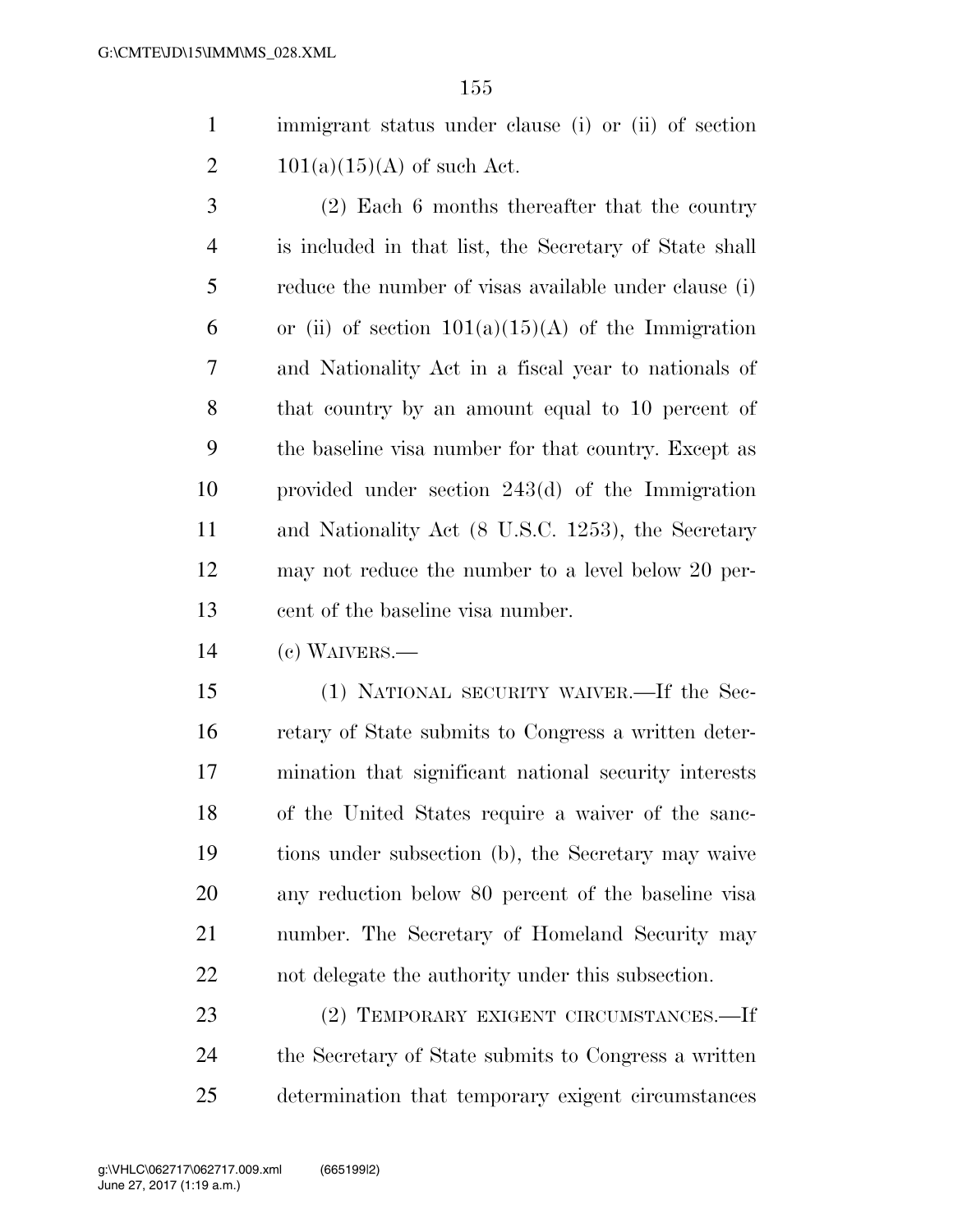require a waiver of the sanctions under subsection (b), the Secretary may waive any reduction below 80 percent of the baseline visa number during 6-month renewable periods. The Secretary of Homeland Secu- rity may not delegate the authority under this sub-section.

 (d) EXEMPTION.—The Secretary of Homeland Secu- rity, in consultation with the Secretary of State, may ex- empt a country from inclusion in a list under subsection (a)(2) if the total number of nonrepatriations outstanding is less than 10 for the preceding 3-year period.

 (e) UNAUTHORIZED VISA ISSUANCE.—Any visa issued in violation of this section shall be void.

 (f) NOTICE.—If an alien who has been convicted of a criminal offense before a Federal or State court whose repatriation was refused or unreasonably delayed is to be released from detention by the Secretary of Homeland Se- curity, the Secretary shall provide notice to the State and local law enforcement agency for the jurisdictions in which the alien is required to report or is to be released. When possible, and particularly in the case of violent crime, the Secretary shall make a reasonable effort to provide notice of such release to any crime victims and their immediate family members.

(g) DEFINITIONS.—For purposes of this section: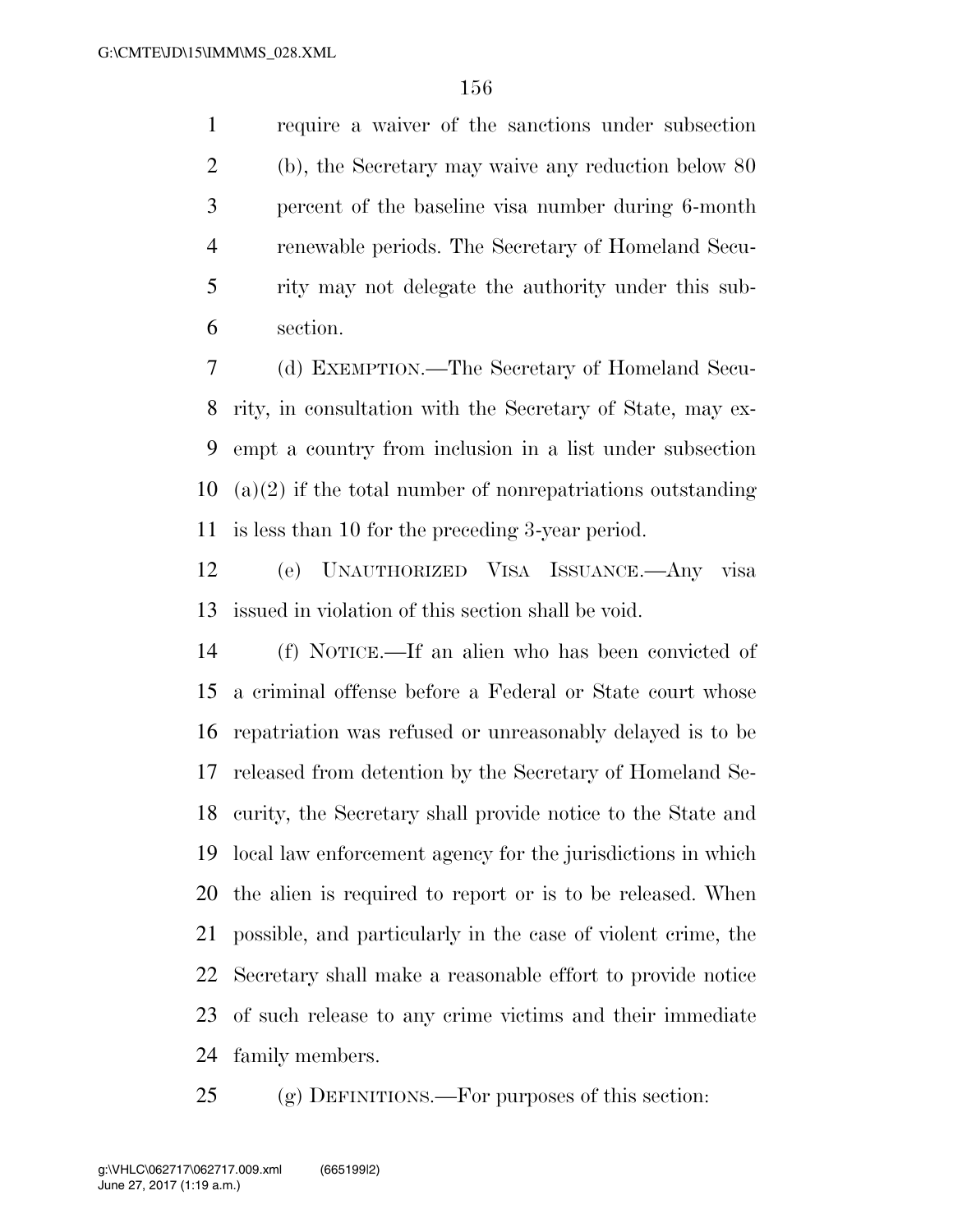(1) REFUSED OR UNREASONABLY DELAYED.— 2 A country is deemed to have refused or unreasonably delayed the acceptance of an alien who is a citizen, subject, national, or resident of that country if, not later than 90 days after receiving a request to repa- triate such alien from an official of the United States who is authorized to make such a request, the country does not accept the alien or issue valid trav-el documents.

 (2) FAILURE RATE.—The term ''failure rate'' for a period means the percentage determined by di- viding the total number of repatriation requests for aliens who are citizens, subjects, nationals, or resi- dents of a country that that country refused or un- reasonably delayed during that period by the total number of such requests during that period.

 (3) EXCESSIVE REPATRIATION FAILURE RATE.—The term ''excessive repatriation failure rate'' means, with respect to a report under sub- section (a), a failure rate greater than 10 percent for any of the following:

 (A) The period of the 3 full fiscal years preceding the date of publication of the report. (B) The period of 1 year preceding the date of publication of the report.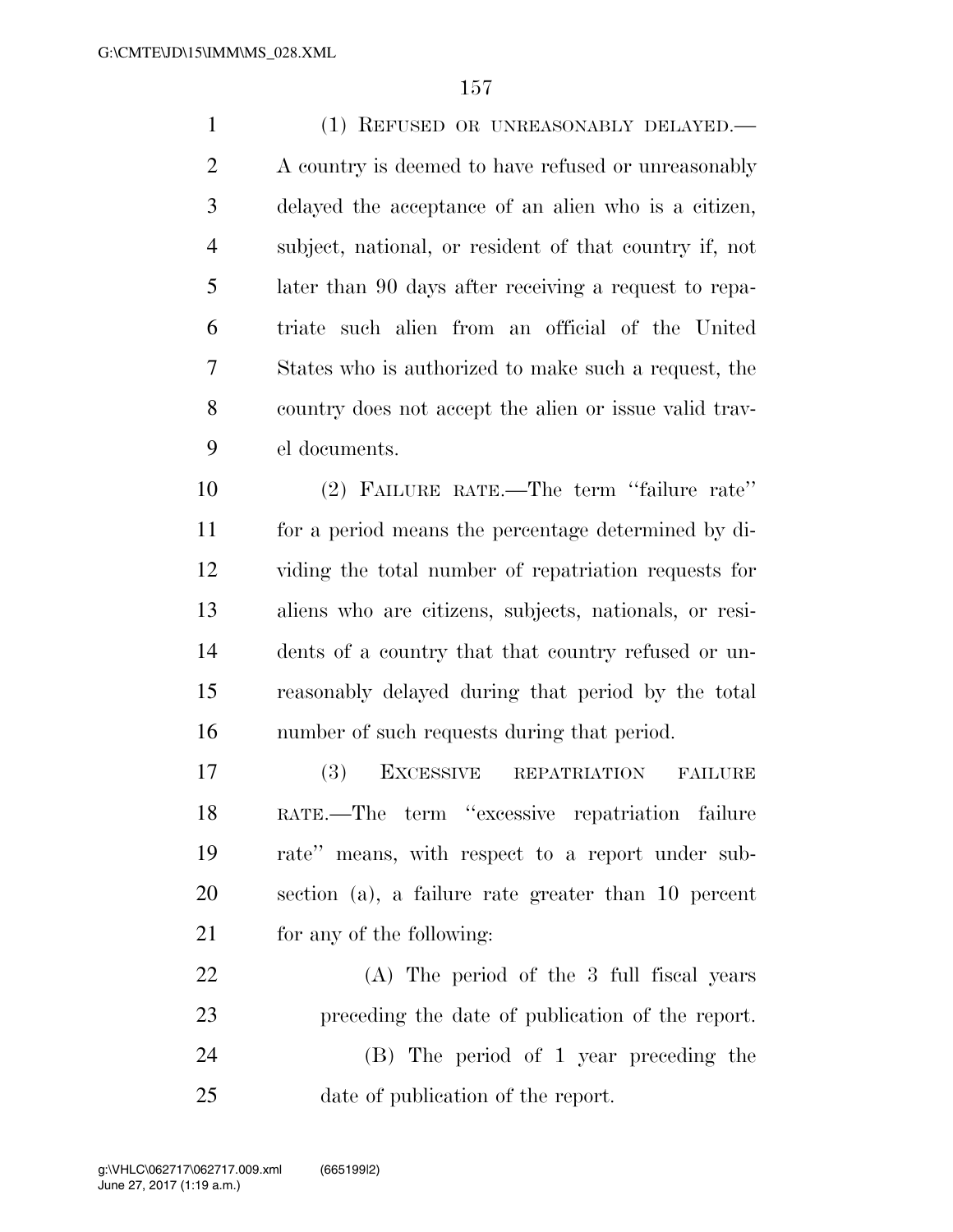(4) NUMBER OF NON-REPATRIATIONS OUT- STANDING.—The term ''number of non-repatriations outstanding'' means, for a period, the number of unique aliens whose repatriation a country has re- fused or unreasonably delayed and whose repatri-ation has not occurred during that period.

 (5) BASELINE VISA NUMBER.—The term ''base- line visa number'' means, with respect to a country, the average number of visas issued each fiscal year to nationals of that country under clauses (i) and 11 (ii) of section  $101(a)(15)(A)$  of the Immigration and 12 Nationality Act (8 U.S.C.  $1101(a)(15)(A)$ ) for the 3 full fiscal years immediately preceding the first re- port under subsection (a) in which that country is 15 included in the list under subsection  $(a)(2)$ .

 (h) GAO REPORT.—On the date that is 1 day after the date that the President submits a budget under sec- tion 1105(a) of title 31, United States Code, for fiscal year 2016, the Comptroller General of the United States shall submit a report to Congress regarding the progress of the Secretary of Homeland Security and the Secretary of State in implementation of this section and in making re-quests to repatriate aliens as appropriate.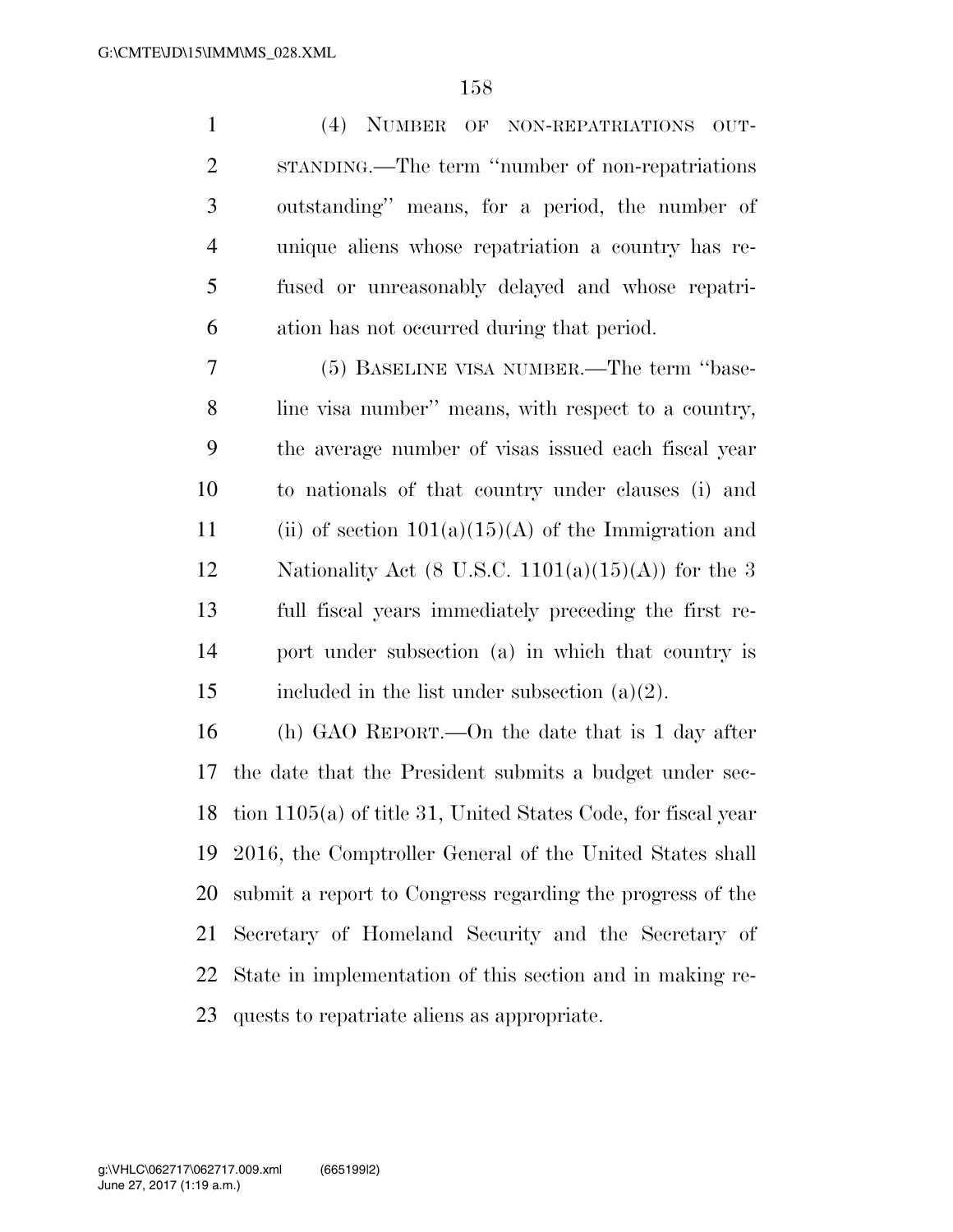| 1              | SEC. 602. ENCOURAGING ALIENS TO DEPART VOLUN-               |
|----------------|-------------------------------------------------------------|
| $\overline{2}$ | TARILY.                                                     |
| 3              | (a) IN GENERAL.—Section 240B of the Immigration             |
| $\overline{4}$ | and Nationality Act (8 U.S.C. 1229c) is amended—            |
| 5              | $(1)$ in subsection $(a)$ —                                 |
| 6              | $(A)$ by amending paragraph $(1)$ to read as                |
| 7              | follows:                                                    |
| 8              | "(1) INSTEAD OF REMOVAL PROCEEDINGS.—If                     |
| 9              | an alien is not described in paragraph $(2)(A)(iii)$ or     |
| 10             | $(4)$ of section 237(a), the Secretary of Homeland Se-      |
| 11             | curity may permit the alien to voluntarily depart the       |
| 12             | United States at the alien's own expense under this         |
| 13             | subsection instead of being subject to proceedings          |
| 14             | under section $240."$ ;                                     |
| 15             | $(B)$ by striking paragraph $(3)$ ;                         |
| 16             | $(C)$ by redesignating paragraph $(2)$<br>as                |
| 17             | paragraph $(3)$ ;                                           |
| 18             | $(D)$ by adding after paragraph $(1)$ the fol-              |
| 19             | lowing:                                                     |
| 20             | "(2) BEFORE THE CONCLUSION OF REMOVAL                       |
| 21             | PROCEEDINGS.—If an alien is not described in para-          |
| 22             | graph $(2)(A)(iii)$ or $(4)$ of section $237(a)$ , the Sec- |
| 23             | retary of Homeland Security may permit the alien to         |
| 24             | voluntarily depart the United States at the alien's         |
| 25             | own expense under this subsection after the initi-          |
| 26             | ation of removal proceedings under section 240 and          |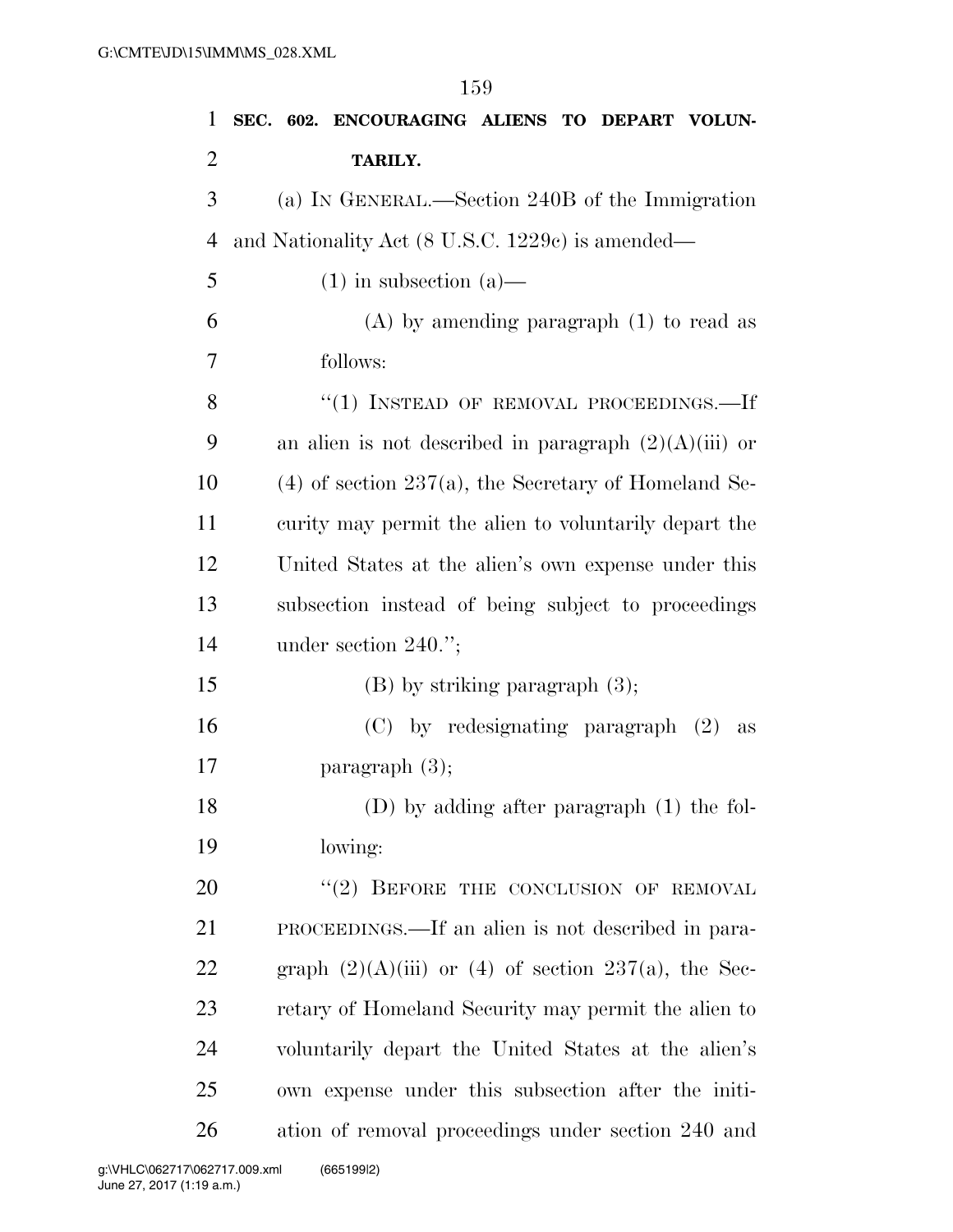| $\mathbf{1}$   | before the conclusion of such proceedings before an |
|----------------|-----------------------------------------------------|
| $\overline{2}$ | immigration judge.";                                |
| 3              | $(E)$ in paragraph $(3)$ , as redesignated—         |
| $\overline{4}$ | (i) by amending subparagraph $(A)$ to               |
| 5              | read as follows:                                    |
| 6              | "(A) INSTEAD OF REMOVAL.—Subject to                 |
| 7              | subparagraph (C), permission to voluntarily de-     |
| 8              | part under paragraph (1) shall not be valid for     |
| 9              | any period in excess of 120 days. The Secretary     |
| 10             | may require an alien permitted to voluntarily       |
| 11             | depart under paragraph $(1)$ to post a voluntary    |
| 12             | departure bond, to be surrendered upon proof        |
| 13             | that the alien has departed the United States       |
| 14             | within the time specified.";                        |
| 15             | (ii) by redesignating subparagraphs                 |
| 16             | $(B)$ , $(C)$ , and $(D)$ as subparagraphs $(C)$ ,  |
| 17             | $(D)$ , and $(E)$ , respectively;                   |
| 18             | (iii) by adding after subparagraph $(A)$            |
| 19             | the following:                                      |
| 20             | "(B) BEFORE THE CONCLUSION OF RE-                   |
| 21             | MOVAL PROCEEDINGS.—Permission to volun-             |
| 22             | tarily depart under paragraph (2) shall not be      |
| 23             | valid for any period in excess of 60 days, and      |
| 24             | may be granted only after a finding that the        |
| 25             | alien has the means to depart the United States     |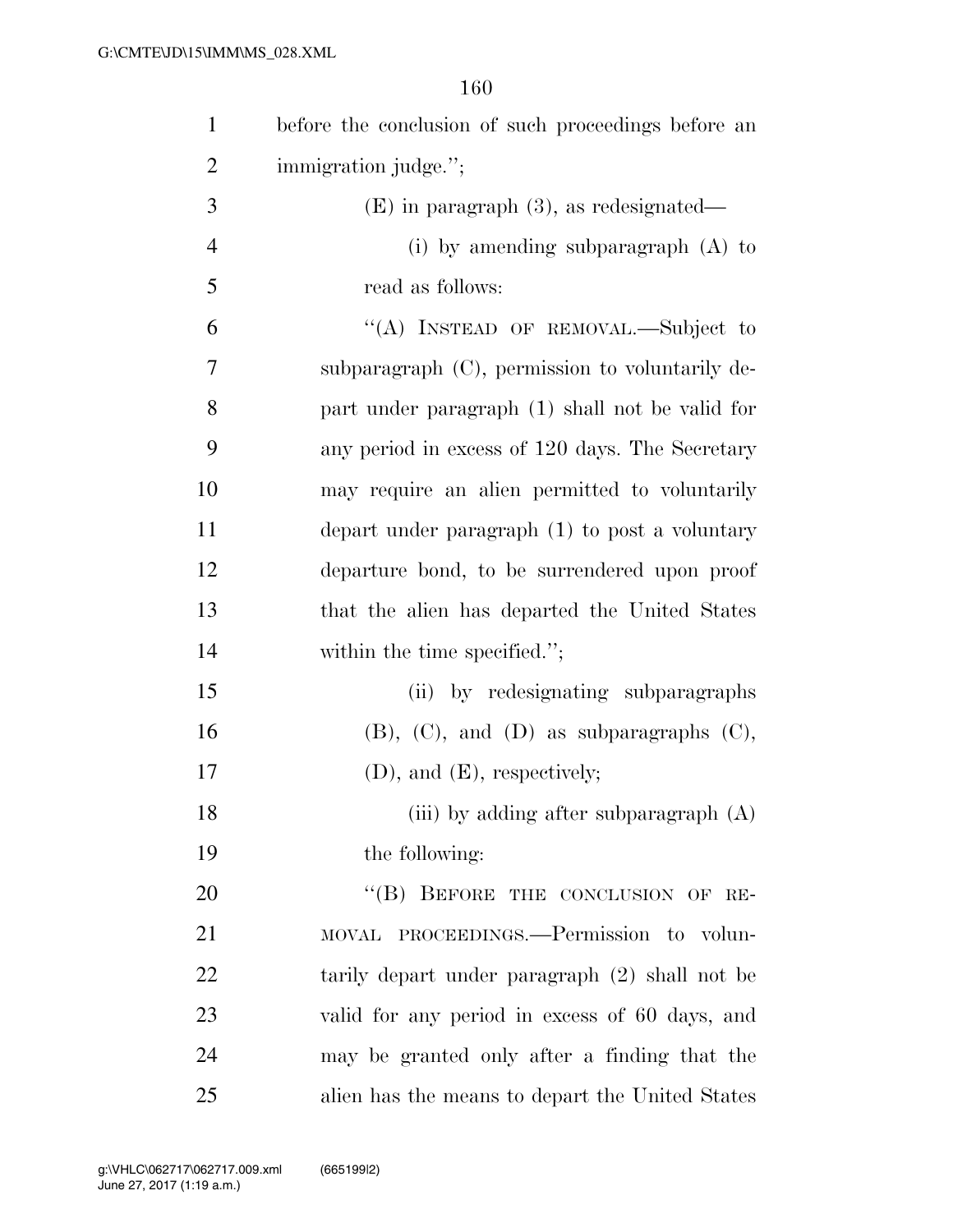| $\mathbf{1}$   | and intends to do so. An alien permitted to vol-   |
|----------------|----------------------------------------------------|
| $\overline{c}$ | untarily depart under paragraph (2) shall post     |
| 3              | a voluntary departure bond, in an amount nec-      |
| 4              | essary to ensure that the alien will depart, to be |
| 5              | surrendered upon proof that the alien has de-      |
| 6              | parted the United States within the time speci-    |
| 7              | fied. An immigration judge may waive the re-       |
| 8              | quirement to post a voluntary departure bond       |
| 9              | in individual cases upon a finding that the alien  |
| 10             | has presented compelling evidence that the         |
| 11             | posting of a bond will pose a serious financial    |
| 12             | hardship and the alien has presented credible      |
| 13             | evidence that such a bond is unnecessary to        |
| 14             | guarantee timely departure.";                      |
| 15             | $(iv)$ in subparagraph $(C)$ , as redesig-         |
| 16             | nated, by striking "subparagraphs (C) and          |
| 17             | $(D)(ii)$ " and inserting "subparagraphs $(D)$     |
| 18             | and $(E)(ii)$ ";                                   |
| 19             | $(v)$ in subparagraph $(D)$ , as redesig-          |
| 20             | nated, by striking "subparagraph (B)"              |
| 21             | each place that term appears and inserting         |
| 22             | "subparagraph $(C)$ "; and                         |
| 23             | $(vi)$ in subparagraph $(E)$ , as redesig-         |
| 24             | nated, by striking "subparagraph (B)"              |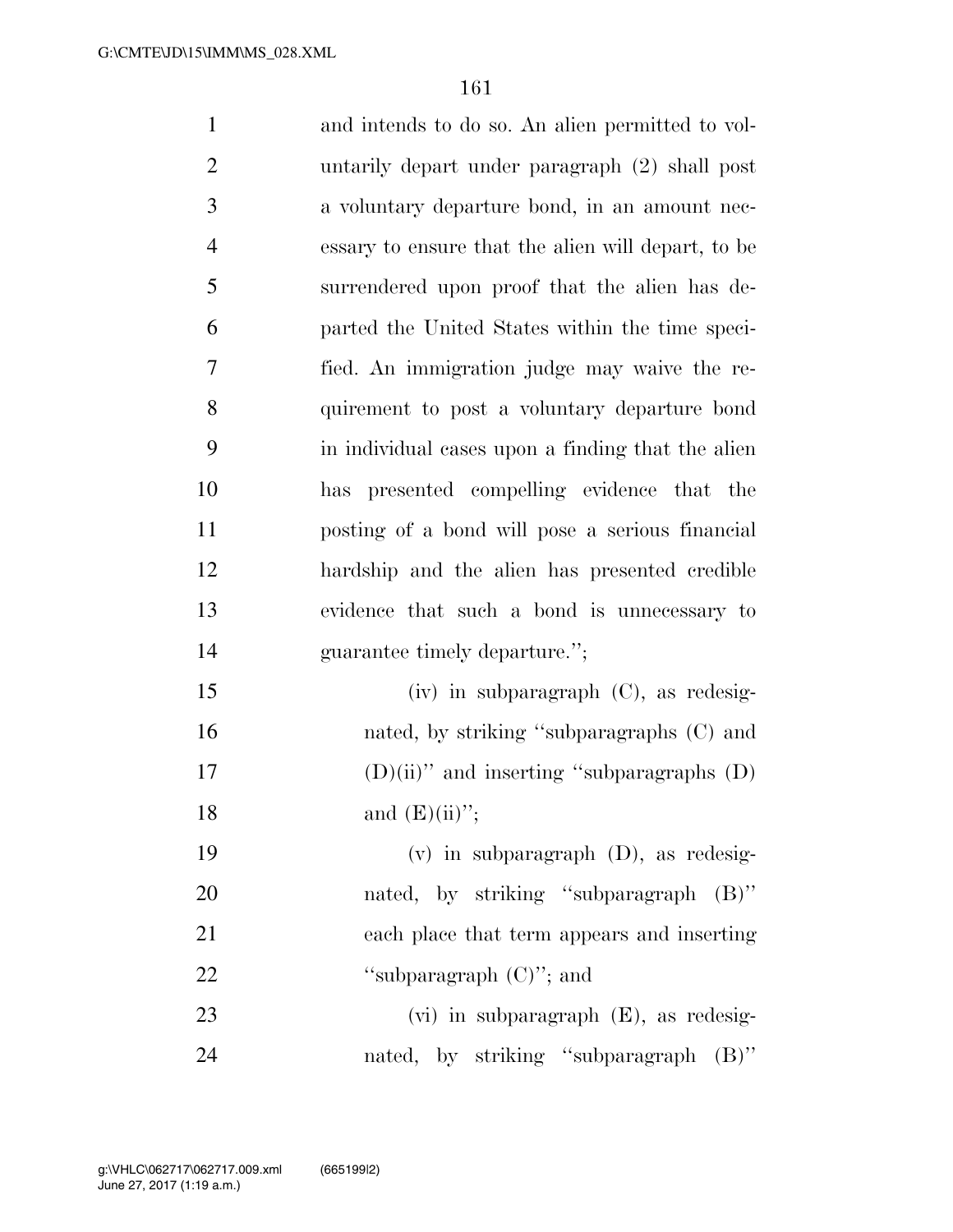| $\mathbf{1}$   | each place that term appears and inserting            |
|----------------|-------------------------------------------------------|
| $\overline{2}$ | "subparagraph $(C)$ "; and                            |
| 3              | $(F)$ in paragraph $(4)$ , by striking "para-         |
| $\overline{4}$ | graph $(1)$ " and inserting "paragraphs $(1)$ and     |
| 5              | $(2)$ ";                                              |
| 6              | $(2)$ in subsection $(b)(2)$ , by striking "a period  |
| 7              | exceeding 60 days" and inserting "any period in ex-   |
| 8              | cess of 45 days";                                     |
| 9              | $(3)$ by amending subsection $(e)$ to read as fol-    |
| 10             | lows:                                                 |
| 11             | "(c) CONDITIONS ON VOLUNTARY DEPARTURE.-              |
| 12             | "(1) VOLUNTARY DEPARTURE AGREEMENT.                   |
| 13             | Voluntary departure may only be granted as part of    |
| 14             | an affirmative agreement by the alien. A voluntary    |
| 15             | departure agreement under subsection (b) shall in-    |
| 16             | clude a waiver of the right to any further motion,    |
| 17             | appeal, application, petition, or petition for review |
| 18             | relating to removal or relief or protection from re-  |
| 19             | moval.                                                |
| 20             | $``(2)$ CONCESSIONS BY THE SECRETARY.—In              |
| 21             | connection with the alien's agreement to depart vol-  |
| 22             | untarily under paragraph (1), the Secretary of        |
| 23             | Homeland Security may agree to a reduction in the     |
| 24             | period of inadmissibility under subparagraph $(A)$ or |
| 25             | $(B)(i)$ of section $212(a)(9)$ .                     |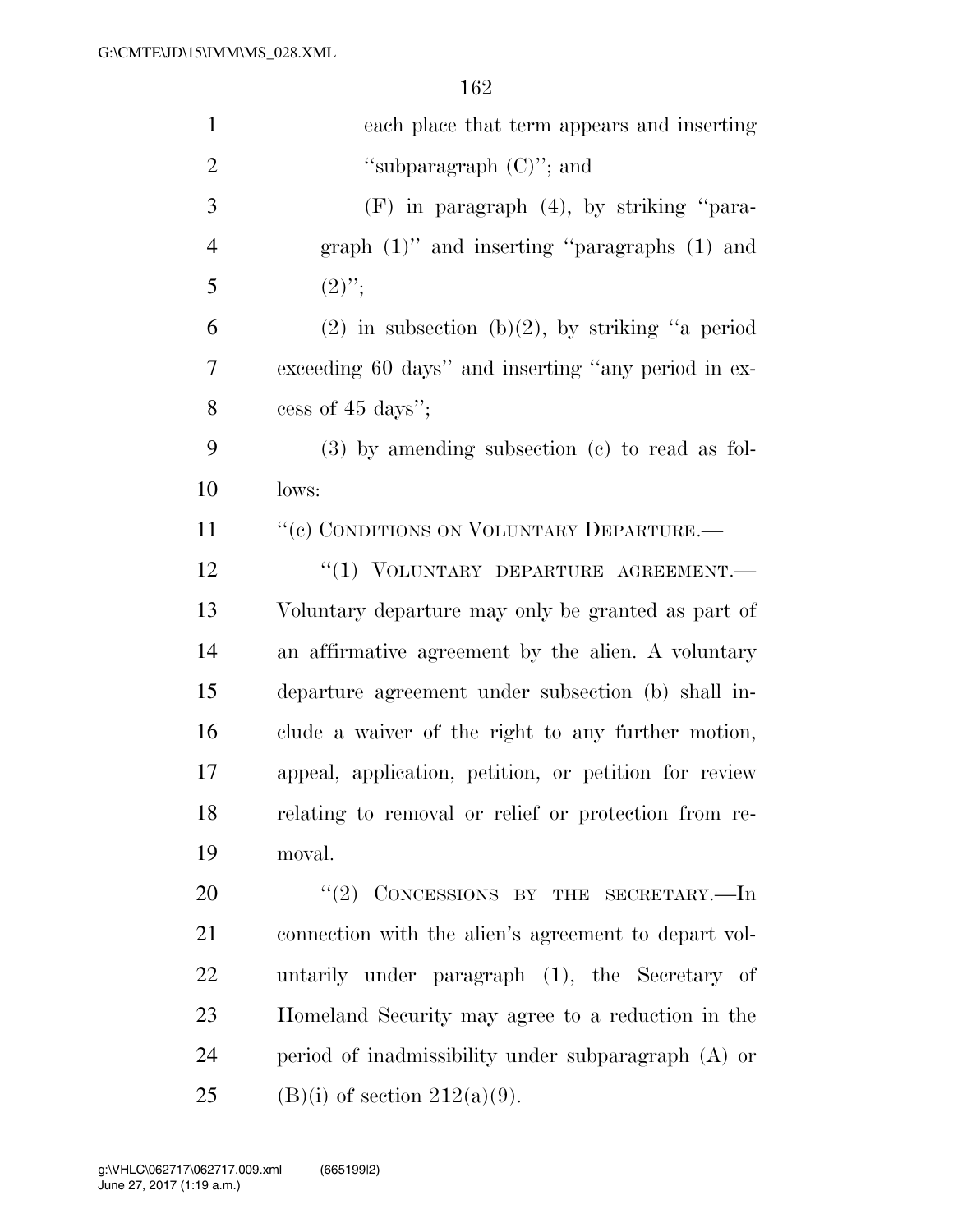| $\mathbf{1}$   | $\cdot\cdot$ (3) ADVISALS.—Agreements relating to vol- |
|----------------|--------------------------------------------------------|
| $\overline{2}$ | untary departure granted during removal pro-           |
| 3              | ceedings under section 240, or at the conclusion of    |
| $\overline{4}$ | such proceedings, shall be presented on the record     |
| 5              | before the immigration judge. The immigration          |
| 6              | judge shall advise the alien of the consequences of    |
| 7              | a voluntary departure agreement before accepting       |
| 8              | such agreement.                                        |
| 9              | (4)<br>FAILURE<br>TO COMPLY<br><b>WITH</b><br>AGREE-   |
| 10             | MENT.                                                  |
| 11             | "(A) IN GENERAL.—If an alien agrees to                 |
| 12             | voluntary departure under this section and fails       |
| 13             | to depart the United States within the time al-        |
| 14             | lowed for voluntary departure or fails to comply       |
| 15             | with any other terms of the agreement (includ-         |
| 16             | ing failure to timely post any required bond),         |
| 17             | the alien is—                                          |
| 18             | "(i) ineligible for the benefits of the                |
| 19             | agreement;                                             |
| 20             | "(ii) subject to the penalties described               |
| 21             | in subsection (d); and                                 |
| 22             | "(iii) subject to an alternate order of                |
| 23             | removal if voluntary departure was granted             |
| 24             | under subsection $(a)(2)$ or $(b)$ .                   |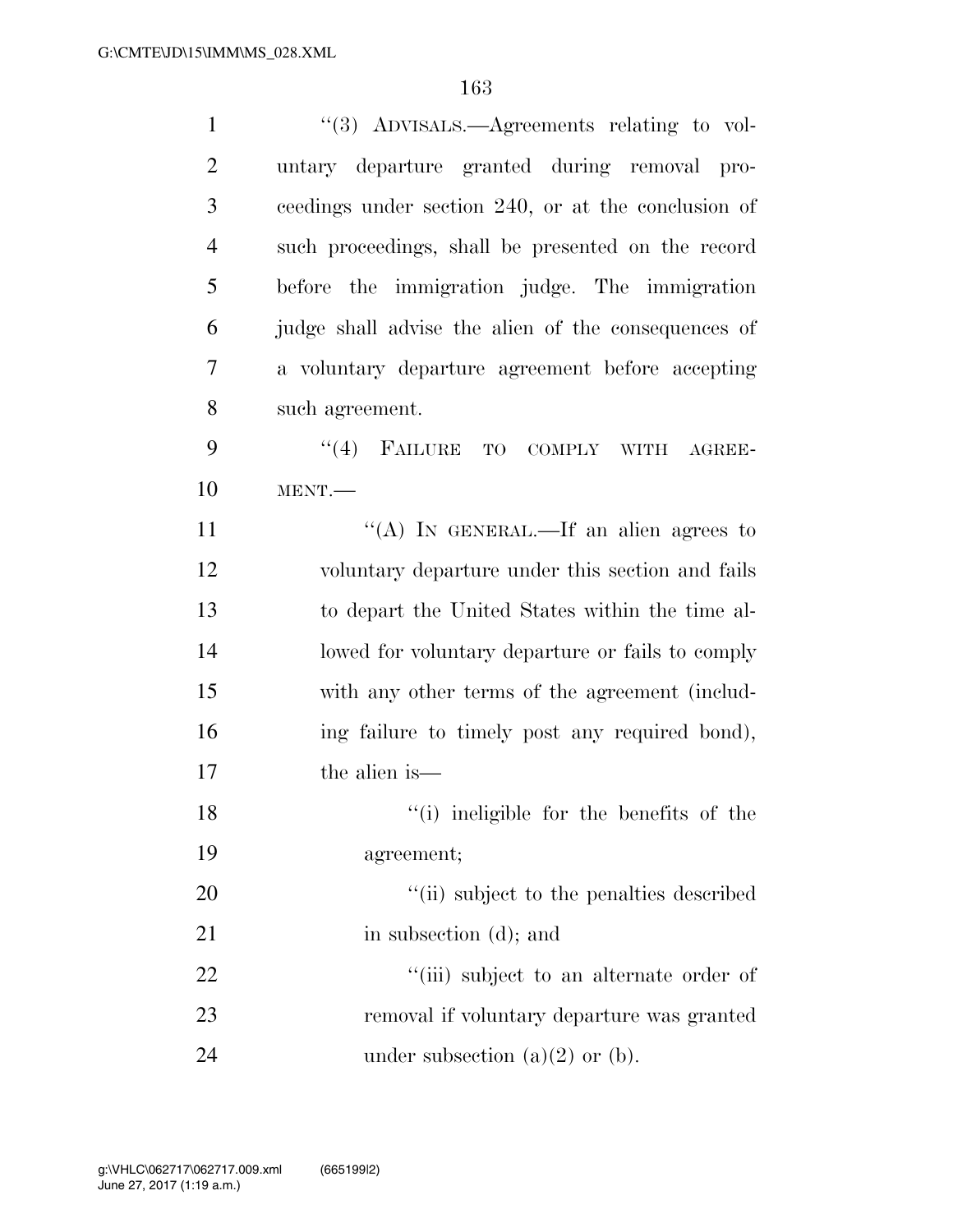1 "(B) EFFECT OF FILING TIMELY AP- PEAL.—If, after agreeing to voluntary depar- ture, the alien files a timely appeal of the immi- gration judge's decision granting voluntary de- parture, the alien may pursue the appeal in- stead of the voluntary departure agreement. Such appeal operates to void the alien's vol- untary departure agreement and the con- sequences of such agreement, but precludes the alien from another grant of voluntary departure while the alien remains in the United States. 12 "(5) VOLUNTARY DEPARTURE PERIOD NOT AF-

 FECTED.—Except as expressly agreed to by the Sec- retary in writing in the exercise of the Secretary's discretion before the expiration of the period allowed for voluntary departure, no motion, appeal, applica- tion, petition, or petition for review shall affect, rein- state, enjoin, delay, stay, or toll the alien's obligation to depart from the United States during the period agreed to by the alien and the Secretary.'';

 (4) by amending subsection (d) to read as fol-lows:

 ''(d) PENALTIES FOR FAILURE TO DEPART.—If an alien is permitted to voluntarily depart under this section and fails to voluntarily depart from the United States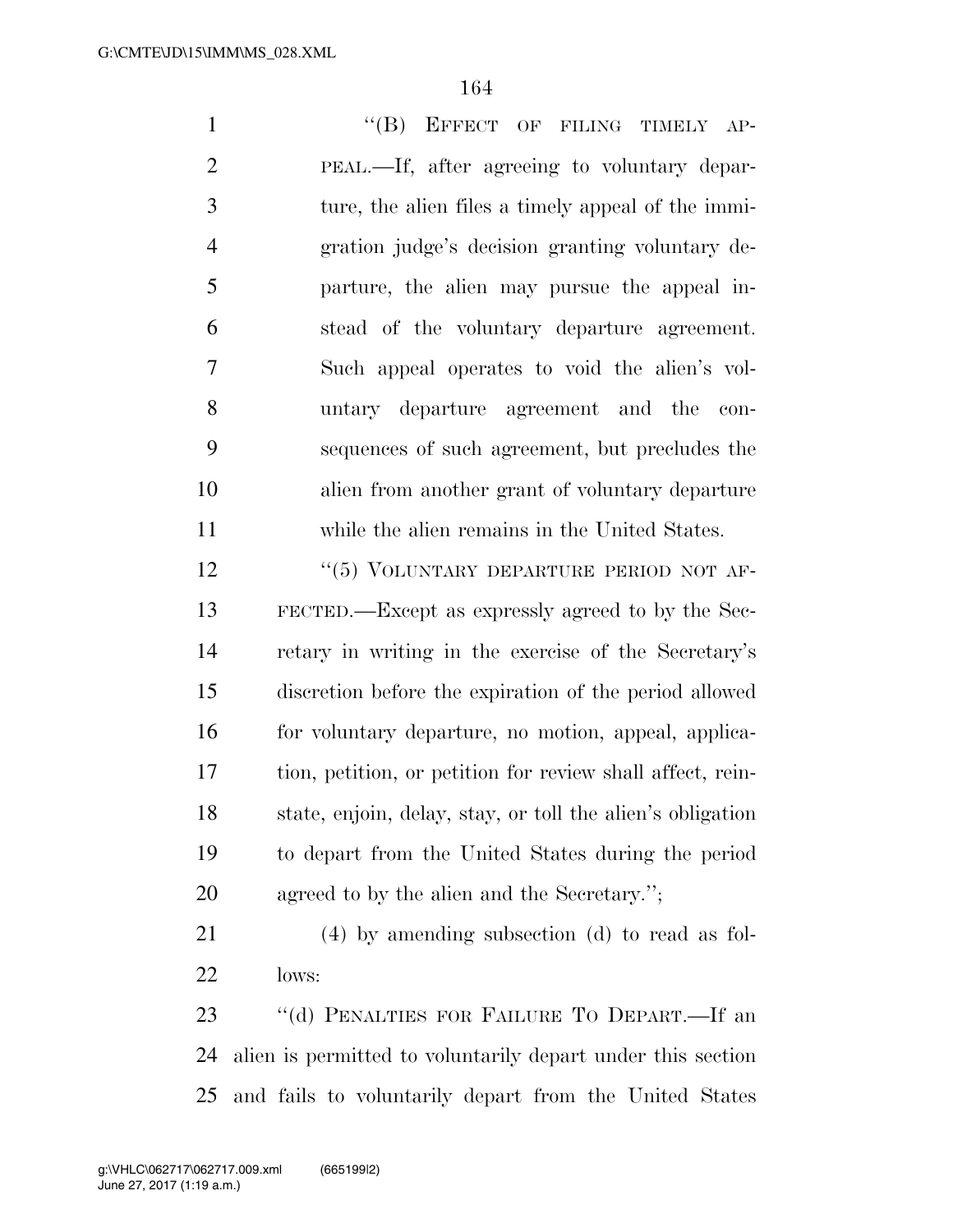within the time period specified or otherwise violates the terms of a voluntary departure agreement, the alien will be subject to the following penalties:

 ''(1) CIVIL PENALTY.—The alien shall be liable for a civil penalty of \$3,000. The order allowing vol- untary departure shall specify this amount, which shall be acknowledged by the alien on the record. If the Secretary thereafter establishes that the alien failed to depart voluntarily within the time allowed, no further procedure will be necessary to establish the amount of the penalty, and the Secretary may collect the civil penalty at any time thereafter and by whatever means provided by law. An alien will be ineligible for any benefits under this chapter until this civil penalty is paid.

 ''(2) INELIGIBILITY FOR RELIEF.—The alien shall be ineligible during the time the alien remains in the United States and for a period of 10 years after the alien's departure for any further relief under this section and sections 240A, 245, 248, and 249. The order permitting the alien to depart volun- tarily shall inform the alien of the penalties under this subsection.

24 "(3) REOPENING.—The alien shall be ineligible to reopen the final order of removal that took effect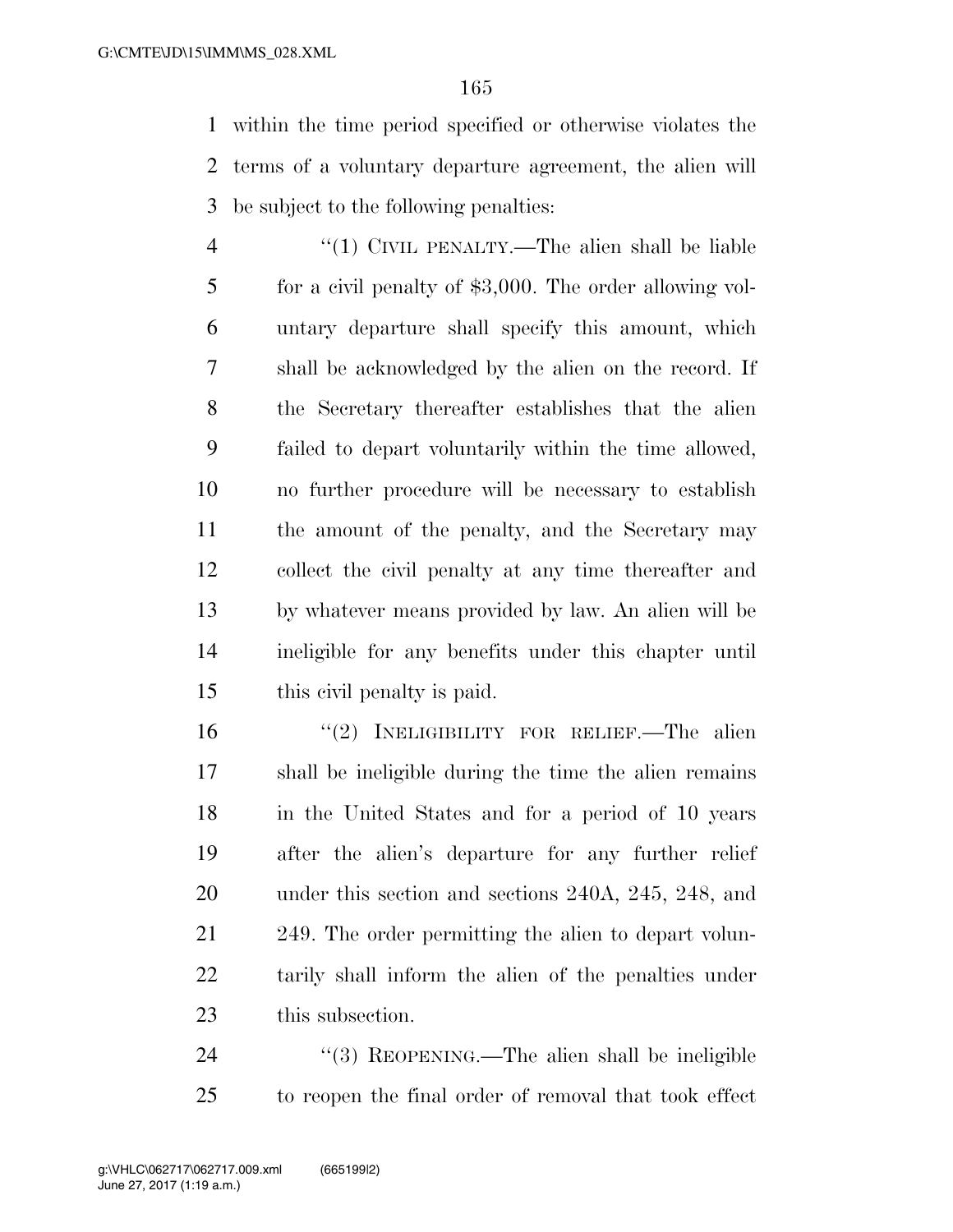| $\mathbf{1}$   | upon the alien's failure to depart, or upon the alien's |
|----------------|---------------------------------------------------------|
| $\overline{2}$ | other violations of the conditions for voluntary de-    |
| 3              | parture, during the period described in paragraph       |
| $\overline{4}$ | $(2)$ . This paragraph does not preclude a motion to    |
| 5              | reopen to seek withholding of removal under section     |
| 6              | $241(b)(3)$ or protection against torture, if the mo-   |
| 7              | $tion$ —                                                |
| 8              | "(A) presents material evidence of changed              |
| 9              | country conditions arising after the date of the        |
| 10             | order granting voluntary departure in the coun-         |
| 11             | try to which the alien would be removed; and            |
| 12             | $\lq\lq$ (B) makes a sufficient showing to the sat-     |
| 13             | is faction of the Secretary of Homeland Security        |
| 14             | that the alien is otherwise eligible for such pro-      |
| 15             | tection.";                                              |
| 16             | $(5)$ by amending subsection (e) to read as fol-        |
| 17             | lows:                                                   |
| 18             | $\lq\lq (e)$ Е<br>LIGIBILITY.—                          |
| 19             | ``(1)<br>PRIOR GRANT OF VOLUNTARY DEPAR-                |
| 20             | TURE.—An alien shall not be permitted to volun-         |
| 21             | tarily depart under this section if the Secretary of    |
| 22             | Homeland Security or the Attorney General pre-          |
| 23             | viously permitted the alien to depart voluntarily.      |
| 24             | "(2) RULEMAKING.—The Secretary may pro-                 |
| 25             | mulgate regulations to limit eligibility or impose ad-  |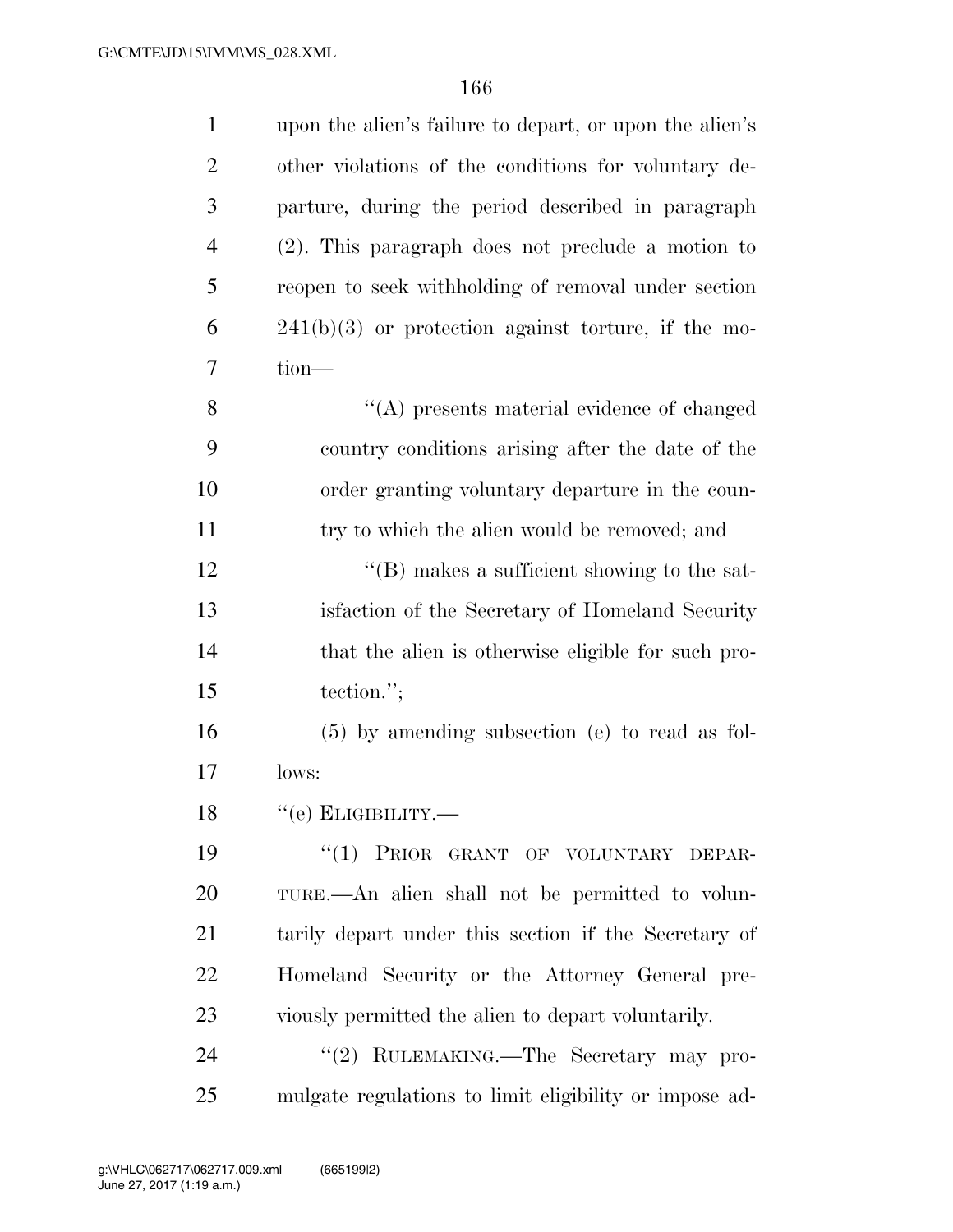ditional conditions for voluntary departure under subsection (a)(1) for any class of aliens. The Sec- retary may by regulation limit eligibility or impose additional conditions for voluntary departure under 5 subsections (a)(2) or (b) of this section for any class or classes of aliens.''; and

 (6) in subsection (f), by adding at the end the 8 following: "Notwithstanding section  $242(a)(2)(D)$  of this Act, sections 1361, 1651, and 2241 of title 28, United States Code, any other habeas corpus provi- sion, and any other provision of law (statutory or nonstatutory), no court shall have jurisdiction to af- fect, reinstate, enjoin, delay, stay, or toll the period allowed for voluntary departure under this section.''. (b) RULEMAKING.—The Secretary shall within one year of the date of the enactment of this Act promulgate regulations to provide for the imposition and collection of penalties for failure to depart under section 240B(d) of the Immigration and Nationality Act (8 U.S.C. 1229c(d)).

20 (c) EFFECTIVE DATES.—

 (1) IN GENERAL.—Except as provided in para- graph (2), the amendments made by this section shall apply with respect to all orders granting vol- untary departure under section 240B of the Immi-gration and Nationality Act (8 U.S.C. 1229c) made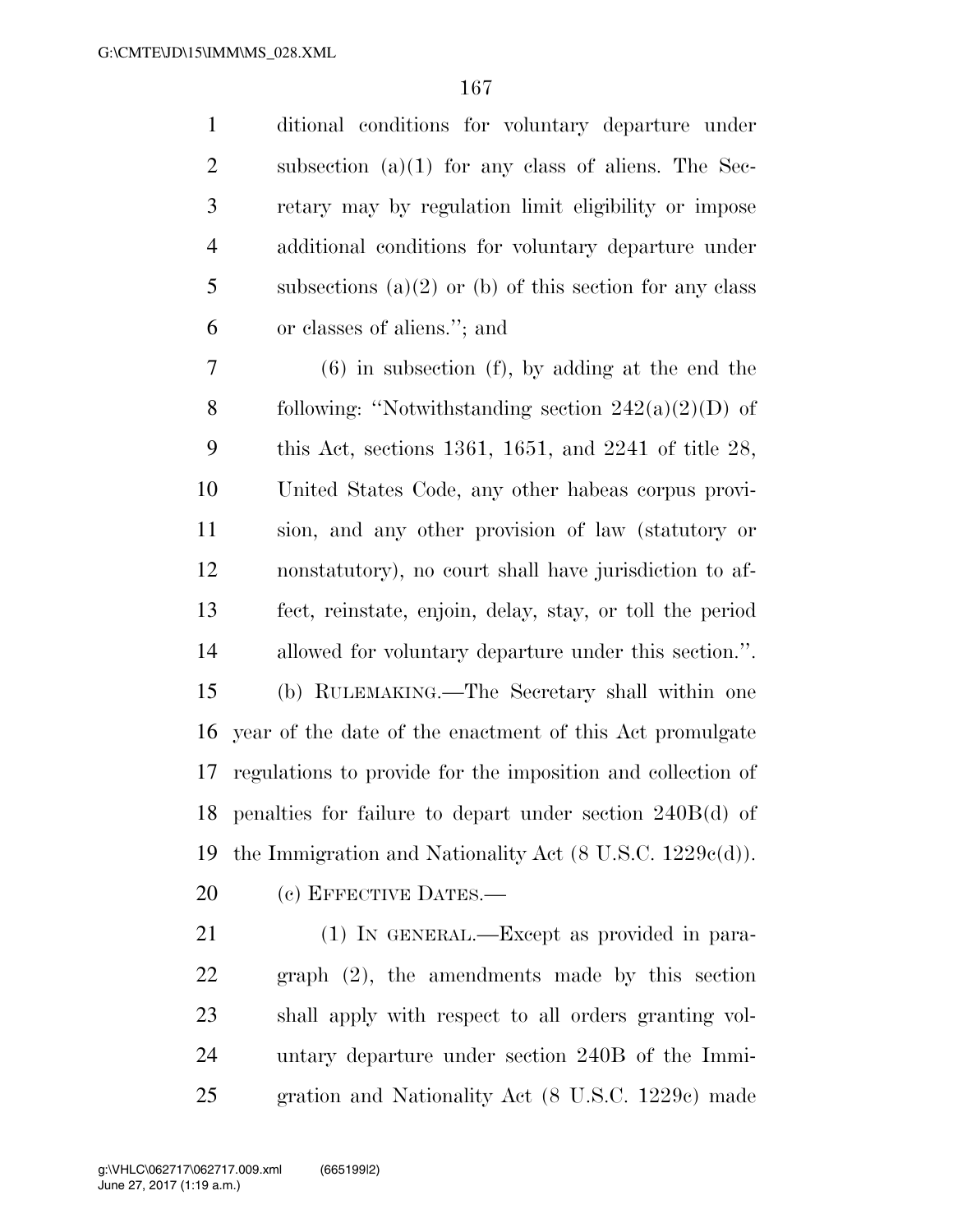| $\mathbf{1}$   | on or after the date that is 180 days after the enact-   |
|----------------|----------------------------------------------------------|
| $\overline{2}$ | ment of this Act.                                        |
| 3              | (2) EXCEPTION.—The amendment made by                     |
| $\overline{4}$ | subsection $(a)(6)$ shall take effect on the date of the |
| 5              | enactment of this Act and shall apply with respect       |
| 6              | to any petition for review which is filed on or after    |
| 7              | such date.                                               |
| 8              | SEC. 603. DETERRING ALIENS ORDERED REMOVED FROM          |
| 9              | REMAINING IN THE UNITED STATES UNLAW-                    |
| 10             | FULLY.                                                   |
| 11             | (a) INADMISSIBLE ALIENS.—Section $212(a)(9)(A)$ of       |
| 12             | Immigration and Nationality Act (8 U.S.C.<br>the         |
| 13             | $1182(a)(9)(A)$ is amended—                              |
| 14             | (1) in clause (i), by striking "seeks admission          |
| 15             | within 5 years of the date of such removal (or within    |
| 16             | 20 years" and inserting "seeks admission not later       |
| 17             | than 5 years after the date of the alien's removal (or   |
| 18             | not later than 20 years after the alien's removal";      |
| 19             | and                                                      |
| 20             | $(2)$ in clause (ii), by striking "seeks admission       |
| 21             | within 10 years of the date of such alien's departure    |
| 22             | or removal (or within 20 years of" and inserting         |
| 23             | "seeks admission not later than 10 years after the       |
| 24             | date of the alien's departure or removal (or not later   |
| 25             | than 20 years after".                                    |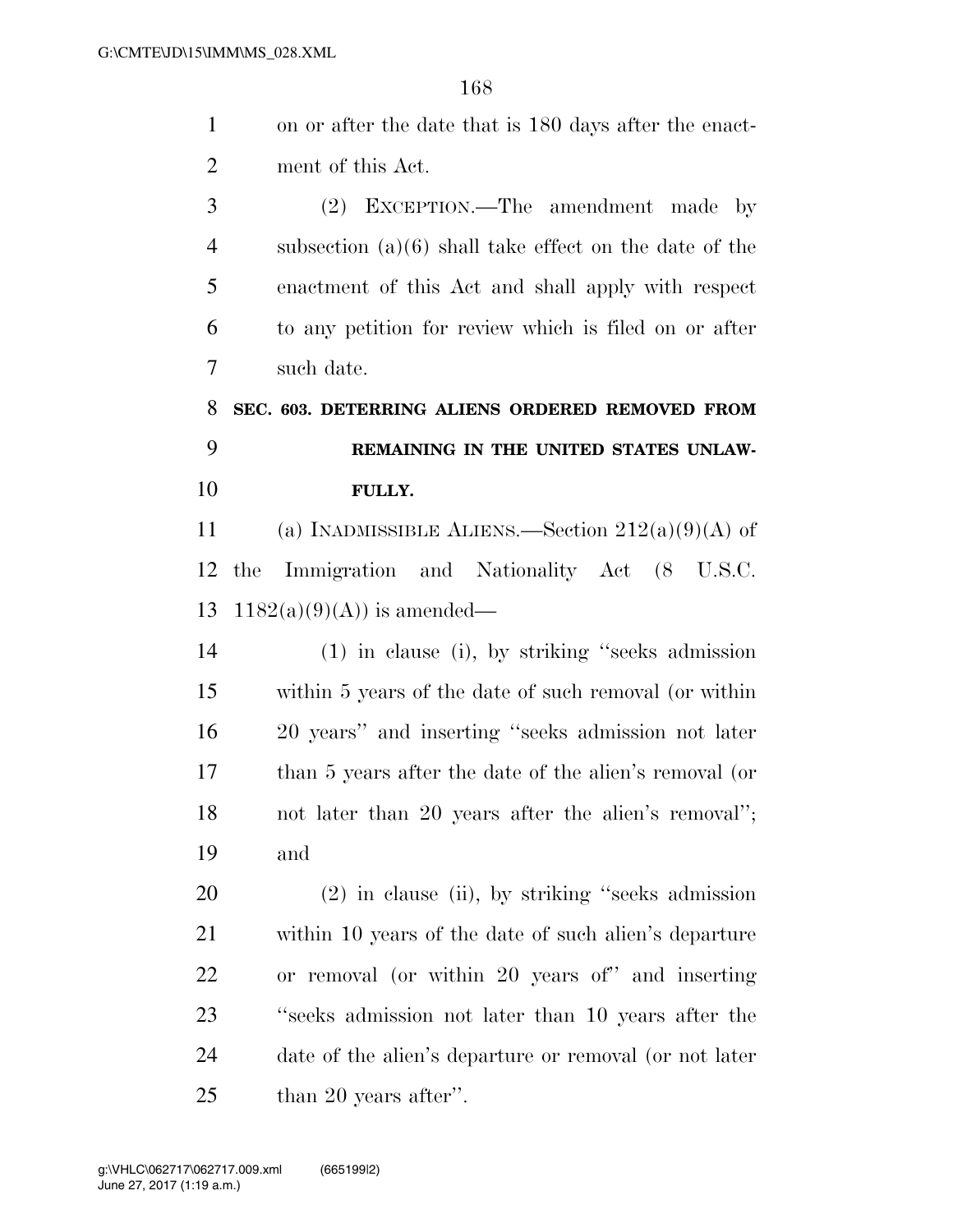(b) BAR ON DISCRETIONARY RELIEF.—Section 274D of such Act (8 U.S.C. 324d) is amended— (1) in subsection (a), by striking ''Commis- sioner'' and inserting ''Secretary of Homeland Secu-rity''; and

(2) by adding at the end the following:

7 <sup>"</sup>(c) INELIGIBILITY FOR RELIEF.—

8 "(1) In GENERAL.—Unless a timely motion to 9 reopen is granted under section  $240(c)(6)$ , an alien described in subsection (a) shall be ineligible for any discretionary relief from removal (including cancella- tion of removal and adjustment of status) during the time the alien remains in the United States and for a period of 10 years after the alien's departure from the United States.

 ''(2) SAVINGS PROVISION.—Nothing in para- graph (1) shall preclude a motion to reopen to seek withholding of removal under section 241(b)(3) or protection against torture, if the motion—

 $\langle (A)$  presents material evidence of changed country conditions arising after the date of the final order of removal in the country to which 23 the alien would be removed; and

24  $\text{``(B)}$  makes a sufficient showing to the sat-isfaction of the Secretary of Homeland Security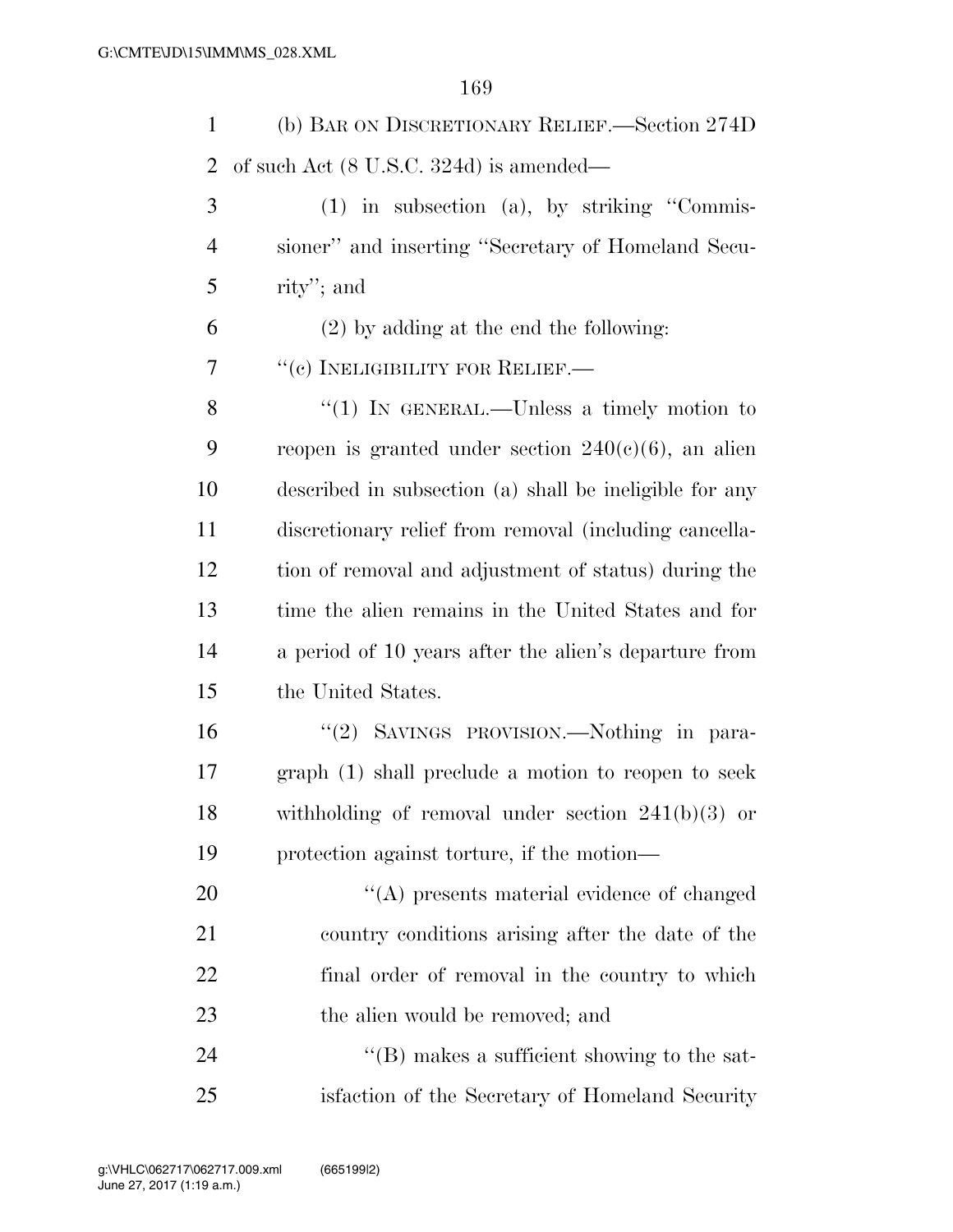1 that the alien is otherwise eligible for such pro-2 tection.".

 (c) EFFECTIVE DATES.—The amendments made by this section shall take effect on the date of the enactment of this Act with respect to aliens who are subject to a final order of removal entered before, on, or after such date. **SEC. 604. REINSTATEMENT OF REMOVAL ORDERS.** 

8 (a) IN GENERAL.—Section  $241(a)(5)$  of the Immi- gration and Nationality Act (8 U.S.C. 1231(a)(5)) is amended to read as follows:

11 "(5) REINSTATEMENT OF REMOVAL ORDERS AGAINST ALIENS ILLEGALLY REENTERING.—If the Secretary of Homeland Security finds that an alien has entered the United States illegally after having been removed, deported, or excluded or having de- parted voluntarily, under an order of removal, depor- tation, or exclusion, regardless of the date of the original order or the date of the illegal entry—

19 ''(A) the order of removal, deportation, or exclusion is reinstated from its original date and is not subject to being reopened or reviewed 22 notwithstanding section  $242(a)(2)(D)$ ;

23 ''(B) the alien is not eligible and may not apply for any relief under this Act, regardless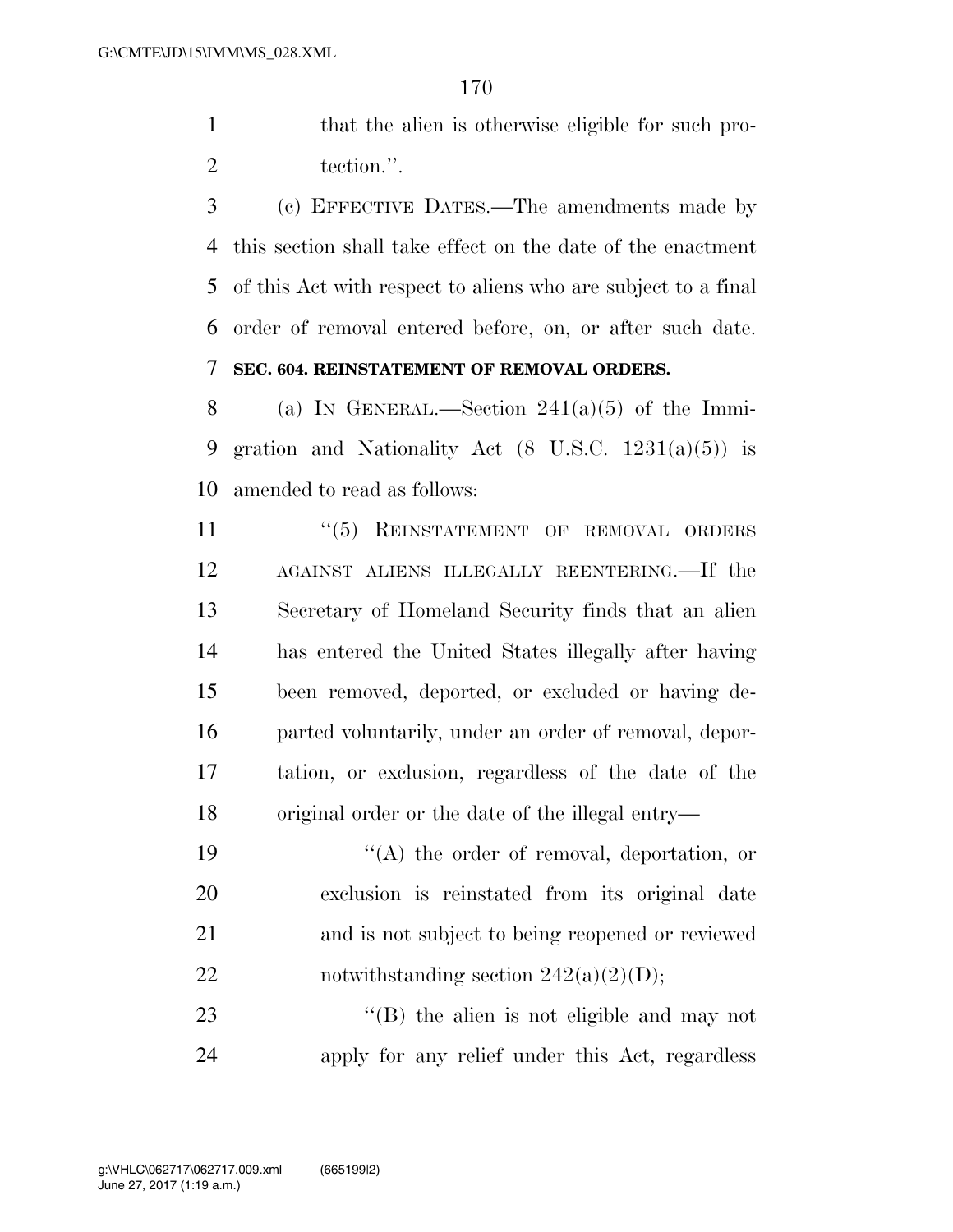| $\mathbf{1}$   | of the date that an application or request for         |
|----------------|--------------------------------------------------------|
| $\overline{2}$ | such relief may have been filed or made; and           |
| 3              | $\cdot$ (C) the alien shall be removed under the       |
| $\overline{4}$ | order of removal, deportation, or exclusion at         |
| 5              | any time after the illegal entry.                      |
| 6              | Reinstatement under this paragraph shall not re-       |
| 7              | quire proceedings under section 240 or other pro-      |
| 8              | ceedings before an immigration judge.".                |
| 9              | (b) JUDICIAL REVIEW.—Section 242 of the Immigra-       |
| 10             | tion and Nationality Act (8 U.S.C. 1252) is amended by |
| 11             | adding at the end the following:                       |
| 12             | "(h) JUDICIAL REVIEW OF REINSTATEMENT UNDER            |
| 13             | SECTION $241(a)(5)$ .                                  |
| 14             | "(1) REVIEW OF REINSTATEMENT.—Judicial                 |
| 15             | review of determinations under section $241(a)(5)$ is  |
| 16             | available in an action under subsection (a).           |
| 17             | "(2) NO REVIEW OF ORIGINAL ORDER.- $Not$ -             |
| 18             | withstanding any other provision of law (statutory or  |
| 19             |                                                        |
|                | nonstatutory), including section 2241 of title 28,     |
| 20             | United States Code, any other habeas corpus provi-     |
| 21             | sion, or sections 1361 and 1651 of such title, no      |
| 22             | court shall have jurisdiction to review any cause or   |
| 23             | claim, arising from, or relating to, any challenge to  |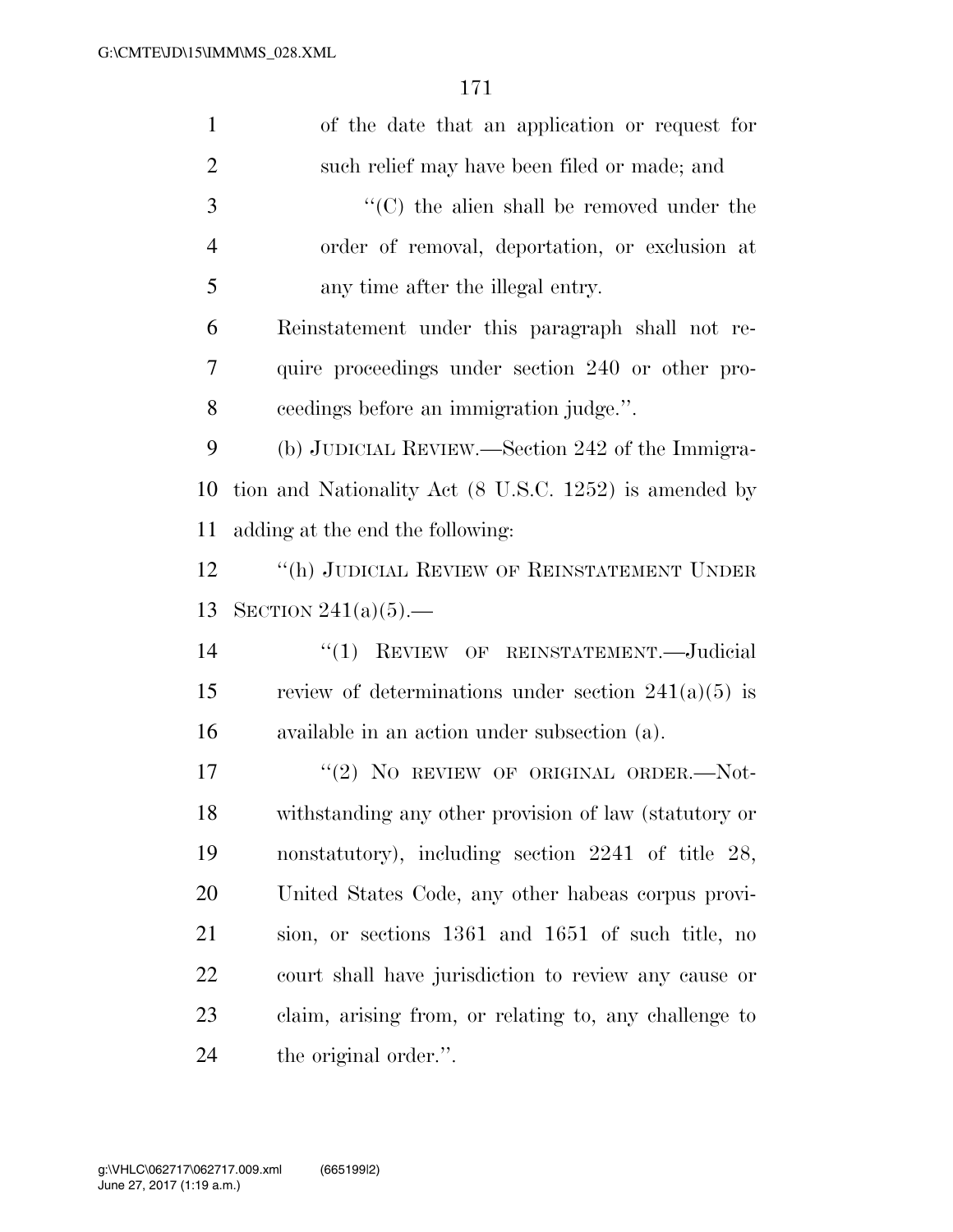(c) EFFECTIVE DATE.—The amendments made by subsections (a) and (b) shall take effect as if enacted on April 1, 1997, and shall apply to all orders reinstated or after that date by the Secretary of Homeland Security (or by the Attorney General prior to March 1, 2003), regard-less of the date of the original order.

## **SEC. 605. ATTORNEY GENERAL'S DISCRETION IN DETER-MINING COUNTRIES OF REMOVAL.**

 Section 241(b) of the Immigration and Nationality Act (8 U.S.C. 1231(b)) is amended—

11 (1) in paragraph  $(1)(C)(iv)$ , by striking the pe- riod at the end and inserting '', or the Attorney General decides that removing the alien to the coun-try is prejudicial to the United States.''; and

15 (2) in paragraph  $(2)(E)(\n \text{vii})$ , by inserting "or 16 the Attorney General decides that removing the alien to one or more such countries is prejudicial to the United States,'' after ''this subparagraph,''.

**SEC. 606. STATUTE OF LIMITATIONS FOR FRAUD OFFENSES** 

# **INVOLVING CERTAIN HUMAN RIGHTS VIOLA-**

**TIONS OR WAR CRIMES.** 

 (a) IN GENERAL.—Chapter 213 of title 18, United States Code, is amended by adding at the end the fol-lowing: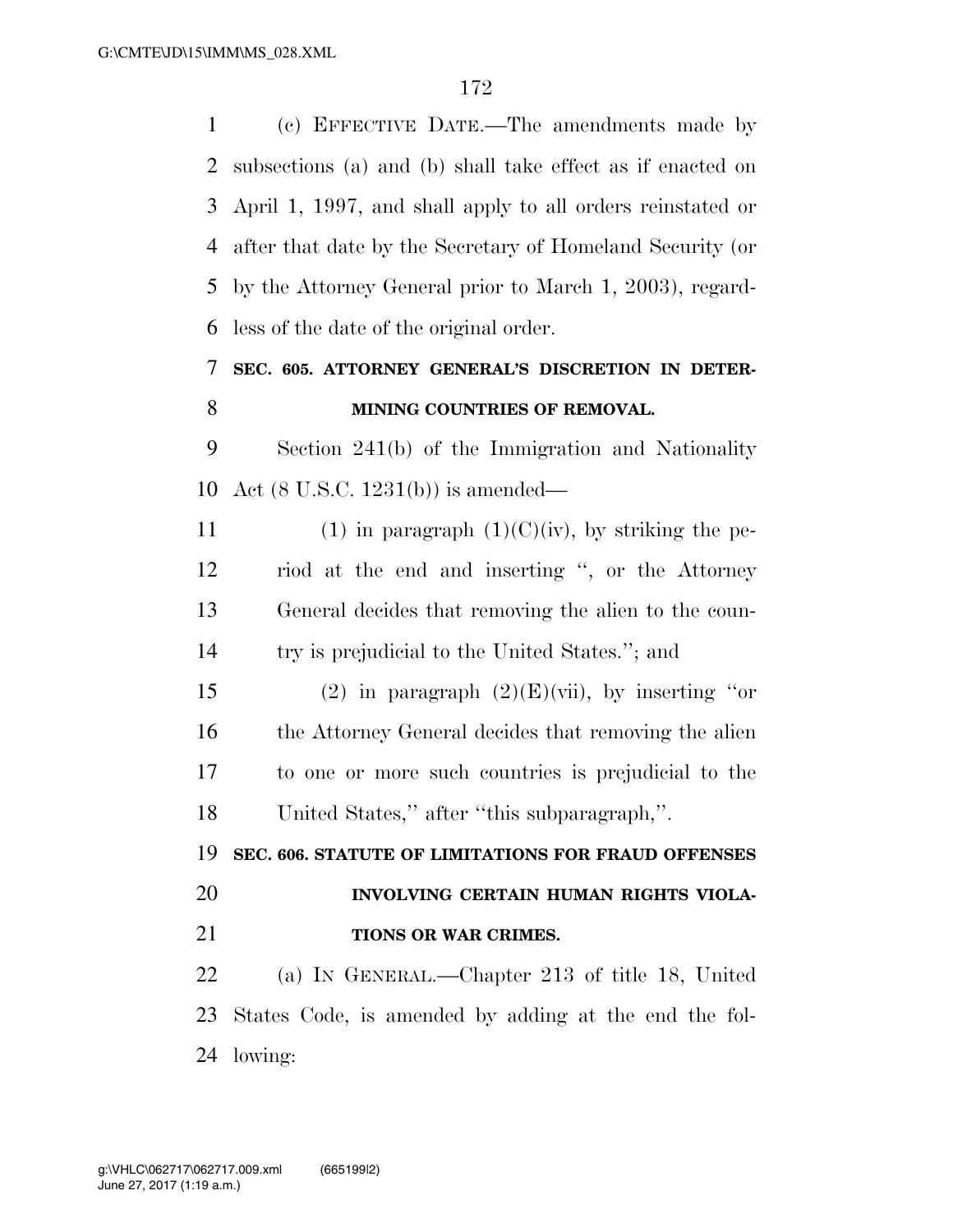**''§ 3302. Fraud in connection with certain human rights violations or war crimes** 

 ''(a) IN GENERAL.—Unless the indictment is found or the information is instituted within 10 years after the commission of the offense, no person shall be prosecuted, tried, or punished for a violation of any provision of sec- tion 1001, 1015, 1546, or 1621, or for attempt or con- spiracy to violate any of such provisions, when the viola- tion, attempt, or conspiracy concerns the alleged offend-er's—

 $\frac{u'(1)}{2}$  participation, at any time, at any place, and irrespective of the nationality of the alleged of- fender or any victim, in a human rights violation or war crime; or

 ''(2) membership in, service in, or authority over, a military, paramilitary, or police organization that participated in such conduct during any part of any period in which the alleged offender was a mem- ber of, served in, or had authority over, the organi-zation.

21 "(b) DEFINITIONS.—For purposes of this section:

22  $\frac{4}{1}$  The term 'extrajudicial killing under color of foreign law' means conduct specified in section  $24 \qquad 212(a)(3)(E)(iii)$  of the Immigration and Nationality 25 Act (8 U.S.C.  $1182(a)(3)(E(iii))$ .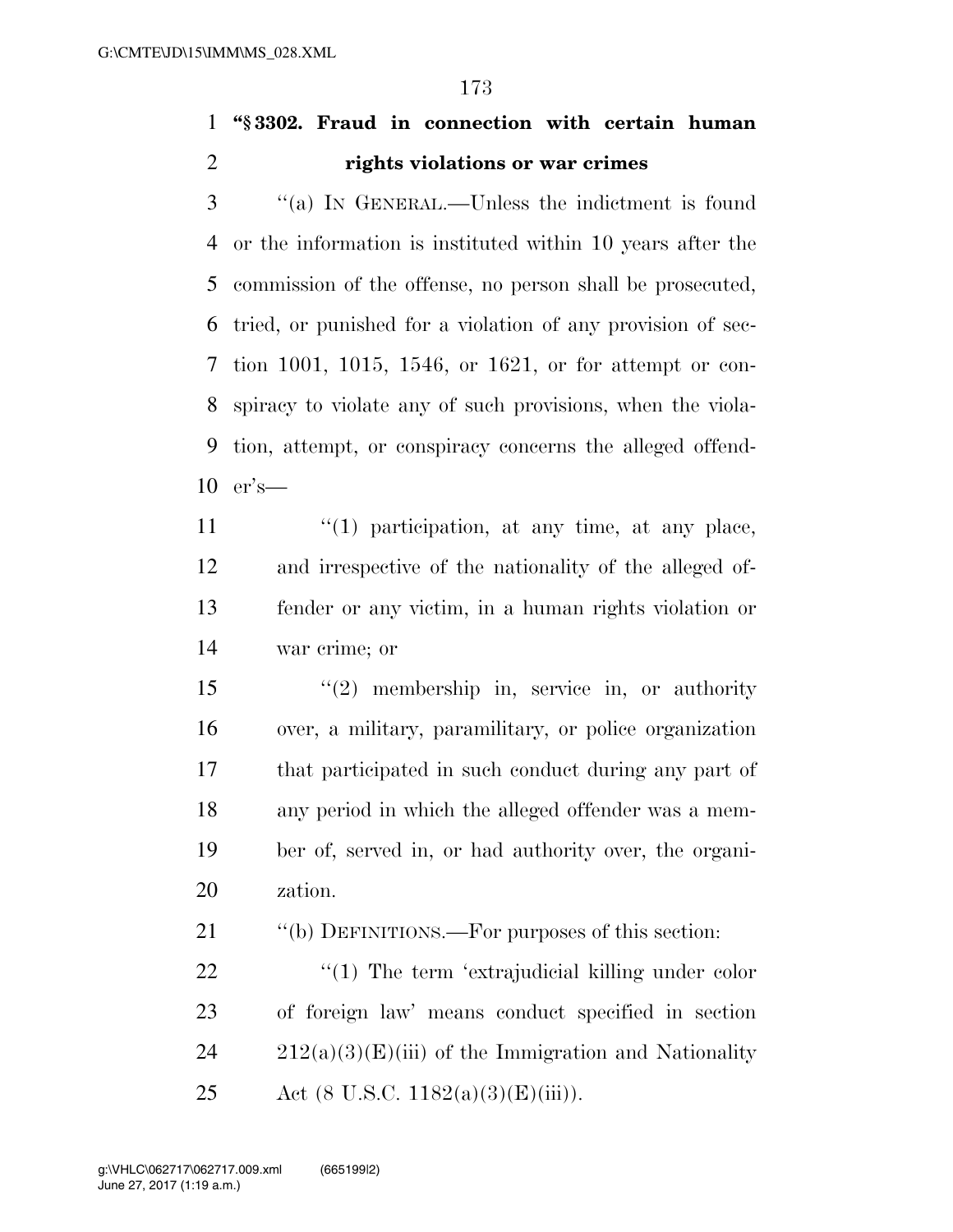| $\mathbf{1}$   | $\lq(2)$ The term 'female genital mutilation'             |
|----------------|-----------------------------------------------------------|
| $\overline{2}$ | means conduct described in section 116.                   |
| 3              | "(3) The term 'genocide' means conduct de-                |
| $\overline{4}$ | scribed in section $1091(a)$ .                            |
| 5              | "(4) The term 'human rights violation or war              |
| 6              | crime' means genocide, incitement to genocide, war        |
| 7              | crimes, torture, female genital mutilation,               |
| 8              | extrajudicial killing under color of foreign law, perse-  |
| 9              | cution, particularly severe violations of religious free- |
| 10             | dom by a foreign government official, or the use or       |
| 11             | recruitment of child soldiers.                            |
| 12             | $\lq(5)$ The term 'incitement to genocide' means          |
| 13             | conduct described in section $1091(c)$ .                  |
| 14             | $((6)$ The term 'particularly severe violations of        |
| 15             | religious freedom' has the meaning given such term        |
| 16             | in section $3(13)$ of the International Religious Free-   |
| 17             | dom Act of 1998 (22 U.S.C. 6402(13)).                     |
| 18             | $\lq(7)$ The term 'persecution' means conduct de-         |
| 19             | scribed in section $208(b)(2)(A)(i)$ of the Immigra-      |
| 20             | Nationality Act (8<br>U.S.C.<br>tion<br>and               |
| 21             | 1158(b)(2)(A)(i)).                                        |
| 22             | $(8)$ The term 'torture' means conduct de-                |
| 23             | scribed in paragraph $(1)$ or $(2)$ of section 2340.      |
| 24             | "(9) The term 'use or recruitment of child sol-           |
| 25             | diers' means conduct described in section $2442(a)$ .     |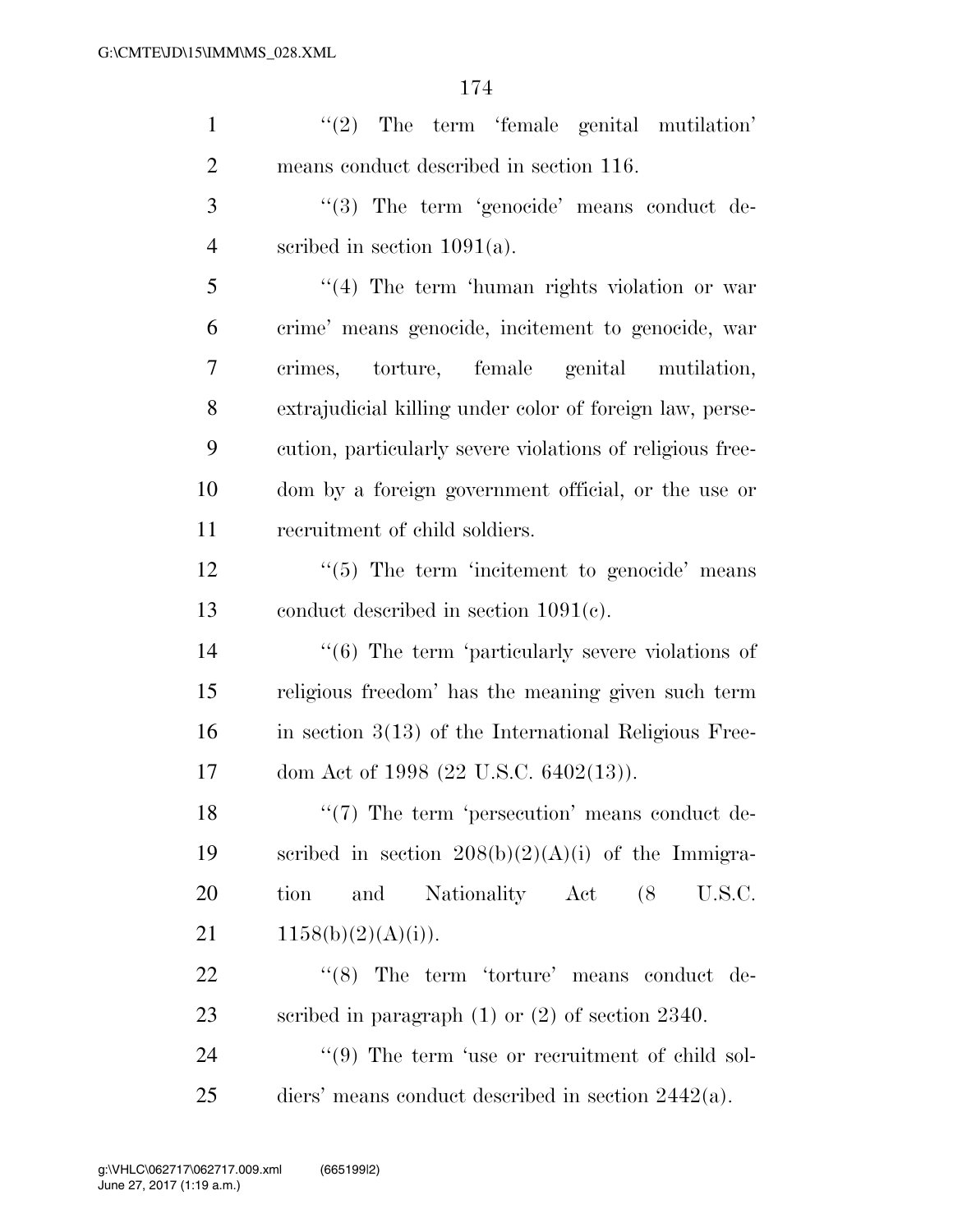- 1 ''(10) The term 'war crimes' means conduct de-2 scribed in section 2441.".
- (b) CLERICAL AMENDMENT.—The table of sections at the beginning of chapter 213 of title 18, United States Code, is amended by adding at the end the following:

''3302. Fraud in connection with certain human rights violations or war crimes.''.

 (c) APPLICATION.—The amendments made by this section shall apply to any offense committed on or after the date of the enactment of this Act.

## **SEC. 607. CLARIFICATION WITH RESPECT TO DEFINITION OF ADMISSION.**

 Section 101(a)(13)(A) of the Immigration and Na-12 tionality Act (8 U.S.C.  $1101(a)(13)(A)$ ) is amended by adding at the end the following: ''An alien's adjustment of status to that of lawful permanent resident status under any provision of this Act, or under any other provision of law, shall be considered an 'admission' for any purpose under this Act, even if the adjustment of status occurred while the alien was present in the United States.''.

#### **SEC. 608. TEMPORARY PROTECTED STATUS DESIGNATION.**

- (a) CONGRESSIONAL REVIEW OF EXTENSION OF DESIGNATION.—Section 244(b)(3) of the Immigration and Nationality Act (8 U.S.C. 1254a(b)(3)) is amended— (1) in subparagraph (A), by striking the final
- sentence; and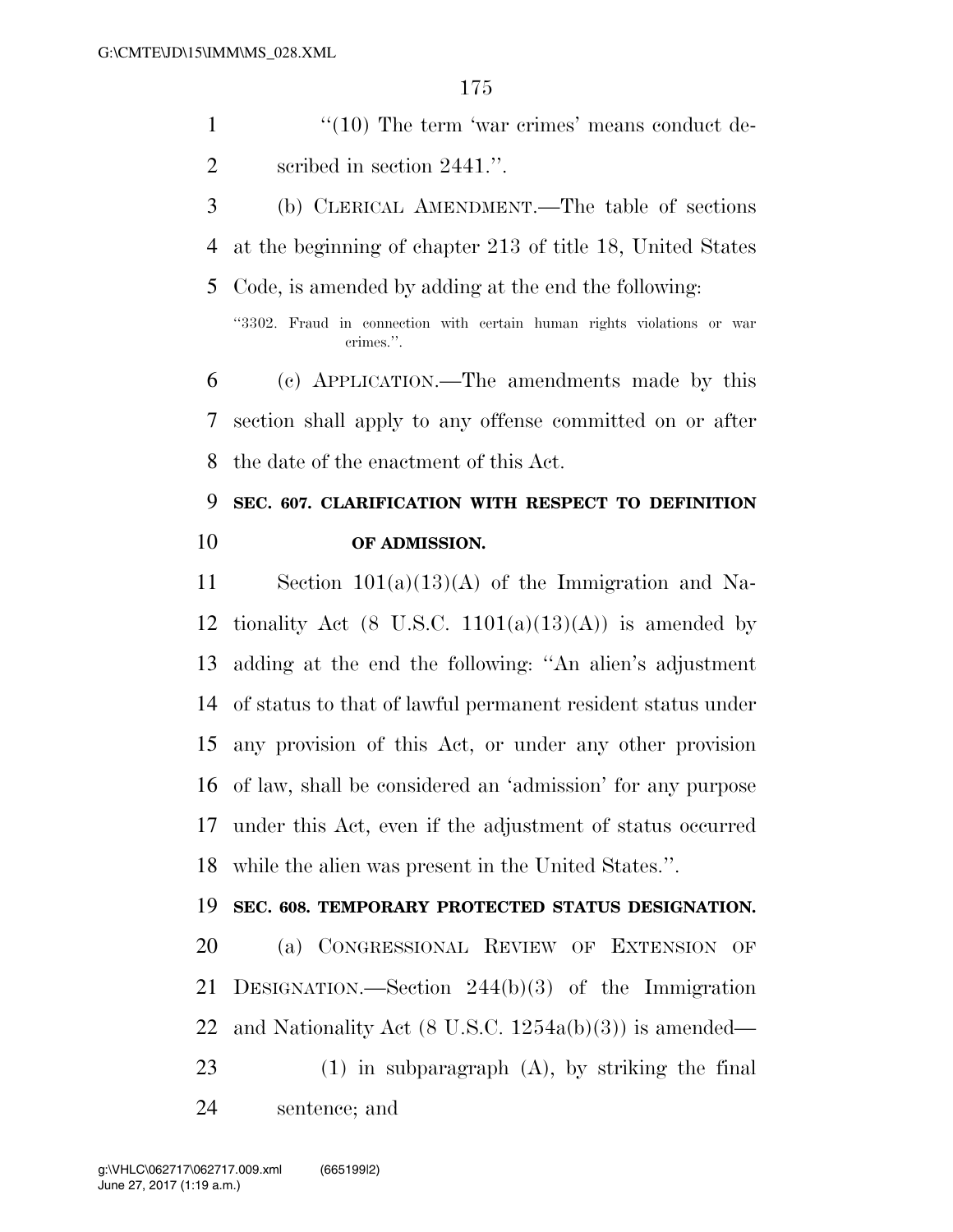(2) by striking subparagraph (C) and inserting the following:

3 "<sup>"</sup>(C) RECOMMENDATION TO CONGRESS TO EXTEND DESIGNATION.—If the Secretary deter- mines under subparagraph (A) that a foreign state (or part of such foreign state) continues to meet the condition for designation under paragraph (1), the Secretary of Homeland Se- curity shall submit a recommendation to the Congress to extend the period of designation for not more than 18 months. The Secretary shall set forth the justification for the extension, in- cluding the humanitarian concerns, or how the extension otherwise is in the national interest. If, 90 days after the submission of the Sec- retary's recommendation, the President has not signed into law legislation passed by the House and the Senate extending the designation, the designation shall be terminated in accordance 20 with subsection  $(d)(3)$ .".

 (b) ADJUSTMENT OF STATUS OF ALIENS WITH TEM- PORARY PROTECTED STATUS.—Section 244(f)(4) of the 23 Immigration and Nationality Act  $(8 \text{ U.S.C. } 1254(f)(4))$  is amended by striking the period at the end and inserting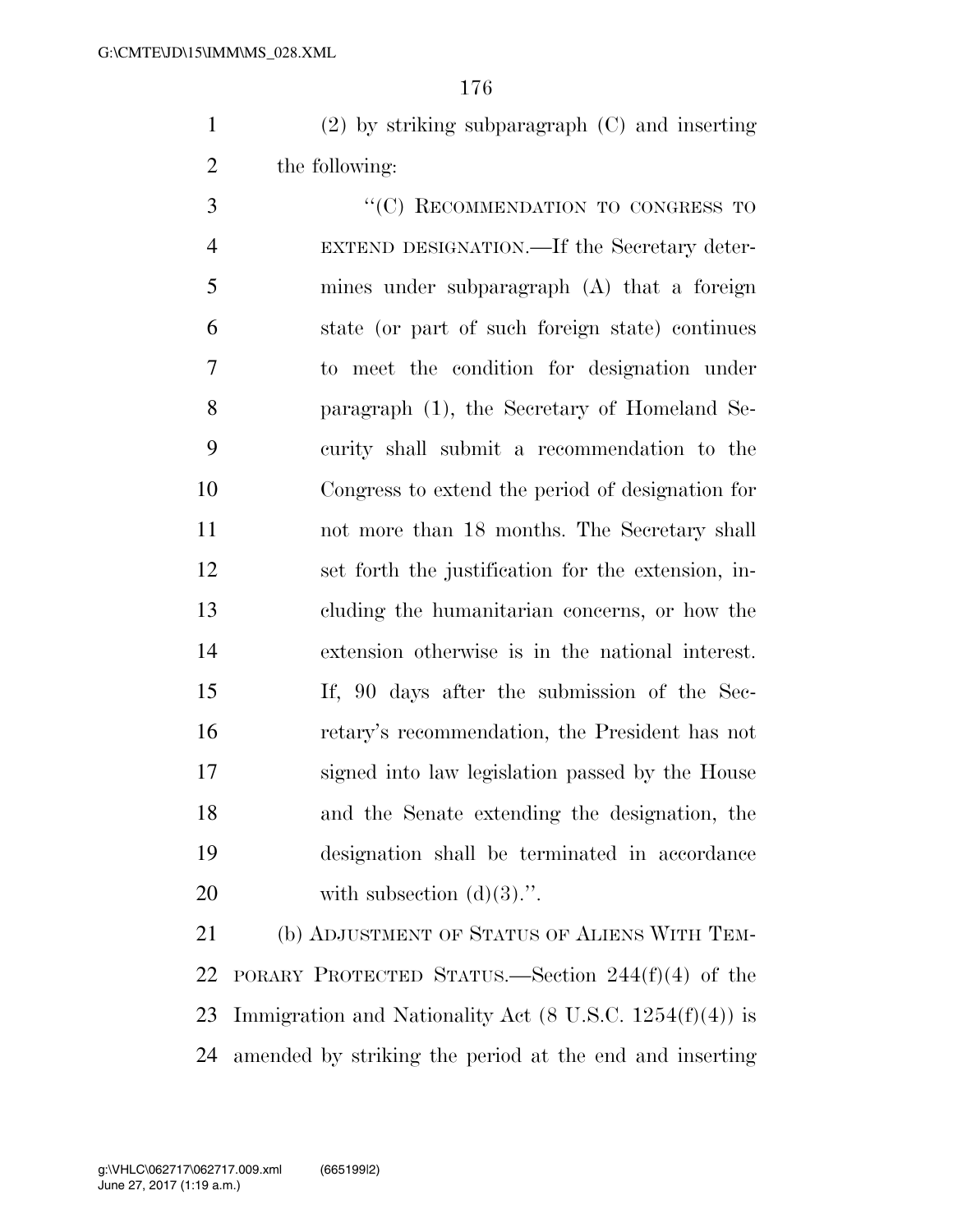''but shall not be regarded as satisfying the definition of 2 the term 'admitted' under section  $101(a)(13)(A)$ .".

 (c) EFFECTIVE DATE.—The amendments made by this section shall take effect on the date of the enactment of this Act, except that the amendments made by sub- section (a) shall not apply to extensions pursuant to sub- section 244(b)(3)(C) of the Immigration and Nationality 8 Act (8 U.S.C.  $1254a(b)(3)(C)$ ) of designations originally 9 made pursuant to section  $244(b)(1)$  of such Act (8 U.S.C.  $1254a(b)(1)$  before such date.

#### **SEC. 609. INFORMATION ON FOREIGN CRIMES.**

 Section 245(a) of the Immigration and Nationality 13 Act  $(8 \text{ U.S.C. } 1255(a))$  is amended by striking "and  $(3)$ " and inserting the following ''(3) the Secretary of Home- land Security or the Attorney General has thoroughly ex- amined the records of the alien's countries of prior resi- dence to determine whether the alien has committed a crime in any of those countries that renders the alien inad-19 missible, and  $(4)$ ".

## **SEC. 610. CLARIFICATION OF STANDARDS FOR FAMILY DE-TENTION.**

 (a) IN GENERAL.—Section 235 of the William Wil- berforce Trafficking Victims Protection Reauthorization Act of 2008 (8 U.S.C. 1232) is amended by adding at the end the following: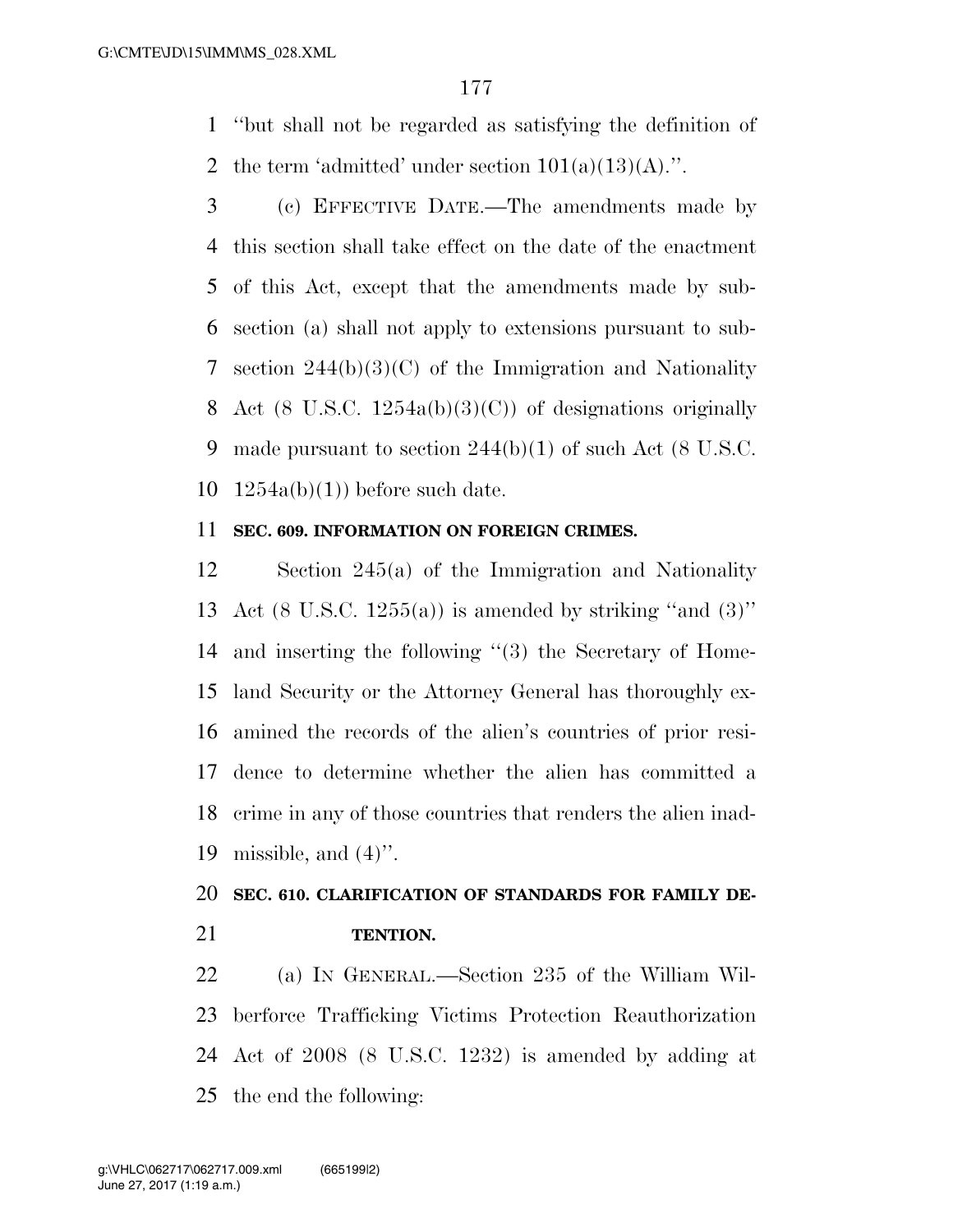1 "(i) CONSTRUCTION.—

2 "(1) In GENERAL.—Notwithstanding any other provision of law, judicial determination, consent de- cree, or settlement agreement, the detention of any alien child who is not an unaccompanied alien child shall be governed by sections 217, 235, 236, and 241 of the Immigration and Nationality Act (8 U.S.C. 1187, 1225, 1226, and 1231). There exists no presumption that an alien child who is not an un- accompanied alien child should not be detained, and all such determinations shall be in the discretion of the Secretary of Homeland Security.

13 "(2) RELEASE OF MINORS OTHER THAN UNAC- COMPANIED ALIENS.—In no circumstances shall an alien minor who is not an unaccompanied alien child be released by the Secretary of Homeland Security other than to a parent or legal guardian.

18 "(3) CONDITIONS OF CONFINEMENT.—The con- ditions of confinement applicable under this sub- section shall be in the discretion of the Secretary and, in no instance may specific licensing require- ments be imposed beyond those deemed appropriate by the Secretary of Homeland Security.''.

 (b) EFFECTIVE DATE.—The amendment made by subsection (a) shall take effect on the date of the enact-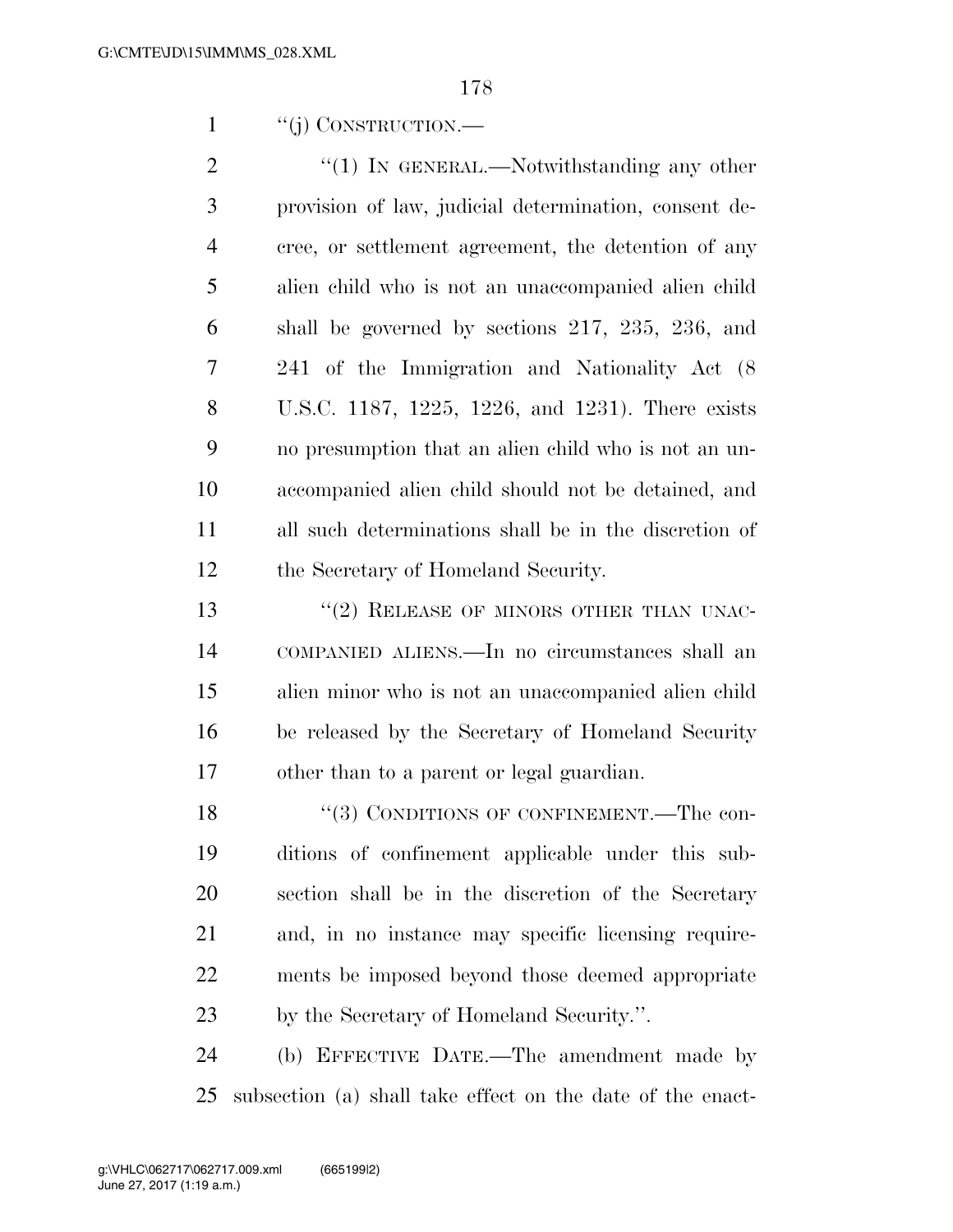ment of this Act and shall apply to all actions that occur before, on, or after the date of the enactment of this Act. **SEC. 611. REPORTS TO CONGRESS ON THE EXERCISE AND ABUSE OF PROSECUTORIAL DISCRETION.** 

 (a) IN GENERAL.—Not later than 180 days after the end of each fiscal year, the Secretary of Homeland Secu- rity and the Attorney General shall each provide to the Committees on the Judiciary of the House of Representa-tives and of the Senate a report on the following:

 (1) Aliens apprehended or arrested by State or local law enforcement agencies who were identified by the Department of Homeland Security in the pre- vious fiscal year and for whom the Department of Homeland Security did not issue detainers and did not take into custody despite the Department of Homeland Security's findings that the aliens were inadmissible or deportable.

 (2) Aliens who were applicants for admission in the previous fiscal year but not clearly and beyond a doubt entitled to be admitted by an immigration officer and who were not detained as required pursu-22 ant to section  $235(b)(2)(A)$  of the Immigration and 23 Nationality Act  $(8 \text{ U.S.C. } 1225(b)(2)(\text{A})).$ 

 (3) Aliens who in the previous fiscal year were found by Department of Homeland Security officials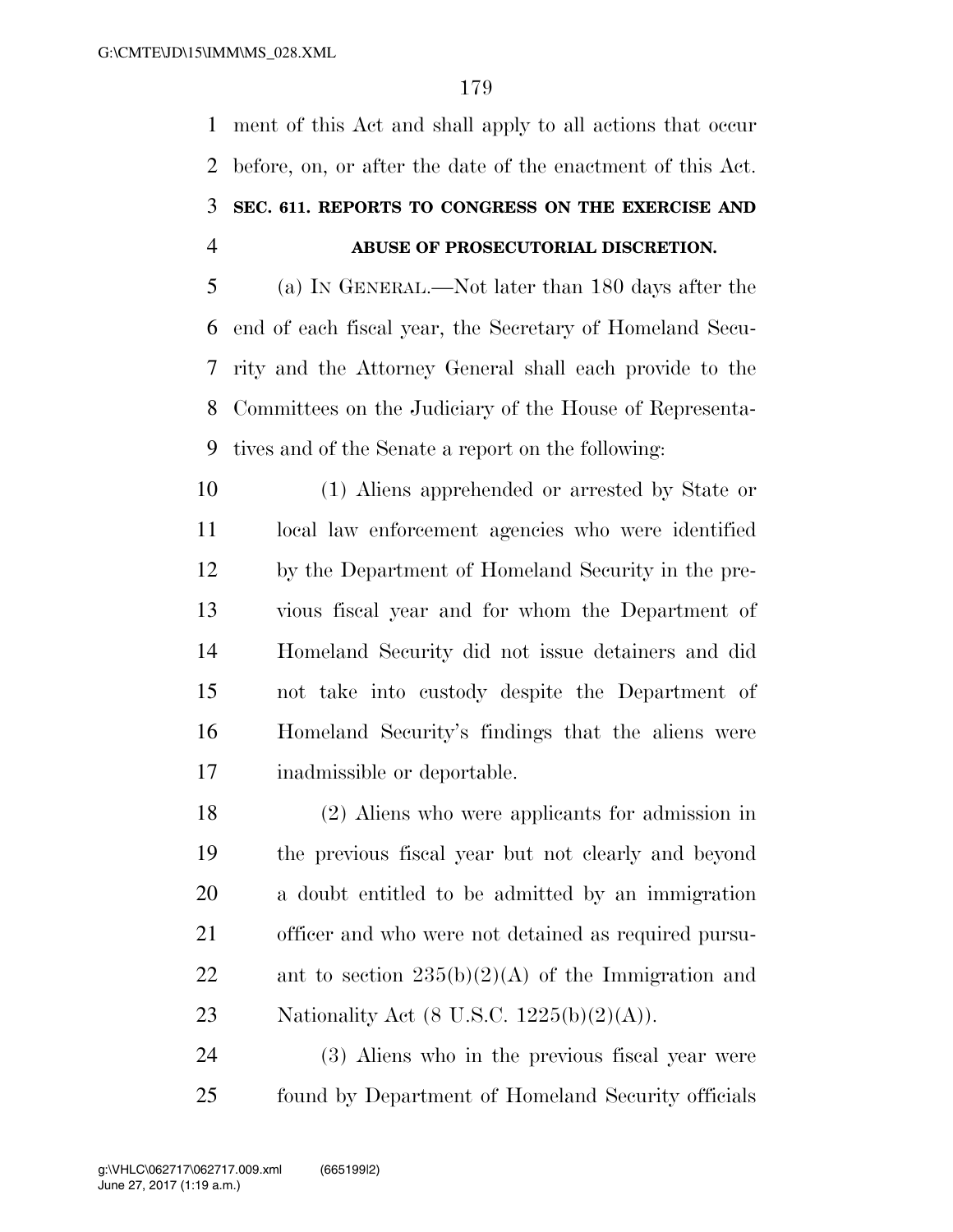| $\mathbf{1}$   | performing duties related to the adjudication of ap-           |
|----------------|----------------------------------------------------------------|
| $\overline{2}$ | plications for immigration benefits or the enforce-            |
| 3              | ment of the immigration laws to be inadmissible or             |
| $\overline{4}$ | deportable who were not issued notices to appear               |
| 5              | pursuant to section 239 of such Act $(8 \text{ U.S.C. } 1229)$ |
| 6              | or placed into removal proceedings pursuant to sec-            |
| $\tau$         | tion $240$ (8 U.S.C. 1229a), unless the aliens were            |
| 8              | placed into expedited removal proceedings pursuant             |
| 9              | section $235(b)(1)(A)(i)$ (8<br>U.S.C.<br>$\mathbf{t}$         |
| 10             | $1225(b)(1)(A)(5)$ or section 238 (8 U.S.C. 1228),             |
| 11             | were granted voluntary departure pursuant to sec-              |
| 12             | tion 240B, were granted relief from removal pursu-             |
| 13             | ant to statute, were granted legal nonimmigrant or             |
| 14             | immigrant status pursuant to statute, or were deter-           |
| 15             | mined not to be inadmissible or deportable.                    |
|                |                                                                |

 (4) Aliens issued notices to appear that were cancelled in the previous fiscal year despite the De- partment of Homeland Security's findings that the aliens were inadmissible or deportable, unless the aliens were granted relief from removal pursuant to statute, were granted voluntary departure pursuant to section 240B of such Act (8 U.S.C. 1229c), or were granted legal nonimmigrant or immigrant sta-24 tus pursuant to statute.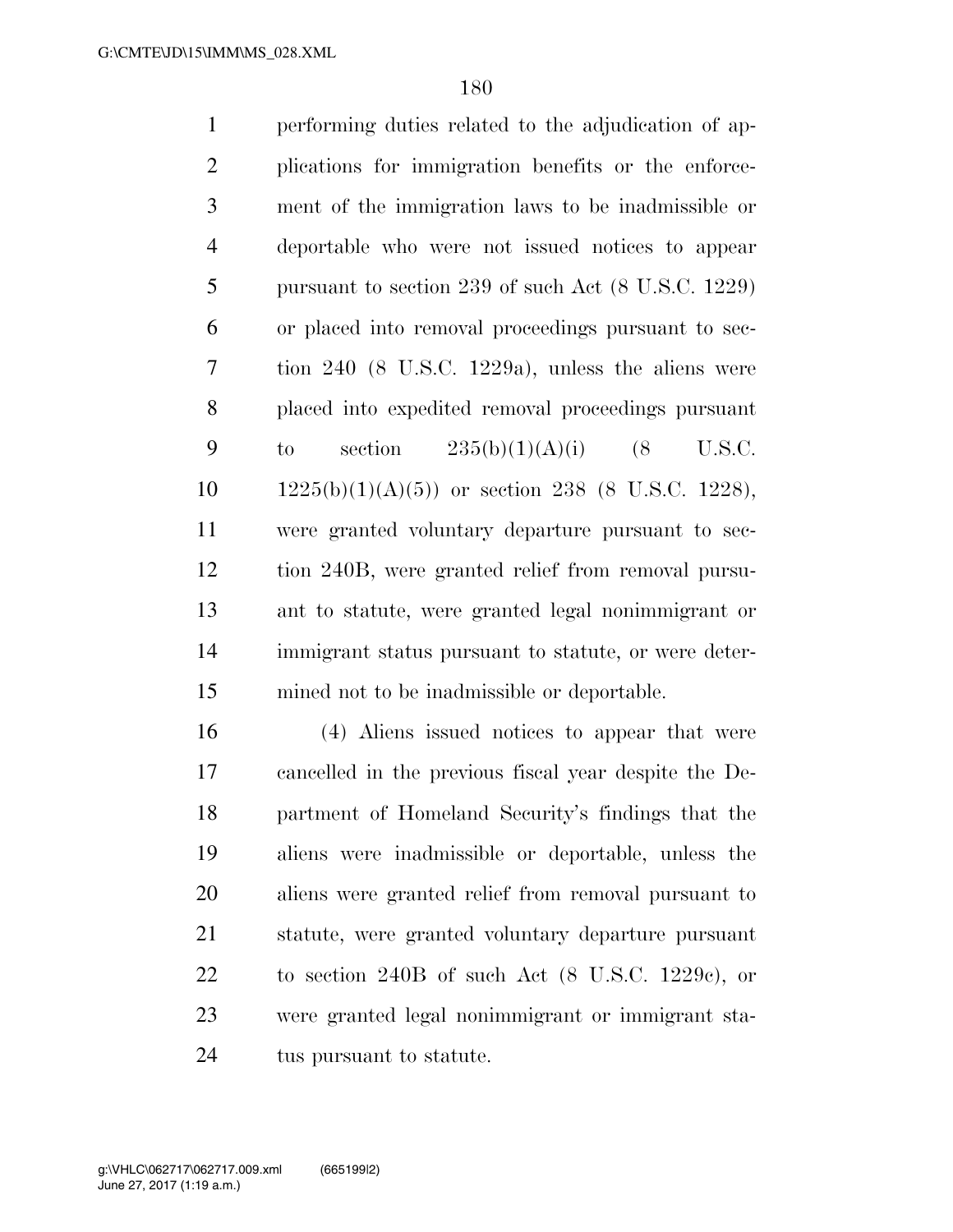| $\mathbf{1}$   | (5) Aliens who were placed into removal pro-                |  |  |
|----------------|-------------------------------------------------------------|--|--|
| $\overline{2}$ | ceedings, whose removal proceedings were termi-             |  |  |
| 3              | nated in the previous fiscal year prior to their con-       |  |  |
| $\overline{4}$ | clusion, unless the aliens were granted relief from         |  |  |
| 5              | removal pursuant to statute, were granted voluntary         |  |  |
| 6              | departure pursuant to section 240B, were granted            |  |  |
| 7              | legal nonimmigrant or immigrant status pursuant to          |  |  |
| 8              | statute, or were determined not to be inadmissible or       |  |  |
| 9              | deportable.                                                 |  |  |
| 10             | (6) Aliens granted parole pursuant to section               |  |  |
| 11             | $212(d)(5)(A)$ of such Act (8 U.S.C. 1182(d)(5)(A)).        |  |  |
| 12             | (7) Aliens granted deferred action, extended                |  |  |
| 13             | voluntary departure or any other type of relief from        |  |  |
| 14             | removal not specified in the Immigration and Na-            |  |  |
| 15             | tionality Act or where determined not to be inadmis-        |  |  |
| 16             | sible or deportable.                                        |  |  |
| 17             | (b) CONTENTS OF REPORT.—The report shall include            |  |  |
| 18             | a listing of each alien described in each paragraph of sub- |  |  |
| 19             | section (a), including when in the possession of the De-    |  |  |
| 20             | partment of Homeland Security their names, fingerprint      |  |  |
| 21             | identification numbers, alien registration numbers, and     |  |  |
| 22             | reason why each was granted the type of prosecutorial dis-  |  |  |
| 23             | cretion received. The report shall also include current     |  |  |
| 24             | criminal histories on each alien from the Federal Bureau    |  |  |
| 25             | of Investigation.                                           |  |  |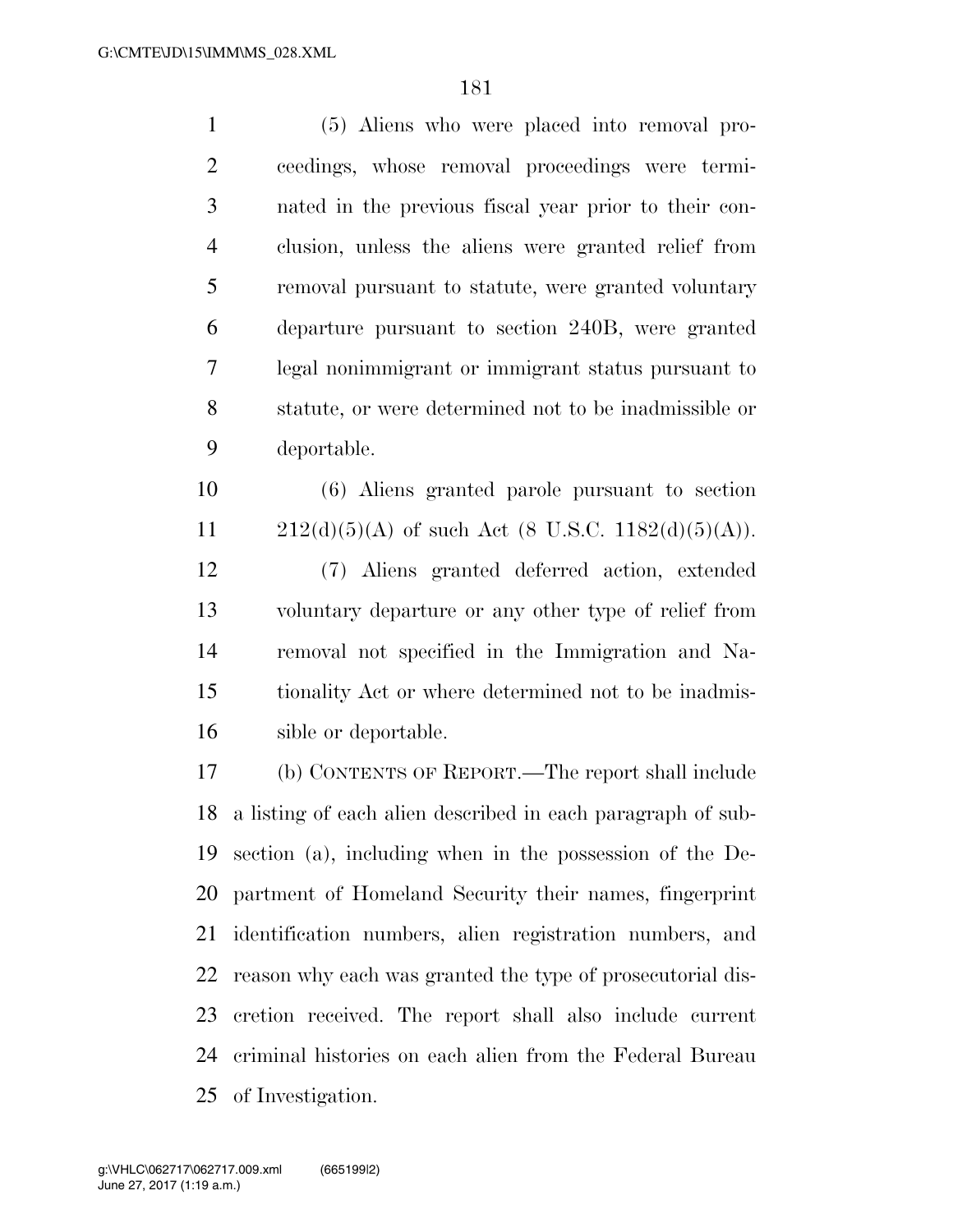## **SEC. 612. CLARIFYING RESCISSION OF ADJUSTMENT OF STATUS.**

 Section 246(a) of the Immigration and Nationality Act (8 U.S.C. 1256(a)) is amending by striking ''within five years''.

## **SEC. 613. GAO STUDY ON DEATHS IN CUSTODY.**

 The Comptroller General of the United States shall submit to Congress within 6 months after the date of the enactment of this Act, a report on the deaths in custody of detainees held by the Department of Homeland Secu- rity. The report shall include the following information with respect to any such deaths and in connection there-with:

- (1) Whether any such deaths could have been prevented by the delivery of medical treatment ad- ministered while the detainee is in the custody of the Department of Homeland Security.
- (2) Whether Department practice and proce-dures were properly followed and obeyed.
- (3) Whether such practice and procedures are sufficient to protect the health and safety of such detainees.

 (4) Whether reports of such deaths were made to the Deaths in Custody Reporting Program.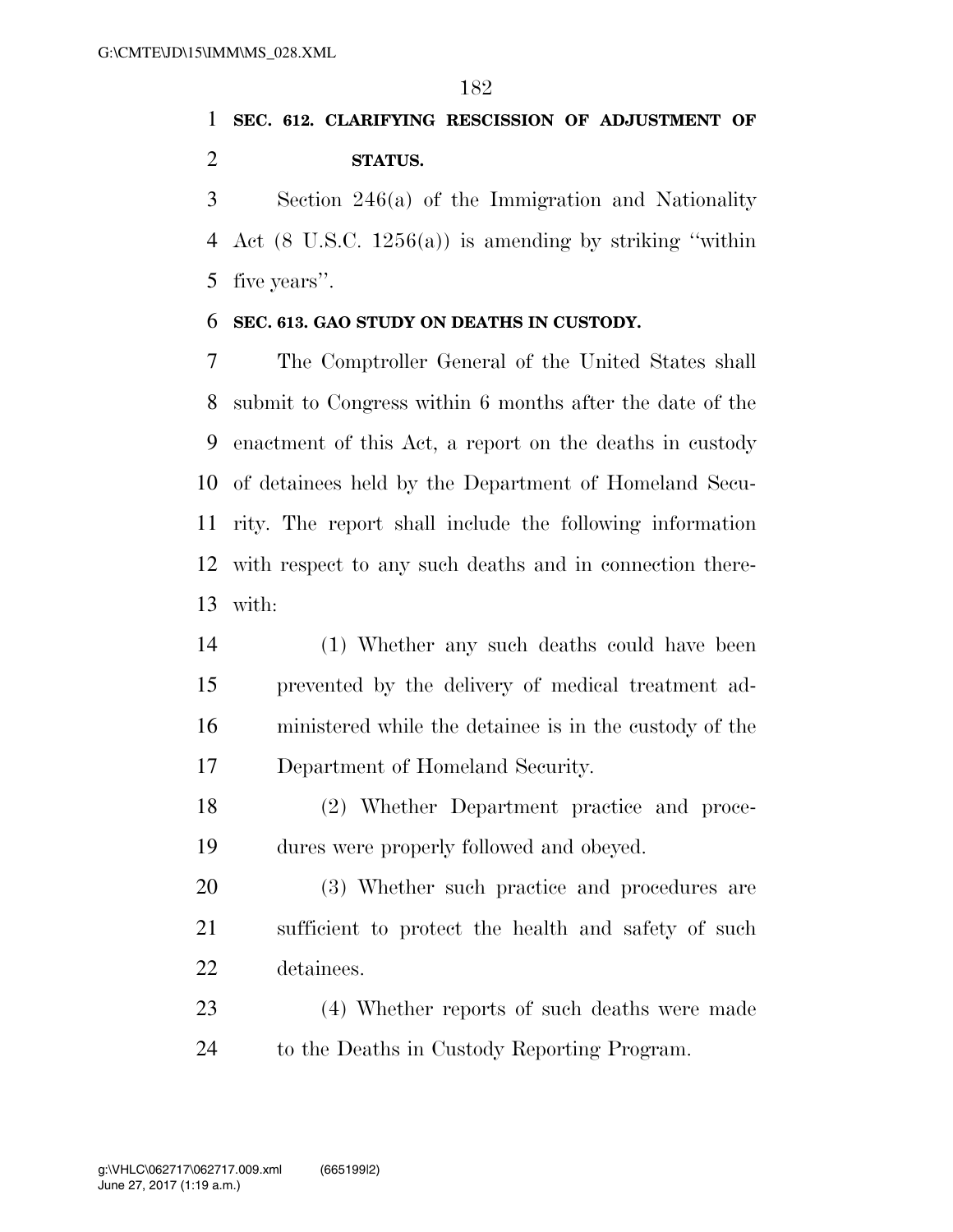## **SEC. 614. REMOVAL PROCEEDINGS.**

 Section 240(b) of the Immigration and Nationality Act (8 U.S.C. 1229a(b)) is amended by adding at the end the following:

5 "(8) ORDER OF CONSIDERATION OF PRO- CEEDINGS.—Whenever possible, proceedings shall take place in the order in which aliens are placed in proceedings, except that proceedings pertaining to aliens in the custody of the Secretary of Homeland Security shall, to the extent practical, take place prior to proceedings for aliens not in such custody.''. **SEC. 615. PROPER FILING OF INCOME TAXES REQUIRED FOR GOOD MORAL CHARACTER.** 

 Section 101(f) of the Immigration and Nationality Act (8 U.S.C. 1101(f)) is amended by inserting after para-graph (1) the following:

 $\frac{17}{2}$  ''(2) one who has failed properly to file an in- come tax return for each year that one was required to be filed, has not committed fraud on any tax re-turn filed, and has paid all taxes owed;''.

## **SEC. 616. WAIVER OF RIGHTS BY B VISA NONIMMIGRANTS.**

22 Section  $101(a)(15)(B)$  of the Immigration and Na-23 tionality Act (8 U.S.C.  $1101(a)(15)(B)$  is amended by adding before the semicolon at the end the following: '', and who has waived any right to review or appeal of an immigration officer's determination as to the admissibility